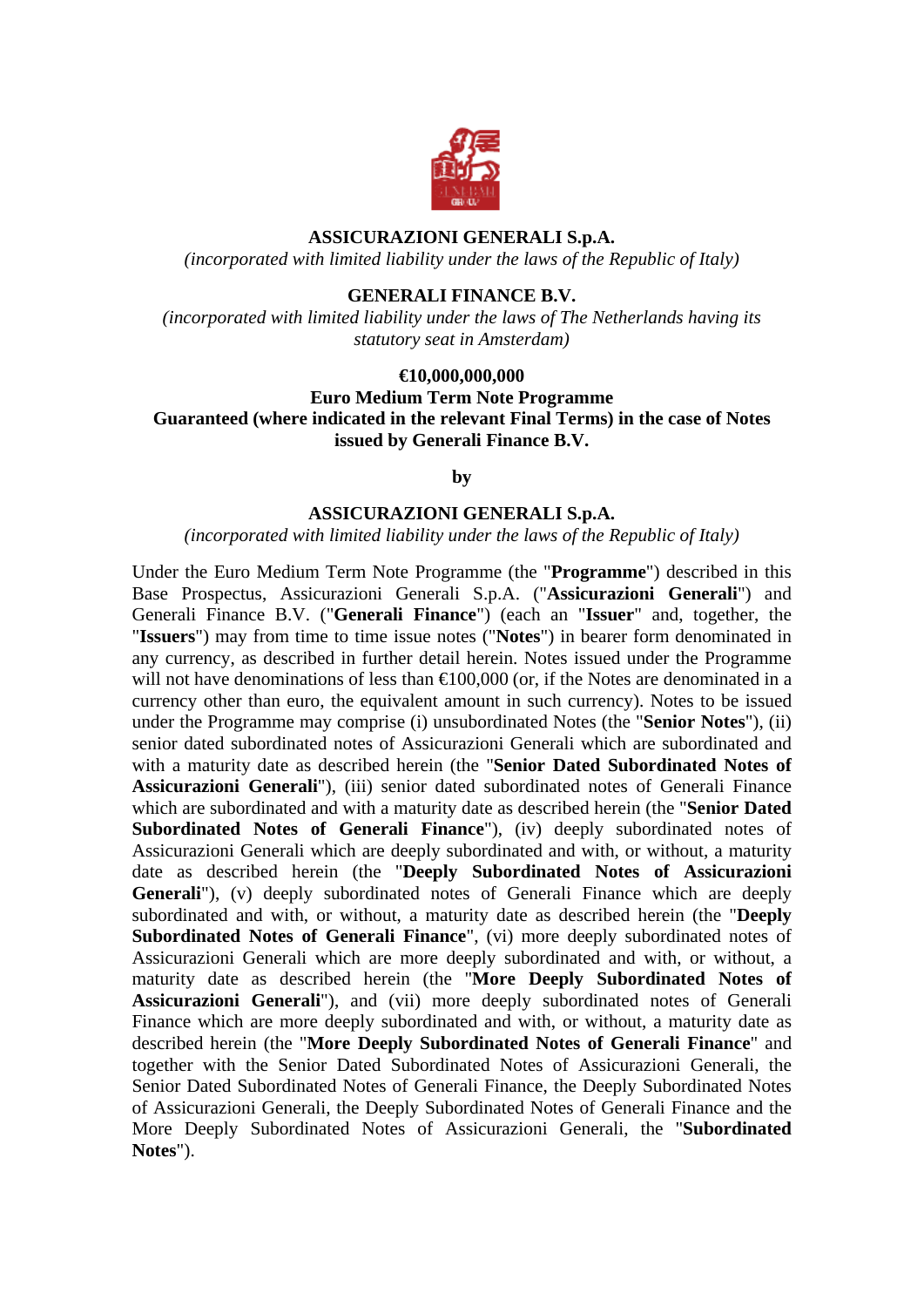Notice of the aggregate nominal amount of any tranche of Notes, the interest (if any) payable, the issue price and any other information relating to the Notes which is not known at the date of this base prospectus (the "**Base Prospectus**") and which can only be determined at the time of an individual issue of a Tranche of Notes will be set out in the final terms (the "**Final Terms**"). Where indicated in the relevant Final Terms, payment of Notes issued by Generali Finance will be unconditionally and irrevocably guaranteed by Assicurazioni Generali.

Application has been made to the Commission de Surveillance du Secteur Financier (the "**CSSF**") in its capacity as competent authority in Luxembourg to approve this document as a base prospectus under the Luxembourg Law of 10 July 2005 on Prospectuses for Securities (the "**Luxembourg Prospectus Law**"), which implements Directive 2003/71/EC (as amended, which includes the amendments made by Directive 2010/73/EU) in Luxembourg. Application has been made to the Luxembourg Stock Exchange for Notes issued under this Base Prospectus to be admitted to trading to the Luxembourg Stock Exchange's regulated market and to be listed on the Official List of the Luxembourg Stock Exchange. The Luxembourg Stock Exchange's regulated market (the "**Regulated Market**") is a regulated market for the purposes of the Markets in Financial Investments Directive (Directive 2004/39/EC). The Final Terms in respect of such Notes will be published in accordance with the provisions of article 16 of the Luxembourg Prospectus Law and will be filed with the CSSF in accordance with the provisions of article 8(4) of such law. The CSSF gives no undertaking as to the economic or financial opportuneness of the transaction or the quality and solvency of the Issuer in line with the provisions of article 7(7) of the Luxembourg Prospectus Law.

The Programme also allows for Notes to be unlisted or to be admitted to listing, trading and/or quotation by such other or further listing authorities, stock exchanges and/or quotation systems as may be agreed with the relevant Issuer. Under the Luxembourg Prospectus Law, prospectuses relating to money market instruments having a maturity at issue of less than 12 months which fall within the definition of securities are not subject to the approval provisions of Part II of such law, but are subject to the approval provisions of Part III of the Luxembourg Prospectus Law, which requires the approval of a simplified prospectus.

### **An investment in Notes issued under the Programme involves certain risks. For a discussion of these risks, see "Risk Factors" on page 1.**

Under current legislation in Italy, payments of interest, premium or other income relating to the Notes are subject to substitute tax (imposta sostitutiva) at a rate of 20 per cent., regardless of maturity. The Issuer will not be liable to pay any additional amounts to Noteholders in relation to any such substitute tax or withholding. For further information, see "Taxation" on page 195.

### *Arranger Société Générale Corporate & Investment Banking Dealers*

*Banca Generali S.p.A. Banca IMI Barclays BNP PARIBAS BofA Merrill Lynch Citigroup Crédit Agricole CIB Credit Suisse Commerzbank Deutsche Bank Goldman Sachs International HSBC J.P. Morgan Mediobanca*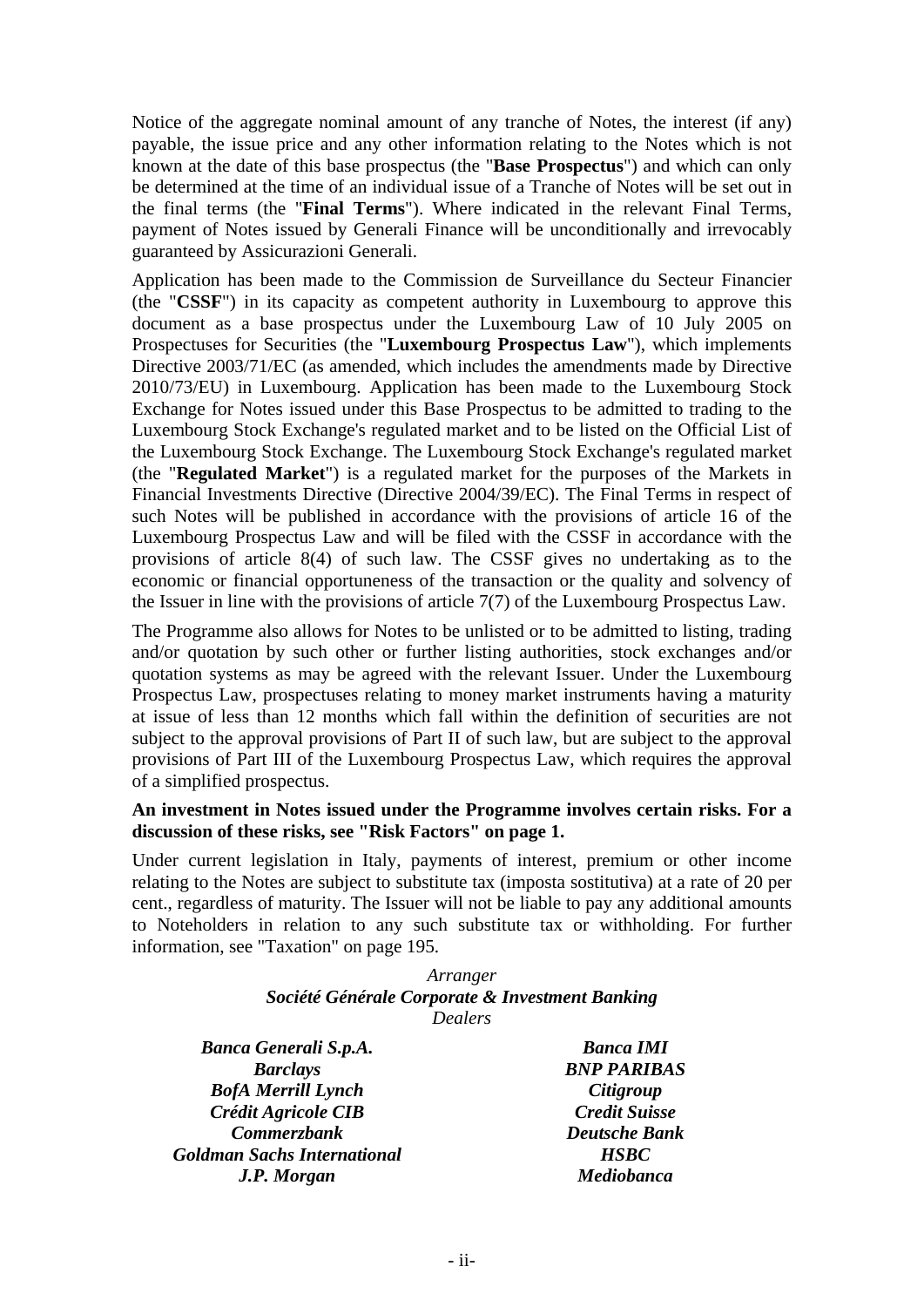*Mizuho Securities Morgan Stanley Société Générale Corporate & Investment Banking*

*Nomura The Royal Bank of Scotland UBS Investment Bank*

*UniCredit Bank*

*Dated 8 April 2014*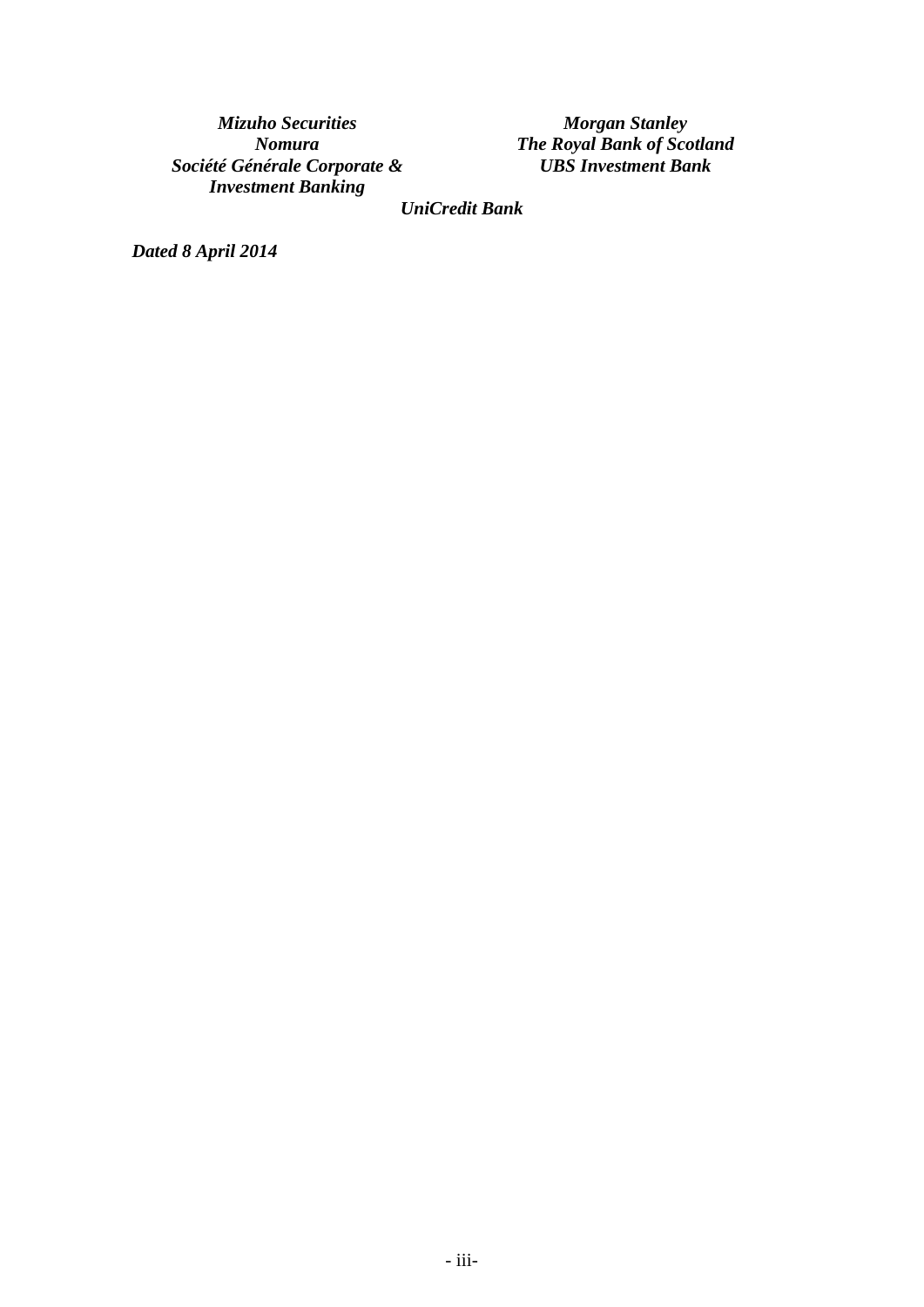# **CONTENTS**

# Page

| OVERVIEW OF PROVISIONS RELATING TO THE NOTES WHILE IN           |  |
|-----------------------------------------------------------------|--|
|                                                                 |  |
|                                                                 |  |
| CAPITALISATION OF ASSICURAZIONI GENERALI S.p.A.  181            |  |
| <b>OVERVIEW FINANCIAL INFORMATION OF ASSICURAZIONI GENERALI</b> |  |
|                                                                 |  |
|                                                                 |  |
|                                                                 |  |
|                                                                 |  |
|                                                                 |  |
|                                                                 |  |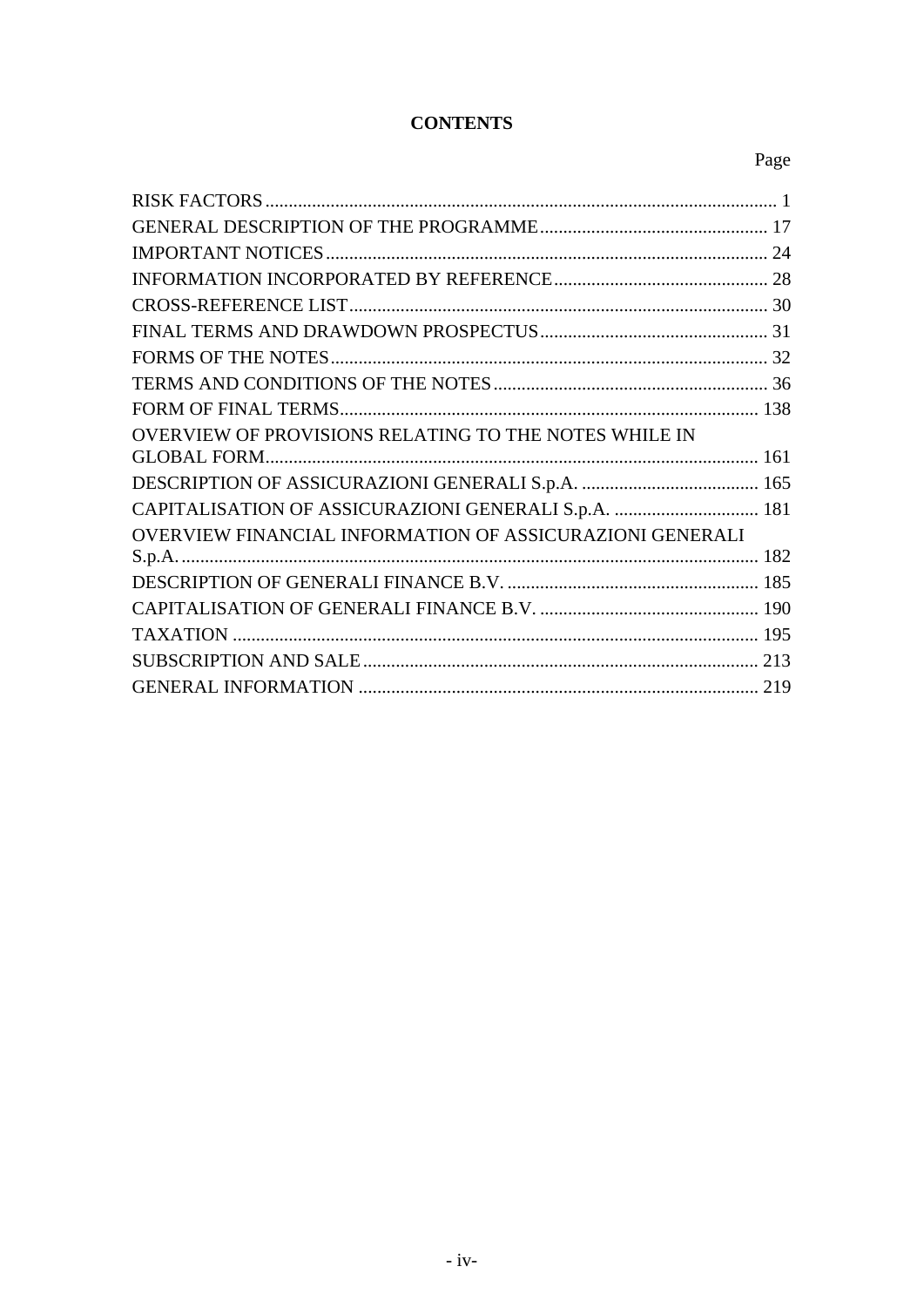### **RISK FACTORS**

*Any investment in the Notes is subject to a number of risks. Prior to investing in the Notes, prospective investors should carefully consider risk factors associated with any investment in the Notes, the business of the Issuers and the industry in which they operate together with all other information contained in this Base Prospectus, including, in particular, the risk factors described below.* 

*The Issuers believe that the factors described below represent the principal risks inherent in investing in Notes issued under this Programme. All these factors are contingencies which may or may not occur and the Issuers are not in a position to express a view as to the likelihood of any such contingency occurring. Additional risks and uncertainties relating to the Issuers that are not currently known to the Issuers, or that they currently deem immaterial, may individually or cumulatively also have a material adverse effect on the business, prospects, results of operations and/or financial position of the Issuers and, if any such risk should occur, the price of the Notes may decline and investors could lose all or part of their investment. Investors should consider carefully whether an investment in the Notes is suitable for them in light of the information in this Base Prospectus and their personal circumstances.* 

*References in this section to the "Issuer", the "relevant Issuer" or the "Issuers" include, where applicable, the Guarantor and each Issuer as the case may be and references to the "Generali Group" are to Assicurazioni Generali and each of its subsidiaries. Otherwise, words and expressions defined in "Forms of the Notes" and "Terms and Conditions of the Notes" or elsewhere in this Base Prospectus have the same meaning in this section. Prospective investors should read the entire Base Prospectus.* 

# **RISK FACTORS RELATING TO THE ISSUERS**

### *Financial results may be affected by fluctuations in the financial markets*

Market levels and investment returns are an important part of determining the Generali Group's overall profitability and fluctuations in the financial markets such as the fixed income, equity, property and foreign exchange markets can have a material effect on its consolidated results of operations. Changes in these factors can be very difficult to predict. Any adverse changes in the economies and/or financial markets in which funds under management are invested could have a material adverse effect on the Generali Group's consolidated financial condition, results of operations and cash flows.

Fluctuations in interest rates may affect returns on fixed income investments and their market value. Generally, investment income may be reduced during sustained periods of lower interest rates as higher yielding fixed income securities are called, mature or are sold and the proceeds are reinvested at lower rates even though prices of fixed income securities tend to rise and gains realised upon their sale tend to increase. During periods of rising interest rates, prices of fixed income securities tend to fall and gains made upon their sale are lower or the losses made are greater.

In addition, the Generali Group invests a substantial portion of its assets in equities and real estate, which are generally subject to greater risks and more volatility than fixed income securities. General economic conditions, stock market conditions, level of disposable income and many other factors beyond the control of the Generali Group can adversely affect the equity and property markets.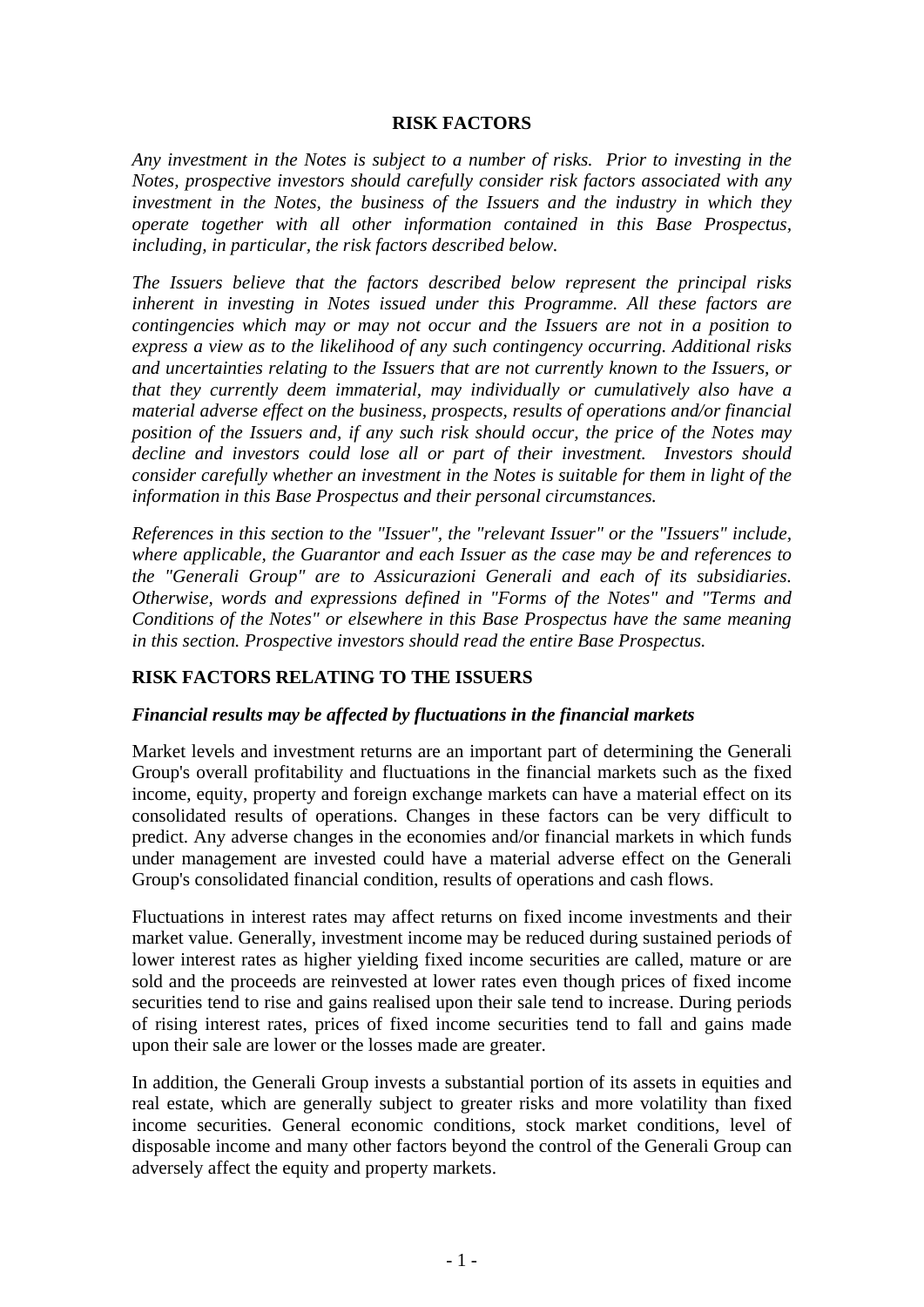Investment returns are also susceptible to changes in the general creditworthiness of the issuers of the debt securities and equity securities held in the businesses' portfolios. The value of fixed income securities may be affected by, amongst other things, changes in the Issuer's credit rating. Where the credit rating of a debt security drops, the value of the security may also decline.

The current dislocation in the global and Italian capital markets and credit conditions has led to the most severe examination of the banking system's capacity to absorb sudden significant changes in the funding and liquidity environment in recent history, and has had an impact on the wider economy. Should the Generali Group be unable to continue to source a sustainable funding profile which can absorb these sudden shocks, the Generali Group's ability to fund its financial obligations at a competitive cost, or at all, could be adversely affected.

In addition to the general insurance and shareholder portfolios, the Generali Group has substantial exposure to fixed income securities, equities and real estate within its life assurance portfolios worldwide. The investment risk on life assurance portfolios is often shared in whole or in part with policyholders, depending on the product sold. Fluctuations in the fixed income, equity and property markets will directly affect the financial results of life assurance operations and will also have indirect effects, through their impact on the value of technical provisions, which in most cases are related to the value of the assets backing the policy liabilities. Should the credit rating of the issuer of the fixed income securities drop to a level such that regulatory guidelines prohibit the holding of such securities to back insurance liabilities, the resulting disposal may lead to a significant loss on the Generali Group's investment.

The revenues of the Generali Group's asset management businesses around the world are derived primarily from investment management fees, which are based primarily on the market value of funds under management. Consequently, the asset management business's financial results depend on changes in the economic conditions and financial markets in which the funds under management are invested.

For further considerations relating to interest rates, currency and credit risks, please refer to the risk factors: "*Financial results may be affected by interest rates*", "*Financial results may be affected by fluctuations in exchange rates"* and "*The Generali Group is subject to credit risk*".

# *Financial results may be affected by interest rates*

Significant changes in interest rates could materially and adversely affect the Generali Group's business, results of operation and financial performance. The level of and changes in interest rates (including changes in the difference between the levels of prevailing short-term and long-term rates) can affect the Generali Group's life insurance, banking and assets management results and interest payable on debt. In particular, interest rates can affect the availability of disposable income for investment in life assurance and other savings products, asset values, levels of bad debts, levels of investment income gains and losses on investments, funding costs and interest margins. Whilst interest rates increase the margin spread potential for the banking business, they are also likely to result in a decrease in fixed income asset values for life insurance companies. Generally, the impact of rising interest rates on the asset management business is driven by the change in value of funds under management.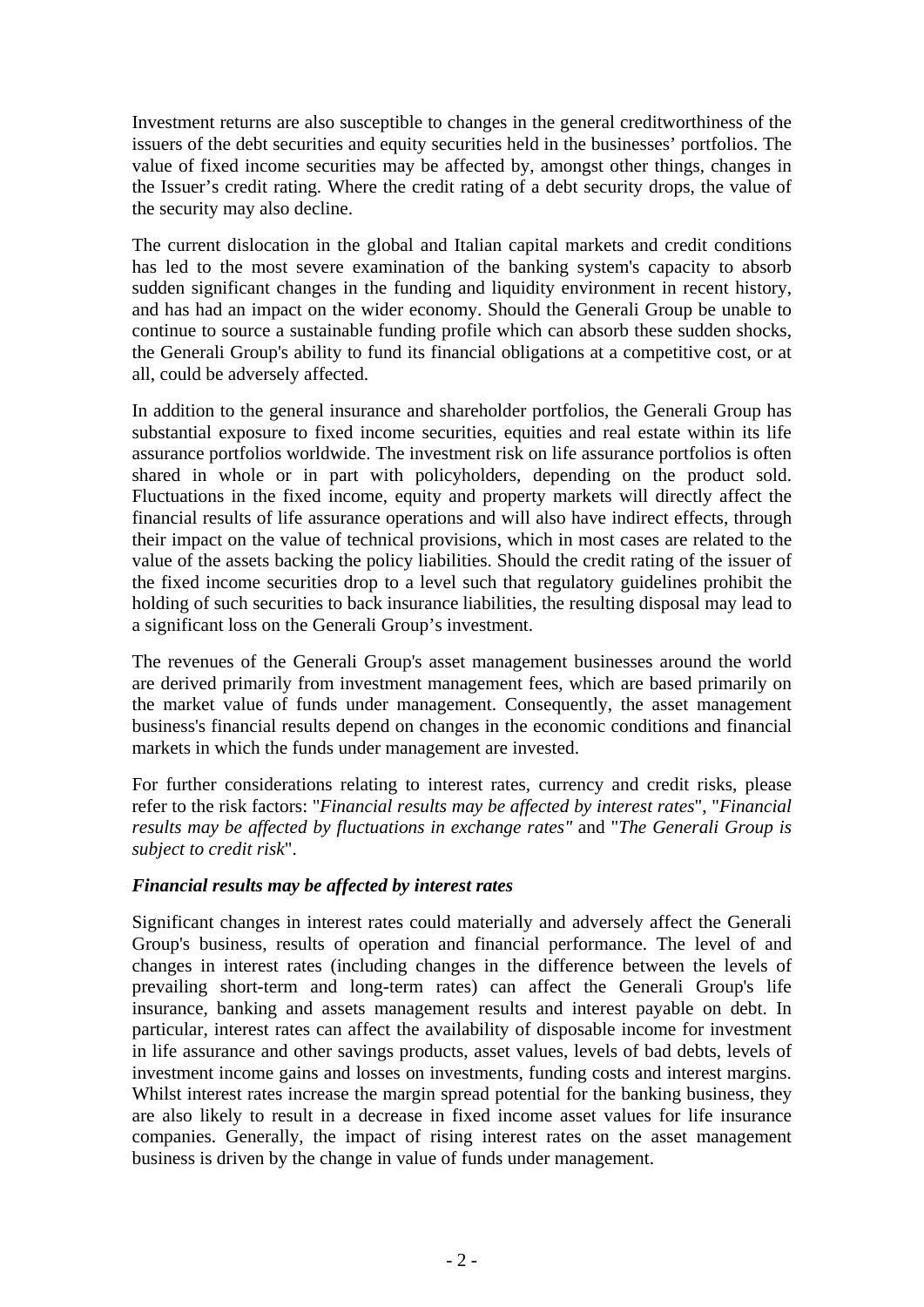Fluctuations in interest rates (and returns from equity markets) also have an impact on consumer behaviour, especially in the life and asset accumulation businesses, where demand for fixed income products may decline when interest rates fall and equity markets are performing well. The demand of general insurance, particularly commercial lines, can also vary with the overall level of economic activity.

# *Financial results may be affected by fluctuations in exchange rates*

The Generali Group presents its consolidated financial statements in Euro but a substantial proportion of its operations are accounted for in currencies other than Euro principally the Swiss Franc, the Czech crown and the US Dollar. As a result of the accounting for operations in currencies other than Euro, fluctuations in the relevant value of the Euro to the Swiss Franc, the US dollar, the Czech crown and other currencies could be significant because, amongst other things, these fluctuations could cause the Generali Group's earnings to fluctuate and affect the comparability between results in one financial period and those in the preceding financial period.

# *The Generali Group is subject to credit risk*

The Generali Group is prone to counterparty risk in relation to third parties. A failure by its counterparties to meet their obligations could have a material impact on its financial position. However, the Generali Group is exposed to credit risk, amongst other things, through holdings of fixed income instruments and loan advances.

Additionally, the Generali Group's life assurance and general insurance businesses have substantial exposure to reinsurers through reinsurance arrangements. Under such arrangements, other insurers assume a portion of the costs, losses and expenses associated with policy claims and maturities and reported and unreported losses in exchange for a portion of policy premiums. The availability, amount and cost of reinsurance depend on general market conditions and may vary significantly year on year. Any decrease in the amount of reinsurance cover purchased will increase the Generali Group's risk of loss. When reinsurance is obtained, the Generali Group is still liable for those transferred risks if the reinsurer does not meet its obligations. Therefore, the inability or failure of reinsurers to meet their financial obligations could materially affect the Generali Group's operations and financial condition.

A default by an institution or even concerns as to its credit-worthiness could lead to significant liquidity problems, losses or defaults by other institutions because the stability of many financial institutions may be closely linked to credit, trading, clearing or other relationships between institutions. This risk may adversely affect financial intermediaries, such as clearing agencies, clearing houses, banks, securities firms and exchanges with which the Generali Group interacts on a daily basis and therefore could adversely affect the Generali Group.

# *Financial results may be affected by insurance risk*

Underwriting performance, for both the life and non-life businesses, represents an important part of the Generali Group's overall profitability and fluctuations in the frequency and severity of insurance claims can have a material effect on the consolidated results of operations. In addition, any adverse changes in the rate of claims inflation or in the cost of reinsurance protection could have a material adverse effect on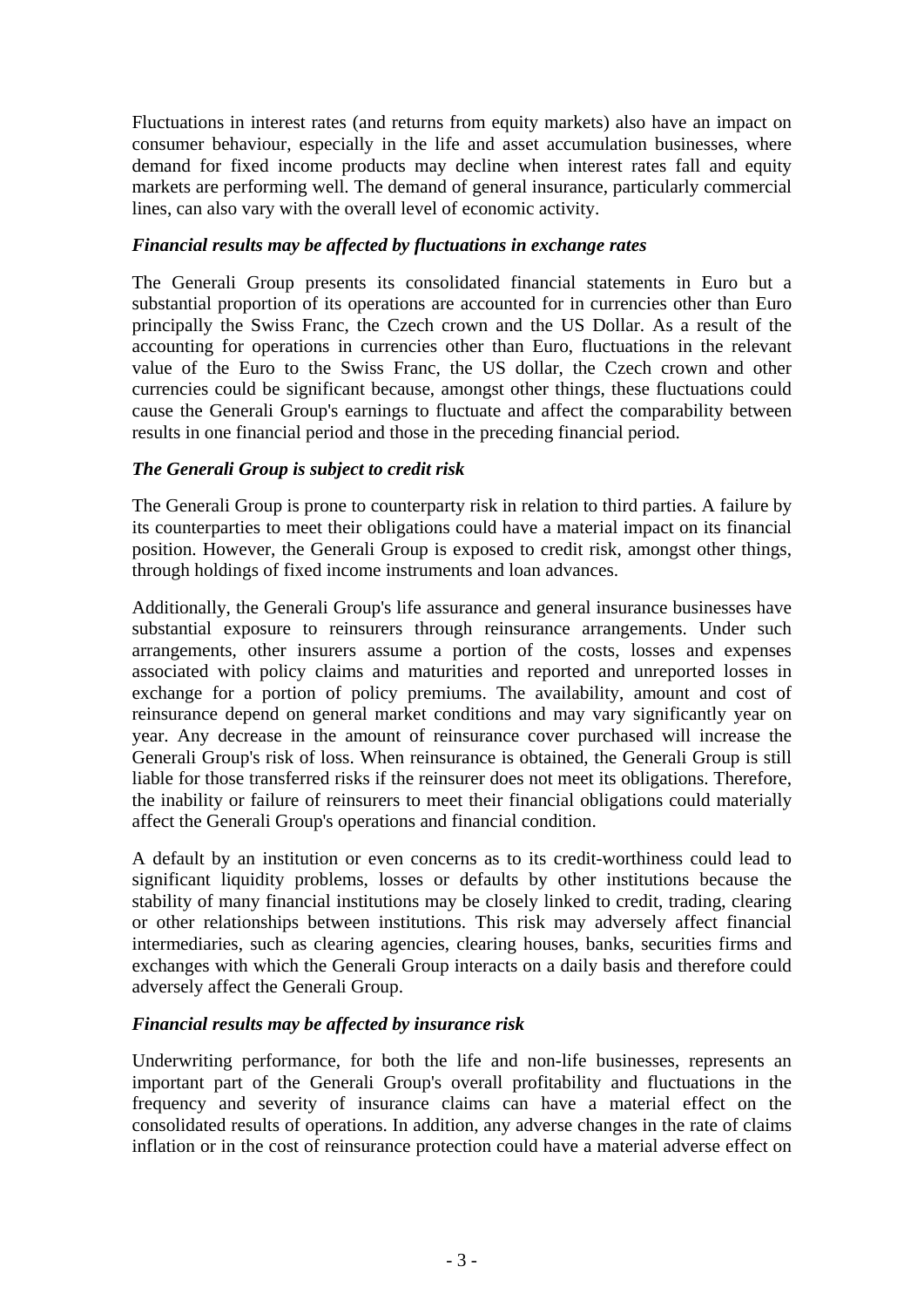the Generali Group's consolidated financial condition, results of operations and cash flows. Changes in these factors can be very difficult to predict.

### *Regulatory compliance and regulatory changes*

The Generali Group's insurance, asset management and banking subsidiaries are subject to government regulation in the jurisdictions in which they conduct business. Regulatory agencies – in particular, IVASS (in the case of Assicurazioni Generali) – have broad jurisdiction over many aspects of these businesses, which may include capital adequacy, premium rates, marketing and selling practices, advertising, licensing agents, policy forms, terms of business and permitted investments.

In the European Union, risk based capital requirements are being introduced pursuant to Directive 2009/138/EC of the European Parliament and of the Council of 25 November 2009 on the taking-up and pursuit of the business of Insurance and Reinsurance (Solvency II) (the "**Solvency II Directive**"), which was agreed to by the European Parliament in April 2009 and formally approved by a meeting of the European Union's Economic and Financial Affairs Council in November 2009.

On 19 January 2011, the European Commission proposed the adoption of a directive (the "**Omnibus II Directive**") to introduce a number of changes to the Solvency II regime. The Omnibus II Directive will also empower the Commission to apply more flexible transitional provisions for insurance undertakings affected by Solvency II and grant extended powers to the new European Insurance and Occupational Pensions Authority (EIOPA, which has replaced CEIOPS, The Committee of European Insurance and Occupational Pensions Supervisors since 1 January 2011). In November 2013, representatives from the European Parliament, the European Commission and the Council of the European Union reached an agreement on the Omnibus II Directive, which was adopted by the European Parliament on 11 March 2014. The agreed text of Omnibus II confirms the implementation date for Solvency II as January 2016, but moves back the transposition date to March 2015.

The Solvency II Directive has been enacted using the EU's Lamfalussy Process as a Level 1 Directive. Under the Lamfalussy Process, the details required for application of the principles set out in the Level 1 Directive will be developed and formulated as part of the implementing measures (Level 2). The European Commission has already initiated the process of developing detailed Level 2 implementation measures that will complement the high level principles set out in the Solvency II Directive. These implementation measures are subject to a consultation process in the context of which EIOPA (formerly CEIOPS) has already published a number of consultation papers covering advice to the European Commission. The Level 2 implementing measures are expected to take the form of a Regulation which will have direct effect in Member States, so will not need to be implemented into national legislation.

The Omnibus II Directive also provides for the development of binding technical implementing standards by EIOPA and to be confirmed, following public consultation, by the European Commission. EIOPA is continuing to develop the detailed rules that will complement the high-level principles of the Solvency II Directive, which are not currently expected to be finalised before late 2014. Level 3 of the Lamfalussy Process envisages the development of the non-binding standards and guidance. While selected European stakeholders will participate in pre-consultations, the formal Level 3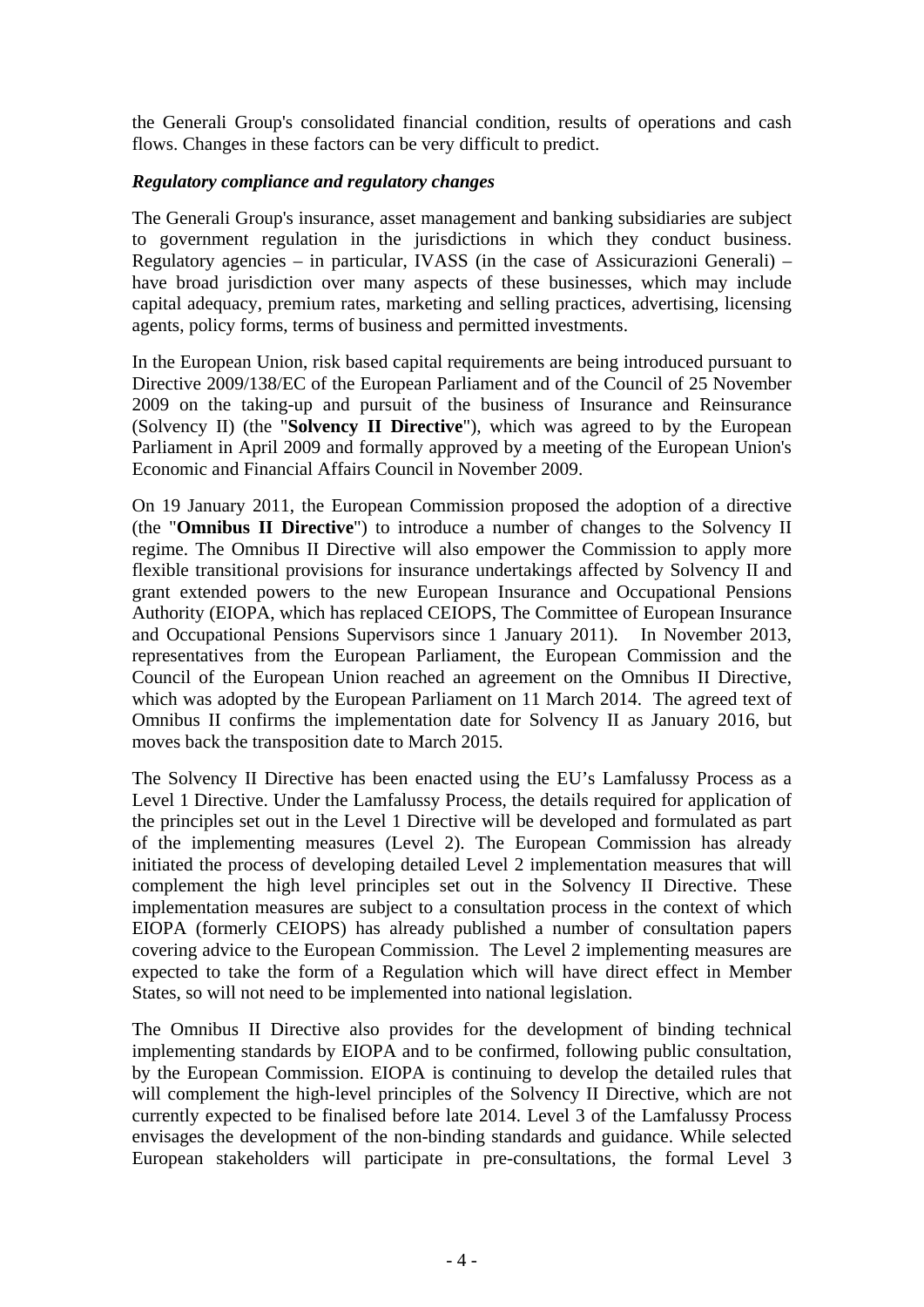consultation process will not happen until after the Level 2 text has been published by the European Commission.

Although Assicurazioni Generali is actively participating in the various consultation processes through its involvement in industry bodies and trade associations, there remains significant uncertainty regarding the definitive contents of the Solvency II implementation measures, technical implementing standards and guidances. Pending finalisation of these implementation measures, standards and guidances, the potential future impact on available resources and capital requirements of the Generali Group cannot currently be fully assessed. The risk of any sudden, material adverse impact on the Generali Group is likely to be addressed in the context of the continuous dialogue with IVASS, both on an on-going basis and as part of the process when applying for IVASS' approval for the issuance of subordinated instruments, with a view to mitigating any possible effect.

More broadly, recent turmoil in the financial markets may well result in significant regulatory changes affecting financial institutions, including insurance and reinsurance undertakings, as well as reforms aimed at addressing the issue of systemic risk and the perceived gaps in the regulatory framework viewed to have contributed to the financial crisis. New regulatory initiatives could increase the cost of doing business, limit the scope of permissible activities or affect the competitive balance in general.

All financial services groups face the risk that regulators may find that they have failed to comply with applicable regulations or have not undertaken corrective action as required. Regulatory proceedings could result in adverse publicity for, or negative perceptions regarding, the Generali Group, as well as diverting management's attention away from the day-to-day management of the business. A significant regulatory action against a member of the Generali Group could have a material adverse effect on the business of the Generali Group, its results of operations and/or financial condition.

In addition, changes in government policy, legislation or regulatory interpretation applying to the financial services industry in the markets in which the Generali Group operates may adversely affect its product range, distribution channels, capital requirements and, consequently, its results and financing requirements. These changes, which may occur at any time, include possible changes in government pension requirements and policies, the regulation of selling practices and solvency requirements.

# *Designation of Assicurazioni Generali as Global Systemically Important Insurer may increase capital requirements and impose a more stringent level of regulatory scrutiny*

On 18 July 2013, the Financial Stability Board designated a first list of nine global insurance groups, including Assicurazioni Generali, as Global Systemically Important Insurers ("**G-SIIs**"). On the basis of the G-SII criteria adopted by the International Association of Insurance Supervisors ("**IAIS**") that was released on the following day, the G-SII designation will result in enhanced supervision and regulation of these companies. In particular, the IAIS framework for G-SIIs includes (a) the development of a Systemic Risk Management Plan and enhanced liquidity planning and management in order to focus on the unique risk profile and possible risk concentrations of G-SIIs and lessen the probability and impact of failure; (b) the elaboration of effective recovery and resolution plans and establishment of crisis management groups. The G-SII regime also introduces two types of capital requirements: a Backstop Capital Requirement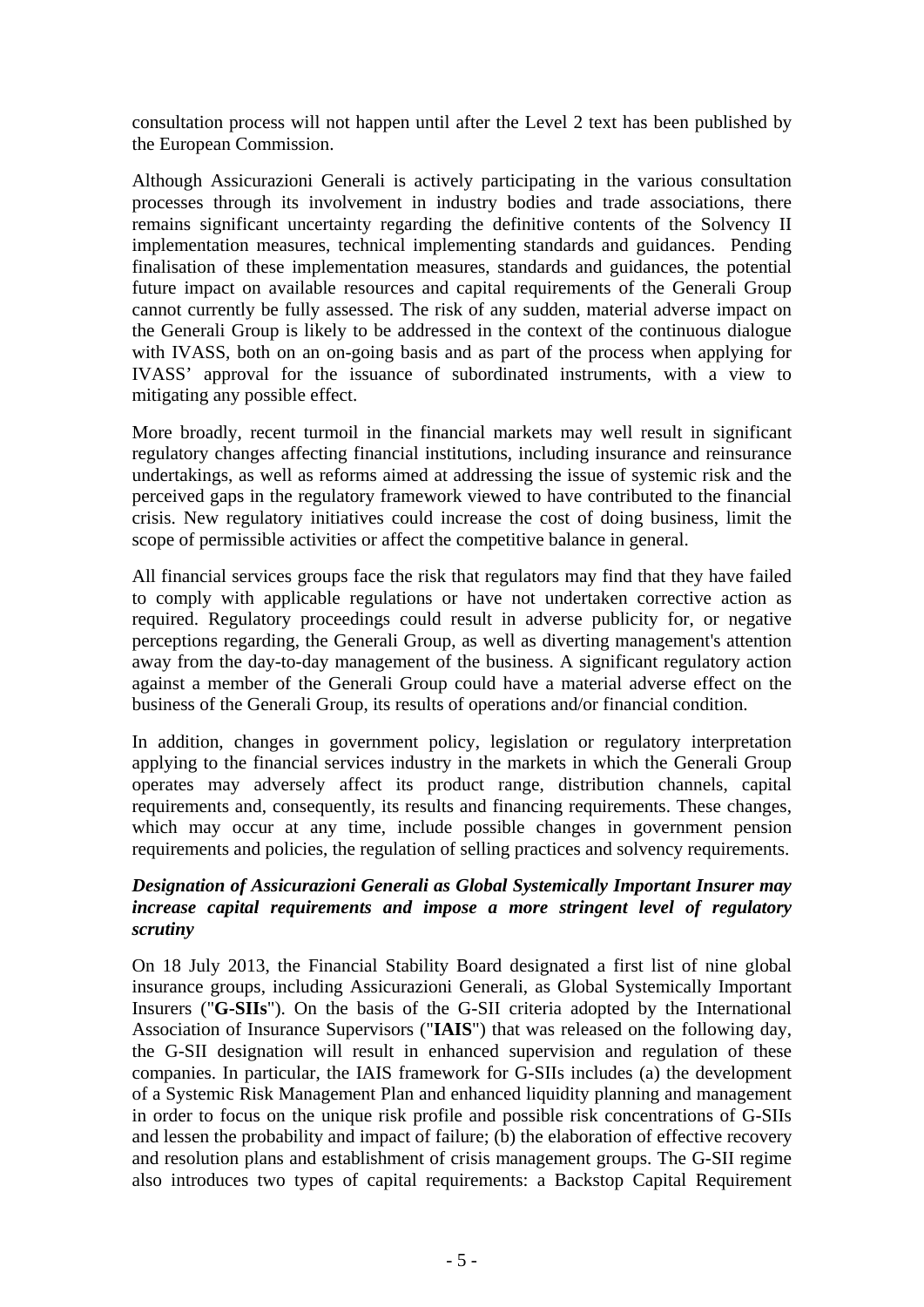("**BCR**") that is designed to act as a minimum group capital requirement and a Higher Loss Absorption ("**HLA**") requirement to reduce the probability, and expected impact, of distress or failure by making G-SIIs more resilient to low-probability, high-impact events. The IAIS currently expects to finalise the BCR and HLA proposals by November 2014 and the end of 2015, respectively. Implementation of the regime is likely to be phased in over a period of years: implementation of the Systemic Risk Management Plans should be completed within 12 months after designation as a G-SII. The BCR is expected to be introduced between 2015 and 2019, while the HLA requirements will not be applied to G-SIIs until 2019.

In addition, on 9 October 2013, the IAIS stated that it will develop a risk-based global insurance capital standard by 2016 to apply to all internationally active insurance groups, with full implementation to begin in 2019.

Pending finalisation of the IAIS policies, it is not possible to predict what impact, if any, they could have on the Generali Group's business, financial condition or results of operations, or to fully evaluate the extent by which these measures will impact the Generali Group's capital requirements and its competitive position vis-à-vis insurance groups that are not designated as G-SIIs.

# *Risk management policies, procedures and methods may leave the Generali Group exposed to unidentified or unanticipated risks*

The Generali Group has devoted significant resources to developing policies, procedures and assessment methods to manage market, credit, liquidity and operating risk and intends to continue to do so in the future. Nonetheless, the Generali Group's risk management techniques and strategies may not be fully effective in mitigating its risk exposure in all market environments or against all types of risks, including risks that the Generali Group fails to identify or anticipate. If existing or potential customers believe that the Generali Group's risk management policies and procedures are inadequate, the Issuer's reputation as well as its revenues and profits may be negatively affected.

# *The Generali Group is subject to operational risk*

The Generali Group, like all financial services groups, is exposed to many types of operational risk. Solvency II defines operational risk as the risk of loss, arising from inadequate or failed internal processes, or from personnel and systems, or from external events. The operational risk also includes compliance risk.

Main operational risks may derive from internal fraud, external fraud, employment practices, clients and products, damage to physical assets, business disruption and system failure, execution and process management.

The Generali Group's systems and processes are designed to ensure that the operational risks associated with the Generali Group's activities are appropriately monitored. Any failure or weakness in these systems, however, could adversely affect the Generali Group's financial performance and business activities.

# *The Generali Group may be affected by increased competition*

The Italian insurance market has experienced significant changes in recent years due to the introduction of several laws and regulations as a result of the implementation of a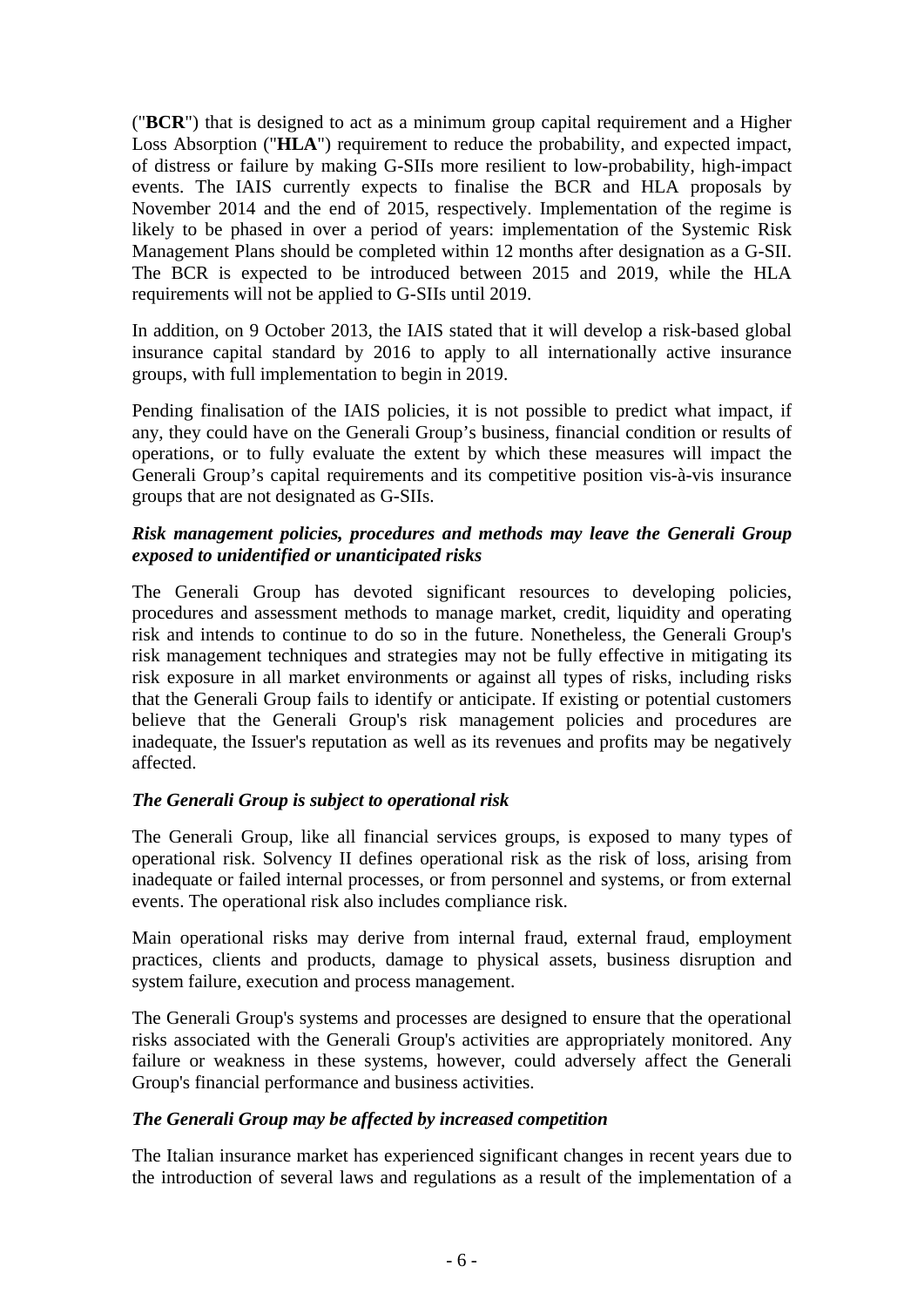number of insurance directives issued by the European Union (EU). As a result, direct marketing of non-life and life insurance may be carried out on a cross-border basis and therefore for insurance companies it is much easier to operate outside their home state. The development of a single European market together with the reduction of regulatory restrictions is also facilitating the growth of new distribution systems, partially replacing the traditional reliance on insurance intermediaries such as agents. Changes in the regulatory regime have also increased competitive pressure on insurance companies in the Italian market in general. There is no assurance that the Generali Group will be able to compete successfully in the future against existing or potential competitors or that the Generali Group's business, financial condition and results of operations will not be adversely affected by increased competition.

# *As primarily a holding company, Assicurazioni Generali depends on the earnings and cash flows of its operating subsidiaries, which may not be sufficient to meet its debt service obligations*

As primarily a holding company, Assicurazioni Generali is dependent on the earnings and cash flows of, and dividends and distributions from, its operating subsidiaries to pay expenses and to meet its debt service obligations including the payment of interests and repayment of principal on Notes issued or guaranteed by it under the Programme. Significant cash or cash equivalent balances may be held from time to time at Assicurazioni Generali's operating subsidiaries. Some of these operating subsidiaries will also have debt outstanding or may be subject to acquisition agreements that impose restrictions on such operating subsidiaries' ability to pay dividends, but these restrictions are not expected to be significant in the context of Assicurazioni Generali's overall liquidity.

If earnings and cash flows of its operating subsidiaries are substantially reduced, Assicurazioni Generali may not be in a position to meet its operational needs or to meet interest payment or principal redemption obligations in respect of Notes issued or guaranteed by it under the Programme.

# *The European sovereign debt crisis has adversely affected, and may continue to, adversely affect the Generali Group's results of operations, business and financial condition*

The continued deterioration of the merit of credit of various countries, including, among others, Greece, Ireland, Portugal and Cyprus together with the potential for contagion to spread to other countries in Europe, mainly Spain and Italy, has exacerbated the severity of the global financial crisis. Such developments have posed a significant risk to the stability and status quo of the European Monetary Union.

Rising market tensions might affect negatively the funding costs and economic outlook of some euro member countries, like in the case of the four bailed out countries (Greece, Ireland, Portugal and Cyprus). This could have a material and negative impact on the Group and/or on the Group's clients, with potential negative implications for the Group's business, results and financial position.

Lingering market tensions might affect negatively the global economy and hamper the recovery of the euro area. Moreover, the tightening fiscal policy by some countries might weigh on households disposable income and on corporate profits with negative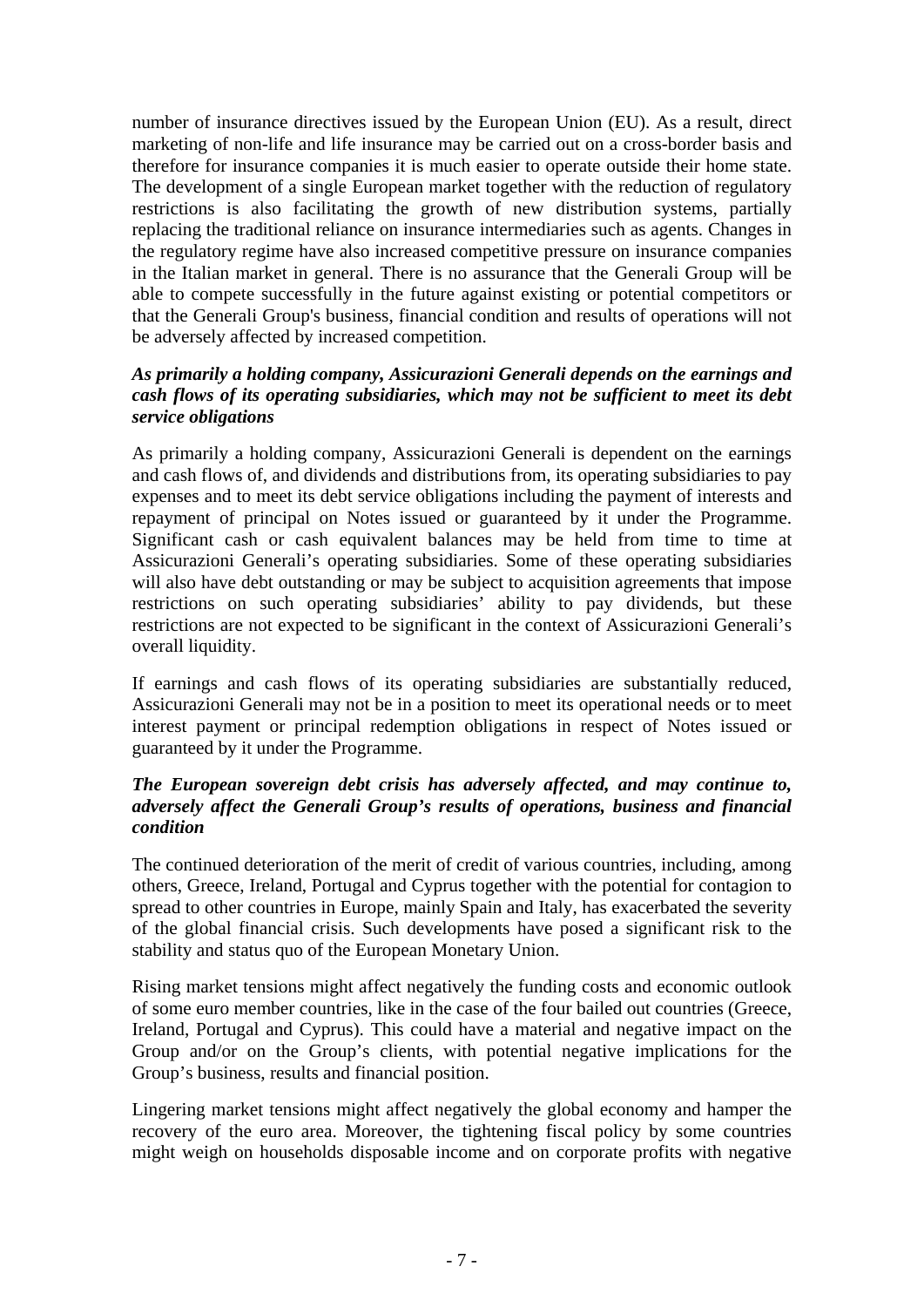implications for the Generali Group's business, results and financial position. This trend will likely continue in the coming quarters.

Any further deterioration of the Italian economy would have a material adverse effect on the Generali Group's business, in light of the Generali Group's significant exposure to the Italian economy. In addition, if any of the countries in which the Generali Group operates witnessed a significant deterioration in economic activity, the Generali Group's results of operations, business and financial condition would be materially and adversely affected.

# **RISKS RELATING TO THE NOTES**

### *The Notes may not be a suitable investment for all investors*

Each potential investor in the Notes must determine the suitability of that investment in light of its own circumstances. In particular, each potential investor should:

- (i) have sufficient knowledge and experience to make a meaningful evaluation of the Notes, the merits and risks of investing in the Notes and the information contained or incorporated by reference in this Base Prospectus or any applicable supplement;
- (ii) have access to, and knowledge of, appropriate analytical tools to evaluate, in the context of its particular financial situation, an investment in the Notes and the impact the Notes will have on its overall investment portfolio;
- (iii) have sufficient financial resources and liquidity to bear all of the risks of an investment in the Notes, including Notes with principal or interest payable in one or more currencies, or where the currency for principal or interest payments is different from the potential investor's currency;
- (iv) understand thoroughly the terms of the Notes and be familiar with the behaviour of any relevant indices and financial markets; and
- (v) be able to evaluate (either alone or with the help of a financial adviser) possible scenarios for economic, interest rate and other factors that may affect its investment and its ability to bear the applicable risks.

Some Notes are complex financial instruments. Sophisticated institutional investors generally do not purchase complex financial instruments as stand-alone investments. They purchase complex financial instruments as a way to reduce risk or enhance yield with an understood, measured, appropriate addition of risk to their overall portfolios. A potential investor should not invest in Notes which are complex financial instruments unless it has the expertise (either alone or with a financial adviser) to evaluate how the Notes will perform under changing conditions, the resulting effects on the value of the Notes and the impact this investment will have on the potential investor's overall investment portfolio.

*The Notes do not contain covenants governing the Generali Group's operations and do not limit its ability to merge, effect asset sales or otherwise effect significant transactions that may have a material and adverse effect on the Notes and the holders thereof*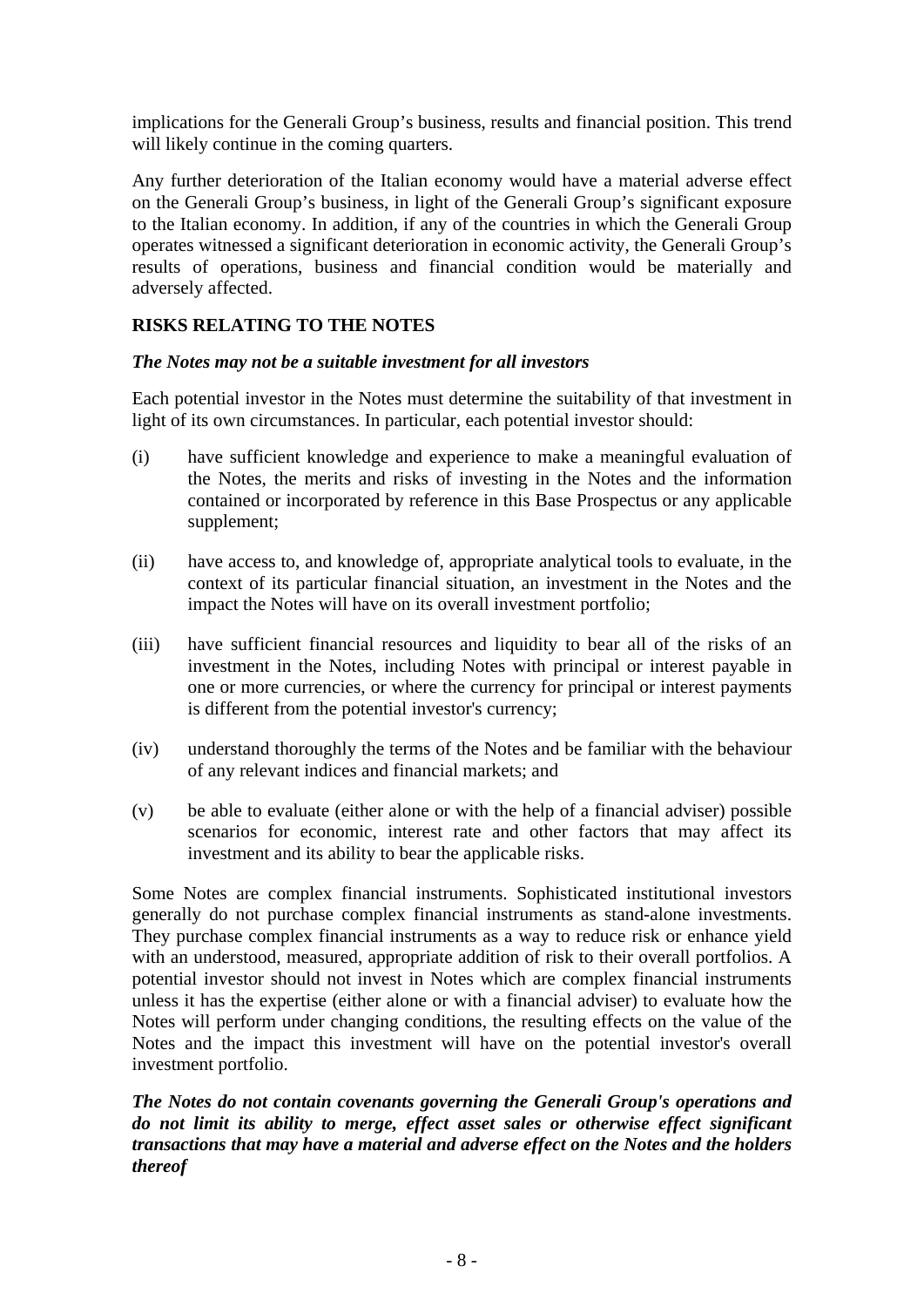The Notes do not contain covenants governing its operations and do not limit the Generali Group's ability to enter into a merger, asset sale or other significant transaction that could materially alter its existence, jurisdiction of organisation or regulatory regime and/or its composition and its business. In the event the Generali Group was to enter into such a transaction, Noteholders could be materially and adversely affected.

# *Risks related to the structure of a particular issue of Notes*

A wide range of Notes may be issued under the Programme. A number of these Notes may have features which contain particular risks for potential investors. Set out below is a description of the most common features:

### *Notes subject to optional redemption by the Issuer*

An optional redemption feature of Notes is likely to limit their market value. During any period when the Issuer may elect to redeem Notes, the market value of those Notes generally will not rise substantially above the price at which they can be redeemed. This also may be true prior to any redemption period. The Issuer may be expected to redeem Notes when its cost of borrowing is lower than the interest rate on the Notes. At those times, an investor generally would not be able to reinvest the redemption proceeds at an effective interest rate as high as the interest rate on the Notes being redeemed and may only be able to do so at a significantly lower rate. Potential investors should consider reinvestment risk in the light of other investments available at that time.

### *Redemption for tax reasons*

In the event that the Issuer has or will become obliged - as a result of any change in or amendment to the laws or regulations of the Republic of Italy or The Netherlands (as the case may be) or any political subdivision or any authority thereof or therein having power to tax, or any change in the application or official interpretation of such laws or regulations, which change or amendment becomes effective on or after the date of issue of the relevant Notes - to pay additional amounts in respect of such Notes due to any withholding or deduction for or on account of, any present or future taxes, duties, assessments or governmental charges of whatever nature imposed, levied, collected, withheld or assessed by or on behalf of Italy, in the case of payments made by or on behalf of Assicurazioni Generali, or The Netherlands, in the case of payments made by or on behalf of Generali Finance, or in each case any political subdivision thereof or any authority therein or thereof having power to tax, and such obligation cannot be avoided by the Issuer (or by Assicurazioni Generali as Guarantor) taking reasonable measures available to it, the Issuer may redeem all outstanding Notes in accordance with the Conditions.

In addition, in the case of Subordinated Notes, in the event that interest payable by the Issuer in respect of the Notes is no longer, or will no longer be, deductible by the Issuer for Italian, in the case of Assicurazioni Generali, or Dutch, in the case of Generali Finance, income tax purposes, or such deductibility is materially reduced, in each case as a result of any change in, or amendment to, the laws or regulations or applicable accounting standards of the Republic of Italy or The Netherlands (as the case may be), or any political subdivision or any authority thereof or therein having power to tax, or any change in the application or official interpretation of such laws or regulations, which change or amendment becomes effective on or after the date of issue of the Notes, the Issuer may redeem all outstanding Notes in accordance with the Conditions.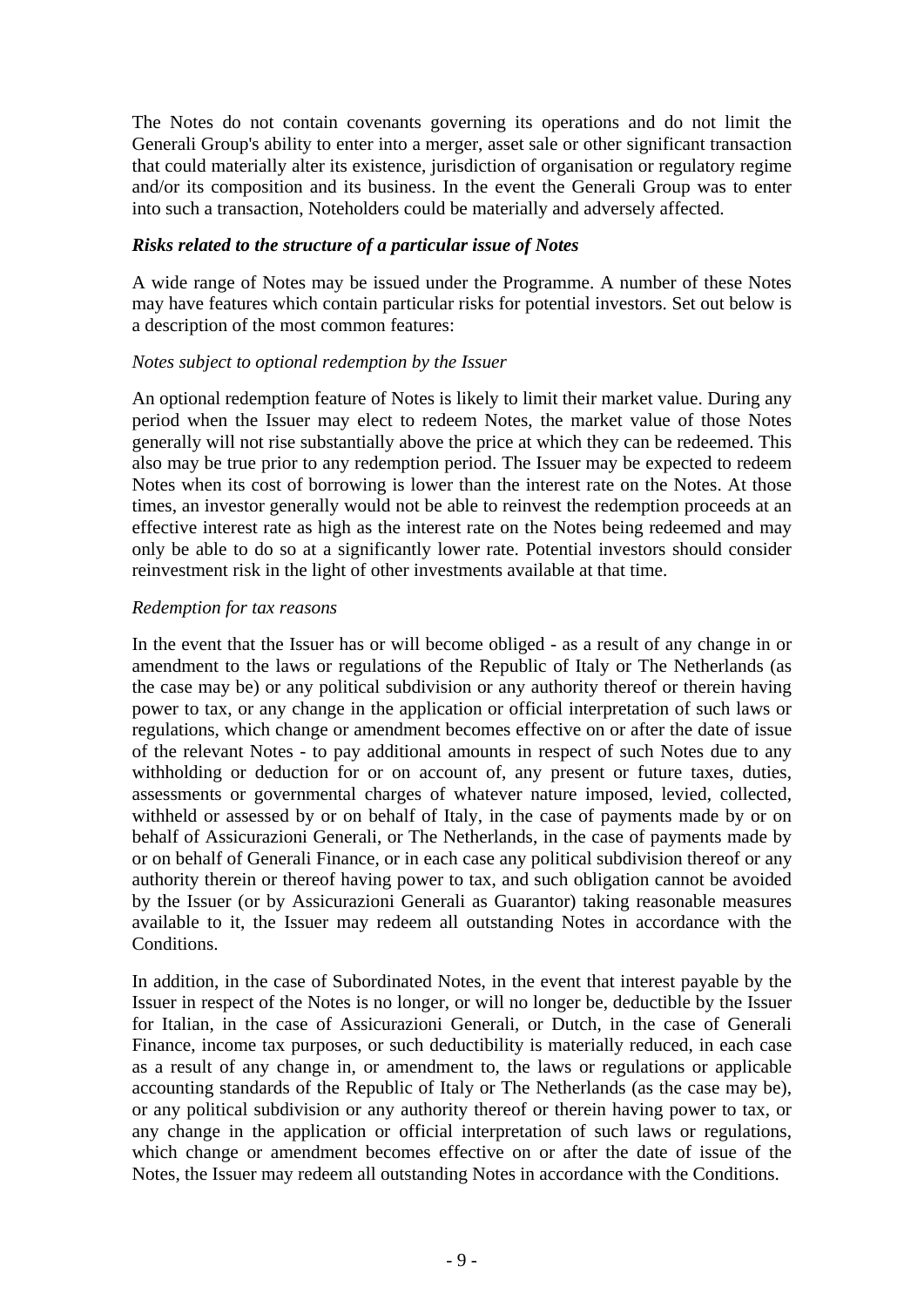Art. 82, paragraph 1, of Law Decree No. 112 of 25 June 2008, as converted into law by Italian Law No. 133 of 23 August 2008, ("**Decree No. 112**"), has introduced new paragraph 5-bis to Art. 96 of Italian Presidential Decree No. 917 of 22 December 1986 (the Italian income tax code, "**Decree No. 917**"), providing for a partial limitation to the deductibility for corporate income tax purposes of interest expenses borne, inter alia, by Italian resident insurance companies.

Based on this provision, any interest on Notes issued by Assicurazioni Generali will only be deductible up to 96 per cent. when determining the taxable income of Assicurazioni Generali for corporate income tax purposes.

### *Redemption due to other reasons*

If specified as being applicable in the relevant Final Terms, if the Issuer and/or the Guarantor determines that a Rating Event, an Accounting Event or a Regulatory Event (each as defined in the Terms and Conditions) has occurred, the Issuer may redeem all relevant outstanding Notes in accordance with the Conditions.

In the event that the Notes are redeemed due to a Rating Event or an Accounting Event prior to the relevant Maturity Date or due to a Regulatory Event, an investor may not be able to reinvest the redemption proceeds in a comparable security at an effective interest rate as high as that of the relevant Notes.

# *EONIA Linked Interest Notes, SONIA Linked Interest Notes, Federal Funds Rate Linked Notes and CMS Linked Interest Notes*

The Issuer may issue Notes with interest determined by reference to EONIA, SONIA, the Federal Funds Rate and the CMS Rate which determine the amount of interest (each, a "**relevant factor**"). Potential investors should be aware that:

- (i) the market price of such Notes may be volatile;
- (ii) they may receive no interest;
- (iii) a relevant factor may be subject to significant fluctuations that may not correlate with changes in interest rates, currencies or other indices; and
- (iv) the timing of changes in a relevant factor may affect the actual yield to investors, even if the average level is consistent with their expectations.

### *Fixed/Floating Rate Notes*

Fixed/Floating Rate Notes may bear interest at a rate that the Issuer may elect to convert from a fixed rate to a floating rate, or from a floating rate to a fixed rate. The Issuer's ability to convert the interest rate will affect the secondary market and the market value of the Notes since the Issuer may be expected to convert the rate when it is likely to produce a lower overall cost of borrowing. If the Issuer converts from a fixed rate to a floating rate, the spread on the Fixed/Floating Rate Notes may be less favourable than then prevailing spreads on comparable Floating Rate Notes tied to the same reference rate. In addition, the new floating rate at any time may be lower than the rates on other Notes. If the Issuer converts from a floating rate to a fixed rate, the fixed rate may be lower than then prevailing rates on its Notes.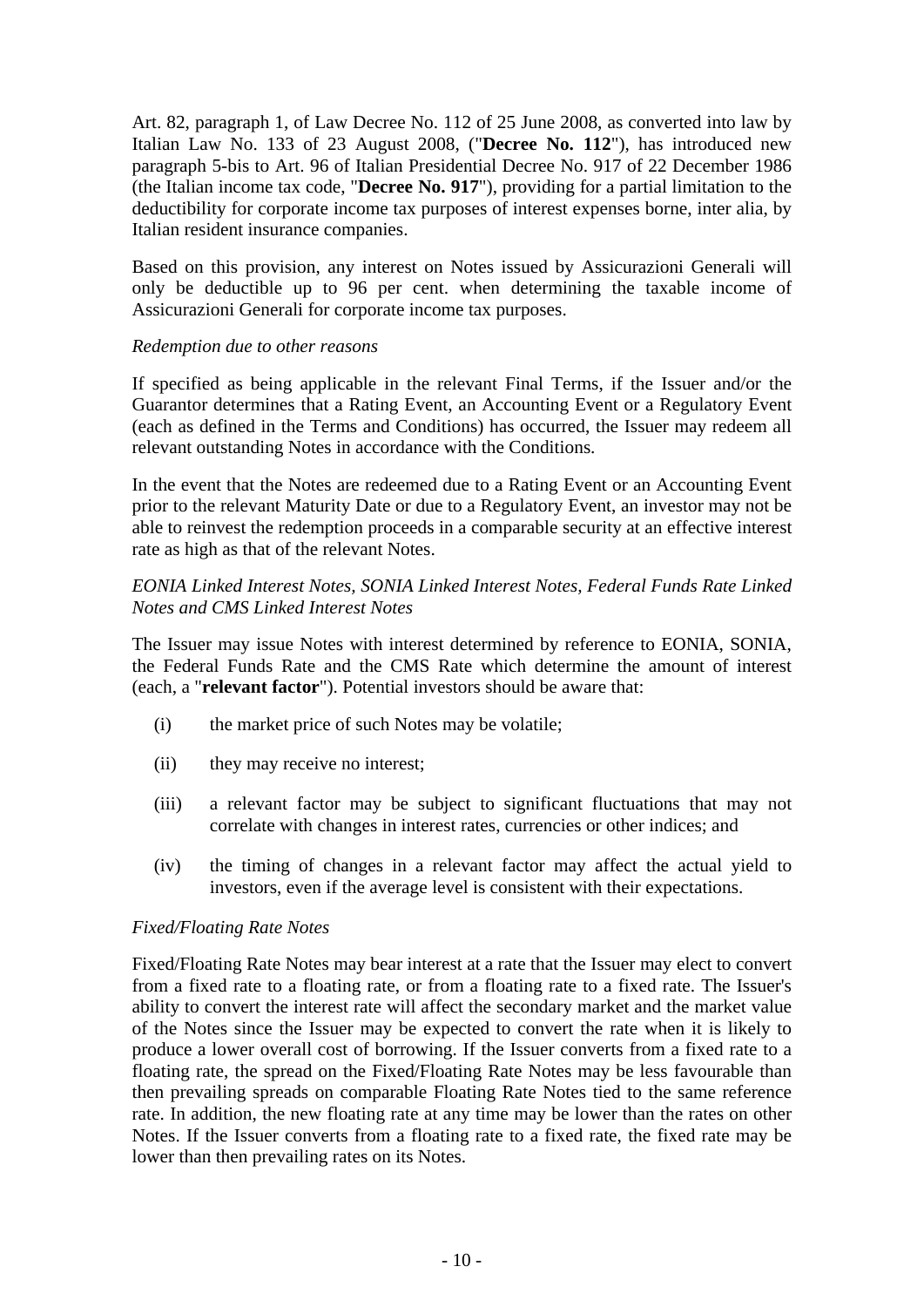### *Reset Notes*

Reset Notes will initially earn interest at the Initial Rate of Interest until (but excluding) the Reset Date (or, if there is more than one Reset Period, the first Reset Date). On the first Reset Date and on each subsequent Reset Date (if any) thereafter, the interest rate will be reset to the sum of the applicable Reset Reference Rate and the applicable Reset Margin (the "**Reset Rate**"), which could be less than the Initial Rate of Interest or the Reset Rate for prior Reset Periods, and could affect the market value of an investment in the Reset Notes.

# *Maximum/Minimum Rate of Interest*

To the extent that a Minimum Rate of Interest applies, investors should consider that where the interest rate does not rise above the level of Minimum Interest Rate, comparable investments in notes which pay interest based on a fixed rate which is higher than the Minimum Interest Rate are likely to be more attractive to potential investors than an investment in the Notes. Under those conditions, investors in the Notes might find it difficult to sell their Notes on the secondary market (if any) or might only be able to realise the Notes at a price which may be substantially lower than the nominal amount.

To the extent that a Maximum Rate of Interest applies, investors should be aware that the Rate of Interest is capped at such Maximum Interest Rate level. Consequently, investors may not participate in any increase of market interest rates, which may also negatively affect the market value of the Notes.

### *Notes issued at a substantial discount or premium*

The market values of securities issued at a substantial discount or premium from their principal amount tend to fluctuate more in relation to general changes in interest rates than do prices for conventional interest-bearing securities. Generally, the longer the remaining term of the securities, the greater the price volatility as compared to conventional interest-bearing securities with comparable maturities.

### *Subordinated Notes*

If the Issuer or the Guarantor is declared insolvent and a winding up is initiated, it will be required to pay the holders of senior debt and meet its obligations to all its other creditors (including unsecured creditors) in full before it can make any payments on any Subordinated Notes. If this occurs, the Issuer and/or the Guarantor may not have enough assets remaining after these payments to pay amounts due under any Subordinated Notes.

In addition, Subordinated Notes may be, if the relevant Final Terms specify Optional Deferral of Interest and/or Mandatory Deferral of Interest as being applicable, subject to special provisions, driven by regulatory capital requirements, which entitle (and in some cases require) the relevant Issuer to defer payments to Noteholders of interest. See further Condition 6.1 (*Optional Deferral of Interest*) and Condition 6.2 (*Mandatory Deferral of Interest*).

Similarly, Subordinated Notes may be, if the relevant Final Terms specify Optional Cancellation of Interest and/or Mandatory Cancellation of Interest as being applicable, subject to special provisions, driven by regulatory capital requirements, which entitle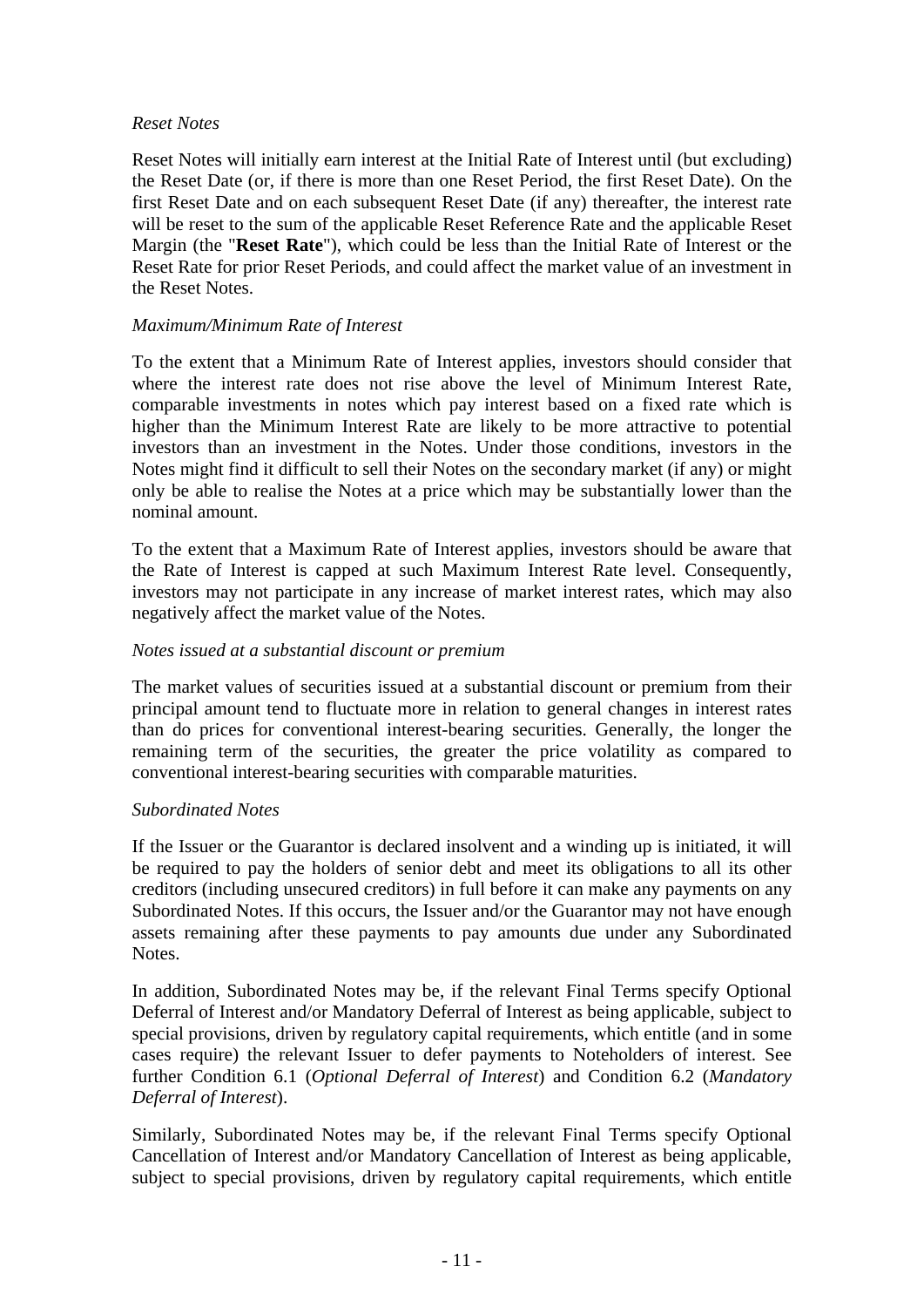(and in some cases require) the relevant Issuer to cancel payments to Noteholders of interest. See further Condition 6.4 (*Optional Cancellation of Interest*) and Condition 6.5 (*Mandatory Cancellation of Interest*).

Furthermore, the redemption of Subordinated Notes (including Instalment Notes) is subject to the absence of any Regulatory Intervention, and the Conditions provide that the scheduled maturity date of Subordinated Notes with a specified maturity date (or, in the case of Instalment Notes, the due date of the relevant Instalment Amount) shall be postponed if a Regulatory Intervention has occurred and is continuing (see further Condition 7 (*Conditions for Redemption*), Condition 11.1A (*Redemption and Purchase - Scheduled redemption*) and Condition 11.9 (*Redemption and Purchase - Redemption by Instalments*)). Where Optional Redemption due to a Regulatory Event is stated as being applicable in the Final Terms, the Issuer has the right to redeem the Subordinated Notes early in the circumstances described in Condition 11.5 (*Optional Redemption due to a Regulatory Event).*

Noteholders should be aware that the final implementation measures of the Solvency II Directive may lead to, or increase the likelihood of, a deferral (or cancellation) of interest payments under, and/or a postponement of the scheduled maturity date of, and/or an early redemption of, Subordinated Notes.

# *Subordinated Notes may be subject to loss absorption mechanisms in certain circumstances*

If Assicurazioni Generali suffers losses which would result in its solvency margin falling below the required solvency margin, Subordinated Notes may be subject to loss absorption mechanisms if so specified in the relevant Final Terms. Should this occur, the obligations of the Issuer to make payments in respect of the Notes will be deferred to the extent necessary to enable Assicurazioni Generali to continue to carry on its activities in accordance with applicable regulatory requirements.

# *Availability of shares to implement the Alternative Coupon Satisfaction Mechanism*

In respect of any Subordinated Notes in respect of which the Final Terms specify Alternative Coupon Satisfaction Mechanism (ACSM) to apply, if the Issuer elects, or is required, to defer payment of interest on any such Subordinated Notes, the payment of any Deferred Interest may (or shall) be satisfied in the circumstances set out in Condition 6.5 (Alternative Coupon Satisfaction Mechanism), out of (and to the extent of) funds raised by the alternative coupon satisfaction mechanism set out therein. If the Issuer fails to settle Deferred Interest in full in accordance with the alternative coupon settlement mechanism at the end of the ACSM Period, such portion of Deferred Interest that remains unsettled will not accumulate or compound, and all rights and claims in respect of any such unsettled amounts shall be fully and irrevocably forfeited and definitively cancelled. See further Condition 6.5 (Alternative Coupon Satisfaction Mechanism).

### *Variation of the terms and conditions of Subordinated Notes or Exchange of Subordinated Notes for Qualifying Securities*

In relation to any series of Subordinated Notes, if the relevant Final Terms specify that the Regulatory/Tax/Rating/ Accounting Event Modification Provisions or the Regulatory/Tax/Rating/Account Event Exchange Provisions are applicable, then the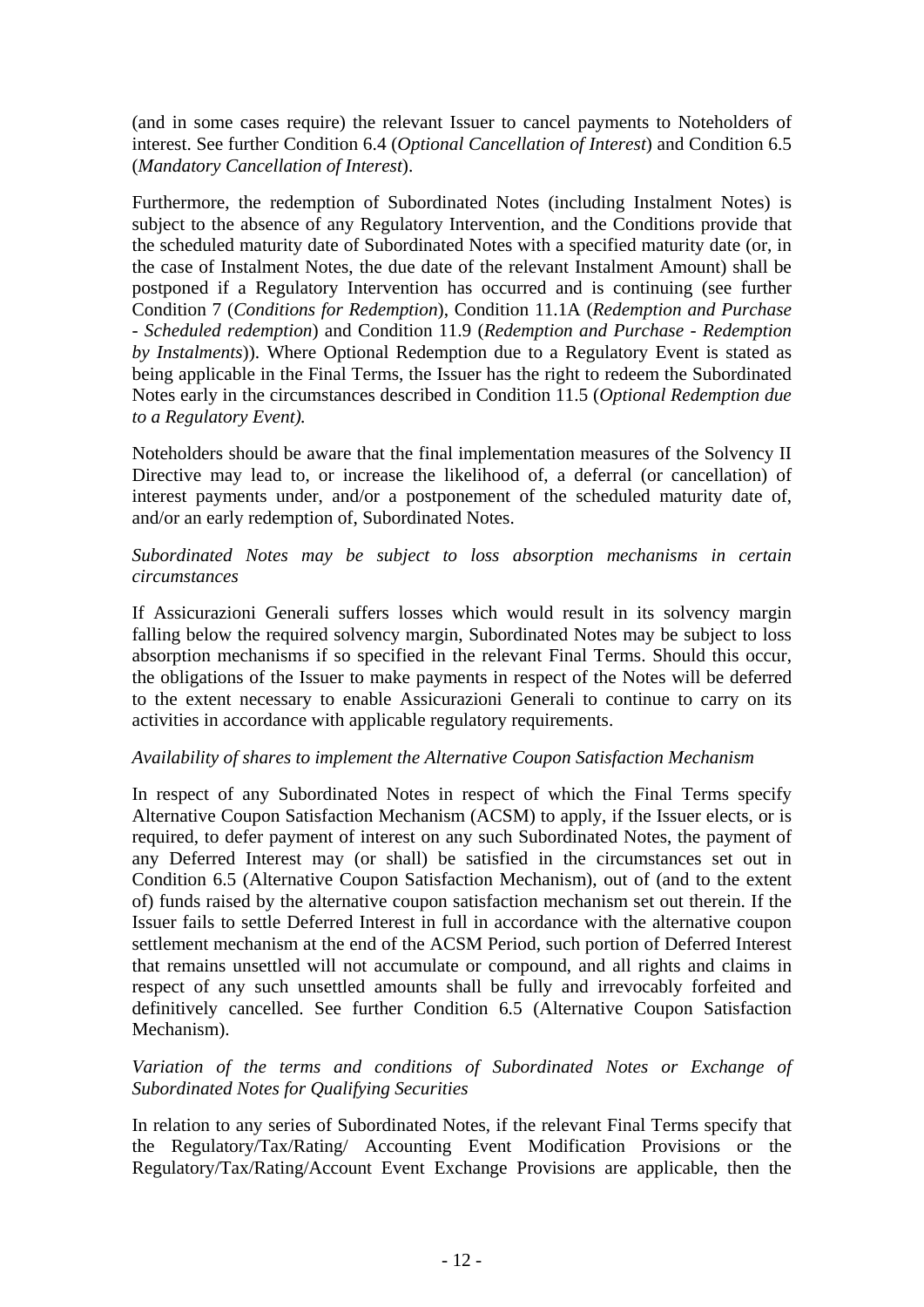Issuer may in certain circumstances modify the terms and conditions of such Subordinated Notes or, as applicable, exchange such Subordinated Notes for Qualifying Securities, without any requirement for the consent or approval of the Noteholders to the extent that such modification is reasonably necessary to ensure that no Regulatory Event, Tax Event, Rating Event or, as applicable, Accounting Event would exist after such modification, provided that the relevant conditions set forth in Condition 18.4 (Modification and/or Exchange following a Regulatory Event, Tax Event, Rating Event or Accounting Event) of the Terms and Conditions of the Notes are satisfied.

### *Risks related to Notes generally*

Set out below is a brief description of certain risks relating to the Notes generally.

#### *U.S. Foreign Account Tax Compliance Withholding*

Whilst the Notes are in global form and held within Euroclear Bank S.A./N.V. and Clearstream Banking, société anonyme (together, the "**ICSDs**"), in all but the most remote circumstances, it is not expected that FATCA will affect the amount of any payment received by the ICSDs (see Taxation – Foreign Account Tax Compliance Act). However, FATCA may affect payments made to custodians or intermediaries in the subsequent payment chain leading to the ultimate investor if any such custodian or intermediary generally is unable to receive payments free of FATCA withholding. It also may affect payment to any ultimate investor that is a financial institution that is not entitled to receive payments free of withholding under FATCA, or an ultimate investor that fails to provide its broker (or other custodian or intermediary from which it receives payment) with any information, forms, other documentation or consents that may be necessary for the payments to be made free of FATCA withholding. Investors should choose the custodians or intermediaries with care (to ensure each is compliant with FATCA or other laws or agreements related to FATCA), provide each custodian or intermediary with any information, forms, other documentation or consents that may be necessary for such custodian or intermediary to make a payment free of FATCA withholding. Investors should consult their own tax adviser to obtain a more detailed explanation of FATCA and how FATCA may affect them. Each of the Issuer's obligations under the Notes are discharged once it has paid the common depositary or common safekeeper for the ICSDs (as bearer of the Notes) and the relevant Issuer has therefore no responsibility for any amount thereafter transmitted through hands of the ICSDs and custodians or intermediaries.

### *EU Savings Tax Directive*

Under EC Council Directive 2003/48/EC on the taxation of savings income (the "**EU Savings Tax Directive**"), Member States are required to provide to the tax authorities of another Member State details of payments of interest (or similar income) paid by a person within its jurisdiction to an individual resident in that other Member State or to certain limited types of entity known as "**residual entities**" as defined in article 4.2 of the EU Savings Tax Directive established in that other Member State. However, for a transitional period, Luxembourg and Austria are instead required (unless during that period they elect otherwise) to operate a withholding system in relation to such payments, deducting tax at a rate of 35 per cent. The transitional period is to terminate at the end of the first full fiscal year following agreement by certain non-EU countries to the exchange of information relating to such payments. Luxembourg has announced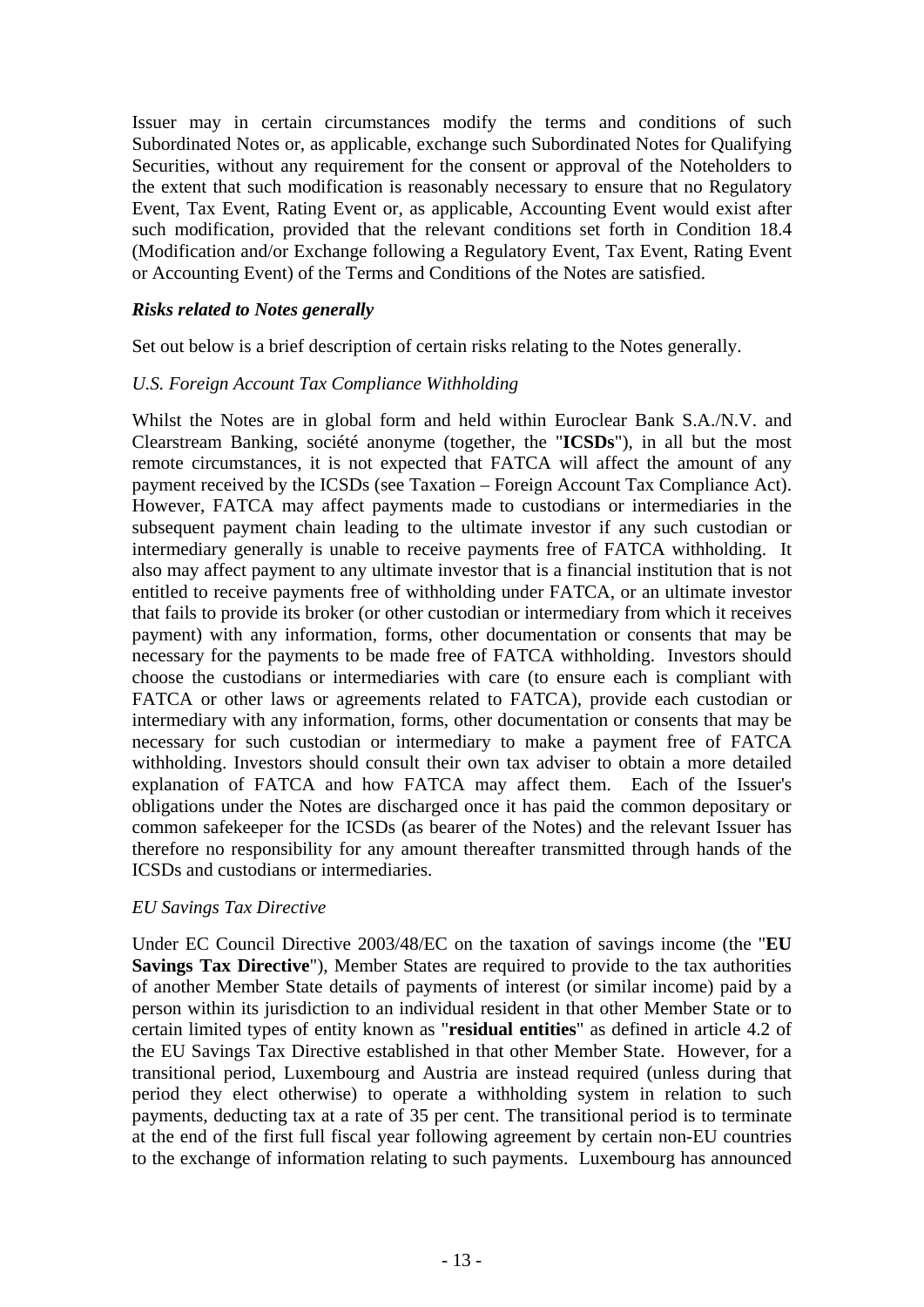that it will no longer apply the withholding tax system as from 1 January 2015 and will provide details of payments of interest (or similar income) as from this date.

A number of non EU countries and territories (including Switzerland) have adopted similar measures (a withholding system in the case of Switzerland) in relation to payments made by a person within its jurisdiction to, or collected by such a person for, an individual resident or certain limited types of entity established in a Member State. In addition, the Member States have entered into provision of information or transitional withholding arrangements with certain of those dependent or associated territories in relation to payments made by a person in a Member State to, or collected by such a person for, an individual resident or certain limited types of entity established in one of those territories.

The European Council formally adopted a Council Directive amending the Directive on 24 March 2014 (the "**Amending Directive**"). The Amending Directive broadens the scope of the requirements described above. Member States have until 1 January 2016 to adopt the national legislation necessary to comply with the Amending Directive. The changes made under the Amending Directive include extending the scope of the Directive to payments made to, or collected for, certain other entities and legal arrangements. They also broaden the definition of "interest payment" to cover income that is equivalent to interest.

Investors who are in any doubt as to their position should consult their professional advisers.

If a payment were to be made or collected through a Member State which has opted for a withholding system and an amount of, or in respect of, tax were to be withheld from that payment, neither the Issuer nor any Paying Agent (as defined in the Conditions of the Notes) nor any other person would be obliged to pay additional amounts with respect to any Note as a result of the imposition of such withholding tax. The Issuers are required to maintain a Paying Agent in a Member State that is not obliged to withhold or deduct tax pursuant to the EU Savings Tax Directive.

Investors who are in any doubt as to their position should consult their professional advisers.

*Because the Global Notes are held by or on behalf of Euroclear and Clearstream, Luxembourg, investors will have to rely on their procedures for transfer, payment and communication with the Issuer* 

Notes issued under the Programme may be represented by one or more Global Notes. Such Global Notes will be deposited with a common depositary or common safekeeper for Euroclear and Clearstream, Luxembourg. Except in the circumstances described in the relevant Global Note, investors will not be entitled to receive definitive Notes. Euroclear and Clearstream, Luxembourg will maintain records of the beneficial interests in the Global Notes. While the Notes are represented by one or more Global Notes, investors will be able to trade their beneficial interests only through Euroclear and Clearstream, Luxembourg. While the Notes are represented by one or more Global Notes the Issuer will discharge its payment obligations under the Notes by making payments to the common depositary or common safekeeper for Euroclear and Clearstream, Luxembourg for distribution to their account holders. A holder of a beneficial interest in a Global Note must rely on the procedures of Euroclear and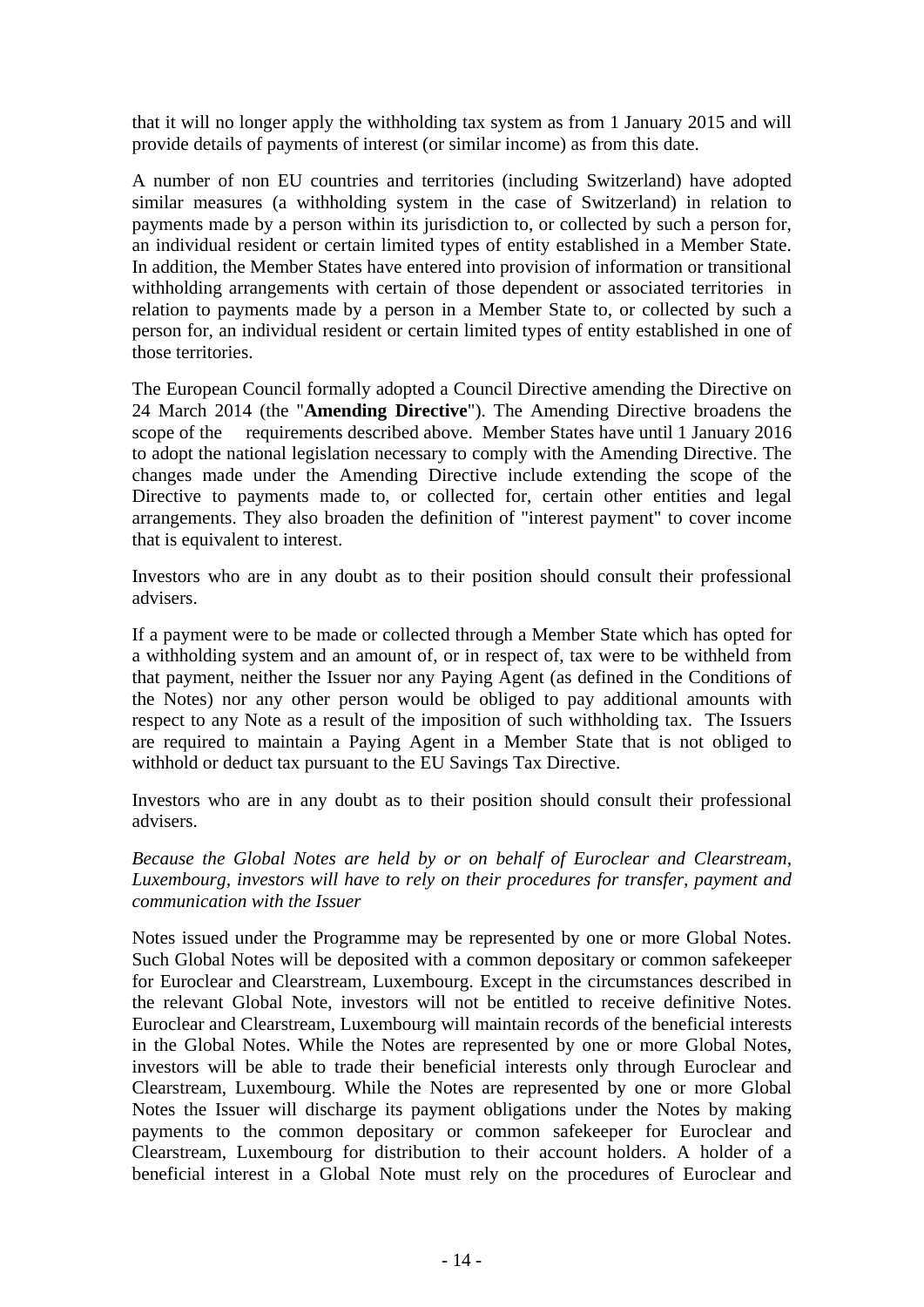Clearstream, Luxembourg to receive payments under the relevant Notes. The Issuer has no responsibility or liability for the records relating to, or payments made in respect of, beneficial interests in the Global Notes. Holders of beneficial interests in the Global Notes will not have a direct right to vote in respect of the relevant Notes. Instead, such holders will be permitted to act only to the extent that they are enabled by Euroclear and Clearstream, Luxembourg to appoint appropriate proxies.

# *Legality of purchase*

Neither the Issuer, the Dealers, nor any of their respective affiliates has or assumes responsibility for the lawfulness of the acquisition of the Notes by a prospective investor in the Notes, whether under the laws of the jurisdiction of its incorporation or the jurisdiction in which it operates (if different), or for compliance by that prospective investor with any law, regulation or regulatory policy applicable to it.

# *Legal investment considerations may restrict certain investments*

The investment activities of certain investors are subject to legal investment laws and regulations, or review or regulation by certain authorities. Each potential investor should consult its legal advisers to determine whether and to what extent (i) Notes are legal investments for it, (ii) Notes can be used as collateral for various types of borrowing and (iii) other restrictions apply to the purchase or pledge of any Notes. Financial institutions should consult their legal advisors or the appropriate regulators to determine the appropriate treatment of Notes under any applicable risk-based capital or similar rules.

### *Risks related to the markets generally*

Set out below is a brief description of the principal market risks, including liquidity risk, exchange rate risk, interest rate risk and credit risk that may be relevant in connection with an investment in Notes.

### *The secondary market generally*

Notes may have no established trading market when issued, and one may never develop. If a market does develop, it may not be very liquid. Therefore, investors may not be able to sell their Notes easily or at prices that will provide them with a yield comparable to similar investments that have a developed secondary market. This is particularly the case for Notes that are especially sensitive to interest rate, currency or market risks, are designed for specific investment objectives or strategies or have been structured to meet the investment requirements of limited categories of investors. These types of Notes generally would have a more limited secondary market and more price volatility than conventional debt securities. Illiquidity may have a severely adverse effect on the market value of Notes.

### *Exchange rate risks and exchange controls*

The Issuer will pay principal and interest on the Notes in the Specified Currency. This presents certain risks relating to currency conversions if an investor's financial activities are denominated principally in a currency or currency unit (the "Investor's Currency") other than the Specified Currency. These include the risk that exchange rates may significantly change (including changes due to devaluation of the Specified Currency or revaluation of the Investor's Currency) and the risk that authorities with jurisdiction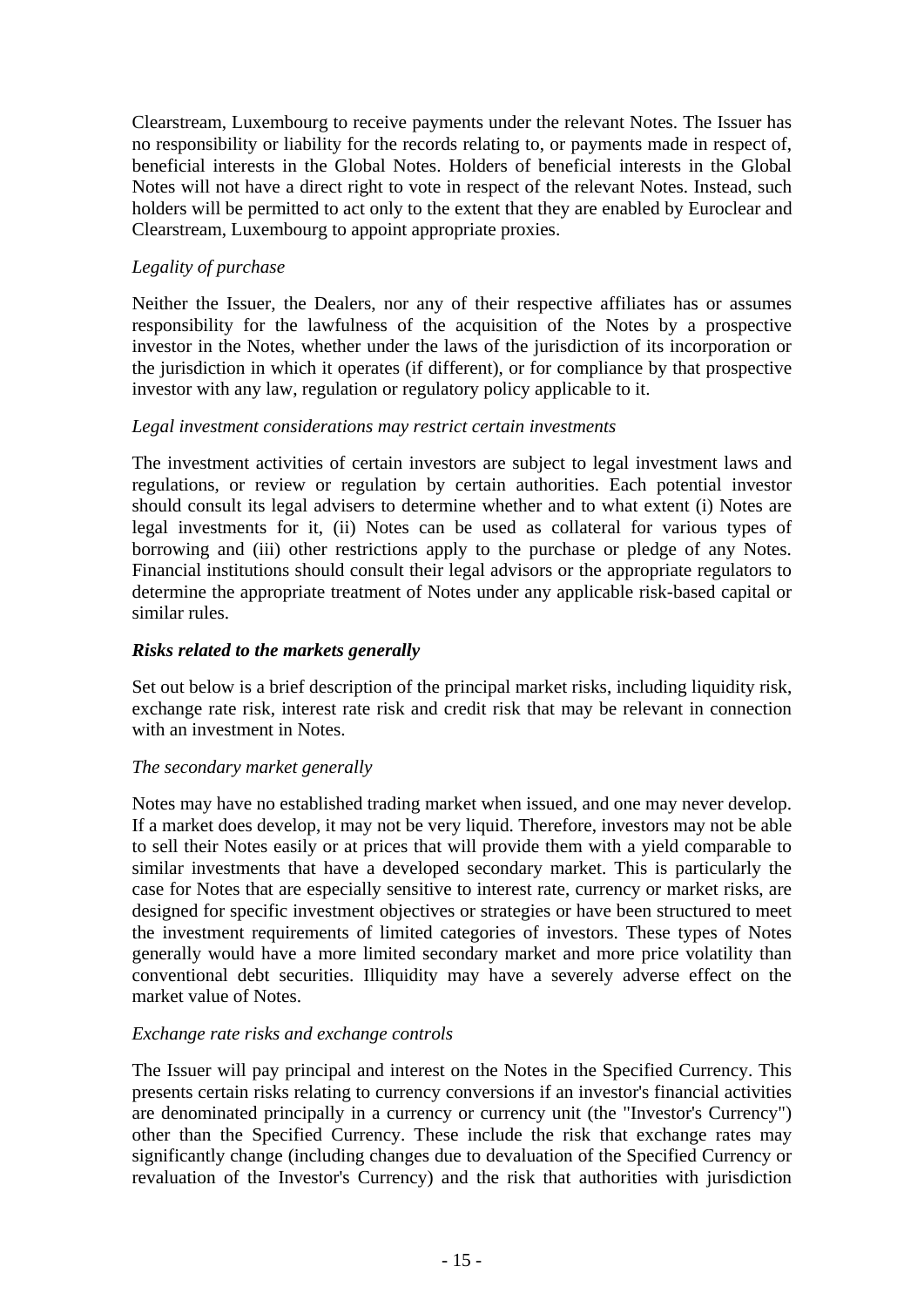over the Investor's Currency may impose or modify exchange controls. An appreciation in the value of the Investor's Currency relative to the Specified Currency would decrease (i) the Investor's Currency-equivalent yield on the Notes, (ii) the Investor's Currency equivalent value of the principal payable on the Notes and (iii) the Investor's Currency equivalent market value of the Notes. Government and monetary authorities may impose (as some have done in the past) exchange controls that could adversely affect an applicable exchange rate. As a result, investors may receive less interest or principal than expected, or no interest or principal.

#### *Interest rate risks*

Investment in Fixed Rate Notes involves the risk that subsequent changes in market interest rates may adversely affect the value of the Fixed Rate Notes.

### *Credit ratings may not reflect all risks*

One or more independent credit rating agencies may assign credit ratings to the Notes. The ratings may not reflect the potential impact of all risks related to structure, market, additional factors discussed above, and other factors that may affect the value of the Notes. A credit rating is not a recommendation to buy, sell or hold securities and may be revised or withdrawn by the rating agency at any time.

#### *Notes where denominations involve integral multiples; definitive Notes*

In relation to any issue of Notes which have denominations consisting of a minimum Specified Denomination plus one or more higher integral multiples of another smaller amount, it is possible that such Notes may be traded in amounts that are not integral multiples of such minimum Specified Denomination. In such a case a holder who, as a result of trading such amounts, holds an amount which is less than the minimum Specified Denomination in his account with the relevant clearing system at the relevant time may not receive a definitive Note in respect of such holding (should definitive Notes be printed) and would need to purchase a principal amount of Notes such that its holding amounts to a Specified Denomination. If definitive Notes are issued, holders should be aware that definitive Notes which have a denomination that is not an integral multiple of the minimum Specified Denomination may be illiquid and difficult to trade.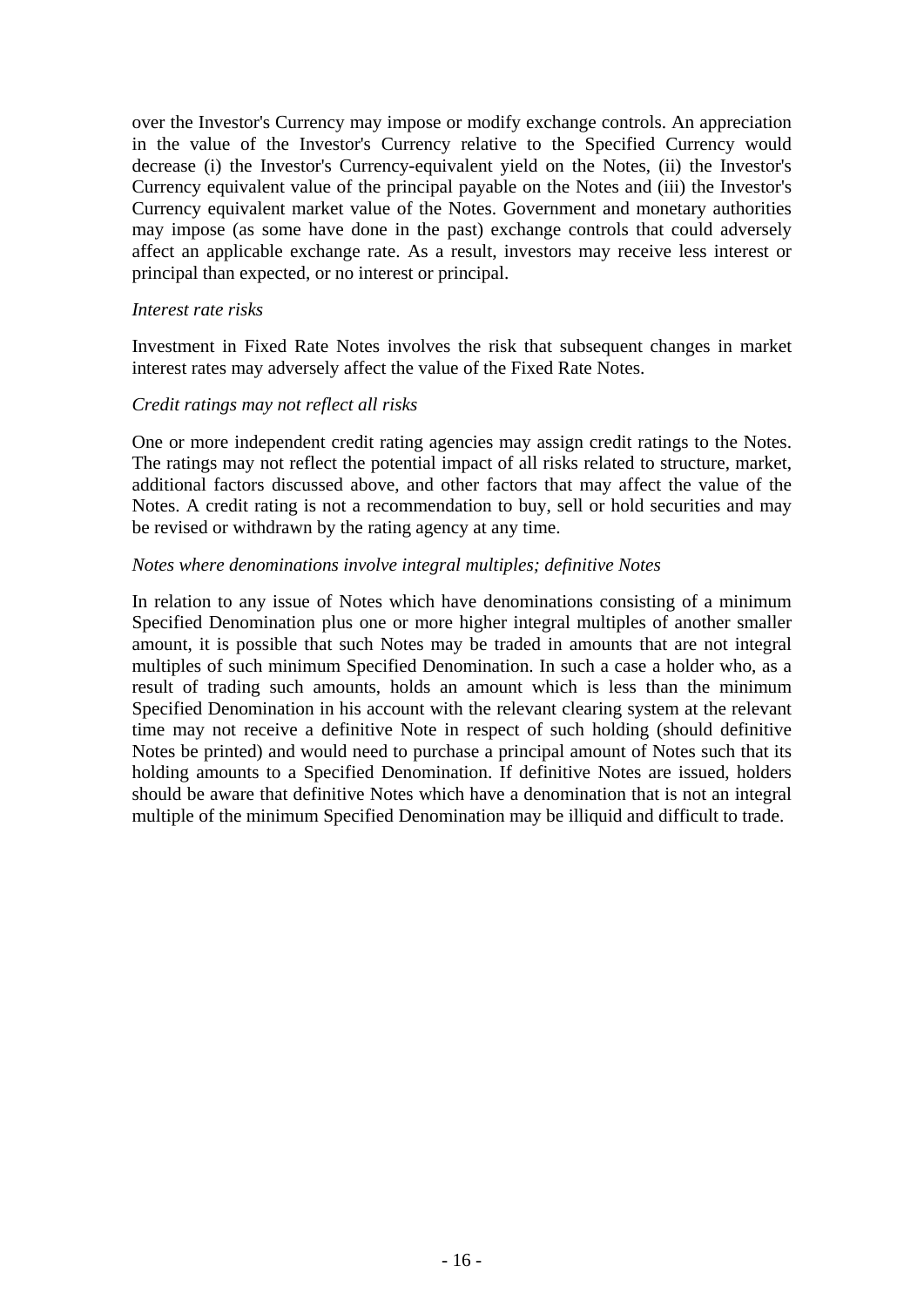#### **GENERAL DESCRIPTION OF THE PROGRAMME**

*The following is a general description of the Programme for the purposes of Article 22.5(3) of Commission Regulation (EC) No 809/2004 implementing the Prospectus Directive. The following overview does not purport to be complete and is qualified by the remainder of this Base Prospectus and, in relation to the terms and conditions of any particular Series (as defined below in "Terms and Conditions of the Notes") of Notes, the applicable Final Terms.* 

*Words and expressions defined in "Forms of the Notes" or "Terms and Conditions of the Notes" below shall have the same meanings in this general description, and references to a numbered "Condition" shall be to the relevant Condition under the relevant Terms and Conditions set out below.* 

**Issuers:** Assicurazioni Generali S.p.A.

Assicurazioni Generali has a dual function within the Generali Group, acting as an insurer in its own right, operating through branch offices in Italy and other countries, and also acting as the parent company of the Generali Group. The Generali Group is the largest insurance group in Italy and the third largest in Europe in terms of total gross premiums written. The Generali Group operates in more than 60 countries worldwide through branch offices and subsidiaries.

At the end of the Italian Reorganisation described in "*Description of Assicurazioni Generali S.p.A. – Generali Group*" (the first two phases of which have already been completed), Assicurazioni Generali will become primarily a holding company retaining directly only the reinsurance business activities of the Generali Group, while the Italian insurance business of the Group will be carried out through three subsidiaries wholly owned directly and indirectly by Assicurazioni Generali. See further "*Description of Assicurazioni Generali S.p.A. – Strategy and business developments*".

As at 31 December 2013, before the elimination of intragroup transactions between segments, gross earned premiums of the Generali Group amounted to Euro 62.73 billion (as at 31 December 2012: Euro 62.85 billion), of which Euro 41.39 billion (as at 31 December 2012: Euro 41.29 billion) was attributable to its life insurance business and Euro 21.34 billion (as at 31 December 2012: Euro 21.56 billion) to its non-life insurance business. The consolidated net profit of the Generali Group for the full year 2013 was Euro 2.14 billion (as at 31 December 2012: Euro 0.37 billion). Total investments of the Generali Group as at 31 December 2013 amounted to Euro 384.65 billion (as at 31 December 2012: Euro 374.07 billion). Net insurance provision, net of consolidated adjustments of the Generali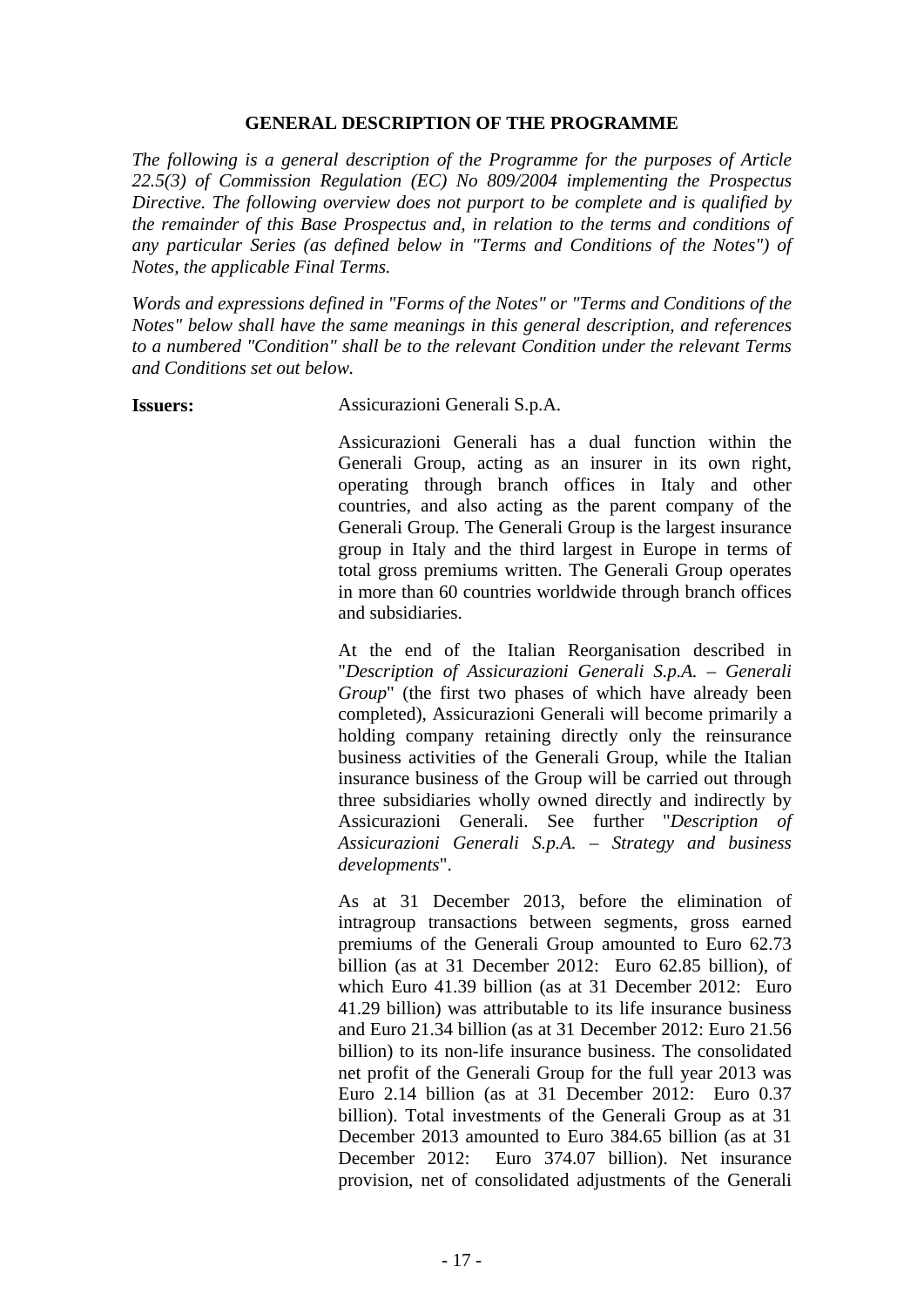Group as at 31 December 2013 amounted to Euro 340.88 billion (as at 31 December 2012: Euro 330.74 billion). See "*Description of Assicurazioni Generali S.p.A*."

Generali Finance B.V.

Generali Finance is a finance company of the Generali Group. The main activities of Generali Finance are holding and managing shareholdings and borrowing or lending monies including public and private lending.

For the year ended 31 December 2013, total income amounted to Euro 17.4 million compared to Euro 18.7 million for the same period in 2012, representing decrease of 7 per cent. For the year ended 31 December 2013, total operational expenses amounted to Euro 3.1 million, compared to Euro 3.0 million in 2012. As at 31 December 2013, total assets amounted to Euro 6,092.6 million compared to Euro 6,096.2 million as at 31 December 2012 and consisted of Euro 6,071.5 million of loans to other Generali Group companies (compared to Euro 6,082.6 million in 2012). For the year ended 31 December 2013, Generali Finance recorded a profit of Euro 11.1 million (compared to the profit of Euro 11.8 million in 2012). See "*Description of Generali Finance B.V."*

**Guarantor:** Assicurazioni Generali S.p.A. (with respect to Notes issued by Generali Finance B.V. where such Notes are stated to have the benefit of the Guarantee in the relevant Final Terms) (the "**Guaranteed Notes**").

**Arranger:** Société Générale.

**Dealers:** Banca IMI S.p.A., Banca Generali S.p.A., Barclays Bank PLC, BNP Paribas, Citigroup Global Markets Limited, Crédit Agricole Corporate and Investment Bank, Credit Suisse Securities (Europe) Limited, Commerzbank Aktiengesellschaft, Deutsche Bank AG, London Branch, Goldman Sachs International, HSBC Bank plc, J.P. Morgan Securities plc, Mediobanca – Banca di Credito Finanziario S.p.A., Merrill Lynch International, Mizuho International plc, Morgan Stanley & Co. International plc, Nomura International plc, The Royal Bank of Scotland plc, Société Générale, UBS Limited, UniCredit Bank AG and any other Dealer appointed from time to time by the Issuers and the Guarantor either generally in respect of the Programme or in relation to a particular Tranche of Notes.

| <b>Fiscal Agent and</b>   | <b>BNP Paribas Securities Services, Luxembourg Branch.</b> |
|---------------------------|------------------------------------------------------------|
| <b>Luxembourg Listing</b> |                                                            |

**Agent:**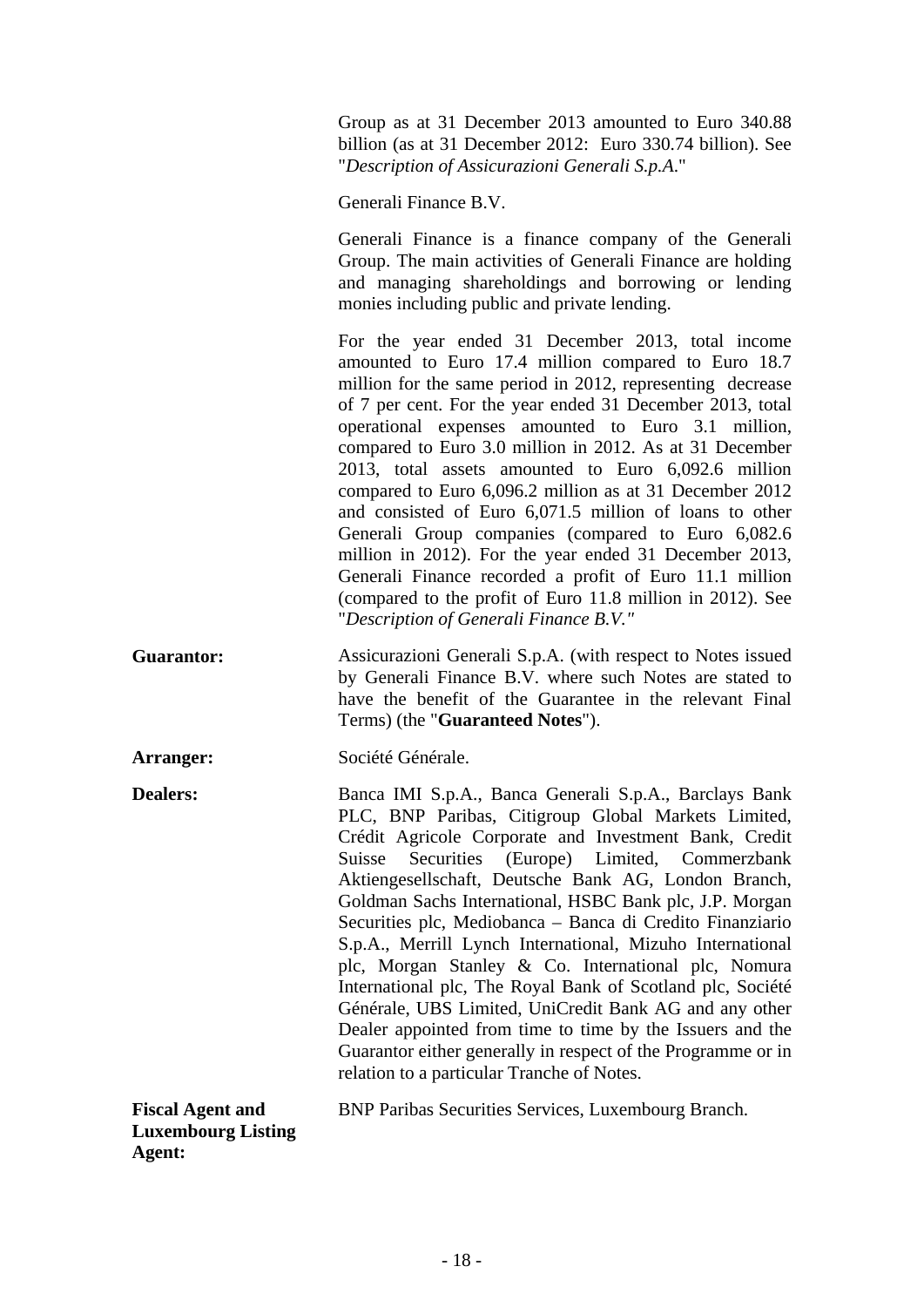**Rating:** The rating of the Notes to be issued under the Programme will be specified in the applicable Final Terms. **A rating is not a recommendation to buy, sell or hold securities and may be subject to suspension, reduction or withdrawal at any time by the assigning rating agency.**

> Whether or not each credit rating applied for in relation to the relevant Series of Notes will be (1) issued by a credit rating agency established in the EEA and registered (or which has applied for registration and not been refused) under Regulation (EU) No. 1060/2009, as amended (the "**CRA Regulation**"), or (2) issued by a credit rating agency which is not established in the EEA but will be endorsed by a CRA which is established in the EEA and registered under the CRA Regulation or (3) issued by a credit rating agency which is not established in the EEA but which is certified under the CRA Regulation will be disclosed in the Final Terms.

> In general, European regulated investors are restricted from using a rating for regulatory purposes if such rating is not issued by a credit rating agency established in the EEA and registered under the CRA Regulation unless (i) the rating is provided by a credit rating agency operating in the EEA before 7 June 2010 which has submitted an application for registration in accordance with the CRA Regulation and such registration has not been refused, or (ii) the rating is provided by a credit rating agency not established in the EEA but is endorsed by a credit rating agency established in the EEA and registered under the CRA Regulation or (iii) the rating is provided by a credit rating agency not established in the EEA which is certified under the CRA Regulation.

> The European Securities and Markets Authority ("**ESMA**") is obliged to maintain on its website, http://www.esma.europa.eu/page/List-registered-and-certifie d-CRAs, a list of credit rating agencies registered and certified in accordance with the CRA Regulation.

**Approval, Listing and Admission to Trading:** Application has been made to the CSSF to approve this document as a base prospectus. Application has also been made for Notes issued under the Programme to be admitted to trading on the regulated market of the Luxembourg Stock Exchange and to be listed on the official list of the Luxembourg Stock Exchange.

> Notes may be listed or admitted to trading, as the case may be, on other or further stock exchanges or markets agreed between the relevant Issuer and the relevant Dealer in relation to the Series. Notes which are neither listed nor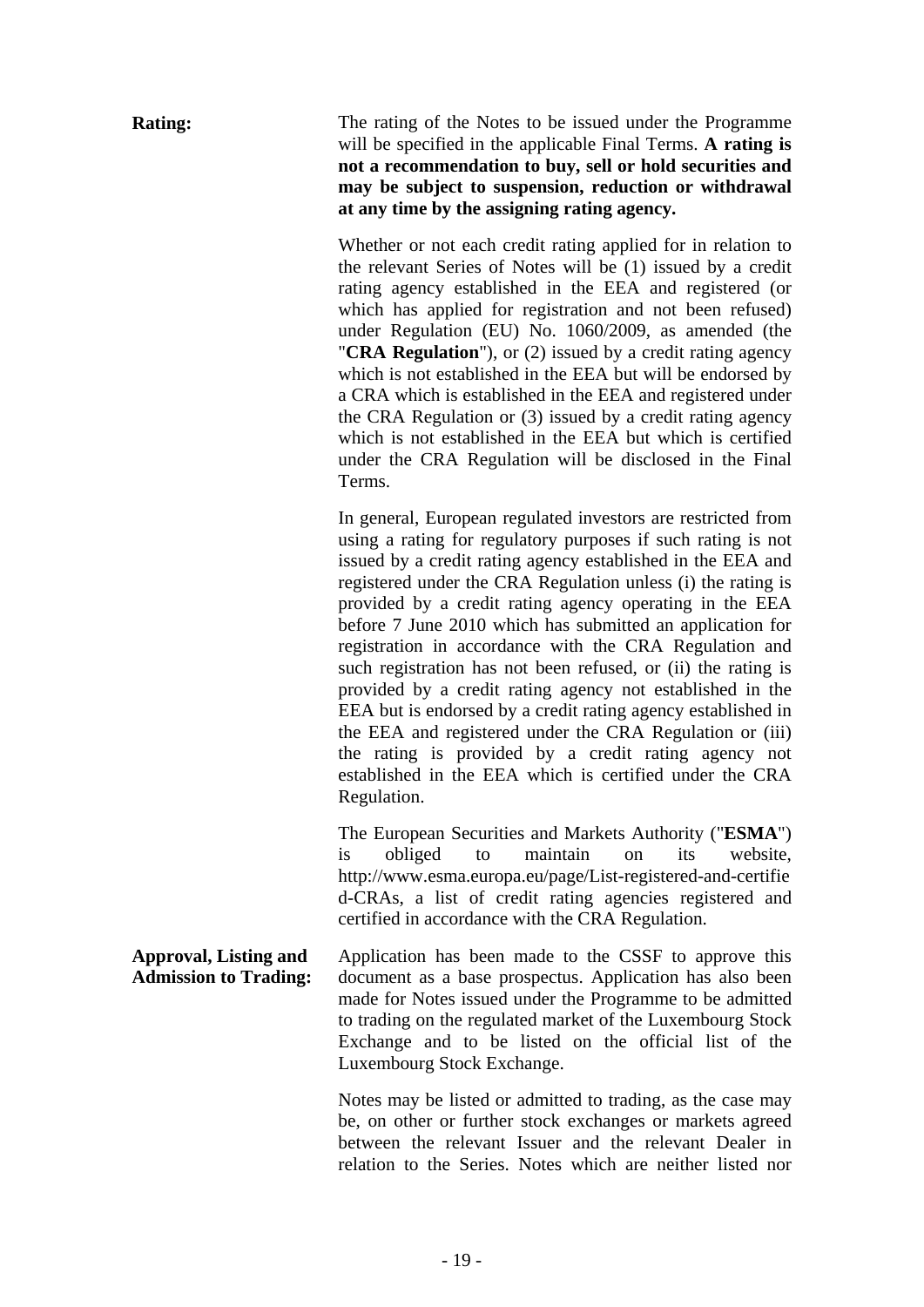admitted to trading on any market may also be issued.

|                                                      | Pursuant to Articles 17 and 18 of the Prospectus Directive,<br>Article 19 of the Luxembourg Prospectus Law and for the<br>purposes of having Notes admitted to trading on a regulated<br>market in a Member State of the European Economic Area<br>other than Luxembourg, the CSSF will notify ESMA and<br>may, at the request of the relevant Issuer, send to the<br>competent authority of such Member State: (i) a copy of<br>this Base Prospectus; (ii) a certificate of approval attesting<br>that this Base Prospectus has been drawn up in accordance<br>with the Prospectus Directive; and (iii) if so required by the<br>competent authority of such Member State, a translation into<br>the official language(s) of such Member State of a summary<br>drawn up in accordance with Article $5(2)$ of the Prospectus<br>Directive. |
|------------------------------------------------------|--------------------------------------------------------------------------------------------------------------------------------------------------------------------------------------------------------------------------------------------------------------------------------------------------------------------------------------------------------------------------------------------------------------------------------------------------------------------------------------------------------------------------------------------------------------------------------------------------------------------------------------------------------------------------------------------------------------------------------------------------------------------------------------------------------------------------------------------|
| <b>Clearing Systems:</b>                             | Euroclear and/or Clearstream, Luxembourg and/or, in<br>relation to any Tranche of Notes, any other clearing system<br>as may be specified in the relevant Final Terms.                                                                                                                                                                                                                                                                                                                                                                                                                                                                                                                                                                                                                                                                     |
| <b>Initial Programme</b><br>Amount:                  | $\bigoplus$ 0,000,000,000 (or its equivalent in other currencies)<br>aggregate principal amount of Notes outstanding and<br>guaranteed at any one time.                                                                                                                                                                                                                                                                                                                                                                                                                                                                                                                                                                                                                                                                                    |
| <b>Issuance in Series:</b>                           | Notes will be issued in Series. Each Series may comprise<br>one or more Tranches issued on different issue dates. The<br>Notes of each Series will all be subject to identical terms,<br>except that the issue date and the amount of the first<br>payment of interest may be different in respect of different<br>Tranches. The Notes of each Tranche will all be subject to<br>identical terms in all respects save that a Tranche may<br>comprise Notes of different denominations.                                                                                                                                                                                                                                                                                                                                                     |
| <b>Final Terms or</b><br><b>Drawdown Prospectus:</b> | Notes issued under the Programme may be issued either:<br>(1) pursuant to this Base Prospectus and associated Final<br>Terms; or (2) pursuant to a Drawdown Prospectus.                                                                                                                                                                                                                                                                                                                                                                                                                                                                                                                                                                                                                                                                    |
| <b>Forms of Notes:</b>                               | Notes may only be issued in bearer form. Each Tranche of<br>Notes will initially be in the form of either a Temporary<br>Global Note or a Permanent Global Note, in each case as<br>specified in the relevant Final Terms.                                                                                                                                                                                                                                                                                                                                                                                                                                                                                                                                                                                                                 |
| <b>Currencies:</b>                                   | Notes may be denominated in euro or in any other currency<br>or currencies, subject to compliance with all applicable legal<br>and/or regulatory and/or central bank requirements.                                                                                                                                                                                                                                                                                                                                                                                                                                                                                                                                                                                                                                                         |
| <b>Status of the Notes and</b><br><b>Guarantee:</b>  | Notes may be issued by Assicurazioni Generali and Generali<br>Finance and, in the case of Notes issued by Generali<br>Finance, may be guaranteed by Assicurazioni Generali, in<br>each case on a subordinated or unsubordinated basis as<br>specified in the relevant Final Terms.                                                                                                                                                                                                                                                                                                                                                                                                                                                                                                                                                         |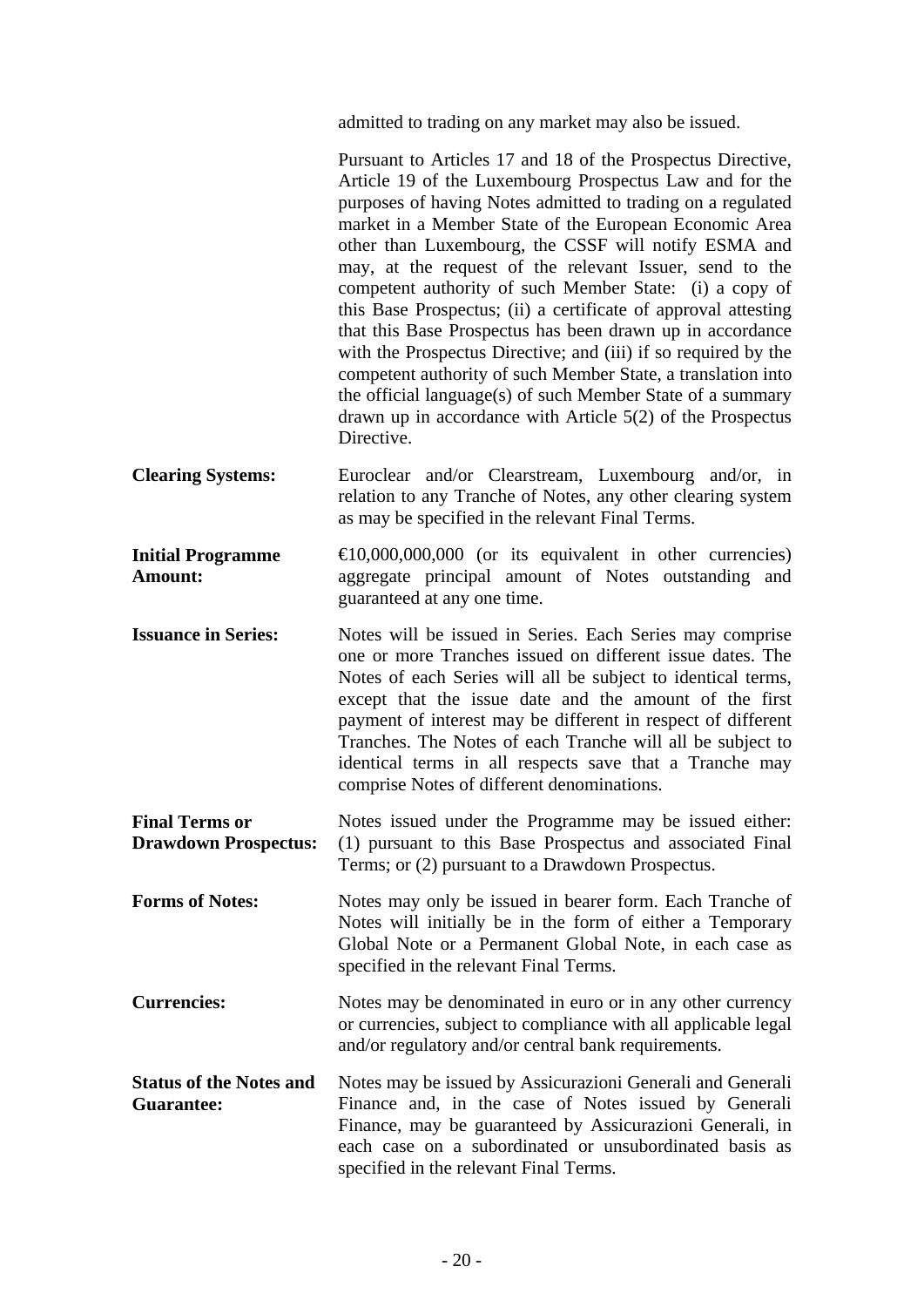Notes will not be issued by Generali Finance without the benefit of a Deed of Guarantee unless the necessary notifications have been made to the Dutch Central Bank.

For further details of the status of the Notes and the Guarantee, see the Terms and Conditions of the Notes.

**Senior Notes –Cross Default:** The Senior Notes will have the benefit of a cross default as described in Condition 14.1(C) (*Events of Default of Senior Notes*) of the Terms and Conditions of the Notes.

**Subordinated Notes – Deferral of Interest:** If the relevant Final Terms state that Optional Deferral of Interest and/or Mandatory Deferral of Interest is applicable, the relevant Issuer may elect to, and in some cases shall, defer payment of all (or some only) of the interest accrued on its Subordinated Notes on an Interest Payment Date subject to certain conditions, all as described in further detail in Condition 6.1 (*Optional Deferral of Interest*) or Condition 6.2 (*Mandatory Deferral of Interest*) of the Terms and Conditions of the Notes.

**Subordinated Notes – Modification following a Regulatory Event, Tax Event, Rating Event or Accounting Event:** If the Regulatory Event, Tax Event, Rating Event or Accounting Event Modification Provisions are specified in the relevant Final Terms as being applicable, the Issuer may in certain circumstances following a Regulatory Event, a Tax Event, a Rating Event or an Accounting Event, as the case may be, without any requirement for the consent or approval of the Noteholders, modify the terms of the Notes as described in further detail in Condition 18.4 (*Modification and/or Exchange following a Regulatory Event, Tax Event, Rating Event or Accounting Event*) of the Terms and Conditions of the Notes.

> If the Regulatory/Tax/Rating/Accounting Event Exchange Provisions are specified in the relevant Final Terms as being applicable, the Issuer may in certain circumstances following a Regulatory Event, a Tax Event, a Rating Event or an Accounting Event, as the case may be, without any requirement for the consent or approval of the Noteholders, exchange all (but not some only) of the Notes for Qualifying Securities as described in further detail in Condition 18.4 (*Modification and/or Exchange following a Regulatory Event, Tax Event, Rating Event or Accounting Event*) of the Terms and Conditions of the Notes.

**Issue Price:** Notes may be issued at any price, as specified in the relevant Final Terms.

**Maturities:** Any maturity or no fixed maturity date, subject, in relation to specific currencies, to compliance with all applicable legal and/or regulatory and/or central bank requirements.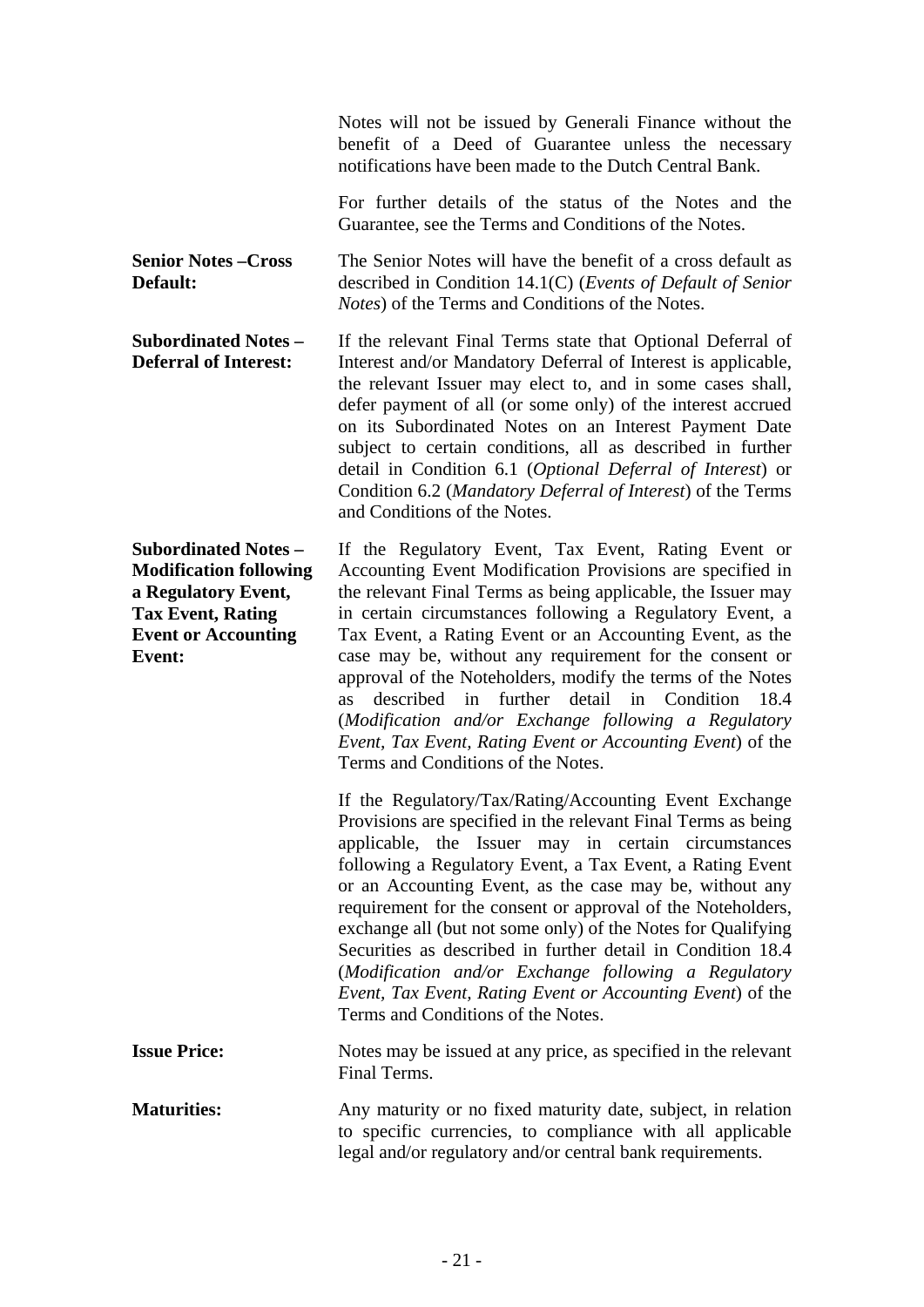In the case of Subordinated Notes with a specified maturity date, the scheduled maturity date will be postponed in certain circumstances, as set out in Condition 11.1A (*Redemption and Purchase – Scheduled Redemption*).

**Unless otherwise permitted by current laws, regulations, directives and/or the requirements of the** *Istituto per la Vigilanza sulle Assicurazioni* **("IVASS") applicable as at the date of this Base Prospectus to Senior Dated Subordinated Notes of Assicurazioni Generali, Senior Dated Subordinated Notes of Assicurazioni Generali intended to qualify for regulatory treatment of up to 25% of the Required Solvency Margin in accordance with the Italian Legislation on Solvency Margin before implementation of the Future Regulations must have a minimum maturity of five years.**

**Redemption:** The relevant Final Terms will specify the redemption amount.

> The Final Terms relating to each Tranche of Notes will indicate either that the Notes of that Tranche cannot be redeemed prior to their stated maturity or that such Notes will be redeemable prior to such stated maturity at the option of the relevant Issuer and/or the holders of such Notes on such terms as are indicated in the Terms and Conditions of the Notes and the applicable Final Terms.

> The Notes may be redeemed at the option of the Issuer for tax reasons. In addition, if specified in the relevant Final Terms, the Notes may be redeemed by the Issuer where the Call Option or Optional Redemption due to a Regulatory Event, Rating Event or Accounting Event is specified.

> Redemption of Subordinated Notes is subject to satisfaction of the conditions set out in Condition 7 (*Conditions for Redemption*), and may also be suspended as described in Condition 11.11 (*Mandatory suspension of redemption following a Redemption Suspension Event*) of the Terms and Conditions of the Notes if the relevant Final Terms indicate Mandatory suspension of redemption as applicable.

- **Loss absorption:** If the Loss Absorption provisions are specified in the relevant Final Terms as being applicable, the obligations of the Issuer to make payments in respect of the Notes may be subject to deferral and/or reinstatement as described in further detail in Condition 7A (*Loss Absorption Provisions*).
- **Interest:** Notes may or may not bear interest. Interest-bearing Notes will either bear interest payable at a fixed rate, a floating rate, initially at a fixed rate then switched to floating rate or vice versa, or at a rate which may be reset on one or more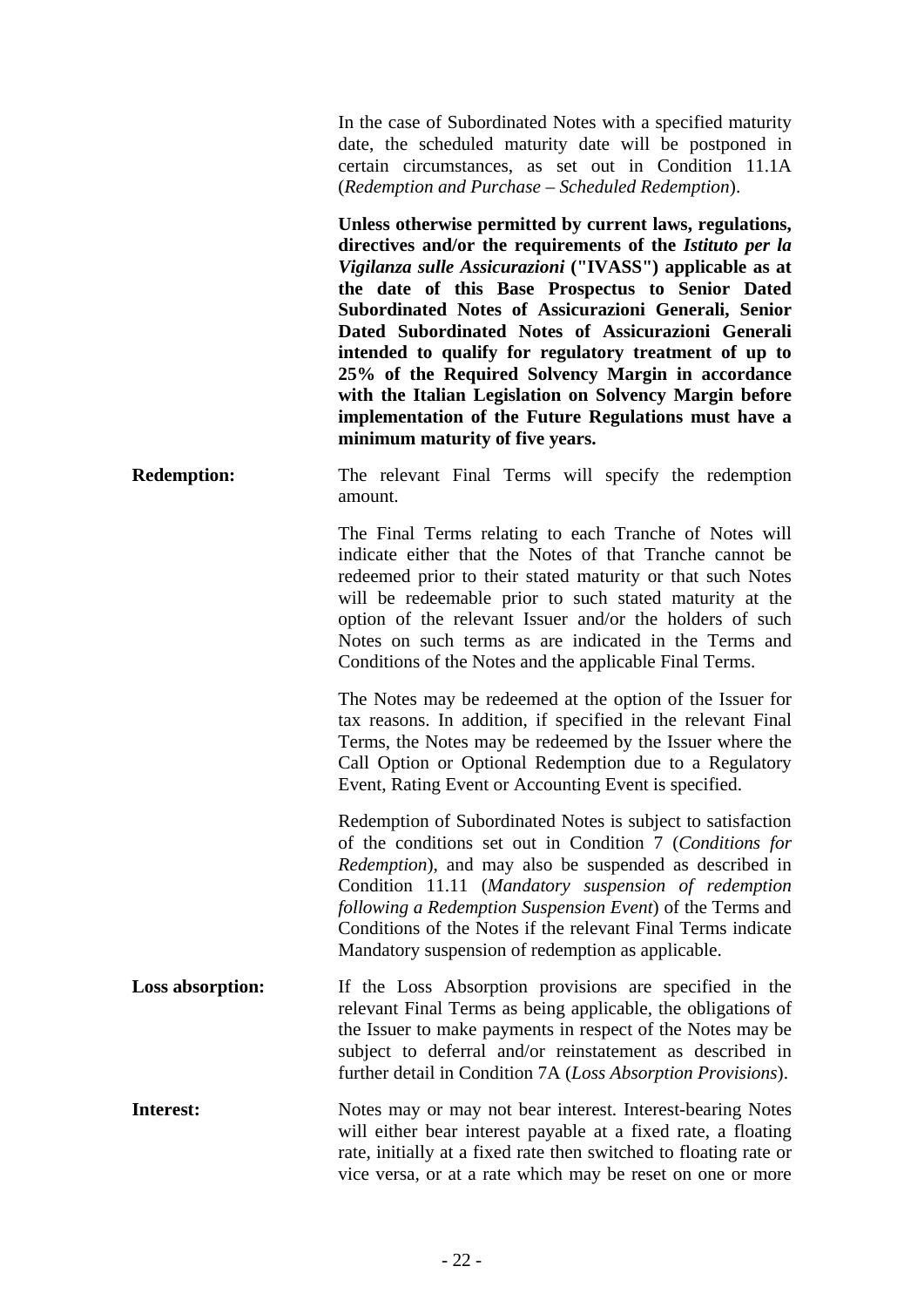occasions during the life of the Notes.

- **Denominations:** No Notes may be issued under the Programme which have a minimum denomination of less than EUR 100,000 (or, where the Notes are denominated in a currency other than euro, the equivalent amount in such other currency). Subject thereto, Notes will be issued in such denominations as may be specified in the relevant Final Terms, subject to compliance with all applicable legal and/or regulatory and/or central bank requirements.
- **Taxation:** All payments in respect of Notes issued by Assicurazioni Generali or Generali Finance will be made free and clear of withholding taxes of the Republic of Italy ("**Italy**") or The Netherlands, as the case may be (and subject to certain exceptions), unless the withholding is required by law. In that event, the relevant Issuer will (subject as provided in Condition 13 (*Taxation*)) pay such additional amounts as will result in the Noteholders receiving such amounts as they would have received in respect of such Notes had no such withholding been required.
- Governing Law: The Notes will be governed by, and shall be construed in accordance with, English Law, except for provisions concerning the status of the Subordinated Notes and of the Guarantee of the Subordinated Notes which are governed by the laws of Italy. The Deed of Covenant and the Deed of Guarantee will be governed by the laws of England.
- **Enforcement of Notes in Global Form:** In the case of Global Notes, individual investors' rights against the relevant Issuer will be governed by a Deed of Covenant entered into by each Issuer dated 8 April 2014 copies of which will be available for inspection at the specified office of the Fiscal Agent.
- **Selling Restrictions:** For a description of certain restrictions on offers, sales and deliveries of Notes and on the distribution of offering material in the United States of America, Hong Kong, Japan, The European Economic Area (including the United Kingdom and the Republic of Italy), The Netherlands, The People's Republic of China and Taiwan see, "*Subscription and Sale*" below.
- **Risk Factors:** The purchase of Notes may involve substantial risks and may be suitable only for investors who have the knowledge and experience in financial and business matters necessary to enable them to evaluate the risks and the merits of an investment in the Notes. See "*Risk Factors*".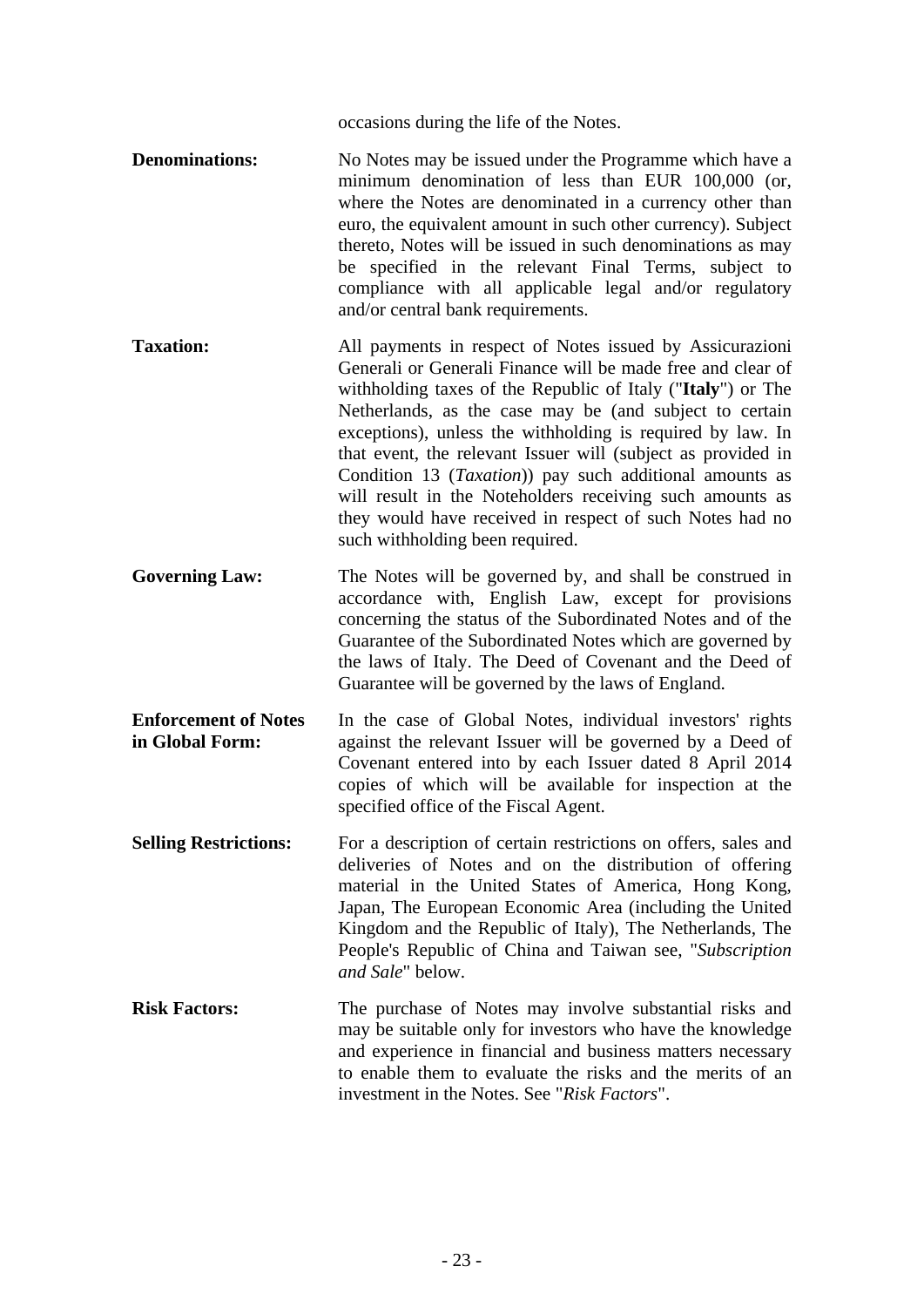### **IMPORTANT NOTICES**

This Base Prospectus comprises two base prospectuses, one for each of Assicurazioni Generali and Generali Finance, for the purposes of Article 5(4) of the Prospectus **Directive** 

Each of the Issuers and Assicurazioni Generali in its capacity as guarantor where indicated in the relevant Final Terms of Notes issued by Generali Finance (the "**Guarantor**") accepts responsibility for the information contained in this document and to the best of the knowledge of each of the Issuers and the Guarantor (which have taken all reasonable care to ensure that such is the case), the information contained in this document is in accordance with the facts and does not omit anything likely to affect the import of such information.

This Base Prospectus should be read and construed together with any supplements hereto and with any other documents incorporated by reference herein and, in relation to any Tranche (as defined herein) of Notes, should be read and construed together with the relevant Final Terms.

Each of the Issuers and the Guarantor has confirmed to the Dealers named under "*Subscription and Sale*" below that this Base Prospectus (including for this purpose, each relevant Final Terms) contains all information which according to the particular nature of the Issuers and the Guarantor and the securities offered to the public or admitted to trading on a regulated market, is necessary to enable investors to make an informed assessment of the assets and liabilities, financial position, profits and losses, and the prospects of the Issuers and the Guarantor and of any rights attaching to such securities and is (in the context of the Programme, the issue, offering and sale of the Notes and the guarantee of the Notes, where applicable) material; that such information is true and accurate in all material respects and is not misleading in any material respect; that any opinions, predictions or intentions expressed herein are honestly held or made and are not misleading in any material respect; that this Base Prospectus does not omit to state any material fact necessary to make such information, opinions, predictions or intentions (in the context of the Programme, the issue, offering and sale of the Notes and the guarantee of the Notes, where applicable) not misleading in any material respect; and that all proper enquiries have been made to verify the foregoing.

No person has been authorised to give any information or to make any representation not contained in or not consistent with this Base Prospectus or any other document entered into in relation to the Programme or any information supplied by each of the Issuers or the Guarantor or such other information as is in the public domain and, if given or made, such information or representation should not be relied upon as having been authorised by each of the Issuers, the Guarantor or any Dealer.

No representation or warranty is made or implied by the Dealers or any of their respective affiliates, and neither the Dealers nor any of their respective affiliates makes any representation or warranty or accepts any responsibility as to the accuracy or completeness of the information contained in this Base Prospectus. Neither the delivery of this Base Prospectus or any Final Terms nor the offering, sale or delivery of any Note shall, in any circumstances, create any implication that the information contained in this Base Prospectus is true subsequent to the date hereof or the date upon which this Base Prospectus has been most recently supplemented or that there has been no adverse change, or any event reasonably likely to involve any adverse change, in the condition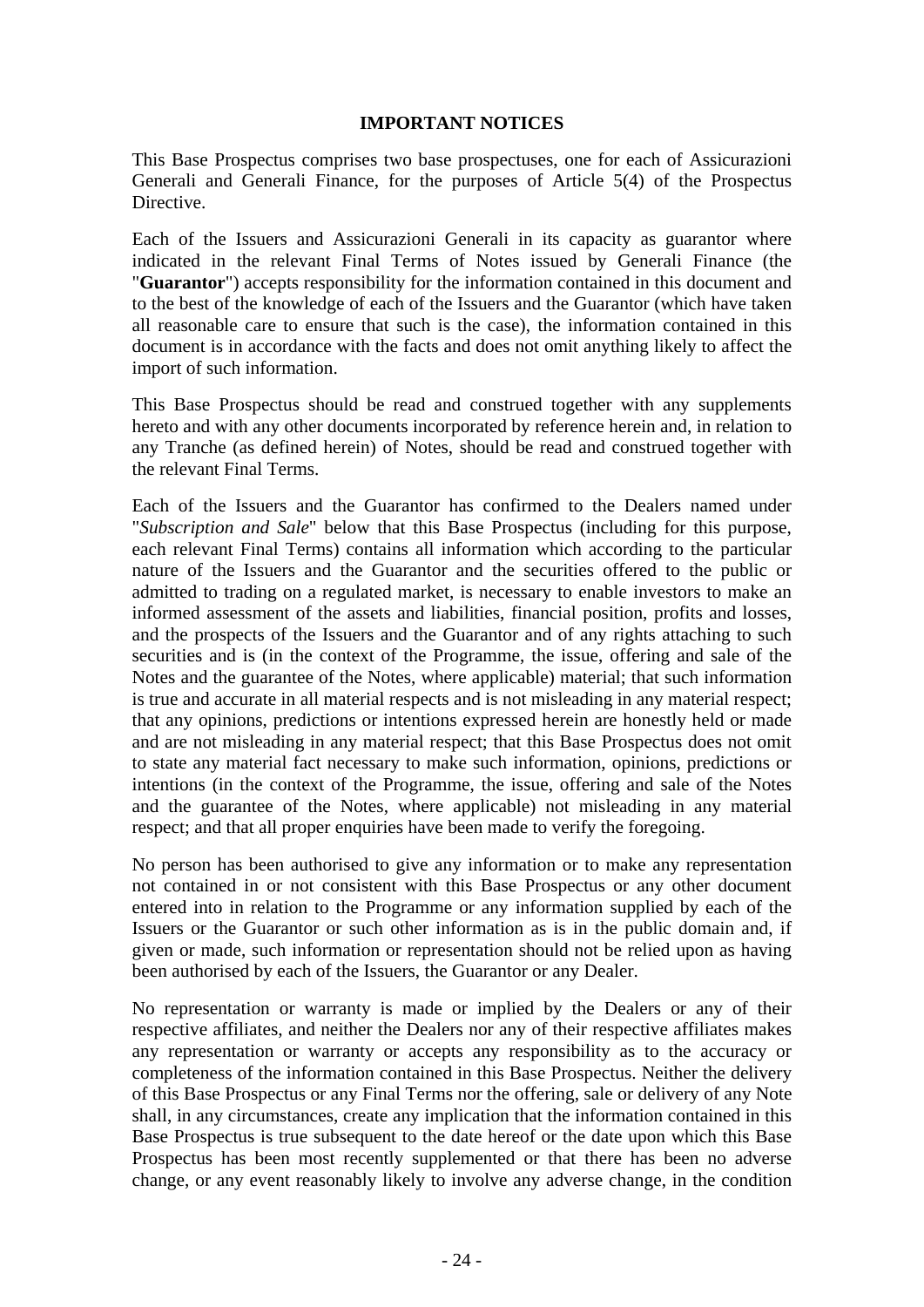(financial or otherwise) of each of the Issuers or the Guarantor since the date hereof or, if later, the date upon which this Base Prospectus has been most recently supplemented or that any other information supplied in connection with the Programme is correct at any time subsequent to the date on which it is supplied or, if different, the date indicated in the document containing the same.

This Base Prospectus may only be used for the purposes for which it has been published. The distribution of this Base Prospectus and any Final Terms and the offering, sale and delivery of the Notes in certain jurisdictions may be restricted by law. Persons into whose possession this Base Prospectus or any Final Terms comes are required by the Issuers, the Guarantor and the Dealers to inform themselves about and to observe any such restrictions. For a description of certain restrictions on offers, sales and deliveries of Notes and on the distribution of this Base Prospectus or any Final Terms and other offering material relating to the Notes, see "*Subscription and Sale*". In particular, Notes have not been and will not be registered under the United States Securities Act of 1933 (as amended) (the "**Securities Act**") and are subject to U.S. tax law requirements. Subject to certain exceptions, Notes may not be offered, sold or delivered within the United States or to U.S. persons.

Neither this Base Prospectus nor any Final Terms constitutes an offer or an invitation to subscribe for or purchase any Notes and should not be considered as a recommendation by the Issuers, the Guarantor, the Dealers or any of them that any recipient of this Base Prospectus or any Final Terms should subscribe for or purchase any Notes. Each recipient of this Base Prospectus or any Final Terms shall be taken to have made its own investigation and appraisal of the condition (financial or otherwise) of each of the Issuers and the Guarantor.

The maximum aggregate principal amount of Notes outstanding and guaranteed at any one time under the Programme will not exceed  $\epsilon 10,000,000,000$  and, for this purpose, any Notes denominated in another currency shall be translated into euro at the date of the agreement to issue such Notes, calculated in accordance with the provisions of the Dealer Agreement (as defined under "**Subscription and Sale**"). The maximum aggregate principal amount of Notes which may be outstanding and guaranteed at any one time under the Programme may be increased from time to time, subject to compliance with the relevant provisions of the Dealer Agreement.

Notes issued pursuant to the Programme may also be rated or unrated. Where an issue of Notes is rated, its rating will be specified in the Final Terms. A rating is not a recommendation to buy, sell or hold securities and may be subject to suspension, reduction or withdrawal at any time by the assigning rating agency. Whether or not each credit rating applied for in relation to the relevant Series of Notes will be issued by a credit rating agency established in the European Union and registered under Regulation (EC) No 1060/2009 (the "**CRA Regulation**") will be disclosed in the Final Terms. In general, European regulated investors are restricted from using a rating for regulatory purposes if such rating is not issued by a credit rating agency established in the European Union and registered under the CRA Regulation (or is endorsed and published or distributed by subscription by such a credit rating agency in accordance with the Regulation) unless the rating is provided by a credit rating agency operating in the European Union before 7 June 2010 which has submitted an application for registration in accordance with the CRA Regulation and such registration is not refused.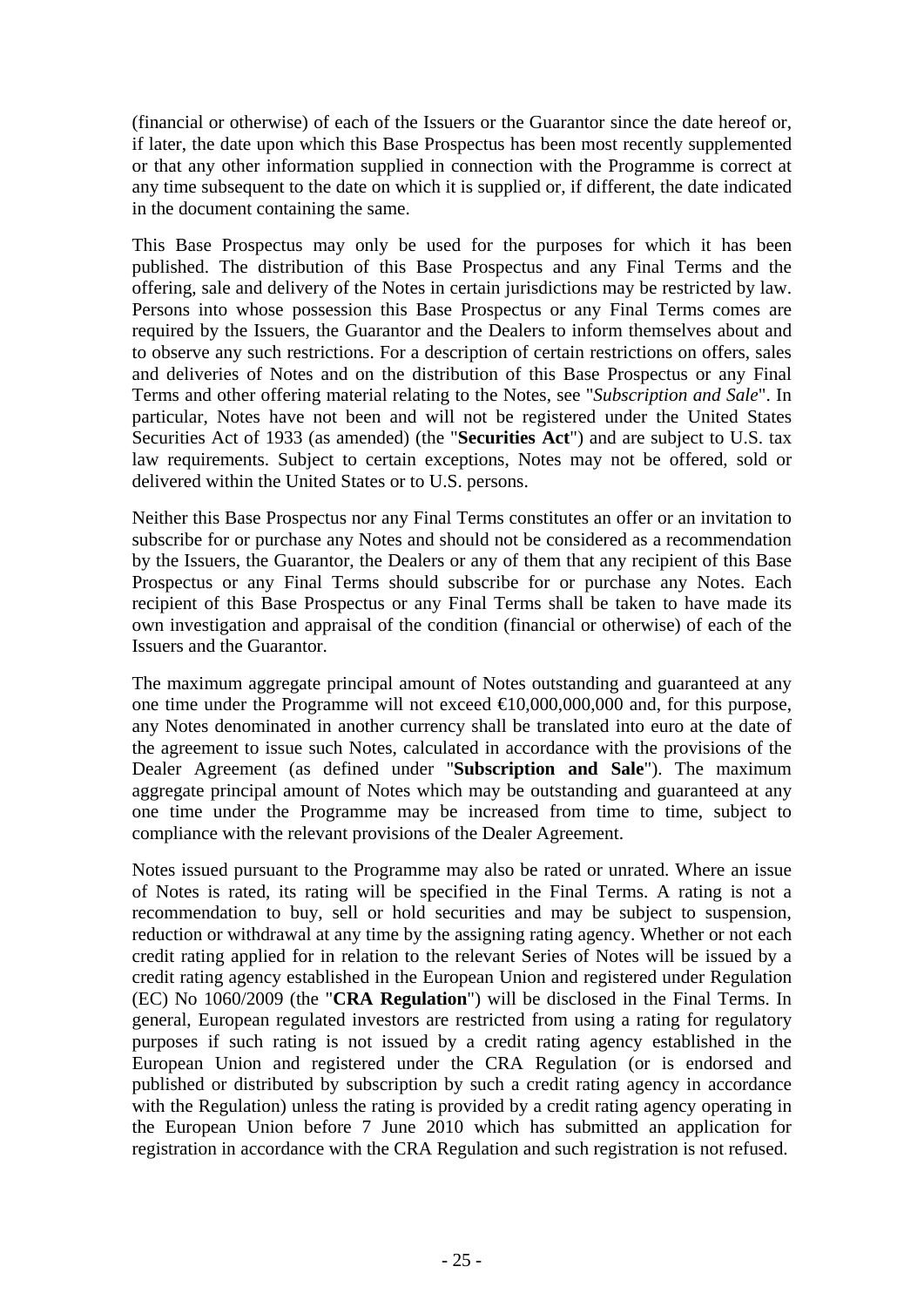ESMA is obliged to maintain on its website, *http://www.esma.europa.eu/page/Listregistered-and-certified-CRAs*, a list of credit rating agencies registered and certified in accordance with the CRA Regulation.

In this Base Prospectus, unless otherwise specified, references to "**EUR**", "**euro**" or "**€**" are to the single currency introduced at the start of the third stage of European Economic and Monetary Union and as defined in Article 2 of Council Regulation (EC) No. 974/98 of 3 May 1998 on the introduction of the euro, as amended. Unless otherwise specified or where the context requires, references to laws and regulations are to the laws and regulations of Italy or The Netherlands, as the case may be.

This Base Prospectus has been prepared on the basis that, except to the extent sub-paragraph (ii) below may apply, any offer of Notes in any Member State of the European Economic Area which has implemented the Prospectus Directive (each, a "**Relevant Member State**") will be made pursuant to an exemption under the Prospectus Directive, as implemented in that Relevant Member State, from the requirement to publish a prospectus for offers of Notes. Accordingly any person making or intending to make an offer in that Relevant Member State of Notes which are the subject of an offering/placement contemplated in this Base Prospectus as completed by Final Terms or a Drawdown Prospectus in relation to the offer of those Notes may only do so (i) in circumstances in which no obligation arises for the Issuers, the Guarantor or any Dealer to publish a prospectus pursuant to Article 3 of the Prospectus Directive or supplement a prospectus pursuant to Article 16 of the Prospectus Directive, in each case, in relation to such offer, or (ii) if a prospectus for such offer has been approved by the competent authority in that Relevant Member State or, where appropriate, approved in another Relevant Member State and notified to the competent authority in that Relevant Member State and (in either case) published, all in accordance with the Prospectus Directive, provided that any such prospectus has subsequently been completed by Final Terms or is a Drawdown Prospectus which specifies that offers may be made other than pursuant to Article 3(2) of the Prospectus Directive in that Relevant Member State, such offer is made in the period beginning and ending on the dates specified for such purpose in such prospectus or final terms or drawdown prospectus, as applicable, and the relevant Issuer has consented in writing to its use for the purpose of such offer. Except to the extent sub-paragraph (ii) above may apply, neither the Issuers, the Guarantor nor any Dealer have authorised, nor do they authorise, the making of any offer of Notes in circumstances in which an obligation arises for the Issuers, the Guarantor or any Dealer to publish or supplement a prospectus for such offer. The expression "**Prospectus Directive**" means Directive 2003/71/EC (and amendments thereto, including the 2010 PD Amending Directive, to the extent implemented in the Relevant Member State), and includes any relevant implementing measure in the Relevant Member State and the expression "**2010 PD Amending Directive**" means Directive 2010/73/EU.

*Certain figures included in this Base Prospectus have been subject to rounding adjustments; accordingly, figures shown for the same category presented in different tables may vary slightly and figures shown as totals in certain tables may not be an arithmetic aggregation of the figures which precede them.*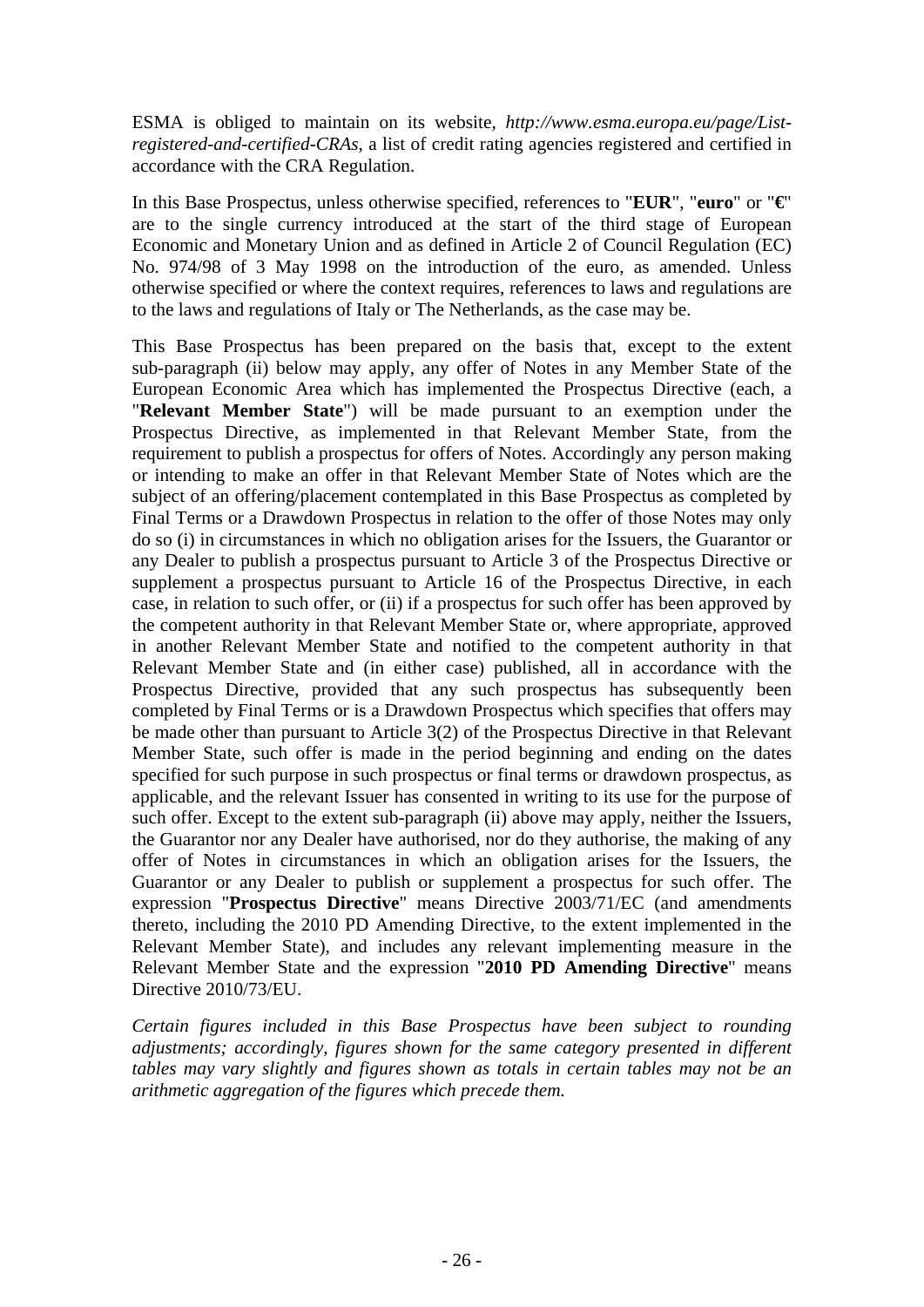#### **STABILISATION**

**IN CONNECTION WITH THE ISSUE OF ANY TRANCHE OF NOTES, THE DEALER OR DEALERS (IF ANY) NAMED AS THE STABILISING MANAGER(S) (OR PERSONS ACTING ON BEHALF OF ANY STABILISING MANAGER(S)) IN THE RELEVANT SUBSCRIPTION AGREEMENT MAY OVER-ALLOT NOTES OR EFFECT TRANSACTIONS WITH A VIEW TO SUPPORTING THE MARKET PRICE OF THE NOTES AT A LEVEL HIGHER THAN THAT WHICH MIGHT OTHERWISE PREVAIL. HOWEVER, THERE IS NO ASSURANCE THAT THE STABILISING MANAGER(S) (OR PERSONS ACTING ON BEHALF OF A STABILISING MANAGER) WILL UNDERTAKE STABILISATION ACTION. ANY STABILISATION ACTION MAY BEGIN ON OR AFTER THE DATE ON WHICH ADEQUATE PUBLIC DISCLOSURE OF THE TERMS OF THE OFFER OF THE RELEVANT TRANCHE OF NOTES IS MADE AND, IF BEGUN, MAY BE ENDED AT ANY TIME, BUT IT MUST END NO LATER THAN THE EARLIER OF 30 DAYS AFTER THE ISSUE DATE OF THE RELEVANT TRANCHE OF NOTES AND 60 DAYS AFTER THE DATE OF THE ALLOTMENT OF THE RELEVANT TRANCHE OF NOTES. ANY STABILISATION ACTION OR OVER-ALLOTMENT MUST BE CONDUCTED BY THE RELEVANT STABILISING MANAGER(S) (OR PERSON(S) ACTING ON BEHALF OF ANY STABILISING MANAGER(S)) IN ACCORDANCE WITH ALL APPLICABLE LAWS AND RULES.** 

#### **MARKET STATISTICS**

Information and statistics presented in this Base Prospectus regarding business trends, market trends, market volumes and the market share of the Issuers or the Generali Group (as defined herein) are either derived from, or are based on, internal data or publicly available data from various independent sources. Although the Issuers and the Guarantor believe that the external sources used are reliable, the Issuers and the Guarantor have not independently verified the information provided by such sources.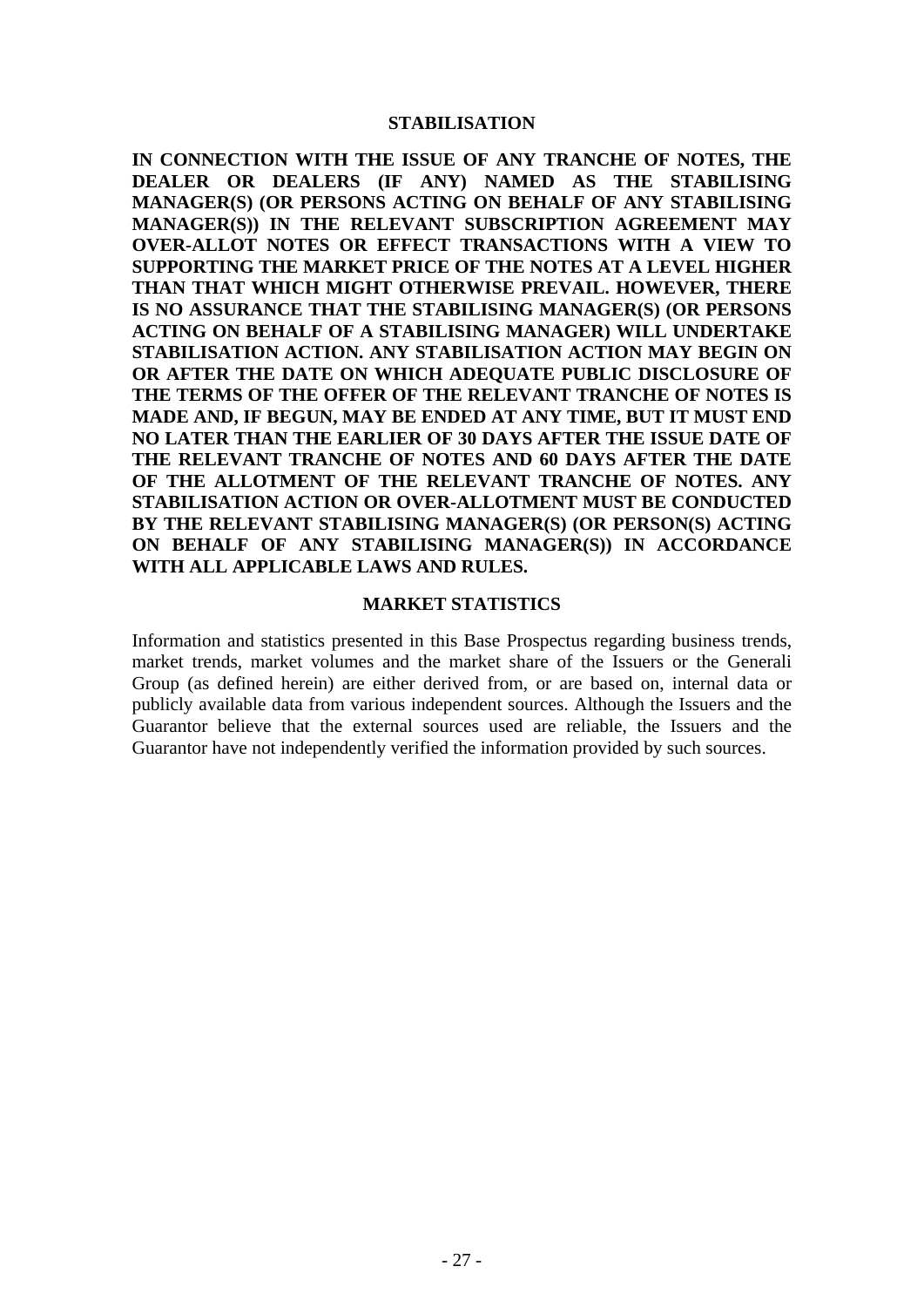# **INFORMATION INCORPORATED BY REFERENCE**

The following information shall be deemed to be incorporated by reference in, and to form part of, this Base Prospectus:

- (1) the audited consolidated annual financial statements as at and for the years ended 31 December 2012 and 2013 of Assicurazioni Generali, in each case together with the accompanying notes and auditors' reports;
- (2) the audited non-consolidated (statutory) annual financial statements as at and for the years ended 31 December 2012 and 2013 for Assicurazioni Generali, in each case together with the accompanying notes and auditors' reports;
- (3) the audited non-consolidated (statutory) annual financial statements as at and for the years ended 31 December 2012 and 2013 of Generali Finance, in each case together with the accompanying notes and auditors' reports; and
- (4) the base prospectus in respect of the Assicurazioni Generali and Generali Finance Euro Medium Term Note Programme dated 16 April 2013 (the "**2013 Base Prospectus**"),

save that any statement contained in this Base Prospectus or in any of the documents incorporated by reference in, and forming part of, this Base Prospectus shall be deemed to be modified or superseded for the purpose of this Base Prospectus to the extent that a statement contained in any document subsequently incorporated by reference by way of supplement prepared in accordance with Article 16 of the Prospectus Directive modifies or supersedes such statement.

The Issuers will provide, without charge to each person to whom a copy of this Base Prospectus has been delivered, upon the request of such person, a copy of any or all the documents deemed to be incorporated by reference herein unless such documents have been modified or superseded as specified above, in which case the modified or superseded version of such document will be provided. Request for such documents should be directed to the Issuers at their offices set out at the end of this Base Prospectus. In addition, such documents will be available, without charge, at the principal office of the Arranger and of the Paying Agents in Luxembourg and on the Luxembourg Stock Exchange's website (*www.bourse.lu*).

The consolidated financial statements of Assicurazioni Generali incorporated by reference herein have been prepared in accordance with international accounting standards IFRS (International Financial Reporting Standards, as adopted by the European Union) as referred to herein.

The financial statements of Generali Finance incorporated by reference herein have been prepared in accordance with accounting principles prescribed by Dutch law, as interpreted and supplemented by the accounting principles issued by the *Koninklijk Nederlands Instituut van Registeraccountants* (collectively, "**Dutch GAAP**").

The consolidated financial statements of Assicurazioni Generali as at and for the years ended 31 December 2012 and 2013 incorporated by reference herein have been audited by Reconta Ernst & Young S.p.A.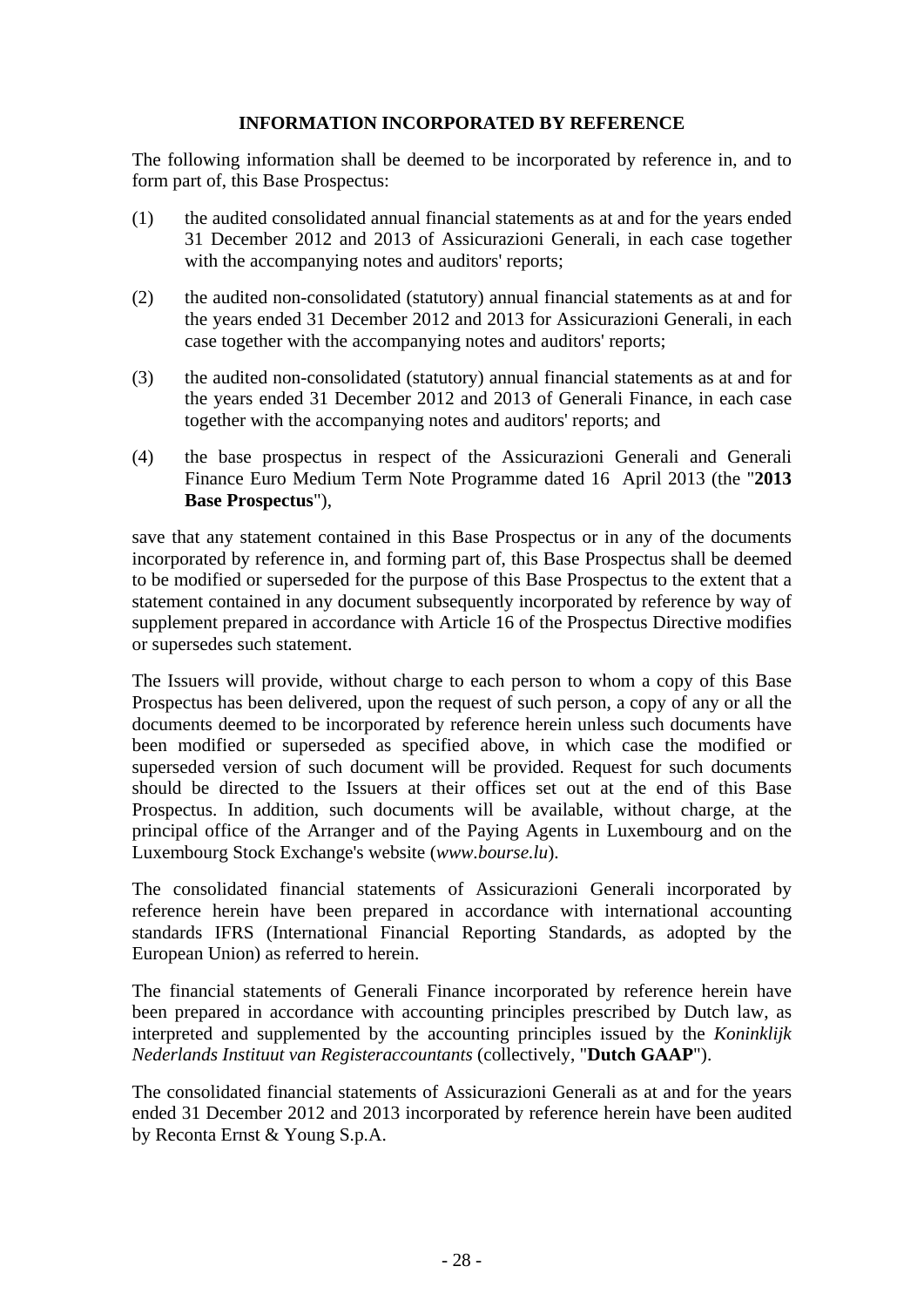Pursuant to the Italian Civil Code, the non-consolidated financial statements as at and for the year ended 31 December 2013 of Assicurazioni Generali are subject to shareholder approval and a shareholder meeting has been called to approve such financial statements for 30 April 2014. In the event the shareholders do not approve such financial statements, this may have an impact on the 2013 financial information included and incorporated by reference in this Base Prospectus and Assicurazioni Generali will prepare a supplement to the Base Prospectus to incorporate by reference the revised versions of such non-consolidated financial statements as soon as practicable.

The non-consolidated financial statements of Generali Finance as at and for the year ended 31 December 2012 incorporated by reference herein have been audited by PricewaterhouseCoopers Accountants N.V. The non-consolidated financial statements of Generali Finance as at and for the year ended 31 December 2013 incorporated by reference herein have been audited by Ernst & Young Accountants LLP.

The audit reports of Reconta Ernst & Young S.p.A., PricewaterhouseCoopers Accountants N.V. and Ernst & Young Accountants LLP described above in respect of the above financial statements of the Issuers are included in such financial statements incorporated by reference herein.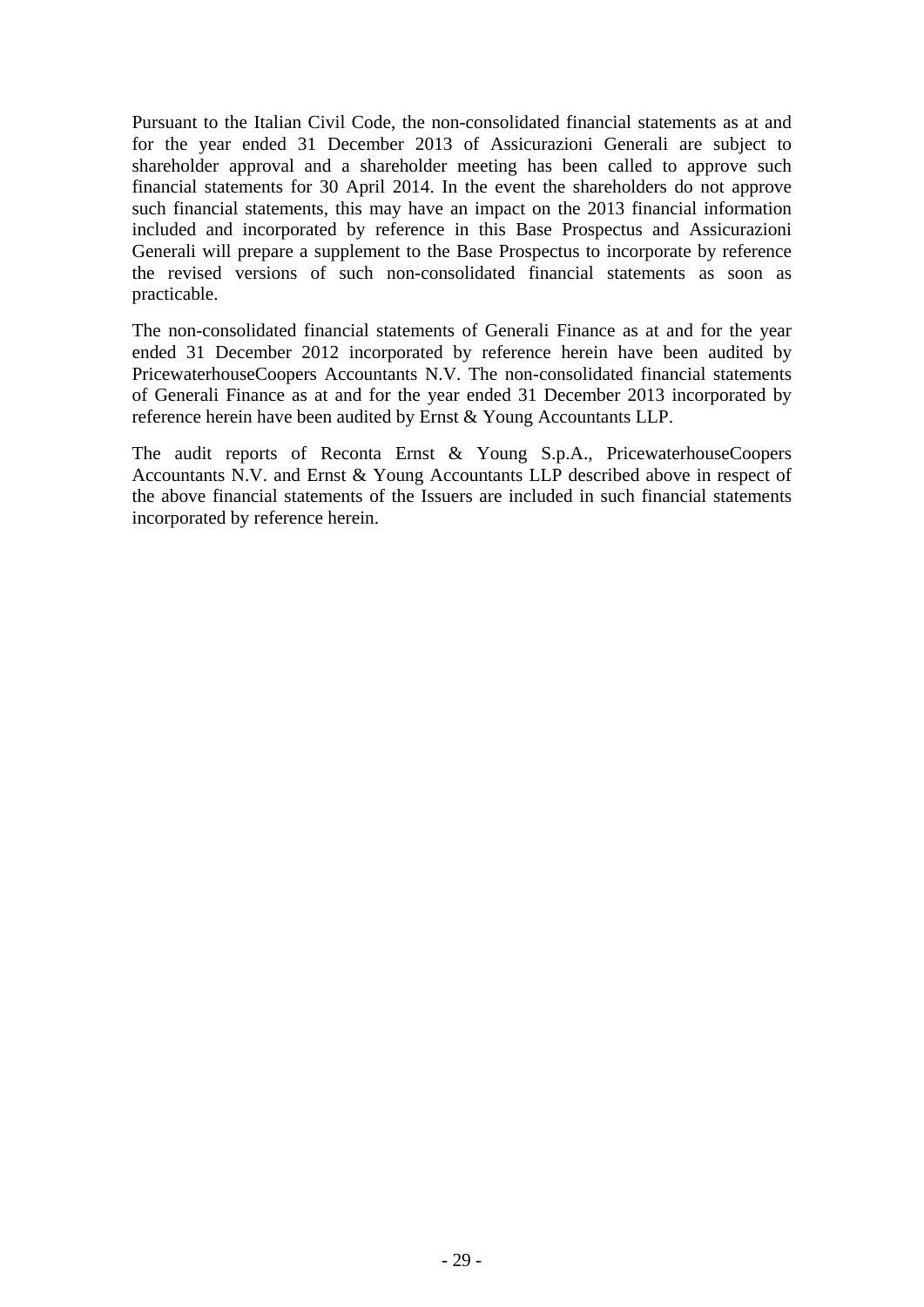#### **CROSS-REFERENCE LIST**

The following table shows where the information required under Annex IX, paragraphs 11.1 (*Historical Financial Information*), 11.5 (*Legal and arbitration proceedings*), 11.6 (*Significant change in the issuer's financial or trading position*) and 7.1 (*Trend information*) of Commission Regulation (EC) No. 809/2004 can be found in the above-mentioned documents incorporated by reference. The information incorporated by reference that is not included in the cross-reference list is considered as additional information and is not required by the relevant schedules of the Commission Regulation (EC) No. 809/2004. The page references indicated below correspond to the page references of the PDF document format.

#### *Assicurazioni Generali –Consolidated annual financial statements*

|                                             | 2012       | 2013                       |
|---------------------------------------------|------------|----------------------------|
| <b>Management Report</b>                    |            |                            |
| - Significant events after 31 December 2013 |            | Pages 24-25                |
|                                             |            | Page 122                   |
|                                             |            | Page 112-113 Pages 140-141 |
|                                             | Page $114$ | Page 142                   |
|                                             |            | Page 115 Page 143          |
|                                             |            | Page 116-117 Pages 144-145 |
|                                             |            | Page 119 Page 146          |
|                                             |            | Page 120-201 Pages 148-273 |
|                                             |            | Page 321-322 Pages 324-325 |

#### *Assicurazioni Generali –Non-consolidated annual financial statements*

|                                                  | 2012 | 2013                       |
|--------------------------------------------------|------|----------------------------|
| <b>Management Report</b>                         |      |                            |
| - Part A: Information on operations – Litigation |      | Page 62                    |
|                                                  |      | Page 67-80 Pages 90-101    |
|                                                  |      | Page 81-89 Pages 104-111   |
|                                                  |      | Page 165-169 Pages 204-207 |
|                                                  |      | Page 91-162 Pages 114-200  |
|                                                  |      | Page 337-338 Pages 372-373 |

#### *Generali Finance –Non-consolidated annual financial statements*

| 2012       | 2013      |
|------------|-----------|
| Pages 6-7  | Pages 5-6 |
| Page 8     | Page 7    |
| Pages 9-22 | Page 8-19 |
| Page 24    | Page 20   |

#### *2013 Base Prospectus*

|  | Pages 38 - 121 |
|--|----------------|
|--|----------------|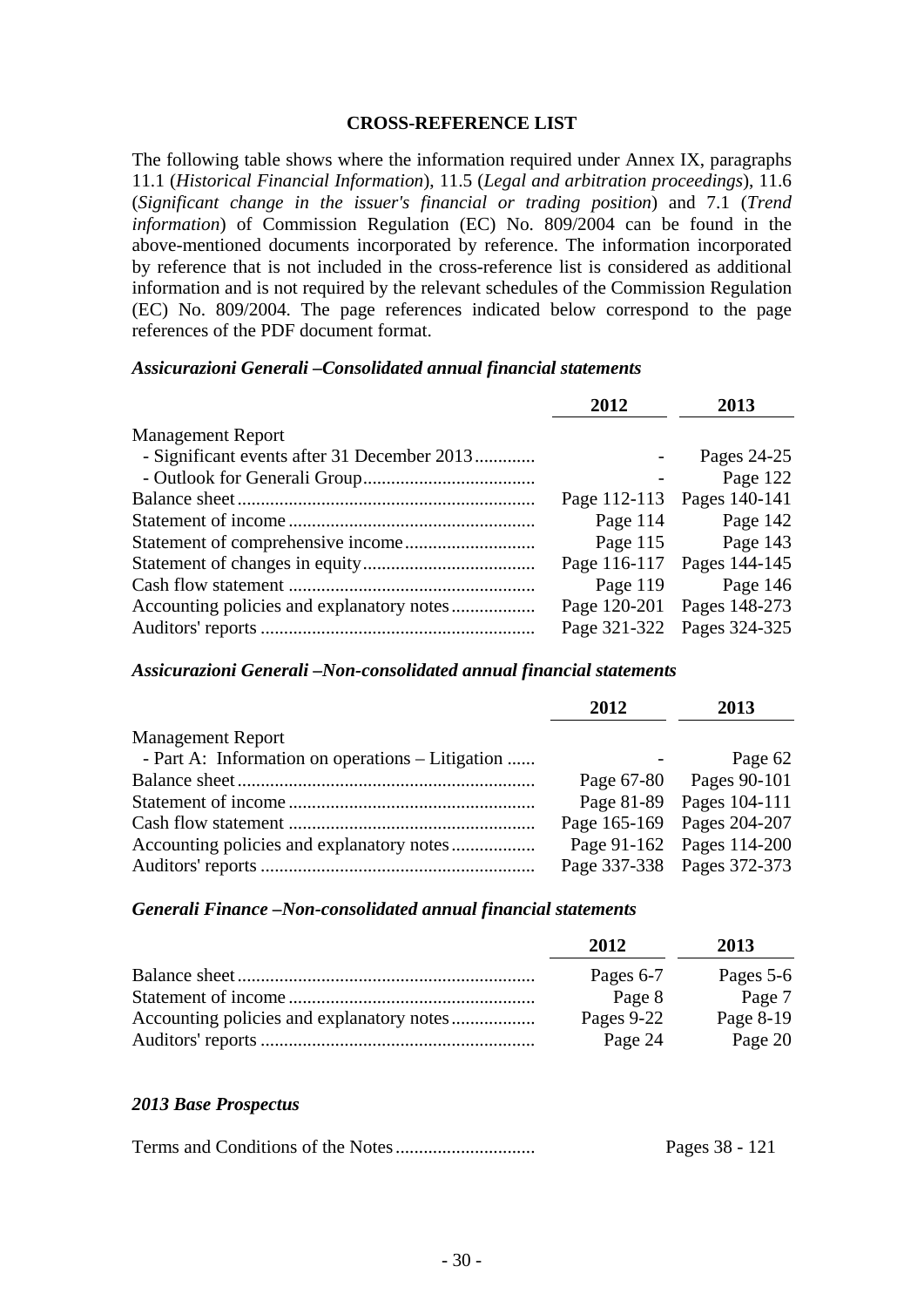### **FINAL TERMS AND DRAWDOWN PROSPECTUS**

In this section the expression "necessary information" means, in relation to any Tranche of Notes, the information necessary to enable investors to make an informed assessment of the assets and liabilities, financial position, profits and losses and prospects of the Issuers and the Guarantor, where applicable, and of the rights attaching to the Notes. In relation to the different types of Notes which may be issued under the Programme, the Issuers and the Guarantor have endeavoured to include in this Base Prospectus all of the necessary information except for information relating to the Notes which is not known at the date of this Base Prospectus and which can only be determined at the time of an individual issue of a Tranche of Notes.

Any information relating to the Notes which is not included in this Base Prospectus and which is required in order to complete the necessary information in relation to a Tranche of Notes will be contained either in the relevant Final Terms or in a Drawdown Prospectus. Such information will be contained in the relevant Final Terms unless any of such information constitutes a significant new factor relating to the information contained in this Base Prospectus in which case such information, together with all of the other necessary information in relation to the relevant series of Notes, will be contained in a Drawdown Prospectus.

For a Tranche of Notes which is the subject of Final Terms, those Final Terms will, for the purposes of that Tranche only, complete this Base Prospectus and must be read in conjunction with this Base Prospectus. The terms and conditions applicable to any particular Tranche of Notes which is the subject of Final Terms are the Conditions as completed by the relevant Final Terms.

The terms and conditions applicable to any particular Tranche of Notes which is the subject of a Drawdown Prospectus will be the Conditions as supplemented, amended and/or replaced to the extent described in the relevant Drawdown Prospectus. In the case of a Tranche of Notes which is the subject of a Drawdown Prospectus, each reference in this Base Prospectus to information being specified or identified in the relevant Final Terms shall be read and construed as a reference to such information being specified or identified in the relevant Drawdown Prospectus unless the context requires otherwise.

Each Drawdown Prospectus will be constituted either (1) by a single document containing the necessary information relating to the Issuers and the Guarantor (as relevant) and the relevant Notes or (2) by a registration document (the "**Registration Document**") containing the necessary information relating to the Issuers and the Guarantor (as relevant), a securities note (the "**Securities Note**") containing the necessary information relating to the relevant Notes and, if necessary, a summary note. In addition, if the Drawdown Prospectus is constituted by a Registration Document and a Securities Note, any significant new factor, material mistake or inaccuracy relating to the information included in the Registration Document which arises or is noted between the date of the Registration Document and the date of the Securities Note which is capable of affecting the assessment of the relevant Notes will be included in the Securities Note.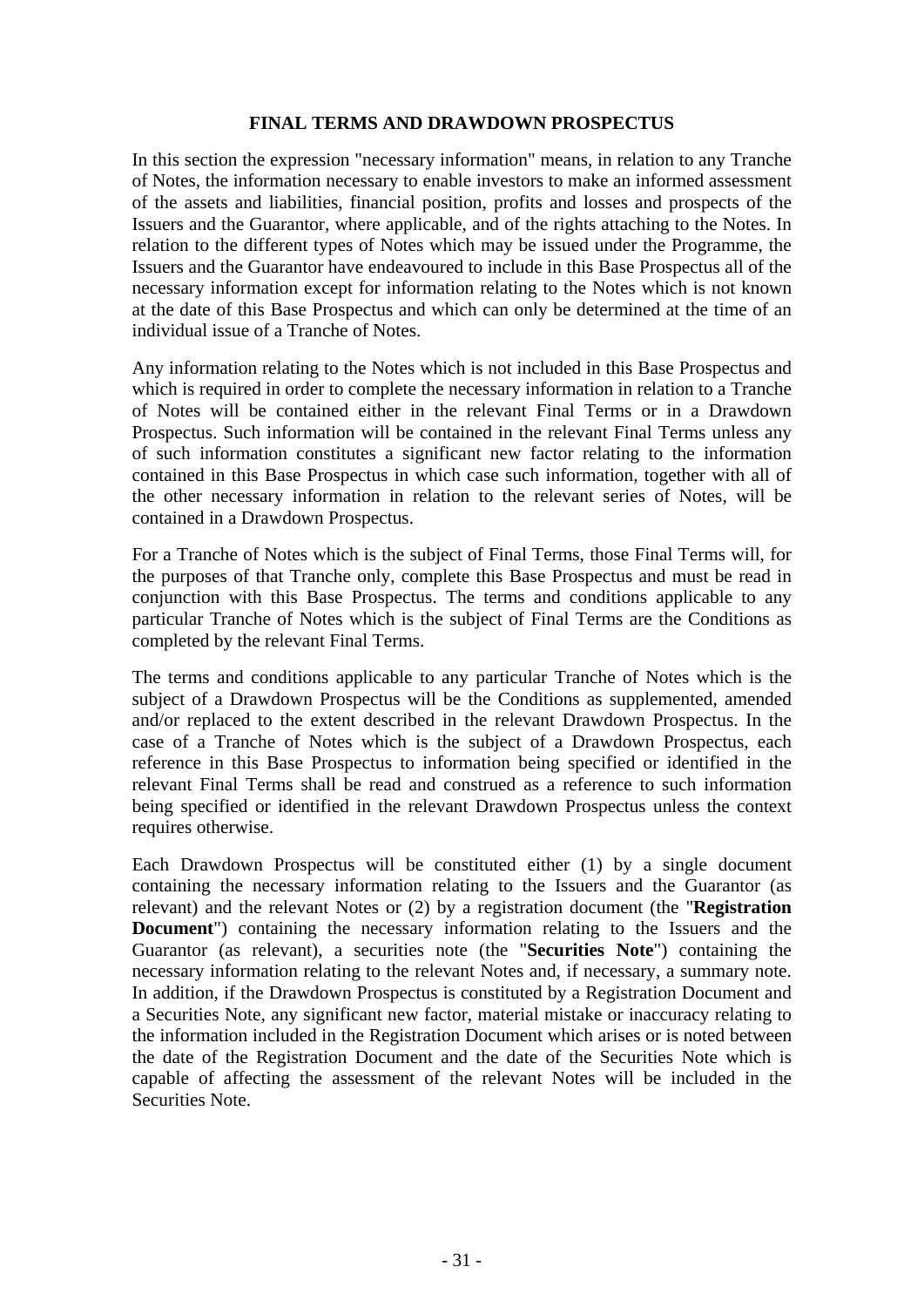#### **FORMS OF THE NOTES**

Each Tranche of Notes will initially be in the form of either a temporary global note (the "**Temporary Global Note**"), without interest coupons, or a permanent global note (the "**Permanent Global Note**"), without interest coupons, in each case as specified in the relevant Final Terms. Each Temporary Global Note or, as the case may be, Permanent Global Note (each a "**Global Note**") which is not intended to be issued in new global note ("**NGN**") form, as specified in the relevant Final Terms, will be deposited on or around the issue date of the relevant Tranche of the Notes with a depositary or a common depositary for Euroclear Bank S.A./N.V. ("**Euroclear**") and/or Clearstream Banking, société anonyme, Luxembourg ("**Clearstream, Luxembourg**") and/or any other relevant clearing system and each Global Note which is intended to be issued in NGN form, as specified in the relevant Final Terms, will be deposited on or around the issue date of the relevant Tranche of the Notes with a common safekeeper for Euroclear and/or Clearstream, Luxembourg.

On 13 June 2006 the European Central Bank (the "**ECB**") announced that Notes in NGN form are in compliance with the "Standards for the use of EU securities settlement systems in ESCB credit operations" of the central banking system for the euro (the "**Eurosystem**"), provided that certain other criteria are fulfilled. At the same time the ECB also announced that arrangements for Notes in NGN form will be offered by Euroclear and Clearstream, Luxembourg as of 30 June 2006 and that debt securities in global bearer form issued through Euroclear and Clearstream, Luxembourg after 31 December 2006 will only be eligible as collateral for Eurosystem operations if the NGN form is used.

The relevant Final Terms will also specify whether United States Treasury Regulation §1.163 –5(c)(2)(i)(C) (the "**TEFRA C Rules**") or United States Treasury Regulation §1.163 5(c)(2)(i)(D) (the "**TEFRA D Rules**") are applicable in relation to the Notes or, if the Notes do not have a maturity of more than 365 days, that neither the TEFRA C Rules nor the TEFRA D Rules are applicable.

### **Temporary Global Note exchangeable for Permanent Global Note**

If the relevant Final Terms specifies the form of Notes as being "Temporary Global Note exchangeable for a Permanent Global Note", then the Notes will initially be in the form of a Temporary Global Note which will be exchangeable, in whole or in part, for interests in a Permanent Global Note, without interest coupons, not earlier than 40 days after the issue date of the relevant Tranche of the Notes upon certification as to non-U.S. beneficial ownership. No payments will be made under the Temporary Global Note unless exchange for interests in the Permanent Global Note is improperly withheld or refused. In addition, interest payments in respect of the Notes cannot be collected without such certification of non-U.S. beneficial ownership.

Whenever any interest in the Temporary Global Note is to be exchanged for an interest in a Permanent Global Note, the Issuer shall procure (in the case of first exchange) the prompt delivery (free of charge to the bearer) of such Permanent Global Note to the bearer of the Temporary Global Note or (in the case of any subsequent exchange) an increase in the principal amount of the Permanent Global Note in accordance with its terms against: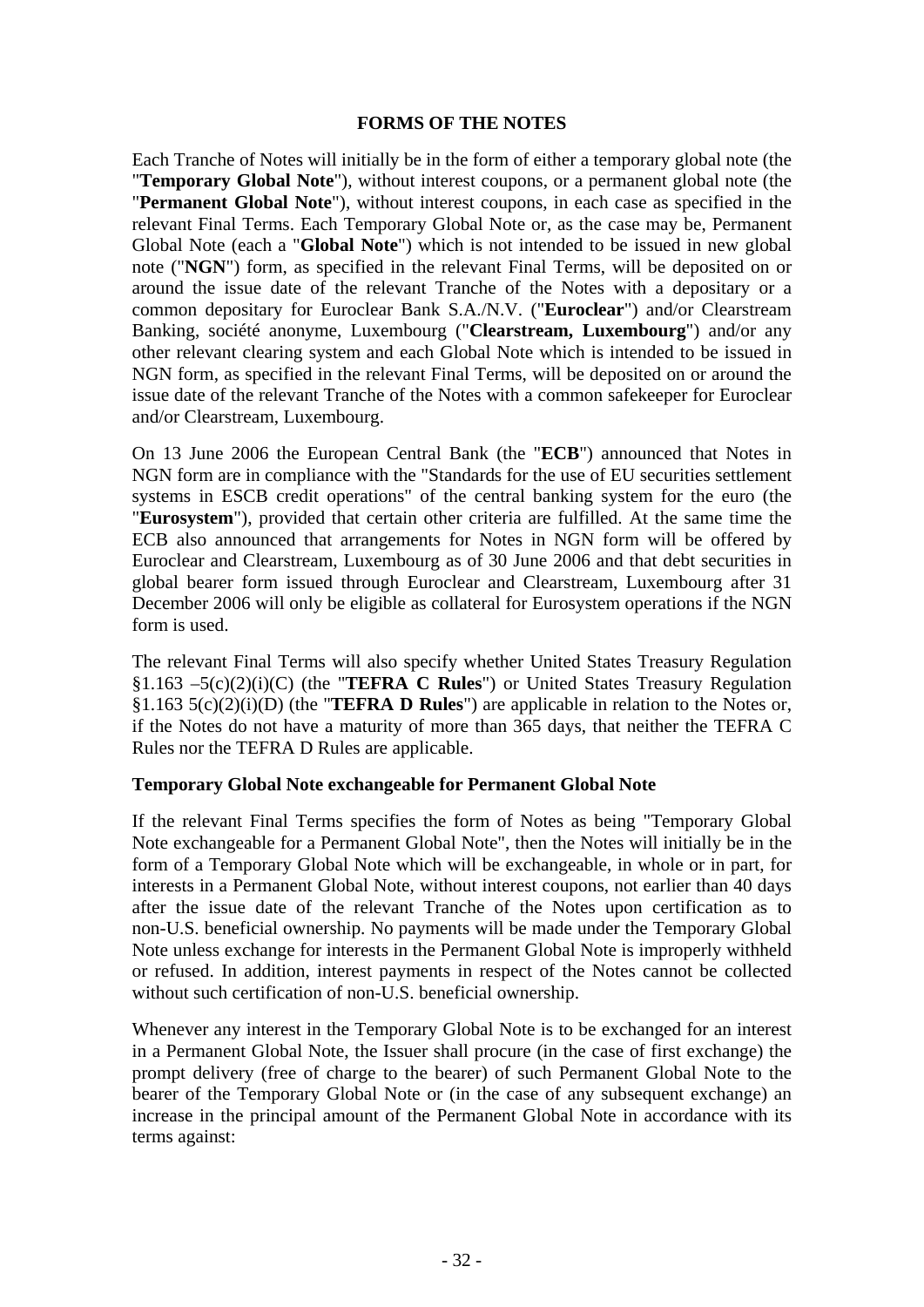- (i) presentation and (in the case of final exchange) surrender of the Temporary Global Note to or to the order of the Fiscal Agent; and
- (ii) receipt by the Fiscal Agent of a certificate or certificates of non-U.S. beneficial ownership,

within 7 days of the bearer requesting such exchange.

The principal amount of the Permanent Global Note shall be equal to the aggregate of the principal amounts specified in the certificates of non-U.S. beneficial ownership; *provided*, *however*, that in no circumstances shall the principal amount of the Permanent Global Note exceed the initial principal amount of the Temporary Global Note.

The Permanent Global Note will be exchangeable in whole, but not in part, for Notes in definitive form ("**Definitive Notes**"):

- (i) on the expiry of such period of notice as may be specified in the relevant Final Terms; or
- (ii) at any time, if so specified in the relevant Final Terms; or
- (iii) if the relevant Final Terms specifies "in the limited circumstances described in the Permanent Global Note", then if (a) Euroclear or Clearstream, Luxembourg or any other relevant clearing system is closed for business for a continuous period of 14 days (other than by reason of legal holidays) or announces an intention permanently to cease business or (b) any of the circumstances described in Condition 14 (*Events of Default*) of the Terms and Conditions of the Notes occurs.

Whenever the Permanent Global Note is to be exchanged for Definitive Notes, the Issuer shall procure the prompt delivery (free of charge to the bearer) of such Definitive Notes, duly authenticated and with Coupons and Talons attached (if so specified in the relevant Final Terms), in an aggregate principal amount equal to the principal amount of the Permanent Global Note to the bearer of the Permanent Global Note against the surrender of the Permanent Global Note to or to the order of the Fiscal Agent within 30 days of the bearer requesting such exchange.

### **Temporary Global Note exchangeable for Definitive Notes**

If the relevant Final Terms specifies the form of Notes as being "Temporary Global Note exchangeable for Definitive Notes" and also specifies that the TEFRA C Rules are applicable or that neither the TEFRA C Rules or the TEFRA D Rules are applicable, then the Notes will initially be in the form of a Temporary Global Note which will be exchangeable, in whole but not in part, for Definitive Notes not earlier than 40 days after the issue date of the relevant Tranche of the Notes.

If the relevant Final Terms specifies the form of Notes as being "Temporary Global Note exchangeable for Definitive Notes" and also specifies that the TEFRA D Rules are applicable, then the Notes will initially be in the form of a Temporary Global Note which will be exchangeable, in whole or in part, for Definitive Notes not earlier than 40 days after the issue date of the relevant Tranche of the Notes upon certification as to non-U.S. beneficial ownership. Interest payments in respect of the Notes cannot be collected without such certification of non-U.S. beneficial ownership.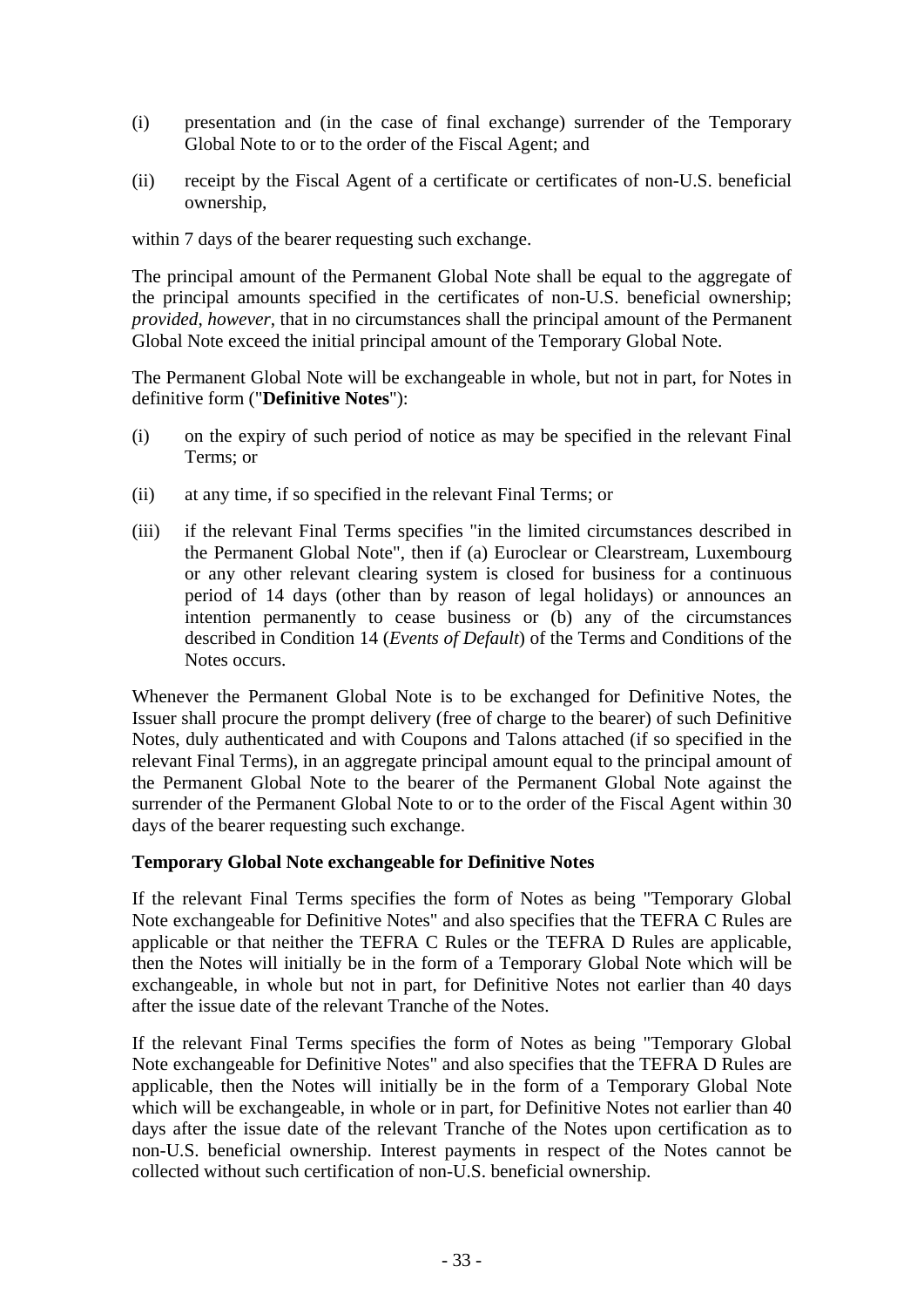Whenever the Temporary Global Note is to be exchanged for Definitive Notes, the Issuer shall procure the prompt delivery (free of charge to the bearer) of such Definitive Notes, duly authenticated and with Coupons and Talons attached (if so specified in the relevant Final Terms), in an aggregate principal amount equal to the principal amount of the Temporary Global Note to the bearer of the Temporary Global Note against the surrender of the Temporary Global Note to or to the order of the Fiscal Agent within 30 days of the bearer requesting such exchange.

# **Permanent Global Note exchangeable for Definitive Notes**

If the relevant Final Terms specifies the form of Notes as being "Permanent Global Note exchangeable for Definitive Notes", then the Notes will initially be in the form of a Permanent Global Note which will be exchangeable in whole, but not in part, for Definitive Notes:

- (i) on the expiry of such period of notice as may be specified in the relevant Final Terms; or
- (ii) at any time, if so specified in the relevant Final Terms; or
- (iii) if the relevant Final Terms specifies "in the limited circumstances described in the Permanent Global Note", then if (a) Euroclear or Clearstream, Luxembourg or any other relevant clearing system is closed for business for a continuous period of 14 days (other than by reason of legal holidays) or announces an intention permanently to cease business or (b) any of the circumstances described in Condition 14 (*Events of Default*) of the Terms and Conditions of the Notes occurs.

Whenever the Permanent Global Note is to be exchanged for Definitive Notes, the Issuer shall procure the prompt delivery (free of charge to the bearer) of such Definitive Notes, duly authenticated and with Coupons and Talons attached (if so specified in the relevant Final Terms), in an aggregate principal amount equal to the principal amount of the Permanent Global Note to the bearer of the Permanent Global Note against the surrender of the Permanent Global Note to or to the order of the Fiscal Agent within 30 days of the bearer requesting such exchange.

# **Terms and Conditions applicable to the Notes**

The terms and conditions applicable to any Definitive Note will be endorsed on that Note and will consist of the terms and conditions set out under "Terms and Conditions of the Notes" below and the provisions of the relevant Final Terms which complete those terms and conditions.

The terms and conditions applicable to any Note in global form will differ from those terms and conditions which would apply to the Note were it in definitive form to the extent described under "Overview of Provisions Relating to the Notes while in Global Form" below.

### **Legend concerning United States persons**

In the case of any Tranche of Notes having a maturity of more than 365 days, the Notes in global form, the Notes in definitive form and any Coupons and Talons appertaining thereto will bear a legend to the following effect: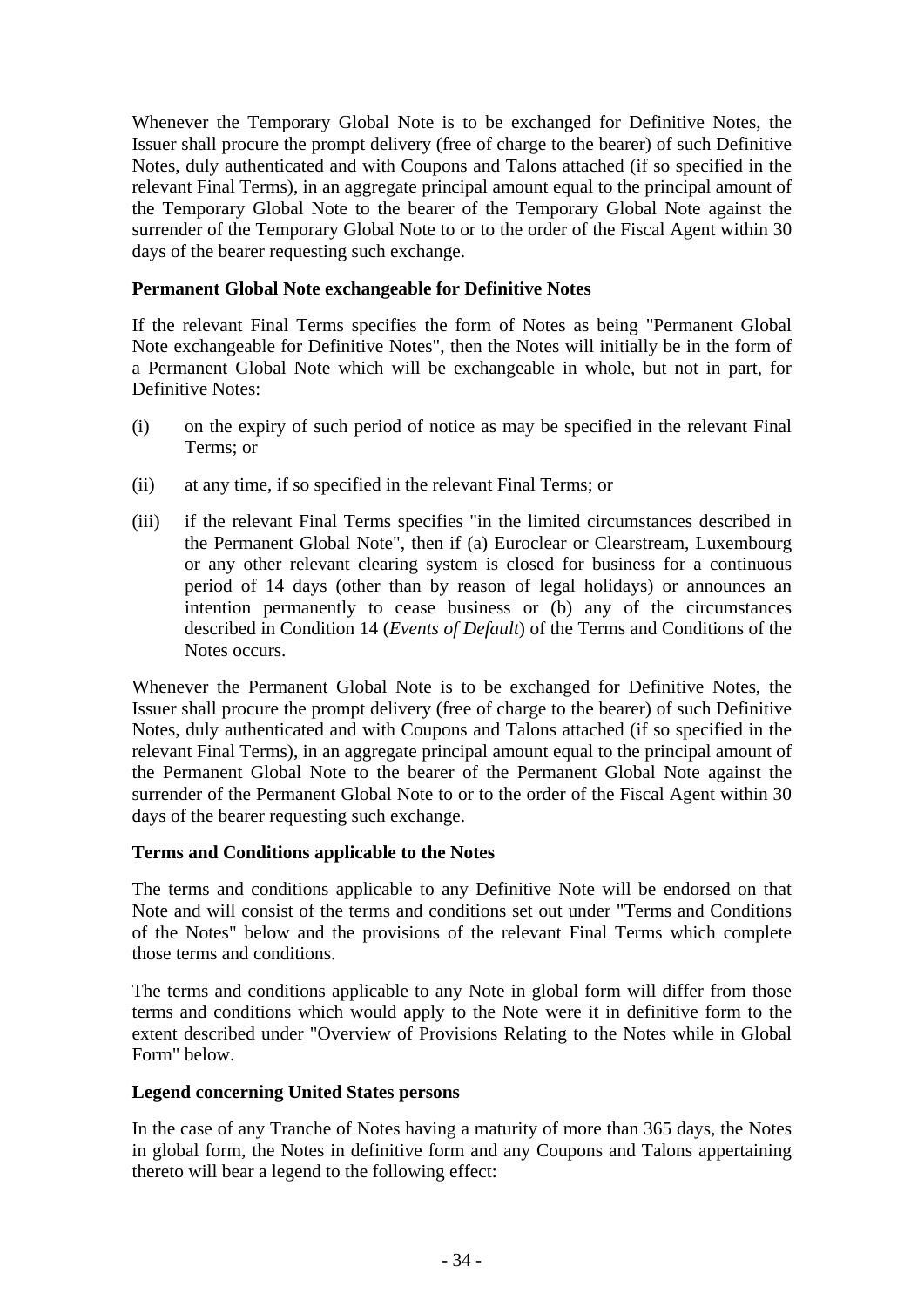"Any United States person who holds this obligation will be subject to limitations under the United States income tax laws, including the limitations provided in Sections 165(j) and 1287(a) of the Internal Revenue Code."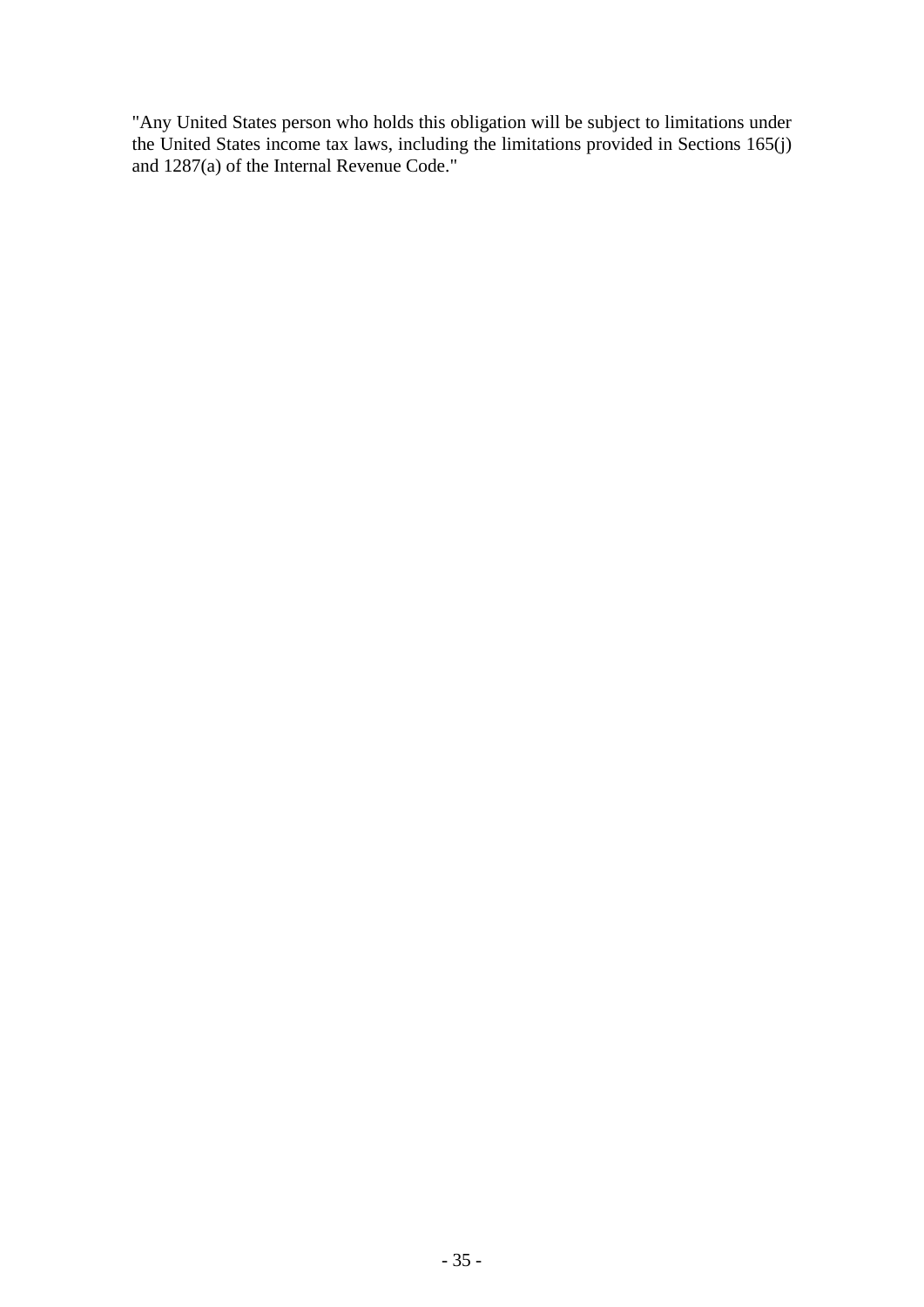#### **TERMS AND CONDITIONS OF THE NOTES**

*The following is the text of the terms and conditions which, as completed in accordance with the provisions of Part A of the relevant Final Terms, will be applicable to each Tranche of Notes. These Terms and Conditions, as so completed, shall be endorsed on each Note in definitive form issued under the Programme.* 

*The terms and conditions applicable to any Note in global form will differ from those terms and conditions which would apply to the Note were it in definitive form to the extent described under "Overview of Provisions Relating to the Notes while in Global Form" below.* 

### 1. **INTRODUCTION**

- (a) *Programme*: Assicurazioni Generali S.p.A. ("**Assicurazioni Generali**") and Generali Finance B.V. ("**Generali Finance**") (each, an "**Issuer**" and together, the "**Issuers**") have established a Euro Medium Term Note Programme (the "**Programme**") for the issuance of  $\in 0,000,000,000$  in aggregate principal amount of notes (the "**Notes**") guaranteed from time to time by Assicurazioni Generali (in its capacity as guarantor, the "**Guarantor**") in respect of Notes issued by Generali Finance and which are stated as having the benefit of a Deed of Guarantee (as defined below) in the relevant Final Terms.
- (b) *Final Terms*: Notes issued under the Programme are issued in series (each a "**Series**") and each Series may comprise one or more tranches (each a "**Tranche**") of Notes. Each Tranche is the subject of a Final Terms (the "**Final Terms**") which complete these terms and conditions (the "**Conditions**"). The terms and conditions applicable to any particular Tranche of Notes are these Conditions as completed by the relevant Final Terms.
- (c) *Agency Agreement*: The Notes are the subject of an issue and paying agency agreement dated 8 April 2014 (as amended or supplemented from time to time, the "**Agency Agreement**") between the Issuers, the Guarantor, BNP Paribas Securities Services, Luxembourg Branch as fiscal agent (the "**Fiscal Agent**", which expression includes any successor fiscal agent appointed from time to time in connection with the Notes) and the paying agent named therein (together with the Fiscal Agent, the "**Paying Agents**", which expression includes any successor or additional paying agents appointed from time to time in connection with the Notes).
- (d) *Deed of Guarantee*: Notes issued by Generali Finance shall have the benefit of a deed of guarantee (the "**Deed of Guarantee**") entered into by the Guarantor from time to time as specified in the relevant Final Terms.
- (e) *The Notes*: All subsequent references in these Conditions to "**Notes**" are to the Notes which are the subject of the relevant Final Terms. All subsequent references in these Conditions to the "**Issuer**" are to the Issuer specified in the relevant Final Terms as the Issuer of the relevant Notes. Copies of the relevant Final Terms are available during normal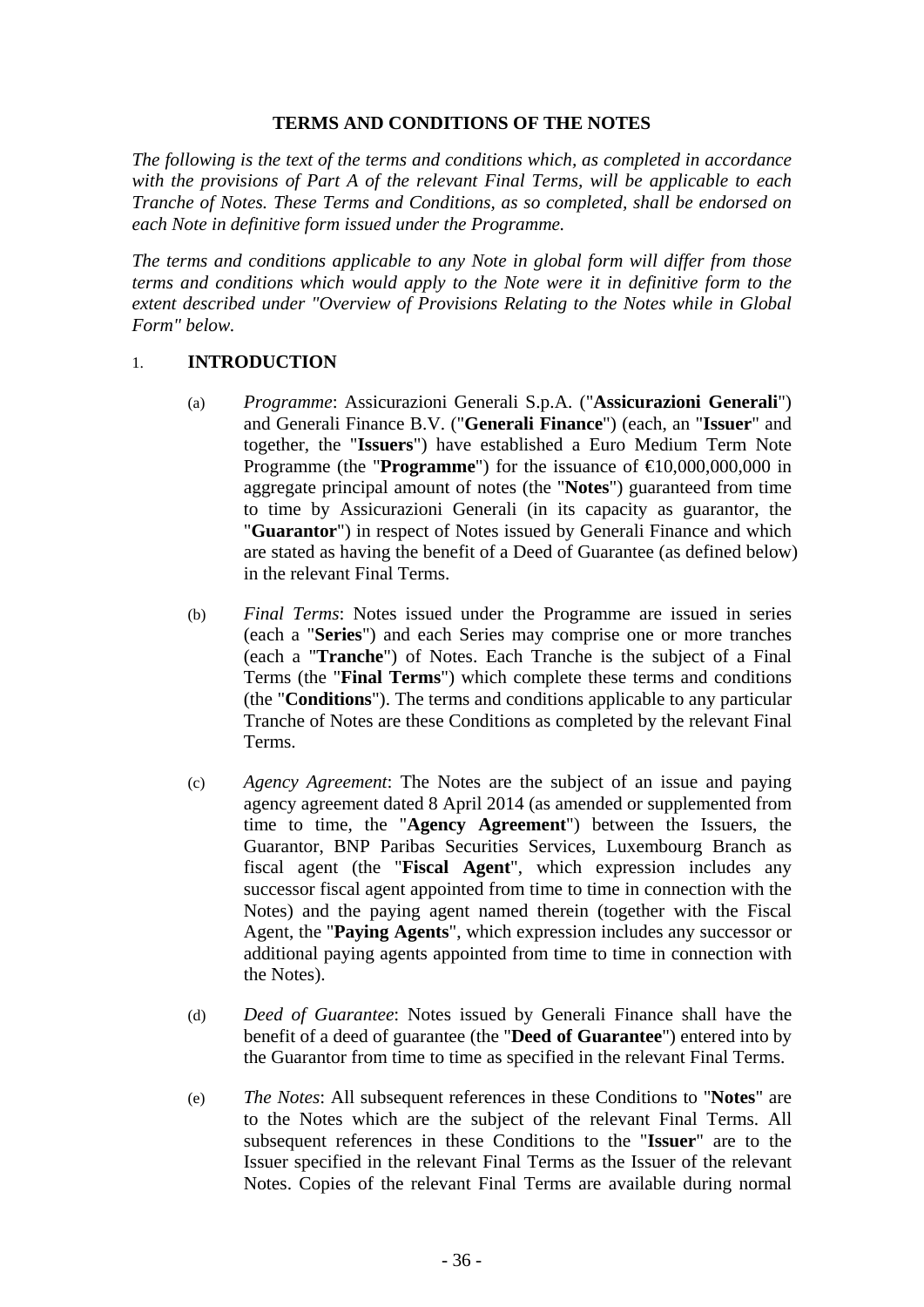business hours at the Specified Office of the Fiscal Agent, the initial Specified Office of which is set out below.

(f) *Summaries*: Certain provisions of these Conditions are summaries of the Agency Agreement and the Deed of Guarantee and are subject to their detailed provisions. The holders of the Notes (the "**Noteholders**") and the holders of the related interest coupons, if any, (the "**Couponholders**" and the "**Coupons**", respectively) and, where applicable, talons for further Coupons ("**Talons**") and holders of instalment receipts ("**Receipts**") appertaining to the payment of principal by instalments are bound by, and are deemed to have notice of, all the provisions of the Agency Agreement and the Deed of Guarantee (if any) applicable to them. The expression "Notes" shall, where the context so permits, include Receipts. Copies of the Agency Agreement and the Deed of Guarantee (if entered into in respect of an issue of Notes) are available for inspection during normal business hours at the Specified Offices of each of the Paying Agents, the initial Specified Offices of which are set out below.

## 2. **INTERPRETATION**

(a) *Definitions*: In these Conditions the following expressions have the following meanings:

"**Accounting Event**" has the meaning given to it in Condition 11.7 (*Redemption and Purchase - Optional Redemption due to an Accounting Event*);

"**Accrual Yield**" has the meaning given in the relevant Final Terms;

"**Additional Business Centre(s)**" means the city or cities specified as such in the relevant Final Terms;

"**Additional Financial Centre(s)**" means the city or cities specified as such in the relevant Final Terms;

"**Broken Amount**" means the amount specified as such in the relevant Final Terms;

"**Business Day**" means:

- (i) in relation to any sum payable in euro, a TARGET Settlement Day and a day on which commercial banks and foreign exchange markets settle payments generally in each (if any) Additional Business Centre (including Luxembourg); and
- (ii) in relation to any sum payable in a currency other than euro, a day on which commercial banks and foreign exchange markets settle payments generally in London, in the Principal Financial Centre of the relevant currency and in each (if any) Additional Business Centre (including Luxembourg);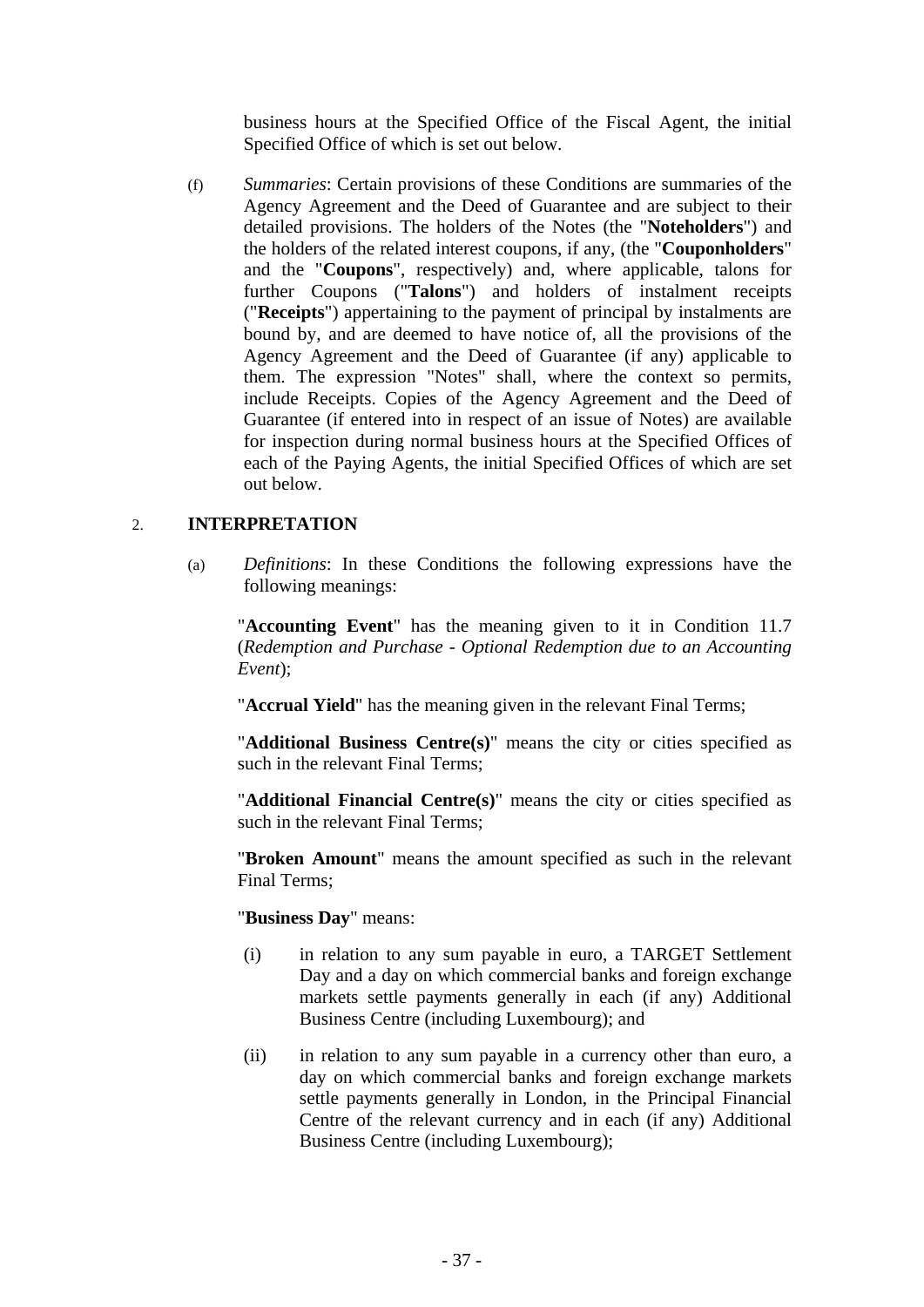"**Business Day Convention**", in relation to any particular date, has the meaning given in the relevant Final Terms and, if so specified in the relevant Final Terms, may have different meanings in relation to different dates and, in this context, the following expressions shall have the following meanings:

- (i) "**Following Business Day Convention**" means that the relevant date shall be postponed to the first following day that is a Business Day;
- (ii) "**Modified Following Business Day Convention**" or "**Modified Business Day Convention**" means that the relevant date shall be postponed to the first following day that is a Business Day unless that day falls in the next calendar month in which case that date will be the first preceding day that is a Business Day;
- (iii) "**Preceding Business Day Convention**" means that the relevant date shall be brought forward to the first preceding day that is a Business Day;
- (iv) "**FRN Convention**", "**Floating Rate Convention**" or "**Eurodollar Convention**" means that each relevant date shall be the date which numerically corresponds to the preceding such date in the calendar month which is the number of months specified in the relevant Final Terms as the Specified Period after the calendar month in which the preceding such date occurred provided, however, that:
	- (A) if there is no such numerically corresponding day in the calendar month in which any such date should occur, then such date will be the last day which is a Business Day in that calendar month;
	- (B) if any such date would otherwise fall on a day which is not a Business Day, then such date will be the first following day which is a Business Day unless that day falls in the next calendar month, in which case it will be the first preceding day which is a Business Day; and
	- (C) if the preceding such date occurred on the last day in a calendar month which was a Business Day, then all subsequent such dates will be the last day which is a Business Day in the calendar month which is the specified number of months after the calendar month in which the preceding such date occurred; and
- (v) "**No Adjustment**" means that the relevant date shall not be adjusted in accordance with any Business Day Convention;

"**Calculation Agent**" means the Fiscal Agent or such other Person specified in the relevant Final Terms as the party responsible for calculating the Rate(s) of Interest and Interest Amount(s) and/or such other amount(s) as may be specified in the relevant Final Terms;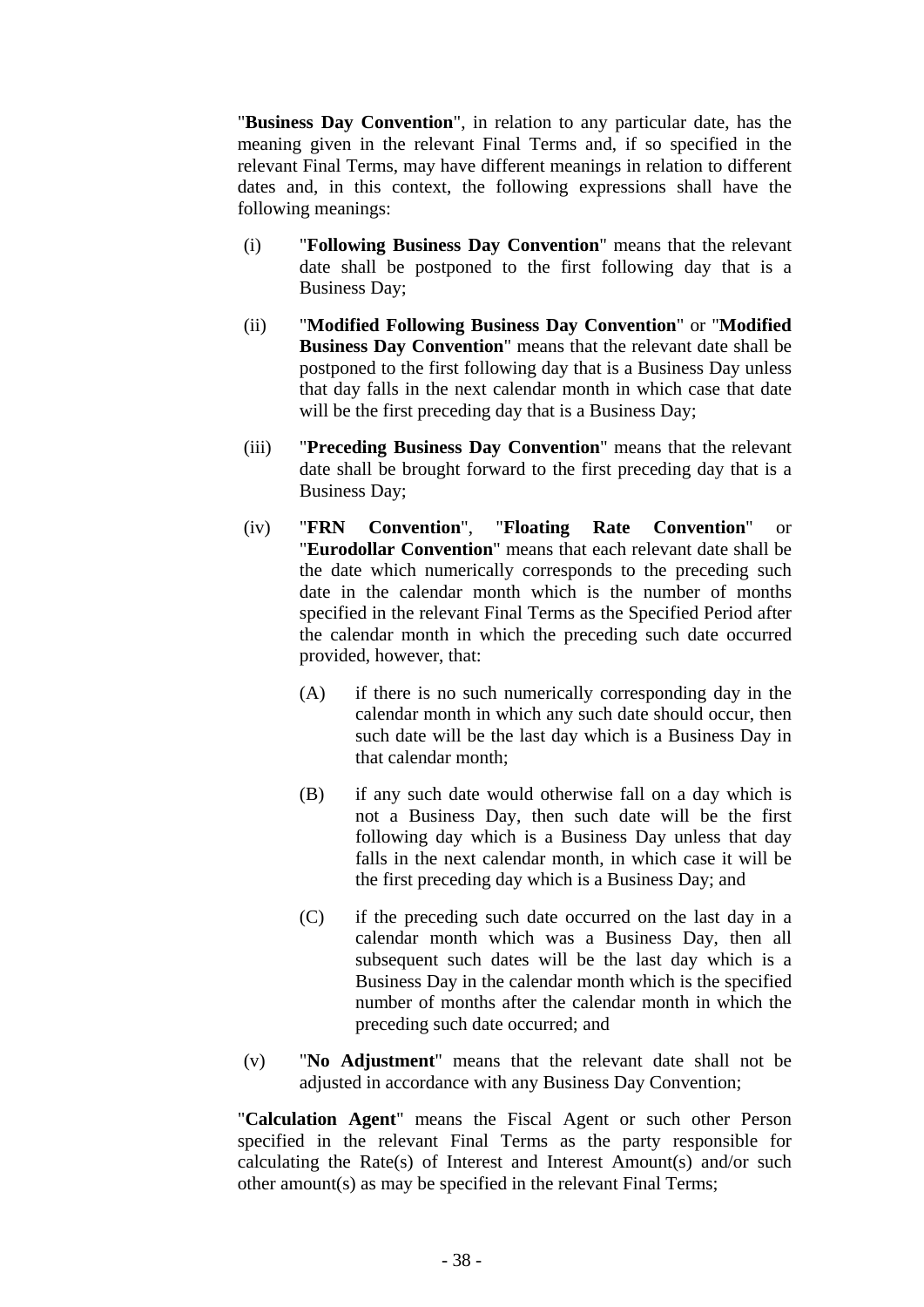"**Calculation Amount**" has the meaning given to it in the relevant Final Terms;

"**Consolidated Banking Law**" means Italian Legislative Decree No. 385 of 1 September 1993, as amended from time to time;

"**Consolidated Law on Private Insurance Companies**" means Italian Legislative Decree No. 209 of 7 September 2005, as amended from time to time;

"**Coupon Sheet**" means, in respect of a Note, a coupon sheet relating to the Note;

"**Dated Subordinated Obligations of Assicurazioni Generali**" means any existing or future unconditional, unsecured, subordinated obligations of Assicurazioni Generali with a specified maturity date, excluding the Deeply Subordinated Notes of Assicurazioni Generali and the More Deeply Subordinated Notes of Assicurazioni Generali;

"**Dated Subordinated Obligations of Generali Finance**" means any existing or future unconditional, unsecured, subordinated obligations of Generali Finance with a specified maturity date, excluding the Deeply Subordinated Notes of Generali Finance and the More Deeply Subordinated Notes of Generali Finance;

"**Day Count Fraction**" means, in respect of the calculation of an amount for any period of time (the "**Calculation Period**"), such day count fraction as may be specified in these Conditions or the relevant Final Terms and:

- (a) if "**Actual/Actual**" or "**Actual/Actual (ISDA)**" is specified, the actual number of days in the Calculation Period in respect of which payment is being made divided by 365 (or, if any portion of that Calculation Period falls in a leap year, the sum of (i) the actual number of days in that portion of the Calculation Period falling in a leap year divided by 366 and (ii) the actual number of days in that portion of the Calculation Period falling in a non-leap year divided by 365);
- (b) if "**Actual/Actual (ICMA)**" is specified, means:
	- (i) where the Calculation Period is equal to or shorter than the Regular Period during which it falls, the actual number of days in the Calculation Period divided by the product of (1) the actual number of days in such Regular Period and (2) the number of Regular Periods in any year; and
	- (ii) where the Calculation Period is longer than one Regular Period, the sum of:
		- (x) the actual number of days in such Calculation Period falling in the Regular Period in which it begins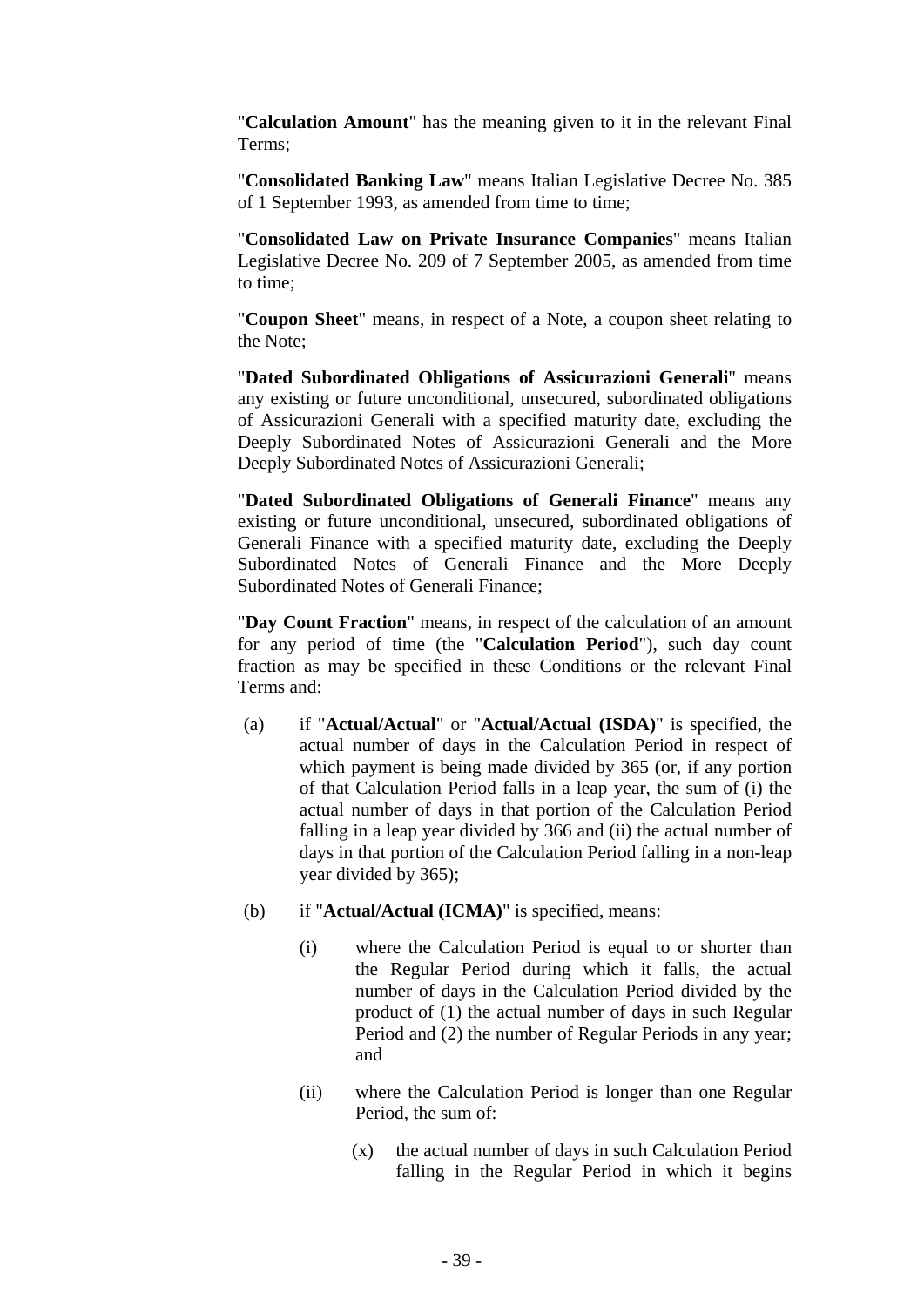divided by the product of (1) the actual number of days in such Regular Period and (2) the number of Regular Periods in any year; and

- (y) the actual number of days in such Calculation Period falling in the next Regular Period divided by the product of (a) the actual number of days in such Regular Period and (2) the number of Regular Periods in any year;
- (c) if "**Actual/365 (Fixed)**" is specified, the actual number of days in the Calculation Period in respect of which payment is being made divided by 365;
- (d) if "**Actual/360**" is specified, the actual number of days in the Calculation Period in respect of which payment is being made divided by 360;
- (e) if "**30/360**", "**360/360**" or "**Bond Basis**" is specified, the number of days in the Calculation Period in respect of which payment is being made divided by 360, calculated on a formula basis as follows:

Day Count Fraction = 
$$
\frac{[360 \times (Y_2 - Y_1)] + [30 \times (M_2 - M_1)] + (D_2 - D_1)}{360}
$$

where

" $Y_1$ " is the year, expressed as a number, in which the first day of the Calculation Period falls;

"**Y2**" is the year, expressed as a number, in which the day immediately following the last day included in the Calculation Period falls;

" $M_1$ " is the calendar month, expressed as a number, in which the first day of the Calculation Period falls;

" $M_2$ " is the calendar month, expressed as number, in which the day immediately following the last day included in the Calculation Period falls;

"**D1**" is the first calendar day, expressed as a number, of the Calculation Period, unless such number would be 31, in which case  $D_1$  will be 30; and

" $D_2$ " is the calendar day, expressed as a number, immediately following the last day included in the Calculation Period, unless such number would be 31 and  $D_1$  is greater than 29, in which case  $D<sub>2</sub>$  will be 30;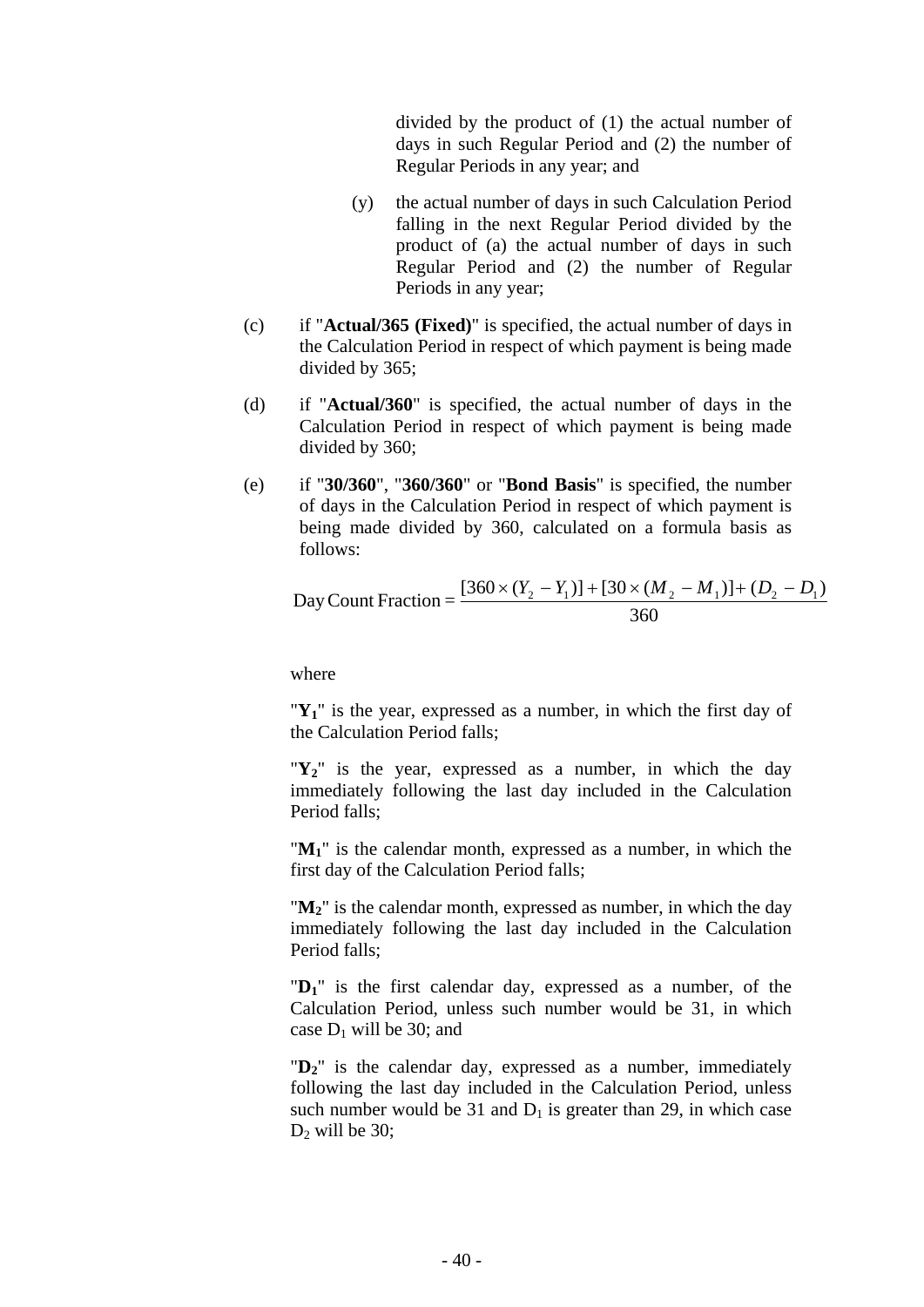(f) if "**30E/360**" or "**Eurobond Basis**" is specified, the number of days in the Calculation Period in respect of which payment is being made divided by 360, calculated on a formula basis as follows;

Day Count Fraction = 
$$
\frac{[360 \times (Y_2 - Y_1)] + [30 \times (M_2 - M_1)] + (D_2 - D_1)}{360}
$$

where:

" $Y_1$ " is the year, expressed as a number, in which the first day of the Calculation Period falls;

"**Y2**" is the year, expressed as a number, in which the day immediately following the last day included in the Calculation Period falls;

"**M1**" is the calendar month, expressed as a number, in which the first day of the Calculation Period falls;

" $M_2$ " is the calendar month, expressed as a number, in which the day immediately following the last day included in the Calculation Period falls;

"**D1**" is the first calendar day, expressed as a number, of the Calculation Period, unless such number would be 31, in which case D1 will be 30; and

" $D_2$ " is the calendar day, expressed as a number, immediately following the last day included in the Calculation Period, unless such number would be 31, in which case  $D_2$  will be 30;

(g) if "**30E/360 (ISDA)**" is specified, the number of days in the Calculation Period in respect of which payment is being made divided by 360, calculated on a formula basis as follows:

Day Count Fraction = 
$$
\frac{[360 \times (Y_2 - Y_1)] + [30 \times (M_2 - M_1)] + (D_2 - D_1)}{360}
$$

where:

"Y<sub>1</sub>" is the year, expressed as a number, in which the first day of the Calculation Period falls;

"**Y2**" is the year, expressed as a number, in which the day immediately following the last day included in the Calculation Period falls;

"M<sub>1</sub>" is the calendar month, expressed as a number, in which the first day of the Calculation Period falls;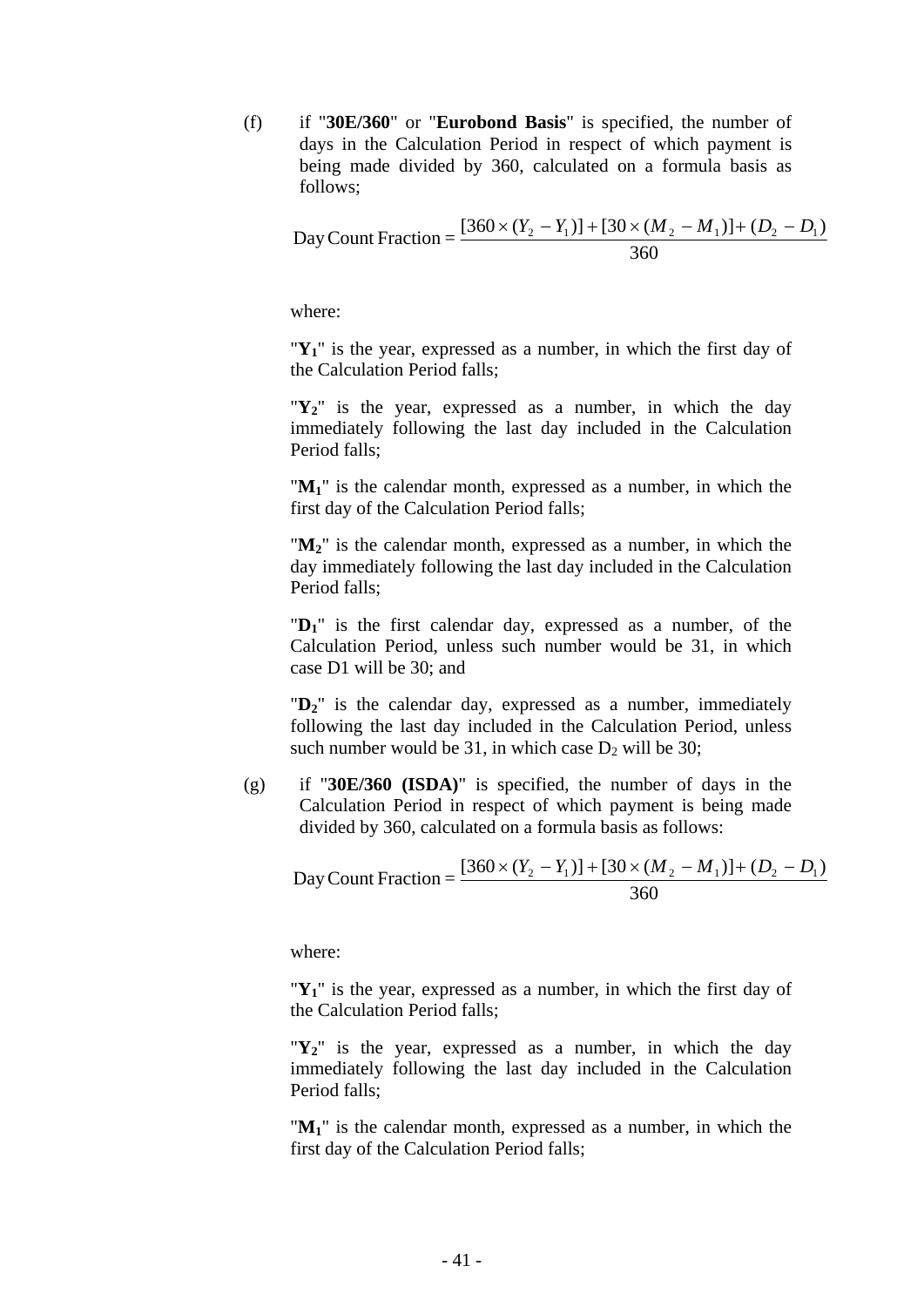"**M2**" is the calendar month, expressed as a number, in which the day immediately following the last day included in the Calculation Period falls;

"**D1**" is the first calendar day, expressed as a number, of the Calculation Period, unless (i) that day is the last day of February or (ii) such number would be 31, in which case D1 will be 30; and

" $D_2$ " is the calendar day, expressed as a number, immediately following the last day included in the Calculation Period, unless (i) that day is the last day of February but not the Maturity Date or (ii) such number would be 31, in which case D2 will be 30;

"**Deferred Interest Payment Event**" has the meaning given in Condition 6.3 (*Deferral of Interest - Arrears of Interest*);

"**Deeply Subordinated Notes of Assicurazioni Generali**" means Subordinated Notes issued by Assicurazioni Generali that are expressed to be deeply subordinated obligations of Assicurazioni Generali, with a specified maturity date or with no specified maturity date;

"**Deeply Subordinated Notes of Generali Finance**" means Subordinated Notes issued by Generali Finance that are expressed to be deeply subordinated obligations of Generali Finance, with a specified maturity date or with no specified maturity date;

"**Dutch Central Bank**" means De Nederlandsche Bank N.V.;

"**Early Redemption Amount (Accounting Event)**" has the meaning given in Condition 11.7 (*Redemption and Purchase – Optional Redemption due to an Accounting Event*);

"**Early Redemption Amount (Rating Event)**" has the meaning given in Condition 11.6 (*Redemption and Purchase – Optional Redemption due to a Rating Event*);

"**Early Redemption Amount (Regulatory)**" has the meaning given in Condition 11.5 (*Redemption and Purchase – Optional Redemption due to a Regulatory Event*);

"**Early Redemption Amount (Tax)**" has the meaning given in Condition 11.2 (*Redemption and Purchase –Redemption for tax reasons*);

"**Extraordinary Resolution**" has the meaning given in the Agency Agreement;

"**Final Redemption Amount**" means, in respect of any Note, the amount per Calculation Amount specified in the relevant Final Terms;

"**Fixed Coupon Amount**" has the meaning given in the relevant Final Terms;

"**Future Regulations**" means the solvency margin, regulatory capital or capital regulations (if any) to be introduced in Italy in implementation of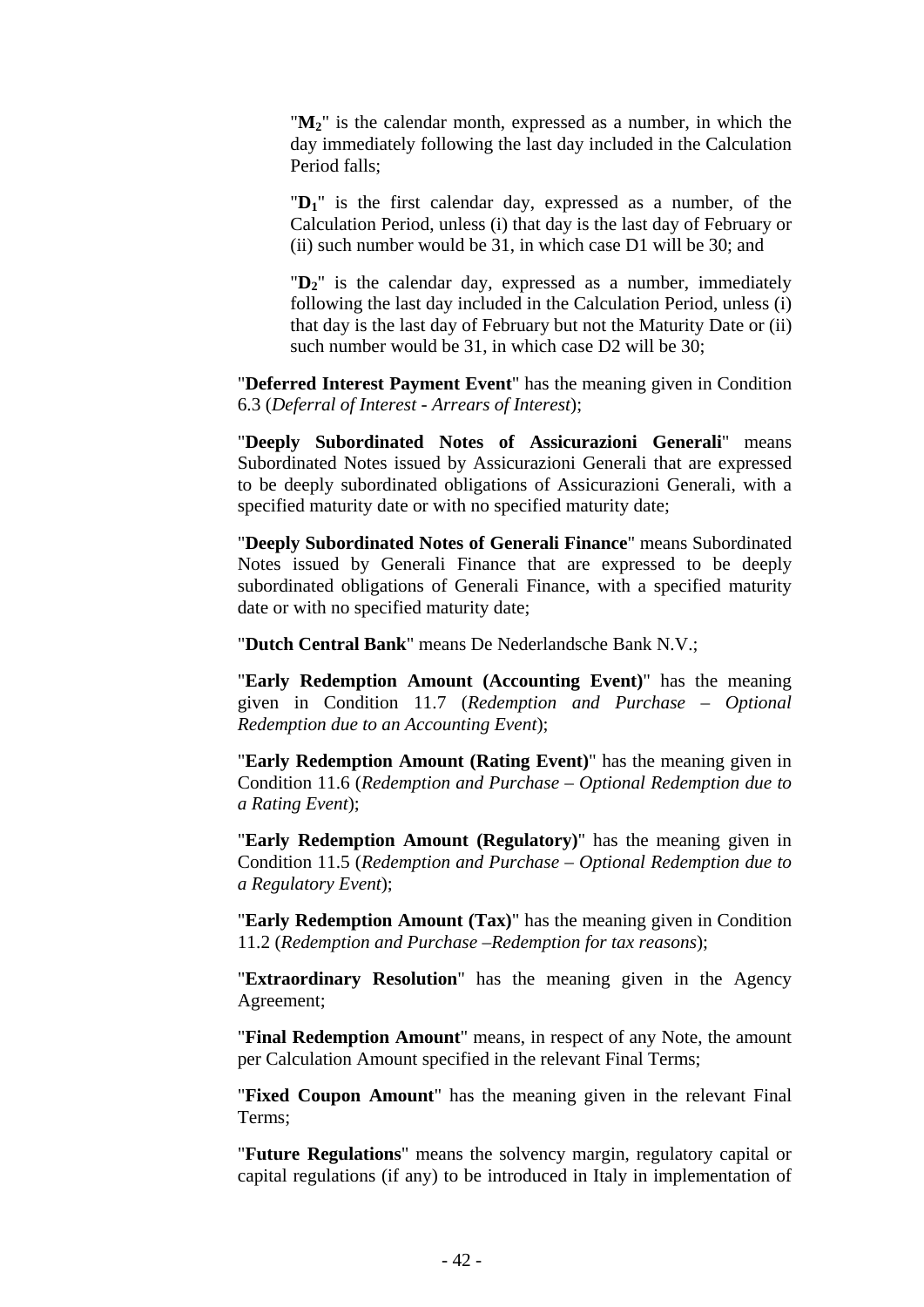the Solvency II Directive and which are applicable to Assicurazioni Generali, which set out, *inter alia*, the Tier 2 Capital Requirements;

"**Generali Perpetual Notes**" means any existing or future direct, unsecured and subordinated obligations of Assicurazioni Generali with no specified maturity date or with a maturity date linked to the duration of Assicurazioni Generali (other than More Deeply Subordinated Notes of Assicurazioni Generali);

"**Generali Finance Perpetual Notes**" means any existing or future direct, unsecured and subordinated obligations of Generali Finance with no specified maturity date or with a maturity date linked to the duration of Generali Finance or Assicurazioni Generali (other than More Deeply Subordinated Notes of Generali Finance);

"**Guarantee of the Generali Finance Perpetual Notes**" means the guarantee issued by Assicurazioni Generali in respect of the Generali Finance Perpetual Notes;

"**Guarantee**" means, in relation to any Indebtedness of any Person, any obligation of another Person to pay such Indebtedness including (without limitation):

- (i) any obligation to purchase such Indebtedness;
- (ii) any obligation to lend money, to purchase or subscribe shares or other securities or to purchase assets or services in order to provide funds for the payment of such Indebtedness;
- (iii) any indemnity against the consequences of a default in the payment of such Indebtedness; and
- (iv) any other agreement to be responsible for such Indebtedness;

"**Guarantee of the Notes**" means, in respect of Notes issued by Generali Finance, the guarantee of the Notes (if stated as applicable in the relevant Final Terms) given by the Guarantor in the Deed of Guarantee entered into in relation to that issue of Notes and "**Guarantee of the Senior Notes**", "**Guarantee of the Senior Dated Subordinated Notes of Generali Finance**", "**Guarantee of the Deeply Subordinated Notes of Generali Finance**" and "**Guarantee of the More Deeply Subordinated Notes of Generali Finance**" shall be construed accordingly;

"**Guarantee of the Subordinated Notes of Generali Finance**" means, in respect of Notes issued by Generali Finance, the guarantee of the Senior Dated Subordinated Notes of Generali Finance, the guarantee of the Deeply Subordinated Notes of Generali Finance or the guarantee of the More Deeply Subordinated Notes of Generali Finance (in each case, if stated as applicable in the relevant Final Terms) given by the Guarantor in the Deed of Guarantee entered into in relation to the issue of such Notes;

"**Guaranteed Notes**" means Notes which have the benefit of a Guarantee of the Notes;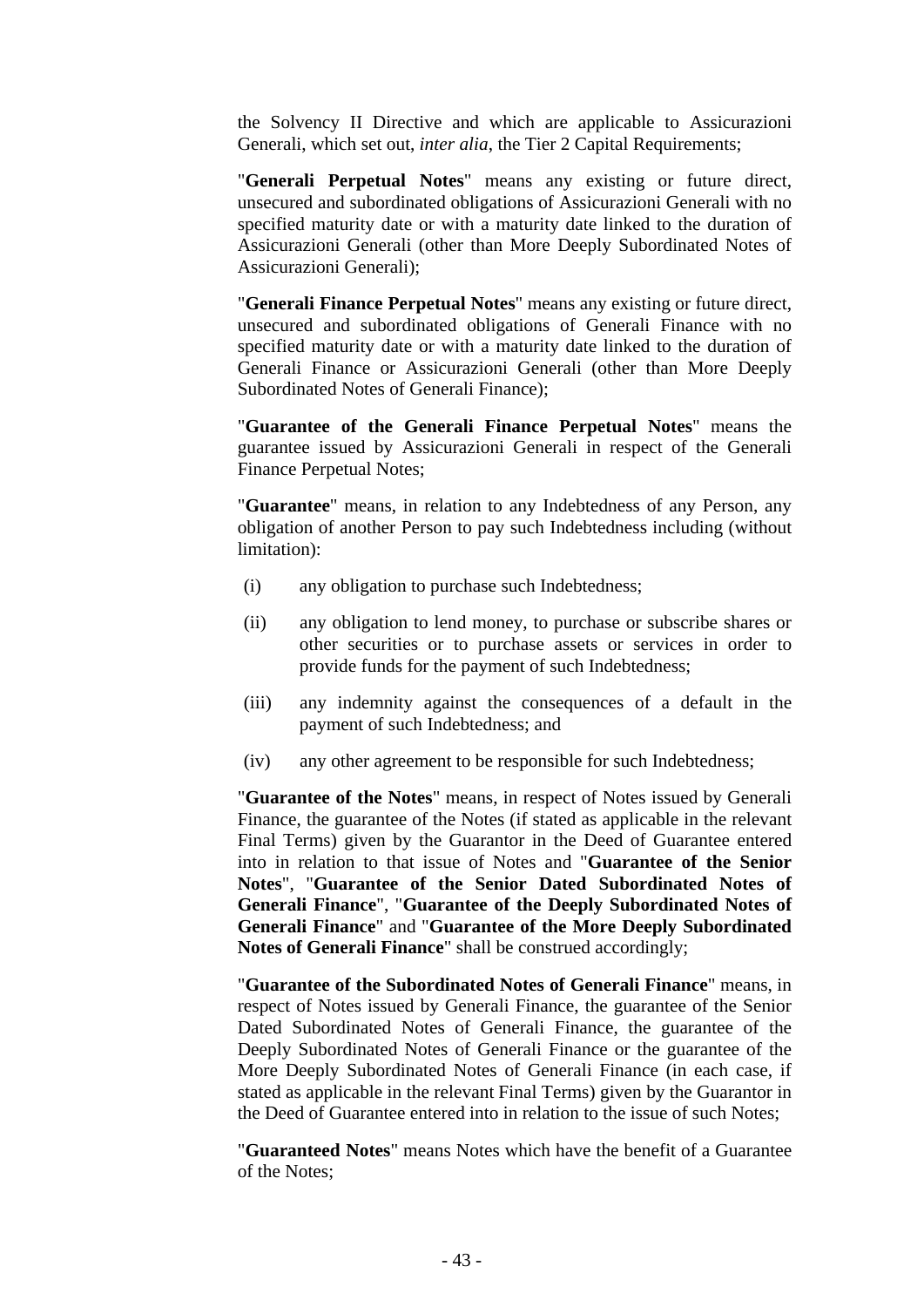"**Hybrid Obligations of Assicurazioni Generali**" means the Generali Perpetual Notes, the Guarantee of the Generali Finance Perpetual Notes and any other obligation (other than More Deeply Subordinated Notes of Assicurazioni Generali or the Guarantee of the More Deeply Subordinated Notes of Generali Finance) from time to time expressed by its terms to rank *pari passu* therewith or to rank junior to the Deeply Subordinated Notes of Assicurazioni Generali;

"**Hybrid Obligations of Generali Finance**" means the Generali Finance Perpetual Notes and any other obligation (other than More Deeply Subordinated Notes of Generali Finance) from time to time expressed by its terms to rank *pari passu* therewith or to rank junior to the Deeply Subordinated Notes of Generali Finance;

"**Indebtedness**" means any indebtedness of any Person for money borrowed or raised including (without limitation) any indebtedness for or in respect of:

- (i) amounts raised under any note purchase facility;
- (ii) the amount of any liability in respect of leases or hire purchase contracts which would, in accordance with applicable law and generally accepted accounting principles, be treated as finance or capital leases;
- (iii) the amount of any liability in respect of any purchase price for assets or services the payment of which is deferred for a period in excess of 60 days; and
- (iv) amounts raised under any other transaction (including, without limitation, any forward sale or purchase agreement) having the commercial effect of a borrowing;

"**Initial Rate of Interest**" has the meaning given in the relevant Final Terms;

"**Initial Interest Payment Date(s)**" has the meaning given in the relevant Final Terms;

"**Instalment Amount**" has the meaning given in Condition 11.9 (*Redemption and Purchase – Redemption by Instalments*);

"**Instalment Notes**" means any Notes which are specified in the relevant Final Terms as being Instalment Notes, the principal amount of which is repayable by instalments;

"**Interest Amount**" means, in relation to a Note and an Interest Period, the amount of interest payable in respect of that Note for that Interest Period;

"**Interest Basis**" has the meaning given in the relevant Final Terms;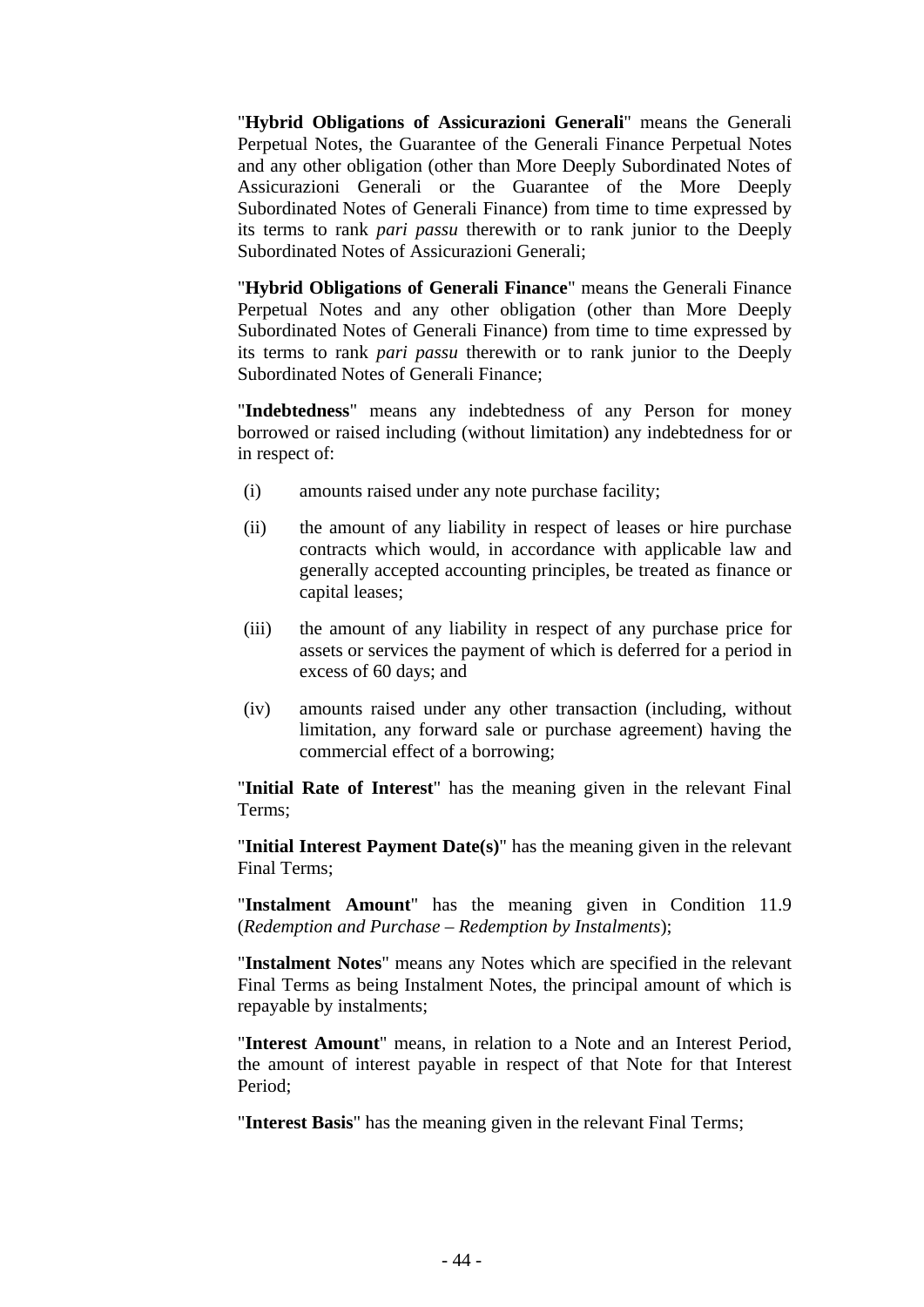"**Interest Commencement Date**" means the Issue Date of the Notes or such other date as may be specified as the Interest Commencement Date in the relevant Final Terms;

"**Interest Determination Date**" has the meaning given in the relevant Final Terms;

"**Interest Payment Date**" means the date or dates specified as such in, or determined in accordance with the provisions of, the relevant Final Terms and, if a Business Day Convention is specified in the relevant Final Terms:

- (i) as the same may be adjusted in accordance with the relevant Business Day Convention; or
- (ii) if the Business Day Convention is the FRN Convention, Floating Rate Convention or Eurodollar Convention and an interval of a number of calendar months is specified in the relevant Final Terms as being the Specified Period, each of such dates as may occur in accordance with the FRN Convention, Floating Rate Convention or Eurodollar Convention at such Specified Period of calendar months following the Interest Commencement Date (in the case of the first Interest Payment Date) or the previous Interest Payment Date (in any other case);

"**Interest Period**" means each period beginning on (and including) the Interest Commencement Date or any Interest Payment Date and ending on (but excluding) the next Interest Payment Date;

"**ISDA Definitions**" means the 2006 ISDA Definitions (as amended and updated as at the date of issue of the first Tranche of the Notes of the relevant Series (as specified in the relevant Final Terms) as published by the International Swaps and Derivatives Association, Inc.);

"**Issue Date**" has the meaning given in the relevant Final Terms;

"**IVASS**" means the *Istituto per la Vigilanza sulle Assicurazioni*, the Italian supervisory body for insurance;

"**Italian Legislation on Solvency Margin**" means provisions of Italian law in force from time to time (including, for the avoidance of doubt, the Future Regulations upon their implementation) governing the instruments or liabilities taken into account in calculating the Solvency Margin;

"**Junior Securities of Assicurazioni Generali**" means (A) all classes of share capital (including preference shares – *azioni privilegiate* – and savings shares – *azioni di risparmio*, if any) of Assicurazioni Generali; (B) any obligation, including preferred securities, guarantees or similar instruments issued by Assicurazioni Generali which ranks junior to the Notes; and (C) any guarantee or similar instrument from Assicurazioni Generali, ranking junior to the Notes, covering the preferred securities or preferred or preference shares issued by a Subsidiary of Assicurazioni Generali;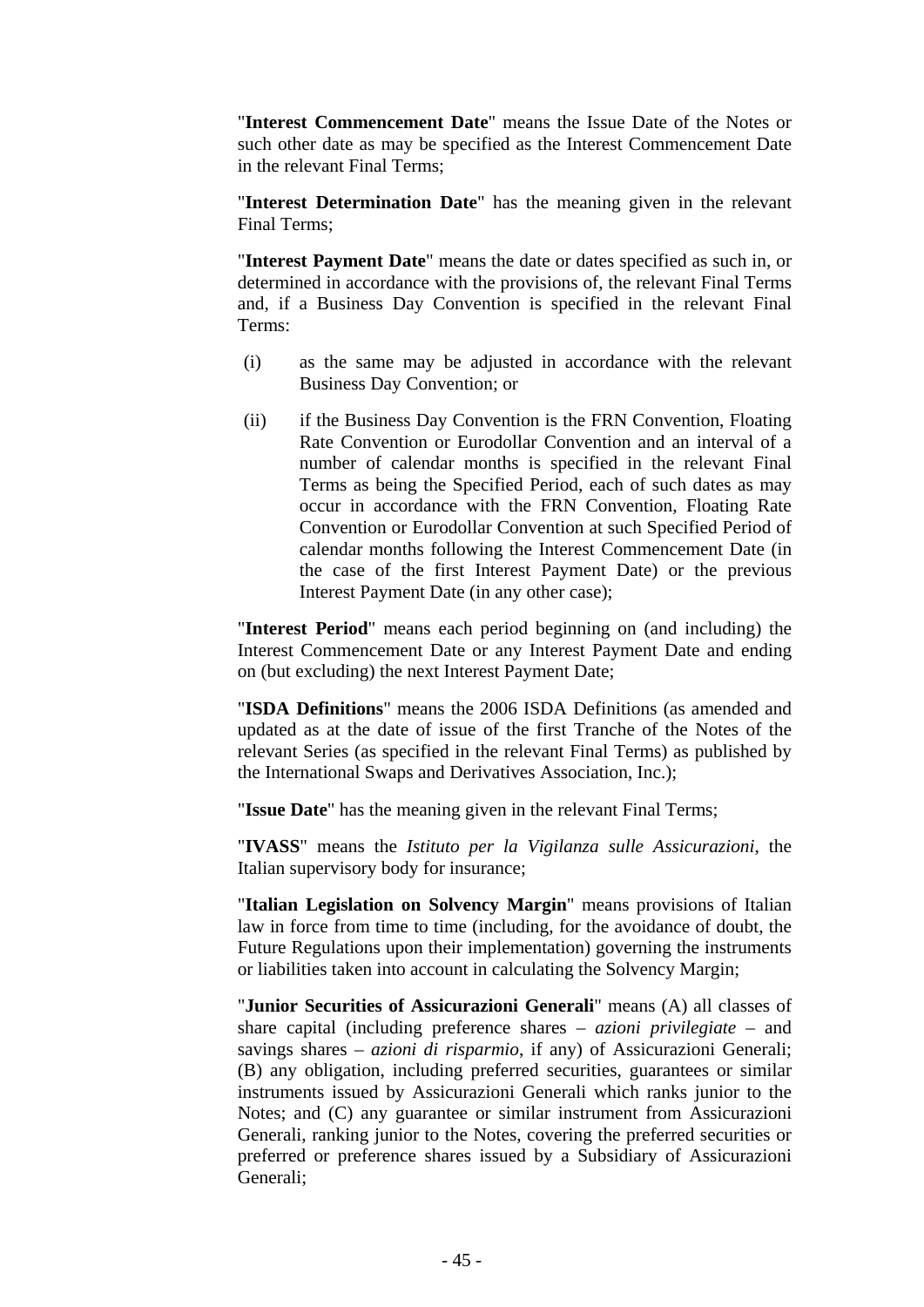"**Lead Regulator**" means IVASS, or any successor entity of IVASS, or any other competent lead regulator to which Assicurazioni Generali becomes subject;

"**Legislative Decree No. 239**" has the meaning given in Condition 13 (*Taxation*);

"**Liquidazione Coatta Amministrativa**" means *Liquidazione Coatta Amministrativa* as described in Articles 80 to 94 of the Consolidated Banking Law or Articles 245 ff of the Consolidated Law on Private Insurance Companies, as the case may be;

"**Mandatory Cancellation Event**" has the meaning given in Condition 6.5 (*Mandatory Cancellation of Interest*);

"**Mandatory Deferral Event**" has the meaning given in Condition 6.2 (*Mandatory Deferral of Interest*);

"**Margin**" has the meaning given in the relevant Final Terms and if the relevant Final Term specifies that Change of interest following Optional Redemption Date (Call) is applicable, shall mean (a) for each Interest Period to but excluding the Optional Redemption Date (Call), the Margin (Pre-Call); and (b) from each Interest Period falling after the Optional Redemption Date (Call), the Margin (Post-Call), in each case, as set out in the relevant Final Terms;

"**Margin (Pre-Call)**" has the meaning given in the relevant Final Terms;

"**Margin (Post-Call)**" has the meaning given in the relevant Final Terms;

"**Maturity Date**" has the meaning given in the relevant Final Terms;

"**Maximum Redemption Amount**" has the meaning given in the relevant Final Terms;

"**Minimum Capital Requirement**" has the meaning given to in, and shall be calculated in accordance with applicable provisions set forth under, the Solvency II Directive and Future Regulations;

"**Minimum Redemption Amount**" has the meaning given in the relevant Final Terms;

"**More Deeply Subordinated Notes of Assicurazioni Generali**" means Subordinated Notes issued by Assicurazioni Generali that are expressed to be more deeply subordinated obligations of Assicurazioni Generali, with a specified maturity date or with no specified maturity date;

"**More Deeply Subordinated Notes of Generali Finance**" means Subordinated Notes issued by Generali Finance that are expressed to be more deeply subordinated obligations of Generali Finance, with a specified maturity date or with no specified maturity date;

"**Optional Cancellation Conditions**" has the meaning given in Condition 6.4 (*Optional Cancellation of Interest*);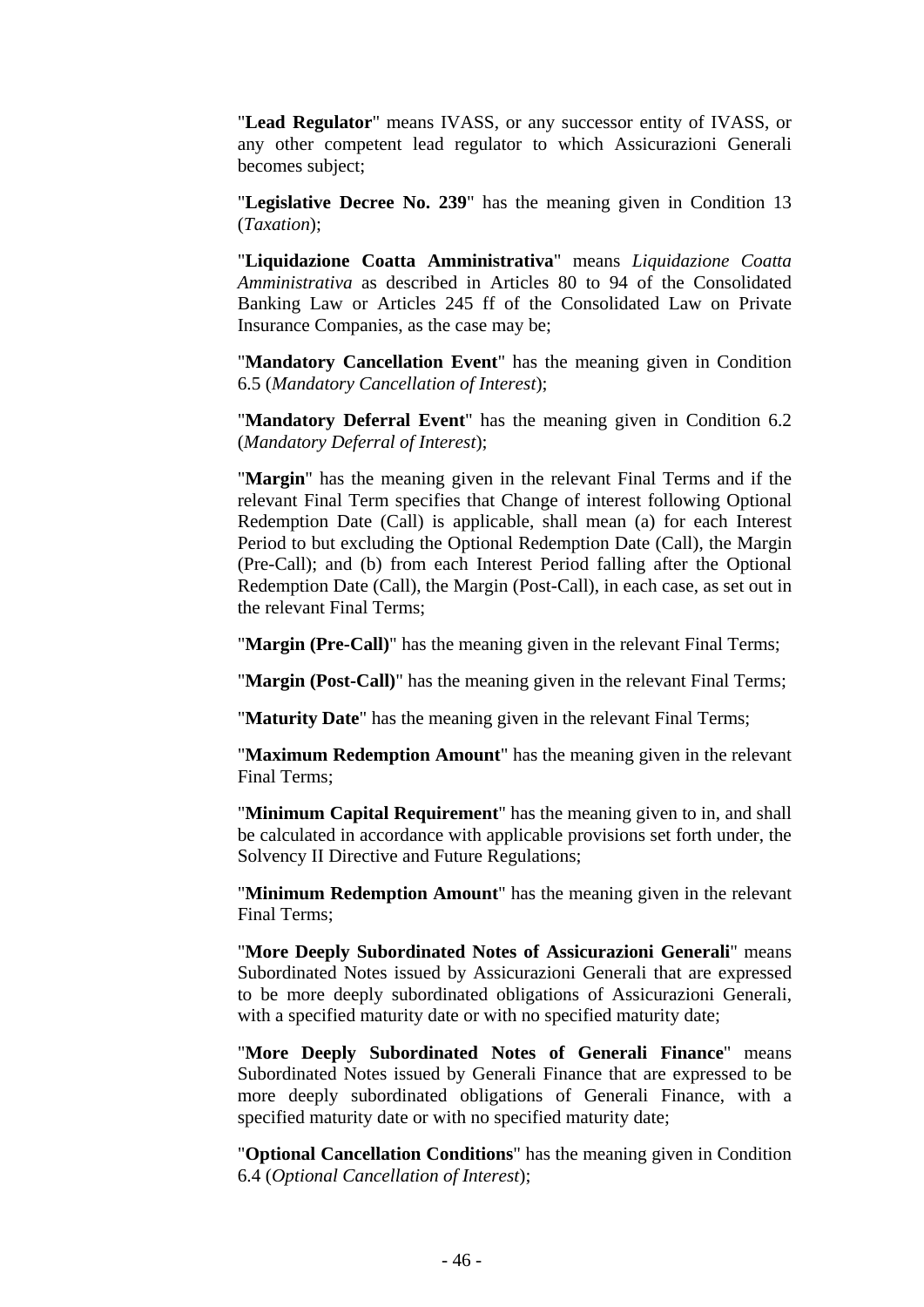"**Optional Deferral Conditions**" has the meaning given in Condition 6.1 (*Optional Deferral of Interest*);

"**Optional Redemption Amount (Call)**" means, in respect of any Note, the amount per Calculation Amount specified in the relevant Final Terms;

"**Optional Redemption Amount (Put)**" means, in respect of any Note, the amount per Calculation Amount specified in the relevant Final Terms;

"**Optional Redemption Date (Call)**" has the meaning given in the relevant Final Terms;

"**Optional Redemption Date(s)**" has the meaning given in the relevant Final Terms;

"**Optional Redemption Date (Put)**" has the meaning given in the relevant Final Terms;

"**Parity Securities**" means, in relation to a Subordinated Note, (A) any obligations, guarantees or instruments issued by Assicurazioni Generali which rank equally with such Subordinated Note (including the obligations of Assicurazioni Generali deriving from a subordinated guarantee granted in connection with the issue of Subordinated Notes by Generali Finance and the obligations of Assicurazioni Generali in its capacity as issuer of Subordinated Notes); and (B) any instruments issued by a Subsidiary of Assicurazioni Generali which have the benefit of a guarantee or similar instrument from Assicurazioni Generali, which guarantee or similar instrument ranks equally with such Subordinated Note;

#### "**Payment Business Day**" means:

- (i) if the currency of payment is euro, any day which is:
	- (A) a day on which banks in the relevant place of presentation are open for presentation and payment of bearer debt securities and for dealings in foreign currencies; and
	- (B) in the case of payment by transfer to an account, a TARGET Settlement Day and a day on which dealings in foreign currencies may be carried on in each (if any) Additional Financial Centre; or
- (ii) if the currency of payment is not euro, any day which is:
	- (A) a day on which banks in the relevant place of presentation are open for presentation and payment of bearer debt securities and for dealings in foreign currencies; and
	- (B) in the case of payment by transfer to an account, a day on which dealings in foreign currencies may be carried on in the Principal Financial Centre of the currency of payment and in each (if any) Additional Financial Centre;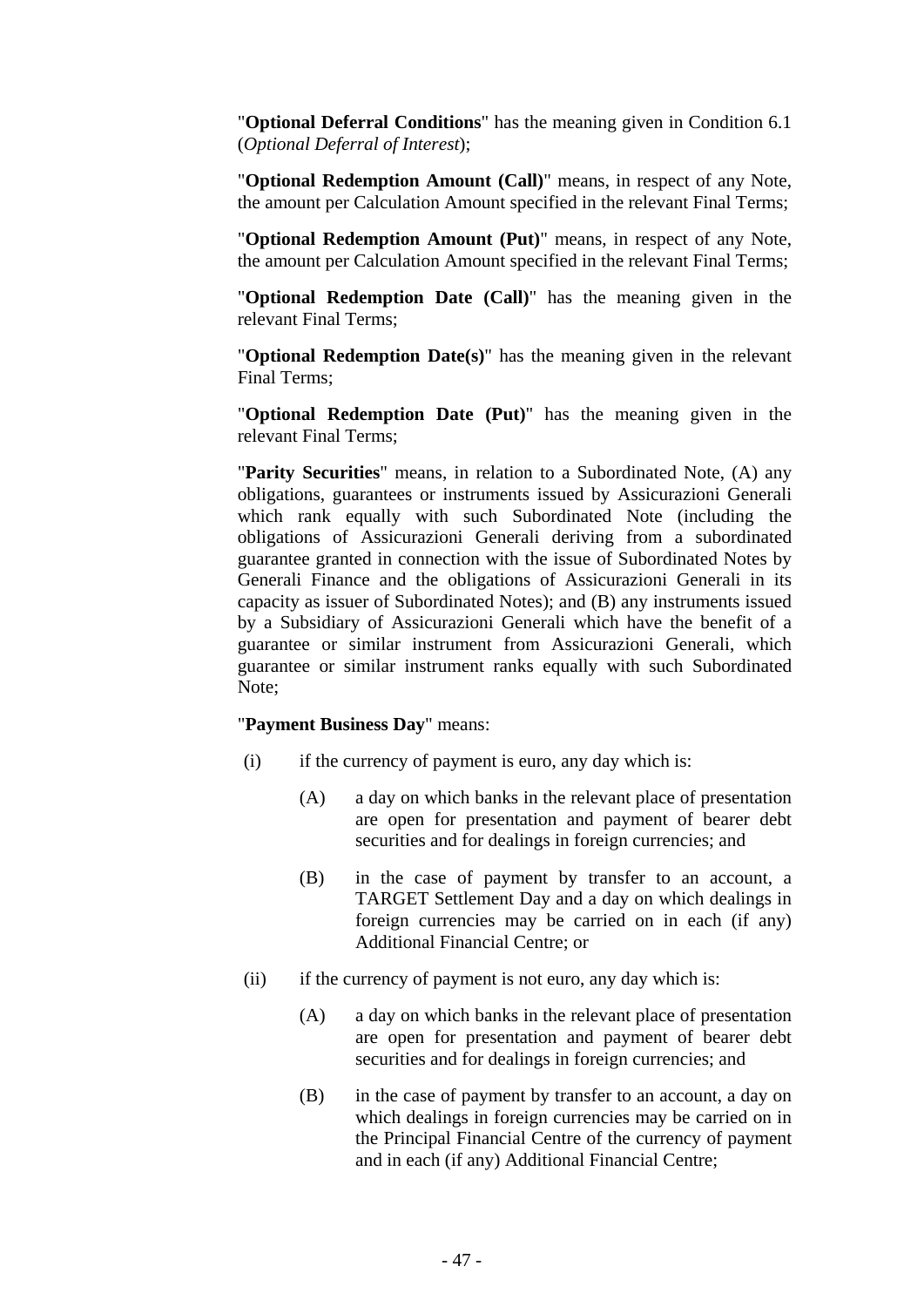"**Permitted Reorganisation**" means an amalgamation, reorganisation, merger, demerger, consolidation or restructuring whilst solvent whereby the assets and undertaking of the Issuer or, where applicable, the Guarantor (or, in the case of a demerger, all or substantially all of such assets and undertaking) are vested in a body corporate in good standing and such body corporate (i) assumes or maintains (as the case may be) liability as principal debtor in respect of the Notes and (ii) continues substantially to carry on the business of the Issuer or, where applicable, the Guarantor as reported in the Issuer's or, where applicable, the Guarantor's most recently published audited financial statements immediately prior to such amalgamation, reorganisation, merger, demerger, consolidation or restructuring;

"**Permitted Repurchase**" means (1) any redemption, repurchase or other acquisition of such Junior Securities of Assicurazioni Generali held by any member of the Group; (2) a reclassification of the equity share capital of Assicurazioni Generali or any of its Subsidiaries or the exchange or conversion of one class or series of equity share capital for another class or series of equity share capital; (3) the purchase of fractional interests in the share capital of Assicurazioni Generali or any of its Subsidiaries pursuant to the conversion or exchange provisions of such security being converted or exchanged; (4) any redemption or other acquisition of Junior Securities of Assicurazioni Generali in connection with a levy or execution for the satisfaction of a claim by Assicurazioni Generali or any of its Subsidiaries; or (5) any redemption or other acquisition of Junior Securities of Assicurazioni Generali in connection with the satisfaction by Assicurazioni Generali or any of its Subsidiaries of its obligations under any employee benefit plan or similar arrangement;

"**Person**" means any individual, company, corporation, firm, partnership, joint venture, association, organisation, state or agency of a state or other entity, whether or not having separate legal personality;

"**Principal Financial Centre**" means, in relation to any currency, the principal financial centre for that currency provided, however, that:

- (i) in relation to euro, it means the principal financial centre of such Member State of the European Communities as is selected (in the case of a payment) by the payee or (in the case of a calculation) by the Calculation Agent; and
- (ii) in relation to Australian dollars, it means either Sydney or Melbourne and, in relation to New Zealand dollars, it means either Wellington or Auckland; in each case as is selected (in the case of a payment) by the payee or (in the case of a calculation) by the Calculation Agent;

"**Put Option Notice**" means a notice which must be delivered to a Paying Agent by any Noteholder wanting to exercise a right to redeem a Note at the option of the Noteholder;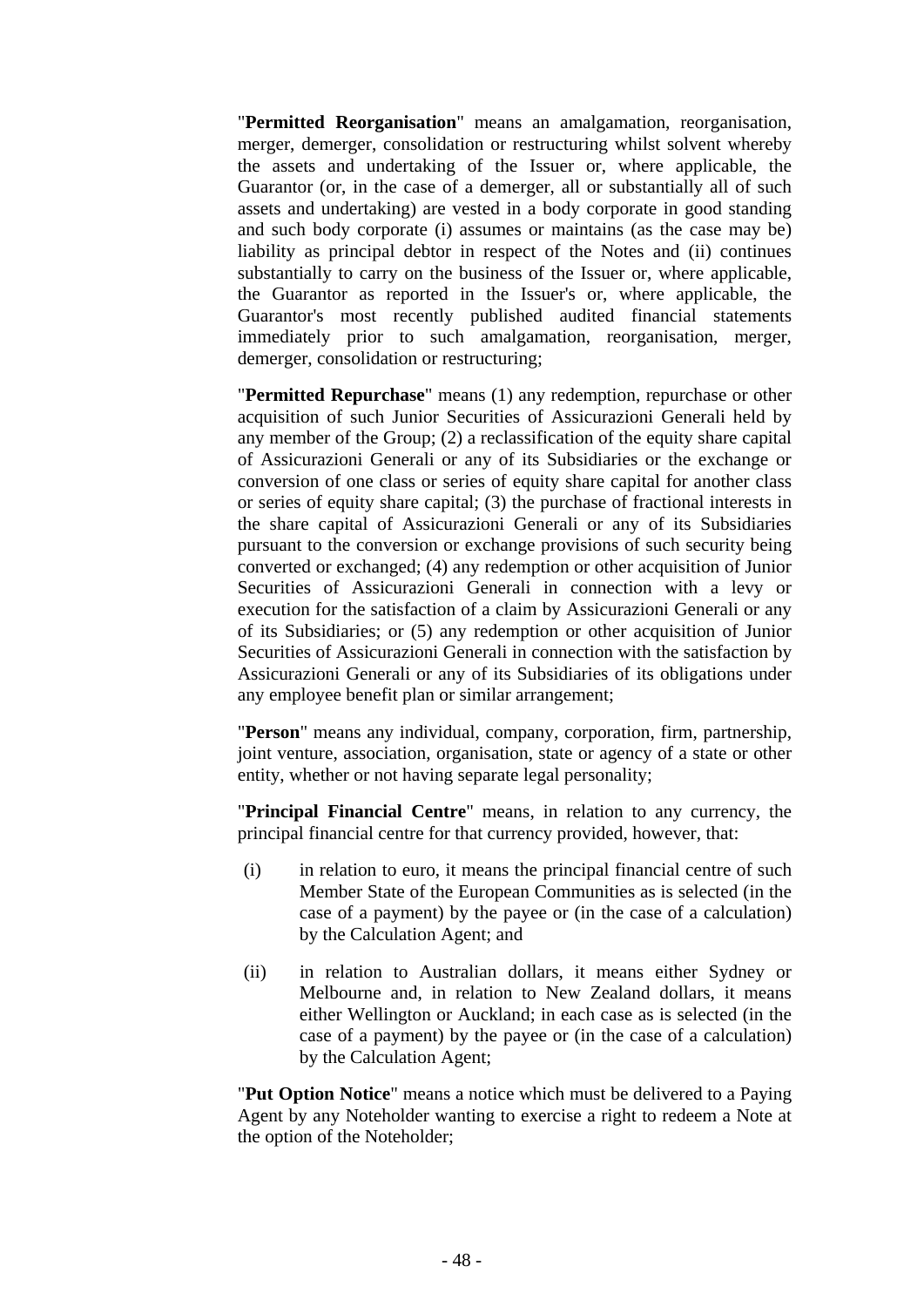"**Put Option Receipt**" means a receipt issued by a Paying Agent to a depositing Noteholder upon deposit of a Note with such Paying Agent by any Noteholder wanting to exercise a right to redeem a Note at the option of the Noteholder;

"**Rate of Interest**" means the rate or rates (expressed as a percentage per annum) of interest payable in respect of the Notes specified in the relevant Final Terms or calculated or determined in accordance with the provisions of these Conditions and/or the relevant Final Terms, and if the relevant Final Term specifies that Change of interest following Optional Redemption Date (Call) is applicable, shall mean (a) for each Interest Period to but excluding the Optional Redemption Date (Call), the Initial Rate of Interest; and (b) from each Interest Period falling after the Optional Redemption Date (Call), the Rate of Interest (Post-Call);

"**Rating Agency**" means each of Standard & Poor's Ratings Services, a division of the McGraw Hill Companies Inc., Moody's Investors Service Inc., Fitch Ratings Ltd. and AM Best Europe Rating Services Ltd and any of their respective successors;

"**Rating Event**" has the meaning given to it in Condition 11.6 (*Redemption and Purchase - Optional Redemption due to a Rating Event*);

"**Redemption Amount**" means, as appropriate, the Final Redemption Amount, the Early Redemption Amount (Tax), the Early Redemption Amount (Regulatory), the Early Redemption Amount (Rating Event), the Early Redemption Amount (Accounting Event), the Optional Redemption Amount (Call), the Optional Redemption Amount (Put) or such other amount in the nature of a redemption amount as may be specified in, or determined in accordance with the provisions of, the relevant Final Terms;

"**Redemption Suspension Event**" has the meaning given to it in Condition 11.11 (*Redemption and Purchase - Mandatory suspension of redemption of Subordinated Notes following Redemption Suspension Event);*

"**Reference Banks**" has the meaning given in Condition 9 (*Interest*);

"**Reference Price**" has the meaning given in the relevant Final Terms;

"**Reference Rate**" has the meaning given in the relevant Final Terms;

"**Regular Period**" means:

(i) in the case of Notes where interest is scheduled to be paid only by means of regular payments, each period from and including the Interest Commencement Date to but excluding the first Interest Payment Date and each successive period from and including one Interest Payment Date to but excluding the next Interest Payment Date: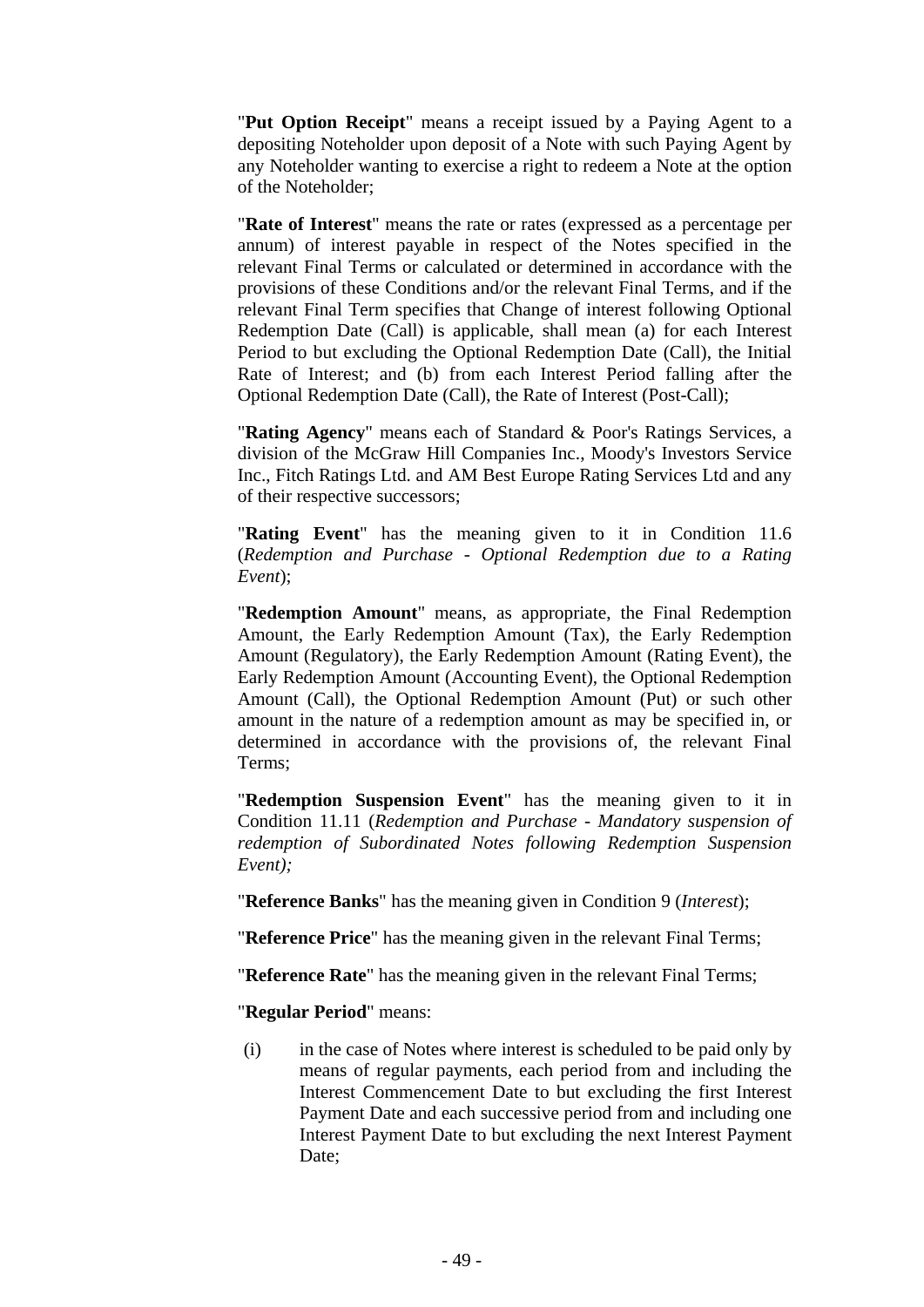- (ii) in the case of Notes where, apart from the first Interest Period, interest is scheduled to be paid only by means of regular payments, each period from and including a Regular Date falling in any year to but excluding the next Regular Date, where "**Regular Date**" means the day and month (but not the year) on which any Interest Payment Date falls; and
- (iii) in the case of Notes where, apart from one Interest Period other than the first Interest Period, interest is scheduled to be paid only by means of regular payments, each period from and including a Regular Date falling in any year to but excluding the next Regular Date, where "**Regular Date**" means the day and month (but not the year) on which any Interest Payment Date falls other than the Interest Payment Date falling at the end of the irregular Interest Period;

"**Regulatory Event**" has the meaning given in Condition 11.5 (*Redemption and Purchase – Optional Redemption due to a Regulatory Event*);

"**Regulatory Intervention**" means the occurrence of a Solvency Capital Event;

"**Relevant Date**" means, in relation to any payment, whichever is the later of (a) the date on which the payment in question first becomes due and (b) if the full amount payable has not been received in the Principal Financial Centre of the currency of payment by the Fiscal Agent on or prior to such due date, the date on which (the full amount having been so received) notice to that effect has been given to the Noteholders;

"**Relevant Financial Centre**" has the meaning given in Condition 9C (Interest on Floating Rate Notes);

"**Relevant Screen Page**" means the page, section or other part of a particular information service (including, without limitation, the Reuters Money 3000 Service and Moneyline Telerate Service) specified as the Relevant Screen Page in the relevant Final Terms, or such other page, section or other part as may replace it on that information service or such other information service, in each case, as may be nominated by the Person providing or sponsoring the information appearing there for the purpose of displaying rates or prices comparable to the Reference Rate;

"**Relevant Time**" has the meaning given in the relevant Final Terms;

"**Required Solvency Margin**" means the Solvency Margin(s) required from time to time by the Lead Regulator under Italian Legislation on Solvency Margin;

"**Reserved Matter**" means any proposal to change any date fixed for payment of principal or interest in respect of the Notes, to reduce the amount of principal or, as the case may be, interest payable on any date in respect of the Notes, to alter the method of calculating the amount of any payment in respect of the Notes on redemption or maturity or the date for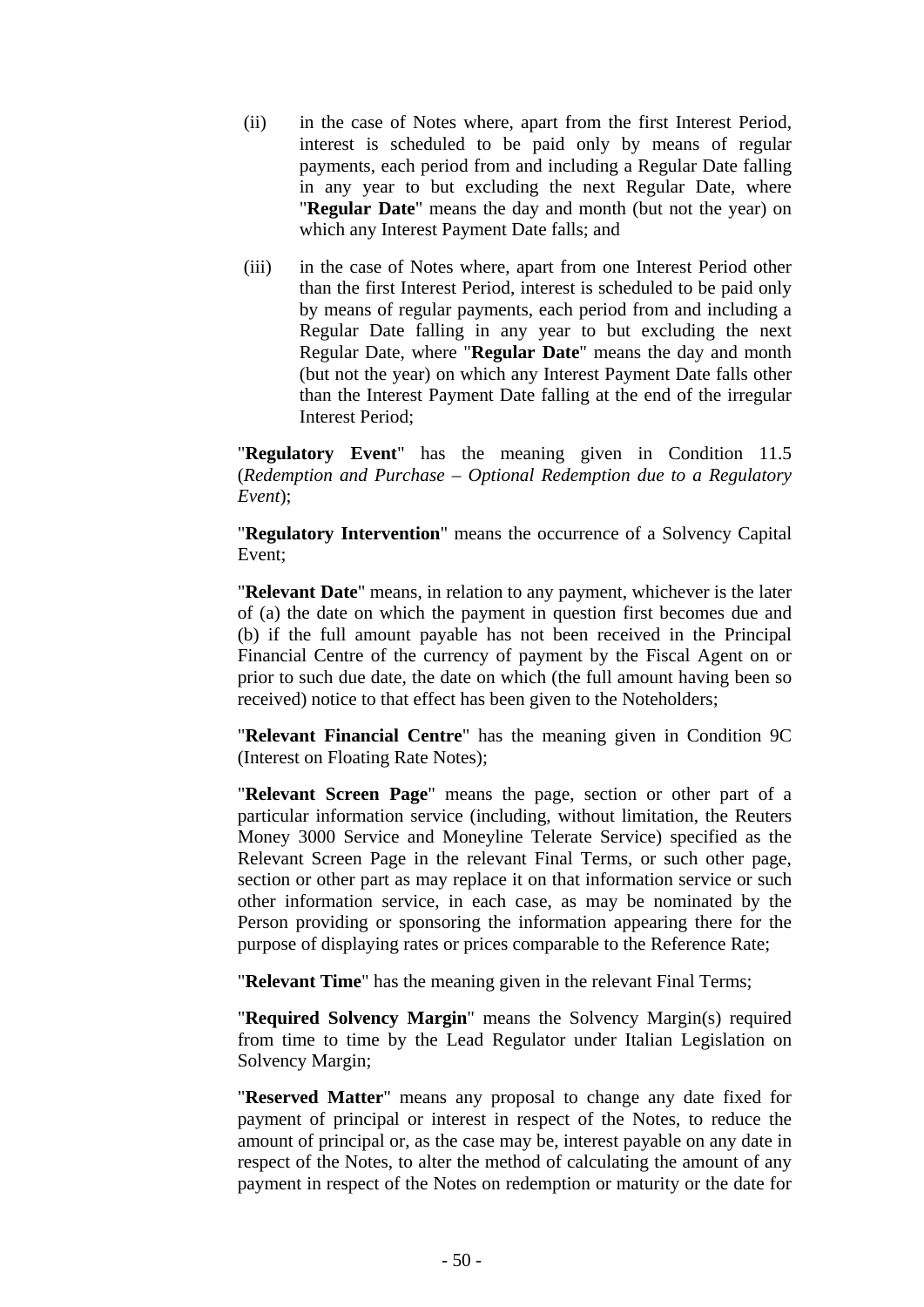any such payment, to effect the exchange or substitution of the Notes for, or the conversion of the Notes into, shares, bonds or other obligations or securities of the Issuer or any other person or body corporate formed or to be formed; to change the currency of any payment under the Notes or to change the quorum requirements relating to meetings or the majority required to pass an Extraordinary Resolution or to amend the definition of "Reserved Matter";

"**Senior Note**" means a Note specified as such in the relevant Final Terms;

"**Senior Dated Subordinated Notes of Assicurazioni Generali**" means subordinated Notes issued by Assicurazioni Generali that have a specified maturity date and are expressed to be senior subordinated obligations of Assicurazioni Generali having a specified maturity date;

"**Senior Dated Subordinated Notes of Generali Finance**" means subordinated Notes issued by Generali Finance that have a specified maturity date and are expressed to be senior subordinated obligations of Generali Finance having a specified maturity date;

"**Solvency Capital Requirement**" has the meaning given to in, and shall be calculated in accordance with applicable provisions set forth under, the Solvency II Directive and Future Regulations;

"**Solvency II Directive**" means Directive 2009/138/EC of the European Parliament and of the Council of 25 November 2009 on the taking up and pursuit of the business of insurance and reinsurance (solvency II) (as amended) and any applicable implementing provisions;

A "**Solvency Capital Event**" is deemed to have occurred if:

- (i) the Solvency Margin of Assicurazioni Generali, on a consolidated or non-consolidated basis as calculated in accordance with applicable laws and regulations, and either (A) reported in Assicurazioni Generali's reporting to the Lead Regulator; or (B) determined by the Lead Regulator and communicated to Assicurazioni Generali, falls below the Required Solvency Margin; or
- (ii) other than in connection with Subordinated Notes in respect of which the Final Terms state the Loss Absorption provisions apply, following the implementation of Future Regulations, the own funds (or whatever the terminology employed by the Future Regulations) of the Issuer and/or the Group is not sufficient to cover its regulatory capital requirements and a deferral (or cancellation) of payments in respect of the Notes is therefore required, on the basis that the Notes are intended to qualify under the Solvency II Directive and Future Regulations as at least Tier 2 Own Funds regardless of any grandfathering; or
- (iii) the Lead Regulator, in its sole discretion, notifies Assicurazioni Generali that it has determined that Assicurazioni Generali's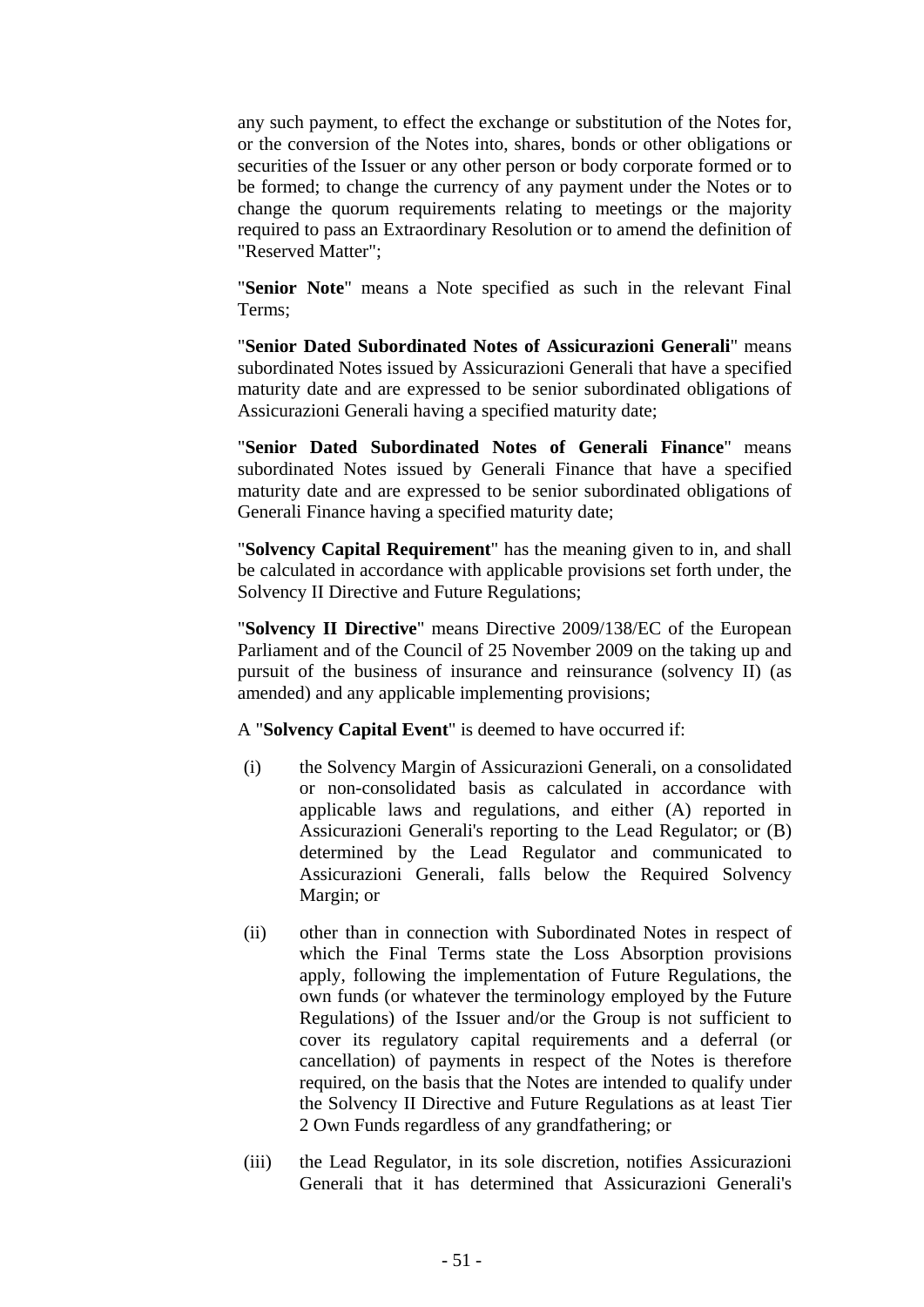financial and solvency condition is deteriorating in such a manner that its Solvency Margin is likely to fall below the Required Solvency Margin in the short term.

"**Solvency Margin**" means:

- (a) Assicurazioni Generali's consolidated and non-consolidated solvency margins (*margine di solvibilità*); or
- (b) other than in connection with Subordinated Notes in respect of which the Final Terms state the Loss Absorption provisions apply, with effect from the implementation of Future Regulations, Assicurazioni Generali's consolidated and nonconsolidated Solvency Capital Requirement and/or, as the case may be, Minimum Capital Requirements (each such term as defined under the Solvency II Directive and Future Regulations), *provided that* for the purposes of determining whether a Solvency Capital Event has occurred for the purpose of any deferral (or cancellation) of interest or suspension of redemption of principal, as applicable, the Solvency Margin shall be the breach of such requirement which would require, under the Future Regulations, a deferral (or cancellation) of interest or suspension of redemption of principal, as applicable, in order for the Notes to qualify as at least Tier 2 Own Funds, and the terms "**Required Solvency Margin**" and "**Solvency Capital Event**" shall be interpreted accordingly,

in each case, as determined pursuant to the rules of a Lead Regulator;

"**Specified Currency**" has the meaning given in the relevant Final Terms;

"**Specified Denomination(s)**" has the meaning given in the relevant Final Terms;

"**Specified Office**" has the meaning given in the Agency Agreement;

"**Specified Period**" has the meaning given in the relevant Final Terms;

"**Subordinated Note**" means a Note specified as a Senior Dated Subordinated Note of Assicurazioni Generali, a Deeply Subordinated Note of Assicurazioni Generali, a More Deeply Subordinated Note of Assicurazioni Generali, a Senior Dated Subordinated Note of Generali Finance, a Deeply Subordinated Note of Generali Finance or a More Deeply Subordinated Note of Generali Finance, in the relevant Final Terms;

"**Subordinated Notes of Assicurazioni Generali**" means the Senior Dated Subordinated Notes, the Deeply Subordinated Notes of Assicurazioni Generali and the More Deeply Subordinated Notes of Assicurazioni Generali;

"**Subordinated Notes of Generali Finance**" means the Senior Dated Subordinated Notes of Generali Finance, the Deeply Subordinated Notes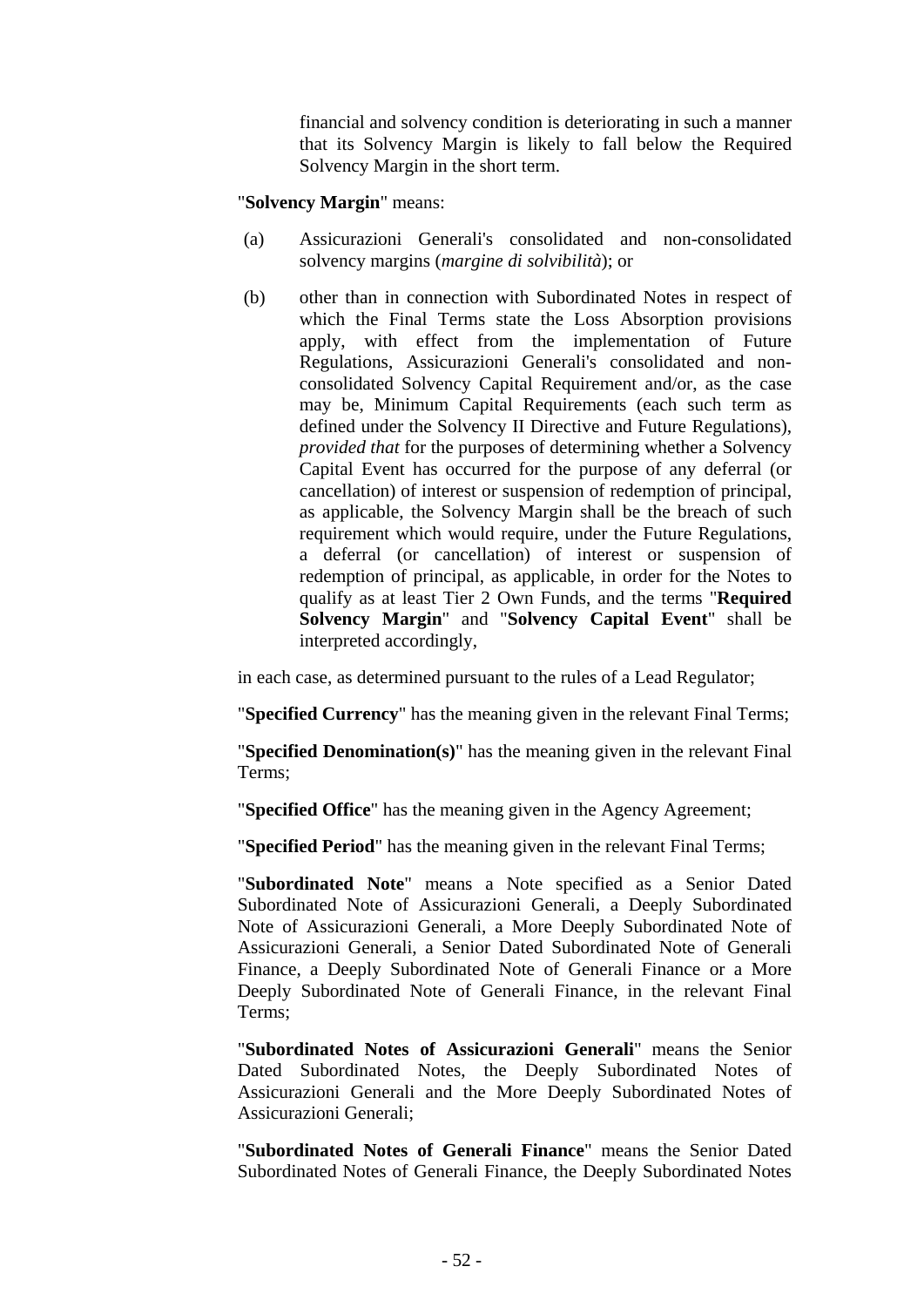of Generali Finance and the More Deeply Subordinated Notes of Generali Finance;

"**Subsidiary**" means, in relation to any Person (the "**first Person**") at any particular time, any other Person (the "**second Person**"):

- (i) whose affairs and policies the first Person controls or has the power to control, whether by ownership of share capital, contract, the power to appoint or remove members of the governing body of the second Person or otherwise; or
- (ii) whose financial statements are, in accordance with applicable law and generally accepted accounting principles, consolidated with those of the first Person;

"**Talon**" means a talon for further Coupons;

"**TARGET2**" means the Trans-European Automated real-time Gross Settlement Express Transfer payment system which utilises a single shared platform and which was launched on 19 November 2007;

"**TARGET Settlement Day**" means any day on which TARGET2 is open for the settlement of payments in euro;

"**Tax Event**" means any of the events referred to in paragraphs (iii)(A), (B) or (C) of Condition 11.2 (*Redemption for tax reasons*).

"**Tier 2 Capital Requirements**" means the requirements of the Lead Regulator for instruments to qualify as tier 2 instruments (or whatever the terminology employed by the Future Regulations) for capital adequacy purposes in respect of the relevant company, either on a consolidated or on a non-consolidated basis, pursuant to laws, legislation, rules or regulations or published interpretation of, or guidance or guidelines in respect of, such laws, legislation, rules or regulation;

"**Tier 2 Own Funds**" means own funds which have the necessary features to be classified as Tier 2 (or whatever the terminology employed by the Future Regulations) under the Future Regulations;

"**Treaty**" means the Treaty establishing the European Communities, as amended; and

"**Zero Coupon Note**" means a Note specified as such in the relevant Final **Terms** 

- (b) *Interpretation*: In these Conditions:
	- (i) if the Notes are Zero Coupon Notes, references to Coupons and Couponholders are not applicable;
	- (ii) if Talons are specified in the relevant Final Terms as being attached to the Notes at the time of issue, references to Coupons shall be deemed to include references to Talons;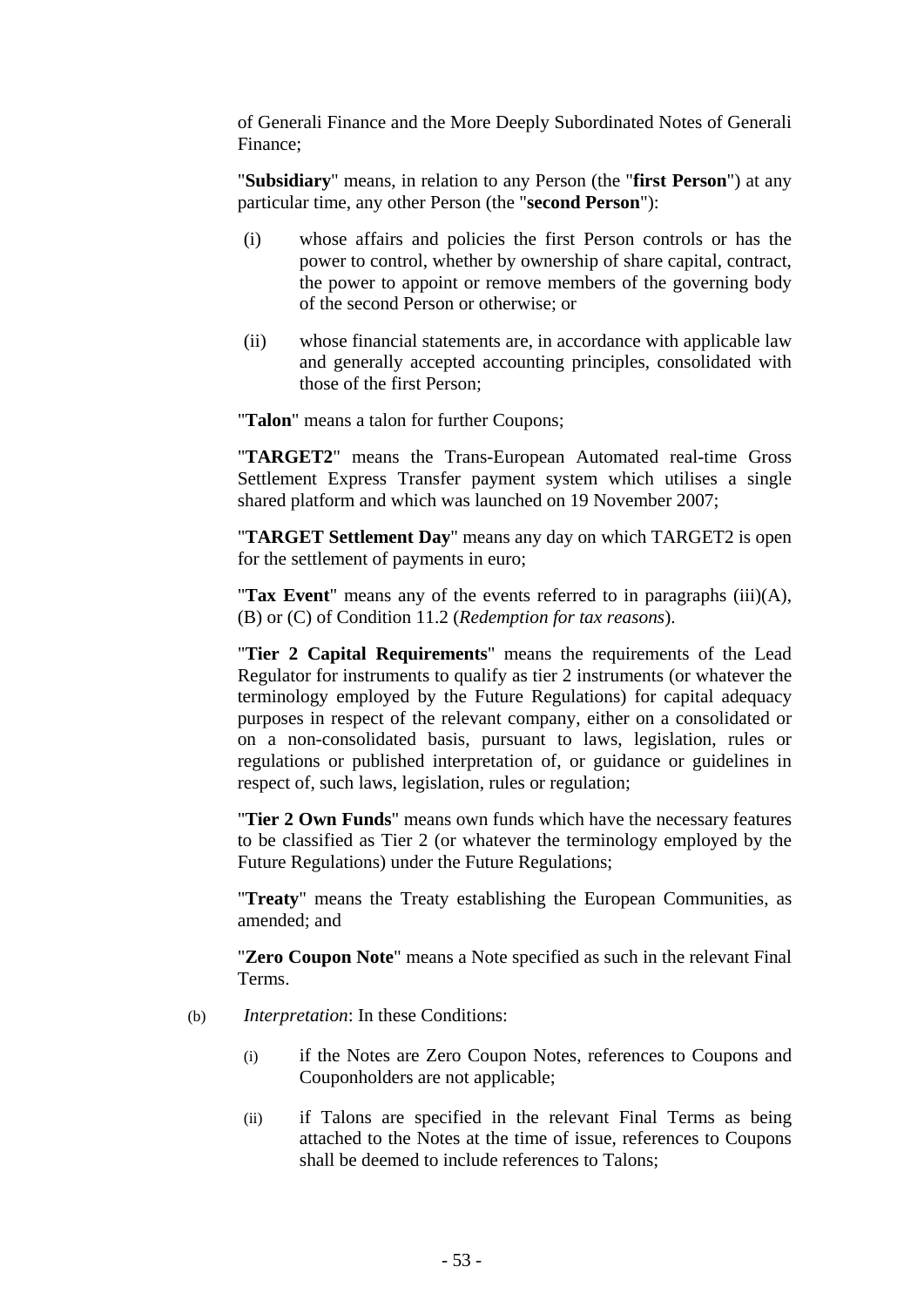- (iii) if Talons are not specified in the relevant Final Terms as being attached to the Notes at the time of issue, references to Talons are not applicable;
- (iv) any reference to principal shall be deemed to include the Redemption Amount, any additional amounts in respect of principal which may be payable under Condition 13 (*Taxation*), any premium payable in respect of a Note and any other amount in the nature of principal payable pursuant to these Conditions;
- (v) any reference to interest shall be deemed to include any additional amounts in respect of interest which may be payable under Condition 23 (*Taxation*) and any other amount in the nature of interest payable pursuant to these Conditions;
- (vi) references to Notes being "outstanding" shall be construed in accordance with the Agency Agreement; and
- (vii) if an expression is stated in Condition 2(a) to have the meaning given in the relevant Final Terms, but the relevant Final Terms gives no such meaning or specifies that such expression is "not applicable" then such expression is not applicable to the Notes.

## 3. **FORM, DENOMINATION AND TITLE**

The Notes are in bearer form in the Specified Denomination(s) with Coupons and, if specified in the relevant Final Terms, Talons attached at the time of issue. In the case of a Series of Notes with more than one Specified Denomination, Notes of one Specified Denomination will not be exchangeable for Notes of another Specified Denomination. Title to the Notes and the Coupons will pass by delivery.

The holder of any Note or Coupon shall (except as otherwise required by law) be treated as its absolute owner for all purposes (whether or not it is overdue and regardless of any notice of ownership, trust or any other interest therein, any writing thereon or any notice of any previous loss or theft thereof) and no Person shall be liable for so treating such holder. No Person shall have any right to enforce any term or condition of any Note under the Contracts (Rights of Third Parties) Act 1999.

### 4. **STATUS OF THE NOTES**

*Condition 4.1 below is applicable only to Notes issued by Assicurazioni Generali or by Generali Finance (i) specified in the applicable Final Terms as Senior Notes or (ii) not specified in the applicable Final Terms as Subordinated Notes.* 

### 4.1 **Status – Senior Notes**

The Senior Notes constitute direct, unconditional, unsubordinated and unsecured obligations of the Issuer and rank *pari passu* without any preference among themselves and at least *pari passu* with all other unsubordinated and unsecured obligations of the Issuer present and future (save for such obligations as may be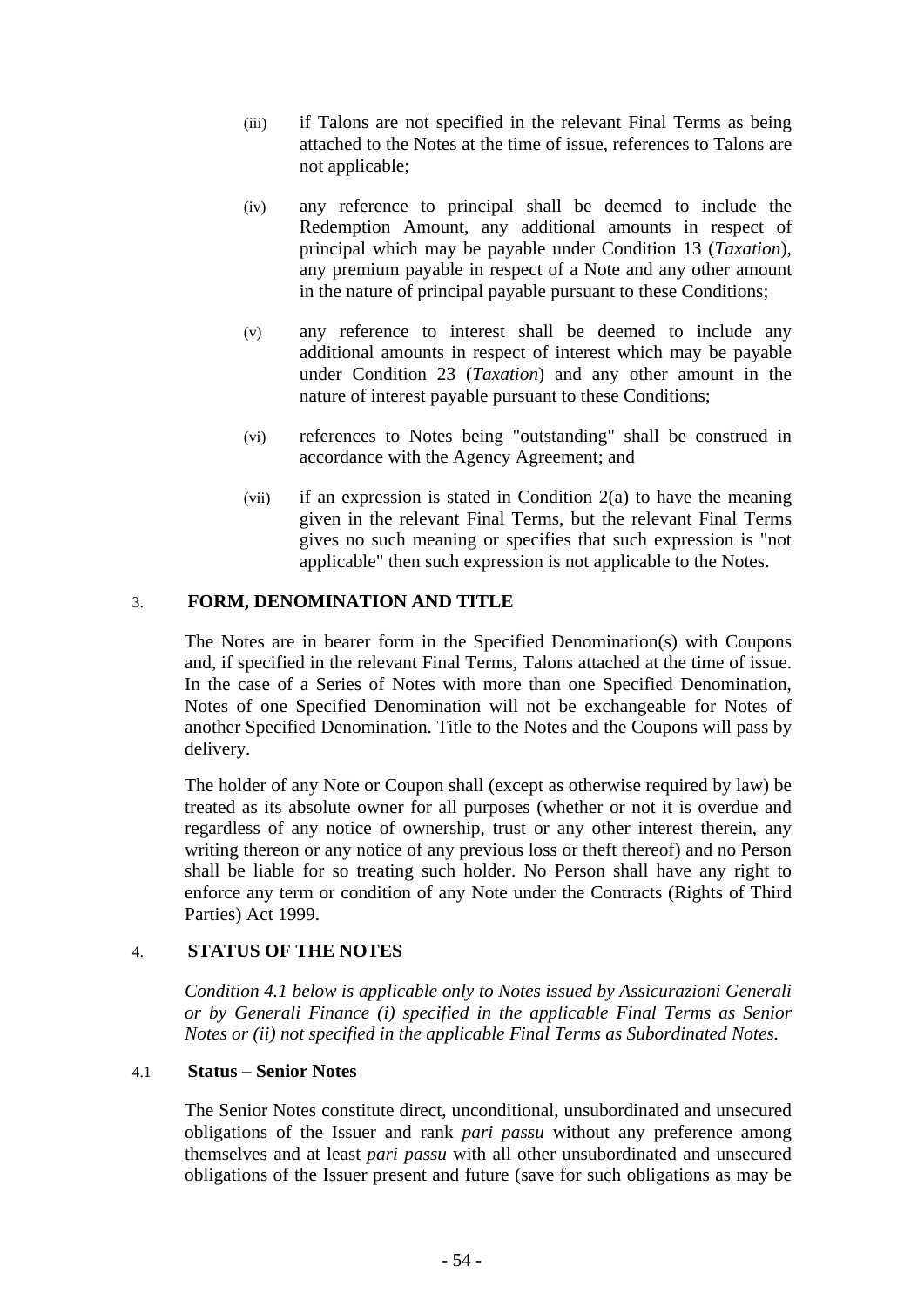preferred by provisions of law that are both mandatory and of general application).

*Condition 4.2 below is applicable only to Notes issued by Assicurazioni Generali or by Generali Finance specified in the applicable Final Terms as Senior Dated Subordinated Notes.*

### 4.2 **Status – Senior Dated Subordinated Notes**

*Condition 4.2.1 below is applicable only to Senior Dated Subordinated Notes issued by Assicurazioni Generali.* 

## 4.2.1 *Status – Senior Dated Subordinated Notes issued by Assicurazioni Generali*

- (a) *Status of Senior Dated Subordinated Notes of Assicurazioni Generali*: The Senior Dated Subordinated Notes of Assicurazioni Generali constitute unconditional and unsecured subordinated obligations of the Issuer and rank *pari passu* without any preference among themselves and at least equally with all other Dated Subordinated Obligations of Assicurazioni Generali which are expressed to be senior subordinated obligations of the Issuer having a specified maturity date but junior to any unconditional, unsubordinated, unsecured obligations of Assicurazioni Generali (including any Senior Notes of Assicurazioni Generali and the policyholders of Assicurazioni Generali) and senior to any Deeply Subordinated Notes of Assicurazioni Generali, to any More Deeply Subordinated Notes of Assicurazioni Generali and to any Hybrid Obligations of Assicurazioni Generali.
- (b) *Winding-up etc. of the Issuer*: The claims of the Noteholders against the Issuer in respect of Senior Dated Subordinated Notes of Assicurazioni Generali are, in the event of the winding-up, dissolution, liquidation or bankruptcy (including, *inter alia*, *Liquidazione Coatta Amministrativa*) of the Issuer subordinated to all other current and future unsubordinated and unprivileged claims on the Issuer.

By virtue of such subordination, payments to Noteholders will, in the event of the winding-up, dissolution, liquidation or bankruptcy (including, *inter alia*, *Liquidazione Coatta Amministrativa*) of the Issuer only be made after, and any set-off by any Noteholders shall be excluded until, all preferred and non-preferred unsubordinated obligations admissible in any such winding-up, dissolution, liquidation or bankruptcy (including, *inter alia*, *Liquidazione Coatta Amministrativa*) of the Issuer have been satisfied in full or after an arrangement or composition has been arrived at with them under which they have given full discharge against receipt of part of their claim.

Senior Dated Subordinated Notes of Assicurazioni Generali rank in priority to claims of holders of any Deeply Subordinated Notes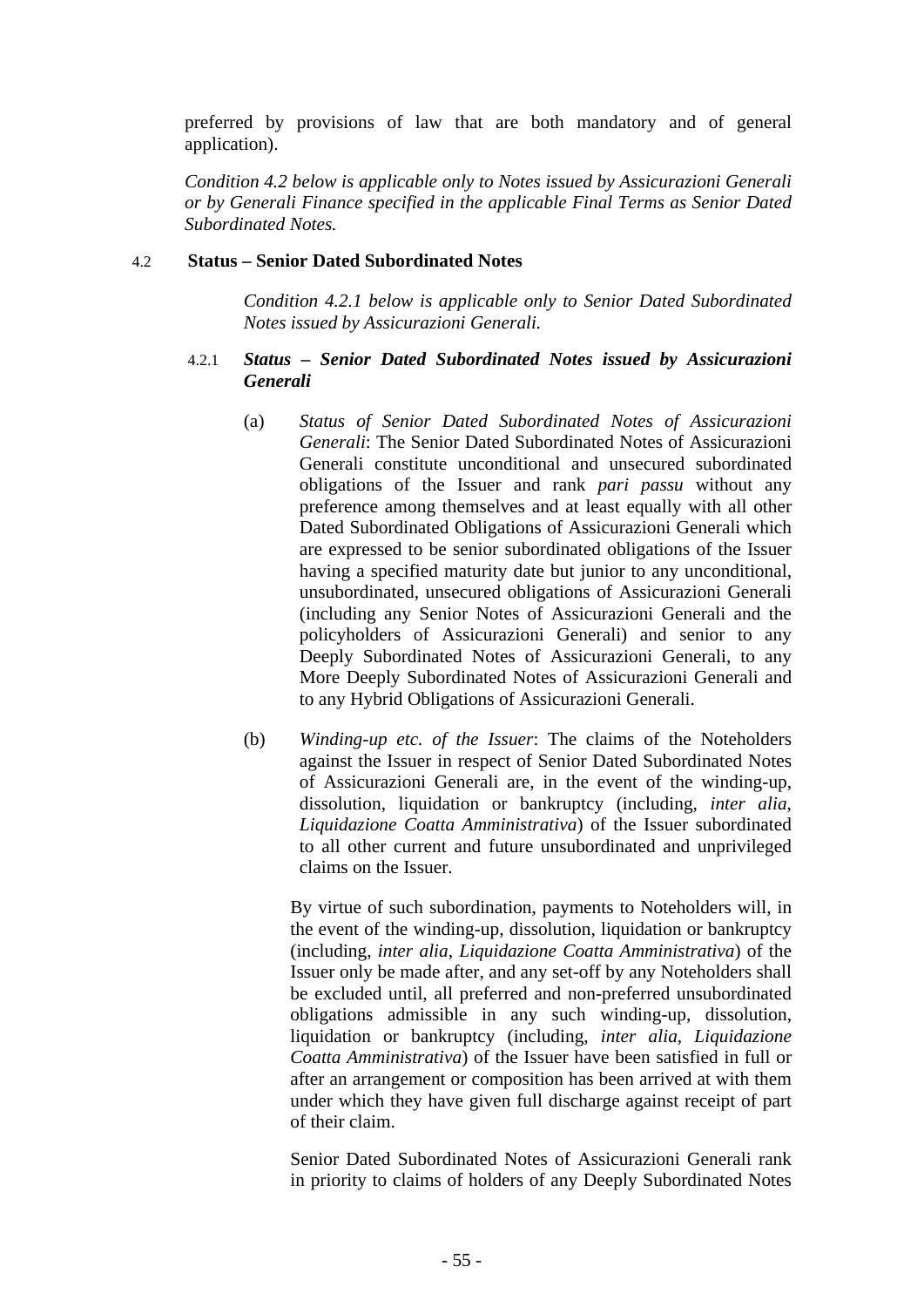of Assicurazioni Generali, holders of any More Deeply Subordinated Notes of Assicurazioni Generali, holders of any Hybrid Obligations of Assicurazioni Generali and the shareholders of the Issuer.

(c) *Waiver*: Each holder of a Subordinated Note unconditionally and irrevocably waives any right of set-off, counterclaim, abatement or other similar remedy which it might otherwise have, under the laws of any jurisdiction, in respect of such Subordinated Note.

*Condition 4.2.2 below is applicable only to Senior Dated Subordinated Notes issued by Generali Finance.* 

#### 4.2.2 *Status – Senior Dated Subordinated Notes issued by Generali Finance*

- (a) *Status of Senior Dated Subordinated Notes of Generali Finance*: The Senior Dated Subordinated Notes of Generali Finance constitute unconditional and unsecured subordinated obligations of the Issuer and rank *pari passu* without any preference among themselves and at least equally with all other Dated Subordinated Obligations of Generali Finance which are expressed to be senior subordinated obligations of the Issuer having a specified maturity date but junior to any unconditional, unsubordinated, unsecured obligations of the Issuer (including any Senior Notes of Generali Finance) and senior to any Deeply Subordinated Notes of Generali Finance, to any More Deeply Subordinated Notes of Generali Finance and to any Hybrid Obligations of Generali Finance.
- (b) *Winding-up etc. of the Issuer*: The claims of the Noteholders against the Issuer in respect of Senior Dated Subordinated Notes of Generali Finance are, in the event of the bankruptcy ("*faillissement*"), moratorium of payments ("*surseance van betaling*"), insolvency, winding-up or liquidation of the Issuer subordinated to all other current and future unsubordinated and unprivileged claims on the Issuer.

By virtue of such subordination, payments to Noteholders will, in the event of the bankruptcy ("*faillissement*"), moratorium of payments ("*surseance van betaling*"), insolvency, winding-up or liquidation of the Issuer only be made after, and any set-off by any Noteholders shall be excluded until, all preferred and nonpreferred unsubordinated obligations admissible in any such bankruptcy ("*faillissement*"), moratorium of payments ("*surseance van betaling*"), insolvency, winding-up or liquidation of the Issuer have been satisfied in full or after an arrangement or composition has been arrived at with them under which they have given full discharge against receipt of part of their claim.

Senior Dated Subordinated Notes of Generali Finance rank in priority to claims of holders of any Deeply Subordinated Notes of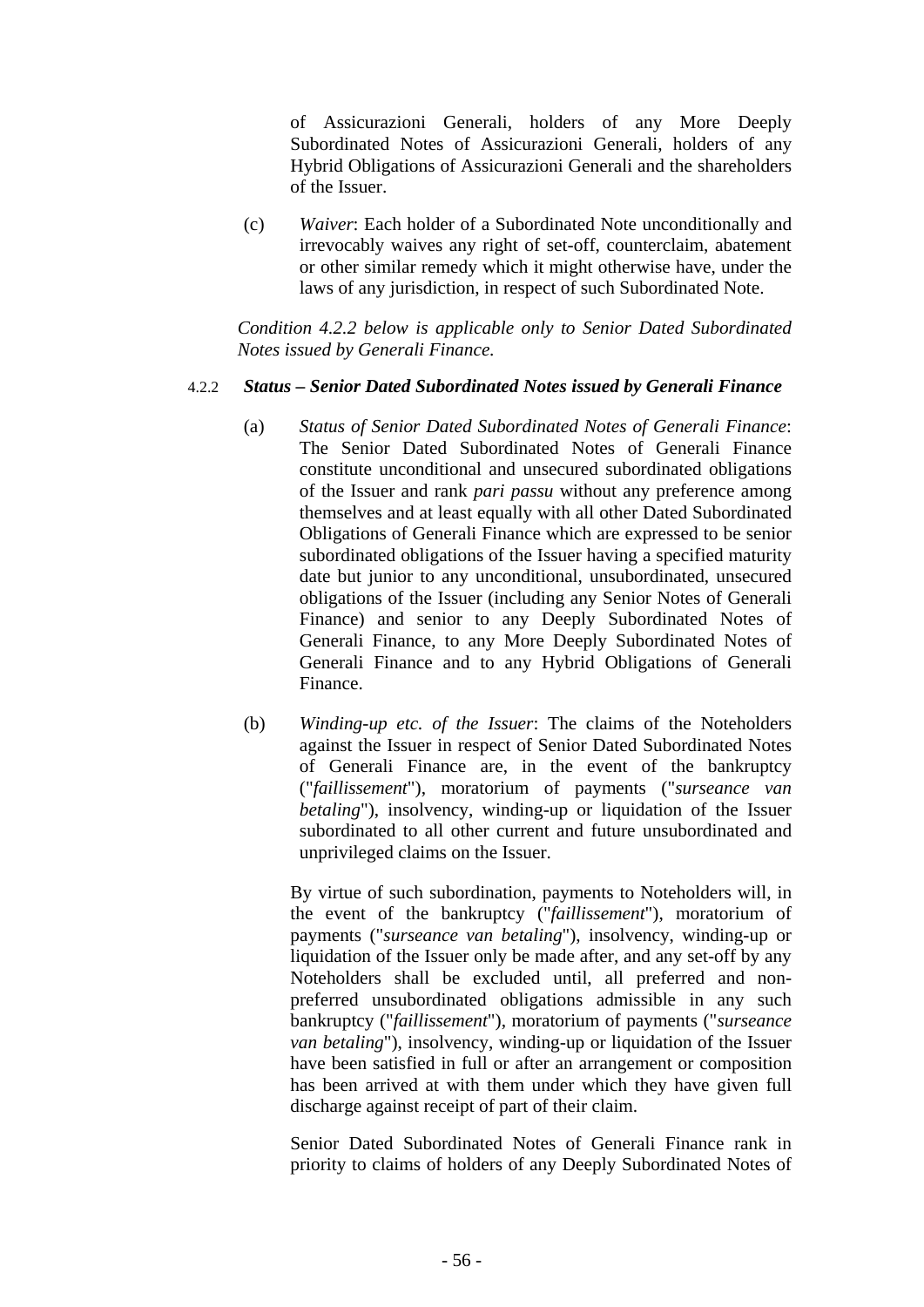Generali Finance, holders of any More Deeply Subordinated Notes of Generali Finance, holders of any Hybrid Obligations of Generali Finance and the shareholders of the Issuer.

(c) *Waiver*: Each holder of a Subordinated Note unconditionally and irrevocably waives any right of set-off, counterclaim, abatement or other similar remedy which it might otherwise have, under the laws of any jurisdiction, in respect of such Subordinated Note, and, if applicable, under the Guarantee of such Subordinated Note.

*Condition 4.3 below is applicable only to Notes issued by Assicurazioni Generali or by Generali Finance specified in the applicable Final Terms as Deeply Subordinated Notes.*

### 4.3 **Status – Deeply Subordinated Notes**

*Condition 4.3.1 below is applicable only to Deeply Subordinated Notes issued by Assicurazioni Generali.* 

## 4.3.1 *Status – Deeply Subordinated Notes issued by Assicurazioni Generali*

- (a) *Status of Deeply Subordinated Notes of Assicurazioni Generali*: The Deeply Subordinated Notes of Assicurazioni Generali constitute unconditional and unsecured subordinated obligations of the Issuer and rank *pari passu* without any preference among themselves and:
	- (i) equally with all other Deeply Subordinated Notes of Assicurazioni Generali which are expressed to be deeply subordinated obligations of the Issuer;
	- (ii) junior to any unconditional, unsubordinated, unsecured obligations of the Issuer (including any Senior Notes of Assicurazioni Generali) and to any Senior Dated Subordinated Notes of Assicurazioni Generali; and
	- (iii) senior to any subordinated obligations of the Issuer expressed to rank junior to the Deeply Subordinated Notes of Assicurazioni Generali, to any More Deeply Subordinated Notes of Assicurazioni Generali and to any Hybrid Obligations of Assicurazioni Generali.
- (b) *Winding-up etc. of the Issuer*: The claims of the Noteholders against the Issuer in respect of Deeply Subordinated Notes of Assicurazioni Generali are, in the event of the winding-up, dissolution, liquidation or bankruptcy (including, *inter alia*, *Liquidazione Coatta Amministrativa*) of the Issuer subordinated to all other current and future unsubordinated and unprivileged claims on the Issuer and all Senior Dated Subordinated Notes of Assicurazioni Generali.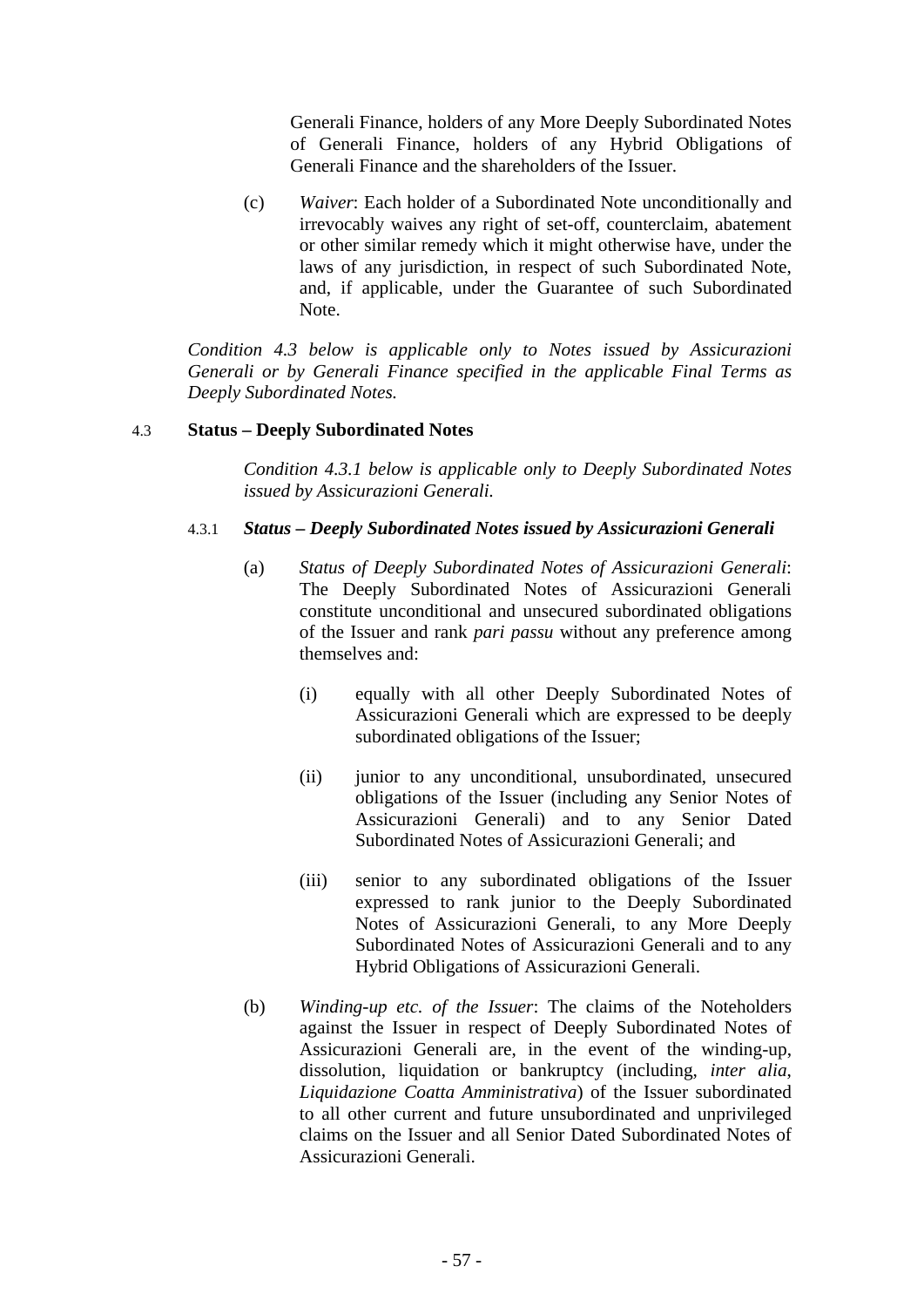By virtue of such subordination, payments to Noteholders will, in the event of the winding-up, dissolution, liquidation or bankruptcy (including, *inter alia*, *Liquidazione Coatta Amministrativa*) of the Issuer only be made after, and any set-off by any Noteholders shall be excluded until, all preferred and non-preferred unsubordinated obligations and all Senior Dated Subordinated Notes of Assicurazioni Generali admissible in any such winding-up, dissolution, liquidation or bankruptcy (including, *inter alia*, *Liquidazione Coatta Amministrativa*) of the Issuer have been satisfied in full or after an arrangement or composition has been arrived at with them under which they have given full discharge against receipt of part of their claim.

Deeply Subordinated Notes of Assicurazioni Generali rank in priority to claims of holders of any subordinated obligations of the Issuer expressed to rank junior to the Deeply Subordinated Notes of Assicurazioni Generali, holders of the More Deeply Subordinated Notes of Assicurazioni Generali, holders of any Hybrid Obligations of Assicurazioni Generali and the shareholders of the Issuer and rank junior to the claims of holders of any Senior Dated Subordinated Notes of Assicurazioni Generali.

(c) *Waiver*: Each holder of a Subordinated Note unconditionally and irrevocably waives any right of set-off, counterclaim, abatement or other similar remedy which it might otherwise have, under the laws of any jurisdiction, in respect of such Subordinated Note.

*Condition 4.3.2 below is applicable only to Deeply Subordinated Notes issued by Generali Finance.* 

### 4.3.2 *Status – Deeply Subordinated Notes issued by Generali Finance*

- (a) *Status of Deeply Subordinated Notes of Generali Finance*: The Deeply Subordinated Notes of Generali Finance constitute unconditional and unsecured subordinated obligations of the Issuer and rank *pari passu* without any preference among themselves and:
	- (i) equally with all other Deeply Subordinated Notes of Generali Finance which are expressed to be deeply subordinated obligations of the Issuer;
	- (ii) junior to all unconditional, unsubordinated, unsecured obligations of the Issuer (including any Senior Notes of Generali Finance) and to any Senior Dated Subordinated Notes of Generali Finance; and
	- (iii) senior to any subordinated obligations of the Issuer expressed to rank junior to the Deeply Subordinated Notes of Generali Finance, to the More Deeply Subordinated Notes of Generali Finance and to any Hybrid Obligations of Generali Finance.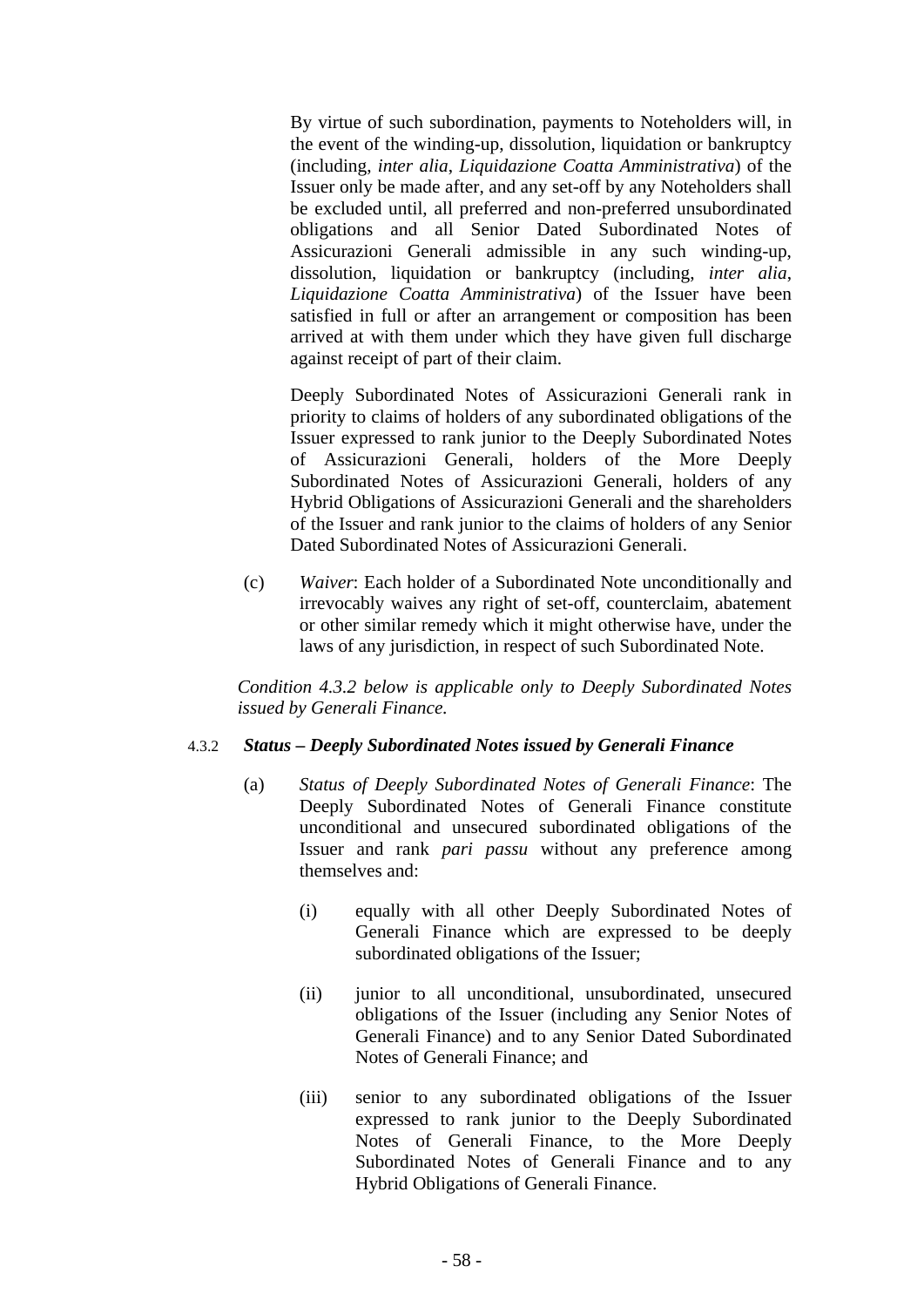(b) *Winding-up etc. of the Issuer*: The claims of the Noteholders against the Issuer in respect of Deeply Subordinated Notes of Generali Finance are, in the event of the bankruptcy ("*faillissement*"), moratorium of payments ("*surseance van betaling*"), insolvency, winding-up or liquidation of the Issuer subordinated to all other current and future unsubordinated and unprivileged claims on the Issuer and all Senior Dated Subordinated Notes of Generali Finance.

By virtue of such subordination, payments to Noteholders will, in the event of the bankruptcy ("*faillissement*"), moratorium of payments ("*surseance van betaling*"), insolvency, winding-up or liquidation of the Issuer only be made after, and any set-off by any Noteholders shall be excluded until, all preferred and nonpreferred unsubordinated obligations and all Senior Dated Subordinated Notes of Generali Finance admissible in any such bankruptcy ("*faillissement*"), moratorium of payments ("*surseance van betaling*"), insolvency, winding-up or liquidation of the Issuer have been satisfied in full or after an arrangement or composition has been arrived at with them under which they have given full discharge against receipt of part of their claim.

Deeply Subordinated Notes of Generali Finance rank in priority to claims of holders of any subordinated obligations of the Issuer expressed to rank junior to the Deeply Subordinated Notes of Generali Finance, holders of the More Deeply Subordinated Notes of Generali Finance, holders of any Hybrid Obligations of Generali Finance and the shareholders of the Issuer.

(c) *Waiver*: Each holder of a Subordinated Note unconditionally and irrevocably waives any right of set-off, counterclaim, abatement or other similar remedy which it might otherwise have, under the laws of any jurisdiction, in respect of such Subordinated Note, and, if applicable, under the Guarantee of such Subordinated Note.

### 4.4 **Status – More Deeply Subordinated Notes**

*Condition 4.4.1 below is applicable only to More Deeply Subordinated Notes issued by Assicurazioni Generali.* 

## 4.4.1 *Status – More Deeply Subordinated Notes issued by Assicurazioni Generali*

- (a) *Status of More Deeply Subordinated Notes of Assicurazioni Generali*: The More Deeply Subordinated Notes of Assicurazioni Generali constitute unconditional and unsecured subordinated obligations of the Issuer and rank *pari passu* without any preference among themselves and:
	- (i) equally with any Hybrid Obligations of Assicurazioni Generali and all other More Deeply Subordinated Notes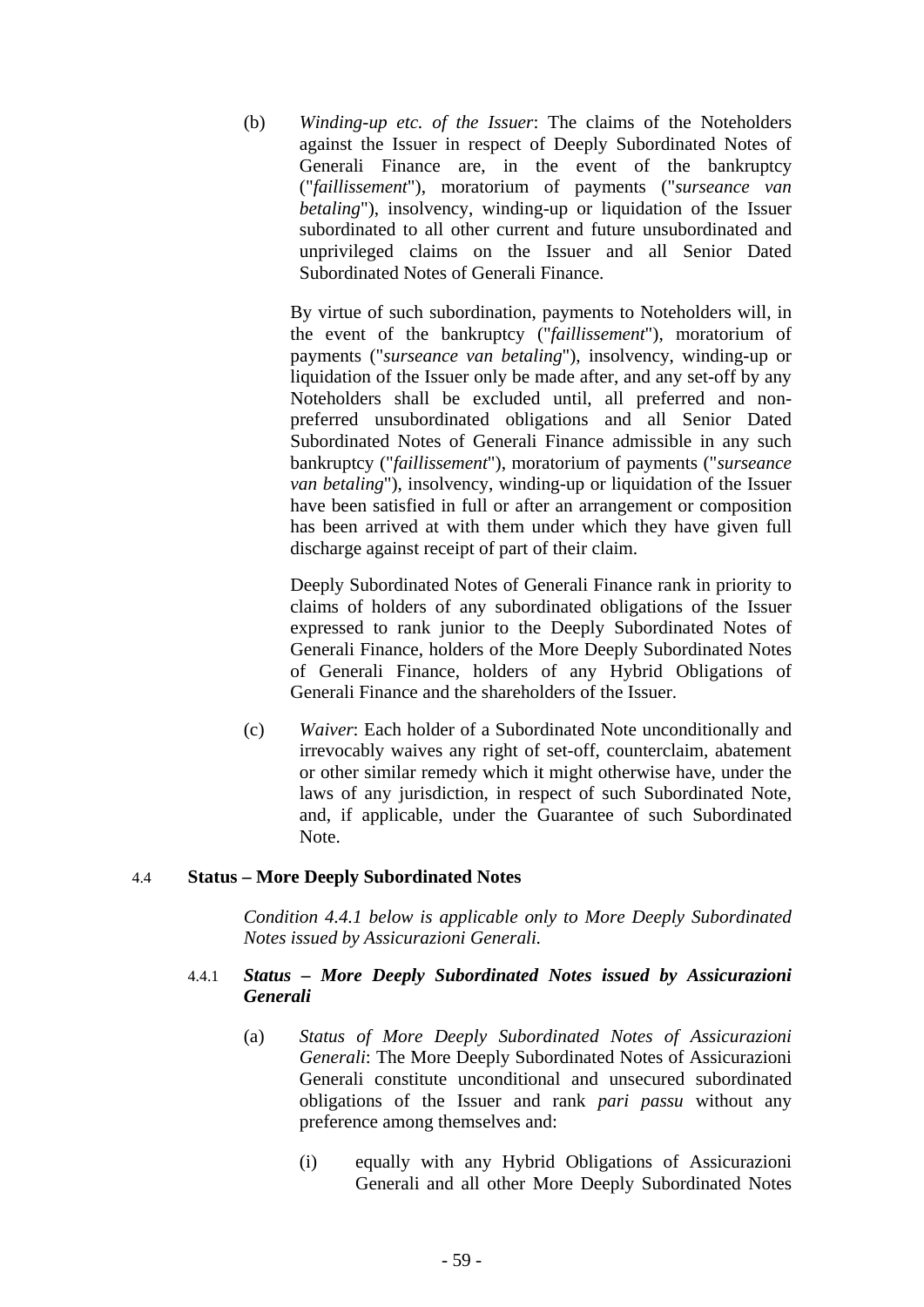of Assicurazioni Generali which are expressed to be more deeply subordinated obligations of the Issuer;

- (ii) junior to any unconditional, unsubordinated, unsecured obligations of the Issuer (including any Senior Notes of Assicurazioni Generali), to any Senior Dated Subordinated Notes of Assicurazioni Generali and to any Deeply Subordinated Notes of Assicurazioni Generali; and
- (iii) senior in right of payment to any Junior Securities of Assicurazioni Generali.
- (b) *Winding-up etc. of the Issuer*: The claims of the Noteholders against the Issuer in respect of More Deeply Subordinated Notes of Assicurazioni Generali are, in the event of the winding-up, dissolution, liquidation or bankruptcy (including, *inter alia*, *Liquidazione Coatta Amministrativa*) of the Issuer subordinated to all other current and future unsubordinated and unprivileged claims on the Issuer, all Senior Dated Subordinated Notes of Assicurazioni Generali and all Deeply Subordinated Notes of Assicurazioni Generali.

By virtue of such subordination, payments to Noteholders will, in the event of the winding-up, dissolution, liquidation or bankruptcy (including, *inter alia*, *Liquidazione Coatta Amministrativa*) of the Issuer only be made after, and any set-off by any Noteholders shall be excluded until, all preferred and non-preferred unsubordinated obligations, all Senior Dated Subordinated Notes of Assicurazioni Generali and Deeply Subordinated Notes of Assicurazioni Generali admissible in any such winding-up, dissolution, liquidation or bankruptcy (including, *inter alia*, *Liquidazione Coatta Amministrativa*) of the Issuer have been satisfied in full or after an arrangement or composition has been arrived at with them under which they have given full discharge against receipt of part of their claim.

More Deeply Subordinated Notes of Assicurazioni Generali rank *pari passu* with holders of any Hybrid Obligations of Assicurazioni Generali, in priority to the shareholders the Issuer and to the Junior Securities of Assicurazioni Generali and rank junior to the claims of holders of any Senior Dated Subordinated Notes of Assicurazioni Generali and holders of any Deeply Subordinated Notes of Assicurazioni Generali.

(c) *Waiver*: Each holder of a Subordinated Note unconditionally and irrevocably waives any right of set-off, counterclaim, abatement or other similar remedy which it might otherwise have, under the laws of any jurisdiction, in respect of such Subordinated Note.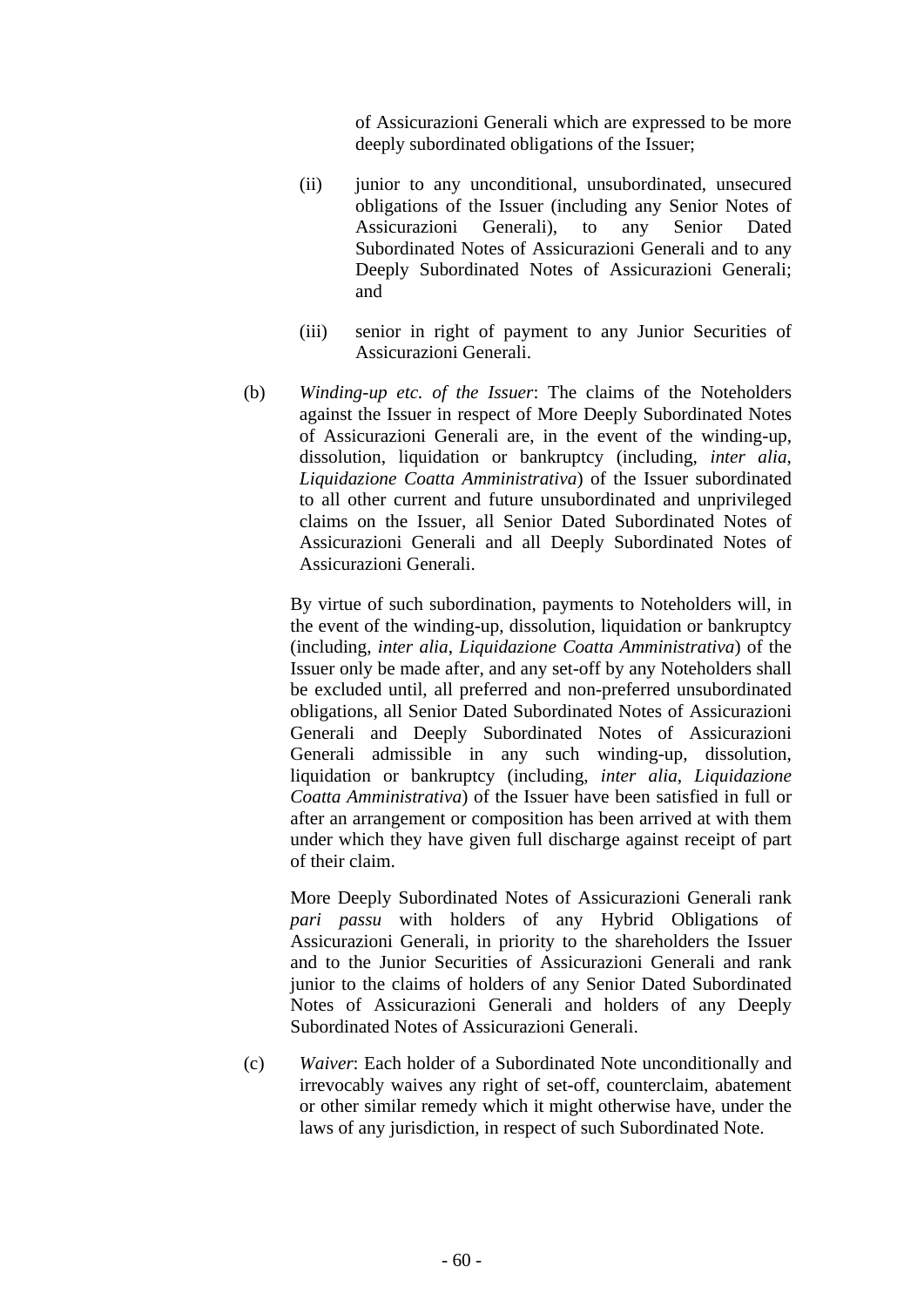*Condition 4.4.2 below is applicable only to Deeply Subordinated Notes issued by Generali Finance.* 

### 4.4.2 *Status – More Deeply Subordinated Notes issued by Generali Finance*

- (a) *Status of More Deeply Subordinated Notes of Generali Finance*: The More Deeply Subordinated Notes of Generali Finance constitute unconditional and unsecured subordinated obligations of the Issuer and rank *pari passu* without any preference among themselves and:
	- (i) equally with any Hybrid Obligations of Generali Finance and all other More Deeply Subordinated Notes of Generali Finance which are expressed to be more deeply subordinated obligations of the Issuer;
	- (ii) junior to all unconditional, unsubordinated, unsecured obligations of the Issuer (including any Senior Notes of Generali Finance), to any Senior Dated Subordinated Notes of Generali Finance and to any Deeply Subordinated Notes of Generali Finance; and
	- (iii) senior in right of payment to all classes of share capital of the Issuer and any other obligation of the Issuer expressed by its terms to rank junior to the More Deeply Subordinated Notes.
- (b) *Winding-up etc. of the Issuer*: The claims of the Noteholders against the Issuer in respect of More Deeply Subordinated Notes of Generali Finance are, in the event of the bankruptcy ("*faillissement*"), moratorium of payments ("*surseance van betaling*"), insolvency, winding-up or liquidation of the Issuer subordinated to all other current and future unsubordinated and unprivileged claims on the Issuer, all Senior Dated Subordinated Notes of Generali Finance and all Deeply Subordinated Notes of Generali Finance.

By virtue of such subordination, payments to Noteholders will, in the event of the bankruptcy ("*faillissement*"), moratorium of payments ("*surseance van betaling*"), insolvency, winding-up or liquidation of the Issuer only be made after, and any set-off by any Noteholders shall be excluded until, all preferred and nonpreferred unsubordinated obligations, all Senior Dated Subordinated Notes of Generali Finance and Deeply Subordinated Notes of Generali Finance admissible in any such bankruptcy ("*faillissement*"), moratorium of payments ("*surseance van betaling*"), insolvency, winding-up or liquidation of the Issuer have been satisfied in full or after an arrangement or composition has been arrived at with them under which they have given full discharge against receipt of part of their claim.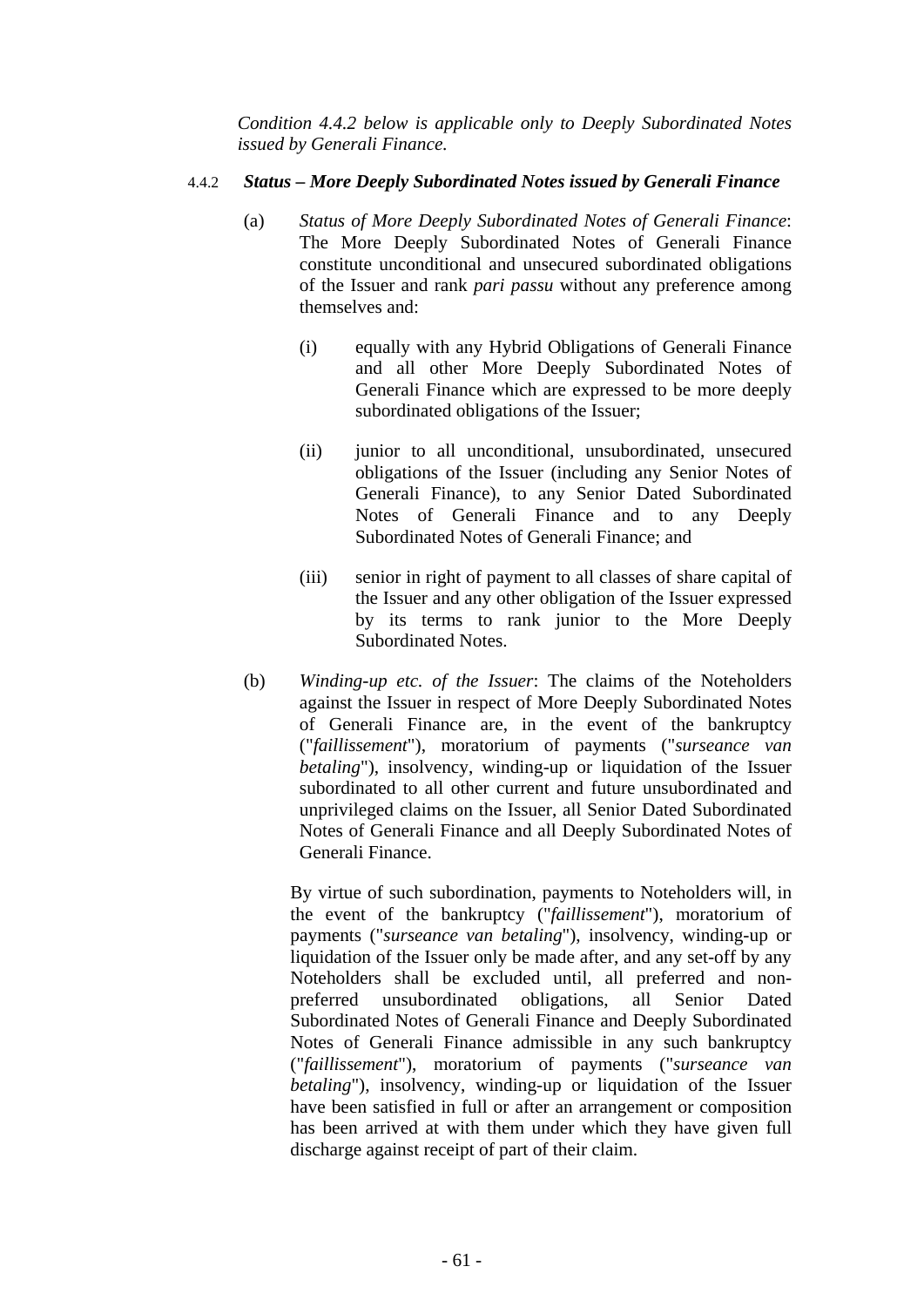More Deeply Subordinated Notes of Generali Finance rank *pari passu* with holders of any Hybrid Obligations of Generali Finance, in priority to the shareholders of the Issuer and rank junior to the claims of holders of any Senior Dated Subordinated Notes of Generali Finance and holders of any Deeply Subordinated Notes of Generali Finance.

(c) *Waiver*: Each holder of a Subordinated Note unconditionally and irrevocably waives any right of set-off, counterclaim, abatement or other similar remedy which it might otherwise have, under the laws of any jurisdiction, in respect of such Subordinated Note, and, if applicable, under the Guarantee of such Subordinated Note.

*Condition 5 below is applicable only to Notes issued by Generali Finance specified in the applicable Final Terms as having the benefit of the Guarantee of the Notes.* 

## 5. **STATUS OF THE GUARANTEE**

*Condition 5.1 below is applicable only to Senior Notes issued by Generali Finance and specified in the applicable Final Terms as having the benefit of the Guarantee of the Notes.* 

### 5.1 **Status of the Guarantee of Senior Notes of Generali Finance**

The Guarantor has in the Deed of Guarantee unconditionally and irrevocably guaranteed the due and punctual payment of all sums from time to time payable by Generali Finance in respect of Senior Notes issued by Generali Finance. This Guarantee of the Senior Notes constitutes direct, unconditional, unsubordinated and unsecured obligations of the Guarantor which will at all times rank at least *pari passu* with all other unsubordinated and unsecured obligations of the Guarantor, present and future (save for such obligations as may be preferred by provisions of law that are both mandatory and of general application).

*Condition 5.2 below is applicable only to Senior Dated Subordinated Notes issued by Generali Finance and specified in the applicable Final Terms as having the benefit of the Guarantee of the Notes.* 

## 5.2 **Status of the Guarantee of Senior Dated Subordinated Notes of Generali Finance**

(a) *Guarantee*: The Guarantor has in the Deed of Guarantee unconditionally and irrevocably guaranteed the due and punctual payment of all sums from time to time payable by Generali Finance in respect of Senior Dated Subordinated Notes of Generali Finance. This Guarantee of the Subordinated Notes constitutes direct, unsecured and subordinated obligations of the Guarantor which - subject to Condition 5.2(b) *(Winding-up, etc. of the Guarantor)* below, Condition 6 *(Deferral or Cancellation of Interest*) and Condition 7 *(Conditions for Redemption)* will at all times rank equally with all other unsecured and subordinated obligations of the Guarantor, present and future (save for such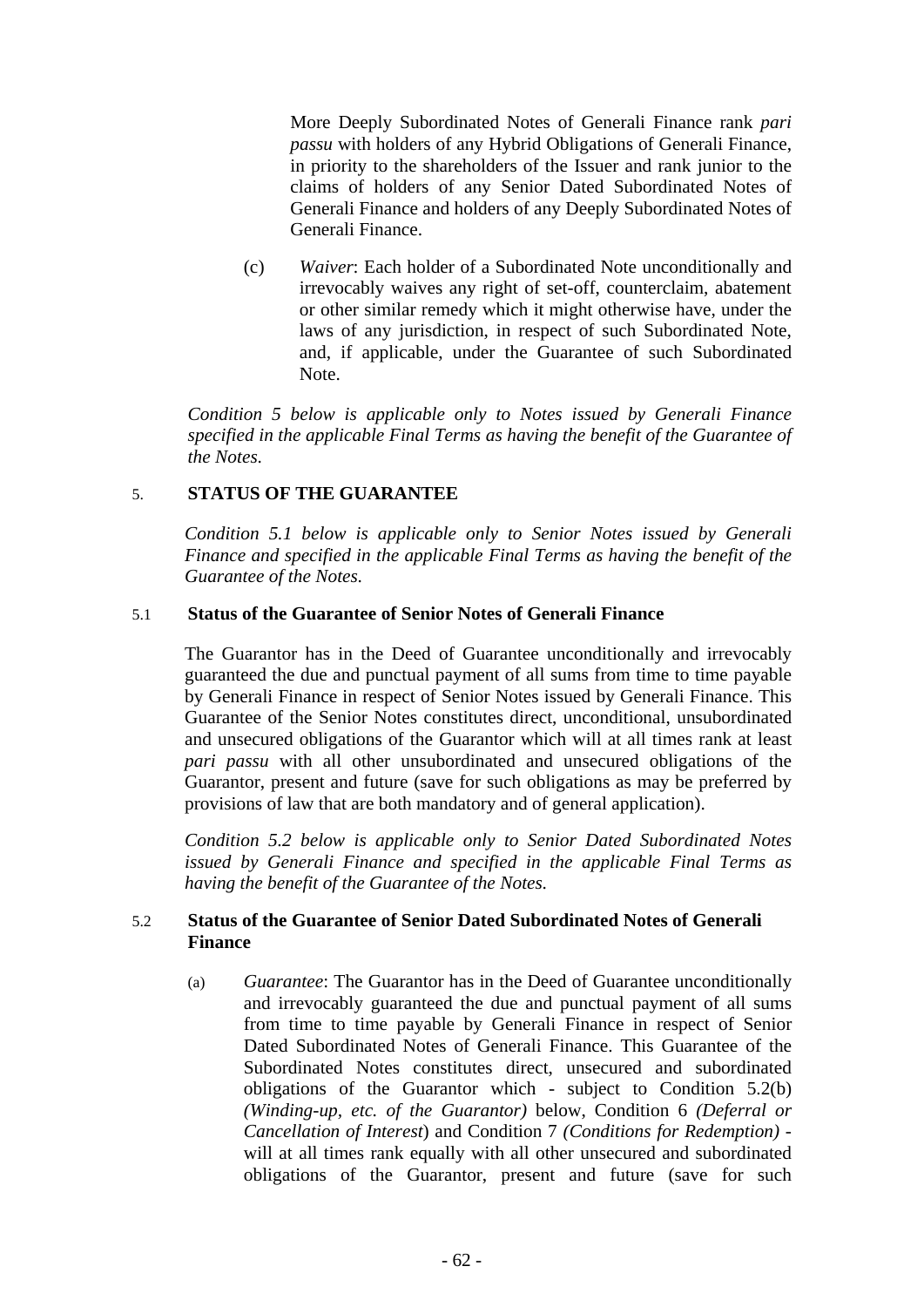obligations as may be preferred by provisions of law that are both mandatory and of general application), junior to any guarantee of the Senior Notes of Generali Finance, senior to any guarantee of the Deeply Subordinated Notes of Generali Finance, to any guarantee of the More Deeply Subordinated Notes of Generali Finance and to any Hybrid Obligations of Assicurazioni Generali.

(b) *Winding-up, etc. of the Guarantor*: In the event of the winding-up, dissolution, liquidation or bankruptcy (including, *inter alia*, *Liquidazione Coatta Amministrativa*) of the Guarantor, the payment obligations of the Guarantor under the relevant Guarantee of Senior Dated Subordinated Notes of Generali Finance will rank in right of payment (A) after unsubordinated, unsecured creditors (including policyholders of the Guarantor and any holder of Senior Notes issued or guaranteed by the Guarantor and their respective Coupons) of the Guarantor (B) but at least *pari passu* with all other subordinated obligations of the Guarantor which do not rank or are not expressed by their terms to rank junior or senior to each other, and (C) in priority to the guarantee of the Deeply Subordinated Notes of Generali Finance, the guarantee of the More Deeply Subordinated Notes of Generali Finance, any Hybrid Obligations of Assicurazioni Generali and the claims of shareholders of the Guarantor.

If any Senior Dated Subordinated Note of Generali Finance becomes immediately due and payable pursuant to Conditions 14.2(b) *(Events of Default of Subordinated Notes of Generali Finance)* (other than as a result of the winding-up, liquidation or dissolution of the Guarantor), the Guarantor shall not be obliged to pay the principal of, or interest on, such Subordinated Note prior to the original date upon which such amounts would otherwise have been due and payable.

*Condition 5.3 below is applicable only to Deeply Subordinated Notes issued by Generali Finance and specified in the applicable Final Terms as having the benefit of the Guarantee of the Notes.* 

### 5.3 **Status of the Guarantee of Deeply Subordinated Notes of Generali Finance**

(a) *Guarantee*: The Guarantor has in the Deed of Guarantee unconditionally and irrevocably guaranteed the due and punctual payment of all sums from time to time payable by Generali Finance in respect of Deeply Subordinated Notes of Generali Finance of Generali Finance. This Guarantee of the Deeply Subordinated Notes constitutes direct, unsecured and subordinated obligations of the Guarantor which - subject to Condition 5.3(b) *(Winding-up, etc. of the Guarantor)* below, Condition 6 *(Deferral or Cancellation of Interest*) and Condition 7 *(Conditions for Redemption)* - will at all times rank equally with all other unsecured and subordinated obligations of the Guarantor, present and future (save for such obligations as may be preferred by provisions of law that are both mandatory and of general application), junior to any guarantee of the Senior Notes of Generali Finance and to any guarantee of the Senior Dated Subordinated Notes of Generali Finance and senior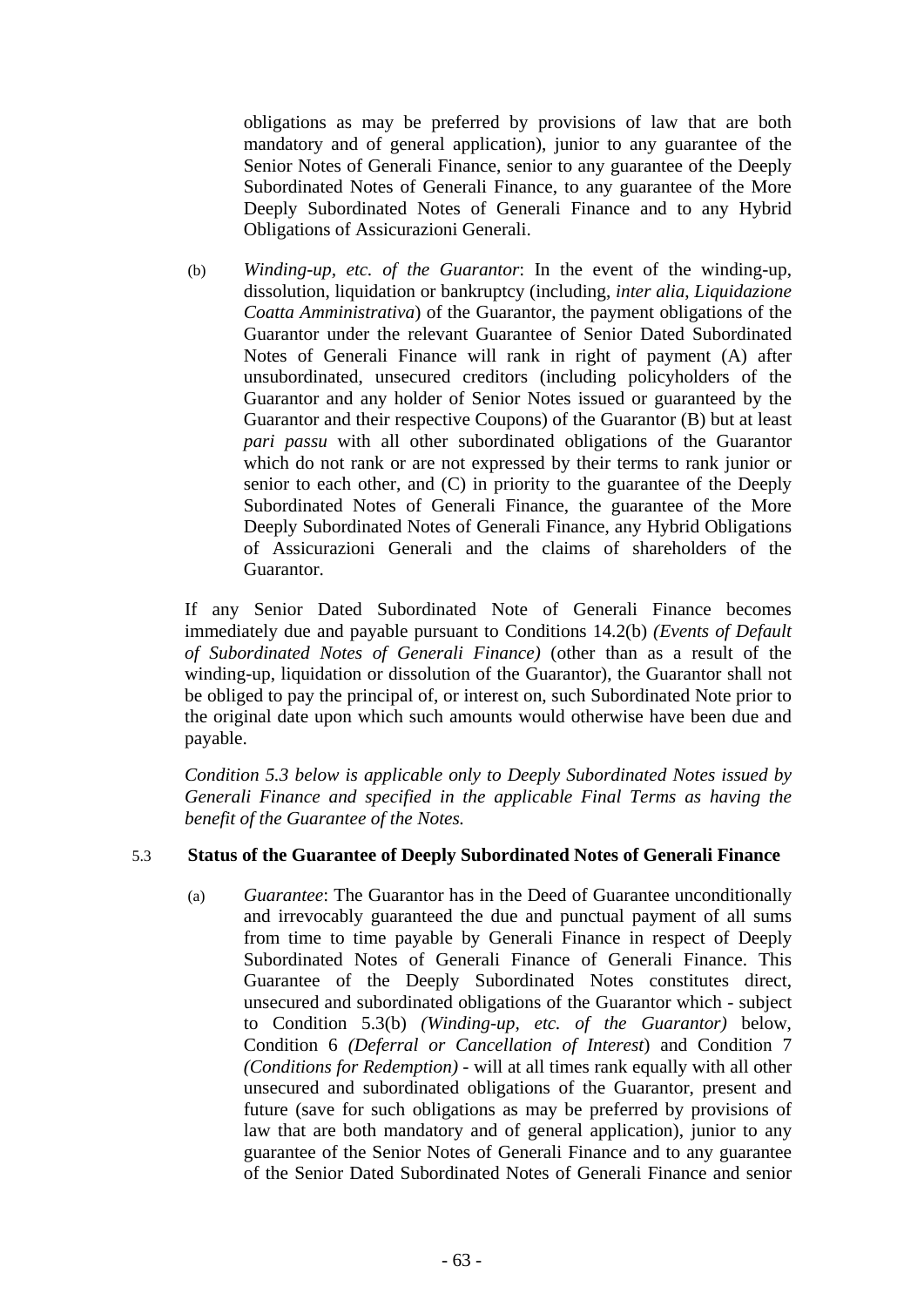to any guarantee of the More Deeply Subordinated Notes of Generali Finance and to any Hybrid Obligations of Assicurazioni Generali.

(b) *Winding-up, etc. of the Guarantor*: In the event of the winding-up, dissolution, liquidation or bankruptcy (including, *inter alia*, *Liquidazione Coatta Amministrativa*) of the Guarantor, the payment obligations of the Guarantor under the relevant Guarantee of Deeply Subordinated Notes of Generali Finance will rank in right of payment (A) after unsubordinated, unsecured creditors (including policyholders of the Guarantor and any holder of Senior Notes issued or guaranteed by the Guarantor and their respective Coupons) of the Guarantor (B) after the Guarantee of the Senior Dated Subordinated Notes of Generali Finance (C) but at least *pari passu* with all other subordinated obligations of the Guarantor which do not rank or are not expressed by their terms to rank junior or senior to each other, and (D) in priority to the guarantee of the More Deeply Subordinated Notes of Generali Finance, any Hybrid Obligations of Assicurazioni Generali and the claims of shareholders of the Guarantor.

If any Deeply Subordinated Note of Generali Finance becomes immediately due and payable pursuant to Conditions 14.2(b) *(Events of Default of Subordinated Notes of Generali Finance)* (other than as a result of the winding-up, liquidation or dissolution of the Guarantor), the Guarantor shall not be obliged to pay the principal of, or interest on, such Deeply Subordinated Note prior to the original date upon which such amounts would otherwise have been due and payable.

*Condition 5.4 below is applicable only to More Deeply Subordinated Notes issued by Generali Finance and specified in the applicable Final Terms as having the benefit of the Guarantee of the Notes.* 

## 5.4 **Status of the Guarantee of More Deeply Subordinated Notes of Generali Finance**

(a) *Guarantee*: The Guarantor has in the Deed of Guarantee unconditionally and irrevocably guaranteed the due and punctual payment of all sums from time to time payable by Generali Finance in respect of More Deeply Subordinated Notes of Generali Finance of Generali Finance. This Guarantee of the More Deeply Subordinated Notes constitutes direct, unsecured and subordinated obligations of the Guarantor which subject to Condition 5.4(b) *(Winding-up, etc. of the Guarantor)* below, Condition 6 *(Deferral or Cancellation of Interest*) and Condition 7 *(Conditions for Redemption)* - will at all times rank equally with all other unsecured and subordinated obligations of the Guarantor, present and future (save for such obligations as may be preferred by provisions of law that are both mandatory and of general application), junior to any guarantee of the Senior Dated Subordinated Notes of Generali Finance and junior to any guarantee of the Deeply Subordinated Notes of Generali Finance, *pari passu* with any Hybrid Obligations of Assicurazioni Generali and senior to any Junior Securities of Assicurazioni Generali.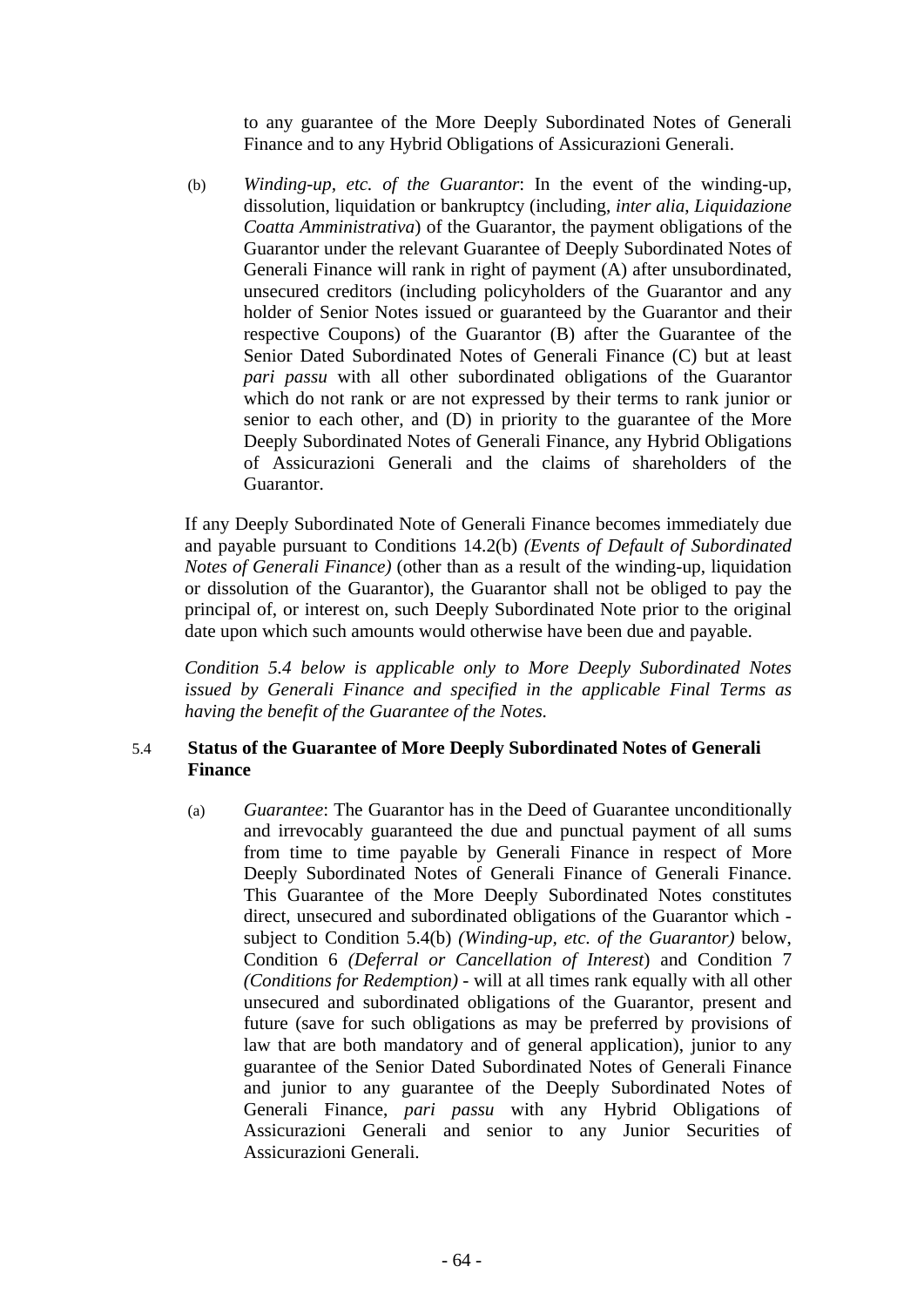(b) *Winding-up, etc. of the Guarantor*: In the event of the winding-up, dissolution, liquidation or bankruptcy (including, *inter alia*, *Liquidazione Coatta Amministrativa*) of the Guarantor, the payment obligations of the Guarantor under the relevant Guarantee of More Deeply Subordinated Notes of Generali Finance will rank in right of payment (A) after unsubordinated, unsecured creditors (including policyholders of the Guarantor and any holder of Senior Notes issued by the Guarantor and their respective Coupons) of the Guarantor (B) after the Guarantee of the Senior Dated Subordinated Notes of Generali Finance and the Guarantee of the Deeply Subordinated Notes of Generali Finance (C) but at least *pari passu* with all other subordinated obligations of the Guarantor which do not rank or are not expressed by their terms to rank junior or senior to each other and with any Hybrid Obligations of Assicurazioni Generali, and (D) in priority to the claims of shareholders of the Guarantor and the Junior Securities of Assicurazioni Generali.

If any More Deeply Subordinated Note becomes immediately due and payable pursuant to Conditions 14.2(b) *(Events of Default of Subordinated Notes of Generali Finance)* (other than as a result of the winding-up, liquidation or dissolution of the Guarantor), the Guarantor shall not be obliged to pay the principal of, or interest on, such More Deeply Subordinated Note prior to the original date upon which such amounts would otherwise have been due and payable.

## 6. **DEFERRAL OR CANCELLATION OF INTEREST**

*Condition 6.1 below is applicable only to Subordinated Notes in respect of which the applicable Final Terms state that Optional Deferral of Interest is applicable.* 

### 6.1 **Optional Deferral of Interest**

### 6.1A *Optional Deferral of Interest – Option A*

- (a) This Condition 6.1A shall apply if the relevant Final Terms state Optional Deferral Option A applies.
- (b) The Issuer may elect, by giving notice to the Noteholders pursuant to Condition 6.7 (*Notice of Interest Deferral or Cancellation*) below, to defer payment of all (or some only) of the interest accrued to an Interest Payment Date in respect of the Notes if the Fiscal Agent has received written notice from the Issuer that the Optional Deferral Conditions are met on such Interest Payment Date.
- (c) "**Optional Deferral Conditions**" shall be met on an Interest Payment Date:
	- (i) if during the Look Back Period:
		- 1. (x) no dividend or other distribution has been declared, made or approved or set aside for payment in respect of any Junior Securities of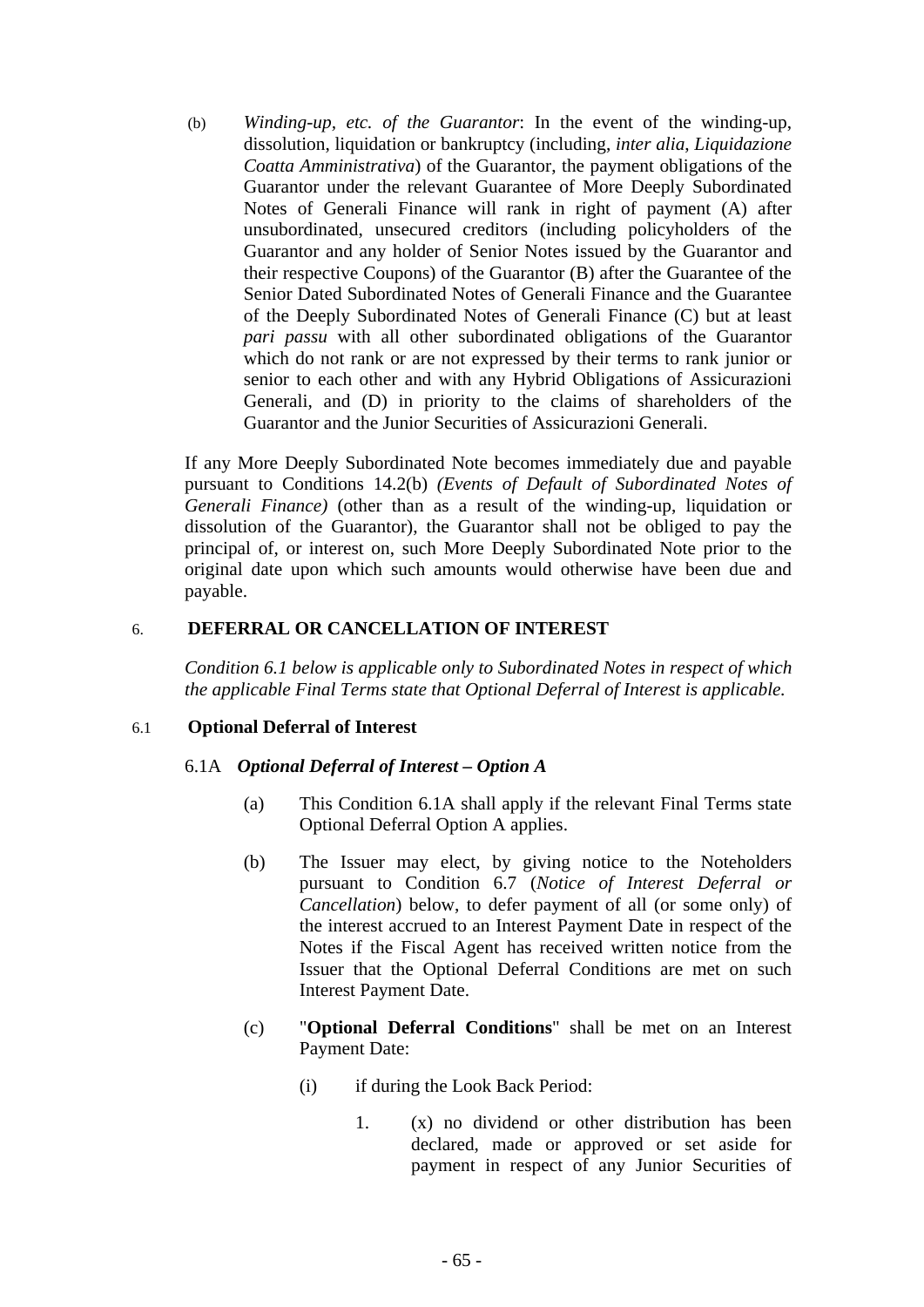Assicurazioni Generali; or (y) no dividend or other distribution has been declared, made, approved or set aside for payment in respect of any Parity Securities of Assicurazioni Generali; and

- 2. (x) neither Assicurazioni Generali nor any of its Subsidiaries has redeemed, repurchased or acquired any Junior Securities of Assicurazioni Generali (other than a Permitted Repurchase); or (y) neither Assicurazioni Generali nor any of its Subsidiaries has redeemed, repurchased or acquired any Parity Securities of Assicurazioni Generali;
- (ii) if and to the extent that during the Look Back Period a partial distribution has been declared, made, approved or set aside for payment in respect of any Parity Securities of Assicurazioni,

save that in the case of sub-(i) and sub-(ii) above, the Issuer shall nonetheless be entitled to defer interest on the Notes (and the Optional Deferral Conditions shall nonetheless be deemed to be met) irrespective of any declaration, payment or distribution on, or redemption, repurchase or acquisition of, any security which is itself mandatory in accordance with the terms and conditions of such security or any redemption, repurchase or acquisition made below par.

"**Look Back Period**" means, as indicted in the Final Terms, either Look Back Period A or Look Back Period B, where:

"**Look Back Period A**" means the 6-month (or 3-month for securities (other than shares) where remuneration is paid every 3 months) period prior to the relevant Interest Payment Date; or

"**Look Back Period B**" means the 12-month (or 6-month or 3 month, respectively, for securities (other than shares) where remuneration is paid every 6 months or 3 months, respectively) period prior to the relevant Interest Payment Date.

"**Junior Securities of Assicurazioni Generali**" has the meaning given to such term in Condition 2(a) (*Interpretation – Definitions*).

"**Parity Securities**" has the meaning given to such term in Condition 2(a) (*Interpretation – Definitions*).

"**Permitted Repurchase**" has the meaning given to such term in Condition 2(a) (*Interpretation – Definitions*).

### 6.1B *Optional Deferral of Interest – Option B*

(a) This Condition 6.1B shall apply if the relevant Final Terms state Optional Deferral Option B applies.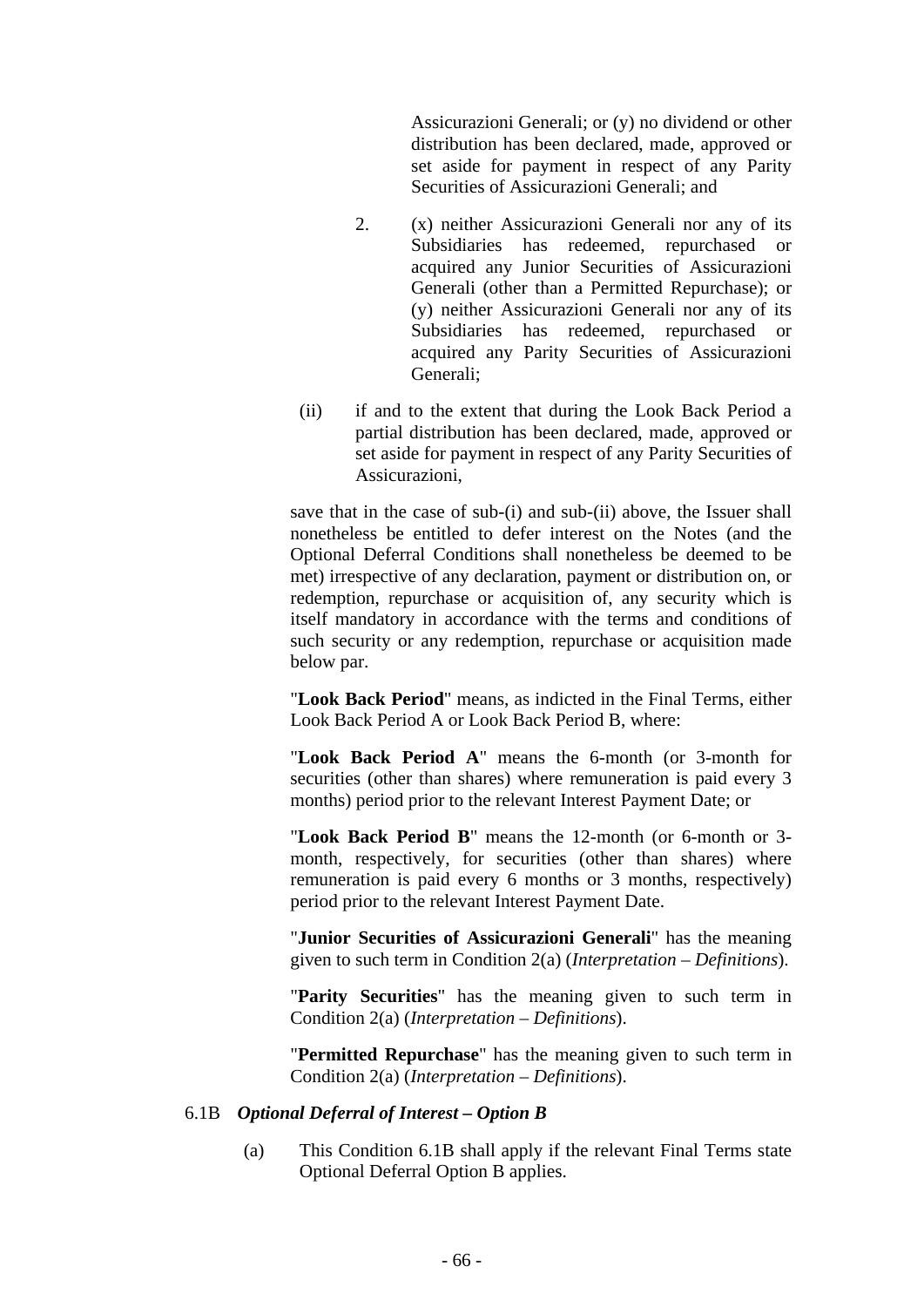- (b) The Issuer may elect, by giving notice to the Noteholders pursuant to Condition 6.7 (*Notice of Interest Deferral or Cancellation*) below, to defer payment of all (or some only) of the interest accrued to an Interest Payment Date in respect of the Notes if the Fiscal Agent has received written notice from the Issuer that the Optional Deferral Conditions are met on such Interest Payment Date.
- (c) "**Optional Deferral Conditions**" shall be met on an Interest Payment Date:
	- (i) if during the Look Back Period:
		- 1. (x) no dividend or other distribution has been declared, made or approved or set aside for payment in respect of any Junior Securities of Assicurazioni Generali; or (y) no dividend or other distribution has been declared, made, approved or set aside for payment in respect of any Parity Securities of Assicurazioni Generali; and
		- 2. (x) neither Assicurazioni Generali nor any of its Subsidiaries has redeemed, repurchased or acquired any Junior Securities of Assicurazioni Generali (other than a Permitted Repurchase); or (y) neither Assicurazioni Generali nor any of its Subsidiaries has redeemed, repurchased or acquired any Parity Securities of Assicurazioni Generali;
	- (ii) if and to the extent that during the Look Back Period a partial distribution has been declared, made, approved or set aside for payment in respect of any Parity Securities of Assicurazioni,

save that in the case of sub-(i) and sub-(ii) above, the Issuer shall nonetheless be entitled to defer interest on the Notes (and the Optional Deferral Conditions shall nonetheless be deemed to be met) irrespective of any declaration, payment or distribution on, or redemption, repurchase or acquisition of, any security which is itself mandatory in accordance with the terms and conditions of such security or any redemption, repurchase or acquisition made below par, *provided however that* following implementation of the Future Regulations, the Issuer shall nonetheless be entitled to defer payment of interest on the Notes if and to the extent that inability of the Issuer to elect not to pay interest as a result of the failure to satisfy any of the aforementioned conditions will result in the Notes not qualifying as at least Tier 2 own funds (or whatever the terminology employed by the Future Regulations), regardless of any grandfathering, in which case satisfaction of the Optional Deferral Conditions (and the receipt by the Fiscal Agent of written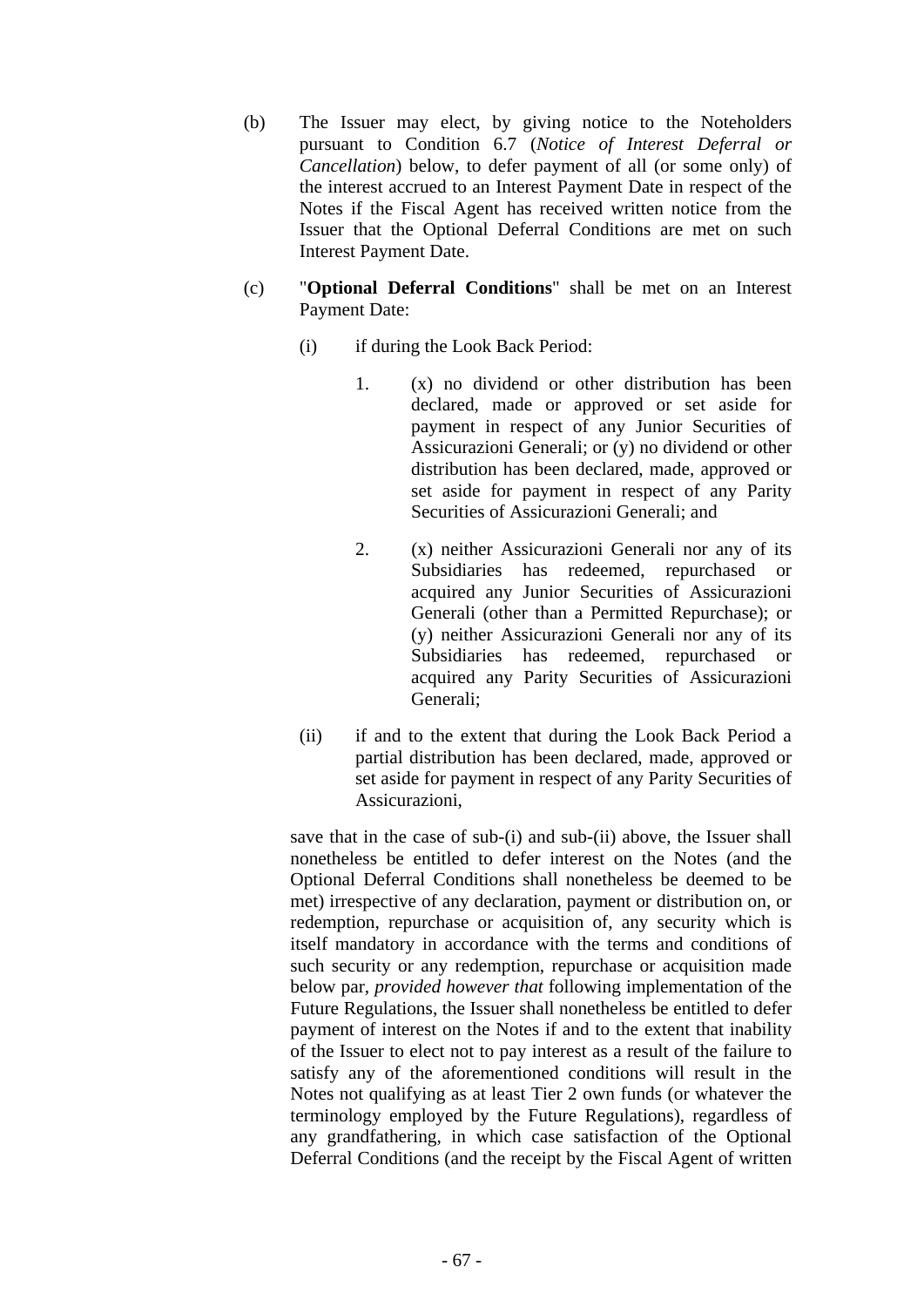notice from the Issuer confirming that the Optional Cancellation Conditions are met) shall no longer be required.

"**Look Back Period**" means, as indicted in the Final Terms, either Look Back Period A or Look Back Period B, where:

"**Look Back Period A**" means the 6-month (or 3-month for securities (other than shares) where remuneration is paid every 3 months) period prior to the relevant Interest Payment Date; or

"**Look Back Period B**" means the 12-month (or 6-month or 3 month, respectively, for securities (other than shares) where remuneration is paid every 6 months or 3 months, respectively) period prior to the relevant Interest Payment Date.

"**Junior Securities of Assicurazioni Generali**" has the meaning given to such term in Condition 2(a) (*Interpretation – Definitions*).

"**Parity Securities**" has the meaning given to such term in Condition 2(a) (*Interpretation – Definitions*).

"**Permitted Repurchase**" has the meaning given to such term in Condition 2(a) (*Interpretation – Definitions*).

### 6.1C *Optional Deferral of Interest – Option C*

- (a) This Condition 6.1C shall apply if the relevant Final Terms state Optional Deferral Option C applies.
- (b) The Issuer may elect, by giving notice to the Noteholders pursuant to Condition 6.7 (*Notice of Interest Deferral or Cancellation*) below, to defer payment of all (or some only) of the interest accrued to an Interest Payment Date in respect of the Notes.

*Condition 6.2 below is applicable only to Subordinated Notes in respect of which the applicable Final Terms state that Mandatory Deferral of Interest is applicable.* 

### 6.2 **Mandatory Deferral of Interest**

#### 6.2A *Mandatory Deferral of Interest – Option A*

- (a) This Condition 6.2A shall apply if the relevant Final Terms state Mandatory Deferral Option A applies.
- (b) The Issuer shall, by giving notice to the Noteholders pursuant to Condition 6.7 (*Notice of Interest Deferral or Cancellation*) below, defer payment of all (but not some only) of the interest accrued to an Interest Payment Date in respect of the Notes upon the occurrence of a Mandatory Deferral Event, *unless* the then applicable regulations provide that the Lead Regulator may give (and the Lead Regulator has then given, and has not withdrawn by the relevant Interest Payment Date) its prior consent to the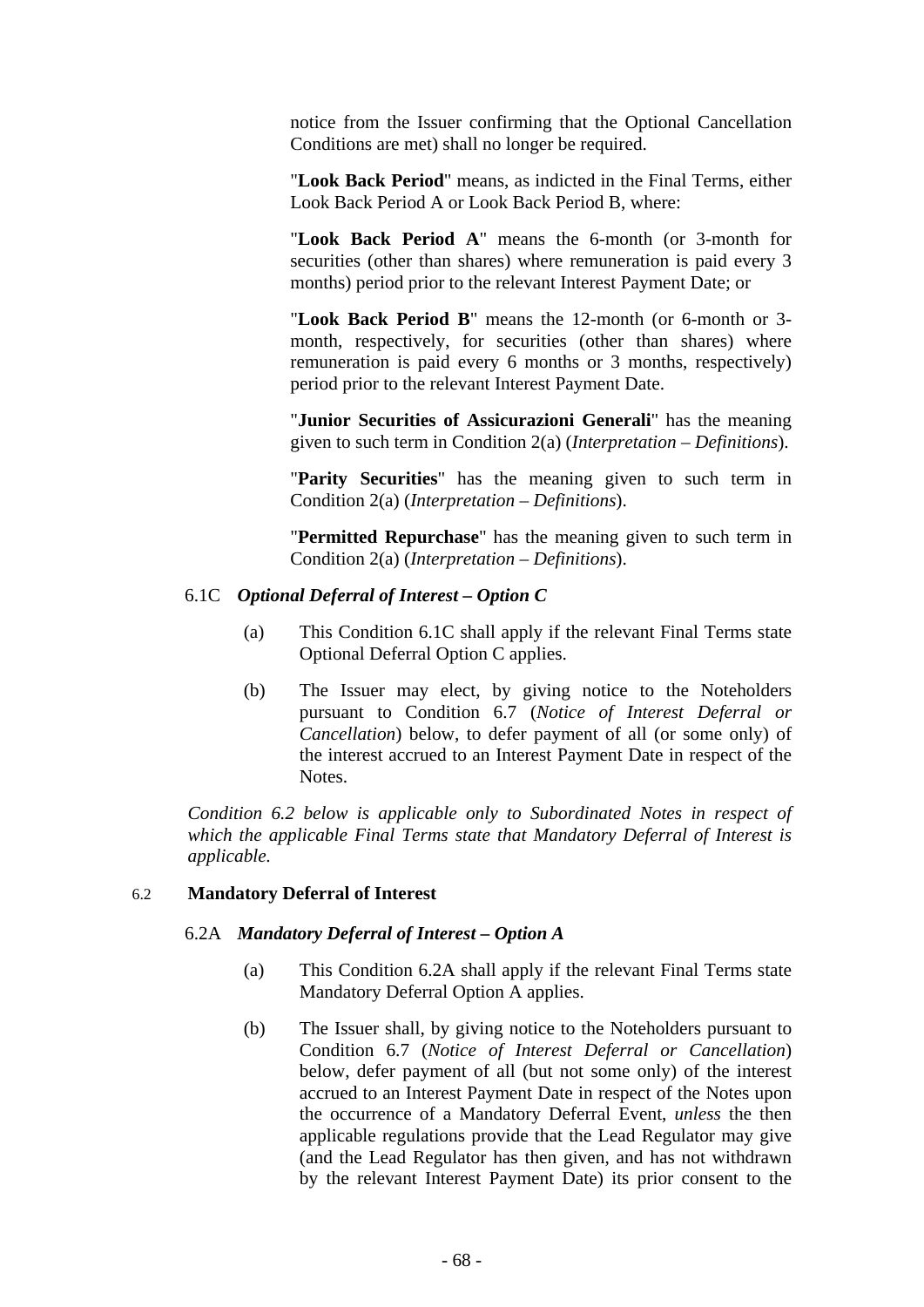payment of the relevant interest (or, as applicable, waiver of the interest deferral), *provided that* payment of the relevant interest amount does not further weaken the solvency position of Assicurazioni Generali and, following implementation of the Future Regulations, the Minimum Capital Requirement (or such other requirement required to be complied with under Future Regulations in order for the deferral of interest to be waived) is complied with even after the interest payment is made.

## 6.2B *Mandatory Deferral of Interest – Option B*

- (a) This Condition 6.2B shall apply if the relevant Final Terms state Mandatory Deferral Option B applies.
- (b) The Issuer shall, by giving notice to the Noteholders pursuant to Condition 6.7 (*Notice of Interest Deferral or Cancellation*) below, defer payment of all (or some only) of the interest accrued to an Interest Payment Date in respect of the Notes upon the occurrence of a Mandatory Deferral Event, *unless* the then applicable regulations provide that the Lead Regulator may give (and the Lead Regulator has then given, and has not withdrawn by the relevant Interest Payment Date) its prior consent to the payment of the relevant interest (or, as applicable, waiver of the interest deferral), *provided that* payment of the relevant interest amount does not further weaken the solvency position of Assicurazioni Generali and, following implementation of the Future Regulations, the Minimum Capital Requirement (or such other requirement required to be complied with under Future Regulations in order for the deferral of interest to be waived) is complied with even after the interest payment is made, and *provided further that* in the case where the payment of interest or arrears of interest would itself result in a Mandatory Deferral Event to occur, the Issuer shall defer the portion of the interest amount that would cause the Mandatory Deferral Event to occur.

*The following sub-paragraph (c) applies to Notes in respect of which the relevant Final Terms state (a) Mandatory Deferral Option A or Mandatory Deferral Option B applies; and (b) Condition 6.2(c) applies.* 

- (c) "**Mandatory Deferral Event**" means, in relation to an Interest Payment Date, any one of the following events:
	- (A) (i) a Regulatory Intervention has occurred and such Regulatory Intervention will be continuing on such Interest Payment Date, or would be caused by the payment by the Issuer (or the Guarantor) of interest and/or arrears of interest on the relevant date; and (ii) no dividend has been declared on any ordinary shares of Assicurazioni Generali since the date on which such Regulatory Intervention occurred; or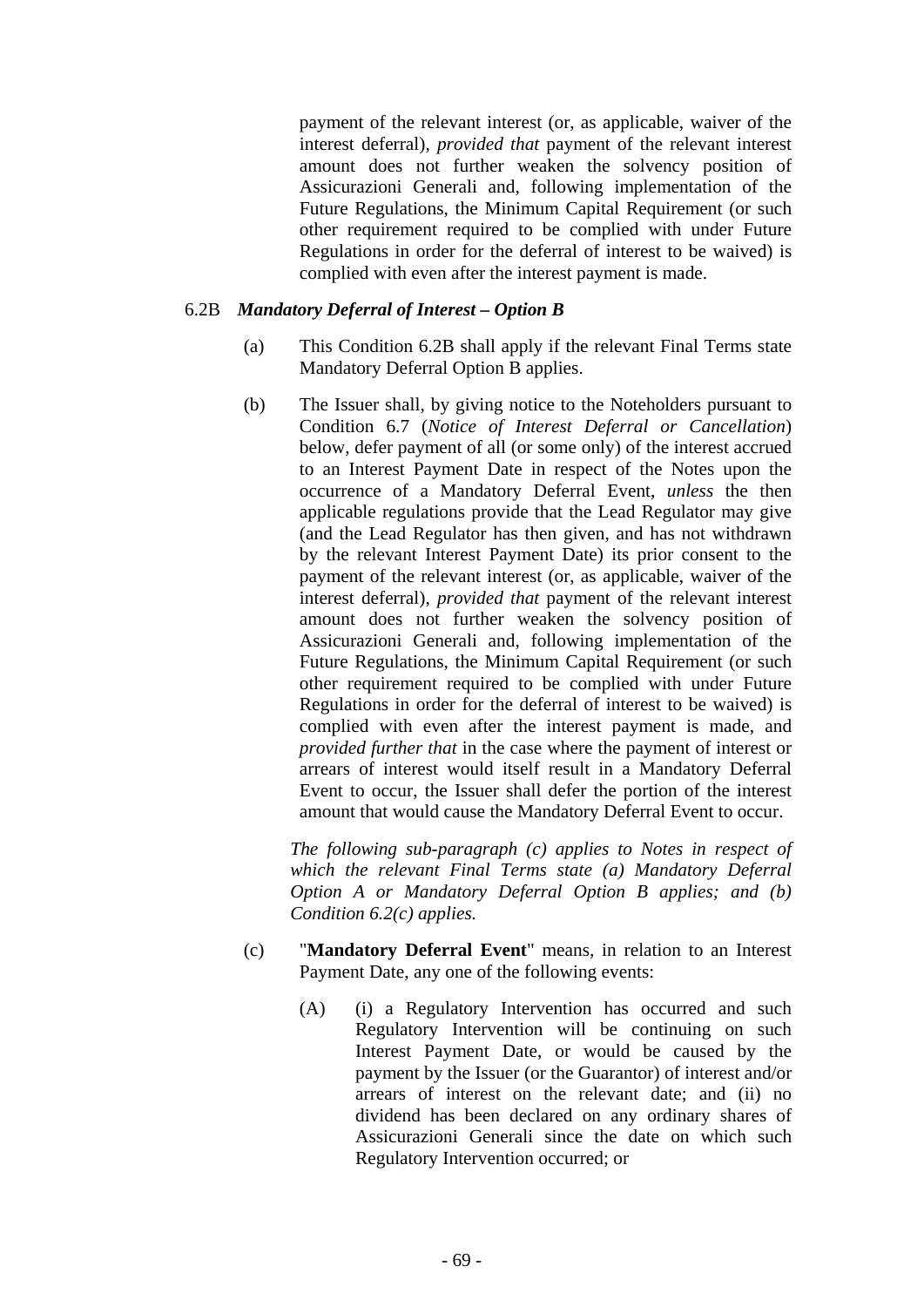(B) payment of the relevant interest and/or arrears of interest would result in the Issuer (or the Guarantor) becoming insolvent in accordance with provisions of the relevant insolvency laws and rules and regulations thereunder (including any applicable decision of a court) applicable to the Issuer (or the Guarantor) from time to time,

"**Regulatory Intervention**" has the meaning given to such term in Condition 2(a) (*Interpretation – Definitions*).

*The following sub-paragraph (d) applies to Notes in respect of which the relevant Final Terms state (a) Mandatory Deferral Option A or Mandatory Deferral Option B applies; and (b) Condition 6.2(d) applies.* 

- (d) "**Mandatory Deferral Event**" means, in relation to an Interest Payment Date, any one of the following events:
	- (A) (i) a Regulatory Intervention has occurred and such Regulatory Intervention will be continuing on such Interest Payment Date, or would be caused by the payment by the Issuer (or the Guarantor) of interest and/or arrears of interest on the relevant date; and, subject to the proviso below, (ii) no dividend has been declared on any ordinary shares of Assicurazioni Generali since the date on which such Regulatory Intervention occurred; or
	- (B) payment of the relevant interest and/or arrears of interest would result in the Issuer (or the Guarantor) becoming insolvent in accordance with provisions of the relevant insolvency laws and rules and regulations thereunder (including any applicable decision of a court) applicable to the Issuer (or the Guarantor) from time to time,

*provided that* following implementation of the Future Regulations, the Issuer shall nonetheless defer payment of interest on the Notes if and to the extent that any such non-deferral as a result of the failure to satisfy the condition set out in sub-(A)(ii) will result in the Notes not qualifying as at least Tier 2 own funds (or whatever the terminology employed by the Future Regulations), in which case the condition set out in sub-(A)(ii) shall be disapplied.

"**Regulatory Intervention**" has the meaning given to such term in Condition 2(a) (*Interpretation – Definitions*).

#### 6.2C *Mandatory Deferral of Interest – Option C*

- (a) This Condition 6.2C shall apply if the relevant Final Terms state Mandatory Deferral Option C applies.
- (b) The Issuer shall, by giving notice to the Noteholders pursuant to Condition 6.7 (*Notice of Interest Deferral or Cancellation*) below, defer payment of all (but not some only) of the interest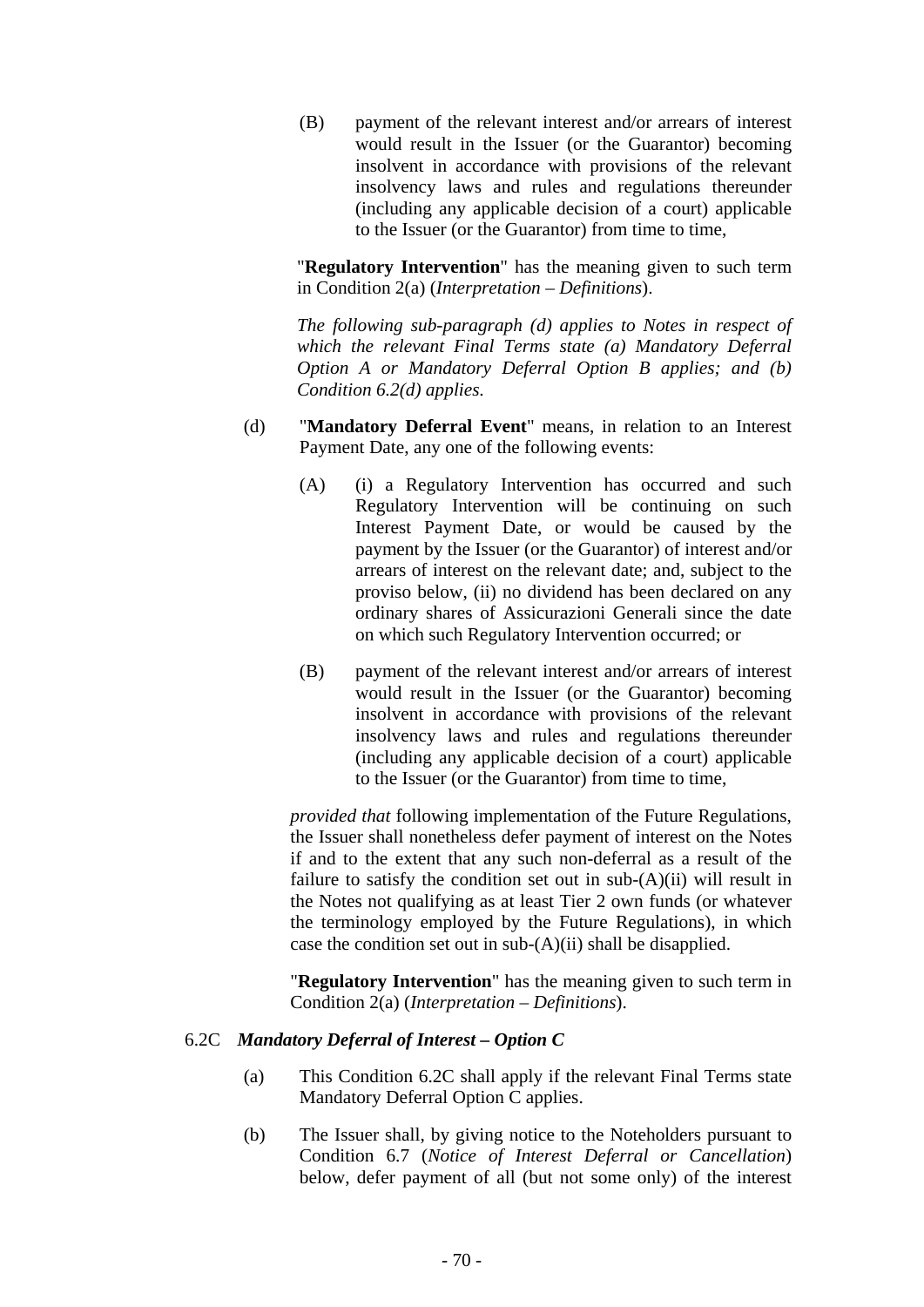accrued to an Interest Payment Date in respect of the Notes upon the occurrence of a Mandatory Deferral Event.

(c) For the purposes of this Condition 6.2C:

"**Mandatory Deferral Event**" means, in relation to an Interest Payment Date, any one of the following events:

- (A) a Regulatory Intervention has occurred and such Regulatory Intervention will be continuing on such Interest Payment Date; or
- (B) if the Final Terms state that Mandatory Deferral Event sub- (B) definition applies, (i) the aggregate Net Income of Assicurazioni Generali for two consecutive Reporting Periods ending on the Lagged Reporting Date is less than zero; and (ii) the Adjusted Equity Amount of Assicurazioni Generali as at the Lagged Reporting Date has declined by more than 10 per cent. as compared to the Adjusted Equity Amount as at the Reporting Date that is 24 months prior to such Lagged Reporting Date; and (iii) the Adjusted Capital Amount of Assicurazioni Generali as at the Current Reporting Date has declined by more than 10 per cent. as compared to the Adjusted Equity Amount as at the Reporting Date that is 30 months prior to such Current Reporting Date.

"**Adjusted Capital Amount**" means the Adjusted Equity Amount plus the New Capital Amount, in each case as determined in accordance with Applicable Accounting Standards.

"**Adjusted Equity Amount**" means, as at the relevant date, total shareholders' equity before minorities as shown in the consolidated balance sheet of Assicurazioni Generali, as at the end of any Reporting Period of Assicurazioni Generali, minus/plus foreign currency translation adjustments and minus/plus net unrealised gains/losses included in the consolidated balance sheet of Assicurazioni Generali, as determined in accordance with Applicable Accounting Standards.

"**Applicable Accounting Standards**" means the accounting standards applied by Assicurazioni Generali for its published consolidated financial statements as applicable at the relevant dates and for the relevant periods.

"**Current Reporting Date**" means the most recent Reporting Date.

"**Lagged Reporting Date**" means the Reporting Date immediately prior to the Current Reporting Date.

"**Net Income**" means, for the relevant period, reported net income as shown in the consolidated income statement of Assicurazioni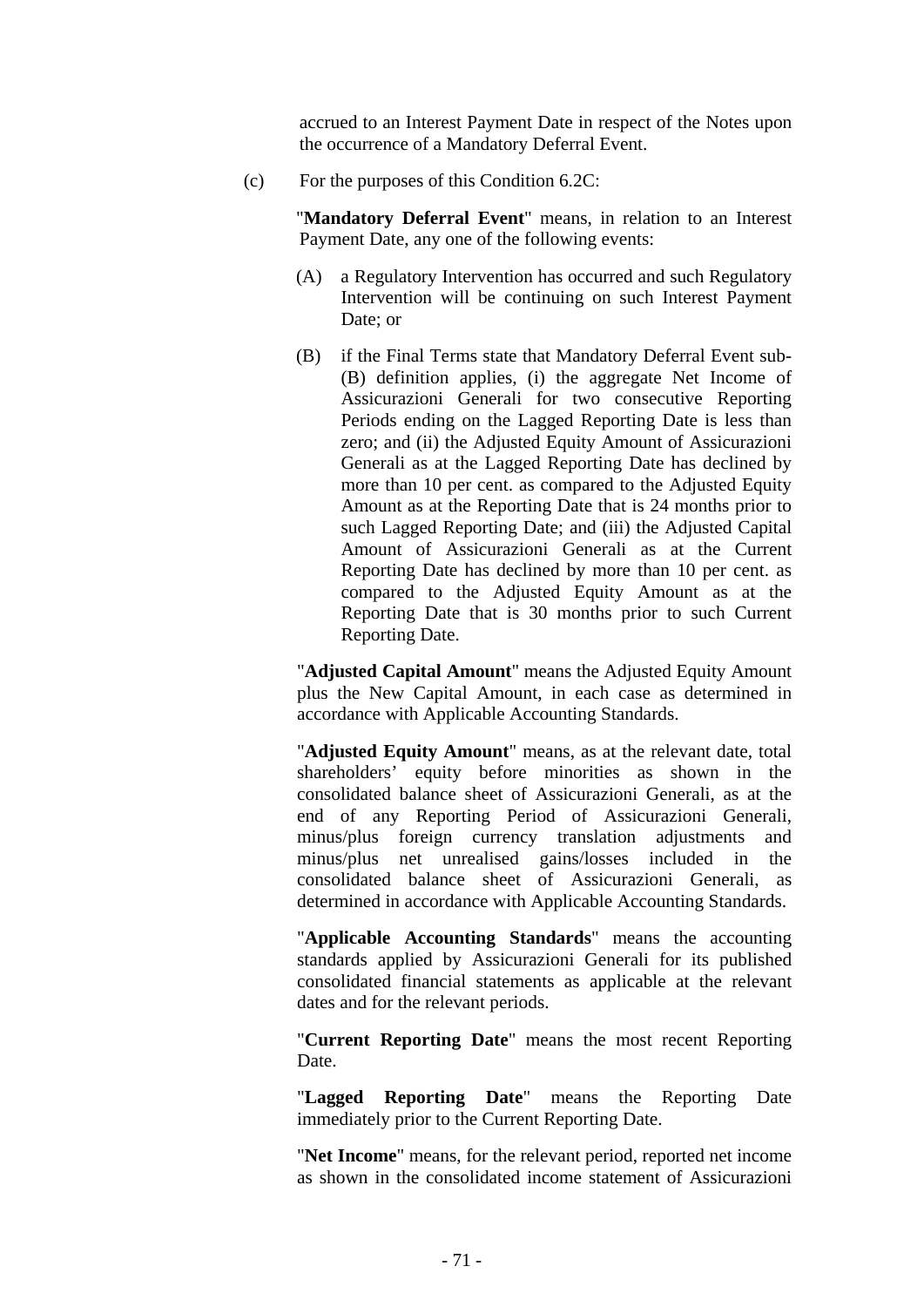Generali, for any Reporting Period of Assicurazioni Generali, as determined in accordance with Applicable Accounting Standards.

"**New Capital Amount**" means the net proceeds received by Assicurazioni Generali or any other member of the Group from the external issuance and/or sale of ordinary shares and/or saving shares from the Lagged Reporting Date up to the relevant Interest Payment Date.

"**Regulatory Intervention**" has the meaning given to such term in Condition 2(a) (*Interpretation – Definitions*).

"**Reporting Date**" means 30 June or 31 December in any year.

"**Reporting Period**" means a six month period ending on a Reporting Date.

*Condition 6.3 below is applicable only to Subordinated Notes in respect of which the applicable Final Terms state that Optional Deferral of Interest and/or Mandatory Deferral of Interest is applicable.* 

# 6.3 **Deferral of Interest - Arrears of Interest**

- (a) Any unpaid amounts of interest deferred pursuant to Condition 6.1 (*Optional Deferral of Interest*) and/or Condition 6.2 (*Mandatory Deferral of Interest*) will constitute arrears of interest ("**Deferred Interest**"). Deferred Interest shall not bear interest.
- (b) Deferred Interest:
	- (i) may at the option of the Issuer be paid in whole or in part at any time; and
	- (ii) shall become due and payable on the earliest of:
		- (x) the Interest Payment Date following the occurrence of a Deferred Interest Payment Event, provided that - to the extent necessary in order for the Subordinated Notes to qualify as regulatory capital – if a Regulatory Intervention has occurred or will be continuing (or will be caused by the payment of Deferred Interest) on such Interest Payment Date, the provisions of Condition 6.2 above shall apply;
		- (y) the date fixed for any optional or mandatory redemption of the Notes; or
		- (z) the date on which the *Liquidazione Coatta Amministrativa* of Assicurazioni Generali is commenced pursuant to the Consolidated Law on Private Insurance Companies or on which the Issuer (or the Guarantor) becomes subject to a liquidation order.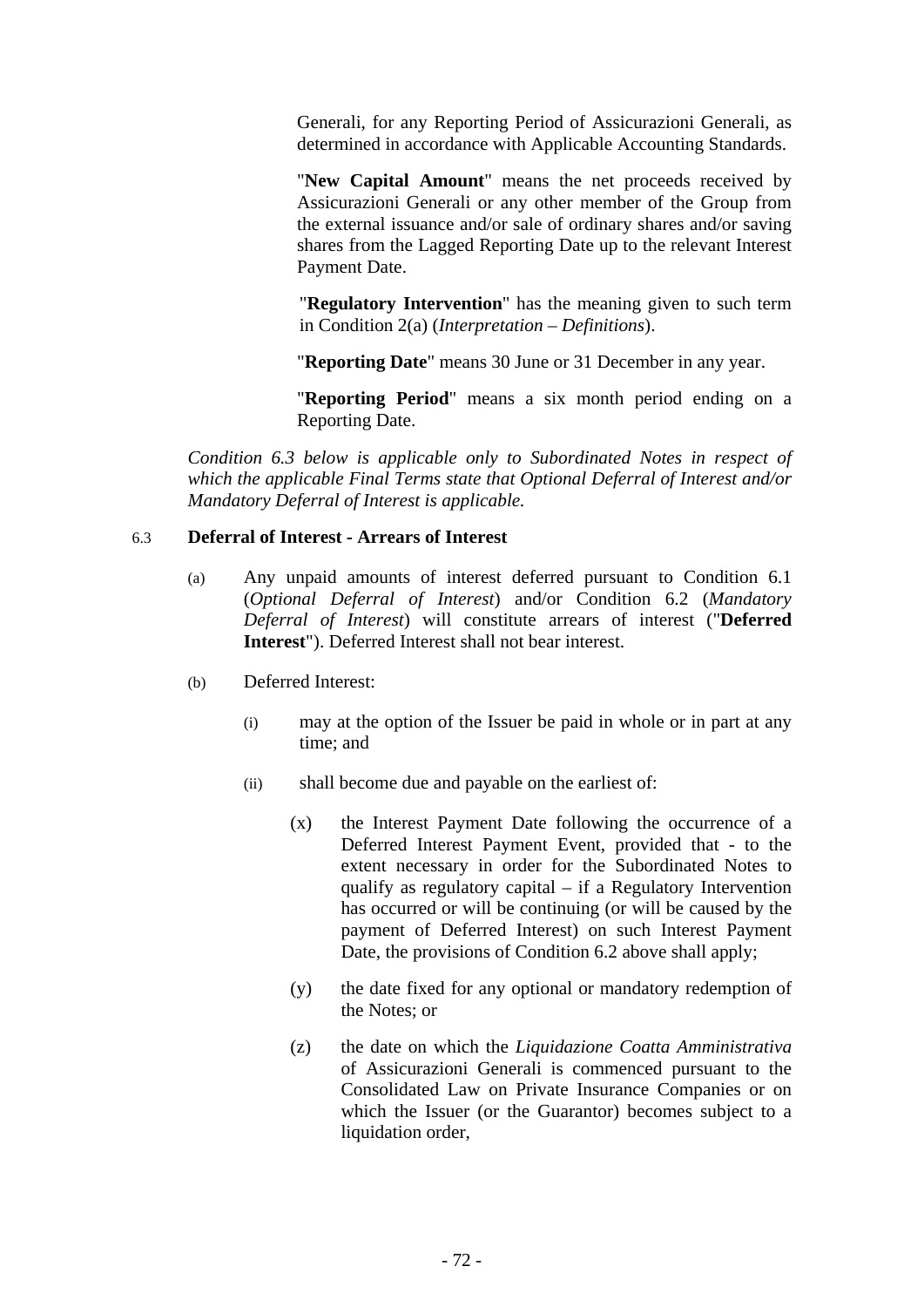provided that the Lead Regulator has given and has not withdrawn its prior consent to payment of the relevant amounts (to the extent required at the time in accordance with then applicable regulations in order for the Notes to qualify as regulatory capital).

"**Deferred Interest Payment Events**" means any of the following events:

- (a) Assicurazioni Generali makes payment in part or in respect of amounts of interest on or in relation to any other *pari passu* claims;
- (b) dividends or other distributions on any Junior Securities of Assicurazioni Generali have been declared or paid, unless such declaration, payment or distribution is itself mandatory in accordance with the terms and conditions of such security;
- (c) dividends or other distributions on any Parity Securities of Assicurazioni Generali have been declared or paid, unless such declaration, payment or distribution is itself mandatory in accordance with the terms and conditions of such security;
- (d) any Junior Securities of Assicurazioni Generali are redeemed, repurchased or acquired by Assicurazioni Generali or any of its Subsidiaries, unless redeemed, repurchased or acquired below par;
- (e) any Parity Securities of Assicurazioni Generali are redeemed, repurchased or acquired by Assicurazioni Generali or any of its Subsidiaries, unless redeemed, repurchased or acquired below par;
- (f) in relation to those Notes in respect of which the Final Terms state that Mandatory Deferral of Interest is applicable, where the relevant deferral event is Regulatory Intervention, the Fiscal Agent receives written notice from the Issuer stating that no Regulatory Intervention is or will be continuing on such Interest Payment Date; or
- (g) in relation to those Notes in respect of which the Final Terms state that Mandatory Deferral of Interest is applicable and all or part of the Deferred Interest results from a mandatory deferral, the Fiscal Agent receives written notice from the Issuer stating that no Mandatory Deferral Event is or will be continuing on such Interest Payment Date.

"**Junior Securities of Assicurazioni Generali**" has the meaning given to such term in Condition 2(a) (*Interpretation – Definitions*).

"**Parity Securities**" has the meaning given to such term in Condition 2(a) (*Interpretation – Definitions*).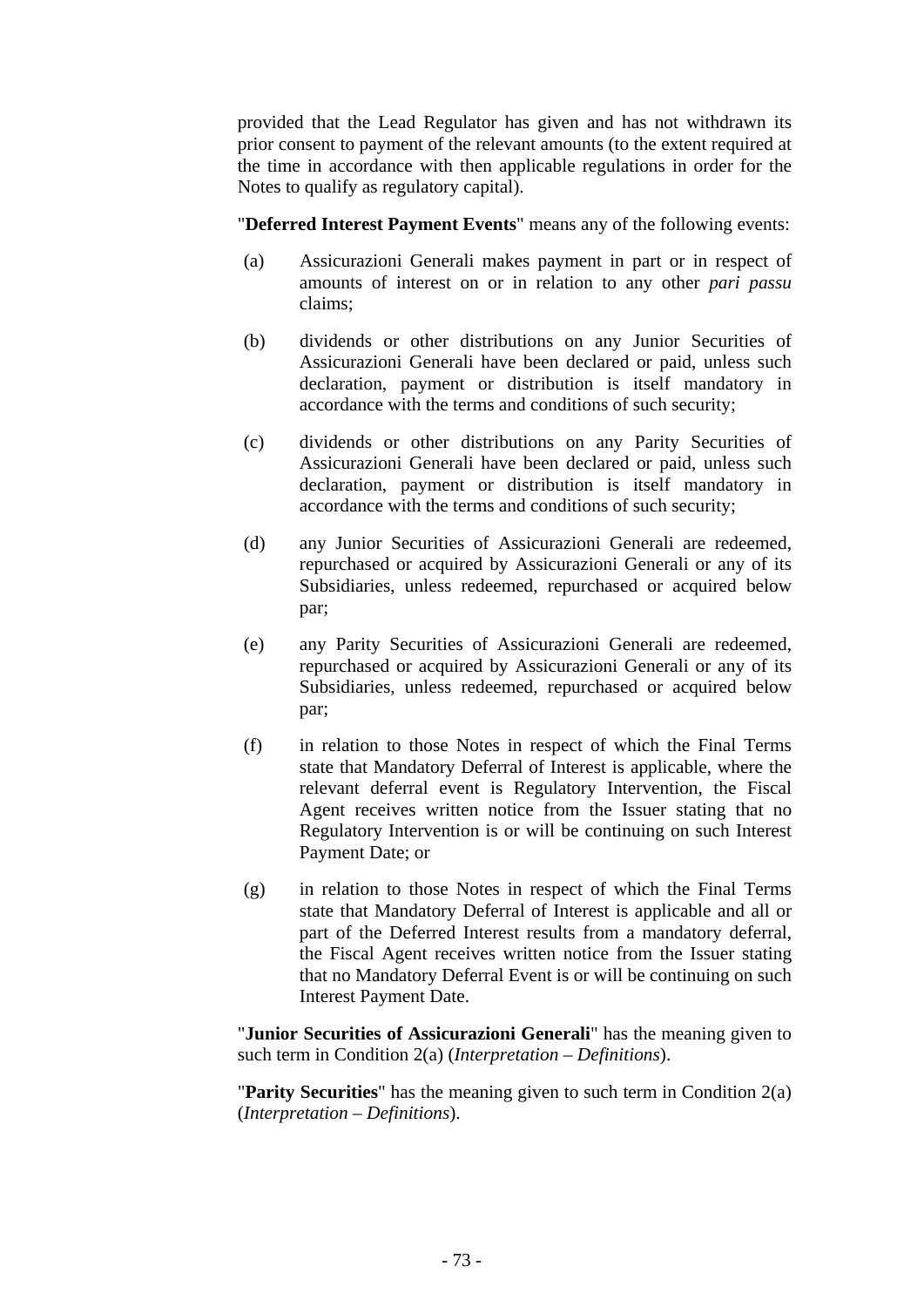*Condition 6.4 below is applicable only to Subordinated Notes in respect of which the applicable Final Terms state that Optional Cancellation of Interest is applicable.* 

# 6.4 **Optional Cancellation of Interest**

## 6.4A *Optional Cancellation of Interest – Option A*

- (a) This Condition 6.4A shall apply if the relevant Final Terms state Optional Cancellation Option A applies.
- (b) The Issuer may elect, by giving notice to the Noteholders pursuant to Condition 6.7 (*Notice of Interest Deferral or Cancellation*) below, to cancel payment of all (or some only) of the interest accrued to an Interest Payment Date in respect of the Notes if the Fiscal Agent has received written notice from the Issuer that the Optional Cancellation Conditions are met on such Interest Payment Date.
- (c) "**Optional Cancellation Conditions**" shall be met on an Interest Payment Date:
	- (i) if during the Look Back Period:
		- 1. (x) no dividend or other distribution has been declared, made or approved or set aside for payment in respect of any Junior Securities of Assicurazioni Generali; or (y) no dividend or other distribution has been declared, made, approved or set aside for payment in respect of any Parity Securities of Assicurazioni Generali; and
		- 2. (x) neither Assicurazioni Generali nor any of its Subsidiaries has redeemed, repurchased or acquired any Junior Securities of Assicurazioni Generali (other than a Permitted Repurchase); or (y) neither Assicurazioni Generali nor any of its Subsidiaries has redeemed, repurchased or acquired any Parity Securities of Assicurazioni Generali;
	- (ii) if and to the extent that during the Look Back Period a partial distribution has been declared, made, approved or set aside for payment in respect of any Parity Securities of Assicurazioni,

save that in the case of sub-(i) and sub-(ii) above, the Issuer shall nonetheless be entitled to cancel interest on the Notes (and the Optional Cancellation Conditions shall nonetheless be deemed to be met) irrespective of any declaration, payment or distribution on, or redemption, repurchase or acquisition of, any security which is itself mandatory in accordance with the terms and conditions of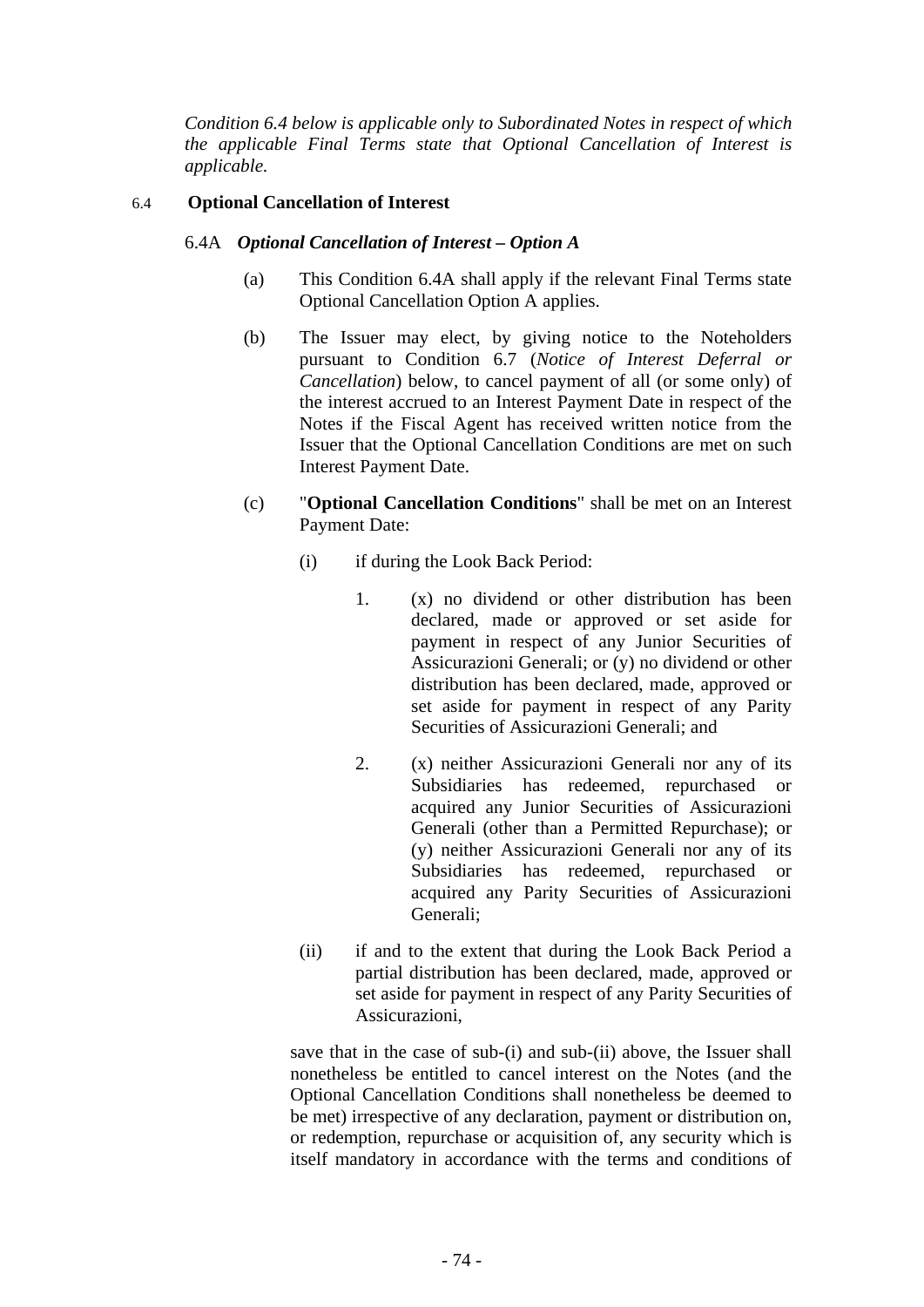such security or any redemption, repurchase or acquisition made below par.

"**Look Back Period**" means, as indicted in the Final Terms, either Look Back Period A or Look Back Period B, where:

"**Look Back Period A**" means the 6-month (or 3-month for securities (other than shares) where remuneration is paid every 3 months) period prior to the relevant Interest Payment Date; or

"**Look Back Period B**" means the 12-month (or 6-month or 3 month, respectively, for securities (other than shares) where remuneration is paid every 6 months or 3 months, respectively) period prior to the relevant Interest Payment Date.

"**Junior Securities of Assicurazioni Generali**" has the meaning given to such term in Condition 2(a) (*Interpretation – Definitions*).

"**Parity Securities**" has the meaning given to such term in Condition 2(a) (*Interpretation – Definitions*).

"**Permitted Repurchase**" has the meaning given to such term in Condition 2(a) (*Interpretation – Definitions*).

#### 6.4B *Optional Cancellation of Interest – Option B*

- (a) This Condition 6.4B shall apply if the relevant Final Terms state Optional Cancellation Option B applies.
- (b) The Issuer may elect, by giving notice to the Noteholders pursuant to Condition 6.7 (*Notice of Interest Deferral or Cancellation*) below, to cancel payment of all (or some only) of the interest accrued to an Interest Payment Date in respect of the Notes if the Fiscal Agent has received written notice from the Issuer that the Optional Cancellation Conditions are met on such Interest Payment Date.
- (c) "**Optional Cancellation Conditions**" shall be met on an Interest Payment Date:
	- (i) if during the Look Back Period:
		- 1. (x) no dividend or other distribution has been declared, made or approved or set aside for payment in respect of any Junior Securities of Assicurazioni Generali; or (y) no dividend or other distribution has been declared, made, approved or set aside for payment in respect of any Parity Securities of Assicurazioni Generali; and
		- 2. (x) neither Assicurazioni Generali nor any of its Subsidiaries has redeemed, repurchased or acquired any Junior Securities of Assicurazioni Generali (other than a Permitted Repurchase); or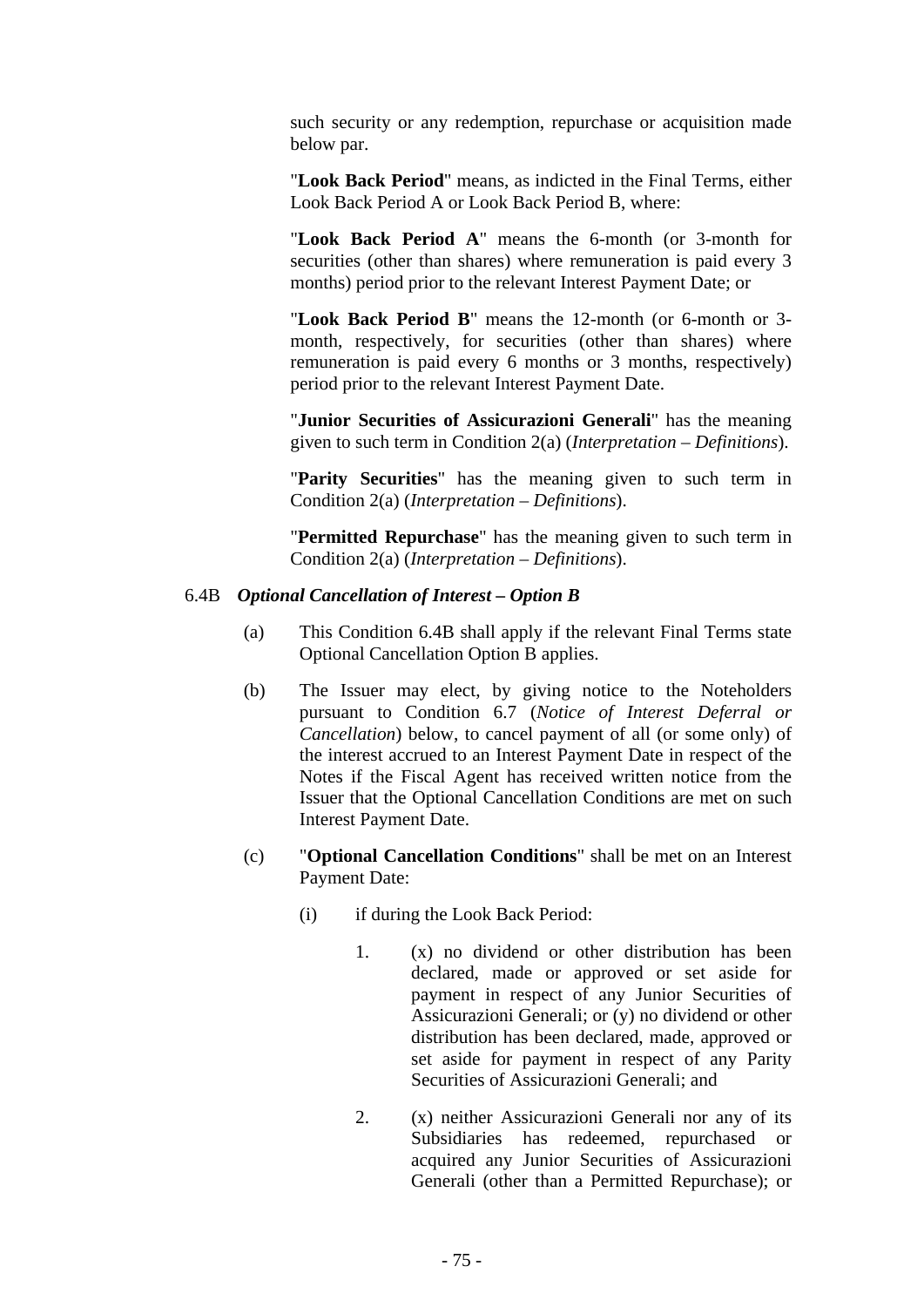(y) neither Assicurazioni Generali nor any of its Subsidiaries has redeemed, repurchased or acquired any Parity Securities of Assicurazioni Generali;

(ii) if and to the extent that during the Look Back Period a partial distribution has been declared, made, approved or set aside for payment in respect of any Parity Securities of Assicurazioni,

save that in the case of sub-(i) and sub-(ii) above, the Issuer shall nonetheless be entitled to cancel interest on the Notes (and the Optional Cancellation Conditions shall nonetheless be deemed to be met) irrespective of any declaration, payment or distribution on, or redemption, repurchase or acquisition of, any security which is itself mandatory in accordance with the terms and conditions of such security or any redemption, repurchase or acquisition made below par, *provided however that* following implementation of the Future Regulations, the Issuer shall nonetheless be entitled to cancel payment of interest on the Notes if and to the extent that inability of the Issuer to elect not to pay interest as a result of the failure to satisfy any of the aforementioned conditions will result in the Notes not qualifying as at least Tier 2 own funds (or whatever the terminology employed by the Future Regulations). regardless of any grandfathering, in which case satisfaction of the Optional Cancellation Conditions (and the receipt by the Fiscal Agent of written notice from the Issuer confirming that the Optional Cancellation Conditions are met) shall no longer be required.

"**Look Back Period**" means, as indicted in the Final Terms, either Look Back Period A or Look Back Period B, where:

"**Look Back Period A**" means the 6-month (or 3-month for securities (other than shares) where remuneration is paid every 3 months) period prior to the relevant Interest Payment Date; or

"**Look Back Period B**" means the 12-month (or 6-month or 3 month, respectively, for securities (other than shares) where remuneration is paid every 6 months or 3 months, respectively) period prior to the relevant Interest Payment Date.

"**Junior Securities of Assicurazioni Generali**" has the meaning given to such term in Condition 2(a) (*Interpretation – Definitions*).

"**Parity Securities**" has the meaning given to such term in Condition 2(a) (*Interpretation – Definitions*).

"**Permitted Repurchase**" has the meaning given to such term in Condition 2(a) (*Interpretation – Definitions*).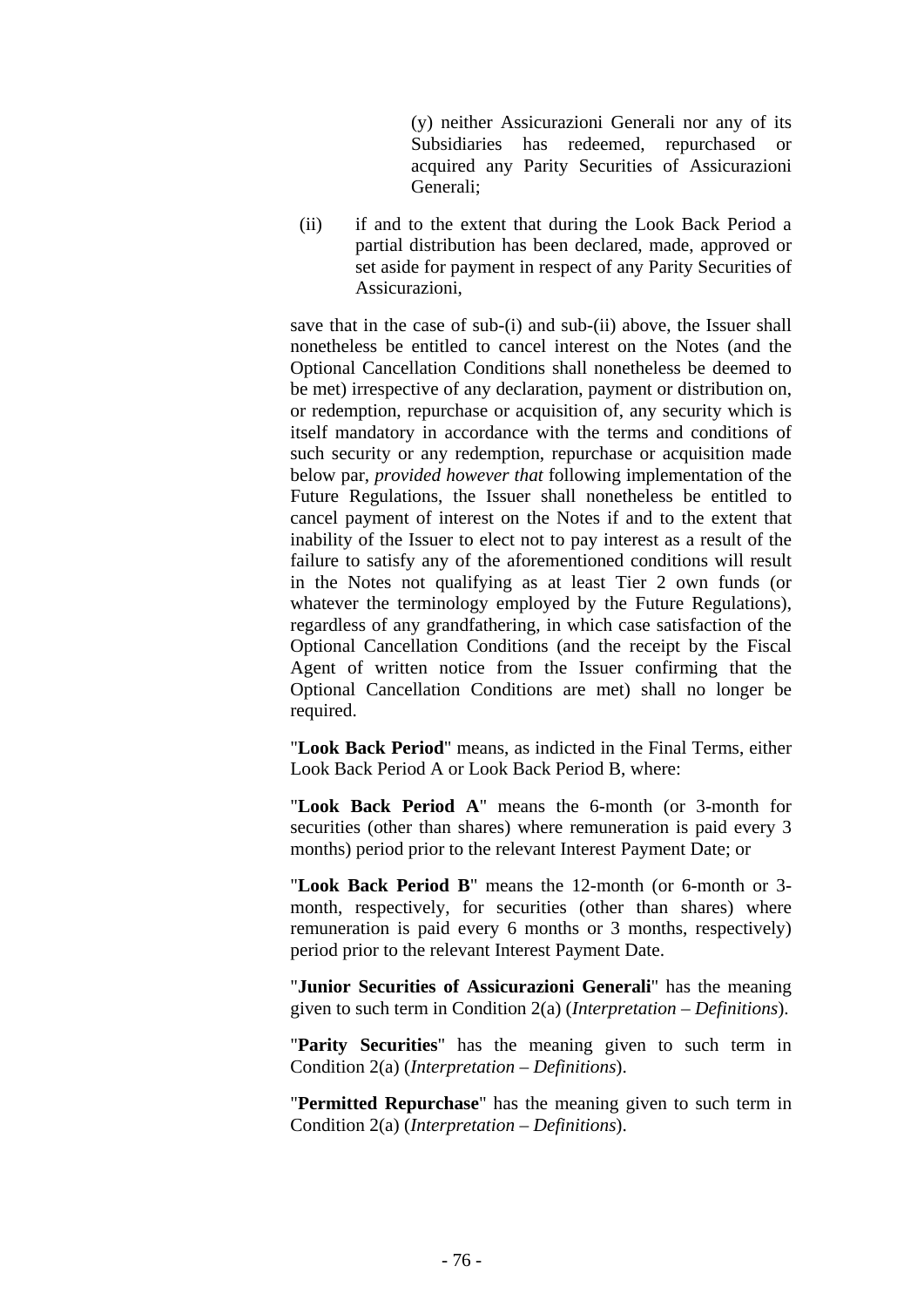# 6.4C *Optional Cancellation of Interest – Option C*

- (a) This Condition 6.4C shall apply if the relevant Final Terms state Optional Cancellation Option C applies.
- (b) The Issuer may elect, by giving notice to the Noteholders pursuant to Condition 6.7 (*Notice of Interest or Cancellation*) below, to cancel payment of all (or some only) of the interest accrued to an Interest Payment Date in respect of the Notes.

*The following subparagraph (c) applies to all Subordinated Notes in respect of which Optional Cancellation of Interest applies.* 

(c) If the Issuer elects to cancel an interest payment pursuant to this Condition 6.4 (*Optional Cancellation of Interest*), it shall not have any obligation to make such interest payment on the relevant Interest Payment Date and, where relevant, the Guarantor shall not have any obligation to pay such amount under the Guarantee of the Notes, and the failure to pay such interest shall not constitute a default of the Issuer or, as the case may be, the Guarantor, or any other breach of obligations under the Conditions or for any purpose.

*Condition 6.5 below is applicable only to Subordinated Notes in respect of which the applicable Final Terms state that Mandatory Cancellation of Interest is applicable.* 

#### 6.5 **Mandatory Cancellation of Interest**

## 6.5A *Mandatory Cancellation of Interest – Option A*

- (a) This Condition 6.5A shall apply if the relevant Final Terms state Mandatory Cancellation Option A applies.
- (b) The Issuer shall, by giving notice to the Noteholders pursuant to Condition 6.7 (*Notice of Interest Deferral or Cancellation*) below, cancel payment of all (but not some only) of the interest accrued to an Interest Payment Date in respect of the Notes upon the occurrence of a Mandatory Cancellation Event, *unless* the then applicable regulations provide that the Lead Regulator may give (and the Lead Regulator has then given, and has not withdrawn by the relevant Interest Payment Date) its prior consent to the payment of the relevant interest (or, as applicable, waiver of the interest cancellation), *provided that* payment of the relevant interest amount does not further weaken the solvency position of Assicurazioni Generali and, following implementation of the Future Regulations, the Minimum Capital Requirement (or such other requirement required to be complied with under Future Regulations in order for the cancellation of interest to be waived) is complied with even after the interest payment is made.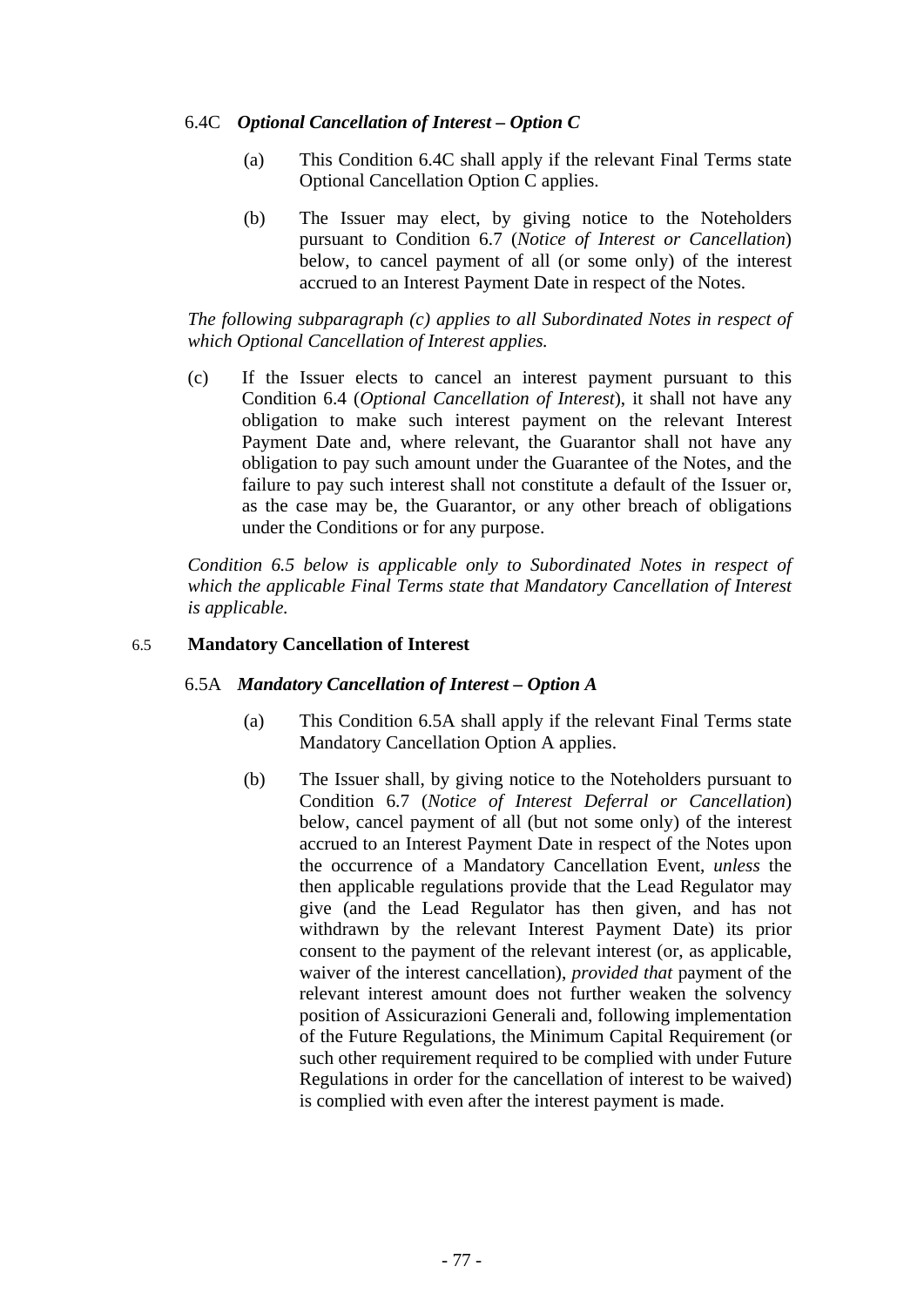# 6.5B *Mandatory Cancellation of Interest – Option B*

- (a) This Condition 6.5B shall apply if the relevant Final Terms state Mandatory Cancellation Option B applies.
- (b) The Issuer shall, by giving notice to the Noteholders pursuant to Condition 6.7 (*Notice of Interest Deferral or Cancellation*) below, cancel payment of all (or some only) of the interest accrued to an Interest Payment Date in respect of the Notes upon the occurrence of a Mandatory Cancellation Event, *unless* the then applicable regulations provide that the Lead Regulator may give (and the Lead Regulator has then given, and has not withdrawn by the relevant Interest Payment Date) its prior consent to the payment of the relevant interest (or, as applicable, waiver of the interest cancellation), *provided that* payment of the relevant interest amount does not further weaken the solvency position of Assicurazioni Generali and, following implementation of the Future Regulations, the Minimum Capital Requirement (or such other requirement required to be complied with under Future Regulations in order for the cancellation of interest to be waived) is complied with even after the interest payment is made, and *provided further that* in the case where the payment of interest or arrears of interest would itself result in a Mandatory Cancellation Event to occur, the Issuer shall cancel the portion of the interest amount that would cause the Mandatory Cancellation Event to occur.

*The following sub-paragraph (c) applies to Subordinated Notes in respect of which the relevant Final Terms state (a) Mandatory Cancellation Option A or Mandatory Cancellation Option B applies; and (b) Condition 6.5(c) applies.* 

- (c) "**Mandatory Cancellation Event**" means, in relation to an Interest Payment Date, any one of the following events:
	- (A) (i) a Regulatory Intervention has occurred and such Regulatory Intervention will be continuing on such Interest Payment Date, or would be caused by the payment by the Issuer (or the Guarantor) of interest and/or arrears of interest on the relevant date; and (ii) no dividend has been declared on any ordinary shares of Assicurazioni Generali since the date on which such Regulatory Intervention occurred; or
	- (B) payment of the relevant interest and/or arrears of interest would result in the Issuer (or the Guarantor) becoming insolvent in accordance with provisions of the relevant insolvency laws and rules and regulations thereunder (including any applicable decision of a court) applicable to the Issuer (or the Guarantor) from time to time,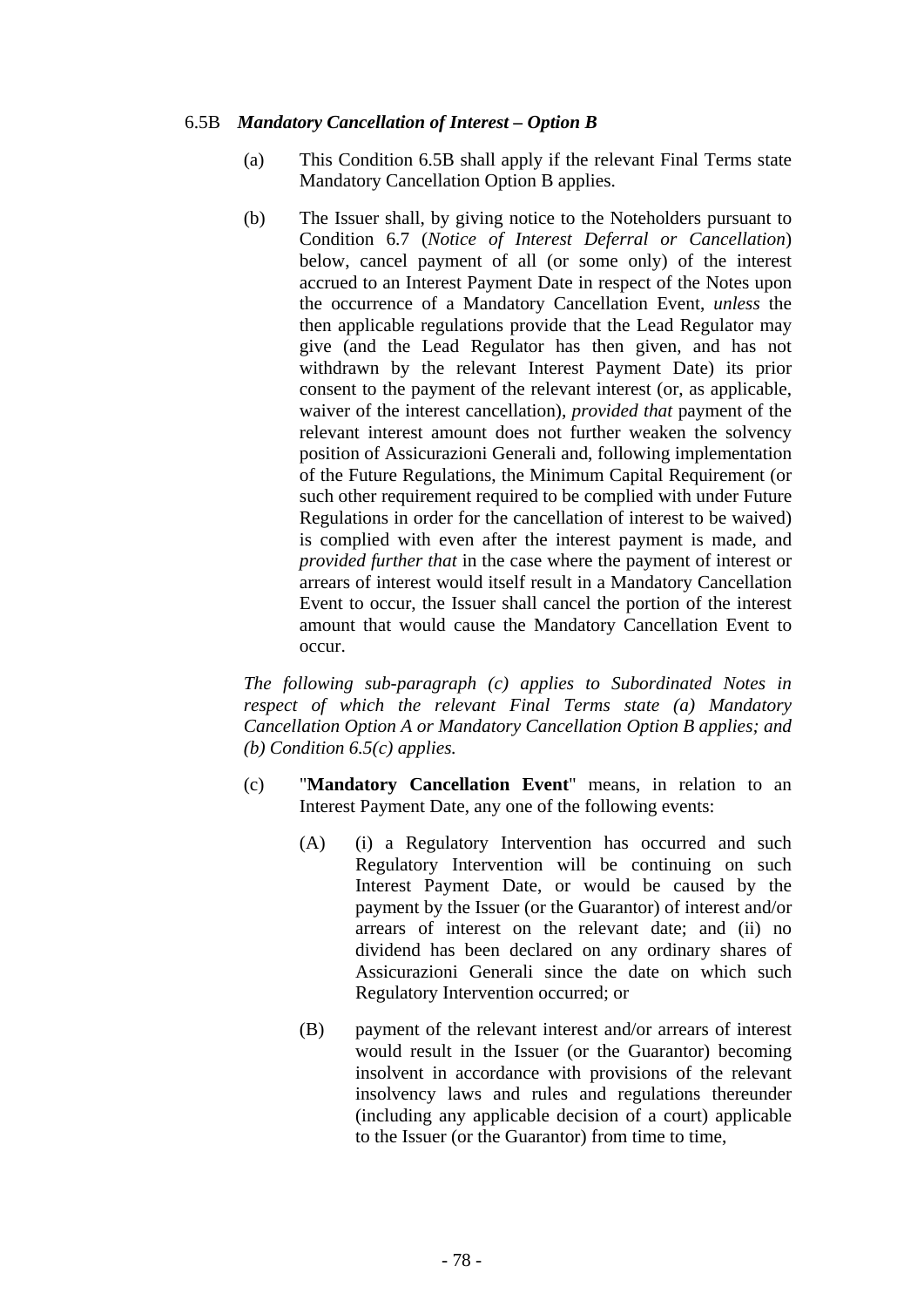"**Regulatory Intervention**" has the meaning given to such term in Condition 2(a) (*Interpretation – Definitions*).

*The following sub-paragraph (d) applies to Subordinated Notes in respect of which the relevant Final Terms state (a) Mandatory Cancellation Option A or Mandatory Cancellation Option B applies; and (b) Condition 6.5(d) applies.* 

- (d) "**Mandatory Cancellation Event**" means, in relation to an Interest Payment Date, any one of the following events:
	- (A) (i) a Regulatory Intervention has occurred and such Regulatory Intervention will be continuing on such Interest Payment Date, or would be caused by the payment by the Issuer (or the Guarantor) of interest and/or arrears of interest on the relevant date; and, subject to the proviso below, (ii) no dividend has been declared on any ordinary shares of Assicurazioni Generali since the date on which such Regulatory Intervention occurred; or
	- (B) payment of the relevant interest and/or arrears of interest would result in the Issuer (or the Guarantor) becoming insolvent in accordance with provisions of the relevant insolvency laws and rules and regulations thereunder (including any applicable decision of a court) applicable to the Issuer (or the Guarantor) from time to time,

*provided that* following implementation of the Future Regulations, the Issuer shall nonetheless cancel payment of interest on the Notes if and to the extent that any such non-cancellation as a result of the failure to satisfy the condition set out in  $sub-(A)(ii)$  will result in the Notes not qualifying as at least Tier 2 own funds (or whatever the terminology employed by the Future Regulations), in which case the condition set out in sub- $(A)(ii)$  shall be disapplied.

"**Regulatory Intervention**" has the meaning given to such term in Condition 2(a) (*Interpretation – Definitions*).

## 6.5C *Mandatory Cancellation of Interest – Option C*

- (a) This Condition 6.5C shall apply if the relevant Final Terms state Mandatory Cancellation Option C applies.
- (b) The Issuer shall, by giving notice to the Noteholders pursuant to Condition 6.7 (*Notice of Interest Deferral or Cancellation*) below, cancel payment of all (but not some only) of the interest accrued to an Interest Payment Date in respect of the Notes upon the occurrence of a Mandatory Cancellation Event.
- (c) For the purposes of this Condition 6.5C:

"**Mandatory Cancellation Event**" means, in relation to an Interest Payment Date, any one of the following events: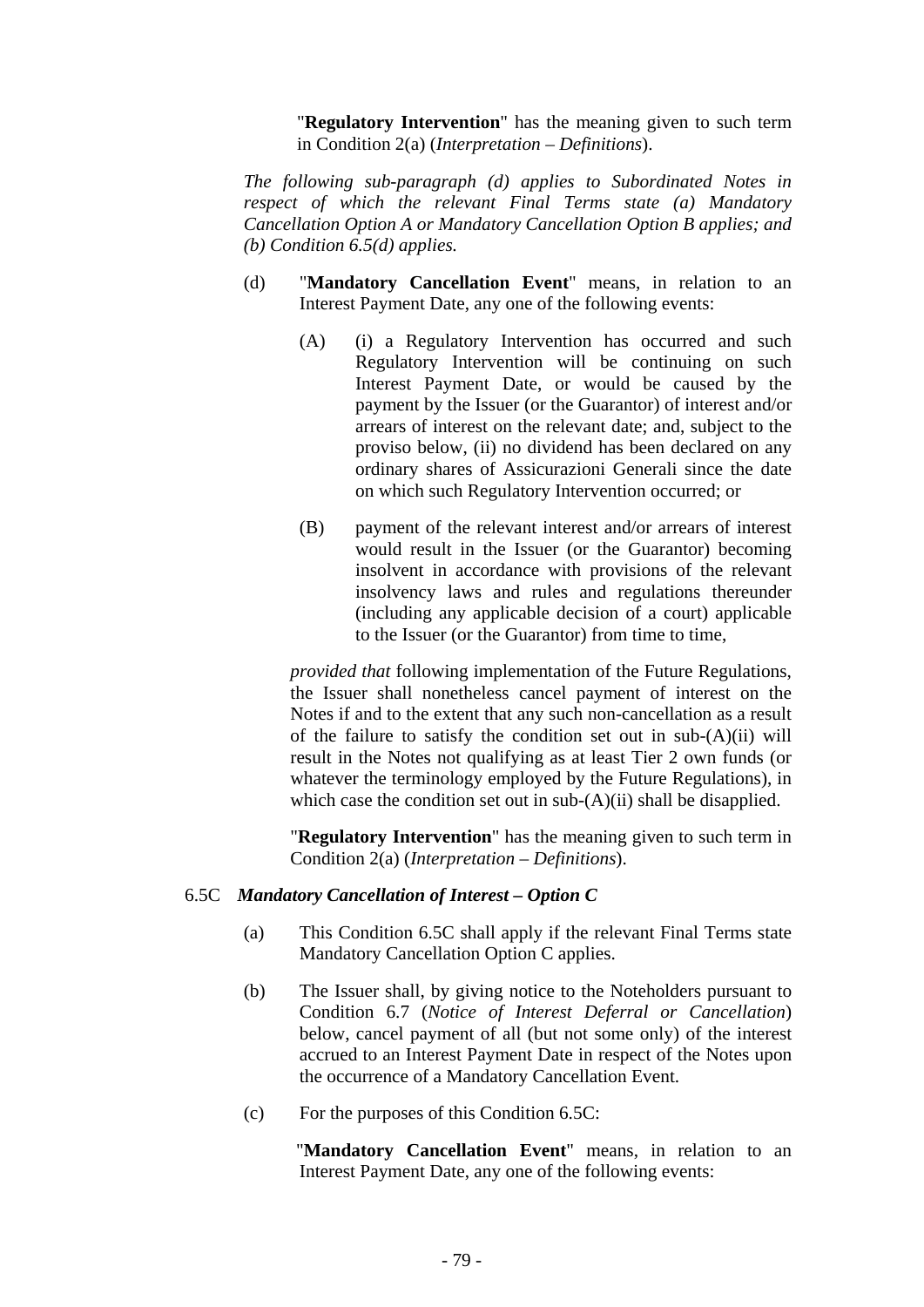- (A) a Regulatory Intervention has occurred and such Regulatory Intervention will be continuing on such Interest Payment Date; or
- (B) if the Final Terms state that Mandatory Cancellation Event sub-(B) definition applies, (i) the aggregate Net Income of Assicurazioni Generali for two consecutive Reporting Periods ending on the Lagged Reporting Date is less than zero; and (ii) the Adjusted Equity Amount of Assicurazioni Generali as at the Lagged Reporting Date has declined by more than 10 per cent. as compared to the Adjusted Equity Amount as at the Reporting Date that is 24 months prior to such Lagged Reporting Date; and (iii) the Adjusted Capital Amount of Assicurazioni Generali as at the Current Reporting Date has declined by more than 10 per cent. as compared to the Adjusted Equity Amount as at the Reporting Date that is 30 months prior to such Current Reporting Date.

"**Adjusted Capital Amount**" means the Adjusted Equity Amount plus the New Capital Amount, in each case as determined in accordance with Applicable Accounting Standards.

"**Adjusted Equity Amount**" means, as at the relevant date, total shareholders' equity before minorities as shown in the consolidated balance sheet of Assicurazioni Generali, as at the end of any Reporting Period of Assicurazioni Generali, minus/plus foreign currency translation adjustments and minus/plus net unrealised gains/losses included in the consolidated balance sheet of Assicurazioni Generali, as determined in accordance with Applicable Accounting Standards.

"**Applicable Accounting Standards**" means the accounting standards applied by Assicurazioni Generali for its published consolidated financial statements as applicable at the relevant dates and for the relevant periods.

"**Current Reporting Date**" means the most recent Reporting Date.

"**Lagged Reporting Date**" means the Reporting Date immediately prior to the Current Reporting Date.

"**Net Income**" means, for the relevant period, reported net income as shown in the consolidated income statement of Assicurazioni Generali, for any Reporting Period of Assicurazioni Generali, as determined in accordance with Applicable Accounting Standards.

"**New Capital Amount**" means the net proceeds received by Assicurazioni Generali or any other member of the Group from the external issuance and/or sale of ordinary shares and/or saving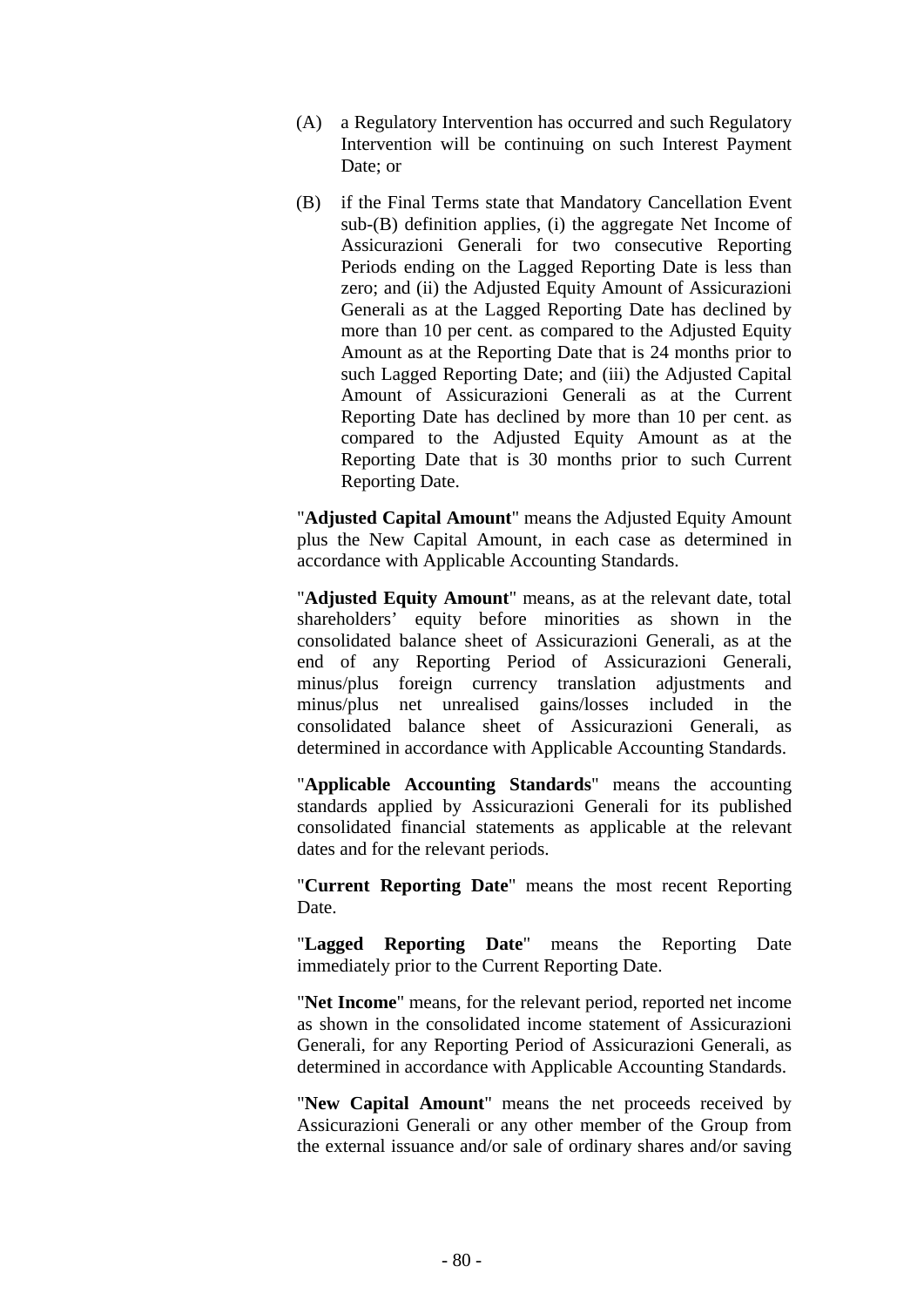shares from the Lagged Reporting Date up to the relevant Interest Payment Date.

"**Regulatory Intervention**" has the meaning given to such term in Condition 2(a) (*Interpretation – Definitions*).

"**Reporting Date**" means 30 June of 31 December in any year.

"**Reporting Period**" means a six month period ending on a Reporting Date.

*The following Condition 6.5(e) applies to all Subordinated Notes in respect of which Mandatory Cancellation of Interest applies.* 

(e) If the Issuer is required to cancel an interest payment pursuant to this Condition 6.5 (*Mandatory Cancellation of Interest*), it shall not have any obligation to make such interest payment on the relevant Interest Payment Date and, where relevant, the Guarantor shall not have any obligation to pay such amount under the Guarantee of the Notes, and the failure to pay such interest shall not constitute a default of the Issuer or, as the case may be, the Guarantor, or any other breach of obligations under the Conditions or for any purpose.

*Conditions 6.6 below is applicable only to Subordinated Notes in respect of which the applicable Final Terms state that Optional Cancellation of Interest and/or Mandatory Cancellation of Interest is applicable.* 

#### 6.6 **Cancellation of Interest - Arrears of Interest**

- (a) Any unpaid amounts of interest cancelled pursuant to Condition 6.4 (*Optional Cancellation of Interest*) and/or Condition 6.5 (*Mandatory Cancellation of Interest*) ("**Optionally Cancelled Interest**" and "**Mandatorily Cancelled Interest**" respectively, and together, "**Cancelled Interest**") will not accumulate or compound further interests and all rights and claims in respect of any such amounts shall be fully cancelled and forfeited.
- (b) The provisions of Condition 6.6(a) are without prejudice to the Issuer's discretion to make a Discretionary Payment in accordance with Condition 6.6(c) below.
- (c) If the Final Terms state that Optional Payment of Cancelled Interest is applicable, following the cancellation of any interest payment pursuant to Condition 6.4 (*Optional Cancellation of Interest*) or Condition 6.5 (*Mandatory Cancellation of Interest*), the Issuer may, at its discretion, elect to pay an amount up to the amount of the Optionally Cancelled Interest or, as the case may be, Mandatorily Cancelled Interest (such payment to be referred to herein as a "**Discretionary Payment**"), provided that the Lead Regulator has given and has not withdrawn its consent to payment of the relevant amounts (to the extent required at the time in accordance with then applicable regulations in order for the Notes to qualify as regulatory capital).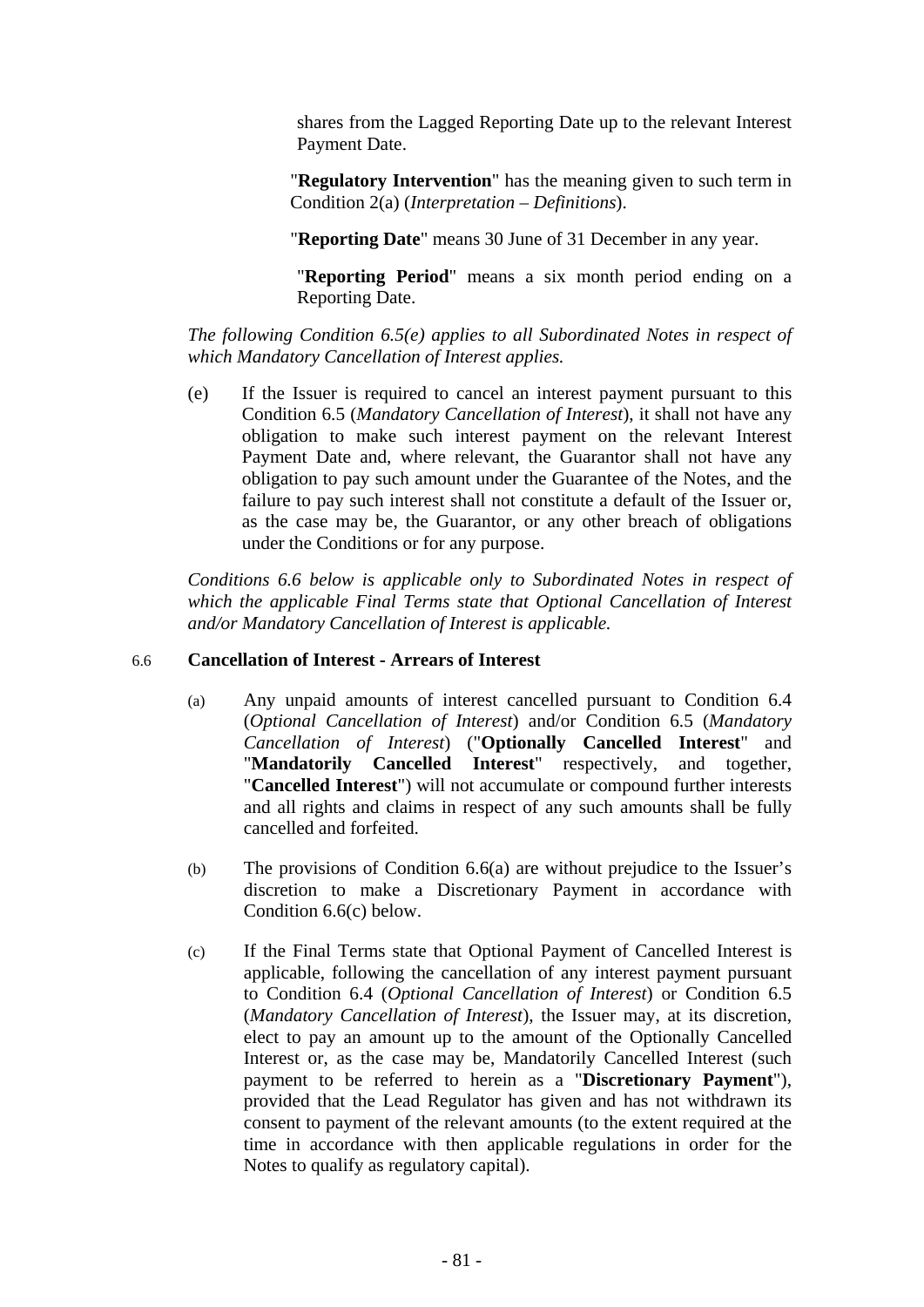#### 6.7 **Notice of Interest Deferral or Cancellation**

- (a) The relevant Issuer shall give not less than 5 days prior notice to the Paying Agents and to the Noteholders in accordance with Condition 20 (*Notices*):
	- (i) of any Interest Payment Date on which, pursuant to the provisions of Condition 6.1 *(Optional Deferral of Interest),* Condition 6.2 (*Mandatory Deferral of Interest)*, Condition 6.4 *(Optional Cancellation of Interest)* or Condition 6.5 *(Mandatory Cancellation of Interest*) above, interest will not be paid;
	- (ii) of any date on which amounts in respect of any Deferred Interest shall become due and payable or any Deferred Interest or Discretionary Payment will be paid at the Issuer's option.

provided that in the case of a Mandatory Deferral of Interest or Mandatory Cancellation of Interest, if the relevant Mandatory Deferral Event or Mandatory Cancellation Event occurs less than 5 days before the relevant Interest Payment Date, the Issuer shall give notice of the interest deferral (or cancellation) as soon as practicable under the circumstances before the relevant Interest Payment Date.

The information contained in any notice given in accordance with this Condition 6.7 will be available at the Specified Office of the Fiscal Agent from the date of the relevant notice.

*Condition 6.8 below is applicable only to Subordinated Notes in respect of which the applicable Final Terms state that (A)(a) Optional Deferral of Interest and/or Mandatory Deferral of Interest; or (b) Optional Payment of Cancelled Interest; and (B) ACSM are applicable.* 

## 6.8 **Alternative Coupon Satisfaction Mechanism**

# 6.8.1 **Settlement of Deferred Interest or Discretionary Payment via ACSM**

(a) Deferred Interest to be paid pursuant to Condition 6.3(b) shall be paid, and any Discretionary Payment that the Issuer elects to make pursuant to Condition 6.6(c) shall be made, in each case in accordance with this Condition 6.8 during the ACSM Period, only out of (and to the extent of) funds raised by the Issuer (or the Guarantor) by way of the ACSM in accordance with this Condition 6.8, provided that the Lead Regulator has given and has not withdrawn its prior consent to settlement of the relevant amounts by way of ACSM (to the extent required at the time in accordance with then applicable regulations in order for the Notes to qualify as regulatory capital).

"**ACSM Period**" means any one-year period after the date Deferred Interest is payable pursuant to sub-paragraph  $(b)(i)$  or  $(b)(ii)$  of Condition 6.3 (*Deferral of Interest - Arrears of Interest*) or, as applicable, Discretionary Payment is to be paid pursuant to sub-paragraph (c) of Condition 6.6 (*Cancellation of Interest* - *Arrears of Interest*).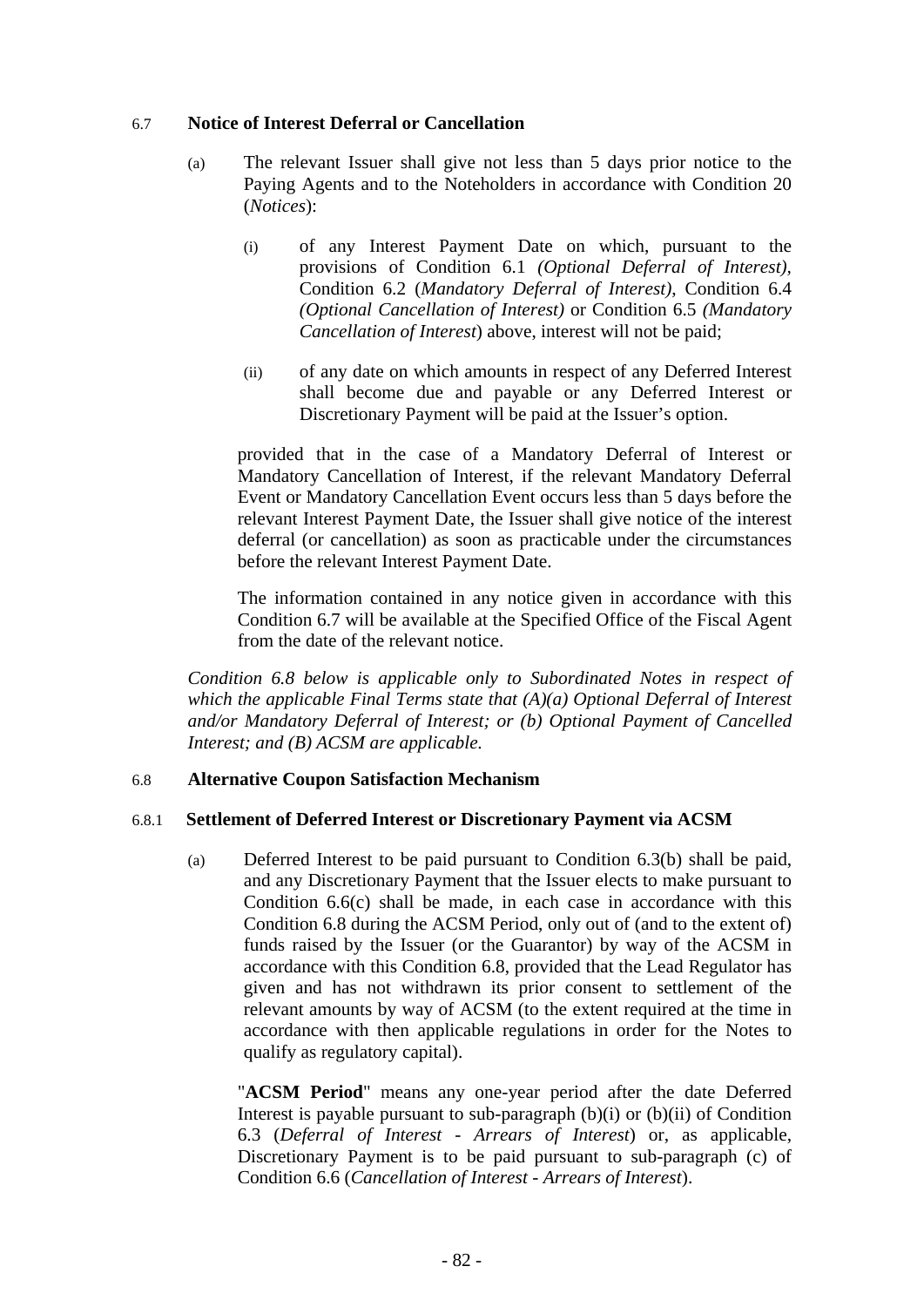- (b) Deferred Interest (or, as the case may be, Discretionary Payment) may be settled (or paid) by the Issuer (or the Guarantor) out of funds raised by issuing or selling ACSM Eligible Shares during the applicable ACSM Period, subject to the following conditions:
	- (i) the Lead Regulator has given and has not withdrawn its prior consent to payment of the relevant amounts out of funds raised by way of the ACSM (to the extent such consent is required at the time in accordance with then applicable regulations in order for the Notes to qualify as regulatory capital);
	- (ii) Assicurazioni Generali shall not be obliged to issue new shares or sell treasury shares in circumstances where it is restricted to do so by provisions of applicable Italian law;
	- (iii) any funds raised by the Issuer by way of the ACSM shall be applied by the Issuer (or the Guarantor) to settle the relevant Deferred Interest or to pay the relevant Discretionary Payment *pro rata* and *pari passu* with all other amounts that the Issuer (or the Guarantor) is, at the time of such settlement, entitled or required to settle out of such funds;
	- (iv) the relevant Deferred Interest or, as applicable, Discretionary Payment shall be paid by the Issuer on the first Interest Payment Date following the date funds have been raised by the ACSM (or, at the Issuer's discretion, an earlier date elected by the Issuer), and the Issuer shall give not more than 25 nor less than 15 days prior notice of any such payment to the Paying Agents and to the Noteholders in accordance with Condition 20 (*Notices*) and such notice shall include a confirmation of the amount of interest to be paid on such date; and
	- (v) as soon as reasonably practicable (and in any event no later than 10 days) after the end of the applicable ACSM Period, the Issuer shall give notice to the Noteholders in accordance with Condition 20 (*Notices*) of the aggregate amount of Deferred Interest (or Discretionary Payment) settled (or paid) pursuant to this Condition 6.8.
- (c) (i) If the Issuer fails to settle Deferred Interest in full in accordance with the ACSM at the end of the applicable ACSM Period, such portion of Deferred Interest that remain unsettled will not accumulate or compound, and all rights and claims in respect of any such unsettled amounts shall be fully and irrevocably forfeited and definitively cancelled.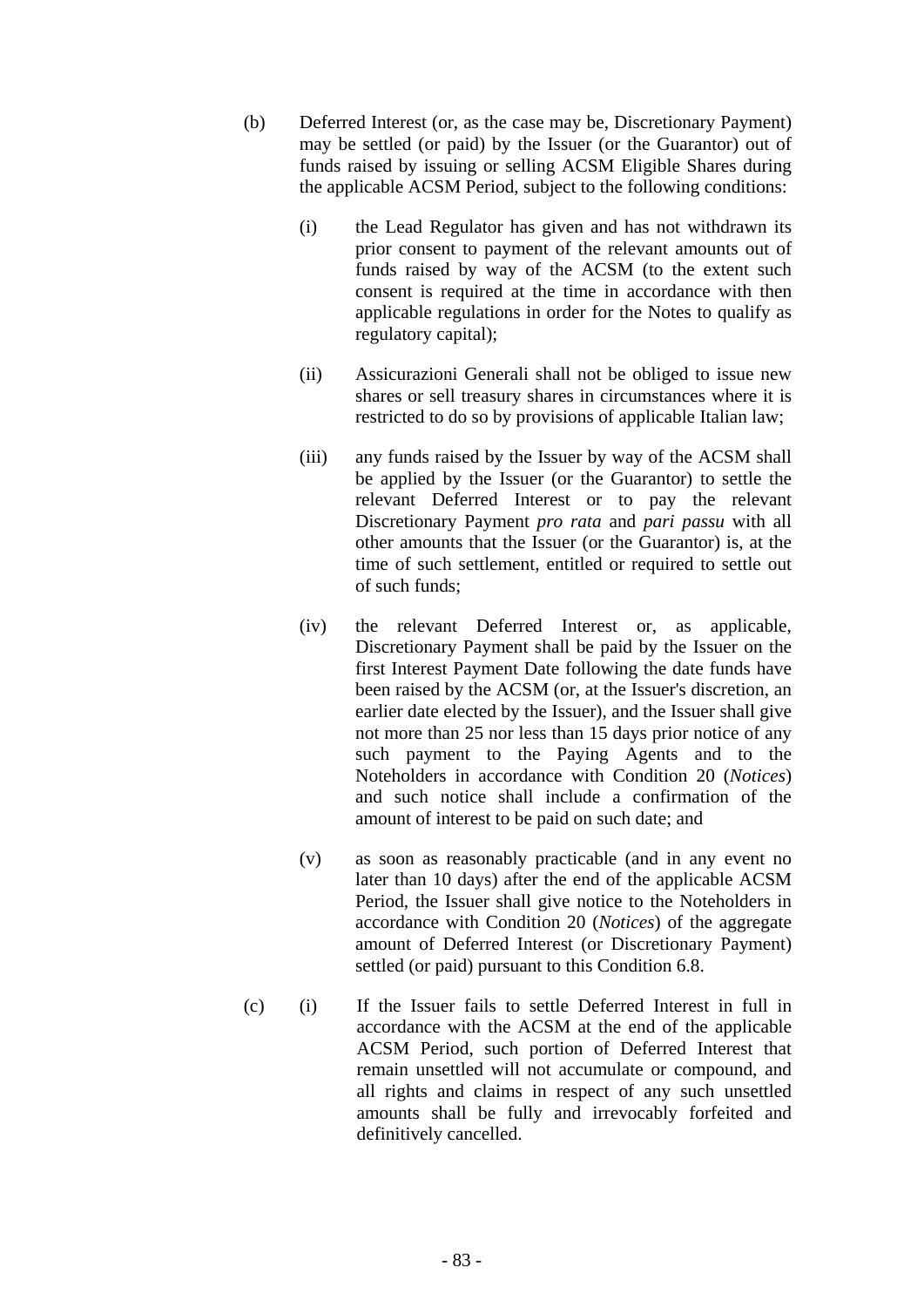(ii) If, at the end of the ACSM Period, the amount of Discretionary Payment paid by the Issuer by way of the ACSM falls short of the amount of the relevant Cancelled Interest, the Issuer shall be under no further obligation to make any further Discretionary Payment to settle any such shortfall, whether by way of ACSM or otherwise.

"**ACSM Eligible Shares**" means new shares of Assicurazioni Generali or treasury shares of Assicurazioni Generali, save that (i) if the relevant Final Terms state that ACSM Eligible Shares Limit applies, Assicurazioni Generali shall not, in any year, issue new ordinary shares or sell treasury shares for the purposes of the ACSM in excess of the ACSM Eligible Shares Limit; and (ii) for the purposes of selling treasury shares, no treasury shares can be sold that have been purchased within the preceding six months, subject to the existence of the appropriate necessary corporate powers applicable to Assicurazioni Generali at the time of the issuance or the disposal of the shares;

"**ACSM Eligible Shares Limit**" means 2 per cent. of the market value of Assicurazioni Generali's ordinary share capital, such market value to be determined by the Calculation Agent as at the end of each financial year of Assicurazioni Generali on the basis of the *Prezzo Ufficiale* of Assicurazioni Generali's ordinary shares.

*Condition 6.8.2 below applies to Subordinated Notes in respect of which the Final Terms state (a) ACSM; and (b) No repurchase of Junior Securities of Assicurazioni Generali apply.* 

## 6.8.2 *No repurchase of Junior Securities of Assicurazioni Generali*

Neither Assicurazioni Generali nor any of its Subsidiaries shall redeem, repurchase or acquire any Junior Securities of Assicurazioni Generali (other than a Permitted Repurchase) during the 12-month period following settlement of any Deferred Interest or payment of Discretionary Payment, in accordance with the ACSM pursuant to Condition 6.8.1 (*Settlement of Deferred Interest or Discretionary Payment via ACSM*).

*Condition 6.8.3 below applies to Subordinated Notes in respect of which the Final Terms state (a) ACSM and (b) Capital restriction apply.* 

# 6.8.3 *Capital restriction*

- (a) Until such time as:
	- (i) an amount equal to the relevant Deferred Interest has been settled pursuant to Condition 6.8.1 (and any amount of Deferred Interest that has not been so settled shall constitute "**unsettled Deferred Interest**" for the purpose of this Condition 6.8.3); or
	- (ii) Discretionary Payment in an amount equal to the relevant Cancelled Interest has been made pursuant to Condition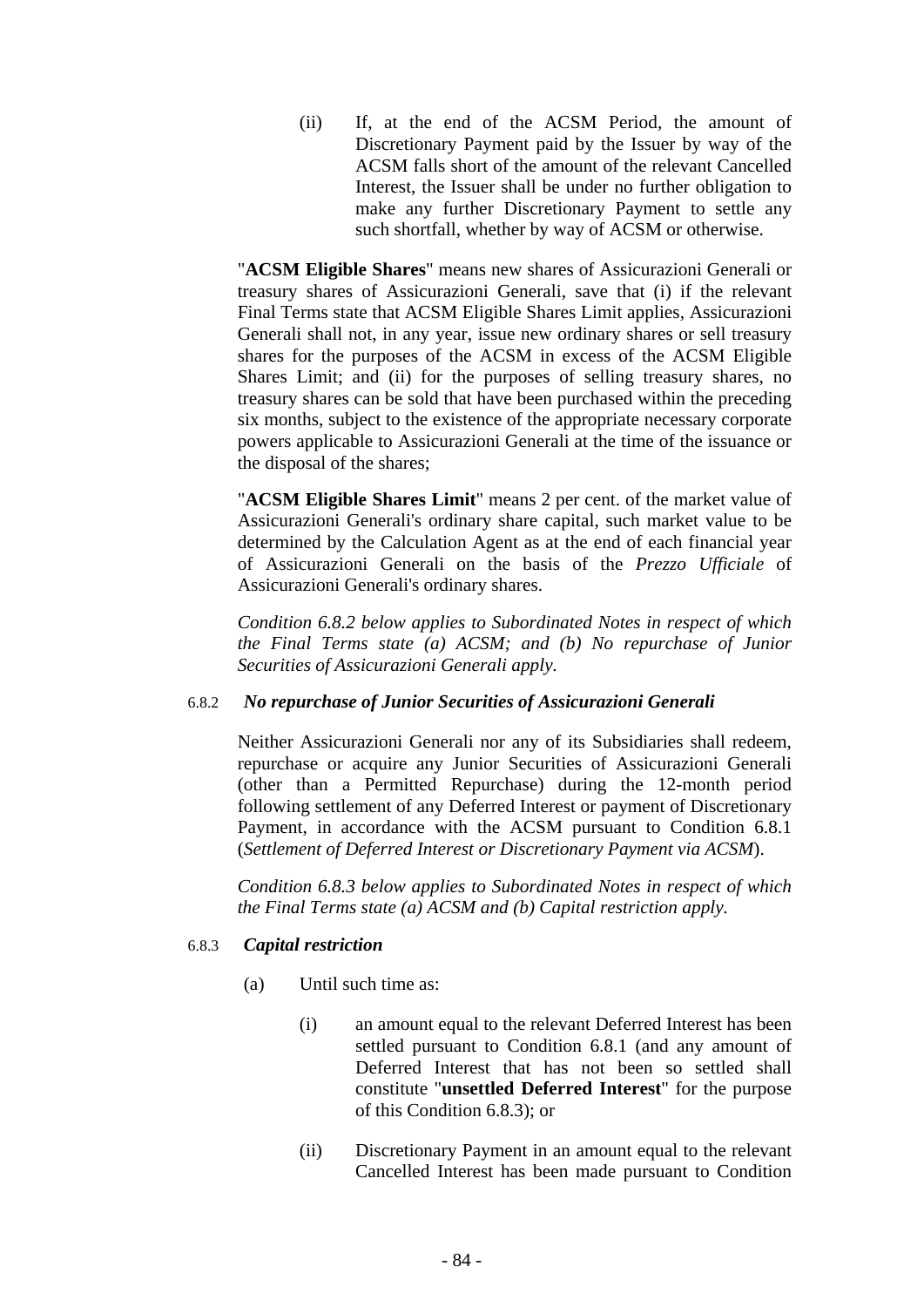6.8.1 (the excess of the amount of Cancelled Interest over the amount of Discretionary Payment paid shall constitute "**unsettled Cancelled Interest**"),

upon approval of the financial results of the preceding financial year and in determining whether or not to propose to the annual general meeting of the shareholders payment of a dividend in respect of its ordinary shares, the board of directors of Assicurazioni Generali shall assess the appropriateness of any such proposal to pay a dividend taking into account the position of the Noteholders.

(b) Any amount of Deferred Interest cancelled in accordance with Condition 6.8.1(c)(i) shall not be considered as unsettled Deferred Interest, and the amount of the Cancelled Interest shortfall referred to in Condition 6.8.1(c)(ii) shall not be considered as unsettled Cancelled Interest, in each case for the purpose of this Condition 6.8.3.

*Condition 7 below is applicable only to Subordinated Notes for which the Final Terms state Condition 7 applies.* 

# 7. **CONDITIONS FOR REDEMPTION**

- 7.1 The redemption of the Subordinated Notes that have a specified maturity date on the Maturity Date is subject to the following conditions:
	- (a) no Regulatory Intervention has occurred and/or is continuing, and such redemption would not itself result in a Regulatory Intervention, unless the then applicable regulations provide that the Lead Regulator may give (and the Lead Regulator has then given, and has not withdrawn) its permission to such redemption on terms imposed by it (which may include the exchange or conversion of the Notes for, or into, an ownfund item of the same or higher quality and compliance with the Minimum Capital Requirement); and
	- (b) the prior approval of the Lead Regulator has been obtained if so required under legislation applicable to the Notes at the relevant time.

In case the conditions (to the extent applicable) set out above are not satisfied, the Maturity Date shall be postponed in accordance with the provisions set forth in Condition 11.1A (*Scheduled redemption*).

- 7.2 The redemption of Instalment Amounts in respect of Subordinated Notes that are Instalment Notes on each due date therefor is subject to the following conditions:
	- (a) no Regulatory Intervention has occurred and/or is continuing, and such redemption would not itself result in a Regulatory Intervention, unless the then applicable regulations provide that the Lead Regulator may give (and the Lead Regulator has then given, and has not withdrawn) its permission to such redemption on terms imposed by it; and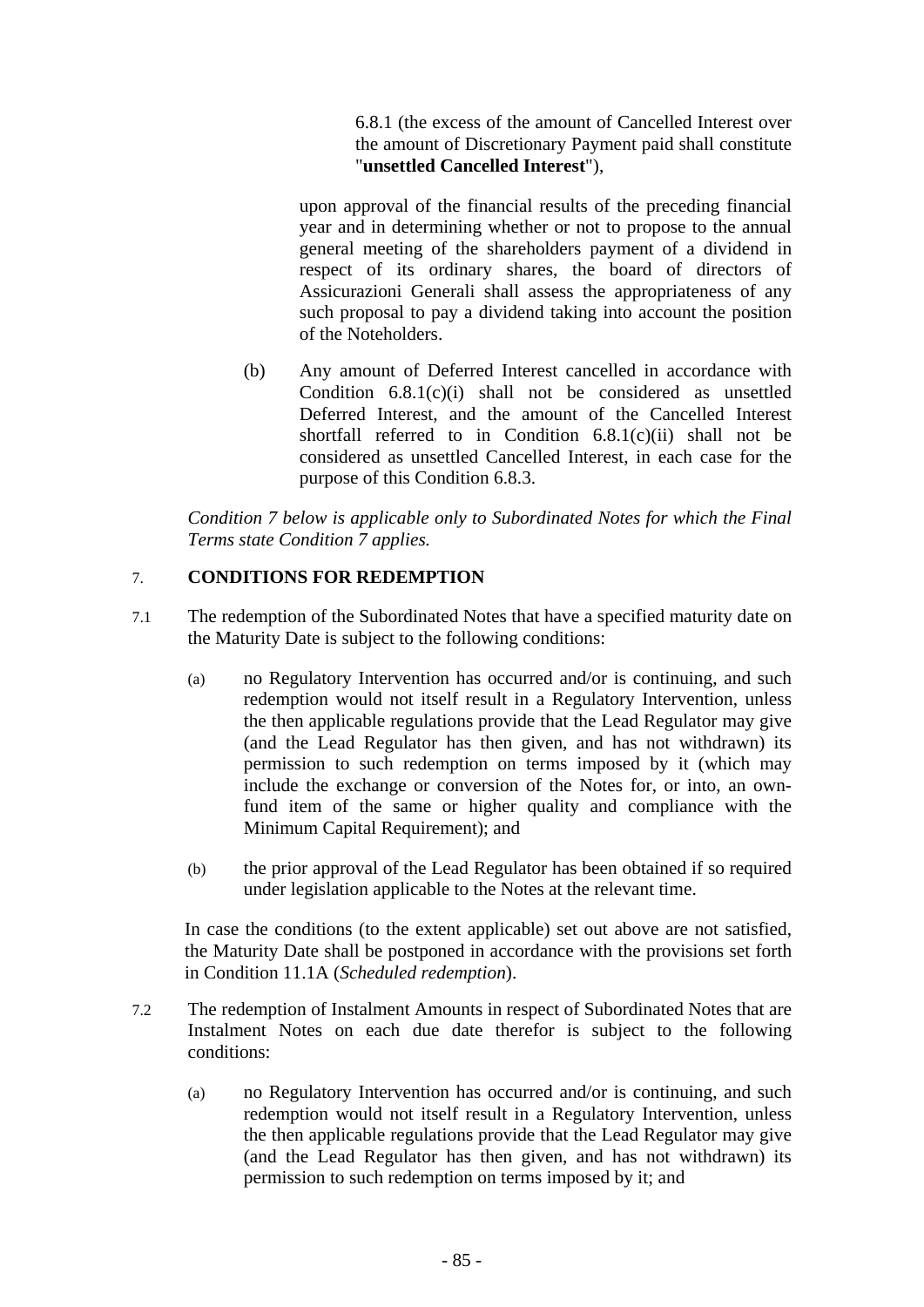(b) the prior approval of the Lead Regulator has been obtained if so required under legislation applicable to the Notes at the relevant time.

In case the conditions set out above are not satisfied, redemption of the relevant Instalment Amount on the relevant due date shall be postponed in accordance with Condition 11.9 (*Redemption by Instalments*), and interest will continue to accrue on the principal amount outstanding of the Notes in accordance with Condition 9 (*Interest*).

7.3 The Issuer shall give not less than 5 days prior notice to the Paying Agents and to the Noteholders in accordance with Condition 20 (*Notices*) of any date on which the Maturity Date will be postponed pursuant to the provisions of Condition 7.1 or any Instalment Amount will not be paid pursuant to Condition 7.2 above, provided that if the Regulatory Intervention occurs less than 5 days before the Maturity Date, the Issuer shall give notice as soon as practicable under the circumstances before the Maturity Date. The information contained in any notice given in accordance with this Condition 7.3 will be available at the Specified Office of the Fiscal Agent from the date of the relevant notice.

*Condition 7A below is applicable only to Notes in respect of which the Final Terms state that Loss Absorption provisions applies.* 

# **7A LOSS ABSORPTION PROVISIONS**

To the extent that Assicurazioni Generali at any time suffers losses (also taking into account profits and losses relating to previous financial years) which would result in the Solvency Margin being reduced below the Required Solvency Margin (a "**Solvency Margin Event**"), the obligations of the Issuer to make payments in respect of the Notes will be deferred to the extent necessary to enable Assicurazioni Generali to continue to carry on its activities in accordance with applicable regulatory requirements. In any such case, interest will continue to accrue on the nominal value of the Notes. The obligations of the Issuer to make payments in respect of the Notes will, subject to the provisions of Condition 6 (*Deferral or Cancellation of Interest*), be reinstated (in priority to any Junior Securities of Assicurazioni Generali and on a *pari passu* basis with any Parity Securities of Assicurazioni Generali), as if such obligations of the Issuer had not been so deferred:

- (i) in whole, in the event of winding up, dissolution, liquidation or bankruptcy (including, inter alia, *liquidazione coatta amministrativa*) of the Issuer or, where relevant, the Guarantor and with effect immediately prior to the commencement of such winding up, dissolution, liquidation or bankruptcy (including, inter alia, *liquidazione coatta amministrativa*); and
- (ii) in whole, in the event of early redemption of the Notes pursuant to Condition 11.2 (*Redemption for tax reasons*), Condition 11.3 (*Redemption at the option of the Issuer*), Condition 11.5 (*Optional Redemption due to a Regulatory Event*), Condition 11.6 (*Optional Redemption due to a Rating Event*), Condition 11.7 (*Optional*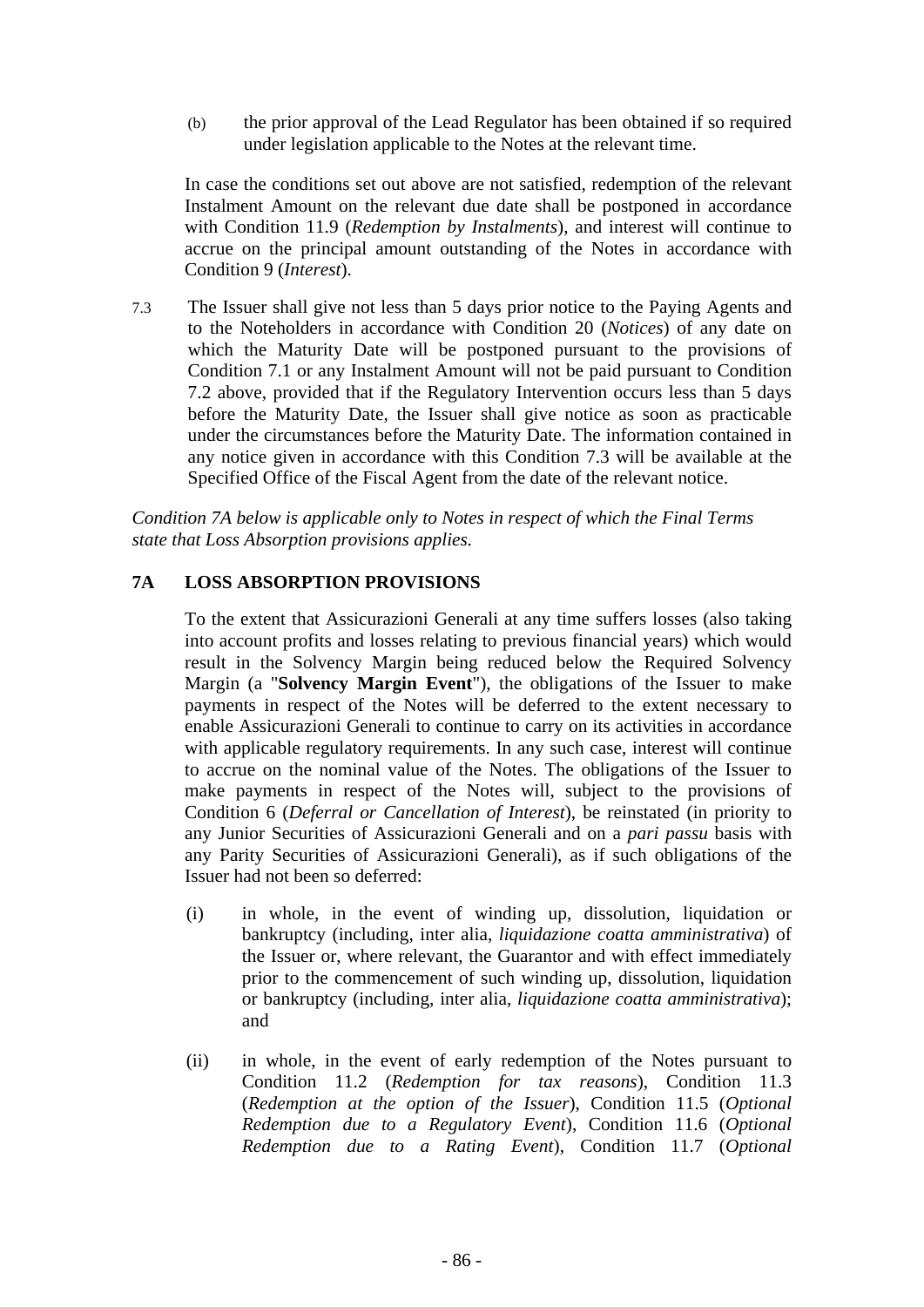*Redemption due to an Accounting Event*) or Condition 11.9(b) (*Redemption by Instalments*); and

(iii) in whole or in part, from time to time, to the extent that the Solvency Margin Event is no longer continuing and, therefore, the Solvency Margin is again at least equal to the Required Solvency Margin.

The Issuer shall forthwith give notice of any such deferral and/or reinstatement to the Noteholders in accordance with Condition 20 (*Notices*) below and such notice shall include a confirmation of the Issuer's entitlement to such deferral and/or reinstatement, together with details of the amounts to be so deferred and/or reinstated.

*Condition 8 below is applicable only to Notes in respect of which the Final Terms state that Change of interest following Optional Redemption Date (Call) applies.* 

# 8. **INITIAL AND POST-CALL INTEREST PROVISIONS**

- 8.1 *Initial Interest Provisions*: The Notes bear interest from and including the Issue Date to but excluding the Optional Redemption Date (Call) at the Initial Rate of Interest payable, subject as provided in these Conditions, in arrear on the Initial Interest Payment Date(s) specified in the Final Terms.
- 8.2 *Post-Call Interest Provisions*: If the Issuer does not redeem the Notes in accordance with Condition 11.3 *(Redemption and Purchase – Redemption at the option of the Issuer)* on the Optional Redemption Date (Call), the Notes will bear interest for each Interest Period falling after the Optional Redemption Date (Call) at such Rate of Interest (Post-Call) as will be indicated in the relevant Final Terms payable, subject as provided in these Conditions, in arrear on each Interest Payment Date falling after the Optional Redemption Date (Call).

# 9. **INTEREST**

*Condition 9A below is applicable to the Notes (a) if the Fixed Rate Note Provisions are specified in the relevant Final Terms as being applicable; and (b) if the Fixed-Floating Rate Note Provisions are specified in the relevant Final Terms as being applicable, in respect of those Interest Periods for which the Fixed Rate Note Provisions are stated to apply.* 

# 9A **Interest on Fixed Rate Notes**

9A.1 *Accrual of interest*: The Notes bear interest from the Interest Commencement Date (or the applicable Interest Payment Date) at the Rate(s) of Interest payable in arrear on each Interest Payment Date, subject as provided in these Conditions. Each Note will cease to bear interest from the due date for final redemption unless, upon due presentation, payment of the Redemption Amount is improperly withheld or refused, in which case it will continue to bear interest in accordance with this Condition 9 (as well after as before judgment) until whichever is the earlier of (i) the day on which all sums due in respect of such Note up to that day are received by or on behalf of the relevant Noteholder and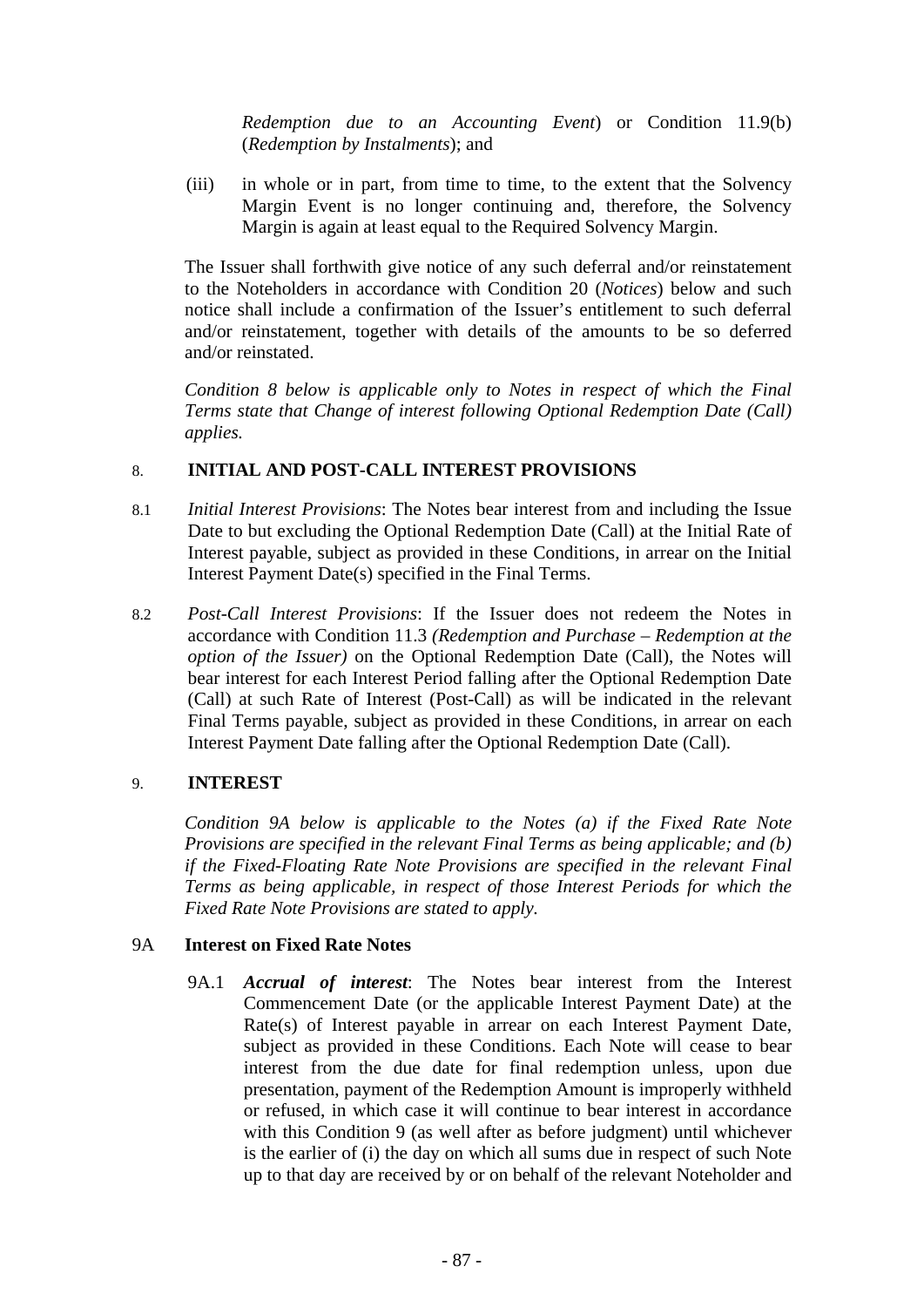(ii) the day which is seven days after the Fiscal Agent has notified the Noteholders that it has received all sums due in respect of the Notes up to such seventh day (except to the extent that there is any subsequent default in payment).

- 9A.2 *Fixed Coupon Amount*: The amount of interest payable in respect of each Note for any Interest Period shall be the relevant Fixed Coupon Amount and, if the Notes are in more than one Specified Denomination, shall be the relevant Fixed Coupon Amount in respect of the relevant Specified Denomination. Payment of any Broken Amount will be made on the Interest Payment Date so specified in the Final Terms.
- 9A.3 *Calculation of interest amount*: The amount of interest payable in respect of each Note for any period for which a Fixed Coupon Amount is not specified shall be calculated by applying the Rate of Interest to the Calculation Amount, multiplying the product by the relevant Day Count Fraction and rounding the resulting figure to the nearest sub-unit of the Specified Currency (half a sub-unit being rounded upwards) and multiplying such rounded figure by a fraction equal to the Specified Denomination of such Note divided by the Calculation Amount. For this purpose a "sub-unit" means, in the case of any currency other than euro, the lowest amount of such currency that is available as legal tender in the country of such currency and, in the case of euro, means one cent.

*Condition 9B is applicable to the Notes only if the relevant Final Term specifies that Interest Basis reset on Reset Date as being applicable.* 

#### 9B **Interest on Reset Notes**

- 9B.1 *Initial Interest Provisions*: The Notes bear interest from and including the Interest Commencement Date to but excluding the Reset Date (or, if there is more than one Reset Period, the first Reset Date occurring after the Issue Date), at the Initial Rate of Interest payable, subject as provided in these Conditions, in arrear on the Interest Payment Date(s) specified in the Final Terms.
- 9B.2 *Interest Basis Reset Provisions*: The Notes will bear interest in respect of the Reset Period (or, if there is more than one Reset Period, each successive Reset Period thereafter) at the relevant Reset Rate (as will be determined by the Calculation Agent on the relevant Reset Determination Date in accordance with this Condition 9B) payable, subject as provided in these Conditions, in arrear on the Interest Payment Date(s) specified in the Final Terms.
- 9B.3 *Accrual of interest*: Each Note will cease to bear interest from the due date for final redemption unless, upon due presentation, payment of the Redemption Amount is improperly withheld or refused, in which case it will continue to bear interest in accordance with this Condition 9 (as well after as before judgment) until whichever is the earlier of (i) the day on which all sums due in respect of such Note up to that day are received by or on behalf of the relevant Noteholder and (ii) the day which is seven days after the Fiscal Agent has notified the Noteholders that it has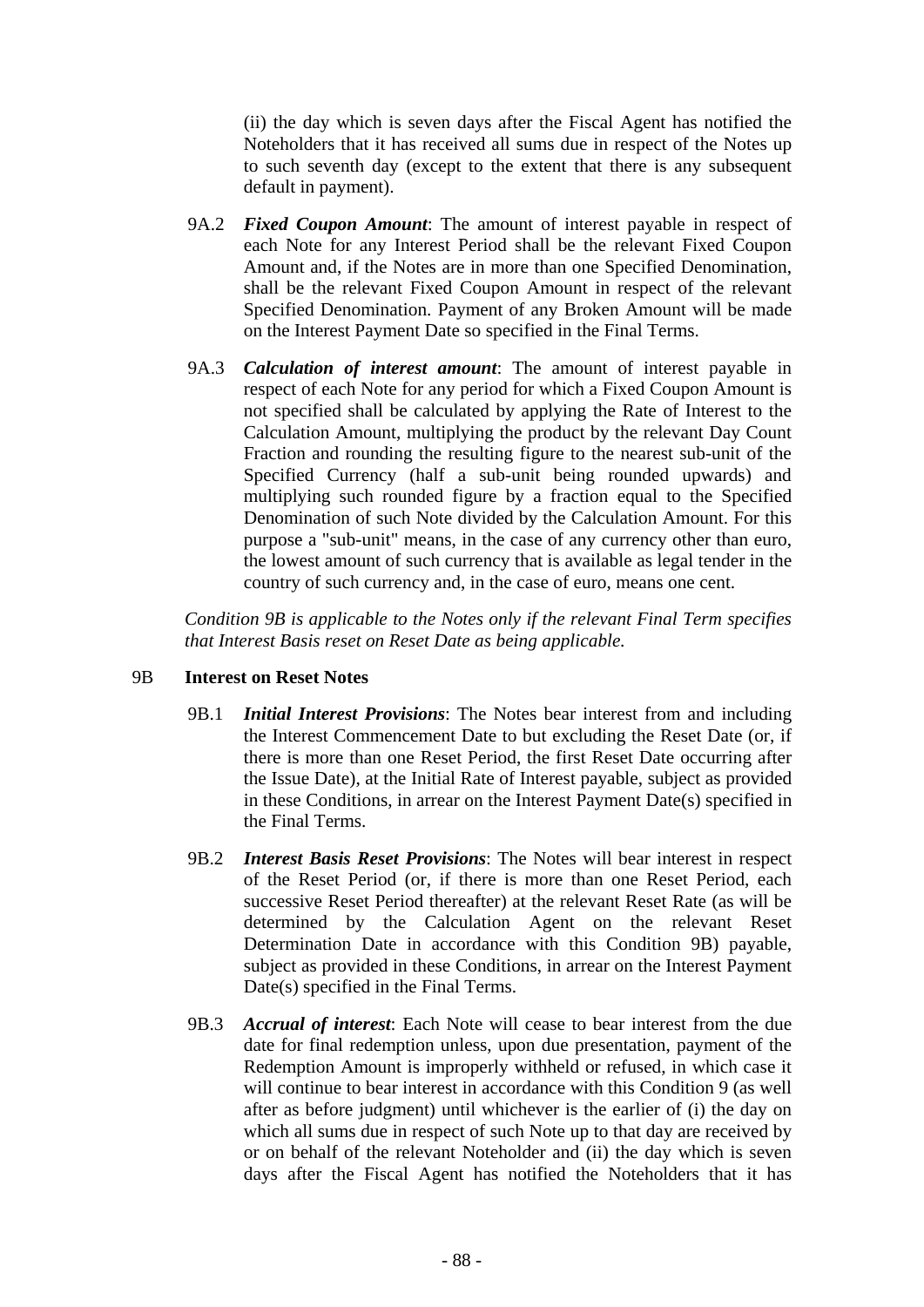received all sums due in respect of the Notes up to such seventh day (except to the extent that there is any subsequent default in payment).

As used in these Conditions:

"**Mid Swap Benchmark Rate**" means EURIBOR if the Specified Currency is euro or LIBOR for the Specified Currency if the Specified Currency is not euro.

"**Mid Swap Maturity**" has the meaning specified in the Final Terms.

"**Mid Swap Rate**" means for any Reset Period the arithmetic mean of the bid and offered rates for the fixed leg payable with a frequency equivalent to the frequency with which scheduled interest payments are payable on the Notes during the relevant Reset Period (calculated on the day count basis customary for fixed rate payments in the Specified Currency as determined by the Calculation Agent) of a fixed-for-floating interest rate swap transaction in the Specified Currency which transaction (a) has a term equal to the relevant Reset Period commencing on the relevant Reset Date; (b) is in an amount that is representative for a single transaction in the relevant market at the relevant time with an acknowledged dealer of good credit in the swap market; and (c) has a floating leg based on the Mid Swap Benchmark Rate for the Mid Swap Maturity as specified in the Final Terms (calculated on the day count basis customary for floating rate payments in the Specified Currency as determined by the Calculation Agent).

"**Reference Bond**" means for any Reset Period a government security or securities issued by the state responsible for issuing the Specified Currency (which, if the Specified Currency is euro, shall be Germany) selected by the Issuer on the advice of an investment bank of international repute as having an actual or interpolated maturity comparable with the relevant Reset Period that would be utilised, at the time of selection and in accordance with customary financial practice, in pricing new issues of corporate debt securities denominated in the same currency as the Notes and of a comparable maturity to the relevant Reset Period.

"**Reference Bond Price**" means, with respect to any Reset Determination Date, (A) the arithmetic average of the Reference Government Bond Dealer Quotations for such Reset Determination Date, after excluding the highest and lowest such Reference Government Bond Dealer Quotations; or (B) if the Calculation Agent obtains fewer than four such Reference Government Bond Dealer Quotations, the arithmetic average of all such quotations.

"**Reference Government Bond Dealer**" means each of five banks (selected by the Issuer on the advice of an investment bank of international repute), or their affiliates, which are (A) primary government securities dealers, and their respective successors; or (B) market makers in pricing corporate bond issues.

"**Reference Government Bond Dealer Quotations**" means, with respect to each Reference Government Bond Dealer and the relevant Reset Determination Date, the arithmetic average, as determined by the Calculation Agent, of the bid and offered prices for the relevant Reference Bond (expressed in each case as a percentage of its nominal amount) at or around the Reset Rate Time on the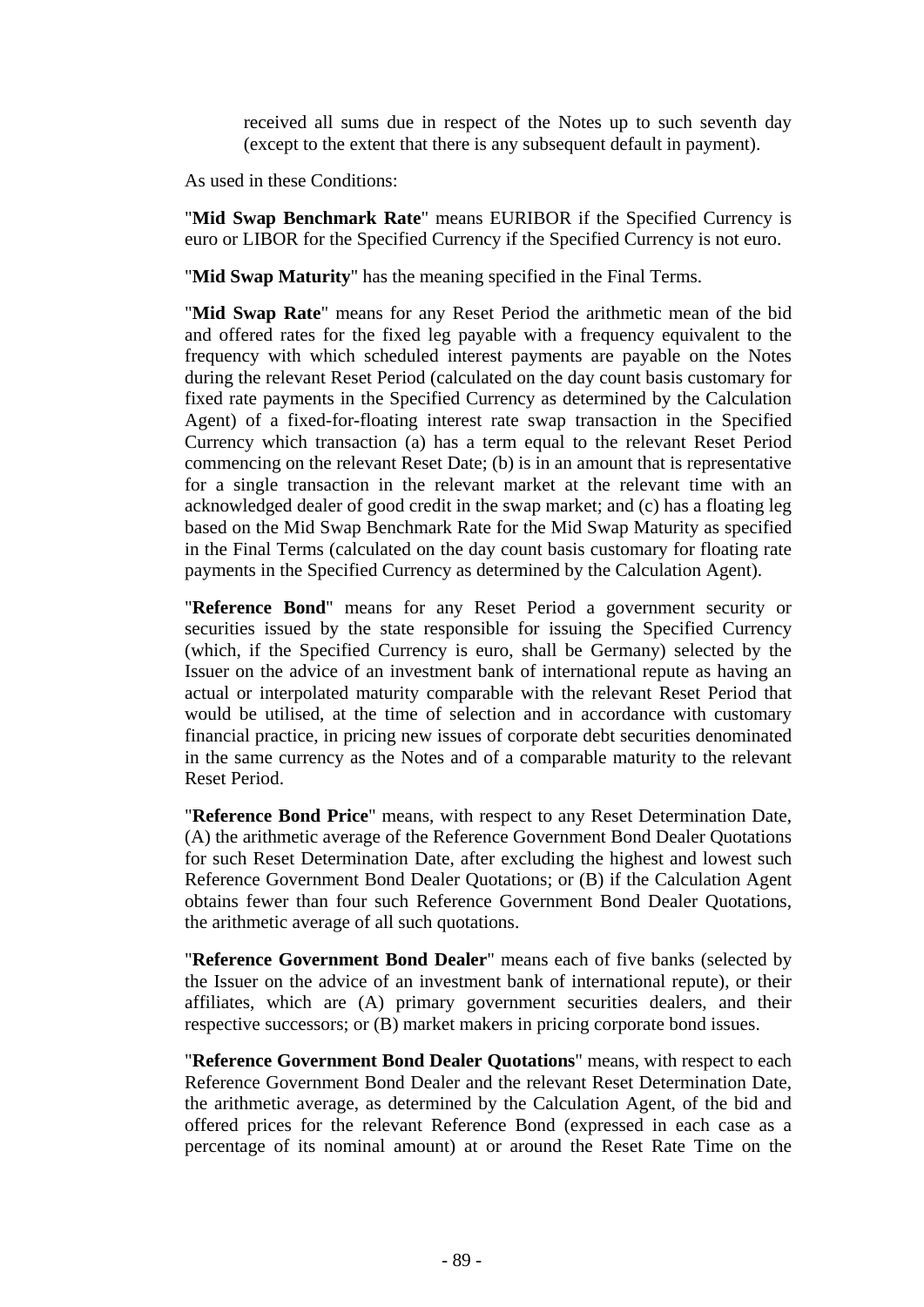relevant Reset Determination Date quoted in writing to the Calculation Agent by such Reference Government Bond Dealer.

"**Reset Date(s)**" means the date(s) specified in the Final Terms.

"**Reset Determination Date**" means, for each Reset Period, the date as specified in the Final Terms falling on or before the commencement of such Reset Period on which the rate of interest applying during such Reset Period will be determined.

"**Reset Margin**" means the margin specified as such in the Final Terms.

"**Reset Period**" means the period from (and including) the first Reset Date to (but excluding) the Maturity Date (if any) if there is only Reset Period or, if there is more than one Reset Period, each period from (and including) one Reset Date (or the first Reset Date) to (but excluding) the next Reset Date up to (but excluding) the Maturity Date (if any).

"**Reset Rate**" for any Reset Period means the sum of (i) the applicable Reset Reference Rate and (ii) the applicable Reset Margin (rounded down to four decimal places, with 0.00005 being rounded down).

"**Reset Rate Screen Page**" has the meaning specified in the Final Terms.

"**Reset Rate Time**" has the meaning specified in the Final Terms.

"**Reset Reference Rate**" means either:

- (A) if "Mid Swaps" is specified in the Final Terms, the Mid Swap Rate displayed on the Reset Rate Screen Page at or around the Reset Rate Time on the relevant Reset Determination Date for such Reset Period; or
- (B) if "Reference Bond" is specified in the Final Terms, the annual yield to maturity or interpolated yield to maturity (on the relevant day count basis) of the relevant Reference Bond, assuming a price for such Reference Bond (expressed as a percentage of its nominal amount) equal to the relevant Reference Bond Price.
- 9B.4 *Reset Rate Screen Page*: if the Reset Rate Screen Page is not available, the Calculation Agent shall request each of the Reference Banks to provide the Calculation Agent with its offered quotation (expressed as a percentage rate per annum) for the Reset Reference Rate at approximately the Reset Rate Time on the Reset Determination Date in question if two or more of the Reference Banks provide the Calculation Agent with offered quotations, the Reset Rate for the relevant Reset Period shall be the arithmetic mean (rounded if necessary to the fifth decimal place, with 0.000005 being rounded upwards) of the offered quotations plus or minus (as appropriate) the applicable Reset Margin (if any), all as determined by the Calculation Agent. If on any Reset Determination Date only one or none of the Reference Banks provides the Calculation Agent with an offered quotation as provided in the foregoing provisions of this Condition 9B.4, the Reset Rate shall be determined as at the last preceding Reset Determination Date or, in the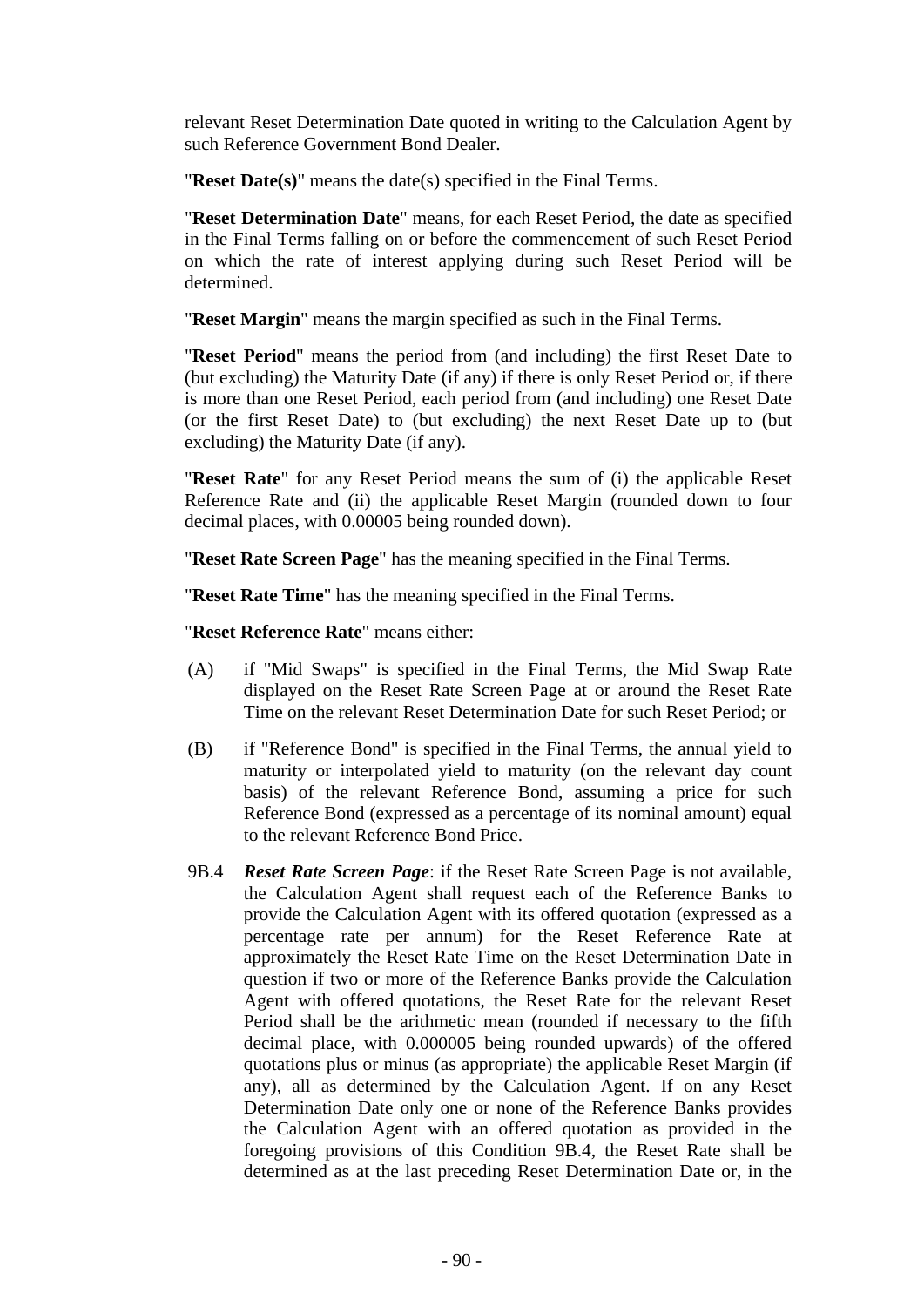case of the first Reset Determination Date, the Reset Rate shall be the Initial Rate of Interest.

For the purpose of this Condition 9B.4, "**Reference Banks**" means four (or, if the Principal Financial Centre is Helsinki, five) major banks selected by the Calculation Agent in the swap, money, securities or other market most closely connected with the Reset Reference Rate.

- 9B.5 *Calculation of Interest Amount*: The Calculation Agent will calculate the Interest Amount payable on the Reset Notes for each relevant period (in the case of Interest Periods falling after the Reset Date, as soon as practicable after the time at which the Reset Reference Rate is to be determined in relation to such Reset Interest Period) by applying the Initial Rate of Interest or the applicable Reset Rate (as the case may be) to the Calculation Amount and multiplying the product by the relevant Day Count Fraction and rounding the resulting figure to the nearest subunit of the Specified currency (half a sub-unit being rounded upwards). For this purpose a "sub-unit" means, in the case of any currency other than euro, the lowest amount of such currency that is available as legal tender in the country of such currency and, in the case of euro, means one cent. Where the Specified Denomination of a Note comprises more than one Calculation Amount, the Interest Amount payable in respect of such Note shall be aggregate of the amounts (determined in the manner provided above) for each Calculation Amount comprising the Specified Denomination without any further rounding.
- 9B.6 *Publication*: The Calculation Agent will cause the Reset Rate and each Interest Amount for each Reset Period to be notified to the Issuer, the Paying Agents and each competent authority, stock exchange and/or quotation system (if any) by which the Notes have then been admitted to listing, trading and/or quotation as soon as practicable after such determination but in any event not later than the first day of the relevant Interest Period. Notice thereof shall also promptly be given to the Noteholders.
- 9B.7 *Notifications etc.*: All notifications, opinions, determinations, certificates, calculations, quotations and decisions given, expressed, made or obtained for the purposes of this Condition by the Calculation Agent will (in the absence of manifest error) be binding on the Issuer, the Guarantor (where applicable), the Paying Agents, the Noteholders and the Couponholders and (subject as aforesaid) no liability to any such Person will attach to the Calculation Agent in connection with the exercise or non-exercise by it of its powers, duties and discretions for such purposes.

*Condition 9C is applicable to the Notes (a) if the Floating Rate Note Provisions are specified in the relevant Final Terms as being applicable; and (b) if the Fixed-Floating Rate Note Provisions are specified in the relevant Final Terms as being applicable, in respect of those Interest Periods for which the Floating Rate Note Provisions are stated to apply.*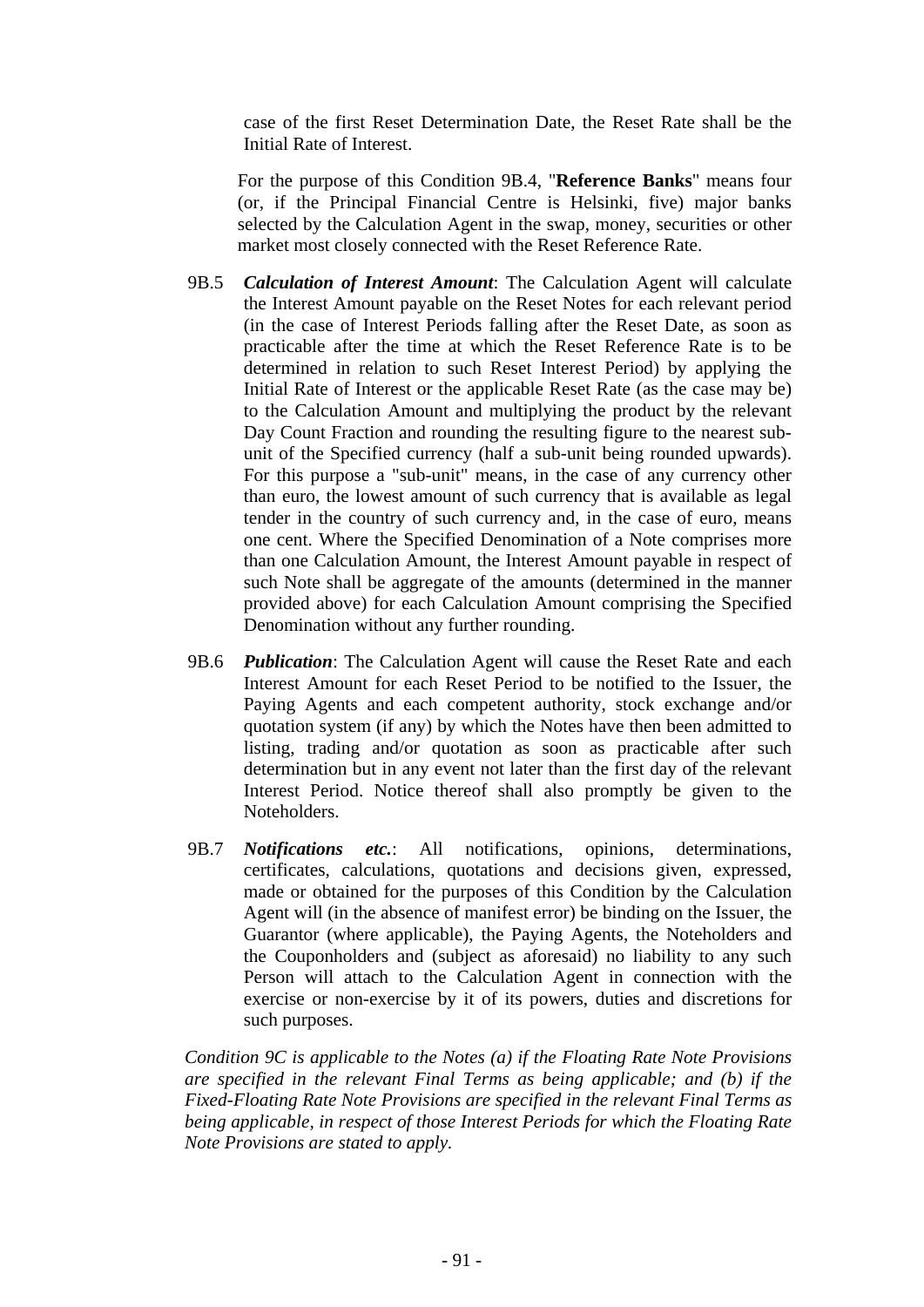# 9C **Interest on Floating Rate Notes**

9C.1 *Accrual of interest*: The Notes bear interest from the Interest Commencement Date (or the applicable Interest Payment Date) at the Rate(s) of Interest payable in arrear on each Interest Payment Date, subject as provided in Condition 12 *(Payments)*. Each Note will cease to bear interest from the due date for final redemption unless, upon due presentation, payment of the Redemption Amount is improperly withheld or refused, in which case it will continue to bear interest in accordance with this Condition (as well after as before judgment) until whichever is the earlier of (i) the day on which all sums due in respect of such Note up to that day are received by or on behalf of the relevant Noteholder and (ii) the day which is seven days after the Fiscal Agent has notified the Noteholders that it has received all sums due in respect of the Notes up to such seventh day (except to the extent that there is any subsequent default in payment).

## 9C.2 *Screen Rate Determination*:

A. *Floating Rate Notes other than EONIA Linked Interest Notes, SONIA Linked Interest Notes, Federal Funds Rate Linked Notes or CMS Linked Interest Notes*

If Screen Rate Determination is specified in the relevant Final Terms as the manner in which the Rate(s) of Interest is/are to be determined, the Rate of Interest applicable to the Notes for each Interest Period will be determined by the Calculation Agent on the following basis:

- (i) if the Reference Rate is a composite quotation or customarily supplied by one entity, the Calculation Agent will determine the Reference Rate which appears on the Relevant Screen Page as of the Relevant Time on the relevant Interest Determination Date;
- (ii) in any other case, the Calculation Agent will determine the arithmetic mean of the Reference Rates which appear on the Relevant Screen Page as of the Relevant Time on the relevant Interest Determination Date;
- (iii) if, in the case of (i) above, such rate does not appear on that page or, in the case of (ii) above, fewer than two such rates appear on that page or if, in either case, the Relevant Screen Page is unavailable, the Calculation Agent will:
	- (A) request the principal Relevant Financial Centre office of each the Reference Banks to provide a quotation of the Reference Rate at approximately the Relevant Time on the Interest Determination Date to prime banks in the Relevant Financial Centre interbank market in an amount that is representative for a single transaction in that market at that time; and
	- (B) determine the arithmetic mean of such quotations; and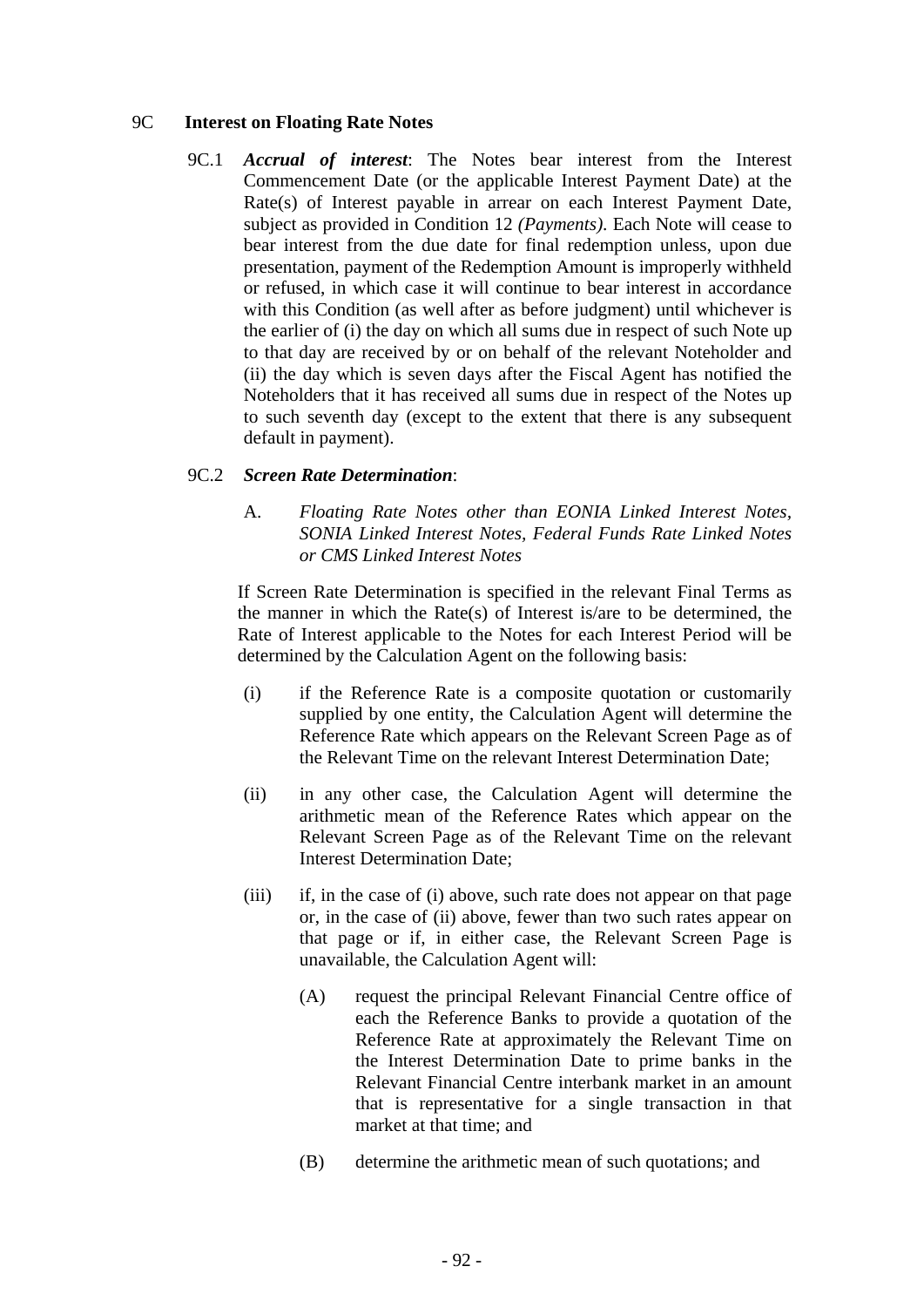(iv) if fewer than two such quotations are provided as requested, the Calculation Agent will determine the arithmetic mean of the rates (being the nearest to the Reference Rate, as determined by the Calculation Agent) quoted by major banks in the Principal Financial Centre of the Specified Currency, selected by the Calculation Agent, at approximately 11.00 a.m. (local time in the Principal Financial Centre of the Specified Currency) on the first day of the relevant Interest Period for loans in the Specified Currency to leading European banks for a period equal to the relevant Interest Period and in an amount that is representative for a single transaction in that market at that time,

and the Rate of Interest for such Interest Period shall be the sum of the Margin and the rate or (as the case may be) the arithmetic mean so determined; *provided, however, that* if the Calculation Agent is unable to determine a rate or (as the case may be) an arithmetic mean in accordance with the above provisions in relation to any Interest Period, the Rate of Interest applicable to the Notes during such Interest Period will be the sum of the Margin and the rate (or as the case may be) the arithmetic mean last determined in relation to the Notes in respect of a preceding Interest Period.

#### B. *Floating Rate Notes which are EONIA Linked Interest Notes*

Where the Reference Rate is specified as being EONIA, the Rate of Interest for each Interest Period will be the rate (expressed as a percentage per annum rounded to the nearest ten-thousandths of a percentage point, with 0.00005 being rounded upwards) which will be calculated by the Calculation Agent in accordance with provisions set out below and the following formula:

#### **Capitalised EONIA + Margin**

As used above:

"**Capitalised EONIA**" means the resultant figure of the following formula:

$$
\left[\prod_{i=1}^{d_0} \left(1 + \frac{EONIA_1 \times n_1}{360}\right) - 1\right] \times \frac{360}{d}
$$

"*d***0**" means, for the relevant Interest Period, the number of TARGET Business Days in such Interest Period.

"*i*" means a series of whole numbers from one to  $d_0$ , each representing the relevant TARGET Business Days in chronological order from, and including, the first TARGET Business Day in the relevant Interest Period.

"**EONIA1**" means, for any day "*i*" in the relevant Interest Period, a reference rate equal to the overnight rate as calculated by the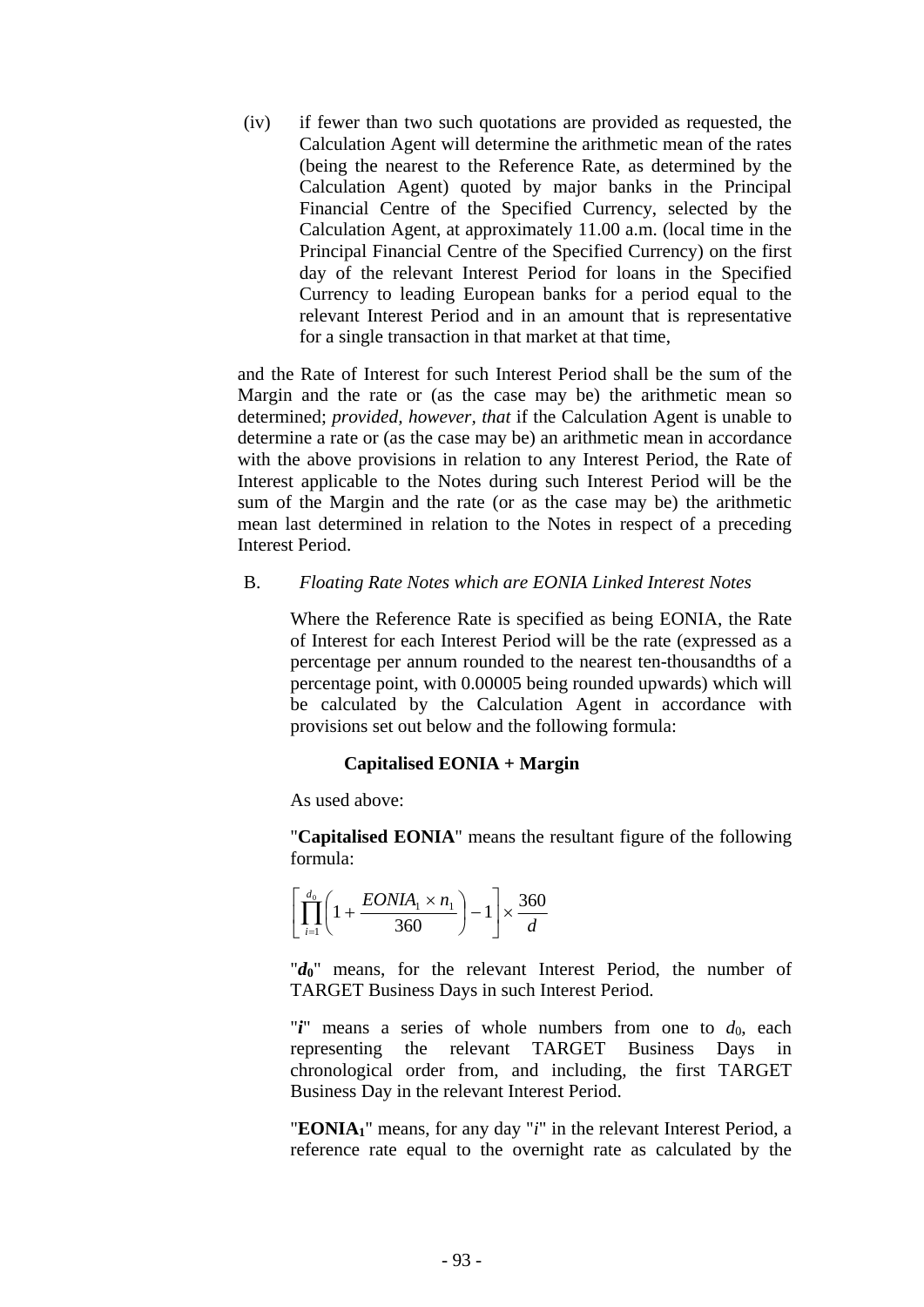European Central Bank and appearing on the Relevant Screen Page on the first TARGET Business Day following that day.

 $'n_1$ " means the number of calendar days in the relevant Interest Period.

"*d*" means the number of calendar days in the relevant Interest Period.

"**Margin**" has the meaning specified in the Final Terms.

"**Relevant Screen Page**" means the screen page specified in the Final Terms or, if none is so specified, Reuters Screen EONIA Page or any successor.

"**TARGET Business Day**" means a day on which the TARGET2 System is open.

If the Calculation Agent determines that either the Relevant Screen Page is not available or no such overnight rate as referred to in EONIA<sub>1</sub> appears for any reason for any day "i" on the TARGET Business Day following that day as provided above, the Calculation Agent shall determine  $EONIA<sub>1</sub>$  for such day in its sole and absolute discretion on a commercial basis as it shall consider appropriate and in accordance with standard market practice.

# C. *Floating Rate Notes which are SONIA Linked Interest Notes*

Where the Reference Rate is specified as being SONIA, the Rate of Interest for each Interest Period will be the rate (expressed as a percentage per annum rounded to the nearest one ten-thousandth of a percentage point, with 0.00005 being rounded upwards) which will be calculated by the Calculation Agent in accordance with the provisions set out below and the following formula:

#### $(SONIA + Margin)_{\text{compounded}}$

where:

$$
\text{(SONIA + Margin)}_{\text{compounded}} = \frac{365}{D} \times \left[ \prod_{i=1}^{D_0} \left( 1 + \frac{(r_i) \times d_i}{365} \right) - 1 \right]
$$

As used above:

"**D**" means the number of calendar days in the relevant Observation Period.

"*D***0**" means the number of London Business Days in the relevant Observation Period.

" $i$ " means a series of whole numbers from one to  $D_0$ , each representing the relevant London Business Days in chronological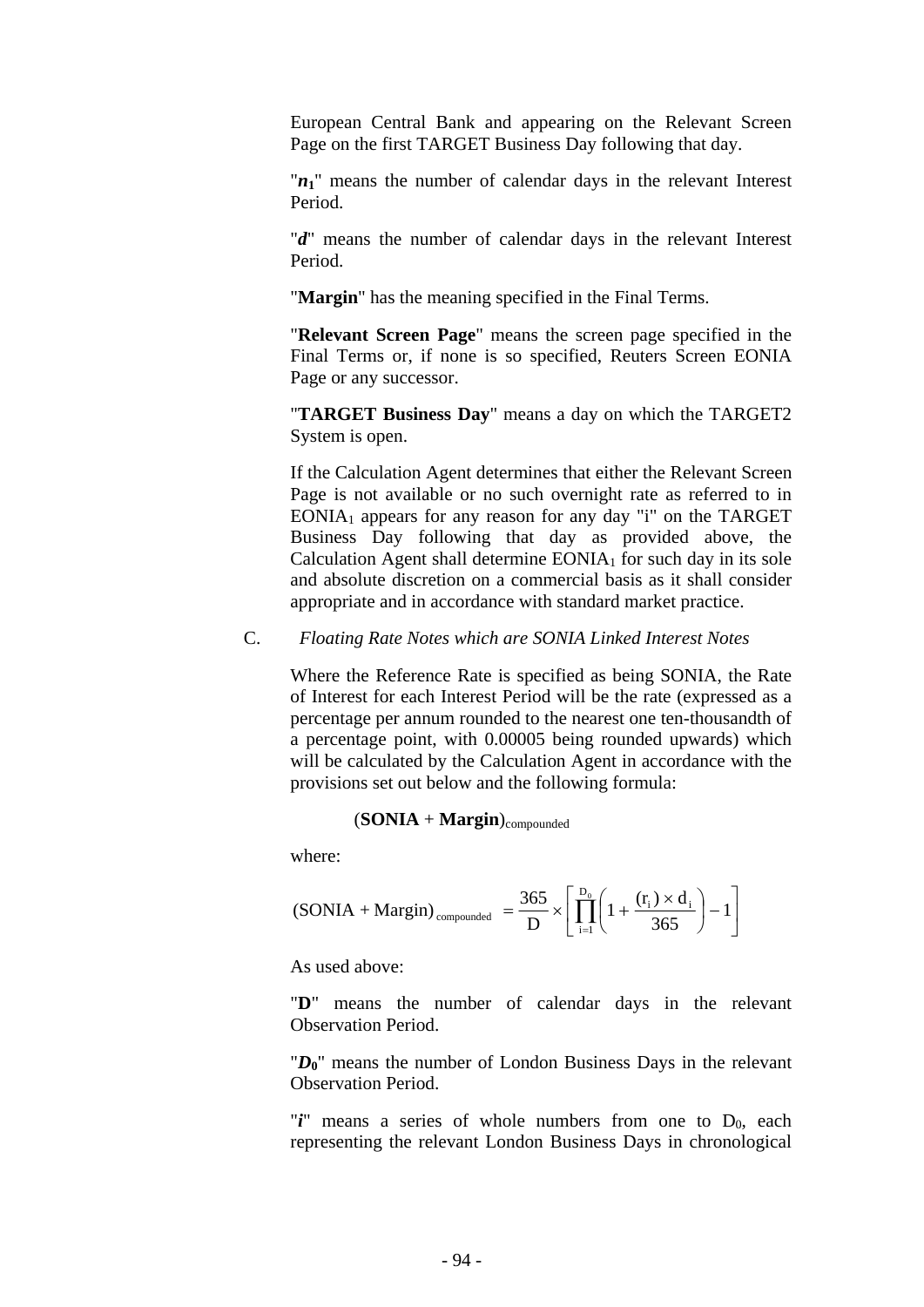order from, and including, the first London Business Day in the relevant Observation Period.

 $'r_i$  means, for any London Business Day *i* in the relevant Observation Period, the SONIA rate in respect of such London Business Day plus the Margin.

"*d***i**" means the number of calendar days in the relevant Observation Period for which the SONIA rate is applicable. The SONIA rate determined for each London Business Day applies for and including such London Business Day and also for all immediately following days that are not London Business Days until but excluding the succeeding London Business Day.

"**London Business Day**" means a day on which commercial banks and foreign exchange markets settle payments and are open for general business (including dealings in foreign exchange and foreign currency deposits) in London.

"**Margin**" has the meaning specified in the Final Terms.

"**Observation Period**" means, in respect of an Interest Period, the period from, and including, 5 London Business Days prior to the first day of such Interest Period (and the first Interest Period shall begin on and include the Interest Commencement Date) and ending, but excluding, 5 London Business Days prior to the Interest Payment Date for such Interest Period.

"**Relevant Screen Page**" means the screen page specified in the Final Terms or, if none is so specified, Reuters page SONIA 1 or any successor.

"**SONIA rate**" means, in respect of a London Business Day, the effective reference rate equal to the overnight interest rate (published as a percentage to four decimal places) calculated by the Wholesale Market Bankers' Association as a weighted average of all overnight unsecured lending transactions in Sterling in the interbank market, initiated within London by the contributing panel banks which appears on the Relevant Screen Page as of 7.00 p.m. (Central European time) on such London Business Day, all as determined by the Calculation Agent.

If, at any such time, the Calculation Agent determines that either the Relevant Screen Page is not available or that no such quotation appears, the Calculation Agent will determine the SONIA rate for such time and London Business Day in its sole and absolute discretion on a commercial basis as it shall consider appropriate and in accordance with standard market practice.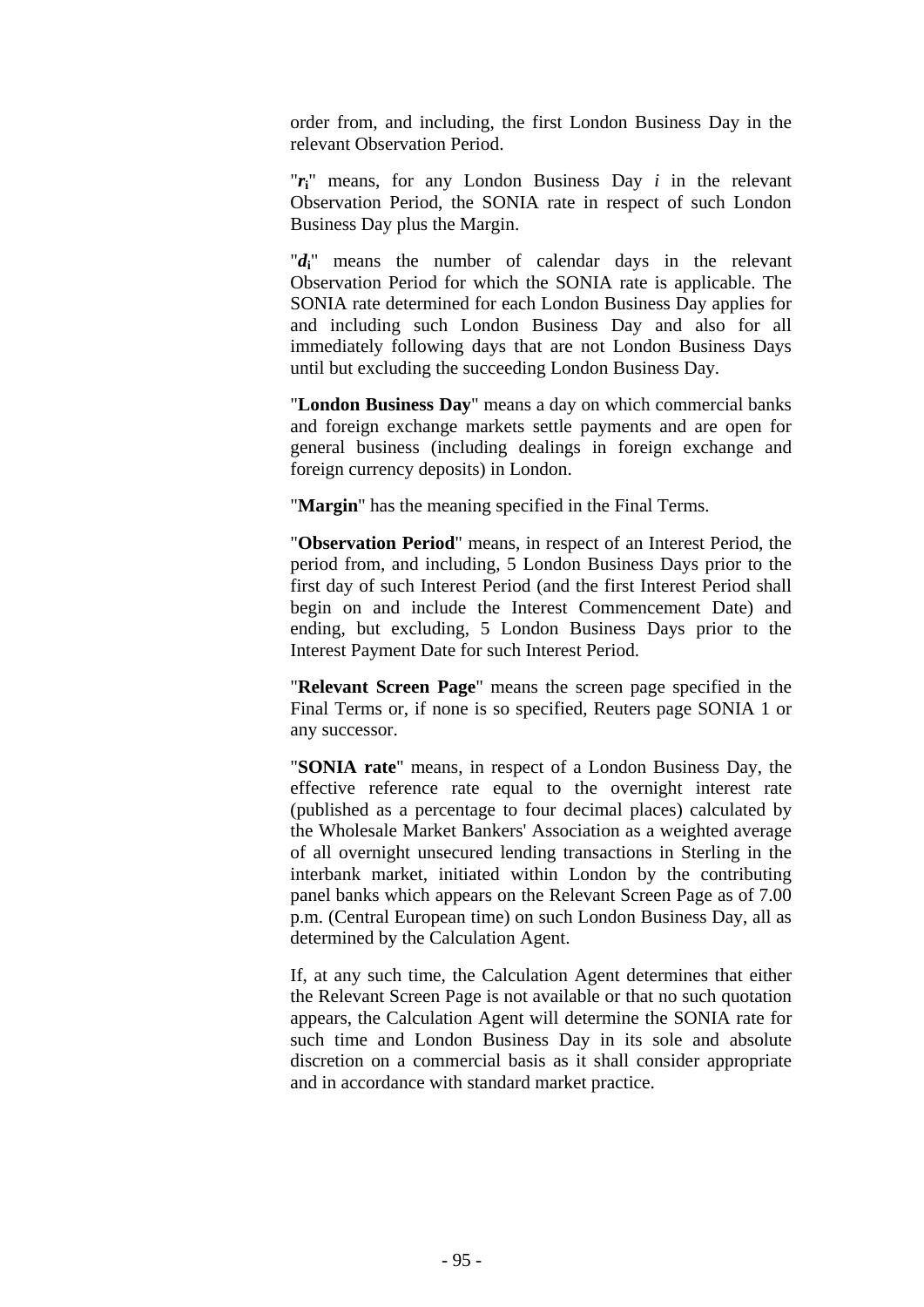# D. *Floating Rate Notes which are Federal Funds Rate Linked Interest Notes*

Where the Reference Rate is specified as being the Federal Funds Rate, the Rate of Interest for each Interest Period will be calculated by the Calculation Agent in accordance with the provisions set out below as the Weighted Average of the U.S. Federal Funds Rate.

As used above:

"**Weighted Average of the U.S. Federal Funds Rate**" means  $D1/D2$ .

Where:

"**D1**" means, in respect of an Interest Period, the sum of the Relevant Rates for each calendar day in such Interest Period. For any calendar day in the relevant Interest Period that is an Interest Determination Date, the "**Relevant Rate**" is the U.S. Federal Funds Rate on such Interest Determination Date. For any calendar day in such Interest Period that is not an Interest Determination Date, the Relevant Rate for such calendar day shall be the Relevant Rate on the immediately preceding Interest Determination Date.

"**D2**" shall mean the number of calendar days in the Interest Period.

"**Interest Determination Date**" means, in respect of an Interest Reset Date, the first New York City Banking Day prior to such Interest Reset Date.

"**Interest Rate Cut Off Date**" means, in respect of an Interest Period, the fourth New York City Banking Day prior to the Interest Payment Date on which such Interest Period ends.

"**Interest Reset Date**" means, in respect of an Interest Period, each New York City Banking Day in such Interest Period up to and including the Interest Rate Cut Off Date.

"**New York City Banking Day**" means any day on which commercial banks are open for general business (including dealings in foreign exchange and foreign currency deposits) in New York City.

"**U.S. Federal Funds Rate**" means, in respect of an Interest Determination Date, the rate for U.S. dollar federal funds on such Interest Determination Date as published in H.15(519) under the caption "Federal Funds (effective)" and displayed on Reuters (or any successor service) on page FEDFUNDS1 under the caption "*EFFECT*" (or any other page as may replace the specified page on that service) ("**FEDFUNDS1 Page**").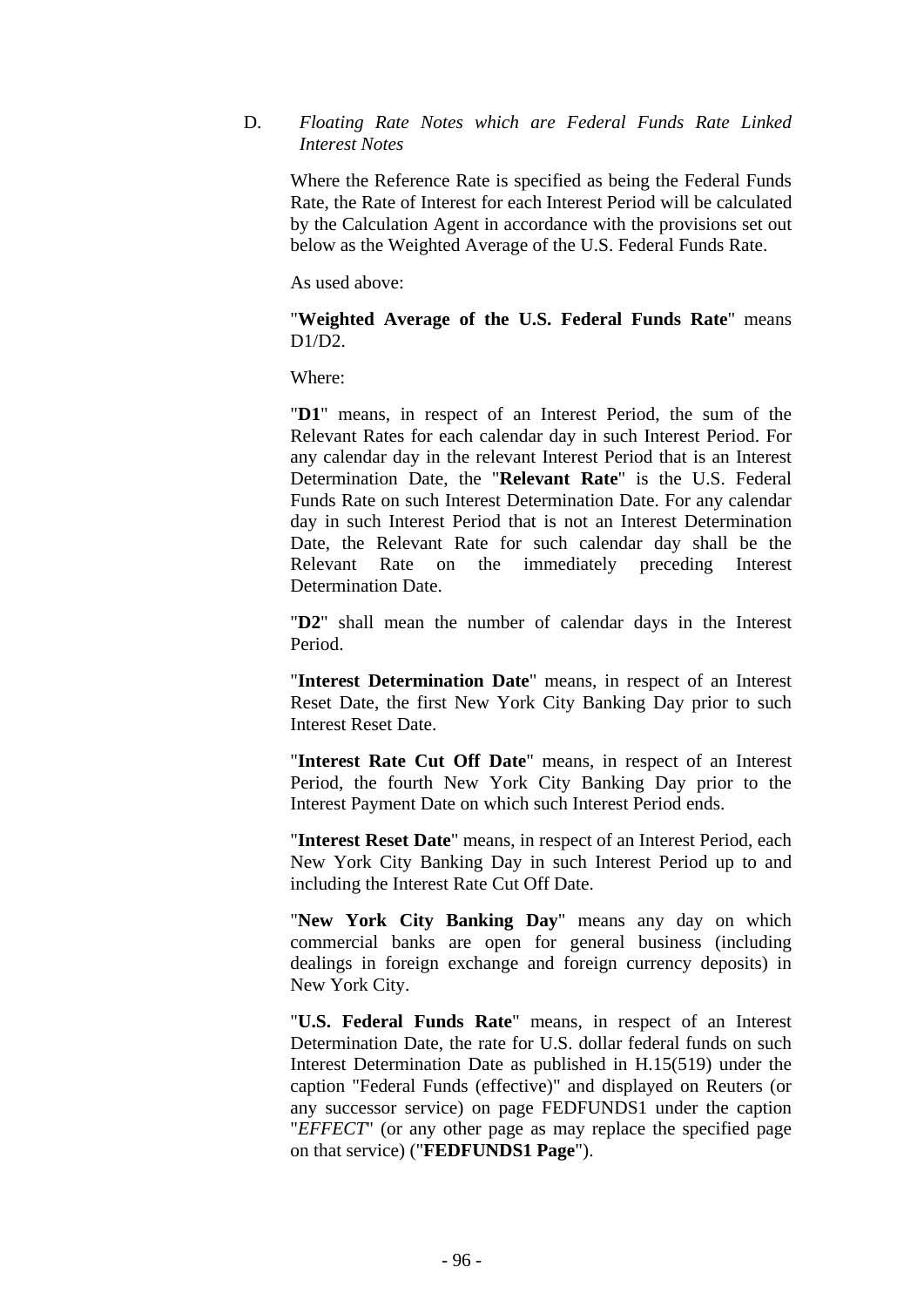If the U.S. Federal Funds Rate for an Interest Determination Date does not so appear on the FEDFUNDS1 Page or is not so published by 5.00 p.m. (New York City time) on the Interest Reset Date, in respect of such Interest Determination Date, the U.S. Federal Funds Rate for such Interest Determination Date shall be as published in H.15 Daily Update, or such other recognised electronic source used for the purpose of displaying the applicable rate, under the caption "*Federal funds (effective)*". If the U.S. Federal Funds Rate is not so published by 5.00 p.m. (New York City time) on the Interest Reset Date, the U.S. Federal Funds Rate with respect to such Interest Determination Date shall be the U.S. Federal Funds Rate for the first preceding day for which the U.S. Federal Funds Rate is set forth in H.15(519) opposite the caption "*Federal funds (effective)*", as the U.S. Federal Funds Rate is displayed on the FEDFUNDS1 Page.

## E. *Floating Rate Notes which are CMS Linked Interest Notes*

Where the Reference Rate is specified as being the CMS Reference Rate, the Rate of Interest for each Interest Period will be calculated by the Calculation Agent in accordance with the provisions set out below and the following formula:

# **CMS Rate + Margin**

As used above:

"**CMS Rate**" shall mean the Relevant Swap Rate for swap transactions in the Reference Currency with a maturity of the Designated Maturity (expressed as a percentage rate per annum) which appears on the Relevant Screen Page as at the Relevant Time on the Interest Determination Date in question, all as determined by the Calculation Agent.

If the Relevant Screen Page is not available, the Calculation Agent shall request each of the Reference Banks (as defined below) to provide the Calculation Agent with its quotation for the Relevant Swap Rate (expressed as a percentage rate per annum) at approximately the Relevant Time on the Interest Determination Date in question. If two or more of the Reference Banks provide the Calculation Agent such quotations, the CMS Rate for such Interest Period shall be the arithmetic mean (rounded if necessary to the fifth decimal place, with 0.000005 being rounded upwards) of the quotations, eliminating the highest quotation (or, in the event of equality, one of the highest) and the lowest quotation (or, in the event of equality, one of the lowest).

For the purpose of this Condition 9C.2E:

"**Margin**" has the meaning specified in the Final Terms.

"**Reference Banks**" means (i) where the Reference Currency is Euro, the principal office of five leading swap dealers in the inter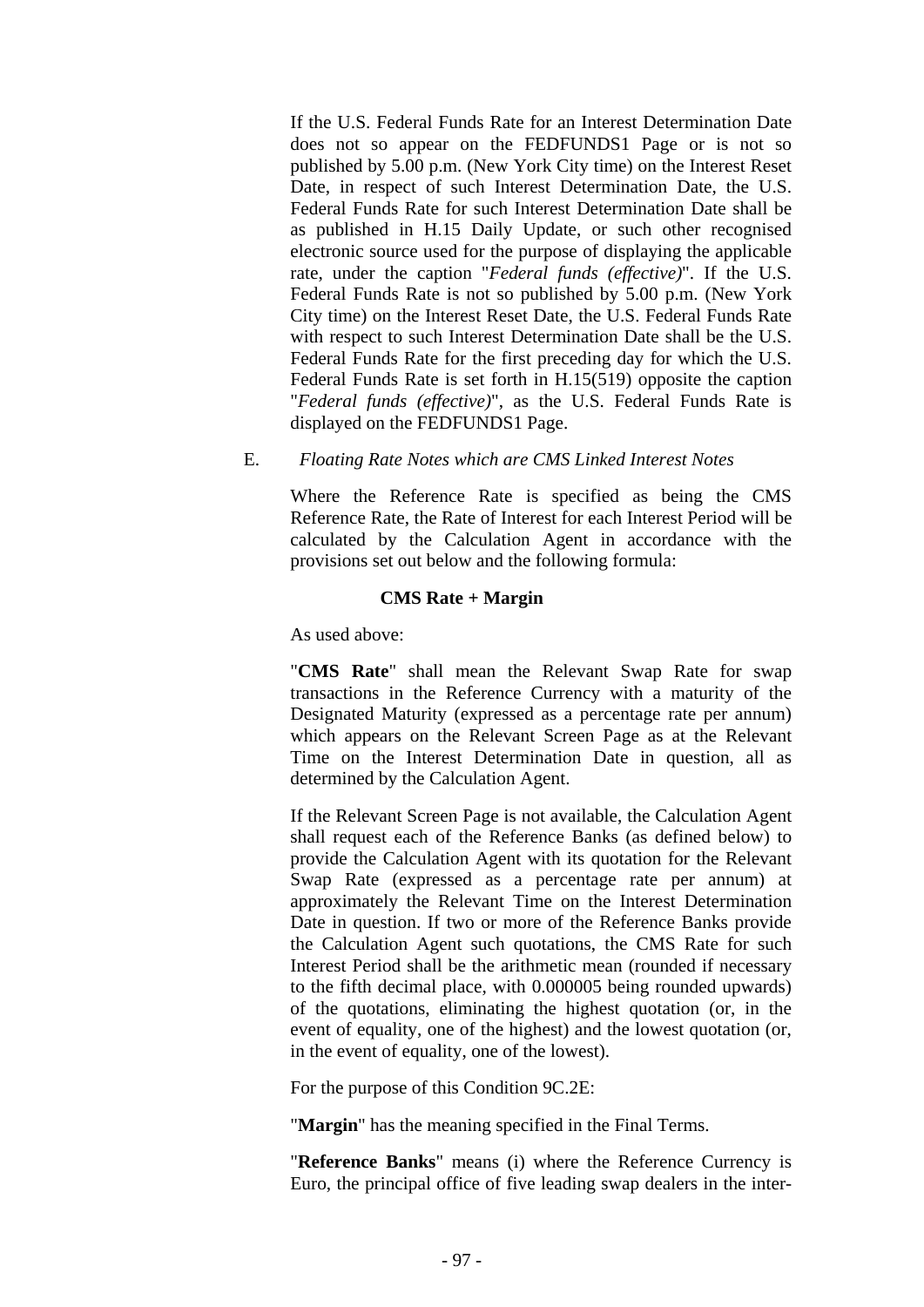bank market, (ii) where the Reference Currency is Sterling, the principal London office of five leading swap dealers in the London inter-bank market, (iii) where the Reference Currency is United States dollars, the principal New York City office of five leading swap dealers in the New York City inter-bank market, or (iv) in the case of any other Reference Currency, the principal Relevant Financial Centre office of five leading swap dealers in the Relevant Financial Centre inter-bank market, in each case as selected by the Calculation Agent.

"**Relevant Screen Page**" has the meaning specified in the Final Terms.

# "**Relevant Swap Rate**" means:

- (i) where the Reference Currency is euro, the mid-market annual swap rate determined on the basis of the arithmetic mean of the bid and offered rates for the annual fixed leg, calculated on a 30/360 day count basis, of a fixed-forfloating euro interest rate swap transaction with a term equal to the Designated Maturity commencing on the first day of the relevant Interest Period and in a Representative Amount with an acknowledged dealer of good credit in the swap market, where the floating leg, in each case calculated on an Actual/360 day count basis, is equivalent to EUR-EURIBOR-Reuters (as defined in the ISDA Definitions) with a designated maturity determined by the Calculation Agent by reference to standard market practice and/or the ISDA Definitions;
- (ii) where the Reference Currency is Sterling, the mid-market semi-annual swap rate determined on the basis of the arithmetic mean of the bid and offered rates for the semiannual fixed leg, calculated on an Actual/365 (Fixed) day count basis, of a fixed-for-floating Sterling interest rate swap transaction with a term equal to the Designated Maturity commencing on the first day of the relevant Interest Period and in a Representative Amount with an acknowledged dealer of good credit in the swap market, where the floating leg, in each case calculated on an Actual/365 (Fixed) day count basis, is equivalent (A) if the Designated Maturity is greater than one year, to GBP-LIBOR-BBA (as defined in the ISDA Definitions) with a designated maturity of six months or (B) if the Designated Maturity is one year or less, to GBP-LIBOR-BBA with a designated maturity of three months;
- (iii) where the Reference Currency is United States dollars, the mid-market semi-annual swap rate determined on the basis of the mean of the bid and offered rates for the semiannual fixed leg, calculated on a 30/360 day count basis,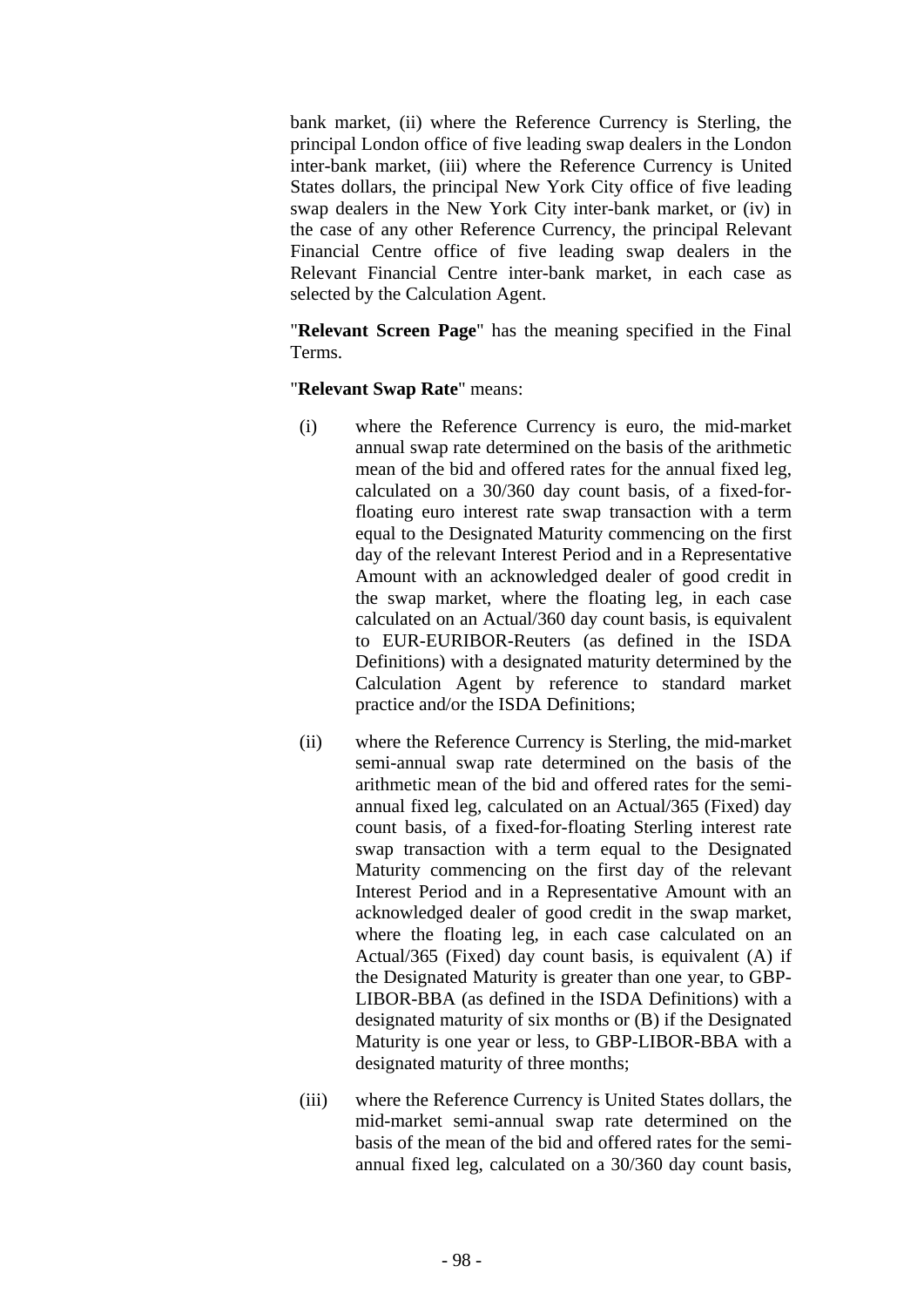of a fixed-for-floating United States dollar interest rate swap transaction with a term equal to the Designated Maturity commencing on the first day of the relevant Interest Period and in a Representative Amount with an acknowledged dealer of good credit in the swap market, where the floating leg, calculated on an Actual/360 day count basis, is equivalent to USD-LIBOR-BBA (as defined in the ISDA Definitions) with a designated maturity of three months; and

(iv) where the Reference Currency is any other currency, the mid-market swap rate as determined by the Calculation Agent in its sole and absolute discretion on a commercial basis as it shall consider appropriate and in accordance with standard market practice.

"**Relevant Time**" has the meaning specified in the Final Terms.

"**Representative Amount**" means an amount that is representative for a single transaction in the relevant market at the relevant time.

If on any Interest Determination Date one only or none of the Reference Banks provides the Calculation Agent with such quotations as provided in the preceding paragraph, the CMS Rate shall be determined by the Calculation Agent in its sole and absolute discretion on a commercial basis as it shall consider appropriate and in accordance with standard market practice.

- 9C.3 *ISDA Determination*: If ISDA Determination is specified in the relevant Final Terms as the manner in which the Rate(s) of Interest is/are to be determined, the Rate of Interest applicable to the Notes for each Interest Period will be the sum of the Margin and the relevant ISDA Rate where "ISDA Rate" in relation to any Interest Period means a rate equal to the Floating Rate (as defined in the ISDA Definitions) that would be determined by the Calculation Agent under an interest rate swap transaction if the Calculation Agent were acting as Calculation Agent for that interest rate swap transaction under the terms of an agreement incorporating the ISDA Definitions and under which:
	- (i) the Floating Rate Option (as defined in the ISDA Definitions) is as specified in the relevant Final Terms;
	- (ii) the Designated Maturity (as defined in the ISDA Definitions) is a period specified in the relevant Final Terms; and
	- (iii) the relevant Reset Date (as defined in the ISDA Definitions) is either (A) if the relevant Floating Rate Option is based on the London inter-bank offered rate (LIBOR) for a currency, the first day of that Interest Period or (B) in any other case, as specified in the relevant Final Terms.
- 9C.4 *Maximum or Minimum Rate of Interest*: If any Maximum Rate of Interest or Minimum Rate of Interest is specified in the relevant Final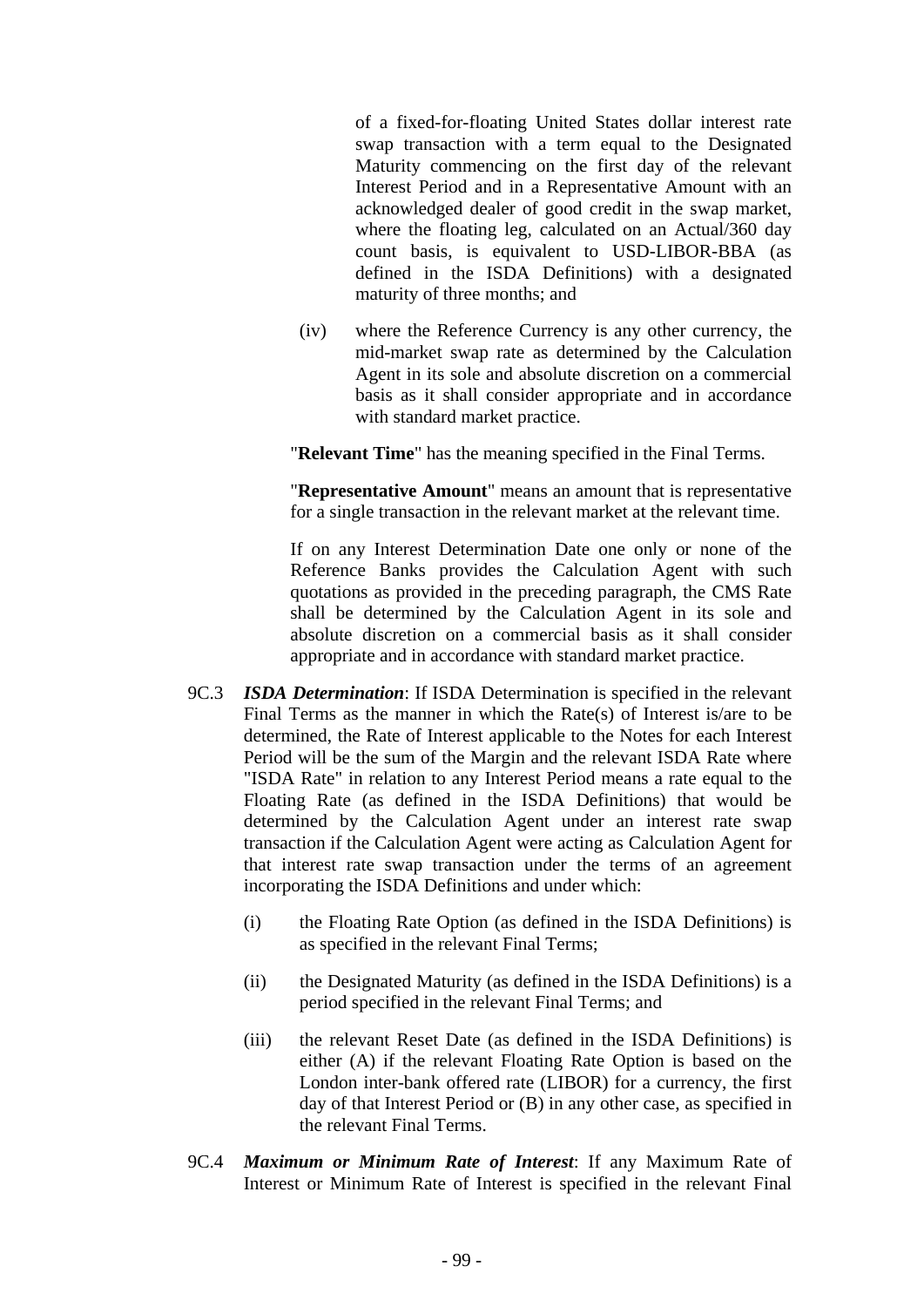Terms, then the Rate of Interest shall in no event be greater than the maximum or be less than the minimum so specified.

- 9C.5 *Calculation of Interest Amount*: The Calculation Agent will, as soon as practicable after the time at which the Rate of Interest is to be determined in relation to each Interest Period, calculate the Interest Amount payable in respect of each Note for such Interest Period. The amount of interest payable in respect of any Note for any period will be calculated by applying the Rate of Interest for such Interest Period to the Calculation Amount, multiplying the product by the relevant Day Count Fraction, rounding the resulting figure to the nearest sub-unit of the Specified Currency (half a sub-unit being rounded upwards) and multiplying such rounded figure by a fraction equal to the Specified Denomination of the relevant Note divided by the Calculation Amount. For this purpose a "sub-unit" means, in the case of any currency other than euro, the lowest amount of such currency that is available as legal tender in the country of such currency and, in the case of euro, means one cent.
- 9C.6 *Calculation of other amounts*: If the relevant Final Terms specifies that any other amount is to be calculated by the Calculation Agent, the Calculation Agent will, as soon as practicable after the time or times at which any such amount is to be determined, calculate the relevant amount. The relevant amount will be calculated by the Calculation Agent in the manner specified in the relevant Final Terms.
- 9C.7 *Publication*: The Calculation Agent will cause each Rate of Interest and Interest Amount determined by it, together with the relevant Interest Payment Date, and any other amount(s) required to be determined by it together with any relevant payment date(s) to be notified to the Paying Agents and each competent authority, stock exchange and/or quotation system (if any) by which the Notes have then been admitted to listing, trading and/or quotation as soon as practicable after such determination but (in the case of each Rate of Interest, Interest Amount and Interest Payment Date) in any event not later than the first day of the relevant Interest Period. Notice thereof shall also promptly be given to the Noteholders. The Calculation Agent will be entitled to recalculate any Interest Amount (on the basis of the foregoing provisions) without notice in the event of an extension or shortening of the relevant Interest Period. If the Calculation Amount is less than the minimum Specified Denomination the Calculation Agent shall not be obliged to publish each Interest Amount but instead may publish only the Calculation Amount and the Interest Amount in respect of a Note having the minimum Specified Denomination.
- 9C.8 *Notifications etc.*: All notifications, opinions, determinations, certificates, calculations, quotations and decisions given, expressed, made or obtained for the purposes of this Condition by the Calculation Agent will (in the absence of manifest error) be binding on the Issuer, the Guarantor (where applicable), the Paying Agents, the Noteholders and the Couponholders and (subject as aforesaid) no liability to any such Person will attach to the Calculation Agent in connection with the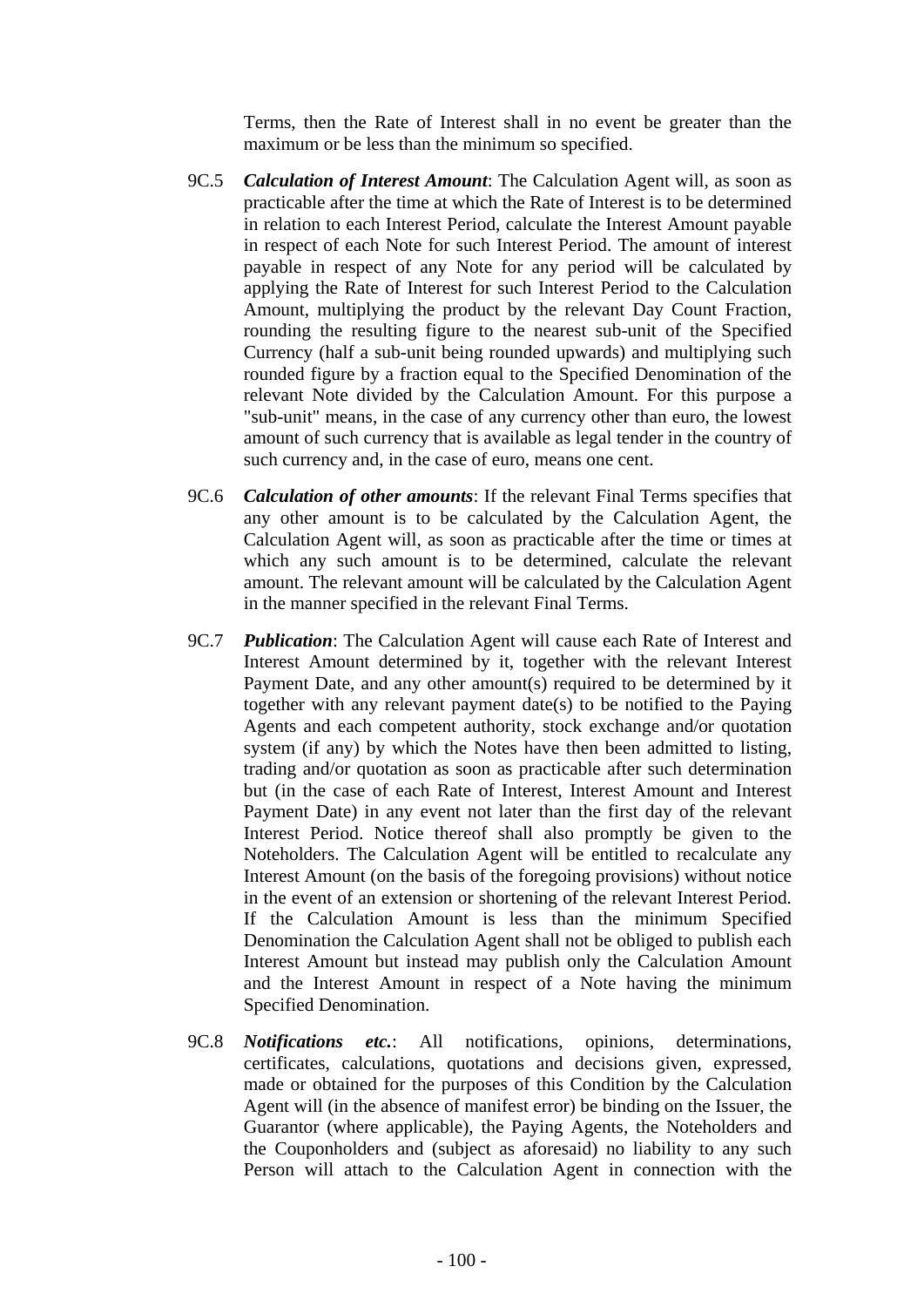exercise or non-exercise by it of its powers, duties and discretions for such purposes.

For the purposes of this Condition 9C, unless defined above,

"**Reference Banks**" means, in the case of a determination of EURIBOR, the principal Euro-zone office of four major banks in the Euro-zone interbank market; in the case of a determination of LIBOR the principal London office of four major banks in the London interbank market; and in the case of a determination of a Reference Rate other than EURIBOR or LIBOR, the principal office in the Relevant Financial Centre of four major banks in the interbank market of the Relevant Financial Centre, in each case selected by the Calculation Agent.

"**Reference Rate**" means, as specified in the Final Terms, (i) the Euro-zone interbank offered rate ("**EURIBOR**"); (ii) the London interbank offered rate ("**LIBOR**"); (iii) the Singapore interbank offered rate ("**SIBOR**"); (iv) the Tokyo interbank offered rate ("**TIBOR**"); (v) the Hong Kong interbank offered rate ("**HIBOR**"); (vi) the bank rate of the Bank of England (the "**Bank of England Base Rate**"), in each case, for the relevant currency and for the relevant period (if applicable), as specified for each in the Final Terms, or otherwise specified in the Final Terms.

"**Relevant Financial Centre**" means the financial centre specified as such in the Final Terms or if none is so specified: (i) in the case of a determination of EURIBOR, Brussels; (ii) in the case of a determination of LIBOR, London; (iii) in the case of a determination of SIBOR, Singapore; (iv) in the case of a determination of TIBOR, Tokyo; in the case of a determination of HIBOR, Hong Kong; or (vi) in the case of a determination of the Bank of England Base Rate, London.

*Condition 10 is applicable to the Notes only if the Zero Coupon Note Provisions are specified in the relevant Final Terms as being applicable.* 

# 10. **ZERO COUPON NOTES**

If the Redemption Amount payable in respect of any Zero Coupon Note is improperly withheld or refused, the Redemption Amount shall thereafter be an amount equal to the sum of:

- (i) the Reference Price; and
- (ii) the product of the Accrual Yield (compounded annually) being applied to the Reference Price on the basis of the relevant Day Count Fraction from (and including) the Issue Date to (but excluding) whichever is the earlier of (i) the day on which all sums due in respect of such Note up to that day are received by or on behalf of the relevant Noteholder and (ii) the day which is seven days after the Fiscal Agent has notified the Noteholders that it has received all sums due in respect of the Notes up to such seventh day (except to the extent that there is any subsequent default in payment).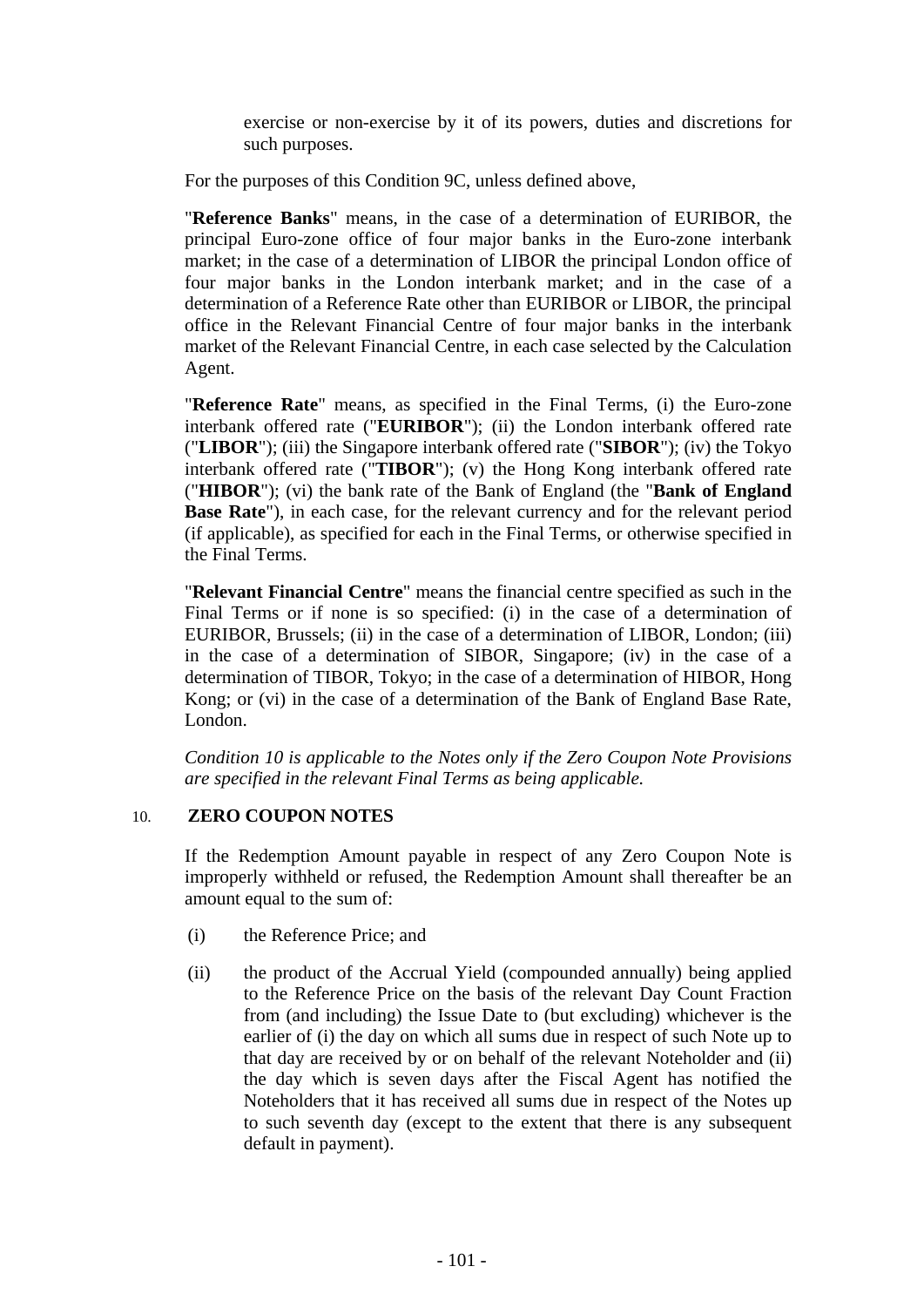# 11. **REDEMPTION AND PURCHASE**

*Condition 11.1A below applies to Senior Notes, Senior Dated Subordinated Notes, Deeply Subordinated Notes and More Deeply Subordinated Notes which, as stated in the Final Terms, have a specified maturity date.* 

## 11.1A **Scheduled redemption**

*Sub-paragraphs (a) and (b) below apply if the relevant Final Terms state Scheduled redemption Option A applies.*

- (a) Unless previously redeemed, or purchased and cancelled, the Notes will (subject as mentioned below with respect to Subordinated Notes) be redeemed at their Final Redemption Amount on the Maturity Date, subject as provided in Condition 12 *(Payments).*
- (b) The redemption in accordance with Condition 11.1 of Subordinated Notes on the Maturity Date is subject to satisfaction of the condition(s) (to the extent applicable) set out in Condition 7 (*Conditions to Redemption*). If the condition(s) (to the extent applicable) set out in Condition 7.1 is/are not satisfied, the Maturity Date will be postponed to the earlier of:
	- (A) the date notified by the Issuer on giving 30 days' notice to the Noteholders in accordance with Condition 20 (*Notices*) following the day on which the condition(s) set out in Condition 7.1 is/are satisfied; or
	- (B) the date on which voluntary or involuntary winding up proceedings are instituted in respect of the Issuer or, where relevant, in respect of the Guarantor, in accordance with, as the case may be, (aa) a resolution of the shareholders' meeting of the Issuer or, where relevant, of the Guarantor, as applicable; (bb) any provision of the by-laws of the Issuer or, where relevant, the Guarantor (currently, the duration of Assicurazioni Generali is set at 31 December 2131 though if this is extended, redemption of the Notes will be equivalently adjusted), as applicable; or (cc) any applicable legal provision, or any decision of any jurisdictional or administrative authority.

## *The paragraph below applies to Subordinated Notes only and if the relevant Final Terms state Scheduled redemption Option B applies.*

Unless previously redeemed, or purchased and cancelled, the Notes will be redeemed at their Final Redemption Amount on the Maturity Date in accordance with the provisions of article 45 of Legislative Decree No. 209 of 7 September 2005 and article 15 of ISVAP Regulation No. 19 of 14 March 2008, subject as provided in Condition 12 *(Payments).* 

*Condition 11.1B below applies to Deeply Subordinated Notes or More Deeply Subordinated Notes which, as stated in the Final Terms, do not have a specified maturity date.*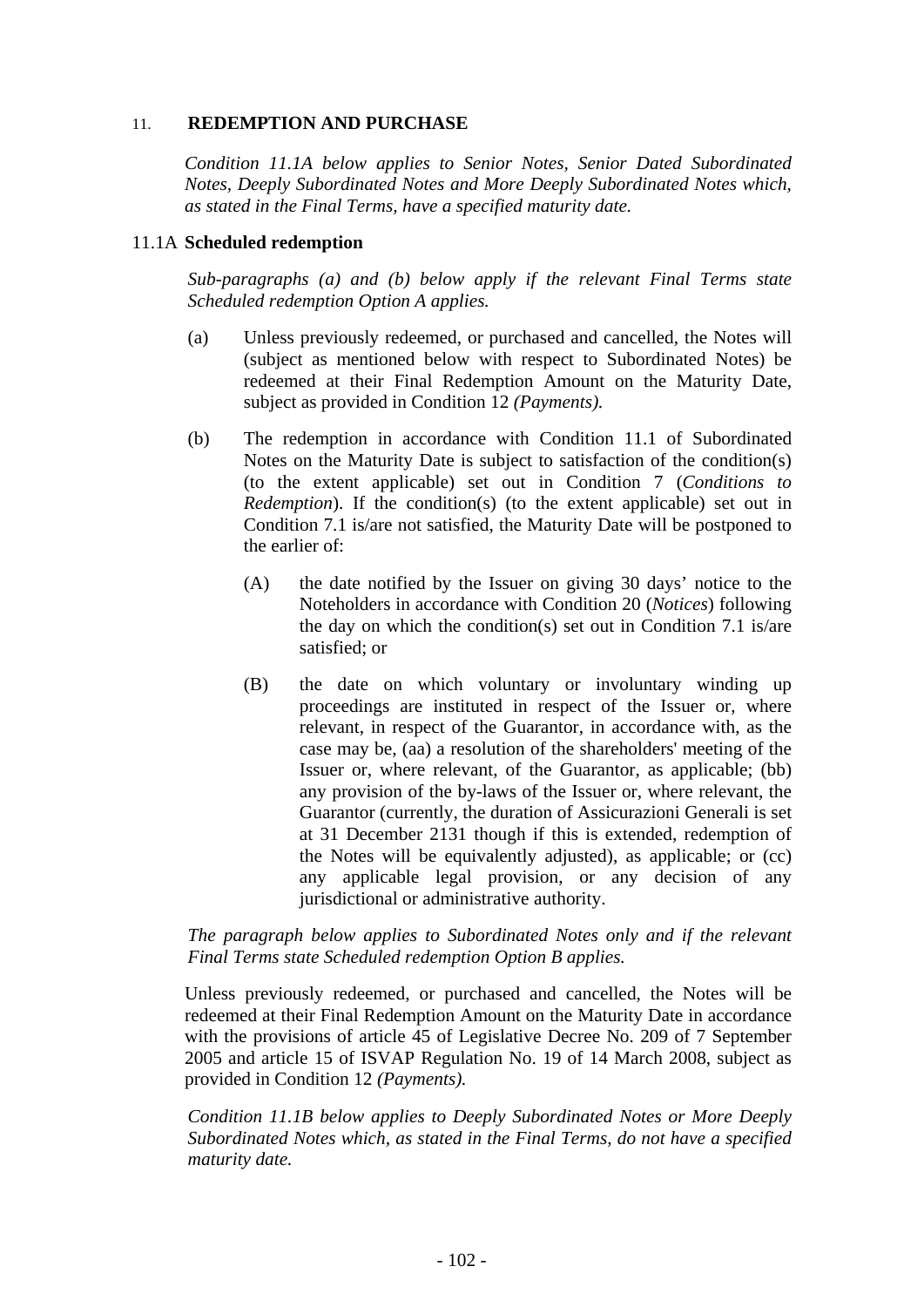# 11.1B **Redemption of Deeply Subordinated Notes with no specified maturity date or More Deeply Subordinated Notes with no specified maturity date**

- (a) The Notes are perpetual securities in respect of which there is no maturity date. Subject to the provisions of Condition 11.2 (*Redemption for tax reasons*), Condition 11.3 (*Redemption at the option of the Issuer*), Condition 11.5 (*Optional Redemption due to a Regulatory Event*), Condition 11.6 (*Optional Redemption due to a Rating Event*) and Condition 11.7 (*Optional Redemption due to an Accounting Event*), in each case, if applicable, the Notes will mature and will be redeemed at their Final Redemption Amount together with accrued interest by the Issuer on the date on which voluntary or involuntary winding up proceedings are instituted in respect of the Issuer or, where relevant, in respect of the Guarantor, in accordance with, as the case may be, (aa) a resolution of the shareholders' meeting of the Issuer or, where relevant, of the Guarantor, as applicable; (bb) any provision of the by-laws of the Issuer or, where relevant, the Guarantor (currently, the duration of Assicurazioni Generali is set at 31 December 2131 though if this is extended, redemption of the Notes will be equivalently adjusted), as applicable; or (cc) any applicable legal provision, or any decision of any jurisdictional or administrative authority.
- (b) The Notes may not be redeemed at the option of Noteholders.
- (c) Any redemption in accordance with this Condition 11 (*Redemption and Purchase*), save in accordance with sub-paragraph (a) above to the extent permitted by applicable laws and regulations, is subject to prior approval of the Lead Regulator (if so required under applicable legislation at the relevant time in order for the Notes to qualify as regulatory capital of the Issuer).

# 11.2 **Redemption for tax reasons**

- (a) The Notes may be redeemed at the option of the Issuer (but subject to the prior approval of the Lead Regulator in the case of Subordinated Notes of Assicurazioni Generali and Subordinated Notes of Generali Finance, if applicable) in whole, but not in part:
	- (i) at any time (if the Floating Rate Note Provisions are specified in the relevant Final Terms as being not applicable or otherwise do not apply in respect of the Interest Period in which the date fixed for redemption falls); or
	- (ii) on any Interest Payment Date (if the Floating Rate Note Provisions are specified in the relevant Final Terms as being applicable or apply in respect of the Interest Period in which the date fixed for redemption falls); and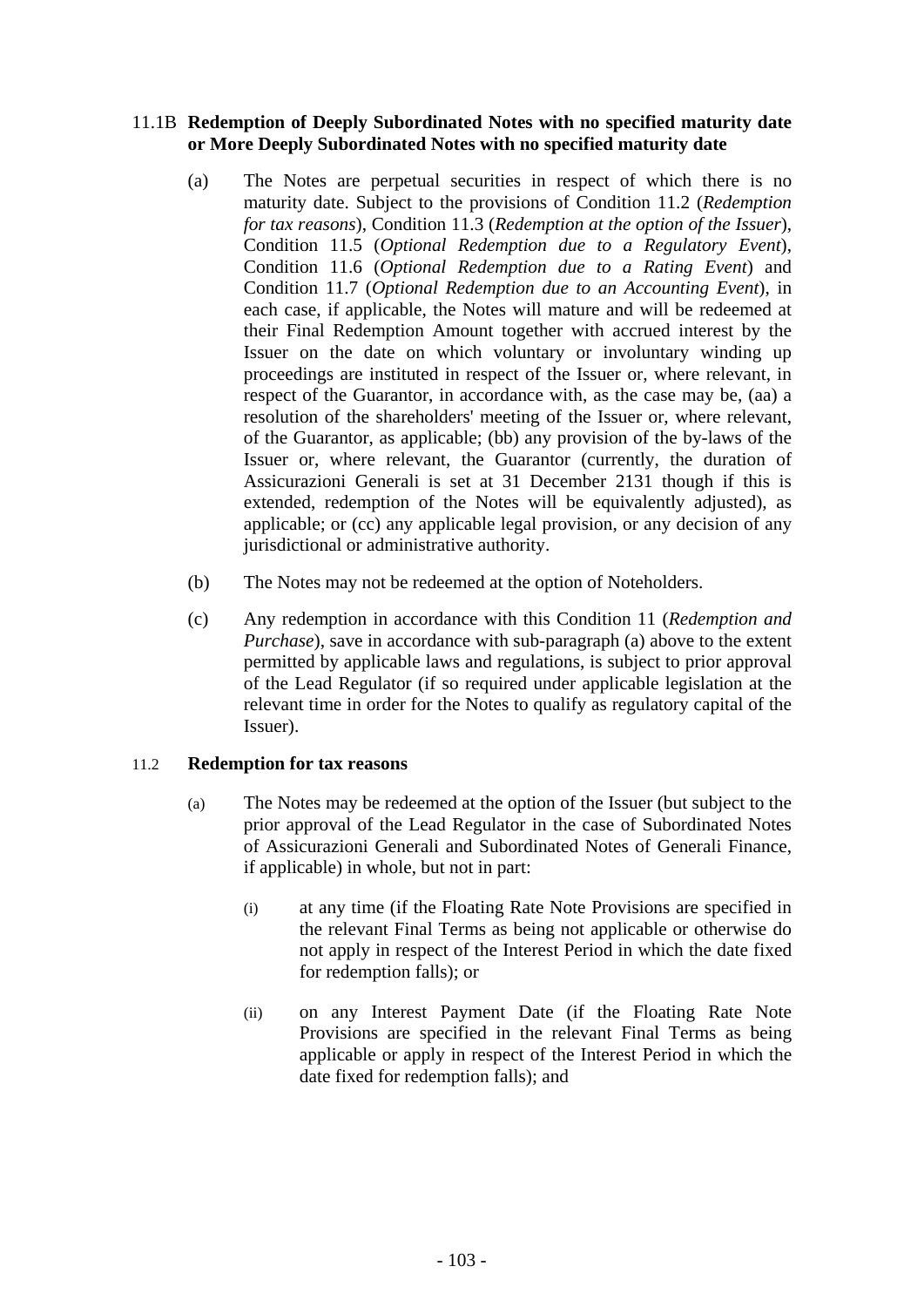- (iii) on giving not less than 30 nor more than 60 days' notice to the Noteholders (which notice shall be irrevocable), at their Early Redemption Amount (Tax), together with interest accrued (if any) to the date fixed for redemption, if:
	- $(A)$  (1) the Issuer has or will become obliged to pay additional amounts as provided or referred to in Condition 13 (*Taxation*) as a result of any change in, or amendment to, the laws or regulations of the Republic of Italy or The Netherlands (as the case may be) any political subdivision or any authority thereof or therein having power to tax, or any change in the application or official interpretation of such laws or regulations, which change or amendment becomes effective on or after the date of issue of the first Tranche of the Notes; and (2) such obligation cannot be avoided by the Issuer taking reasonable measures it deems appropriate; or
	- (B) with respect to Notes issued by Generali Finance and which are stated in the relevant Final Terms to be Guaranteed Notes, (1) the Guarantor has or (if a demand was made under the Guarantee of the Notes) would become obliged to pay additional amounts as provided or referred to in Condition 13 (*Taxation*) as a result of any change in, or amendment to, the laws or regulations of the Republic of Italy or any political subdivision or any authority thereof or therein having power to tax, or any change in the application or official interpretation of such laws or regulations (including a holding by a court of competent jurisdiction), which change or amendment becomes effective on or after the date of issue of the first Tranche of the Notes and (2) such obligation cannot be avoided by the Guarantor taking reasonable measures it deems appropriate; or
	- (C) in the case of Subordinated Notes only, (1) deductibility of interest payable by the Issuer in respect of the Notes is materially reduced for Italian or Dutch (as the case may be) income tax purposes, in each case, as a result of any change in, or amendment to, the laws or regulations or applicable accounting standards of the Republic of Italy or The Netherlands (as the case may be), or any political subdivision or any authority thereof or therein having power to tax, or any change in the application or official interpretation of such laws or regulations, which change or amendment becomes effective on or after the date of issuance of the Notes; and (2) such non-deductibility cannot be avoided by the Issuer taking reasonable measures available to it,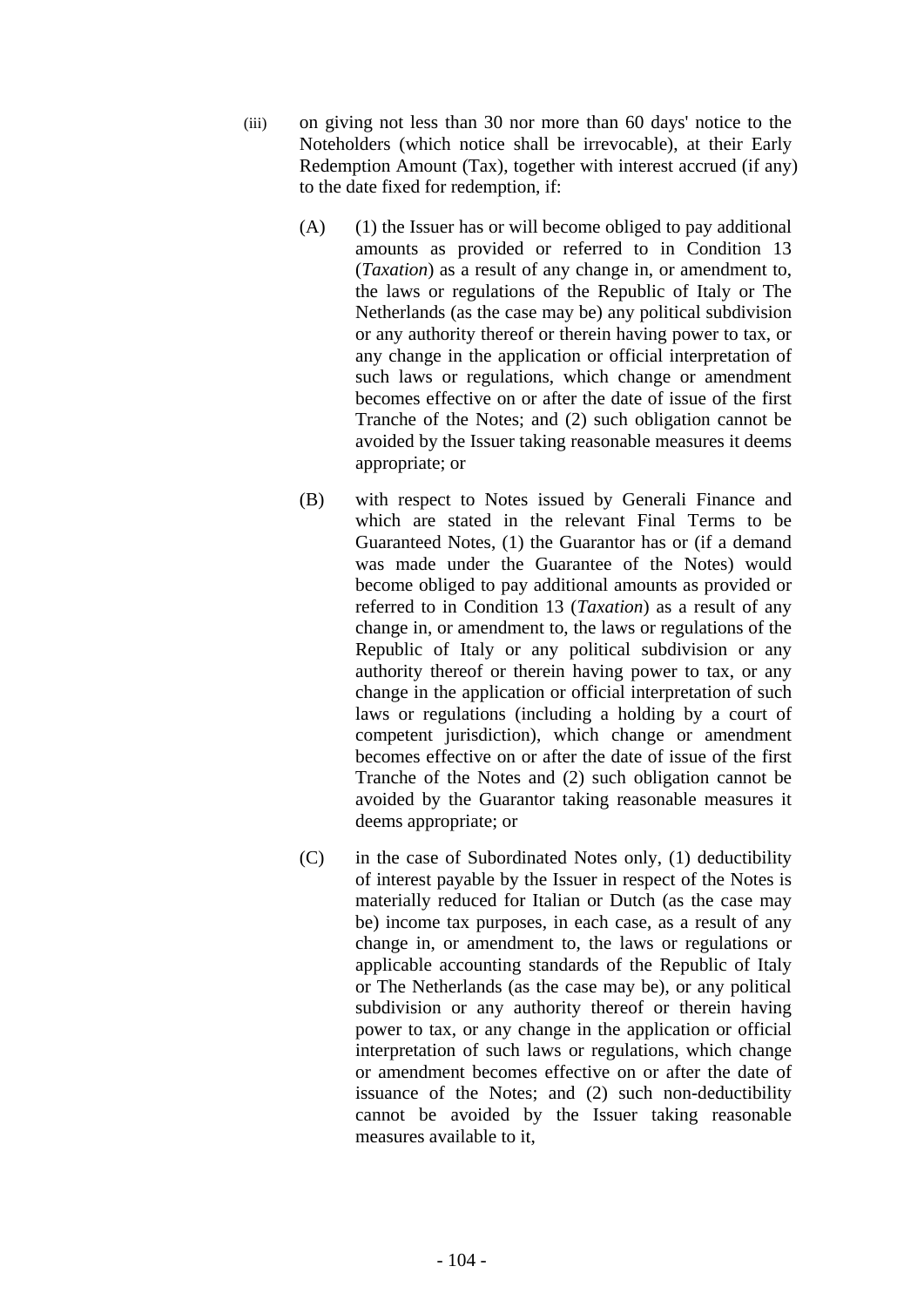*provided, however, that* no such notice of redemption shall be given earlier than:

- (1) where the Notes may be redeemed at any time, 90 days prior to the earliest date on which the Issuer or the Guarantor (where applicable) would be obliged to pay such additional amounts if a payment in respect of the Notes were then due or (as the case may be) a demand under the Guarantee of the Notes were then made or, in the case of (C), be unable to deduct such amounts for Italian or Dutch (as the case may be) income tax purposes; or
- (2) where the Notes may be redeemed only on an Interest Payment Date, 60 days prior to the Interest Payment Date occurring immediately before the earliest date on which the Issuer or the Guarantor (where applicable) would be obliged to pay such additional amounts if a payment in respect of the Notes were then due or (as the case may be) a demand under the Guarantee of the Notes were then made or, in the case of (C), be unable to deduct such amounts for Italian or Dutch (as the case may be) income tax purposes.
- (b) Prior to the publication of any notice of redemption pursuant to this paragraph, the Issuer shall deliver or procure that there is delivered to the Fiscal Agent (1) a certificate signed by a duly authorised representative of the Issuer stating that the Issuer is entitled to effect such redemption and setting forth a statement of facts showing that the conditions precedent to the right of the Issuer so to redeem have occurred and (2) an opinion of independent legal advisers of recognised standing to the effect that the Issuer or (as the case may be) the Guarantor has or will become obliged to pay such additional amounts or, in the case of (C), the Issuer is unable to deduct such amounts for Italian or Dutch (as the case may be) income tax purposes, in each case, as a result of such change or amendment. Upon the expiry of any such notice as is referred to in this Condition 11.2, the Issuer shall be bound to redeem the Notes in accordance with this Condition 11.2.
- (c) The "**Early Redemption Amount (Tax)**" shall be: (i) if the Issuer's Call Option is specified in the relevant Final Terms as being applicable and the Tax Event occurs on or after the Optional Redemption Date (Call), the principal amount outstanding of the Notes; or (ii) if the Tax Event occurs before the Optional Redemption Date (Call) or if the Issuer's Call Option is specified in the relevant Final Terms as being not applicable, the principal amount outstanding of the Notes, their Make Whole Amount or such other amount as specified in the relevant Final Terms.

*Condition 11.3 below is applicable if the Issuer's Call Option is specified in the relevant Final Terms as being applicable.*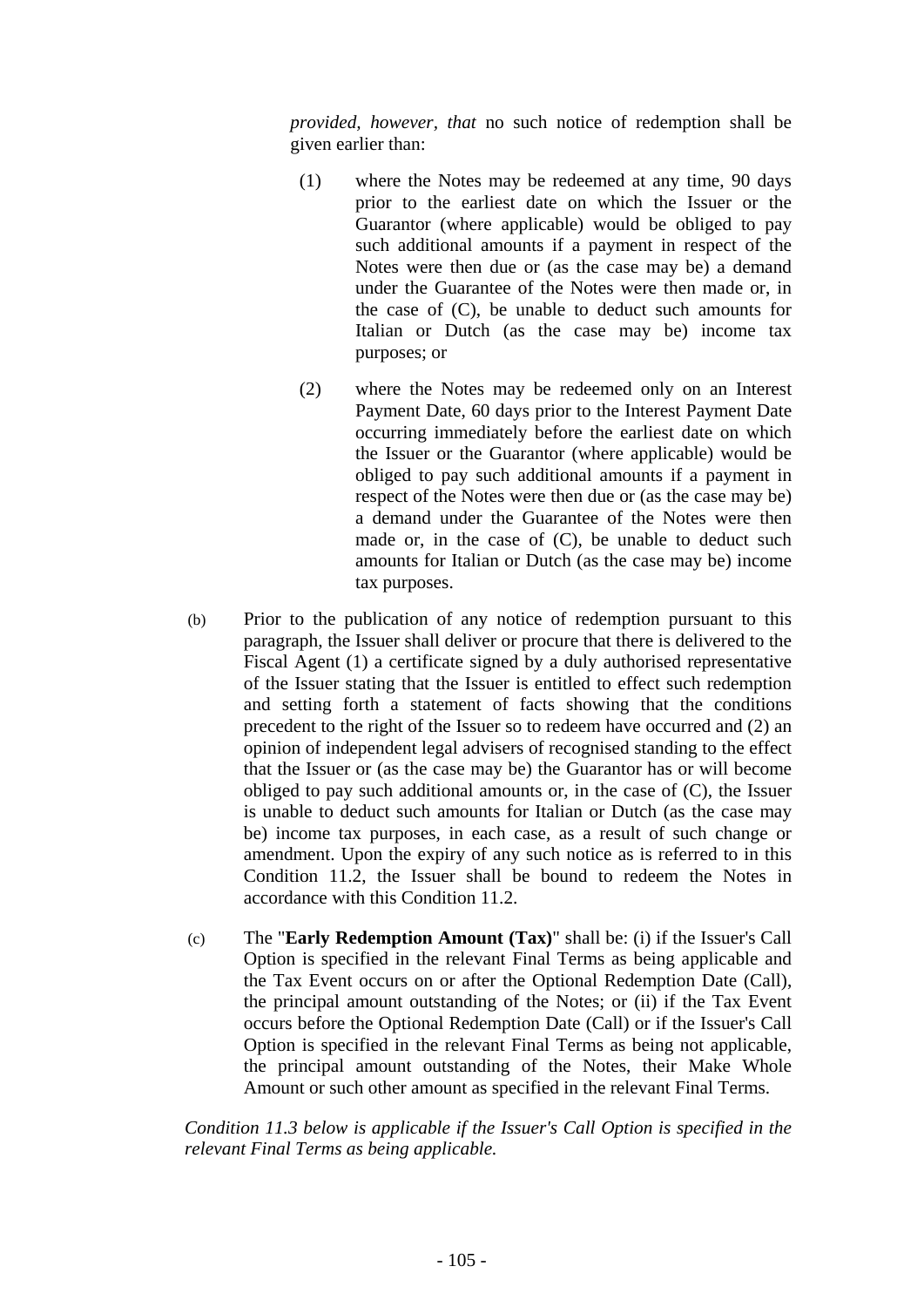## 11.3 **Redemption at the option of the Issuer**

- (a) If the Call Option is specified in the relevant Final Terms as being applicable, the Notes may be redeemed at the option of the Issuer (but subject to the prior approval of the Lead Regulator in the case of Subordinated Notes of Assicurazioni Generali and Subordinated Notes of Generali Finance, if applicable) in whole or, if so specified in the relevant Final Terms, in part on any Optional Redemption Date at the relevant Optional Redemption Amount (Call) on the Issuer's giving not less than 15 nor more than 30 days' notice to the Noteholders (which notice shall be irrevocable and shall oblige the Issuer to redeem the Notes or, as the case may be, the Notes specified in such notice on the relevant Optional Redemption Date at the Optional Redemption Amount (Call) plus accrued interest (if any) to such date).
- (b) *Partial redemption*: If the Notes are to be redeemed in part only on any date in accordance with Condition 11.3 *(Redemption at the option of the Issuer)*, the Notes to be redeemed shall be selected by the drawing of lots in such place as the Fiscal Agent approves and in such manner as the Fiscal Agent considers appropriate, subject to compliance with applicable law and the rules of each listing authority, stock exchange and/or quotation system (if any) by which the Notes have then been admitted to listing, trading and/or quotation, and the notice to Noteholders referred to in Condition 11.3(a) shall specify the serial numbers of the Notes so to be redeemed. If any Maximum Redemption Amount or Minimum Redemption Amount is specified in the relevant Final Terms, then the Optional Redemption Amount (Call) shall in no event be greater than the maximum or be less than the minimum so specified.

*Condition 11.4 is applicable to Senior Notes only and if the Noteholders Put Option is specified in the relevant Final Terms as being applicable.* 

# 11.4 **Redemption at the option of Noteholders**

- (a) The Issuer shall, at the option of the holder of any Note redeem such Note on the Optional Redemption Date (Put) specified in the relevant Put Option Notice at the relevant Optional Redemption Amount (Put) together with interest (if any) accrued to such date.
- (b) In order to exercise the option contained in this Condition 11.4, the holder of a Note must, not less than 30 nor more than 60 days before the relevant Optional Redemption Date (Put), deposit with any Paying Agent such Note together with all unmatured Coupons relating thereto and a duly completed Put Option Notice in the form obtainable from any Paying Agent. The Paying Agent with which a Note is so deposited shall deliver a duly completed Put Option Receipt to the depositing Noteholder. No Note, once deposited with a duly completed Put Option Notice in accordance with this Condition 11.4, may be withdrawn; *provided, however, that* if, prior to the relevant Optional Redemption Date (Put), any such Note becomes immediately due and payable or,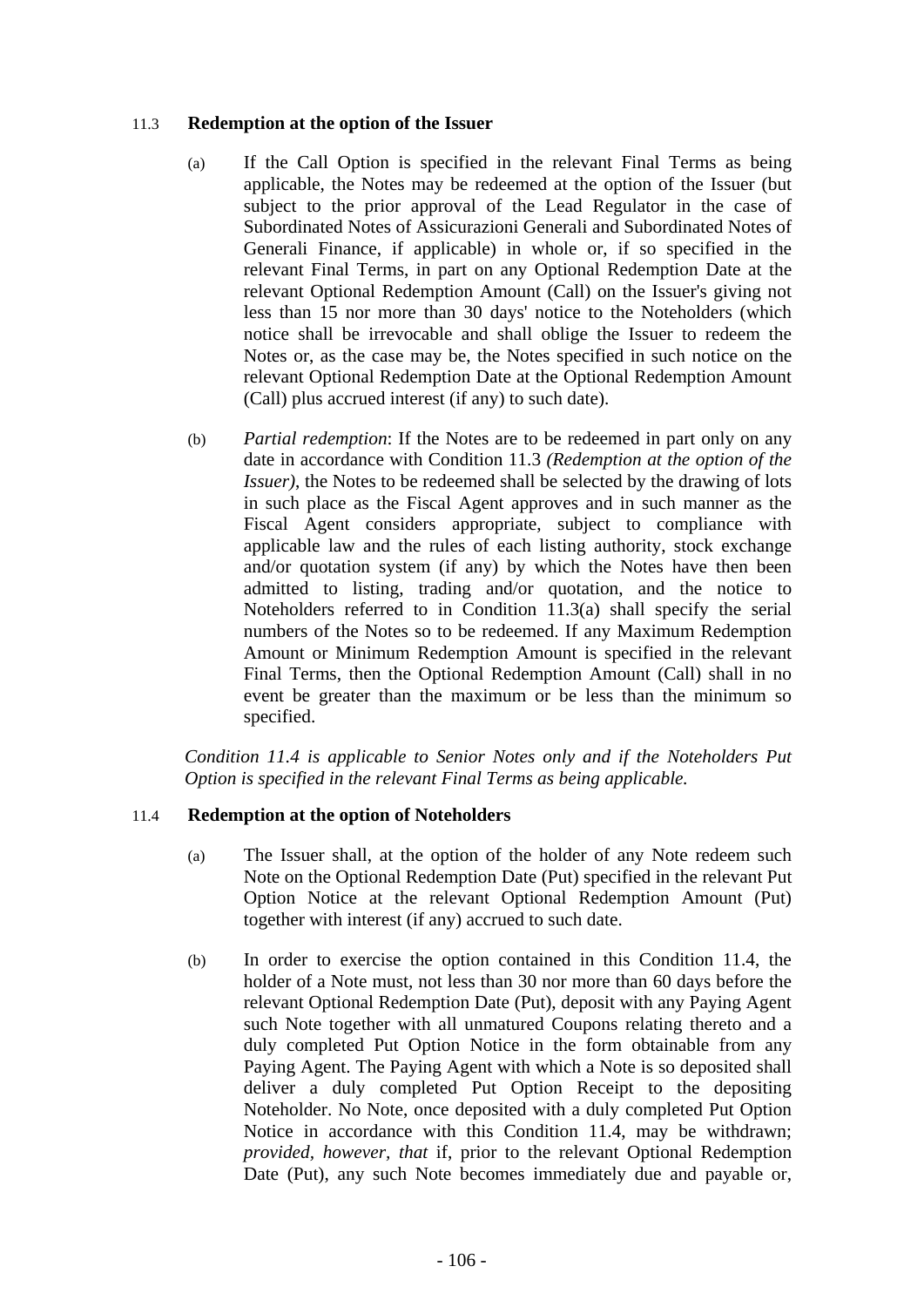upon due presentation of any such Note on the relevant Optional Redemption Date (Put), payment of the redemption moneys is improperly withheld or refused, the relevant Paying Agent shall mail notification thereof to the depositing Noteholder at such address as may have been given by such Noteholder in the relevant Put Option Notice and shall hold such Note at its Specified Office for collection by the depositing Noteholder against surrender of the relevant Put Option Receipt. For so long as any outstanding Note is held by a Paying Agent in accordance with this Condition 11.4, the depositor of such Note and not such Paying Agent shall be deemed to be the holder of such Note for all purposes.

*Condition 11.5 is applicable to Subordinated Notes only and if Regulatory Event is specified in the relevant Final Terms as being applicable.* 

## 11.5 **Optional Redemption due to a Regulatory Event**

- (a) If at any time Assicurazioni Generali determines that a Regulatory Event has occurred with respect to any of the Subordinated Notes, such Notes will be redeemable in whole or in part at the option of the relevant Issuer (but subject to the prior approval of the Lead Regulator in the case of Subordinated Notes of Assicurazioni Generali and Subordinated Notes of Generali Finance, if applicable):
	- (i) at any time (if the Floating Rate Note Provisions are specified in the relevant Final Terms as being not applicable or otherwise do not apply in respect of the Interest Period in which the date fixed for redemption falls); or
	- (ii) on any Interest Payment Date (if the Floating Rate Note Provisions are specified in the relevant Final Terms as being applicable or apply in respect of the Interest Period in which the date fixed for redemption falls); and
	- (iii) on giving not less than 30 nor more than 60 days' notice to the Noteholders in accordance with Condition 20 (*Notices*) (which notice shall be irrevocable),

at their Early Redemption Amount (Regulatory) together with interest accrued (if any) to the date fixed for redemption.

*The following sub-paragraph (b) applies to Subordinated Notes in respect of which the relevant Final Terms state Regulatory Event Option A applies.*

- (b) For the purposes of this Condition 11.5, "**Regulatory Event**" means that:
	- (i) Assicurazioni Generali is no longer subject to the consolidated regulatory supervision of the Lead Regulator;
	- (ii) Assicurazioni Generali is subject to the consolidated regulatory supervision of the Lead Regulator and is not permitted under the applicable rules and regulations adopted by the Lead Regulator,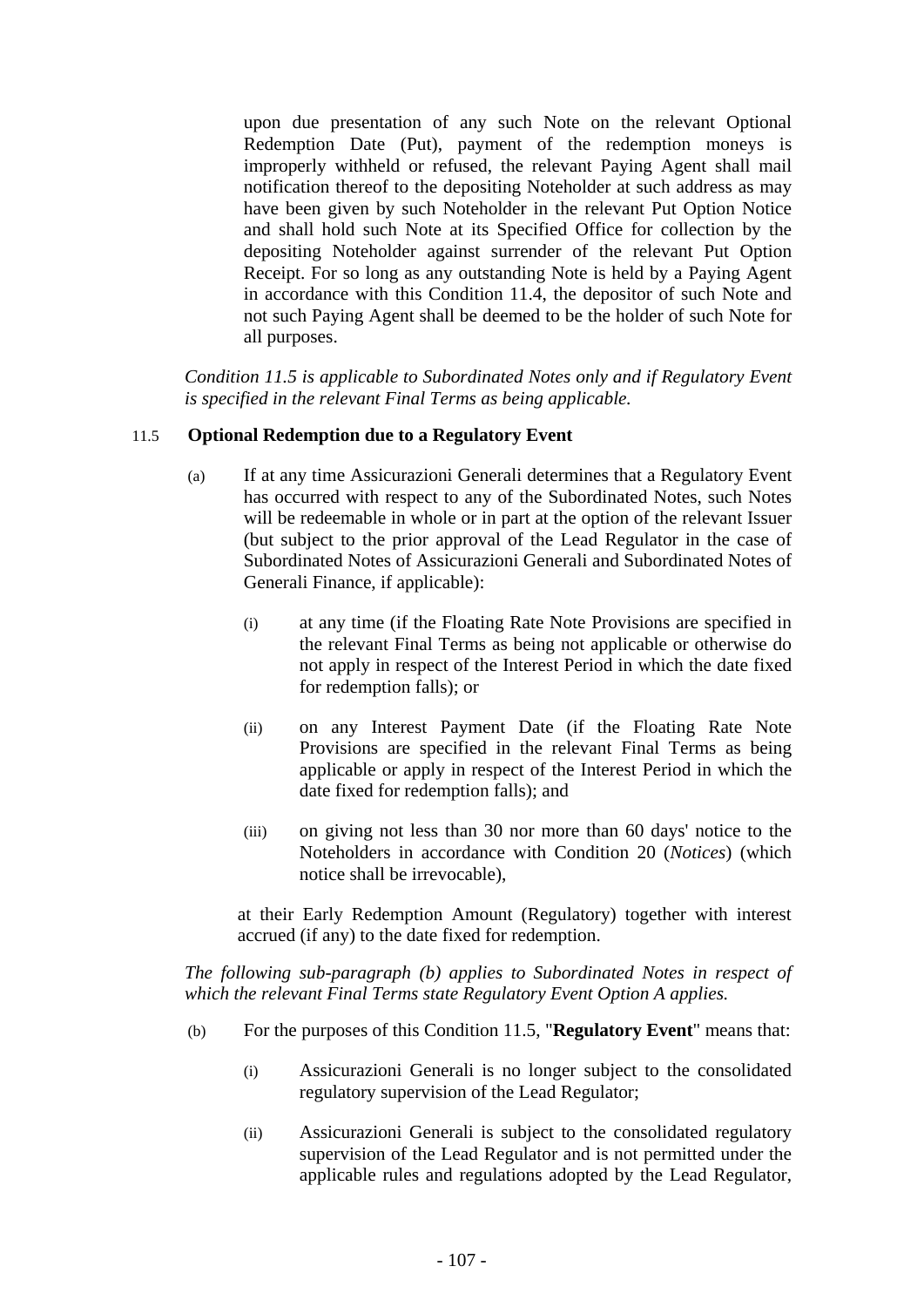or an official application or interpretation of those rules and regulations including a decision of any court or tribunal at any time whilst any of the Notes are outstanding to treat the Subordinated Notes (in whole or in part) as own funds for the purposes of the determination of its Required Solvency Margin (for the avoidance of doubt, including as own funds available to meet up to 25% of the solvency margin) under Italian Legislation on Solvency Margin prior to implementation of Future Regulations;

- (iii) the Lead Regulator issues new or amended Tier 2 Capital Requirements (whether or not as a consequence of implementation of the Future Regulations) and subsequently notifies Assicurazioni Generali that the Subordinated Notes (in whole or in part) do not (or no longer) qualify (or can no longer be treated) as at least Tier 2 Own Funds (including, for the avoidance of doubt, where the Lead Regulator has previously notified Assicurazioni Generali that (x) the Subordinated Notes do meet the Tier 2 Capital Requirements); or (y) the Subordinated Notes are grandfathered as Tier 2 Own Funds); or
- (iv) under Italian Legislation on Solvency Margin following implementation of the Future Regulations, the Subordinated Notes (in whole or in part) do not qualify (or fail to be grandfathered) as at least Tier 2 Own Funds,

except where, in each case (ii), (iii), (iv) or (v) this is merely the result of exceeding any then applicable limits on the inclusion of the Notes as own funds, or Tier 2 Own Funds, as the case may be;

*The following sub-paragraph (b) applies to Subordinated Notes in respect of which the relevant Final Terms state Regulatory Event Option B applies.* 

- (b) For the purposes of this Condition 11.5, "**Regulatory Event**" means that:
	- (i) Assicurazioni Generali is no longer subject to the consolidated regulatory supervision of the Lead Regulator; or
	- (ii) Assicurazioni Generali is subject to the consolidated regulatory supervision of the Lead Regulator and is not permitted under the applicable rules and regulations adopted by the Lead Regulator, or an official application or interpretation of those rules and regulations including a decision of any court or tribunal at any time whilst any of the Notes are outstanding to treat the Subordinated Notes (in whole or in part) as own funds for the purposes of the determination of its Required Solvency Margin under Italian Legislation on Solvency Margin prior to implementation of Future Regulations; or
	- (iii) the Lead Regulator issues new or amended requirements for available own funds eligible to meet up to 50% of solvency margin and subsequently notifies Assicurazioni Generali that the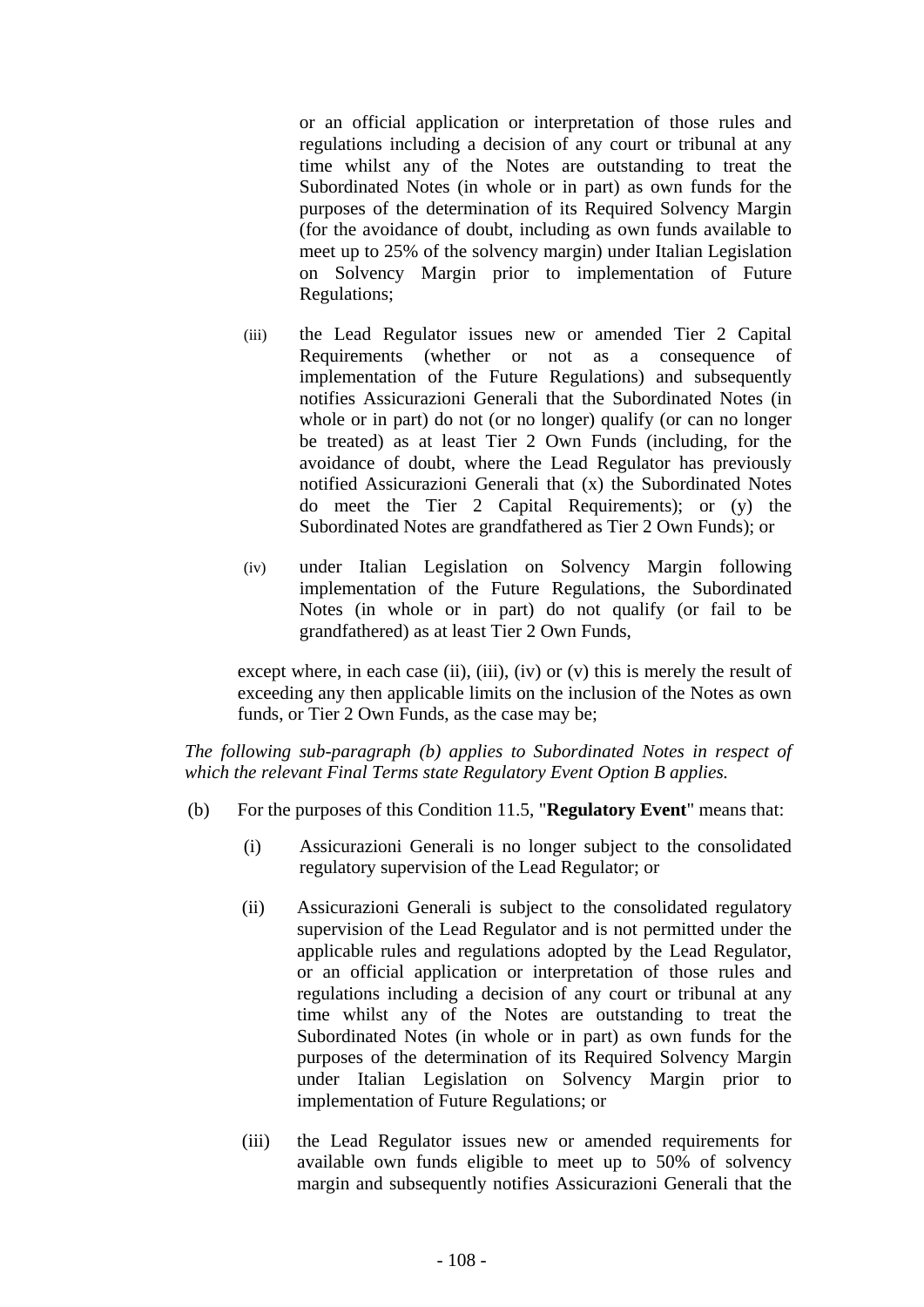Subordinated Notes (in whole or in part) do not meet such requirements (including, for the avoidance of doubt, where the Lead Regulator has previously notified Assicurazioni Generali that the Subordinated Notes do meet such requirements); or

(iv) under Italian Legislation on Solvency Margin following implementation of the Future Regulations, the Subordinated Notes (in whole or in part) fail to be grandfathered as Tier 1 basic own-funds,

except where, in each case (ii), (iii) or (iv) this is merely the result of exceeding any then applicable limits on the inclusion of the Notes as own funds to meet up to 50% of the Solvency Margin or as Tier 1 basic ownfunds, as the case may be;

## *The following sub-paragraph (c) applies to both Regulatory Event Option A and Regulatory Event Option B.*

(c) The "**Early Redemption Amount (Regulatory)**" shall be: (i) if the Issuer's Call Option is specified in the relevant Final Terms as being applicable and the Regulatory Event occurs on or after the Optional Redemption Date (Call), the principal amount outstanding of the Notes; or (ii) if the Regulatory Event occurs before the Optional Redemption Date (Call) or if the Issuer's Call Option is specified in the relevant Final Terms as being not applicable, the principal amount outstanding of the Notes, their Make Whole Amount or such other amount as specified in the relevant Final Terms.

*The following sub-paragraph (d) applies to Subordinated Notes with a specified maturity date in respect of which the relevant Final Terms state Condition 11.5(d) applies.* 

(d) In relation to those Subordinated Notes in respect of which the relevant Final Terms state this Condition 11.5(d) applies, the Issuer shall not exercise its option to redeem the Subordinated Notes on the basis of sub- (iv) of the definition of Regulatory Event after 1 January 2026.

*Condition 11.6 is applicable to Subordinated Notes only and if Rating Event is specified in the relevant Final Terms as being applicable.* 

## 11.6 **Optional Redemption due to a Rating Event**

*The following sub-paragraph (a) applies to Subordinated Notes in respect of which the relevant Final Terms state Rating Event Option A applies.*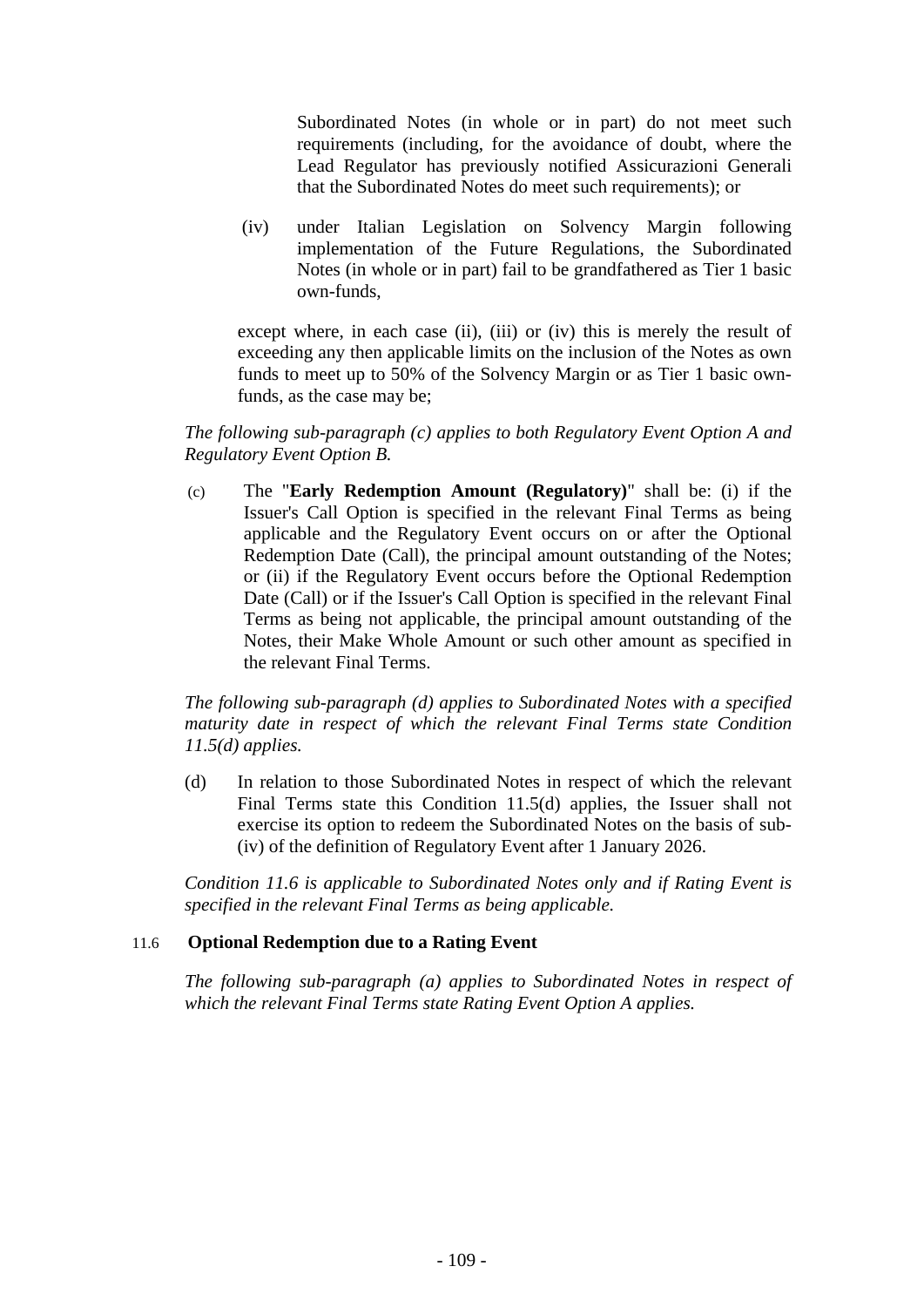## *Option A*

- (a) If at any time the Issuer or the Guarantor determines that a Rating Event has occurred with respect to any of the Notes, such Notes will be redeemable in whole or in part at the option of the relevant Issuer (but subject to the prior approval of the Lead Regulator in the case of Subordinated Notes of Assicurazioni Generali and Subordinated Notes of Generali Finance, if applicable):
	- (i) at any time (if the Floating Rate Note Provisions are specified in the relevant Final Terms as being not applicable or otherwise do not apply in respect of the Interest Period in which the date fixed for redemption falls); or
	- (ii) on any Interest Payment Date (if the Floating Rate Note Provisions are specified in the relevant Final Terms as being applicable or apply in respect of the Interest Period in which the date fixed for redemption falls); and
	- (iii) on giving not less than 30 nor more than 60 days' notice to the Noteholders in accordance with Condition 20 (*Notices*) (which notice shall be irrevocable),

at their Early Redemption Amount (Rating Event), together with interest accrued (if any) to the date fixed for redemption.

*The following sub-paragraph (a) applies to Subordinated Notes in respect of which the relevant Final Terms state Rating Event Option B applies.* 

# *Option B*

- (a) If at any time the Issuer or the Guarantor determines that a Rating Event has occurred with respect to any of the Notes, such Notes will be redeemable in whole or in part at the option of the relevant Issuer (but subject to the prior approval of the Lead Regulator in the case of Subordinated Notes of Assicurazioni Generali and Subordinated Notes of Generali Finance, if applicable):
	- (i) at any time (if the Floating Rate Note Provisions are specified in the relevant Final Terms as being not applicable or otherwise do not apply in respect of the Interest Period in which the date fixed for redemption falls); or
	- (ii) on any Interest Payment Date (if the Floating Rate Note Provisions are specified in the relevant Final Terms as being applicable or apply in respect of the Interest Period in which the date fixed for redemption falls); and
	- (iii) on giving not less than 30 nor more than 60 days' notice to the Noteholders in accordance with Condition 20 (*Notices*) (which notice shall be irrevocable),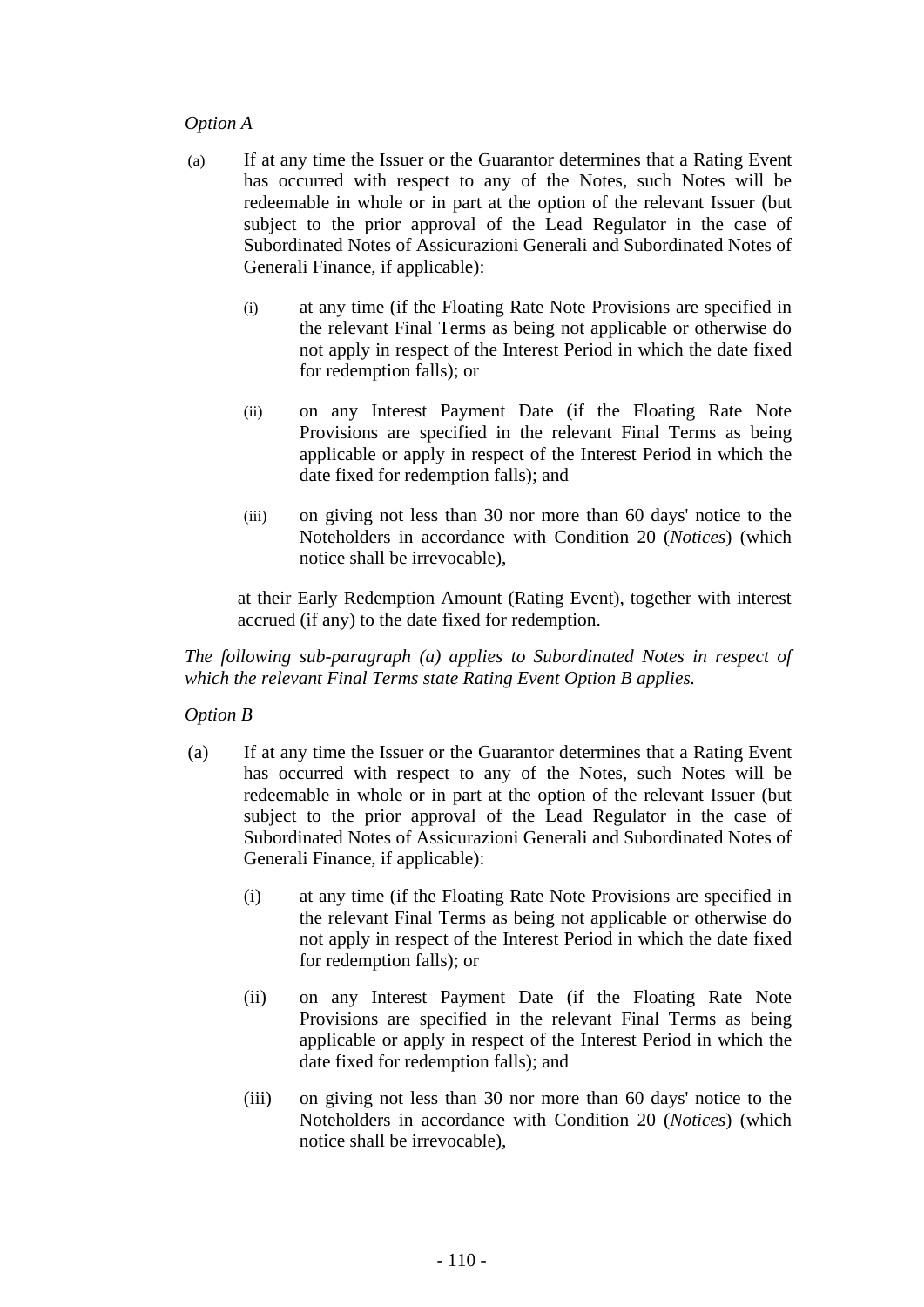at their Early Redemption Amount (Rating Event), together with interest accrued (if any) to the date fixed for redemption, provided however that any such redemption in respect of a Rating Event shall not occur prior to the fifth anniversary of the Issue Date if the right to such early redemption before such date would prevent the Notes from qualifying as at least Tier 2 Own Funds.

## *The following sub-paragraphs (b) to (d) (inclusive) apply to both Rating Event Option A and Rating Event Option B.*

- (b) For the purposes of this Condition 11.6, "**Rating Event**" shall be deemed to have occurred if there is a change in the rating methodology (or the interpretation thereof) by a recognized international statistical rating organisation as such methodology is in effect on the Issue Date (the "**current methodology**"), and as a consequence of such change, the capital treatment of the Notes as intended upon issuance by such organisation for the Issuer or the Guarantor's group shall be amended in such a way that is, in the reasonable opinion of the Issuer (or the Guarantor) materially unfavourable.
- (c) Prior to the publication of any notice of redemption pursuant to this Condition 11.6, the Issuer shall deliver or procure that there is delivered to the Fiscal Agent a written communication from the relevant international statistical rating organisation confirming the change in the current methodology and a certificate signed by a duly authorised representative of the Issuer stating that the circumstances described in the definition of Rating Event have occurred.
- (d) The "**Early Redemption Amount (Rating Event)**" shall be: (i) if the Issuer's Call Option is specified in the relevant Final Terms as being applicable and the Rating Event occurs on or after the Optional Redemption Date (Call), the principal amount outstanding of the Notes; or (ii) if the Rating Event occurs before the Optional Redemption Date (Call) or if the Issuer's Call Option is specified in the relevant Final Terms as being not applicable, the principal amount outstanding of the Notes, their Make Whole Amount or such other amount as specified in the relevant Final Terms.

*Condition 11.7 is applicable to Subordinated Notes only and if Accounting Event is specified in the relevant Final Terms as being applicable.* 

#### 11.7 **Optional Redemption due to an Accounting Event**

*The following sub-paragraph (a) applies to Subordinated Notes in respect of which the relevant Final Terms state Accounting Event Option A applies.* 

*Option A* 

(a) If at any time the Issuer or the Guarantor determines that an Accounting Event has occurred with respect to any of the Notes, such Notes will be redeemable in whole or in part at the option of the relevant Issuer (but subject to the prior approval of the Lead Regulator in the case of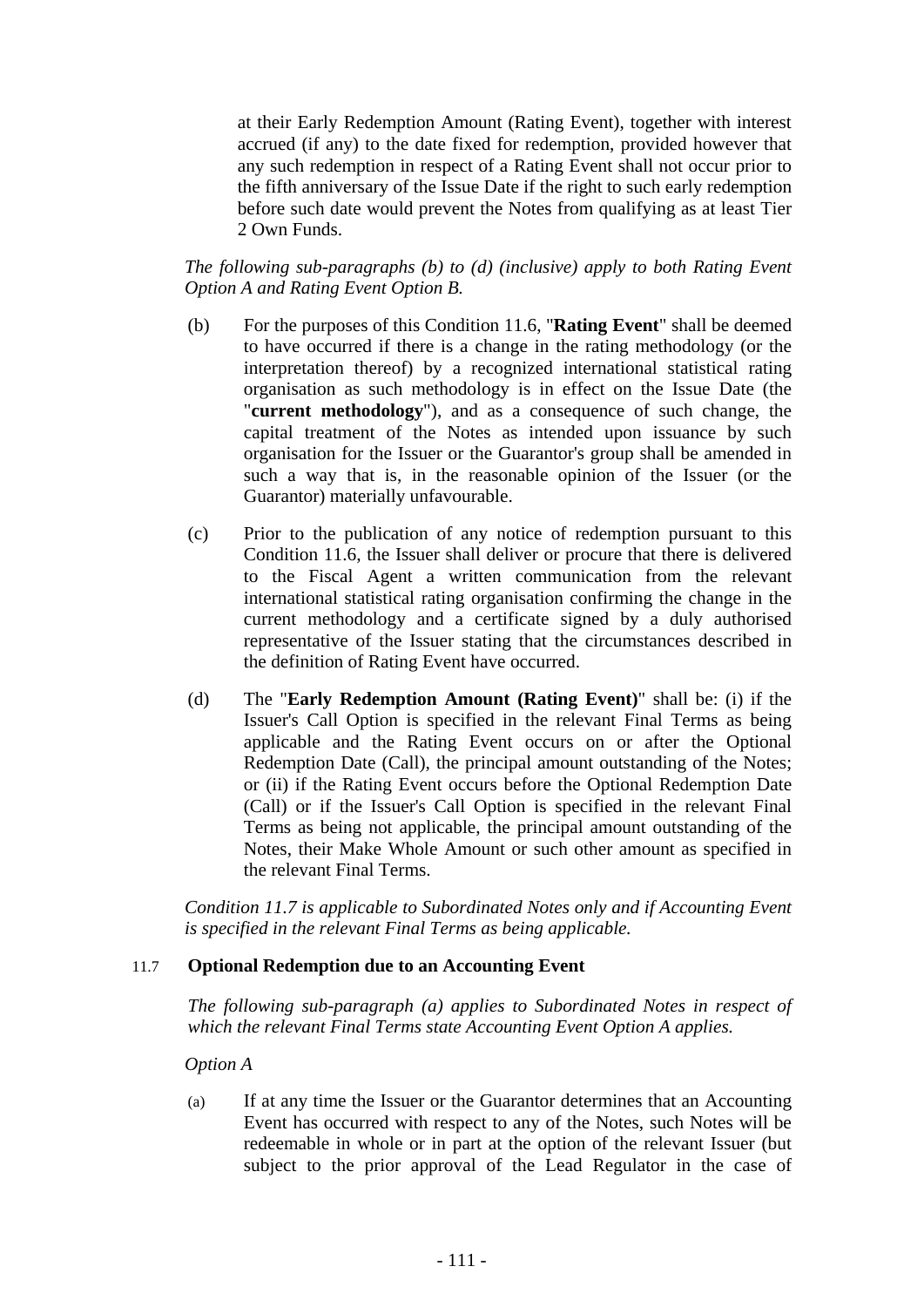Subordinated Notes of Assicurazioni Generali and Subordinated Notes of Generali Finance, if applicable):

- (i) at any time (if the Floating Rate Note Provisions are specified in the relevant Final Terms as being not applicable or otherwise do not apply in respect of the Interest Period in which the date fixed for redemption falls); or
- (ii) on any Interest Payment Date (if the Floating Rate Note Provisions are specified in the relevant Final Terms as being applicable or apply in respect of the Interest Period in which the date fixed for redemption falls); and
- (iii) on giving not less than 30 nor more than 60 days' notice to the Noteholders in accordance with Condition 20 (*Notices*) (which notice shall be irrevocable),

at their Early Redemption Amount (Accounting Event), together with interest accrued (if any) to the date fixed for redemption.

*The following sub-paragraph (a) applies to Subordinated Notes in respect of which the relevant Final Terms state Accounting Event Option B applies.* 

*Option B* 

- (a) If at any time the Issuer or the Guarantor determines that an Accounting Event has occurred with respect to any of the Notes, such Notes will be redeemable in whole or in part at the option of the relevant Issuer (but subject to the prior approval of the Lead Regulator in the case of Subordinated Notes of Assicurazioni Generali and Subordinated Notes of Generali Finance, if applicable):
	- (i) at any time (if the Floating Rate Note Provisions are specified in the relevant Final Terms as being not applicable or otherwise do not apply in respect of the Interest Period in which the date fixed for redemption falls); or
	- (ii) on any Interest Payment Date (if the Floating Rate Note Provisions are specified in the relevant Final Terms as being applicable or apply in respect of the Interest Period in which the date fixed for redemption falls); and
	- (iii) on giving not less than 30 nor more than 60 days' notice to the Noteholders in accordance with Condition 20 (*Notices*) (which notice shall be irrevocable),

at their Early Redemption Amount (Accounting Event), together with interest accrued (if any) to the date fixed for redemption, provided however that any such redemption in respect of an Accounting Event shall not occur prior to the fifth anniversary of the Issue Date if the right to such early redemption before such date would prevent the Notes from qualifying as at least Tier 2 Own Funds.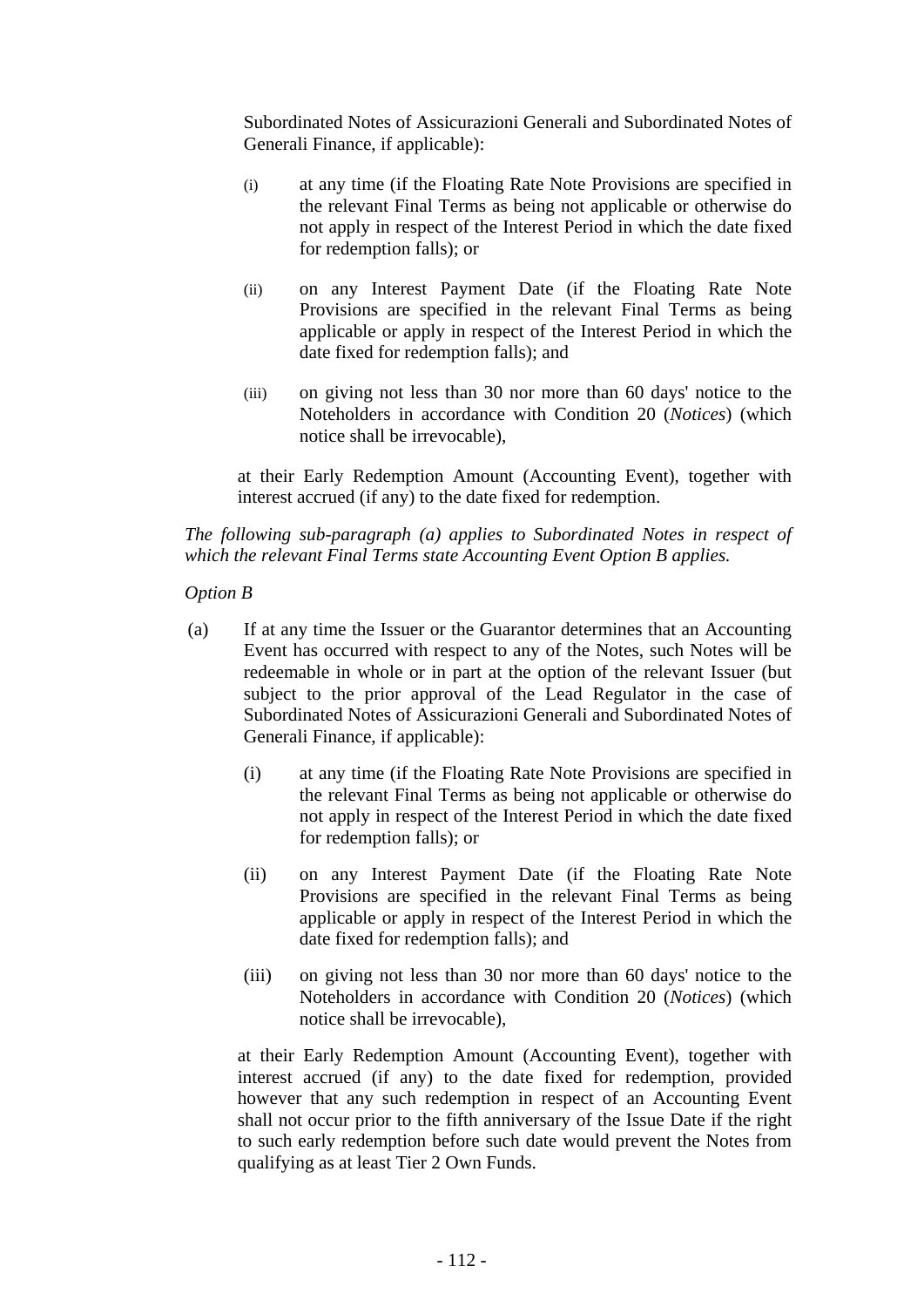*The following sub-paragraphs (b) to (d) (inclusive) apply to both Accounting Event Option A and Accounting Event Option B.* 

- (b) For the purposes of this Condition 11.7, an "**Accounting Event**" shall be deemed to have occurred if (x) an opinion of a recognised accounting firm has been delivered to the Fiscal Agent, stating that as a result of any change in or amendment to Applicable Accounting Standards, which change or amendment becomes effective on or after the date of issue of the Notes, the Issuer (or, in the case of Notes issued by Generali Finance, the Guarantor) must not or must no longer record the obligations under the Notes as liabilities on its consolidated financial statements prepared in accordance with Applicable Accounting Standards; and (y) this cannot be avoided by the Issuer (or Guarantor) taking reasonable measures available to it. For the purpose of this paragraph (A), "**Applicable Accounting Standards**" means the accounting standards applied by Assicurazioni Generali for its published consolidated financial statements as applicable at the relevant dates and for the relevant periods.
- (c) Prior to the publication of any notice of redemption pursuant to this Condition 11.7, the Issuer shall deliver or procure that there is delivered to the Fiscal Agent an opinion of a recognised accounting firm to the effect set out under sub-paragraph  $(b)(x)$  above.
- (d) The "**Early Redemption Amount (Accounting Event)**" shall be: (i) if the Issuer's Call Option is specified in the relevant Final Terms as being applicable and the Accounting Event occurs on or after the Optional Redemption Date (Call), the principal amount outstanding of the Notes; or (ii) if the Accounting Event occurs before the Optional Redemption Date (Call) or if the Issuer's Call Option is specified in the relevant Final Terms as being not applicable, the principal amount outstanding of the Notes, their Make Whole Amount or such other amount as specified in the relevant Final Terms.

## 11.8 **Make Whole Amount**

(a) In relation to any early redemption of Subordinated Notes pursuant to Condition 11.2 (*Redemption for tax reasons*), Condition 11.5 (*Optional Redemption due to a Regulatory Event*), Condition 11.6 (*Optional Redemption due to a Rating Event*) or Condition 11.7 (*Optional Redemption due to an Accounting Event*), the Early Redemption Amount (Tax), the Early Redemption Amount (Regulatory Event), the Early Redemption Amount (Rating Event) or, as the case may be, the Early Redemption Amount (Accounting Event) - if specified in the Final Terms to be the "**Make Whole Amount**" - shall be an amount calculated by the Calculation Agent equal to the higher of (x) 100 per cent. of the principal amount outstanding of the Notes to be redeemed; and (y) the sum of the present values of the principal amount outstanding of the Notes to be redeemed and the Remaining Term Interest on such Note (exclusive of interest accrued to the date of redemption) and such present values shall be calculated by discounting such amounts to the date of redemption on an annual basis (assuming a 360-day year consisting of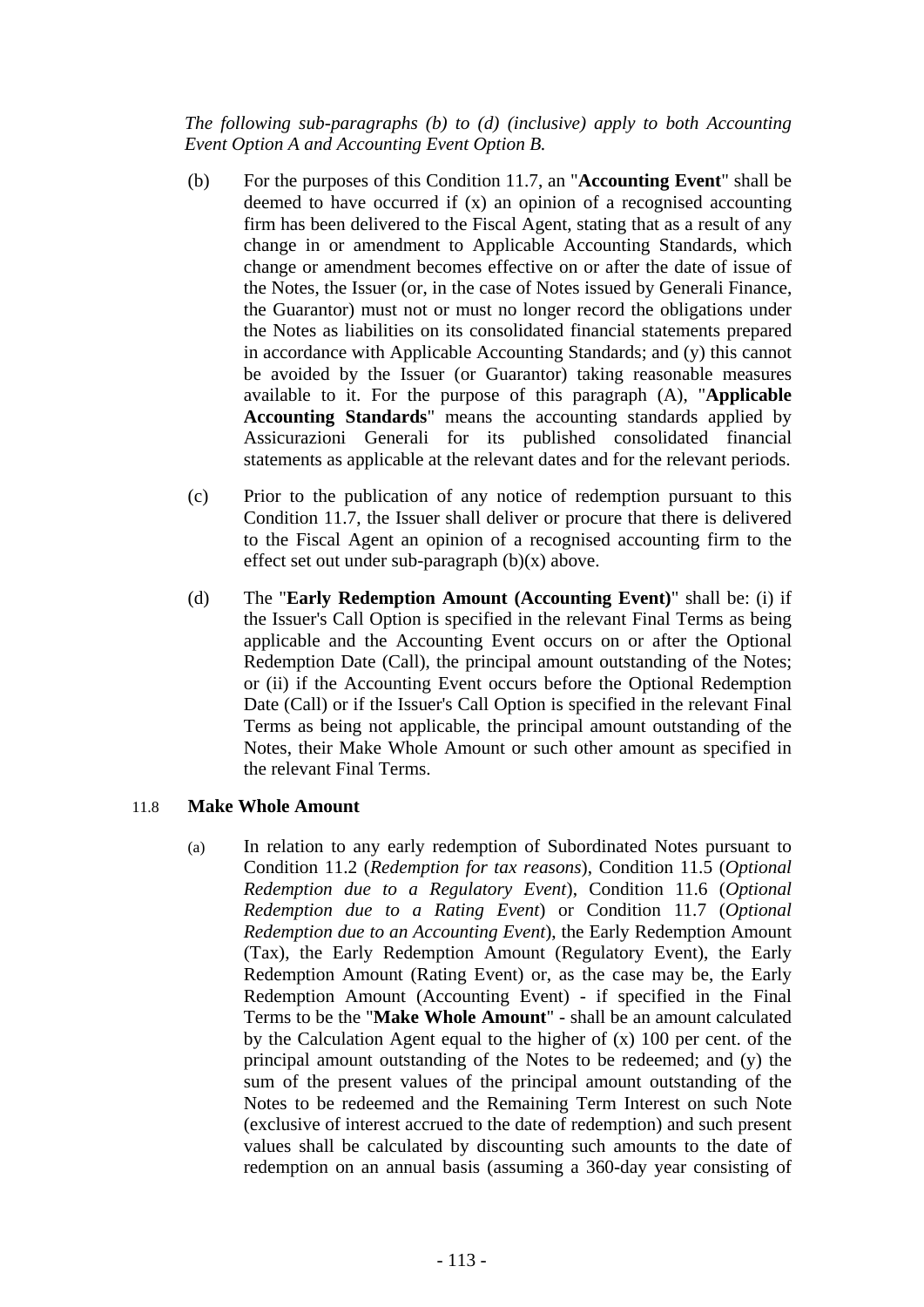twelve 30-day months or, in the case of an incomplete month, the number of days elapsed) at the Reference Bond Rate, plus the Redemption Margin.

(b) For the purpose of this Condition 11.8:

"**FA Selected Bond**" means a government security or securities selected by the Calculation Agent as having an actual or interpolated maturity comparable with the remaining term to (i) the Maturity Date or (ii) if an Optional Redemption Date is specified in the Final Terms, the first Optional Redemption Date of the Notes, that would be utilised, at the time of selection and in accordance with customary financial practice, in pricing new issues of corporate debt securities denominated in the Specified Currency and of a comparable maturity to the remaining term to (i) the Maturity Date or (ii) if an Optional Redemption Date is specified in the Final Terms, the first Optional Redemption Date of the Notes.

"**Redemption Margin**" shall be as set out in the Final Terms.

"**Redemption Date**" means the date fixed for redemption of the Notes in accordance with Condition 11.2 (*Redemption for tax reasons*), Condition 11.5 (*Optional Redemption due to a Regulatory Event*), Condition 11.6 (*Optional Redemption due to a Rating Event*) or Condition 11.7 (*Optional Redemption due to an Accounting Event*), as the case may be.

"**Reference Bond**" shall be as set out in the Final Terms or the FA Selected Bond.

"**Reference Bond Price**" means, with respect to any date of redemption, (A) the arithmetic average of the Reference Government Bond Dealer Quotations for such Redemption Date, after excluding the highest and lowest such Reference Government Bond Dealer Quotations; or (B) if the Calculation Agent obtains fewer than five such Reference Government Bond Dealer Quotations, the arithmetic average of all such quotations.

"**Reference Bond Rate**" means, with respect to any Redemption Date, the rate per annum equal to the annual or semi-annual yield (as the case may be) to maturity or interpolated yield to maturity (on the relevant day count basis) of the Reference Bond, assuming a price for the Reference Bond (expressed as a percentage of its nominal amount) equal to the Reference Bond Price for such Redemption Date.

"**Reference Date**" will be set out in the relevant notice of redemption.

"**Reference Government Bond Dealer**" means each of five banks selected by the Issuer or the Guarantor which are (A) primary government securities dealers, and their respective successors, or (B) market makers in pricing corporate bond issues.

"**Reference Government Bond Dealer Quotations**" means, with respect to each Reference Government Bond Dealer and any Redemption Date, the arithmetic average, as determined by the Calculation Agent, of the bid and offered prices for the Reference Bond (expressed in each case as a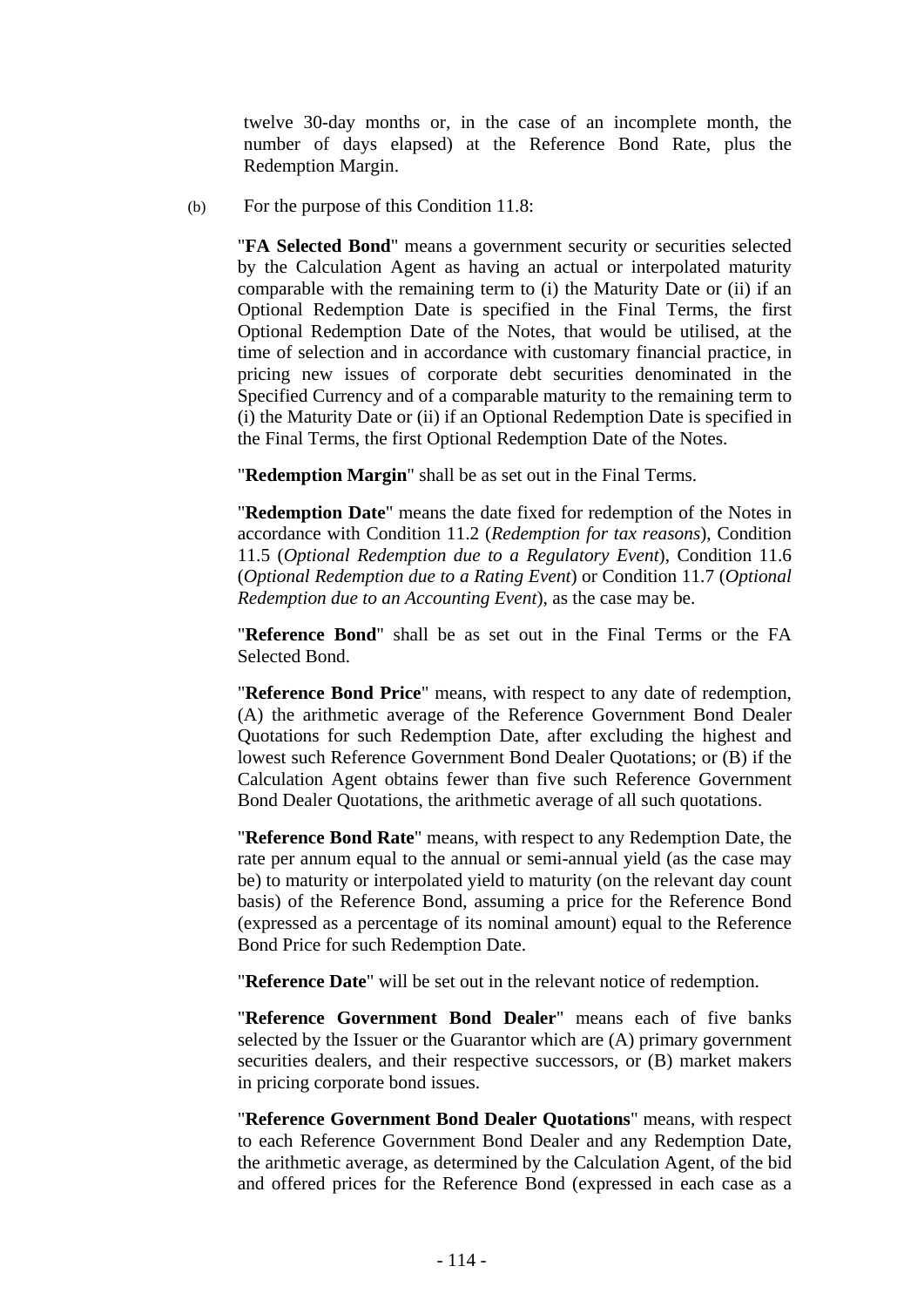percentage of its nominal amount) at the Quotation Time specified in the Final Terms on the Reference Date quoted in writing to the Calculation Agent by such Reference Government Bond Dealer.

"**Remaining Term Interest**" means, with respect to any Note, the aggregate amount of scheduled payment(s) of interest (assuming each such scheduled interest payment to be due in full) on such Note for the remaining term to (i) the Maturity Date or (ii) if an Optional Redemption Date is specified in the Final Terms, the first Optional Redemption Date of such Note determined on the basis of the rate of interest applicable to such Note from and including the Redemption Date.

*Condition 11.9 is applicable to Notes specified in the relevant Final Terms as being Instalment Notes.* 

## 11.9 **Redemption by Instalments**

- (a) Instalment Notes will be redeemed in such number of instalments, in such amounts ("**Instalment Amounts**") and on such dates ("**Instalment Amount Payment Date**") as will be specified in or determined in accordance with the relevant Final Terms and upon each partial redemption as provided by this Condition 11.9 the outstanding principal amount of each such Note shall be reduced by the relevant Instalment Amount for all purposes.
- (b) Each partial redemption of an Instalment Amount in accordance with this Condition 11.9 of Instalment Notes that are Subordinated Notes on an Instalment Amount Payment Date is subject to satisfaction of the condition(s) set out in Condition 7 (*Conditions to Redemption*). If the condition(s) set out in Condition 7.2 is/are not satisfied, the Instalment Amount Payment Date will be postponed to the earlier of:
	- (A) the date notified by the Issuer on giving 30 days' notice to the Noteholders in accordance with Condition 20 (*Notices*) following the day on which the condition(s) set out in Condition 7.2 is/are satisfied; or
	- (B) the date on which voluntary or involuntary winding up proceedings are instituted in respect of the Issuer or, where relevant, in respect of the Guarantor, in accordance with, as the case may be, (aa) a resolution of the shareholders' meeting of the Issuer or, where relevant, of the Guarantor, as applicable; (bb) any provision of the by-laws of the Issuer or, where relevant, the Guarantor (currently, the duration of Assicurazioni Generali is set at 31 December 2131 though if this is extended, redemption of the Notes will be equivalently adjusted), as applicable; or (cc) any applicable legal provision, or any decision of any jurisdictional or administrative authority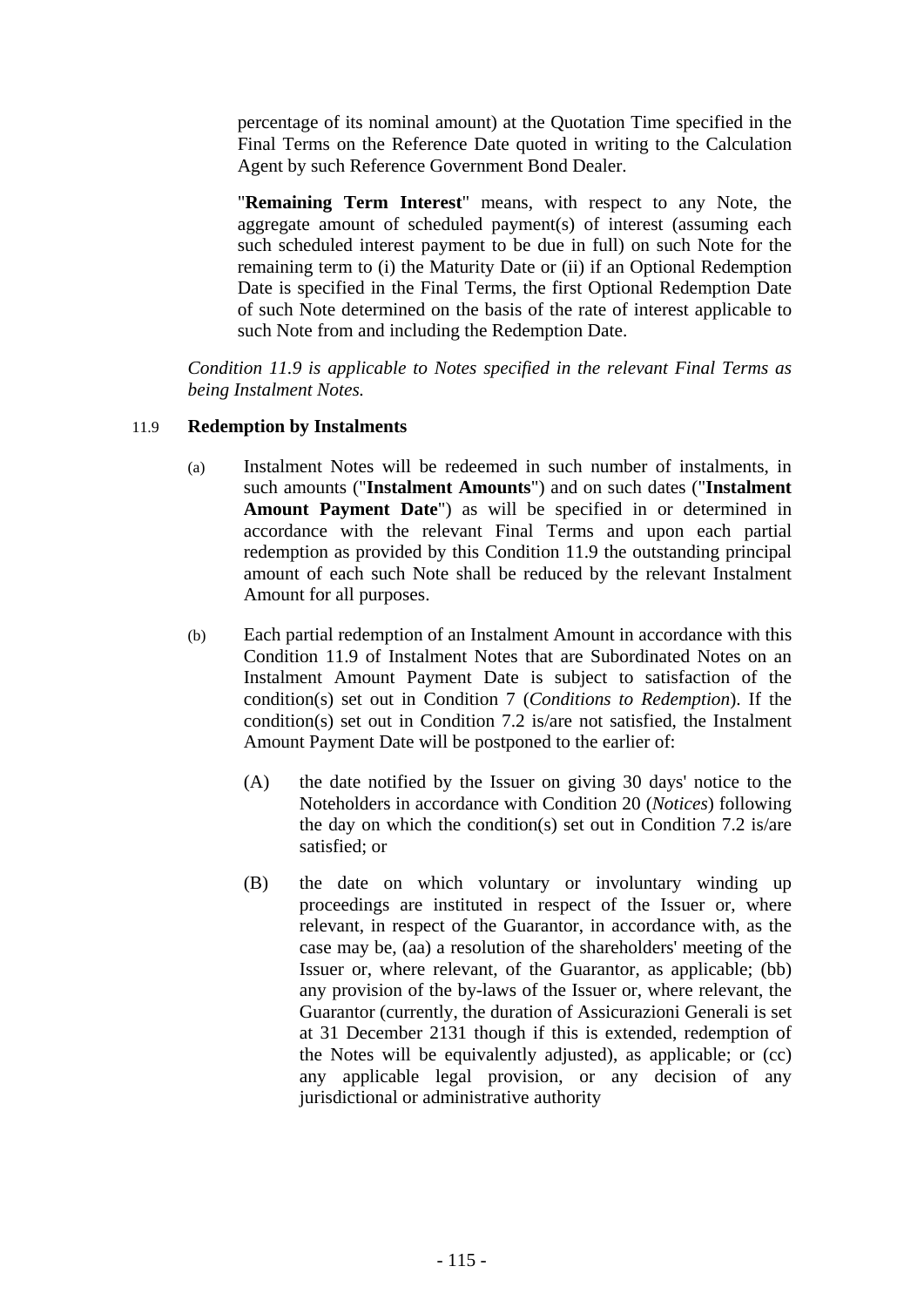#### 11.10 **No other redemption**

The Issuer shall not be entitled to redeem the Notes otherwise than as provided in Condition 11.1 (*Scheduled redemption*), Condition 11.2 (*Redemption for tax reasons*), Condition 11.3 (*Redemption at the option of the Issuer*), Condition 11.4 (*Redemption at the option of Noteholders*), Condition 11.5 (*Optional Redemption due to a Regulatory Event*), Condition 11.6 (*Optional Redemption due to a Rating Event*), Condition 11.7 (*Optional Redemption due to an Accounting Event*) or Condition 11.9 (*Redemption by Instalments*) above.

*Condition 11.11 is applicable to Subordinated Notes only and if the relevant Final Terms specify Mandatory suspension of redemption is applicable.* 

#### 11.11 **Mandatory suspension of redemption of Subordinated Notes following Redemption Suspension Event**

- (a) Any redemption of Subordinated Notes notified to Noteholders pursuant to Condition 11.2 (*Redemption for tax reasons*), Condition 11.3 (*Redemption at the option of the Issuer*), Condition 11.5 (*Optional Redemption due to a Regulatory Event*), Condition 11.6 (*Optional Redemption due to a Rating Event*), Condition 11.7 (*Optional Redemption due to an Accounting Event*) shall - subject to any waiver by the Lead Regulator on terms to be imposed by it (which may include the exchange or conversion of the Notes for, or into, an own-fund item of the same or higher quality and compliance with the Minimum Capital Requirement) - be suspended (in whole or in part), and the Issuer shall not be entitled to give any notice of redemption pursuant to the aforementioned Conditions, if the Fiscal Agent has received written notice from the Issuer and, where relevant, the Guarantor confirming that:
	- (i) a Redemption Suspension Event regarding Assicurazioni Generali has occurred and is continuing; or
	- (ii) a Redemption Suspension Event would occur if the Issuer redeems the Notes (in whole or in part) on the relevant redemption date.
- (b) For the purpose of this Condition 11.11, "**Redemption Suspension Event**" means, following implementation of the Future Regulations, breach of the Solvency Margin in such manner, or insufficiency of own funds regulatory capital (or whatever the terminology employed by Future Regulations) of the Issuer and/or the Group to cover its capital requirements, such as to trigger a mandatory suspension of redemption, or require the deferral of (or otherwise prohibit) the redemption or repayment of principal, of Subordinated Notes under the Tier 2 Capital Requirements.
- (c) Any redemption of the Notes (or of the relevant part thereof) that has been notified to the Noteholders pursuant to Condition 11.2 (*Redemption for tax reasons*), Condition 11.3 (*Redemption at the option of the Issuer*), Condition 11.5 (*Optional Redemption due to a Regulatory Event*),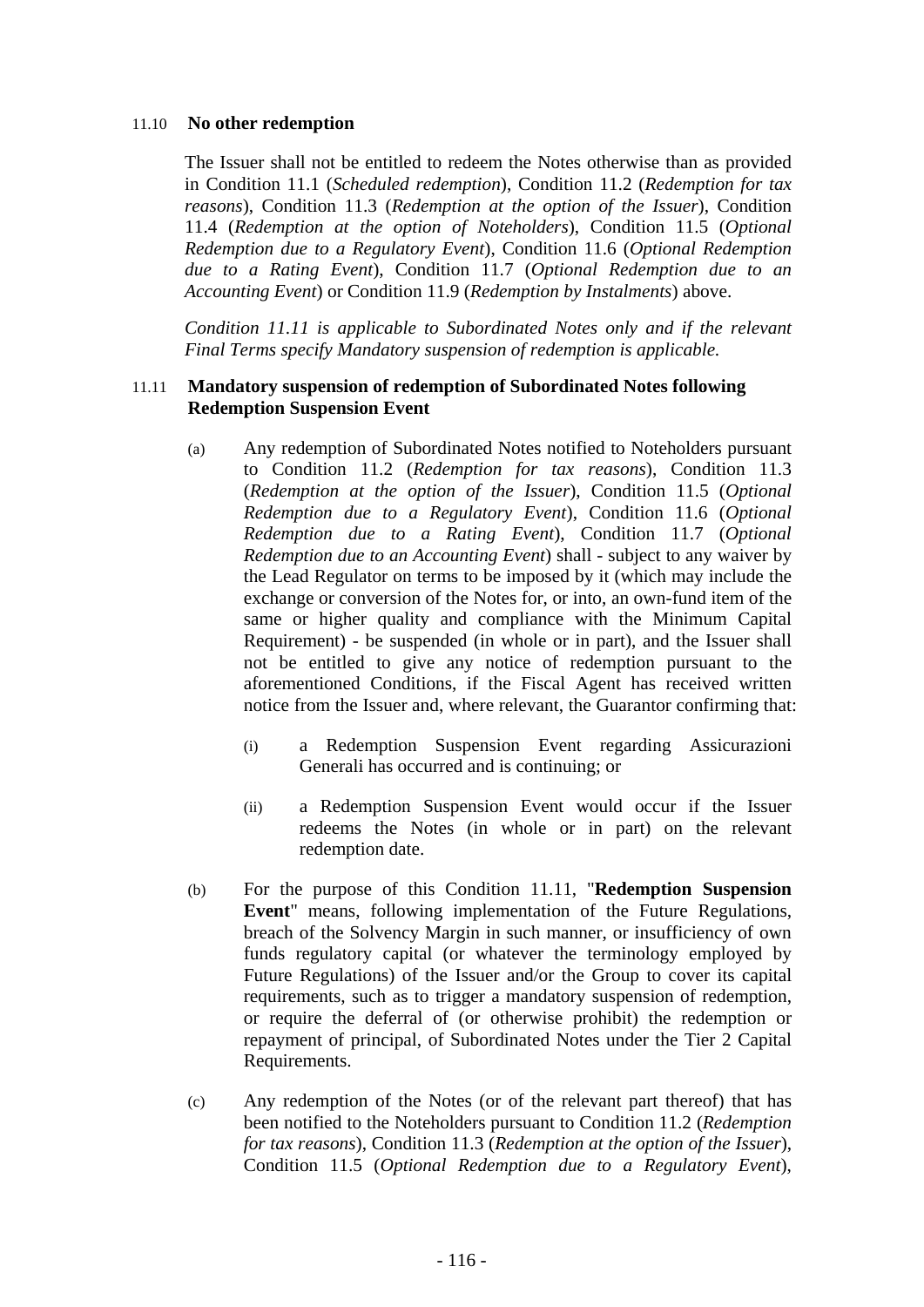Condition 11.6 (*Optional Redemption due to a Rating Event*), Condition 11.7 (*Optional Redemption due to an Accounting Event*) shall be suspended, and no notice for redemption pursuant to the Conditions may be given by the Issuer, until such time that the Redemption Suspension Event is cured and is no longer outstanding.

Interest shall – subject to the applicable interest deferral provisions of these terms and conditions – continue to accrue on the Subordinated Notes until such Subordinated Notes are redeemed in full pursuant to Condition 11 (*Redemption and Purchase*).

## 11.12 **Early redemption of Zero Coupon Notes**

- (a) The Redemption Amount payable on redemption of a Zero Coupon Note at any time before the Maturity Date, or upon its becoming due and repayable pursuant to Condition 14 (*Events of Default*), shall be an amount equal to the sum of:
	- (i) the Reference Price; and
	- (ii) the product of the Accrual Yield (compounded annually) being applied to the Reference Price from (and including) the Issue Date to (but excluding) the date fixed for redemption or (as the case may be) the date upon which the Note becomes due and payable.
- (b) Where such calculation is to be made for a period which is not a whole number of years, the calculation in respect of the period of less than a full year shall be made on the basis of such Day Count Fraction as may be specified in the Final Terms for the purposes of this Condition 11.12 or, if none is so specified, a Day Count Fraction of 30E/360.

## 11.13 **Purchase**

The Issuer or any of its Subsidiaries or the Guarantor or any of its Subsidiaries (where applicable) may at any time purchase Notes in the open market or otherwise and at any price, *provided that* all unmatured Coupons are purchased therewith.

## 11.14 **Cancellation**

All Notes purchased by or on behalf of the Issuer, the Guarantor or any of their Subsidiaries may be surrendered for cancellation by surrendering each such Note together with all unmatured Receipts and Coupons and all unexchanged Talons to the Fiscal Agent and, if so surrendered, shall, together with all Notes redeemed by the Issuer, be cancelled forthwith (together with all unmatured Receipts and Coupons and unexchanged Talons attached thereto or surrendered therewith). Any Notes so surrendered for cancellation may not be reissued or resold and the obligations in respect of any such Notes shall be discharged. Any Notes purchased by or on behalf of the Issuer, the Guarantor or any of their Subsidiaries and not so surrendered for cancellation may be reissued or resold.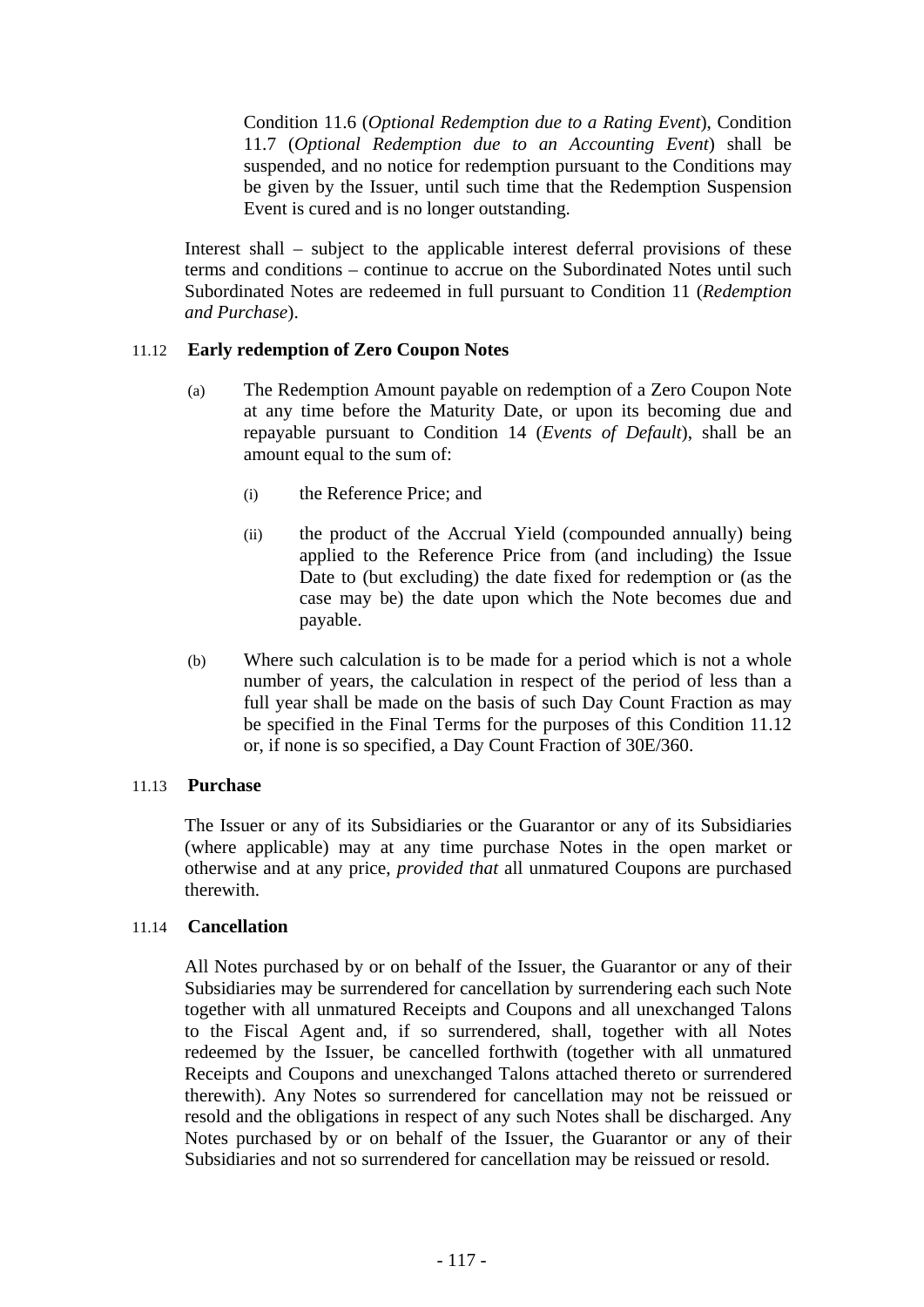## 11.15 **Authorisation**

- (a) Any redemption provided for by Condition 11.2 (*Redemption for tax reasons*), Condition 11.3 (*Redemption at the option of the Issuer*), Condition 11.4 (*Redemption at the option of Noteholders*), Condition 11.5 (*Optional Redemption due to a Regulatory Event*), Condition 11.6 (*Optional Redemption due to a Rating Event*), Condition 11.7 (*Optional Redemption due to an Accounting Event*) and Condition 11.9 (*Redemption by Instalments*) and any purchase provided for by Condition 11.13 (*Purchase*) above shall be subject to any prior authorisation which may be required by any applicable law then in force, including authorisation from any authority supervising the business of the Issuer.
- (b) In particular, if the Italian Legislation on Solvency Margin provides that subordinated debt securities may be taken into account for the calculation of any relevant solvency margin, solvency requirement or adjusted solvency only if the terms and conditions of the relevant subordinated debt securities include a provision to the effect that authorisation from a supervisory authority must be obtained prior to the redemption or purchase of the relevant debt securities, such authorisation shall be a condition precedent to the redemption or repurchase of the Subordinated Notes of Assicurazioni Generali and, if applicable, of Generali Finance.
- (c) In this Condition 11.15:

"**authorisations**" means consent, authorisation, approval, leave or permit; and

"**law**" includes any law, act of Parliament, regulation, ruling, circular, letter or any official application or interpretation of the above, including a holding of a court of competent jurisdiction.

# 12. **PAYMENTS**

- (a) *Principal*: Payments of principal shall be made only against presentation and (*provided that* payment is made in full and save in the case of payment of an Instalment Amount (other than the final Instalment Amount)) surrender of Notes at the Specified Office of any Paying Agent outside the United States by transfer to an account denominated in that currency (or, if that currency is euro, any other account to which euro may be credited or transferred) and maintained by the payee with, a bank in the Principal Financial Centre of that currency (in the case of sterling, a town clearing branch of a bank in the City of London).
- (b) *Interest*: Payments of interest shall, subject to Condition 12(i) (*Payments other than in respect of matured Coupons*) below, be made only against presentation and (*provided that* payment is made in full) surrender of the appropriate Coupons at the Specified Office of any Paying Agent outside the United States in the manner described in Condition 12(a) (*Principal*) above.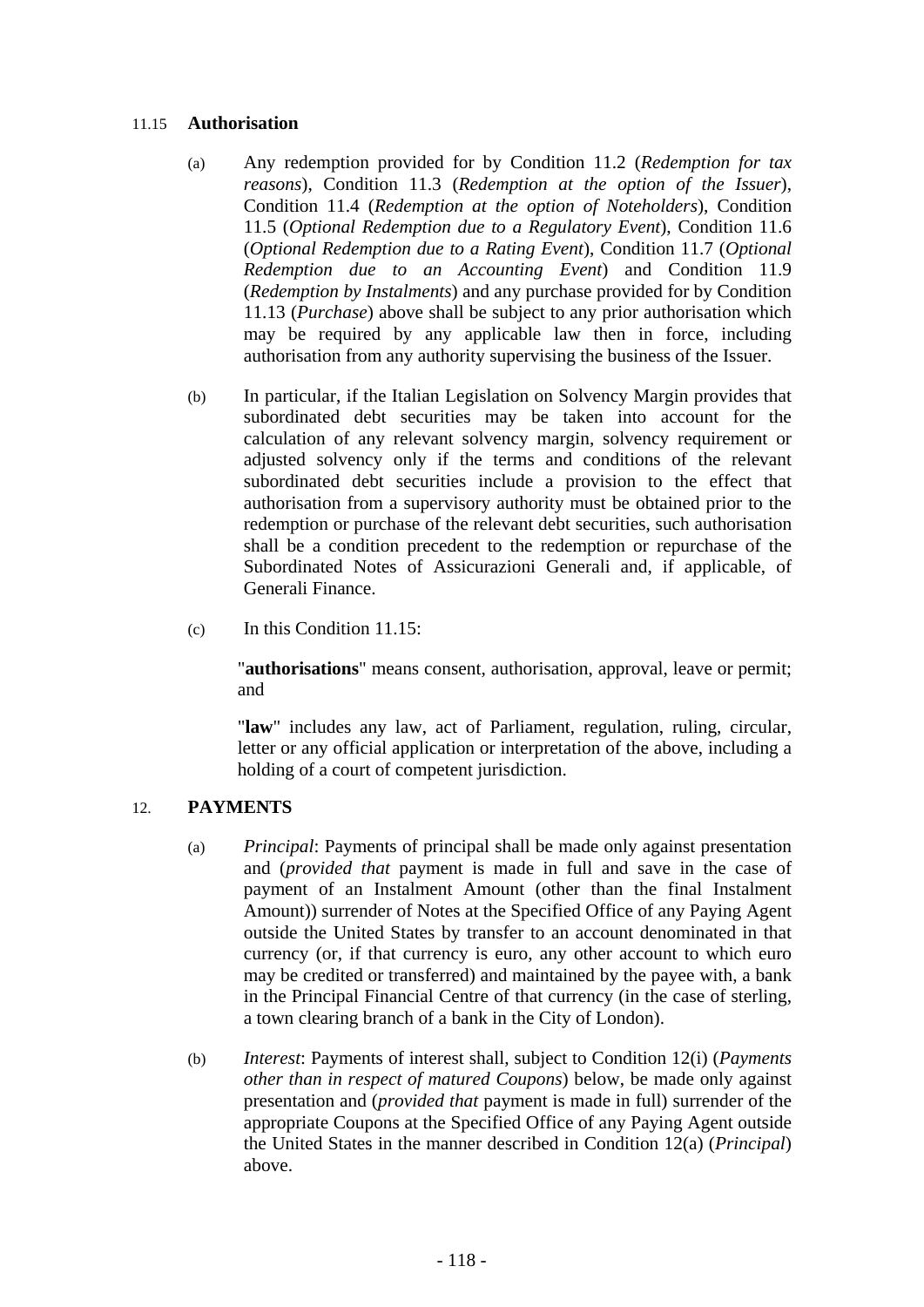- (c) *Instalment Amounts*: Payment of Instalment Amounts (other than the final Instalment Amount) in respect of an Instalment Note shall be made only against presentation of the Note together with the relevant Receipt in respect of such Instalment Amount and surrender of such Receipt. The Receipts are not and shall not in any circumstances be deemed to be documents of title and if separated from the Note to which they appertain will not represent any obligation of the Issuer. The presentation of a Note without the relative Receipt or the presentation of a Receipt without the Note to which it appertains shall not entitle the holder to any payment in respect of the relevant Instalment Amount.
- (d) *Payments in New York City:* Payments of principal or interest may be made at the Specified Office of a Paying Agent in New York City if (i) the Issuer has appointed Paying Agents outside the United States with the reasonable expectation that such Paying Agents will be able to make payment of the full amount of the interest on the Notes in the currency in which the payment is due when due, (ii) payment of the full amount of such interest at the offices of all such Paying Agents is illegal or effectively precluded by exchange controls or other similar restrictions and (iii) payment is permitted by applicable United States law.
- (e) *Payments subject to fiscal laws:* All payments in respect of the Notes are subject in all cases to (i) any applicable fiscal or other laws and regulations in the place of payment, but without prejudice to the provisions of Condition 13 (*Taxation*); and (ii) any withholding or deduction required pursuant to an agreement described in Section 1471(b) of the U.S. Internal Revenue Code of 1986 or otherwise imposed pursuant to Sections 1471 to 1474 (inclusive) of that Code, any regulations or agreements thereunder, official interpretations thereof, or any law implementing an intergovernmental approach thereto. No commissions or expenses shall be charged to the Noteholders or Couponholders in respect of such payments.
- (f) *Deductions for unmatured Coupons*: If the relevant Final Terms specifies that the Fixed Rate Note Provisions are applicable and a Note is presented without all unmatured Coupons relating thereto:
	- (i) if the aggregate amount of the missing Coupons is less than or equal to the amount of principal due for payment, a sum equal to the aggregate amount of the missing Coupons will be deducted from the amount of principal due for payment; *provided, however, that* if the gross amount available for payment is less than the amount of principal due for payment, the sum deducted will be that proportion of the aggregate amount of such missing Coupons which the gross amount actually available for payment bears to the amount of principal due for payment;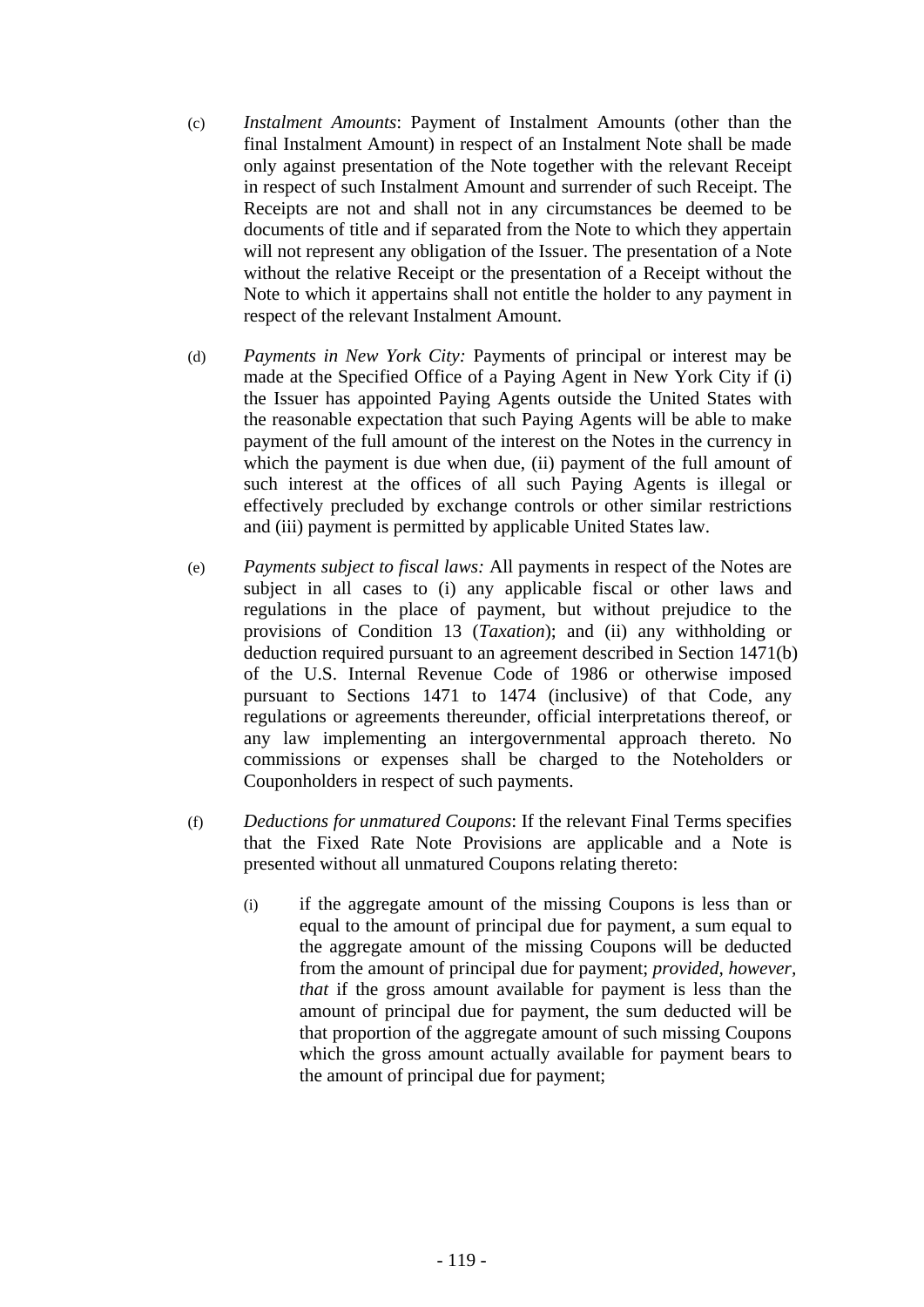- (ii) if the aggregate amount of the missing Coupons is greater than the amount of principal due for payment:
	- (A) so many of such missing Coupons shall become void (in inverse order of maturity) as will result in the aggregate amount of the remainder of such missing Coupons (the "**Relevant Coupons**") being equal to the amount of principal due for payment; *provided, however, that* where this sub-paragraph would otherwise require a fraction of a missing Coupon to become void, such missing Coupon shall become void in its entirety; and
	- (B) a sum equal to the aggregate amount of the Relevant Coupons (or, if less, the amount of principal due for payment) will be deducted from the amount of principal due for payment; provided, however, that, if the gross amount available for payment is less than the amount of principal due for payment, the sum deducted will be that proportion of the aggregate amount of the Relevant Coupons (or, as the case may be, the amount of principal due for payment) which the gross amount actually available for payment bears to the amount of principal due for payment.

Each sum of principal so deducted shall be paid in the manner provided in Condition 12(a) (*Principal*) above against presentation and (*provided that* payment is made in full) surrender of the relevant missing Coupons.

- (g) *Unmatured Coupons void:* If the relevant Final Terms specifies that this Condition 12(g) is applicable or that the Floating Rate Note Provisions are applicable, on the due date for final redemption of any Note or early redemption of such Note pursuant to Condition 11.2 *(Redemption for tax reasons)*, Condition 11.3 *(Redemption at the option of the Issuer)*, Condition 11.4 (Redemption at the option of Noteholders), Condition 11.5 (*Optional Redemption due to a Regulatory Event*), Condition 11.6 (*Optional Redemption due to a Rating Event*), Condition 11.7 (*Optional Redemption due to an Accounting Event*) or Condition 14 *(Events of Default)*, all unmatured Coupons relating thereto (whether or not still attached) shall become void and no payment will be made in respect thereof.
- (h) *Payments on business days:* If the due date for payment of any amount in respect of any Note or Coupon is not a Payment Business Day in the place of presentation, the holder shall not be entitled to payment in such place of the amount due until the next succeeding Payment Business Day in such place and shall not be entitled to any further interest or other payment in respect of any such delay.
- (i) *Payments other than in respect of matured Coupons*: Payments of interest other than in respect of matured Coupons shall be made only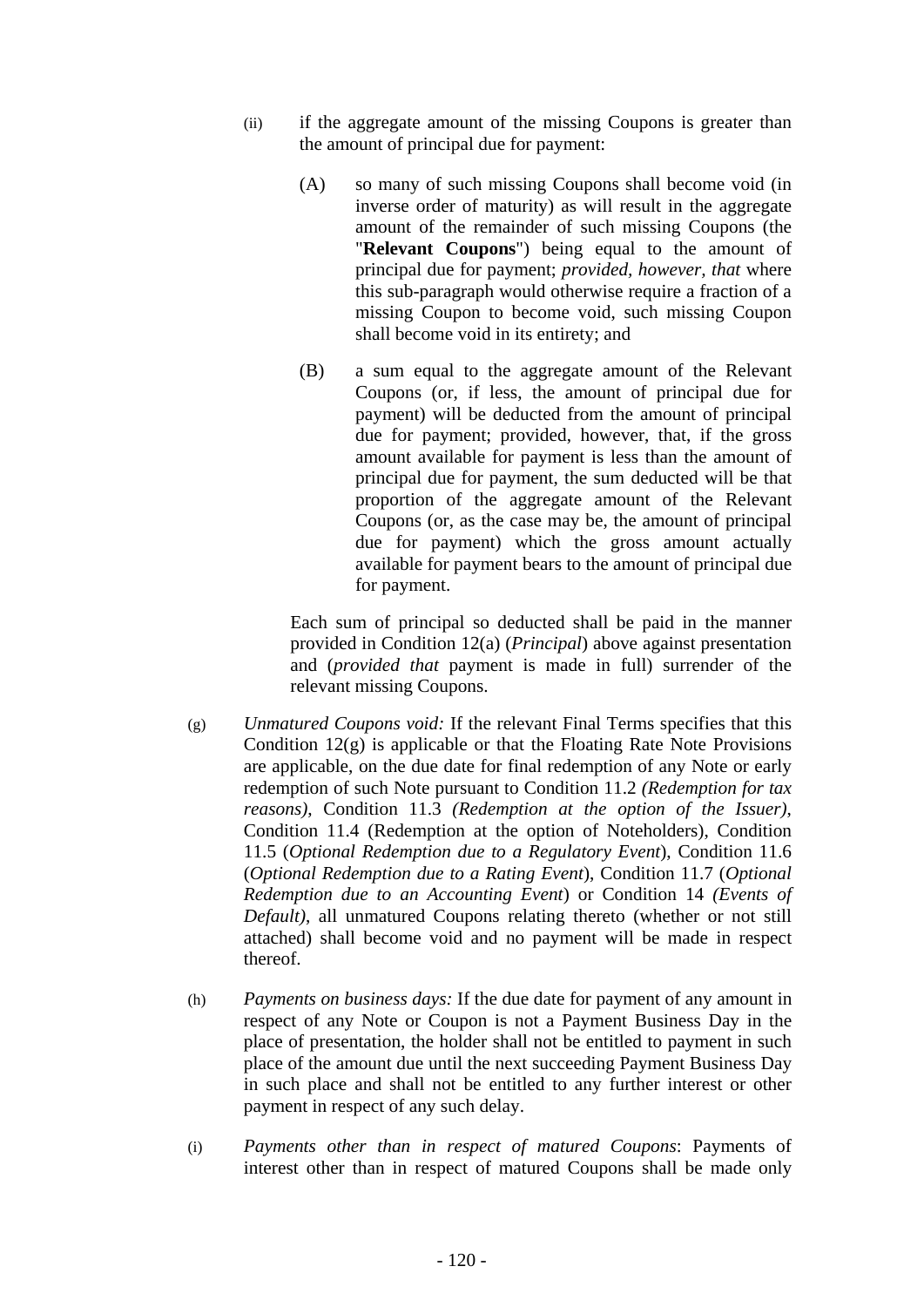against presentation of the relevant Notes at the Specified Office of any Paying Agent outside the United States (or in New York City if permitted by Condition 12(d) (*Payments in New York City*) above).

- (j) *Partial payments:* If a Paying Agent makes a partial payment in respect of any Note or Coupon presented to it for payment, such Paying Agent will endorse thereon a statement indicating the amount and date of such payment.
- (k) *Exchange of Talons:* On or after the maturity date of the final Coupon which is (or was at the time of issue) part of a Coupon Sheet relating to the Notes, the Talon forming part of such Coupon Sheet may be exchanged at the Specified Office of the Fiscal Agent for a further Coupon Sheet (including, if appropriate, a further Talon but excluding any Coupons in respect of which claims have already become void pursuant to Condition 15 (*Prescription*). Upon the due date for redemption of any Note, any unexchanged Talon relating to such Note shall become void and no Coupon will be delivered in respect of such Talon.

# 13. **TAXATION**

- (a) *Gross up:* All payments of principal and interest in respect of the Notes and the Coupons by or on behalf of the Issuer or the Guarantor (where applicable), as the case may be, shall be made free and clear of, and without withholding or deduction for, any present or future taxes, duties, assessments or governmental charges of whatsoever nature imposed, levied, collected, withheld or assessed or on behalf of the Republic of Italy (in the case of payments made by or on behalf of Assicurazioni Generali) or The Netherlands (in the case of payments made by or on behalf of Generali Finance) or any political subdivision therein or any authority therein or thereof having power to tax, unless the withholding or deduction of such taxes, duties, assessments or governmental charges is required by law. In that event, the Issuer or (as the case may be) the Guarantor (where applicable) shall pay such additional amounts as will result in receipt by the Noteholders and the Couponholders after such withholding or deduction of such amounts as would have been received by them had no such withholding or deduction been required, except that no such additional amounts shall be payable in respect of any Note or Coupon or (as the case may be) under the Deed of Guarantee presented for payment:
	- (i) in the Republic of Italy or The Netherlands (as the case may be); or
	- (ii) by or on behalf of a holder which is liable to such taxes, duties, assessments or governmental charges in respect of such Note or Coupon by reason of its having some connection with the Republic of Italy or The Netherlands (as the case may be) other than the mere holding of such Note or Coupon; or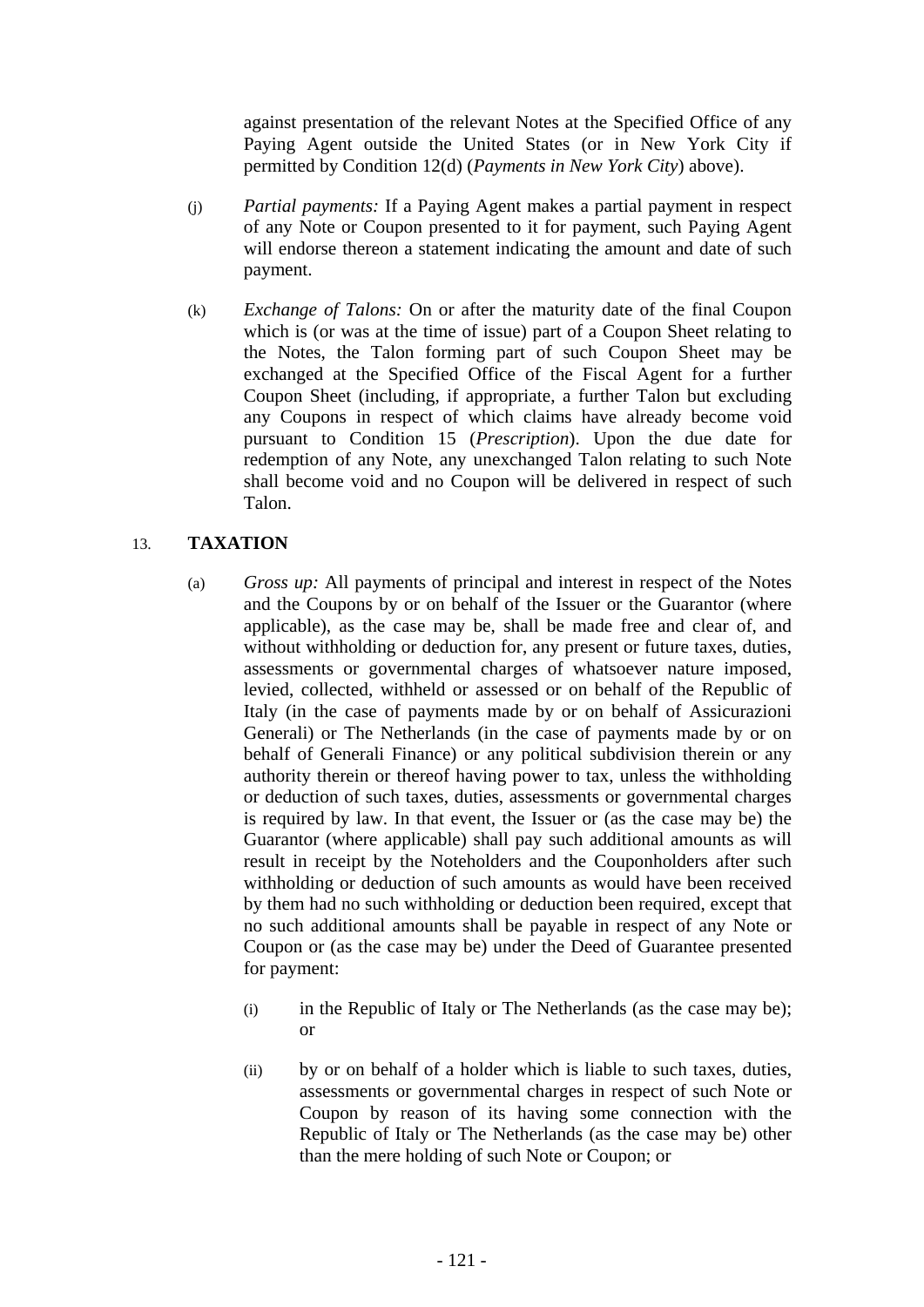- (iii) (in the case of payments made by or on behalf of Assicurazioni Generali as Issuer) to the extent that interest or any other amount payable is paid to a non-Italian resident entity or a non-Italian resident individual which is resident for tax purposes in one of the countries or territories not allowing the Italian tax authorities to obtain appropriate information in respect of the beneficiary of the payments made from the Republic of Italy (the states allowing for an adequate exchange of information with the Republic of Italy are those listed in Ministerial decree of 4 September 1996, as amended and supplemented); or
- (iv) (in the case only of payments made by or on behalf of Assicurazioni Generali as Issuer) by an Italian resident, to the extent that interest is paid to an Italian individual or an Italian legal entity not carrying out commercial activities (in particular (A) partnerships, de facto partnerships not carrying out commercial activities and professional associations, (B) public and private resident entities, other than companies, not carrying out commercial activities, (C) real estate investment funds referred to in Law No. 86 of 25 January 1994, and (D) certain other Persons exempt from corporate income tax) or to such other Italian resident entities which have been or may be identified by Legislative Decree No. 239 of 1 April 1996 and related regulations of implementation which have been or may subsequently be enacted ("**Legislative Decree No. 239**"); or
- (v) (in the case only of payments made by or on behalf of Assicurazioni Generali as Issuer) in all circumstances in which the requirements and procedures set forth in Legislative Decree No. 239 have not been met or complied with except where such requirements and procedures have not been met or complied with due to the actions or omissions of the Issuer or its agents; or
- (vi) where such withholding or deduction is imposed on a payment to an individual or certain limited types of entity and is required to be made pursuant to European Council Directive 2003/48/EC or any other law implementing or complying with, or introduced in order to conform to, such Directive; or
- (vii) by or on behalf of a holder who would have been able to avoid such withholding or deduction by presenting the relevant Note or Coupon to another Paying Agent in a Member State of the EU; or
- (viii) more than 30 days after the Relevant Date except to the extent that the relevant holder would have been entitled to such additional amounts if it had presented such Note or Coupon on the last day of such period of 30 days; or
- (ix) in respect of Notes classified as atypical securities where such withholding or deduction is required under Law Decree No. 512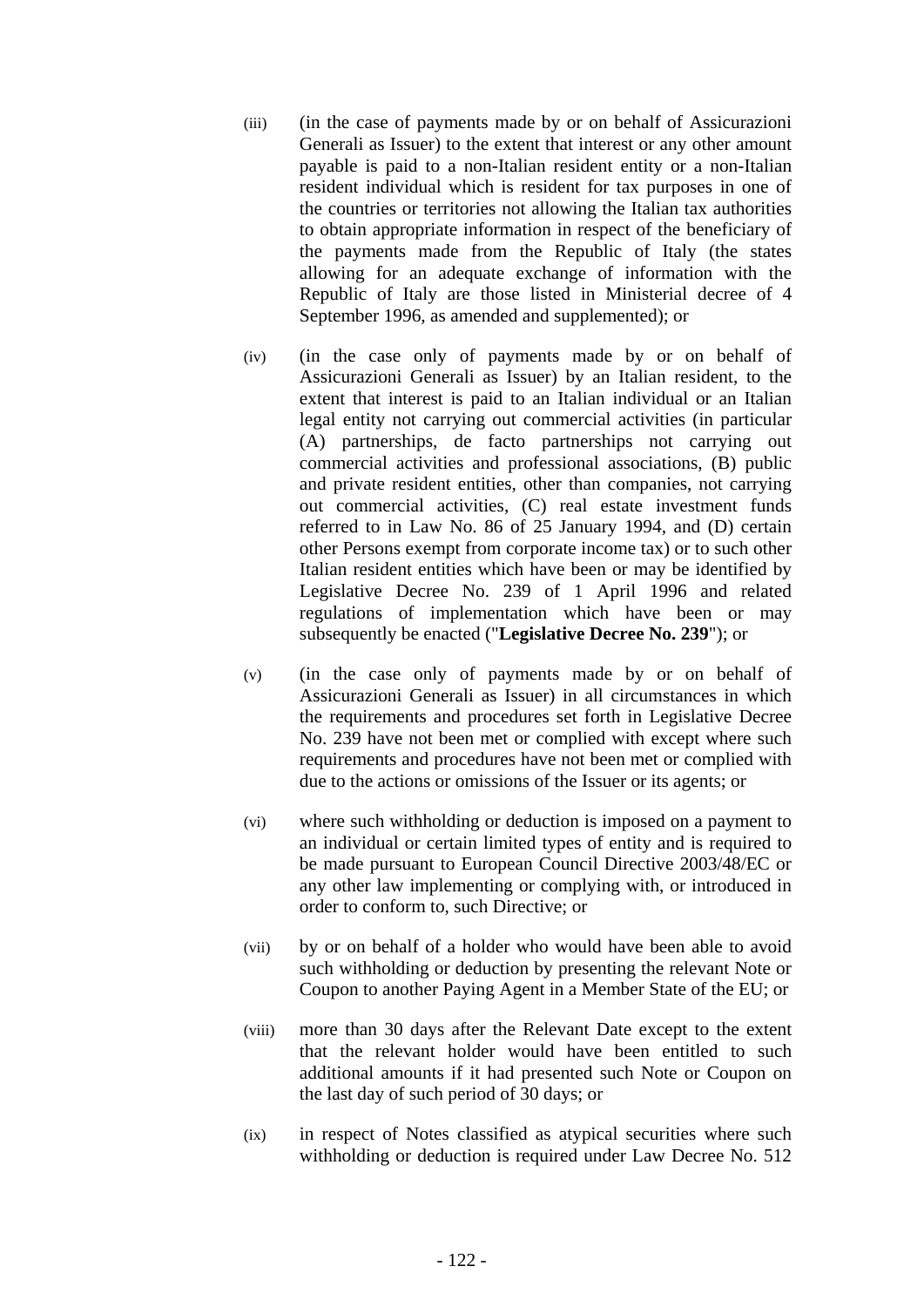of 30 September 1983, as amended and supplemented from time to time; or

- (x) any combination of items (i) through (ix).
- (b) *Taxing jurisdiction:* If the Issuer or the Guarantor (where applicable) becomes subject at any time to any taxing jurisdiction other than the Republic of Italy or The Netherlands (as the case may be), references in these Conditions to the Republic of Italy or The Netherlands (as the case may be) shall be construed as references to and/or such other jurisdiction.

## 14. **EVENTS OF DEFAULT**

*Condition 14.1 below applies to Senior Notes only.* 

## 14.1 **Events of Default of Senior Notes**

If any of the following events occurs:

- (A) *Non-payment:* the Issuer or, if applicable, the Guarantor fails to pay any amount of principal in respect of the Notes within five days of the due date for payment thereof or fails to pay any amount of interest in respect of the Notes within fifteen days of the due date for payment thereof;
- (B) *Breach of other obligations:* the Issuer or the Guarantor (where applicable) defaults in the performance or observance of any of its other obligations under or in respect of the Notes or the Guarantee of the Notes (where applicable) and such default remains unremedied for 30 days after written notice thereof, addressed to the Issuer and the Guarantor (where applicable) by any Noteholder, has been delivered to the Issuer and the Guarantor (where applicable) or to the Specified Office of the Fiscal Agent;
- (C) *Cross default of Issuer or Guarantor (where applicable)*:
	- (1) any Indebtedness of the Issuer or the Guarantor (where applicable) is not paid when due or (as the case may be) within any originally applicable grace period;
	- (2) any Indebtedness of the Issuer or the Guarantor (where applicable) becomes (or becomes capable of being declared) due and payable prior to its stated maturity by reason of default; or
	- (3) the Issuer or the Guarantor (where applicable) fails to pay when due any amount payable by it under any Guarantee of any Indebtedness;

*provided that* the amount of Indebtedness referred to in sub-paragraph (1) and/or sub-paragraph (2) above and/or the amount payable under any Guarantee referred to in sub-paragraph (3) above individually or in the aggregate exceeds Euro 100,000,000 (or its equivalent in any other currency or currencies);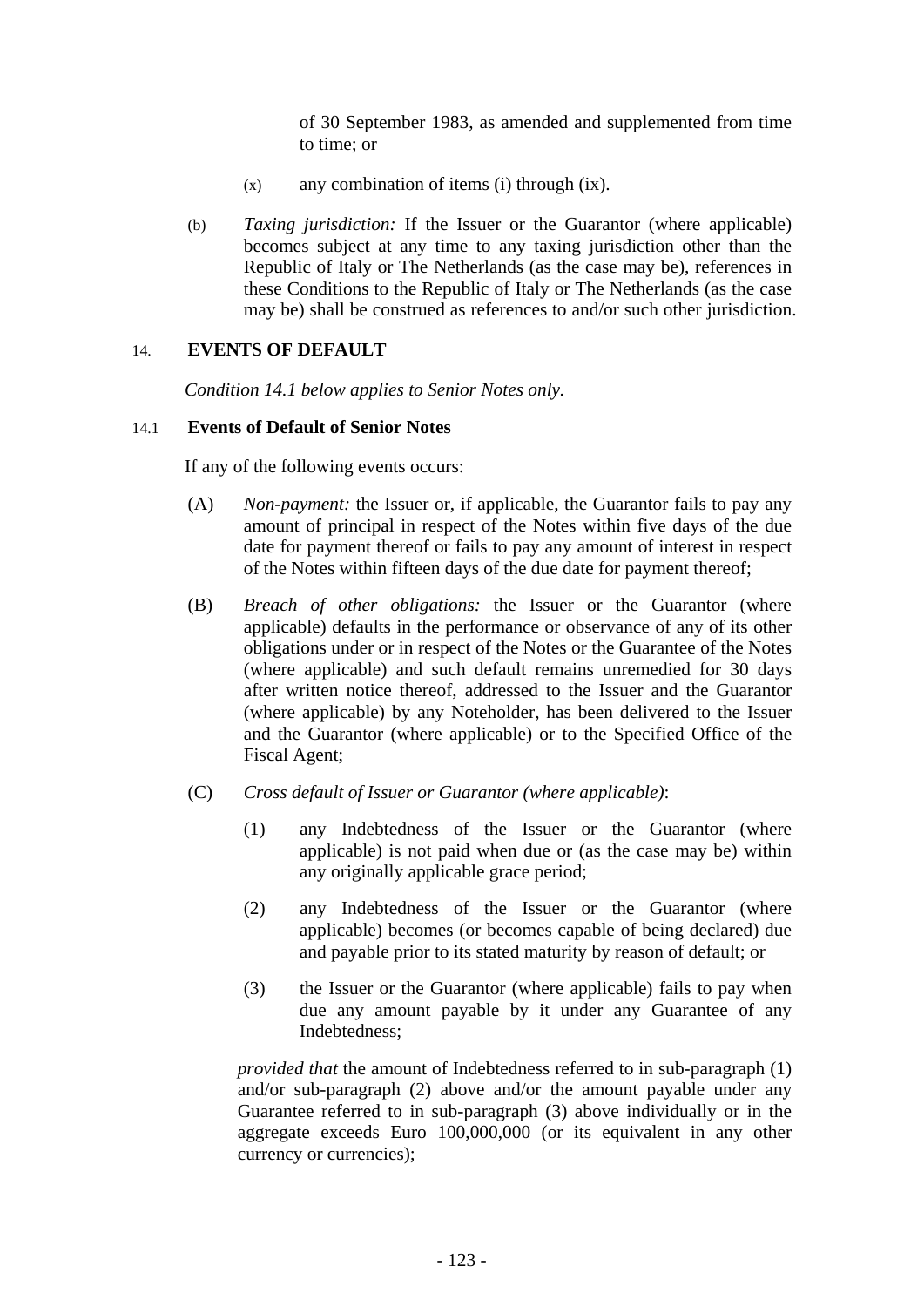- (D) *Security enforced:* a secured party takes possession, or a receiver, manager or other similar officer is appointed, of the whole or substantially the whole of the undertaking, assets and revenues of the Issuer or the Guarantor (where applicable);
- (E) *Insolvency etc.*: (i) the Issuer or the Guarantor (where applicable) becomes insolvent or is unable to pay its debts as they fall due, (ii) an administrator or liquidator of the Issuer or the Guarantor (where applicable) or the whole or substantially the whole of the undertaking, assets and revenues of the Issuer or the Guarantor (where applicable) is appointed (or application for any such appointment is made), (iii) the Issuer or the Guarantor (where applicable) takes any action for a readjustment or deferment of any of its obligations or makes a general assignment or an arrangement or composition with or for the benefit of its creditors or declares a moratorium in respect of any of its Indebtedness or any Guarantee of any Indebtedness given by it or (iv) the Issuer or the Guarantor (where applicable) ceases or threatens to cease to carry on all or any substantial part of its business other than in connection with a solvent reorganisation, reconstruction, amalgamation or merger;
- (F) *Winding-up etc.*: an order is made or an effective resolution is passed for the winding up, liquidation or dissolution of the Issuer or the Guarantor (where applicable), except for the purpose of and followed by (A) a reconstruction, amalgamation, reorganisation, merger, demerger or consolidation on terms approved by a resolution of the Noteholders, or (B) a Permitted Reorganisation; or;
- (G) *Analogous event*: any event occurs which under the laws of any relevant jurisdiction has an analogous effect to any of the events referred to in paragraphs (D) to (F) above;
- (H) *Failure to take action etc.*: any action, condition or thing at any time required to be taken, fulfilled or done in order (i) to enable the Issuer and the Guarantor (where applicable) lawfully to enter into, exercise their respective rights and perform and comply with their respective obligations under and in respect of the Notes, (ii) to ensure that those obligations are legal, valid, binding and enforceable and (iii) to make the Notes and the Coupons admissible in evidence in the courts of any relevant jurisdiction is not taken, fulfilled or done;
- (I) *Unlawfulness*: it is or will become unlawful for the Issuer or the Guarantor (where applicable) to perform or comply with any of its obligations under or in respect of the Notes, or the Deed of Guarantee (if applicable); or
- (J) *Guarantee of the Senior Notes not in force*: the Guarantee of the Senior Notes (where applicable) is not (or is claimed by the Guarantor not to be) in full force and effect,

then, subject as stated below, any Note may, by written notice addressed by the holder thereof to the Issuer and the Guarantor (where applicable) and delivered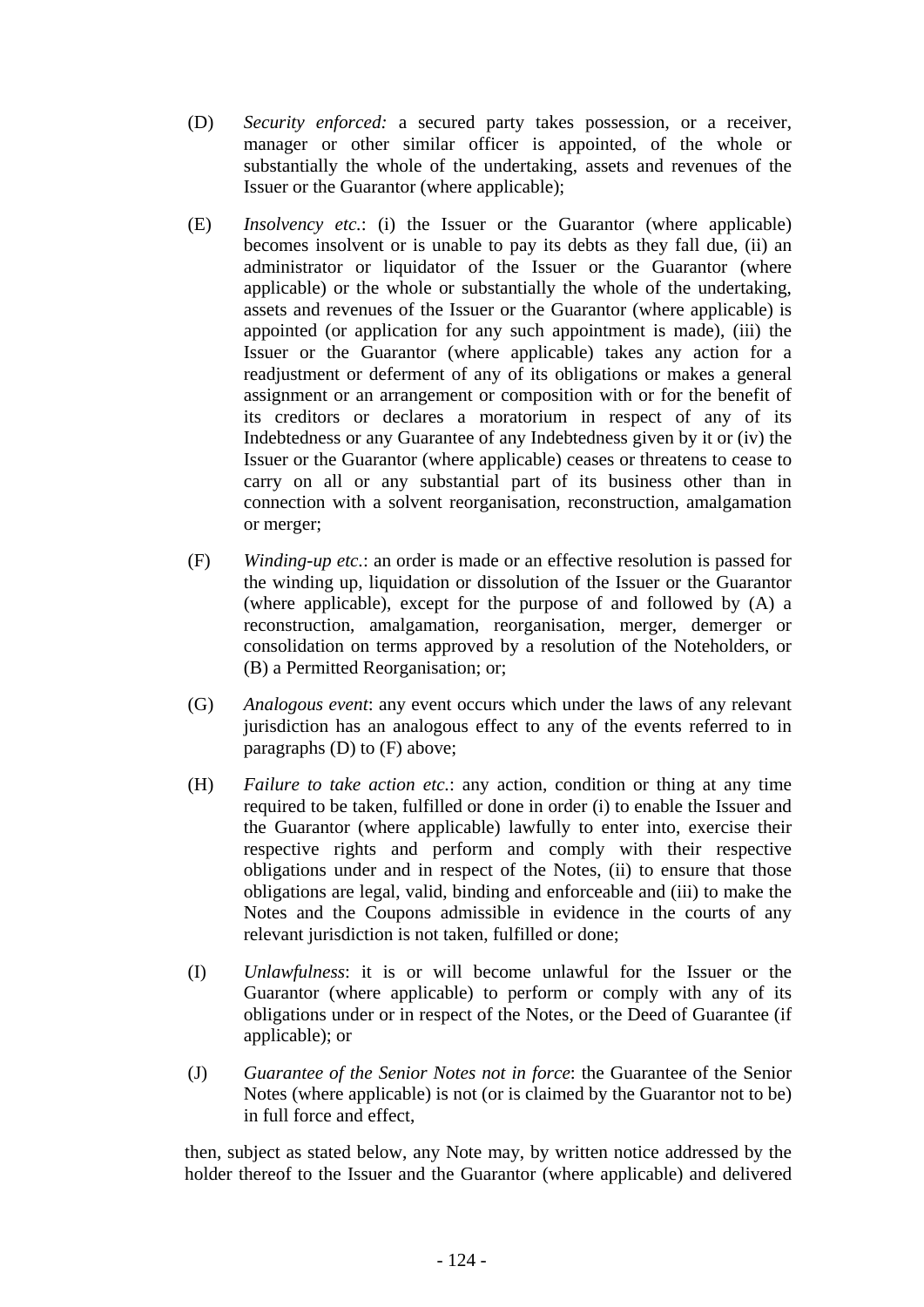to the Issuer and the Guarantor (where applicable) or to the Specified Office of the Fiscal Agent, be declared immediately due and payable, at its principal amount (or, in the case of Zero Coupon Notes, at the amount indicated at Condition 11.12 (*Early redemption of Zero Coupon Notes*)) together with accrued interest without further action or formality.

*Condition 14.2 below applies to Subordinated Notes only.* 

## 14.2 **Events of Default of Subordinated Notes**

- (a) *Events of Default of Subordinated Notes of Assicurazioni Generali* 
	- (i) *Application*: This Condition 14.2(a) *(Events of Default of Subordinated Notes of Assicurazioni Generali)* is applicable only to Notes specified in the relevant Final Terms as Subordinated Notes of Assicurazioni Generali.
	- (ii) *Events of Default*: If any of the following events occurs:
		- (A) *Winding-up etc.*: an order is made or an effective resolution is passed for the winding-up, liquidation or dissolution of the Issuer;
		- (B) *Analogous event*: any event occurs which under the laws of any relevant jurisdiction has an analogous effect to any of the events referred to in (A) above,

then, any Note may, by written notice addressed by the Holder thereof to the Issuer and delivered to the Issuer or to the Specified Office of the Fiscal Agent, be declared immediately due and payable, whereupon it shall become immediately due and payable at its principal amount (or, in the case of Zero Coupon Notes, at the amount indicated at Condition 11.12 (*Early redemption of Zero Coupon Notes*)) together with accrued interest (if any) without further action or formality.

- (b) *Events of Default of Subordinated Notes of Generali Finance* 
	- (i) *Application*: This Condition 14.2(b) *(Events of Default of Subordinated Notes of Generali Finance)* is applicable only to Notes specified in the relevant Final Terms as Subordinated Notes of Generali Finance.
	- (ii) *Events of Default*: If any of the following events occurs:
		- (A) *Winding-up etc.*: an order is made or an effective resolution is passed for the winding-up, liquidation or dissolution of the Issuer or (if applicable) the Guarantor;
		- (B) *Analogous event*: any event occurs which under the laws of any relevant jurisdiction has an analogous effect to any of the events referred to in (A) above;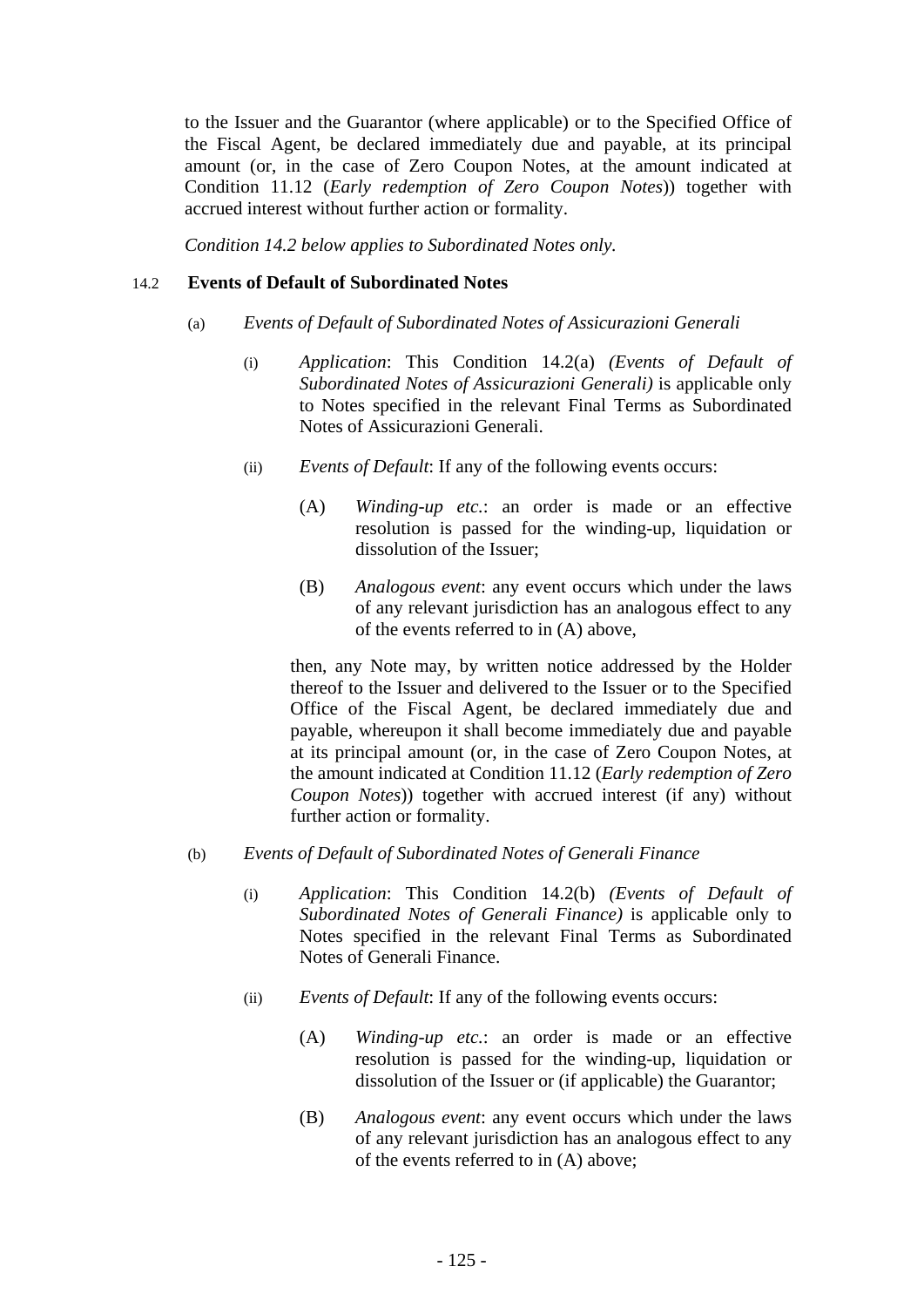(C) *Guarantee of the Subordinated Notes not in force*: where applicable, the Guarantee of the Subordinated Notes is not (or is claimed by the Guarantor not to be) in full force and effect,

then, any Note may, by written notice addressed by the Holder thereof to the Issuer and the Guarantor (where applicable) and delivered to the Issuer and the Guarantor (where applicable) or to the Specified Office of the Fiscal Agent, be declared immediately due and payable, whereupon it shall, subject to approval of the Dutch Central Bank (if required), become immediately due and payable at its principal amount (or, in the case of Zero Coupon Notes, at the amount indicated at Condition 11.12 (*Early redemption of Zero Coupon Notes*)) together with accrued interest (if any) without further action or formality.

## 15. **PRESCRIPTION**

Claims for principal shall become void unless the relevant Notes are presented for payment within ten years of the appropriate Relevant Date. Claims for interest shall become void unless the relevant Coupons are presented for payment within five years of the appropriate Relevant Date.

## 16. **REPLACEMENT OF NOTES AND COUPONS**

If any Note or Coupon is lost, stolen, mutilated, defaced or destroyed, it may be replaced at the Specified Office of the Fiscal Agent (and, if the Notes are then admitted to listing, trading and/or quotation by any listing authority, stock exchange and/or quotation system which requires the appointment of a Paying Agent in any particular place, the Paying Agent having its Specified Office in the place required by such listing authority, stock exchange and/or quotation system), subject to all applicable laws and listing authority, stock exchange and/or quotation system requirements, upon payment by the claimant of the expenses incurred in connection with such replacement and on such terms as to evidence, security, indemnity and otherwise as the Issuer may reasonably require. Mutilated or defaced Notes or Coupons must be surrendered before replacements will be issued.

## 17. **AGENTS**

In acting under the Agency Agreement and in connection with the Notes and the Coupons, the Paying Agents act solely as agents of the Issuer and the Guarantor (where applicable) and do not assume any obligations towards or relationship of agency or trust for or with any of the Noteholders or Couponholders.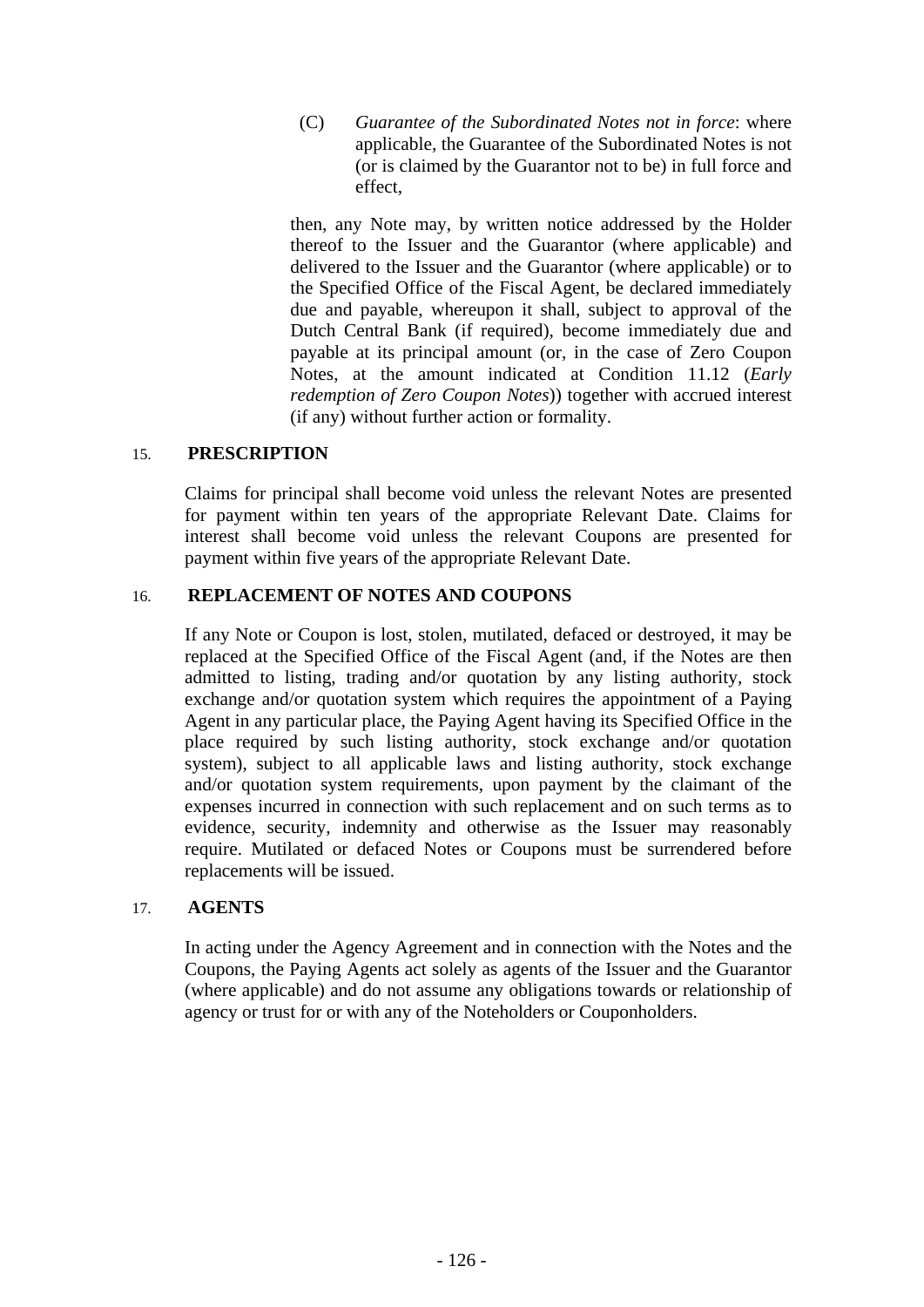The initial Paying Agents and their initial Specified Offices are listed below. The initial Calculation Agent (if any) is specified in the relevant Final Terms. The Issuer and the Guarantor (where applicable) reserve the right at any time to vary or terminate the appointment of any Paying Agent and to appoint a successor fiscal agent or Calculation Agent and additional or successor paying agents; *provided, however*, *that*:

- (a) the Issuer and the Guarantor (where applicable) shall at all times maintain a Fiscal Agent; and
- (b) the Issuer undertakes that it will ensure that it maintains a Paying Agent in a Member State of the European Union that is not obliged to withhold or deduct tax pursuant to European Council Directive 2003/48/EC or any law implementing or complying with, or introduced in order to conform to, such Directive; and
- (c) if a Calculation Agent is specified in the relevant Final Terms, the Issuer and the Guarantor (where applicable) shall at all times maintain a Calculation Agent; and
- (d) if and for so long as the Notes are admitted to listing, trading and/or quotation by any listing authority, stock exchange and/or quotation system the rules of which require the appointment of a Paying Agent in any particular place, the Issuer and the Guarantor (where applicable) shall maintain a Paying Agent having its Specified Office in the place required by the rules of such listing authority, stock exchange and/or quotation system; and
- (e) there will at all times be a Paying Agent in a jurisdiction within continental Europe, other than the jurisdiction in which the Issuer is incorporated.

Notice of any change in any of the Paying Agents or in their Specified Offices shall promptly be given to the Noteholders.

## 18. **MEETINGS OF NOTEHOLDERS; MODIFICATION AND WAIVER; MODIFICATION AND/OR EXCHANGE FOLLOWING A REGULATORY EVENT, TAX EVENT OR RATING EVENT; SUBSTITUTION**

## 18.1 **Meetings of Noteholders**

(a) The Agency Agreement contains provisions for convening meetings of Noteholders to consider matters relating to the Notes, including the modification of any provision of these Conditions. Any such modification may be made if sanctioned by an Extraordinary Resolution. Any Extraordinary Resolution duly passed at any such meeting shall be binding on all the Noteholders and Couponholders, whether present or not.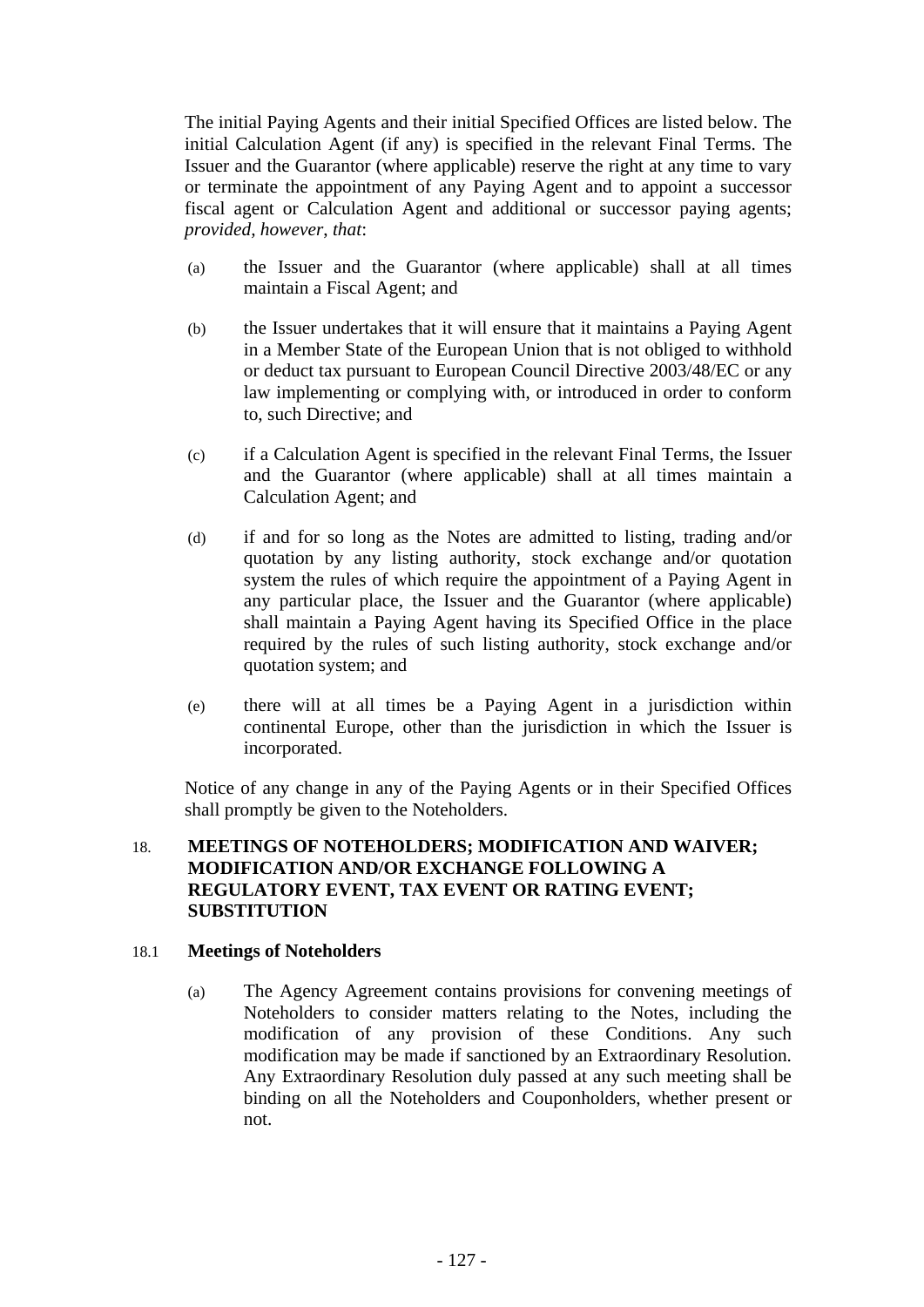- (b) In relation to the convening of meetings, quorums and the majorities required to pass an Extraordinary Resolution:
	- (i) the following provisions shall apply in respect of Notes issued by Assicurazioni Generali but are subject to compliance with the laws, legislation, rules and regulations of Italy in force and applicable to Assicurazioni Generali from time to time:
		- (A) a meeting may be convened by the Issuer or the Noteholders' Representative and shall be convened by either of them upon the request in writing of Noteholders holding not less than one-twentieth of the aggregate principal amount of the outstanding Notes;
		- (B) a meeting of Noteholders will be validly held as a single call meeting (*assemblea in unica convocazione*) ("**Single Call Meeting**") or as a multiple call meeting (i.e. each of the first, second and further call of the Meeting respectively and collectively, a ("**Multiple Call Meeting**") if (i) in the case of a Single Call Meeting there are one or more persons present, being or representing Noteholders holding at least one-fifth of the principal amount of the Notes for the time being outstanding; or (ii) in the case of a Multiple Call Meeting, there are one or more persons present, being or representing Noteholders holding (a) at the initial meeting, at least one half of the aggregate principal amount of the outstanding Notes, or (b) at a second meeting, more than one third of the aggregate principal amount of the outstanding Notes, or (c) at a third meeting or any subsequent meeting, at least one fifth of the aggregate principal amount of the outstanding Notes *provided, however, that* the quorum shall always be at least one half of the aggregate principal amount of the outstanding Notes for the purposes of considering a Reserved Matter and provided further that the by-laws of the Issuer may from time to time (to the extent permitted under applicable Italian law) require a higher (or, in the case of Notes that are admitted to listing on a regulated market, different) quorum at any such meeting which shall be indicated in the Notice convening the relevant Meeting;
		- (C) the majority required to pass an Extraordinary Resolution (including any meeting convened following adjournment of the previous meeting for want of quorum) will be one or more persons holding or representing at least two thirds of the aggregate principal amount of the Notes represented at the meeting, *provided, however, that* a Reserved Matter (as defined below) may only be sanctioned by an Extraordinary Resolution passed at a meeting of Noteholders by one or more persons holding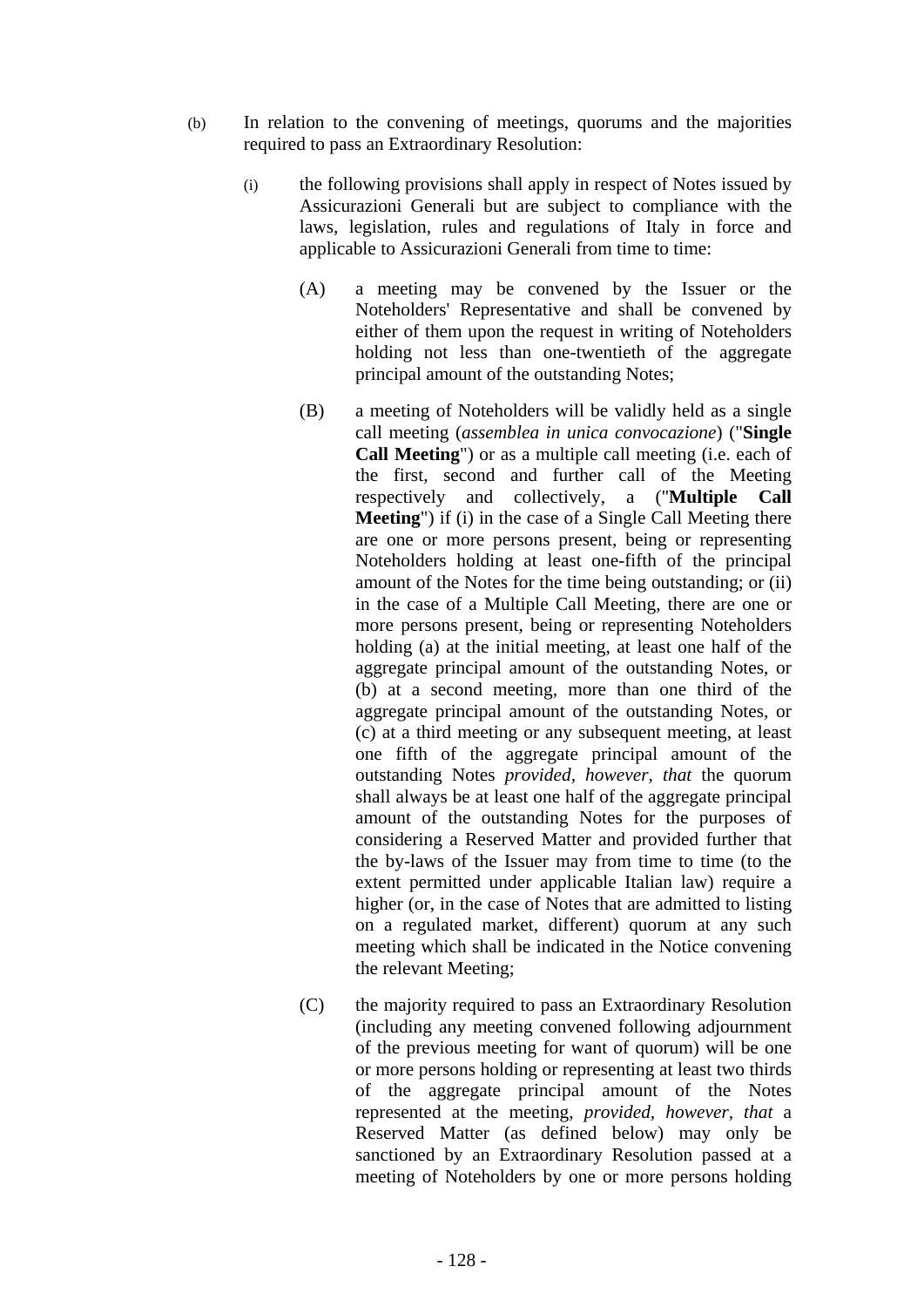or representing at least one half of the aggregate principal amount of the outstanding Notes and provided further that the by-laws of the Issuer may from time to time (to the extent permitted under applicable Italian law) require a larger (or, in the case of Notes that are admitted to listing on a regulated market, different) majority which shall be indicated in the Notice convening the relevant Meeting.

- (ii) The following provisions shall apply in respect of Notes issued by Generali Finance:
	- (A) a meeting may be convened by the Issuer and the Guarantor (where applicable) (acting together) and shall be convened by them upon the request in writing of Noteholders holding not less than one-tenth of the aggregate principal amount of the outstanding Notes;
	- (B) the quorum at any meeting will be at least one voter representing or holding not less than: (a) for voting on an Extraordinary Resolution, other than an Extraordinary Resolution relating to a Reserved Matter, one more than half of the aggregate principal amount of the Notes then outstanding; and (b) for voting on an Extraordinary Resolution relating to a Reserved Matter, three quarters of the aggregate principal amount of the Notes then outstanding. The quorum at any adjourned meeting will be (a) for all business other than voting on an Extraordinary Resolution relating to a Reserved Matter, the fraction of the aggregate principal amount of the outstanding Notes represented or held by the voters actually present at the meeting, and (b) for voting on an Extraordinary Resolution relating to a Reserved Matter, one quarter of the aggregate principal amount of the Notes then outstanding;
	- (C) the majority required to pass an Extraordinary Resolution will be not less than three quarters of the votes cast;
	- (D) a resolution in writing signed by or on behalf of all Noteholders who for the time being are entitled to receive notice of a meeting of Noteholders will take effect as if it were an Extraordinary Resolution. Such a resolution in writing may be contained in one document or several documents in the same form, each signed by or on behalf of one or more Noteholders.

## 18.2 **Noteholders' Representative**

Pursuant to Articles 2415 and 2417 of the Italian Civil Code, a Noteholders' Representative (*rappresentante comune*) may be appointed, *inter alia*, to represent the interests of Noteholders in respect of Notes issued by Assicurazioni Generali, such appointment to be made by an Extraordinary Resolution or by an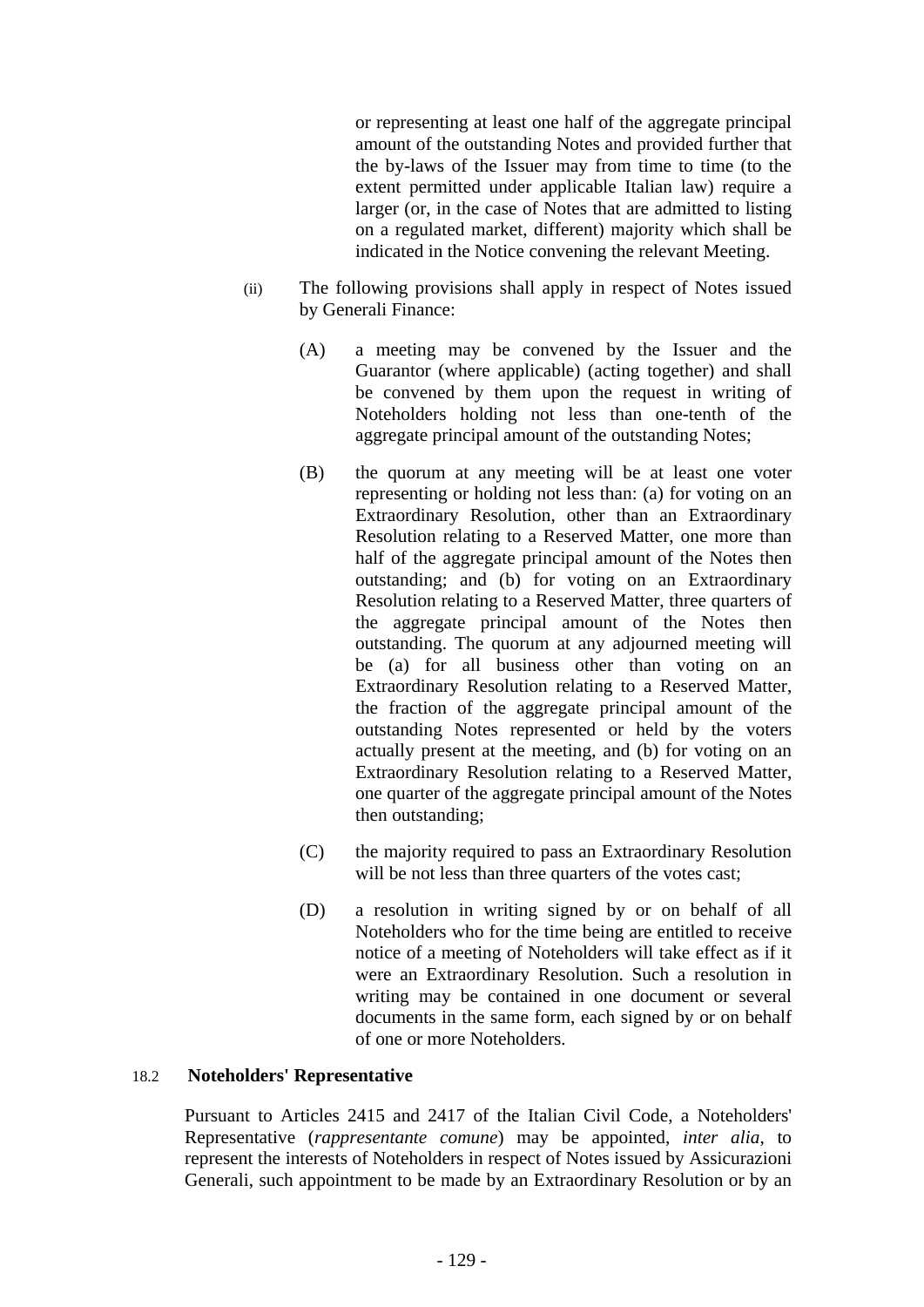order of a competent court at the request of one or more Noteholders or the Issuer. Each such Noteholders' Representative shall have the powers and duties set out in Article 2418 of the Italian Civil Code.

#### 18.3 **Modification**

The Conditions of any Subordinated Notes may not be amended without the prior approval of the Lead Regulator. The Notes, these Conditions and the Deed of Guarantee may be amended without the consent of the Noteholders or the Couponholders to correct a manifest error. In addition, the parties to the Agency Agreement may agree to modify any provision thereof, but the Issuer and the Guarantor (where applicable) shall not agree, without the consent of the Noteholders, to any such modification unless it is of a formal, minor or technical nature, it is made to correct a manifest error or it is, in the opinion of such parties, not materially prejudicial to the interests of the Noteholders.

*Condition 18.4 below applies to Subordinated Notes only and if the Regulatory, Tax, Rating Event or Accounting Event Modification Provisions are specified in the relevant Final Terms as being applicable.* 

## 18.4 **Modification and/or Exchange following a Regulatory Event, Tax Event, Rating Event or Accounting Event**

- (a) Where a Regulatory Event, a Tax Event, a Rating Event or an Accounting Event stated in the relevant Final Terms as applicable, for the purposes of this Condition 18.4, to the Subordinated Notes has occurred and is continuing, then the Issuer may, without any requirement for the consent or approval of the Noteholders,
	- (A) where the Final Terms state that Regulatory/Tax/Rating/Accounting Event Modification Provisions are applicable, modify the terms of the Notes to the extent that such modification is reasonably necessary to ensure that no such Regulatory Event, Tax Event, Rating Event or, as applicable, Accounting Event, would exist after such modification;
	- (B) where the Final Terms state that Regulatory/Tax/Rating/Accounting Event Exchange Provisions are applicable, exchange all (but not some only) of the Notes for Qualifying Securities so that the relevant Regulatory Event, Tax Event, Rating Event or, as applicable, Accounting Event that has occurred would no longer exist in relation to the Qualifying Securities,

in each case, provided that, following such modification or, as applicable, exchange:

(i) the terms and conditions of, in the case of sub-(A) above, the Notes, as so modified (the "**modified Notes**") or, in the case of sub- $(B)$  above, the Qualifying Securities, are – in the Issuer's reasonable determination after having consulted an independent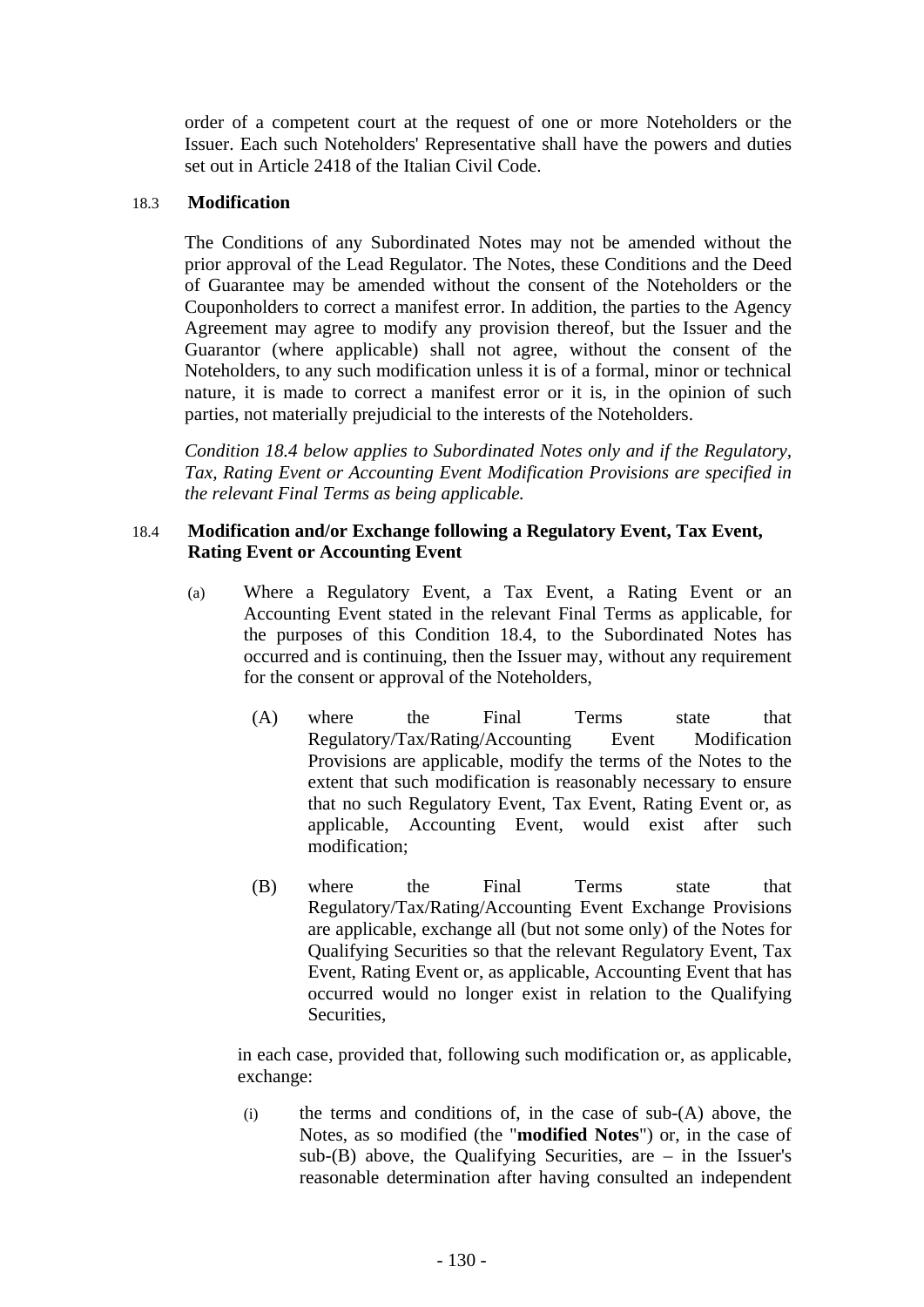investment bank of international standing - no more prejudicial to Noteholders than the terms and conditions applicable to the Notes prior to such modification or exchange (the "**existing Notes**") *provided that* any modification may be made in accordance with paragraphs (ii) to (iv) below and any such modification or, as applicable, any exchange of existing Notes for securities that meet the requirements set out in paragraphs (ii) to (iv) below ("**Qualifying Securities**"), shall not constitute a breach of this paragraph (i); and

- (ii) either the person having the obligations of the Issuer under the modified Notes or, as applicable, Qualifying Securities (x) continues to be the Issuer, or (y) is substituted in accordance with Condition 18.5 (*Substitution*); and
- (iii) the modified Notes or, as applicable, Qualifying Securities rank at least equal to the existing Notes prior to such modification or exchange and feature the same tenor, principal amount, at least the same interest rates (including applicable margins), the same interest payment dates and first call date (if any) (except for any early redemption rights analogous to redemption rights under the existing Notes (if any) for Regulatory Event, Tax Event, Rating Event or Accounting Event), the same existing rights to any accrued interest, any arrears of interest and any other amounts payable under the modified Notes or, as applicable, the Qualifying Securities, as the existing Notes prior to such modification or exchange and, to the extent the terms and conditions of the existing Notes provide for loss absorption on principal of the Notes, do not contain any terms providing for loss absorption through principal write-down or conversion into ordinary shares unless the triggers at which the principal loss absorption should take place are objective and measurable and could not be hit before the triggers on the existing Notes; and
- (iv) the modified Notes or, as applicable, Qualifying Securities continue to be listed on a regulated market (for the purposes of the Markets in Financial Instruments Directive 2004/39/EC) of an internationally recognised stock exchange as selected by the Issuer (*provided that* the existing Notes were so listed prior to the occurrence of such Regulatory Event, Tax Event, Rating Event or, as applicable, Accounting Event),

and provided further that:

(1) Assicurazioni Generali obtains approval of the proposed modification or exchange from the Lead Regulator (if such approval is required) or gives prior written notice (if such notice is required to be given) to the Lead Regulator and, following the expiry of all relevant statutory time limits, the Lead Regulator is no longer entitled to object or impose changes to the proposed modification or exchange;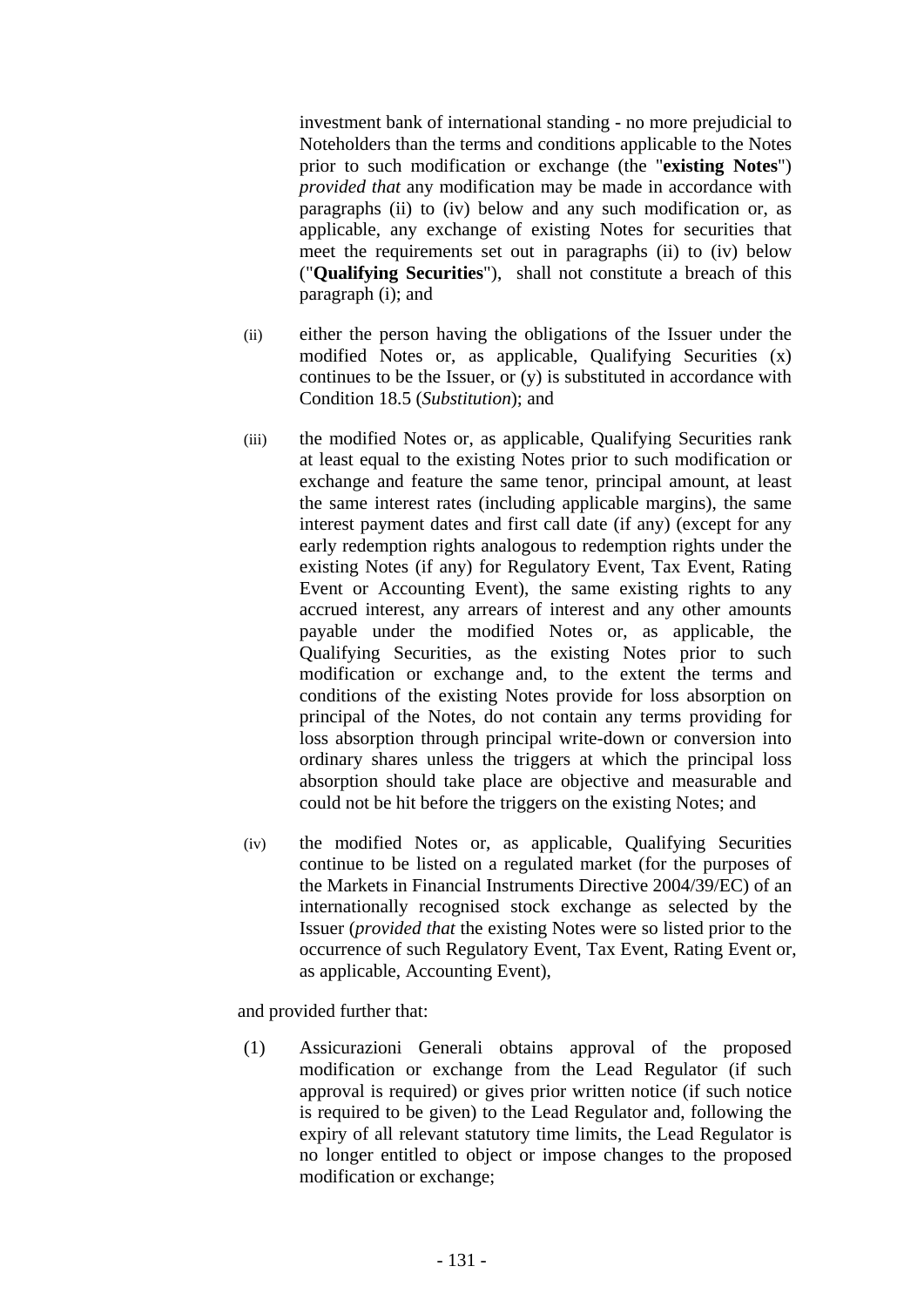- (2) the modification or exchange does not give rise to a change in any published rating of the existing Notes in effect at such time (to the extent the existing Notes were rated prior to the occurrence of such Regulatory Event, Tax Event, Rating Event or, as applicable, Accounting Event);
- (3) the modification or exchange does not give rise to any right on the part of the Issuer to exercise any option to redeem the modified Notes or the Qualifying Securities prior to their stated maturity that does not already exist prior to such modification or exchange, without prejudice to the provisions under Condition 11.3 *(Redemption and purchase - Redemption at the Option of the Issuer)*;
- (4) the Issuer has delivered to the Fiscal Agent a certificate, substantially in the form shown in the Agency Agreement, signed by a duly authorised representative of the Issuer stating that conditions (i) to (iv) and (1) to (3) above have been complied with, such certificate to be made available for inspection by Noteholders; and
- (5) in the case of any proposed modifications or an exchange owing to a Tax Event, the Issuer has delivered to the Fiscal Agent an opinion of independent legal advisers of recognised standing to the effect that the Tax Event can be avoided by the proposed modifications or exchange.
- (b) In connection with any modification or exchange as indicated in this Condition 18.4, the Issuer shall comply with the rules of any stock exchange or other relevant authority on which the Notes are then listed or admitted to trading.

## 18.5 **Substitution**

- (a) Any duly incorporated Subsidiary of Assicurazioni Generali in good standing under the laws of its jurisdiction may, without the consent of the Noteholders, but with the prior written approval of Assicurazioni Generali, assume liability as the principal debtor in respect of the Notes (the "**Substituted Debtor**"), provided that:
	- (i) a deed poll and such other documents (if any) shall be executed by the Substituted Debtor and, to the extent necessary, Assicurazioni Generali and the other parties to the Agency Agreement and the Deed of Covenant, as may be necessary to give full effect to the substitution (the "**Documents**") and (without limiting the generality of the foregoing) pursuant to which the Substituted Debtor shall undertake in favour of each Noteholder and each Accountholder (as defined in the Deed of Covenant) to be bound by these Conditions, the Deed of Covenant and the Agency Agreement as fully as if the Substituted Debtor had been named in the Notes, the Deed of Covenant and the Agency Agreement as the principal debtor in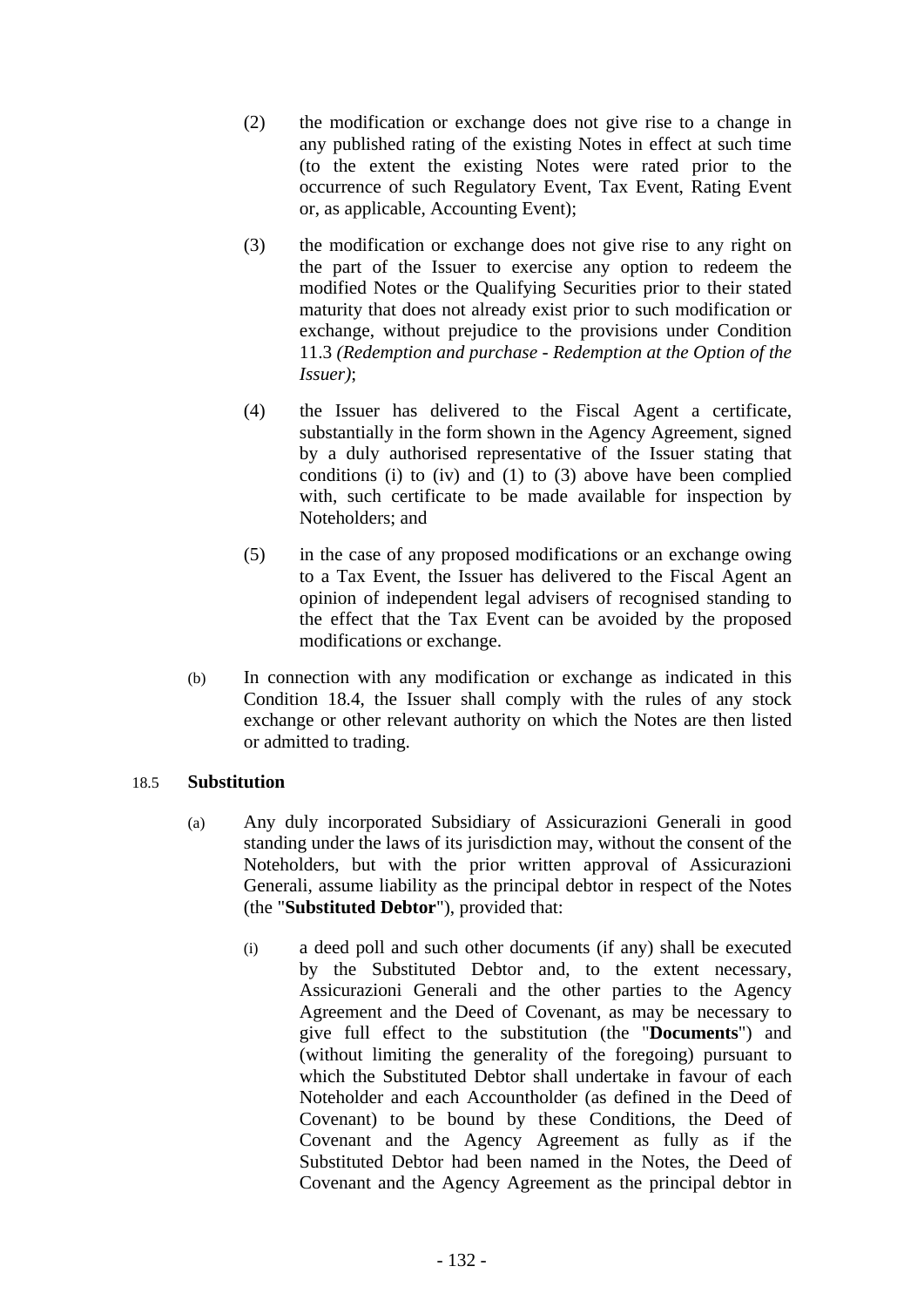respect of the Notes in place of the Issuer. An unconditional and irrevocable deed of guarantee substantially in the form annexed to the Agency Agreement shall be executed by Assicurazioni Generali whereby Assicurazioni Generali shall guarantee in favour of each Noteholder and each Accountholder the payment of all sums payable by the Substituted Debtor as such principal debtor substantially to the extent of, and in the terms specified in, the form of deed of guarantee annexed to the Agency Agreement (such guarantee is referred to in this Condition 18.5 as the "**Substitution Guarantee**" and such guarantor as the "**Guarantor**");

- (ii) the Documents and the Substitution Guarantee shall contain a warranty and representation by the Substituted Debtor and the Guarantor (a) that each of the Substituted Debtor and the Guarantor has obtained all necessary governmental and regulatory approvals and consents for such substitution and the giving of such Substitution Guarantee, (b) that each of the Substituted Debtor and the Guarantor has obtained all necessary governmental and regulatory approvals and consents for the performance by each of the Substituted Debtor and the Guarantor of its obligations under the Documents and the Substitution Guarantee and that all such approvals and consents are in full force and effect and (c) that the obligations assumed by each of the Substituted Debtor and the Guarantor are legal, valid and binding in accordance with their respective terms and enforceable by each Noteholder and each Accountholder (subject to all applicable bankruptcy, insolvency or similar laws affecting the enforcement of creditors' rights generally and general equitable principles);
- (iii) a legal opinion shall have been delivered to the Fiscal Agent from whom copies will be available to Noteholders (and if applicable Accountholders) (a) from lawyers of recognised standing as to matters of law of the jurisdiction of the place of incorporation of the Substituted Debtor confirming that upon the substitution taking place (1) the requirements of this Condition 18.5, save as to the giving of notice to the Noteholders, have been met, (2) the Notes, the Deed of Covenant and the Agency Agreement are legal, valid, binding and enforceable obligations of the Substituted Debtor (subject to all applicable bankruptcy, insolvency or similar laws affecting the enforcement of creditors' rights generally and general equitable principles), (3) the Substituted Debtor is validly incorporated under the laws of its jurisdiction, and (4) that the Substituted Debtor has obtained all necessary governmental and regulatory approvals and consents for the substitution and for the entry into and performance of the Documents and (b) from the legal counsel to the Guarantor confirming that upon the substitution taking place, (1) the Substitution Guarantee and the Documents are legal, valid,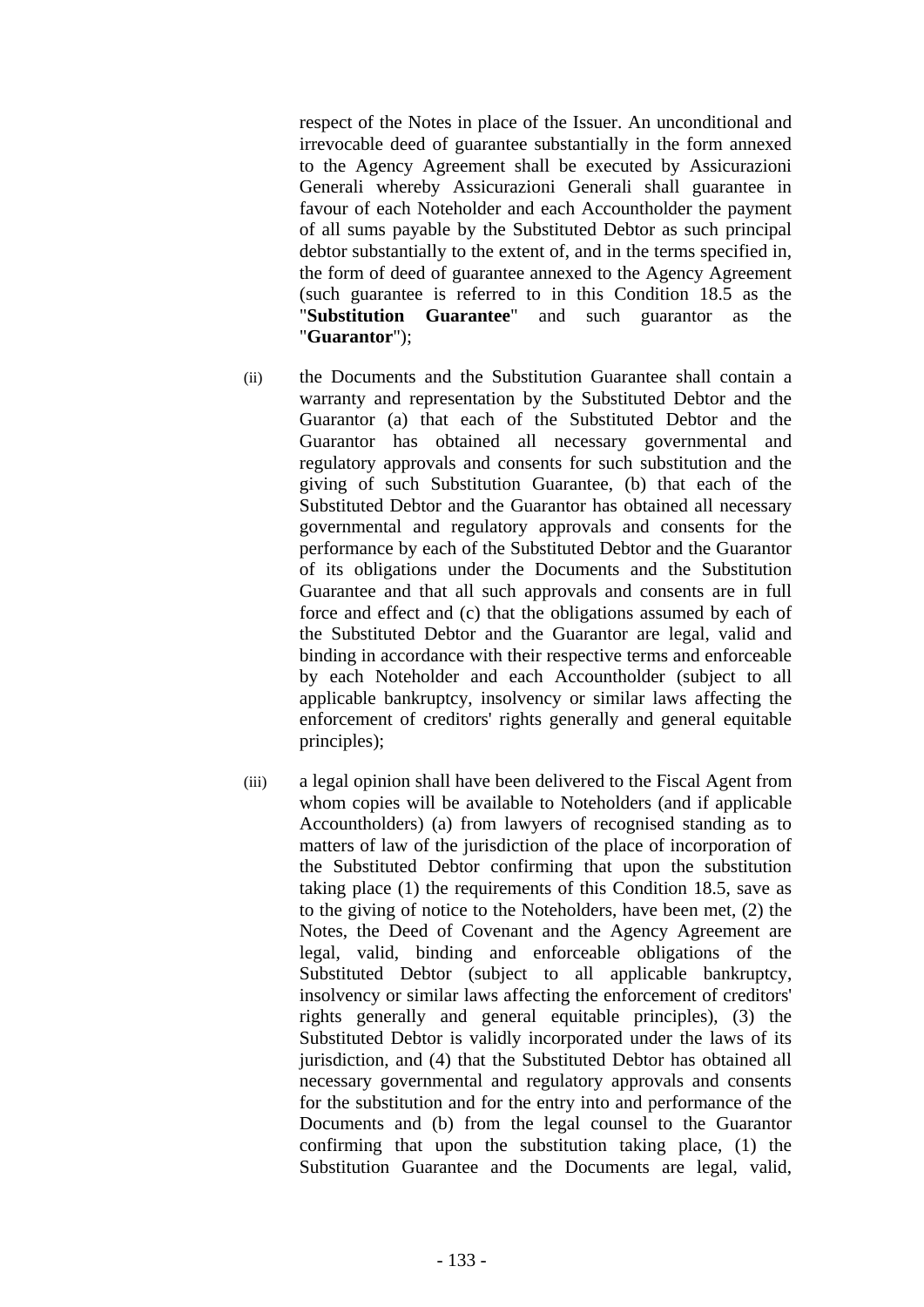binding and enforceable obligations of the Guarantor and (2) the Guarantor has the power to enter into and perform the obligations to be assumed by the Guarantor in the Documents and the Substitution Guarantee;

- (iv) each Rating Agency shall have confirmed to the Substituted Debtor, Assicurazioni Generali and the Fiscal Agent that after giving effect to such substitution and the giving of the Substitution Guarantee, the Notes shall (to the extent they were rated by such rating agency prior to the substitution) continue to be rated the same as immediately prior to the substitution;
- (v) no right of redemption pursuant to Condition 11 *(Redemption and Purchase)*, any of the Documents or the Substitution Guarantee would become applicable on or as a result of such substitution;
- (vi) the appropriate regulatory authorities in Luxembourg shall have confirmed to the Substituted Debtor, Assicurazioni Generali and the Fiscal Agent that, after giving effect to such substitution and the giving of the Substitution Guarantee, the Notes shall continue to be listed on the Luxembourg Stock Exchange (provided that the relevant Notes were so listed prior to such substitution); and
- (vii) a certificate of solvency of the Substituted Debtor, signed by two directors of the Substituted Debtor shall have been delivered to the Fiscal Agent.
- (b) Upon the execution of the Documents and the delivery of the legal opinions as referred to in paragraph (a) above; (A) the Substituted Debtor shall be deemed to be named in the Notes, the Deed of Covenant and the Agency Agreement as the principal debtor in place of the Issuer and the Notes, the Deed of Covenant and the Agency Agreement shall thereupon be deemed to be amended to give effect to the substitution and (B) the Issuer shall be released from all of its obligations under or in respect of the Notes, the Deed of Covenant and the Agency Agreement.
- (c) Counterparts of each of the Documents shall be deposited with and held by the Fiscal Agent for so long as any of the Notes remains outstanding and for so long as any claim made against the Substituted Debtor or the Guarantor by any Noteholder or Accountholder in relation to the Notes, the Documents or the Substitution Guarantee shall not have been finally adjudicated, settled or discharged. The Substituted Debtor and the Guarantor shall acknowledge in the Documents and the Substitution Guarantee the right of every Noteholder and Accountholder to the production of the Documents for the enforcement of any of the Notes, Documents or Substitution Guarantee.
- (d) Not later than 20 days after the execution of the Documents, the Substituted Debtor together with the Issuer shall give notice thereof to the Noteholders in accordance with Condition 20 (*Notices*).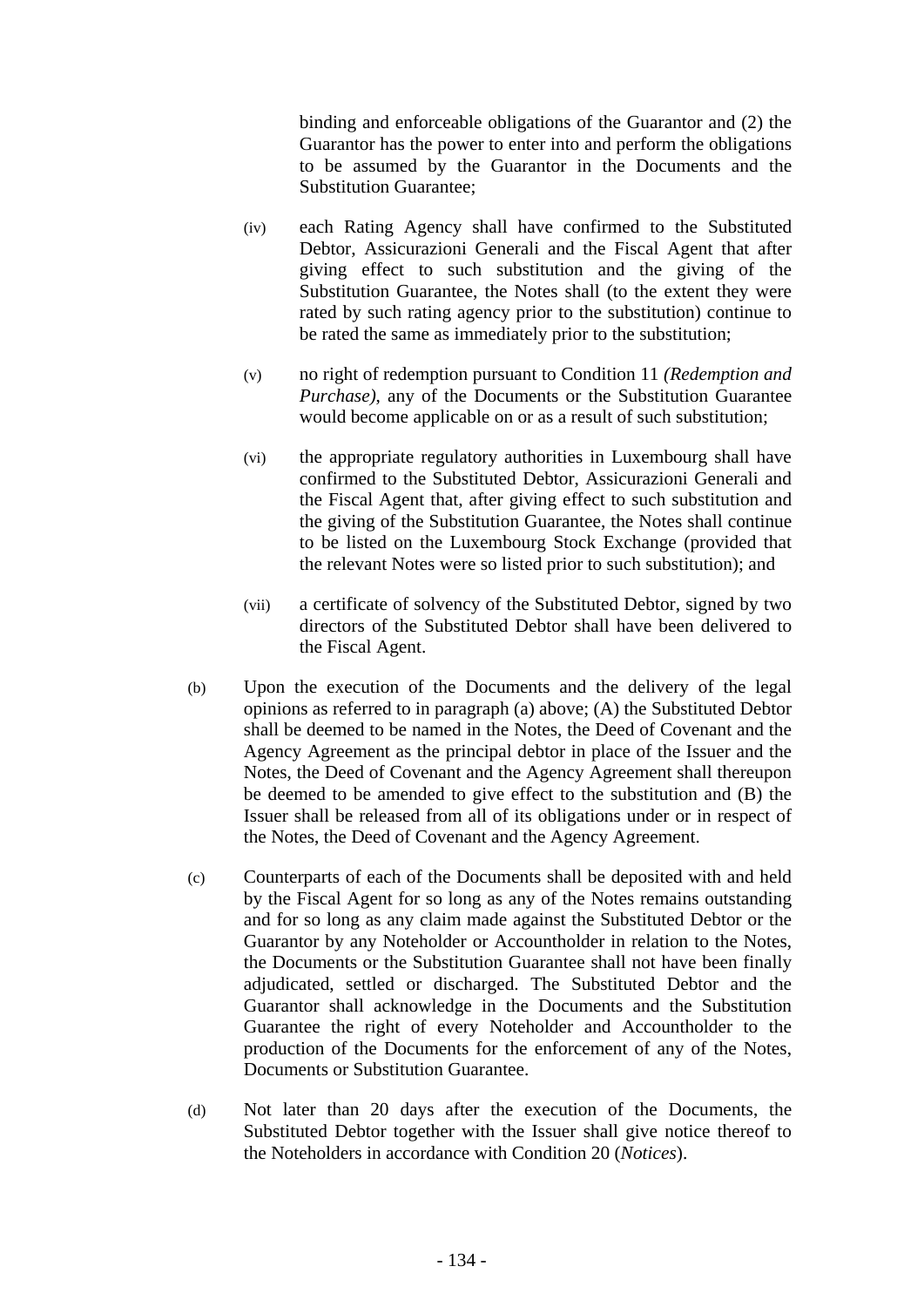## 19. **FURTHER ISSUES**

The Issuer may from time to time, without the consent of the Noteholders or the Couponholders, create and issue further notes having the same terms and conditions as the Notes in all respects (or in all respects except for the first payment of interest) so as to form a single series with the Notes.

## 20. **NOTICES**

Notices to the Noteholders shall be valid if published in a leading English language daily newspaper published in London (which is expected to be the *Financial Times*) or, if the Notes which are listed or admitted to trading on the Luxembourg Stock Exchange and the rules of that exchange so require, on the website of the Luxembourg Stock Exchange (www.bourse.lu) or if such publication is not practicable, in a leading English language daily newspaper having general circulation in Europe. Any such notice shall be deemed to have been given on the date of first publication (or if required to be published in more than one newspaper, on the first date on which publication shall have been made in all the required newspapers). Couponholders shall be deemed for all purposes to have notice of the contents of any notice given to the Noteholders.

## 21. **CURRENCY INDEMNITY**

If any sum due from the Issuer in respect of the Notes or the Coupons or any order or judgment given or made in relation thereto has to be converted from the currency (the "**first currency**") in which the same is payable under these Conditions or such order or judgment into another currency (the "**second currency**") for the purpose of (a) making or filing a claim or proof against the Issuer, (b) obtaining an order or judgment in any court or other tribunal or (c) enforcing any order or judgment given or made in relation to the Notes, the Issuer shall indemnify each Noteholder, on the written demand of such Noteholder addressed to the Issuer and delivered to the Issuer or to the Specified Office of the Fiscal Agent, against any loss suffered as a result of any discrepancy between (i) the rate of exchange used for such purpose to convert the sum in question from the first currency into the second currency and (ii) the rate or rates of exchange at which such Noteholder may in the ordinary course of business purchase the first currency with the second currency upon receipt of a sum paid to it in satisfaction, in whole or in part, of any such order, judgment, claim or proof.

This indemnity constitutes a separate and independent obligation of the Issuer and shall give rise to a separate and independent cause of action.

## 22. **ROUNDING**

For the purposes of any calculations referred to in these Conditions (unless otherwise specified in these Conditions), (a) all percentages resulting from such calculations will be rounded, if necessary, to the nearest one hundred-thousandth of a percentage point (with 0.000005 per cent. being rounded up to 0.00001 per cent.), (b) all United States dollar amounts used in or resulting from such calculations will be rounded to the nearest cent (with one half cent being rounded up), (c) all Japanese Yen amounts used in or resulting from such calculations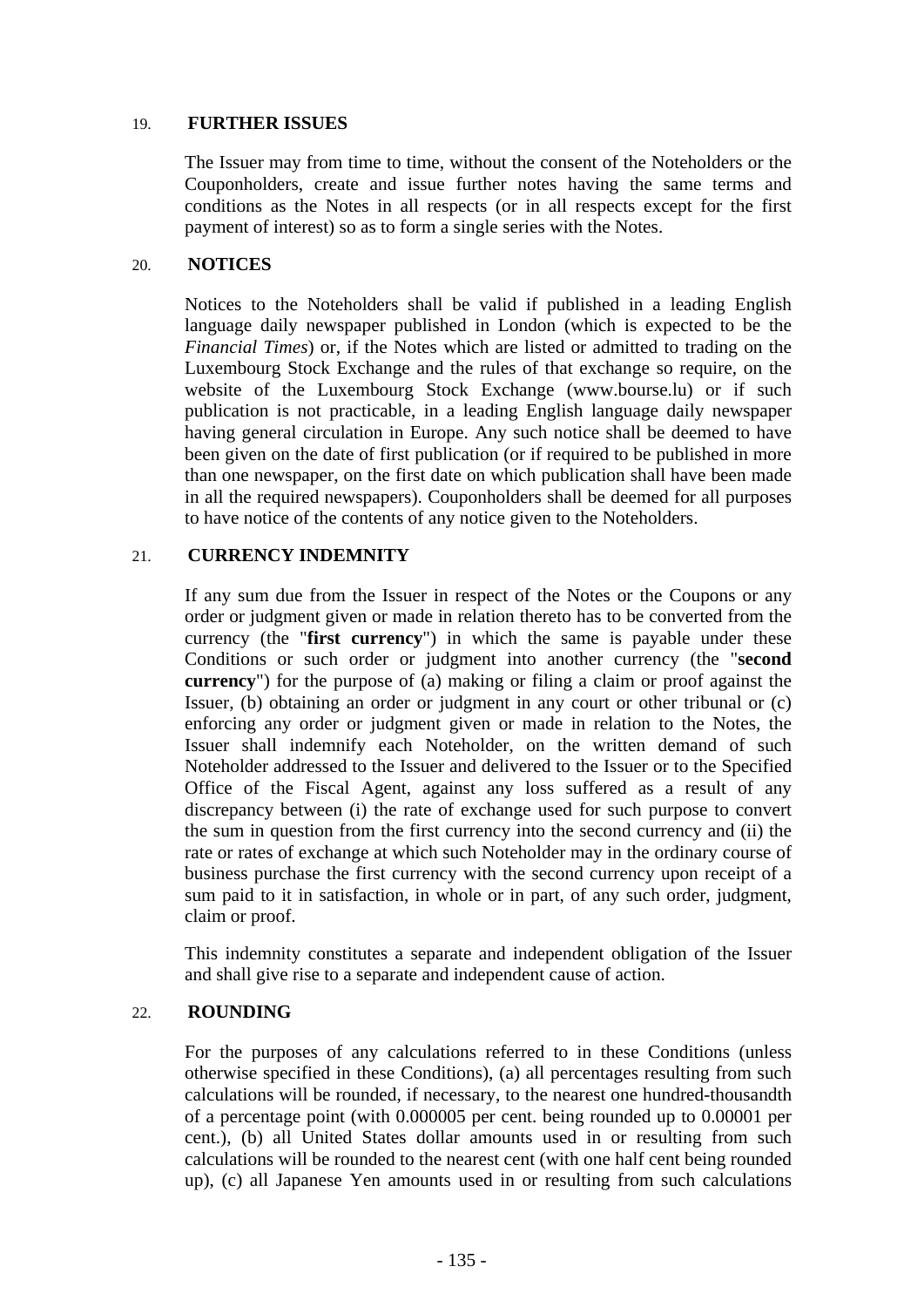will be rounded downwards to the next lower whole Japanese Yen amount, and (d) all amounts denominated in any other currency used in or resulting from such calculations will be rounded to the nearest two decimal places in such currency, with 0.005 being rounded upwards.

## 23. **GOVERNING LAW AND JURISDICTION**

- (a) *Governing law*: The Notes and any non-contractual obligations arising out of or in connection with the Notes are governed by, and shall be construed in accordance with, English Law, except that provisions concerning the status of the Subordinated Notes and of the Guarantee of the Subordinated Notes are governed by the laws of the Republic of Italy. Condition 18.1 (*Meetings of Noteholders*) and the relevant provisions of the Agency Agreement concerning meetings of Noteholders of Assicurazioni Generali and the appointment of a Noteholders' Representative (*rappresentante comune*), where applicable, are subject to compliance with the laws of the Republic of Italy.
- (b) *Jurisdictions*: The Issuer and the Guarantor (where applicable) agrees for the benefit of the Noteholders that the courts of England shall have jurisdiction to hear and determine any suit, action or proceedings, and to settle any disputes, which may arise out of or in connection with the Notes (respectively, "**Proceedings**" and "**Disputes**") and, for such purposes, irrevocably submits to the jurisdiction of such courts.
- (c) *Appropriate forum*: The Issuer and the Guarantor (where applicable) irrevocably waives any objection which it might now or hereafter have to the courts of England being nominated as the forum to hear and determine any Proceedings and to settle any Disputes, and agrees not to claim that any such court is not a convenient or appropriate forum.
- (d) *Service of Process*: Each of the Issuers and the Guarantor (where applicable) agrees that the documents which start any Proceedings and any other documents required to be served in relation to those Proceedings may be served on it by being delivered to the person or persons for the time being registered at the Companies Register under Parts 34 and 37 of the Companies Act 2006 and authorised to accept service of process in England on behalf of the Issuer and the Guarantor (where applicable). If such person is not or ceases to be effectively appointed to accept service of process on behalf of the Issuer and the Guarantor (where applicable), the Issuer and the Guarantor (where applicable) shall, on the written demand of any Noteholder addressed to the Issuer and the Guarantor (where applicable) and delivered to the Issuer and the Guarantor (where applicable), appoint a further person in England to accept service of process on its behalf and, failing such appointment within 15 days, any Noteholder shall be entitled to appoint such a person by written notice addressed to the Issuer and the Guarantor (where applicable) and delivered to the Issuer or the Guarantor (where applicable). Nothing in this paragraph shall affect the right of any Noteholder to serve process in any other manner permitted by law. This clause applies to Proceedings in England and to Proceedings elsewhere.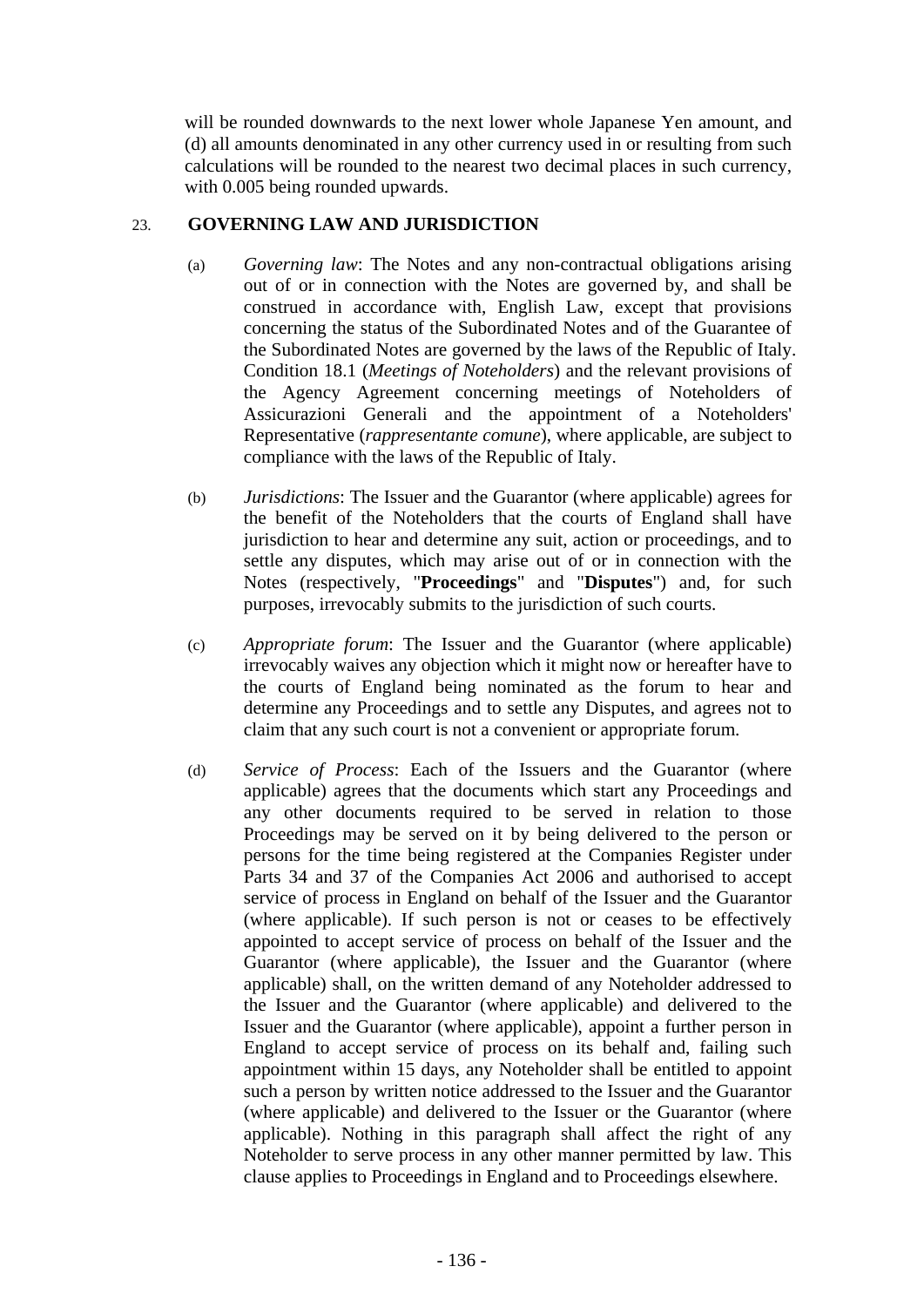(e) *Non-exclusivity*: The submission to the jurisdiction of the courts of England shall not (and shall not be construed so as to) limit the right of any Noteholder to take Proceedings in any other court of competent jurisdiction, nor shall the taking of Proceedings in any one or more jurisdictions preclude the taking of Proceedings in any other jurisdiction (whether concurrently or not) if and to the extent permitted by law.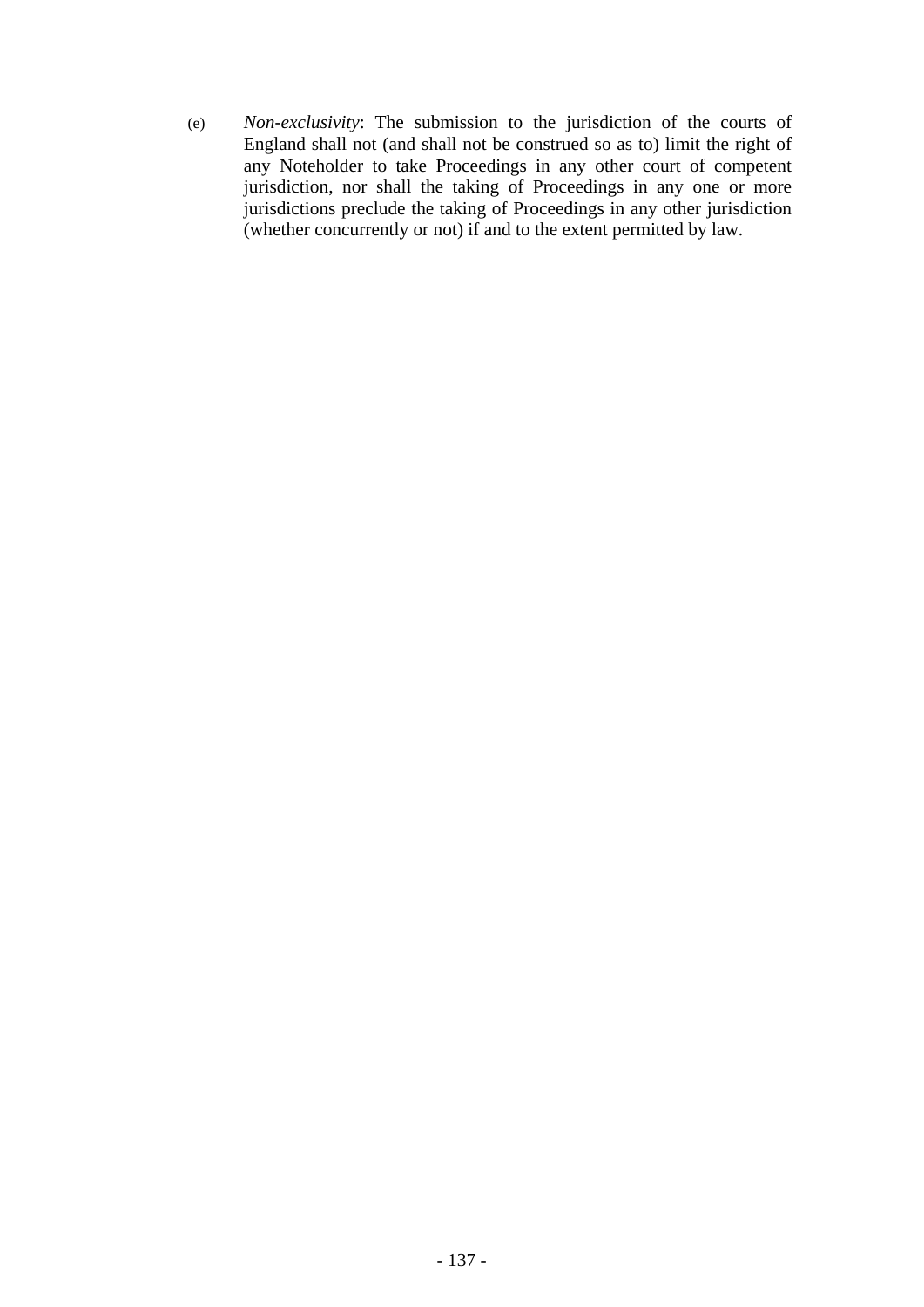#### **FORM OF FINAL TERMS**

*The Final Terms in respect of each Tranche of Notes will be substantially in the following form, completed to reflect the particular terms of the relevant Senior or Subordinated Notes and their issue. Text in this section appearing in italics does not form part of the form of the Final Terms but denotes directions for completing the Final Terms. The Final Terms are for use in connection with issues of Senior Notes and Subordinated Notes with a denomination of at least €100,000 only.* 

#### **Final Terms dated** []

#### [**ASSICURAZIONI GENERALI S.p.A.**]

#### [**GENERALI FINANCE B.V.**]

Issue of [Aggregate Nominal Amount of Tranche] [Title of Notes]

[Guaranteed by]

# [**ASSICURAZIONI GENERALI S.p.A.**] 1

under the

#### **€10,000,000,000**

#### **Euro Medium Term Note Programme**

#### **PART A - CONTRACTUAL TERMS**

[Terms used herein shall be deemed to be defined as such for the purposes of the Terms and Conditions of the Senior Notes and the Subordinated Notes (the "**Conditions**") set forth in the base prospectus dated 8 April 2014 (the "**Base Prospectus**") [and the supplement[s] to the Base Prospectus dated [*date*] [and [*date*]], which [together] constitute[s] a base prospectus for the purposes of Directive 2003/71/EC (as amended by Directive 2010/73/EU) (the "**Prospectus Directive**") and the relevant implementing measures in Luxembourg. This document constitutes the Final Terms of the Notes described herein for the purposes of Article 5.4 of the Prospectus Directive and must be read in conjunction with such Base Prospectus [as so supplemented]. Full information on the Issuer, the Guarantor is only available on the basis of the Base Prospectus [as so supplemented] and full information on the offer of the Notes is only available on the basis of the combination of these Final Terms and the Base Prospectus [as so supplemented]. The Base Prospectus [and the supplement[s] to the Base Prospectus] [is/are] available for viewing at [*address*] and [*website*] and copies may be obtained from [*address*]. The Base Prospectus [and the supplement[s]] and, in the case of Notes admitted to trading on the regulated market of the Luxembourg Stock Exchange, the applicable Final Terms will also be published on the website of the Luxembourg Stock Exchange (*www.bourse.lu*).]

[*The following alternative language applies if the first tranche of an issue which is being increased was issued under the 2013 Base Prospectus*]

 1 (*Notes will not be issued by Generali Finance B.V. without the benefit of a Deed of Guarantee unless the necessary notifications have been made to the Dutch Central Bank*.)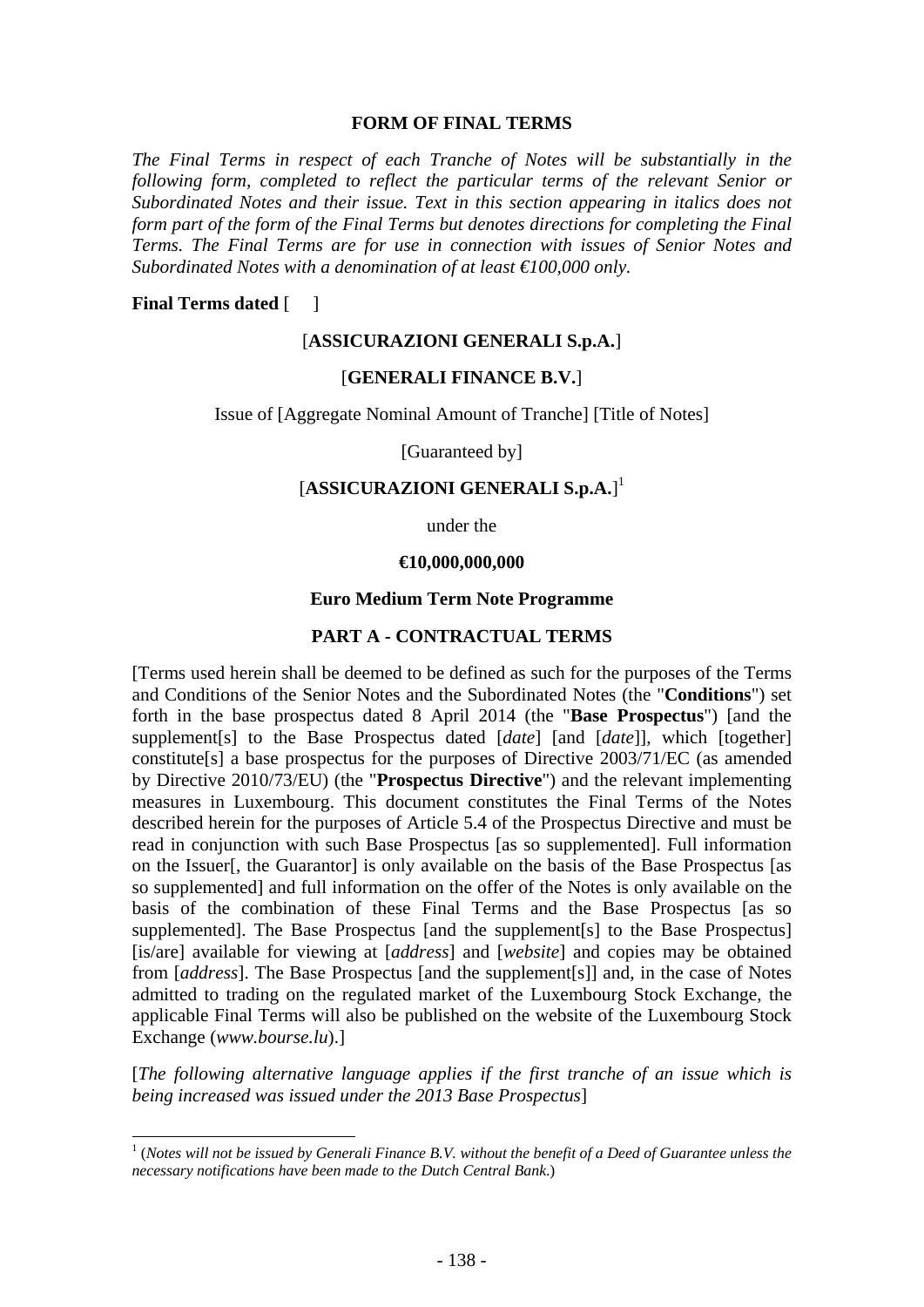[Terms used herein shall be deemed to be defined as such for the purposes of the Terms and Conditions of the Senior Notes and the Subordinated Notes (the "**Conditions**") set forth in the base prospectus dated 16 April 2013 (the "**2013 Base Prospectus**"). This document constitutes the Final Terms of the Notes described herein for the purposes of Article 5(4) of Directive 2003/71/EC (as amended by Directive 2010/73/EU) (the "**Prospectus Directive**") and the relevant implementing measures in Luxembourg and must be read in conjunction with the base prospectus dated 8 April 2014 (the "**2014 Base Prospectus**") [and the supplement[s] to the 2014 Base Prospectus dated [*date*] [and [*date*]], which [together] constitute[s] a base prospectus for the purposes of the Prospectus Directive, save in respect of the Conditions which are extracted from the 2013 Base Prospectus. Full information on the Issuer[, the Guarantor] and the offer of the Notes is only available on the basis of the combination of these Final Terms and the 2013 Base Prospectus and the 2014 Base Prospectus [and the supplement[s] to the 2014 Base Prospectus dated [*date*] [and [*date*]]. The 2014 Base Prospectus [and the supplement[s] to the 2014 Base Prospectus] [is/are] available for viewing at [*address*] and [*website*] and copies may be obtained from [*address*]. The 2014 Base Prospectus [and the supplement<sup>[s]]</sup> and, in the case of Notes admitted to trading on the regulated market of the Luxembourg Stock Exchange, the applicable Final Terms will also be published on the website of the Luxembourg Stock Exchange (*www.bourse.lu*)].

[*Include whichever of the following apply or specify as "Not Applicable" (N/A). Note that the numbering should remain as set out below, even if "Not Applicable" is indicated for individual paragraphs or sub-paragraphs. Italics denote directions for completing the Final Terms.*]

- 1.  $[(i)$  [Series Number:]  $[$  ]
	- $[(ii)$  [Tranche Number:] [ ]

(*If fungible with an existing Series):* 

- [(iii) [Date on which the [The notes will be consolidated and form a single Notes will consolidated and form [*insert*]]. a single series:] Series with [*identify earlier Tranche(s)*] on
- 2. Specified Currency Currencies: or  $\lceil$   $\rceil$

Condition 2(a) (*Interpretation – Definitions – Specified Currency*)

- 3. Aggregate Nominal Amount of Notes admitted to trading:
	- $[(i)]$  [Series:]  $[$
	- $[(ii)]$  [Tranche:] [ ]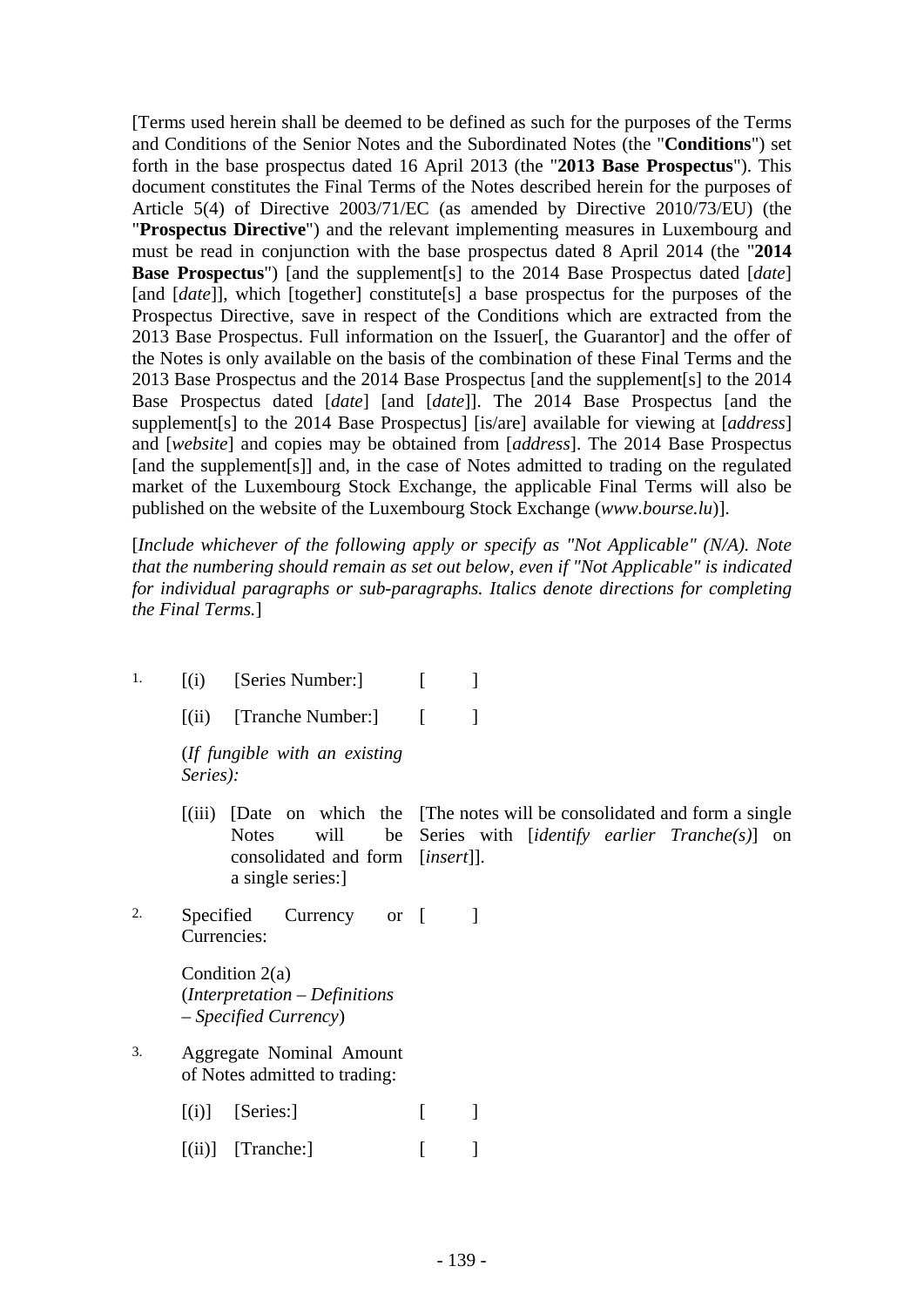| 4. | <b>Issue Price:</b>                                                                              |                                                                                                                                  | 1% of the Aggregate Nominal Amount<br>[plus accrued interest from [insert date] (in the<br>case of fungible issues only, if applicable).]                                                                                                                                                                                                                                                                       |
|----|--------------------------------------------------------------------------------------------------|----------------------------------------------------------------------------------------------------------------------------------|-----------------------------------------------------------------------------------------------------------------------------------------------------------------------------------------------------------------------------------------------------------------------------------------------------------------------------------------------------------------------------------------------------------------|
| 5. | (i)                                                                                              | Specified<br>denominations:<br>Condition $2(a)$<br>$(Interpretation -$<br>$Definitions -$<br>Specified<br>Denominator(s)         | ] [and integral multiples of [<br>in excess<br>$\mathbf{I}$<br>thereof up to and including [<br>. No Notes in<br>definitive<br>will<br>form<br>be<br>issued<br>with<br>a<br>denomination above [<br>$\lbrack . \rbrack$                                                                                                                                                                                         |
|    |                                                                                                  |                                                                                                                                  | (Notes including Notes denominated in Sterling,<br>in respect of which the issue proceeds are to be<br>accepted by the Issuer in the United Kingdom or<br>whose issue otherwise constitutes a contravention<br>of Financial Services and Markets Act 2000 and<br>which have a maturity of less than one year must<br>have a minimum redemption value of $£100,000$<br>(or its equivalent in other currencies).) |
|    | (ii)                                                                                             | <b>Calculation Amount:</b><br>Condition $2(a)$<br>$(Interpretation -$<br>$Definitions -$<br><b>Calculation Amount</b> )          | [ <i>If only one Specified Denomination</i> ,<br>insert the Specified Denomination. If more than<br>one Specified Denomination, insert the highest<br>common factor. There must be a common factor<br>in<br>the case of two or more<br><i>Specified</i><br>Denominations.)                                                                                                                                      |
| 6. | [(i)]                                                                                            | <b>Issue Date:</b><br>Condition $2(a)$<br>(Interpretation –<br>Definitions - Issue<br>Date)                                      | I<br>1                                                                                                                                                                                                                                                                                                                                                                                                          |
|    | (ii)                                                                                             | Interest<br><b>Commencement Date:</b><br>Condition $2(a)$<br>$(Interpretation -$<br>Definitions - Interest<br>Commencement Date) | [Specify/Issue Date/Not Applicable]                                                                                                                                                                                                                                                                                                                                                                             |
| 7. | <b>Maturity Date:</b><br>Condition $2(a)$<br>$(Interpretation - Definitions$<br>- Maturity Date) |                                                                                                                                  | [Specify date or (for Floating Rate Notes)<br>Interest Payment Date falling in or nearest to the<br>relevant month and year.]                                                                                                                                                                                                                                                                                   |
|    |                                                                                                  |                                                                                                                                  | [For Subordinated Notes only (other than Deeply<br>Subordinated<br><b>Notes</b><br>More<br>Deeply<br>and                                                                                                                                                                                                                                                                                                        |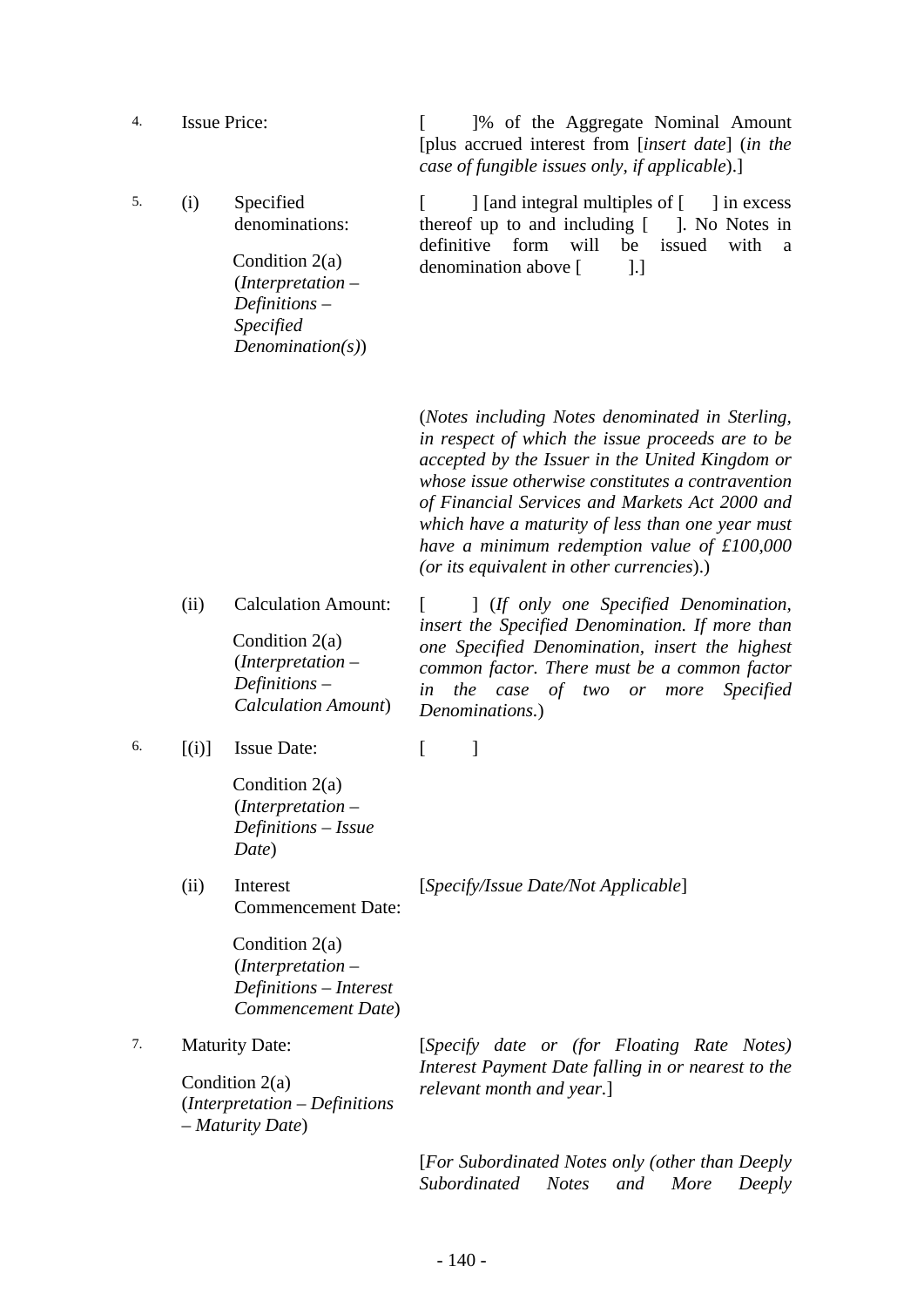*Subordinated Notes with no specified maturity date)*:]

[Condition 7 (*Conditions for Redemption*) [applies / does not apply.]

[Condition 11.1A (*Redemption and Purchase – Scheduled Redemption*) applies.] [Scheduled redemption Option A/Scheduled redemption Option B applies.]

 [*For Deeply Subordinated Notes and More Deeply Subordinated Notes with no specified maturity date:* Not Applicable. Condition 11.1B (*Redemption and Purchase – Redemption of Deeply Subordinated Notes with no specified maturity date or More Deeply Subordinated Notes with no specified maturity date*) applies.]

 [*If the Maturity Date is less than one year from the Issue Date and either (a) the issue proceeds are received by the Issuer in the United Kingdom or (b) the activity of issuing the Notes is carried on from an establishment maintained by the Issuer in the United Kingdom, (i) the Notes must have a minimum redemption value of £100,000 (or its equivalent in other currencies) and be sold only to "professional investors" or (ii) another applicable exemption from section 19 of the FSMA must be available.*]

8. Interest Basis: [[ ] % Fixed Rate]

Condition 9 (*Interest*) [[ ] month LIBOR/EURIBOR/SIBOR/TIBOR/ HIBOR/Bank of England Base Rate] +/- [ ]% per annum Floating Rate]

[Floating Rate: EONIA Linked Interest]

[Floating Rate: SONIA Linked Interest]

[Floating Rate: Federal Funds Rate Linked Interest]

[Floating Rate: CMS Linked Interest]

 Fixed-Floating Rate Note Provisions [applicable/not applicable]: [[ ] per cent. Fixed Rate in respect of the Interest Period(s) ending on (but excluding) [ ] calculated in accordance with paragraph 13 below, then calculated in accordance with paragraph [15/18] below.] / [[*Floating Rate*] in respect of the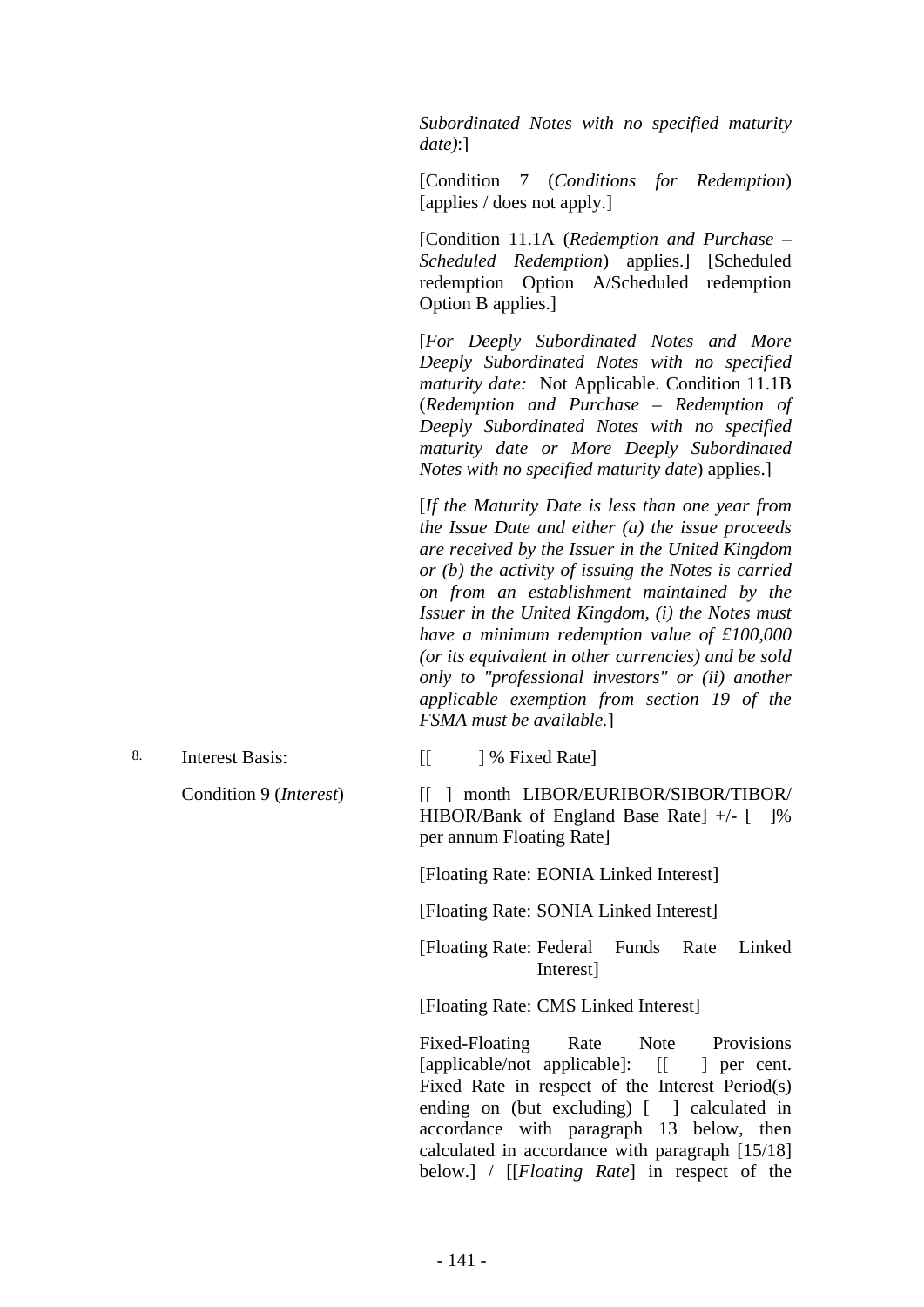|     |                                                |                                                                                        | Interest Period(s) ending on (but excluding) [<br>$\vert$ ,<br>then calculated in accordance with paragraph<br>$[13/17]$ below.] |
|-----|------------------------------------------------|----------------------------------------------------------------------------------------|----------------------------------------------------------------------------------------------------------------------------------|
|     |                                                |                                                                                        | [Zero Coupon]                                                                                                                    |
|     |                                                |                                                                                        | (further particulars specified below)                                                                                            |
| 9.  |                                                | <b>Redemption/Payment Basis:</b>                                                       | [Redemption at par]                                                                                                              |
|     |                                                | Condition 11 (Redemption<br>and Purchase)                                              | [Instalment Notes]                                                                                                               |
| 10. | (i)                                            | of<br>Change<br>interest                                                               | [Applicable/Not Applicable]                                                                                                      |
|     |                                                | following<br>Optional<br>Redemption<br>Date                                            | (If applicable.)                                                                                                                 |
|     |                                                | (Call):                                                                                | of Interest (Post-Call): $\lceil \; \rceil$<br>(further)<br>[Rate]<br>particulars specified below)]                              |
|     | (ii)                                           | Interest Basis reset on<br><b>Reset Date:</b>                                          | [Applicable/Not Applicable]                                                                                                      |
| 11. |                                                | Put/Call Options:                                                                      | [Investor Put]                                                                                                                   |
|     | Condition 11.2 (Redemption<br>for tax reasons) |                                                                                        | [Issuer Call]                                                                                                                    |
|     |                                                |                                                                                        | [Optional Redemption due to a Regulatory                                                                                         |
|     |                                                | Condition 11.4 (Redemption<br>at the option of Noteholders)                            | Event]<br>[Optional Redemption due to a Rating Event]                                                                            |
|     |                                                | Condition 11.3 (Redemption<br>at the option of the Issuer)                             | [Optional Redemption due to an Accounting                                                                                        |
|     | Condition                                      | 11.5 (Optional<br>Redemption<br>due<br>to<br>a<br><b>Regulatory Event)</b>             | Event]<br>[Redemption for tax reasons]                                                                                           |
|     | Condition<br>Event)                            | 11.6<br>( <i>Optional</i><br>Redemption due to a Rating                                |                                                                                                                                  |
|     | Condition                                      | 11.7<br><i>(Optional)</i><br>Redemption<br>due<br>to<br>an<br><b>Accounting Event)</b> |                                                                                                                                  |
|     |                                                |                                                                                        | [(further particulars specified below)]                                                                                          |
| 12. | (i)                                            | <b>Status of the Notes:</b>                                                            | [Senior/[Dated]/Subordinated/Deeply                                                                                              |
|     |                                                | Condition 4 (Status of<br>the Notes)                                                   | Subordinated/More Deeply Subordinated]                                                                                           |
|     | (ii)                                           | of<br><b>Status</b><br>the<br>Guarantee:                                               | [Senior/[Dated]/Subordinated/Deeply<br>Subordinated/More Deeply Subordinated]                                                    |
|     |                                                |                                                                                        |                                                                                                                                  |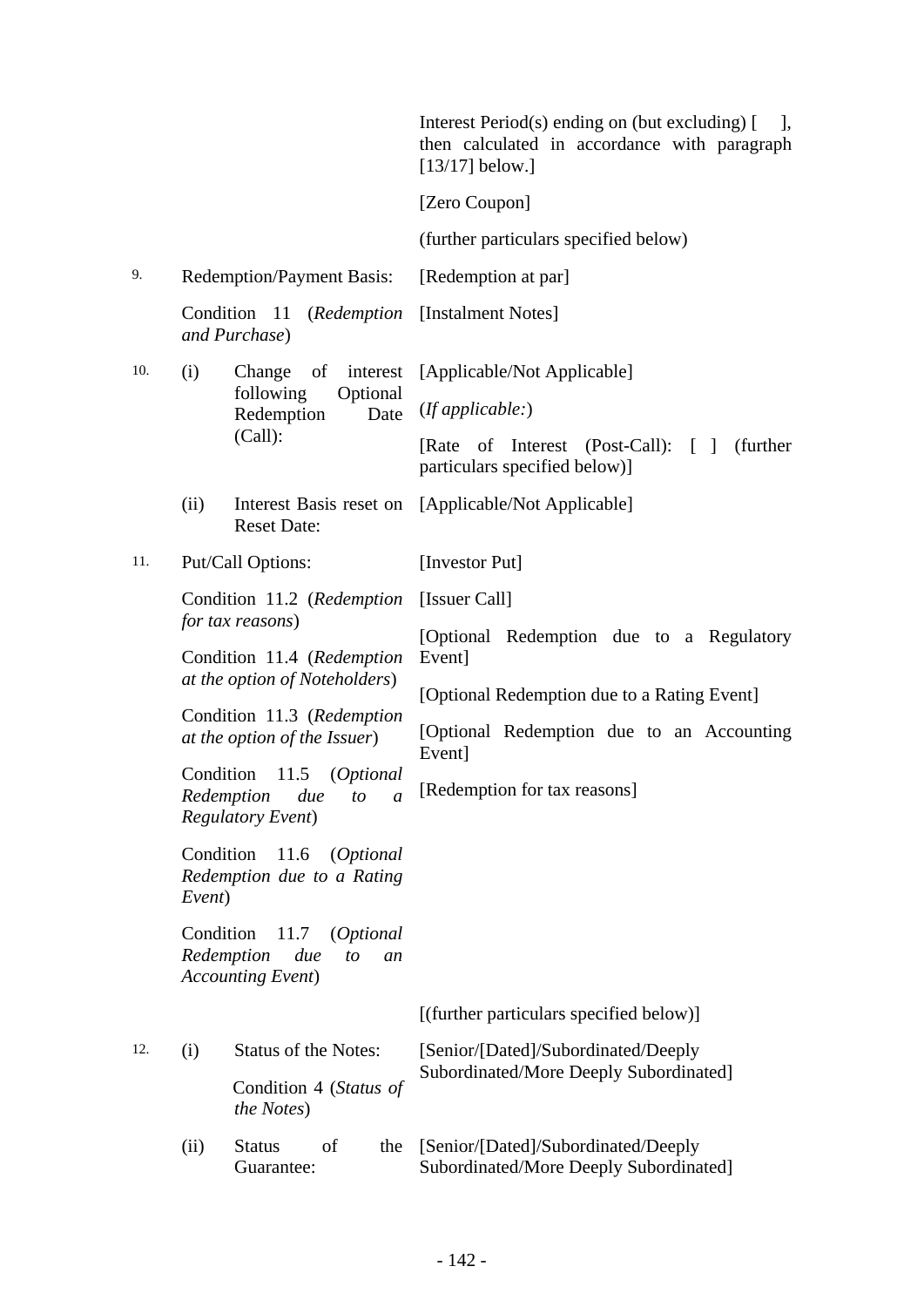Condition 5 (*Status of*  [Not Applicable] *the Guarantee*)

# **PROVISIONS RELATING TO** [**INITIAL**] **INTEREST (IF ANY) PAYABLE**

| 13. |       |                                                                                                             | <b>Fixed Rate Note Provisions</b> [Applicable/Not Applicable]                                                                                              |  |  |
|-----|-------|-------------------------------------------------------------------------------------------------------------|------------------------------------------------------------------------------------------------------------------------------------------------------------|--|--|
|     |       |                                                                                                             | Condition $9A$ (Interest – (If not applicable, delete the remaining<br>Interest on Fixed Rate Notes) sub-paragraphs of this paragraph.)                    |  |  |
|     | (i)   | [Initial]<br>Rate<br>Interest:                                                                              | of $\lceil$<br>$]$ % per<br>annum [payable [annually/<br>semi-annually/quarterly/monthly] in arrear]                                                       |  |  |
|     | (ii)  | [Initial]<br>Interest<br>Payment Date(s):                                                                   | in each year from (and including)<br>$\prod$<br>[ ] up to and including the Maturity<br>$Date/$ [<br>$\exists$                                             |  |  |
|     | (iii) | $Coupon$ $\lceil$<br>Fixed<br>$Amount[s]$ :                                                                 | ] per Calculation Amount                                                                                                                                   |  |  |
|     |       | Condition<br>9A.2<br>$(Interest - Interest \text{ } on$<br>Fixed Rate Notes -<br>Fixed<br>Coupon<br>Amount) |                                                                                                                                                            |  |  |
|     | (iv)  | Broken Amount(s):<br>Condition<br>2(a)<br>(Interpretation<br>Definitions - Broken<br>Amount)                | ] per Calculation Amount, payable on the<br>$\begin{bmatrix} \end{bmatrix}$<br>Interest Payment Date falling [in/on] [<br>$\mathcal{V}$<br>Not Applicable] |  |  |
|     | (v)   | Day Count Fraction:                                                                                         | [30/360/360/360/Actual/Actual(ICMA/ISDA)/Ac<br>Basis/30E/360/Eurobond<br>360/Bond<br>tual<br>Basis/30E/360(ISDA)]                                          |  |  |
| 14. |       | <b>Reset Note Provisions</b>                                                                                | [Applicable/Not Applicable]                                                                                                                                |  |  |
|     |       | <b>Interest on Reset Notes)</b>                                                                             | Condition $9B$ (Interest – (If not applicable, delete the remaining<br>sub-paragraphs of this paragraph.)                                                  |  |  |
|     | (i)   | Initial<br>Rate<br>of $\lceil$<br>Interest:                                                                 | $1\%$<br>per<br>annum<br>[payable]<br>[annually]<br>semi-annually/quarterly/monthly] in arrear]                                                            |  |  |
|     | (ii)  | Interest<br>Payment<br>Date(s):                                                                             | I in each year up to and including the<br>$\mathbf{H}$<br>Maturity Date]                                                                                   |  |  |
|     | (iii) | Day Count Fraction:                                                                                         | [30/360/360/360/Actual/Actual(ICMA/ISDA)/Ac<br>Basis/30E/360/Eurobond<br>360/Bond<br>tual<br>Basis/30E/360(ISDA)]                                          |  |  |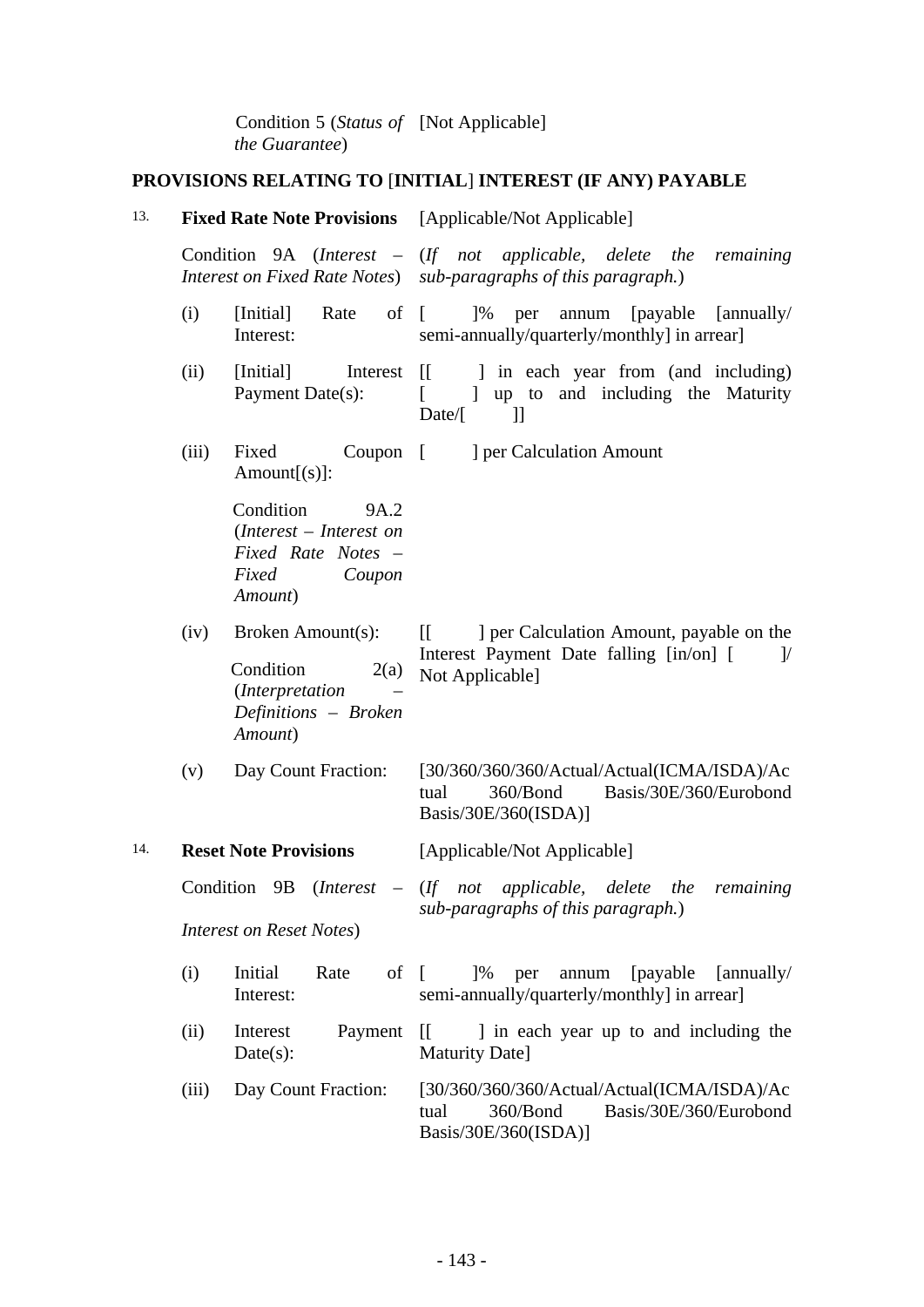|     | (iv)                                 | Reset Date(s):                                                                                                                                                                                                                           | $\lceil$<br>1                                                                                                                                             |
|-----|--------------------------------------|------------------------------------------------------------------------------------------------------------------------------------------------------------------------------------------------------------------------------------------|-----------------------------------------------------------------------------------------------------------------------------------------------------------|
|     | (v)                                  | Reset<br>Date(s) and Relevant Bond]<br><b>Financial Centre:</b>                                                                                                                                                                          | Reference Reset Reference Rate: [Mid Swaps/Reference                                                                                                      |
|     |                                      |                                                                                                                                                                                                                                          | Relevant Financial Centre: [<br>$\mathbf{1}$                                                                                                              |
|     | (vi)                                 | <b>Reset Margin:</b>                                                                                                                                                                                                                     | $\mathbf{I}$<br>$\lceil$                                                                                                                                  |
|     | (vii)                                | Reset Rate Screen [<br>Page:                                                                                                                                                                                                             | 1                                                                                                                                                         |
|     |                                      | (viii) Mid Swap Maturity: [                                                                                                                                                                                                              | $\mathcal{I}$                                                                                                                                             |
|     | (ix)                                 | Reset Determination [<br>Date:                                                                                                                                                                                                           | $\mathbf{1}$                                                                                                                                              |
|     | (x)                                  | <b>Reset Rate Time:</b>                                                                                                                                                                                                                  | $\lceil$<br>$\mathbf{I}$                                                                                                                                  |
| 15. | <b>Floating</b><br><b>Provisions</b> | <b>Rate</b>                                                                                                                                                                                                                              | <b>Note</b> [Applicable/Not Applicable.]                                                                                                                  |
|     | Notes)                               |                                                                                                                                                                                                                                          | Condition 9C (Interest $-$ (If not applicable, delete the remaining<br>Interest on Floating Rate sub-paragraphs of this paragraph.)                       |
|     | (i)                                  | Interest [<br>[Initial]<br><b>Payment Dates:</b>                                                                                                                                                                                         | $\mathbf{I}$                                                                                                                                              |
|     | (ii)                                 | <b>Business</b><br>Convention:                                                                                                                                                                                                           | Day [Floating Rate Convention/Following Business<br>Day Convention/Modified Following Business<br>Day Convention/Preceding Business<br>Day<br>Convention] |
|     | (iii)                                | Additional<br><b>Business</b><br>$Centre(s)$ :                                                                                                                                                                                           | [Not Applicable/give details.]                                                                                                                            |
|     | (iv)                                 | Manner in which the<br>Rate(s)<br>of<br>Interest<br>is/are<br>to<br>be<br>determined:                                                                                                                                                    | Determination/ISDA<br>[Screen]<br>Rate<br>Determination]                                                                                                  |
|     |                                      | [Condition]<br>9C.2<br>(Interest – Interest on<br>Floating Rate Notes -<br><b>Screen</b><br>Rate<br>Determination)]<br>[Condition]<br>9C.3<br>$(Interest - Interest \text{ } on$<br>Floating Rate Notes -<br><b>ISDA</b> Determination)] |                                                                                                                                                           |
|     | (v)                                  | Party responsible for                                                                                                                                                                                                                    | [ <i>Name</i> ] shall be the Calculation Agent<br>$\lceil$                                                                                                |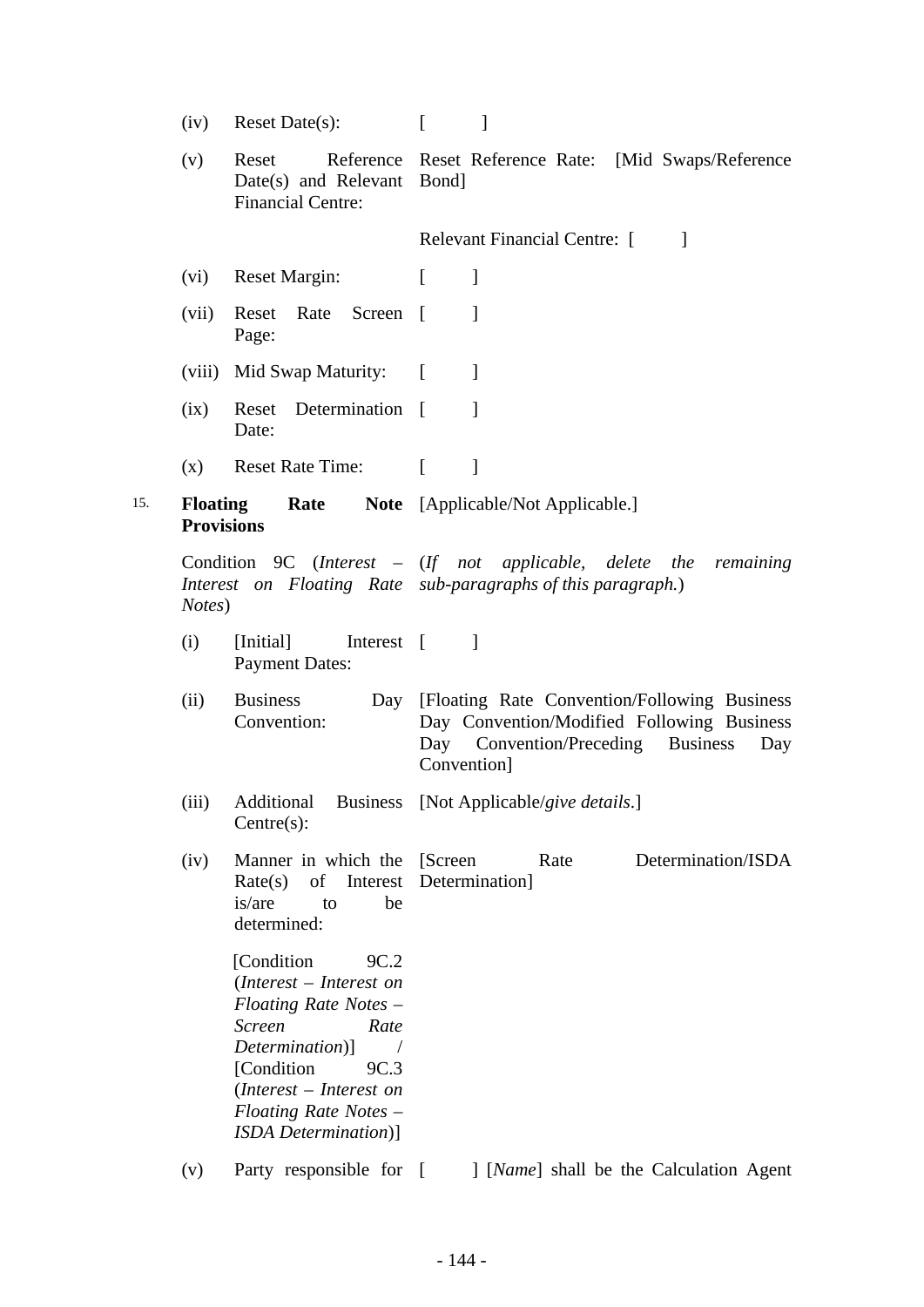calculating the Rate(s) (*no need to specify if the Fiscal Agent is to*  of Interest and Interest *perform this function*)] Amount(s) (if not the Fiscal Agent):

- (vi) Screen Rate Determination:
	- Reference Rate: [ ] month [LIBOR/EURIBOR/SIBOR/ TIBOR/HIBOR/Bank of England Base Rate]/

 [EONIA]/[SONIA]/[Federal Funds Rate]/[CMS Reference Rate]

- Relevant Currency: [ ]/[Not Applicable]
- Designated Maturity: [ ]/[Not Applicable]
- Interest Determination Date $(s)$ :  $\lceil \quad \rceil$
- Relevant Screen Page: [For example, Reuters page EURIBOR01/other (*give details*)]
- Relevant Time: [For example, 11.00 a.m. [London/Brussels] time/other (*give details*)]
- Relevant Financial Centre: [For example, London/Euro-zone (where Euro-zone means the region comprised of the countries whose lawful currency is the euro/other (*give details*)]
- (vii) ISDA Determination:

|      | $\bullet$            | Option:          |                    |              | Floating Rate [ ]                |  |                       |                |  |
|------|----------------------|------------------|--------------------|--------------|----------------------------------|--|-----------------------|----------------|--|
|      |                      | Maturity:        |                    | Designated [ |                                  |  |                       |                |  |
|      |                      |                  | <b>Reset Date:</b> |              | L                                |  |                       |                |  |
|      | (viii) Margin(s)     | $[$ (Pre-Call)]: |                    |              |                                  |  | $[+/][$ [% per annum. |                |  |
| (ix) | Minimum<br>Interest: |                  |                    |              | Rate of [Not applicable/[        |  |                       | [% per annum.] |  |
| (x)  | Interest:            |                  |                    |              | Maximum Rate of [Not applicable/ |  |                       | [% per annum.] |  |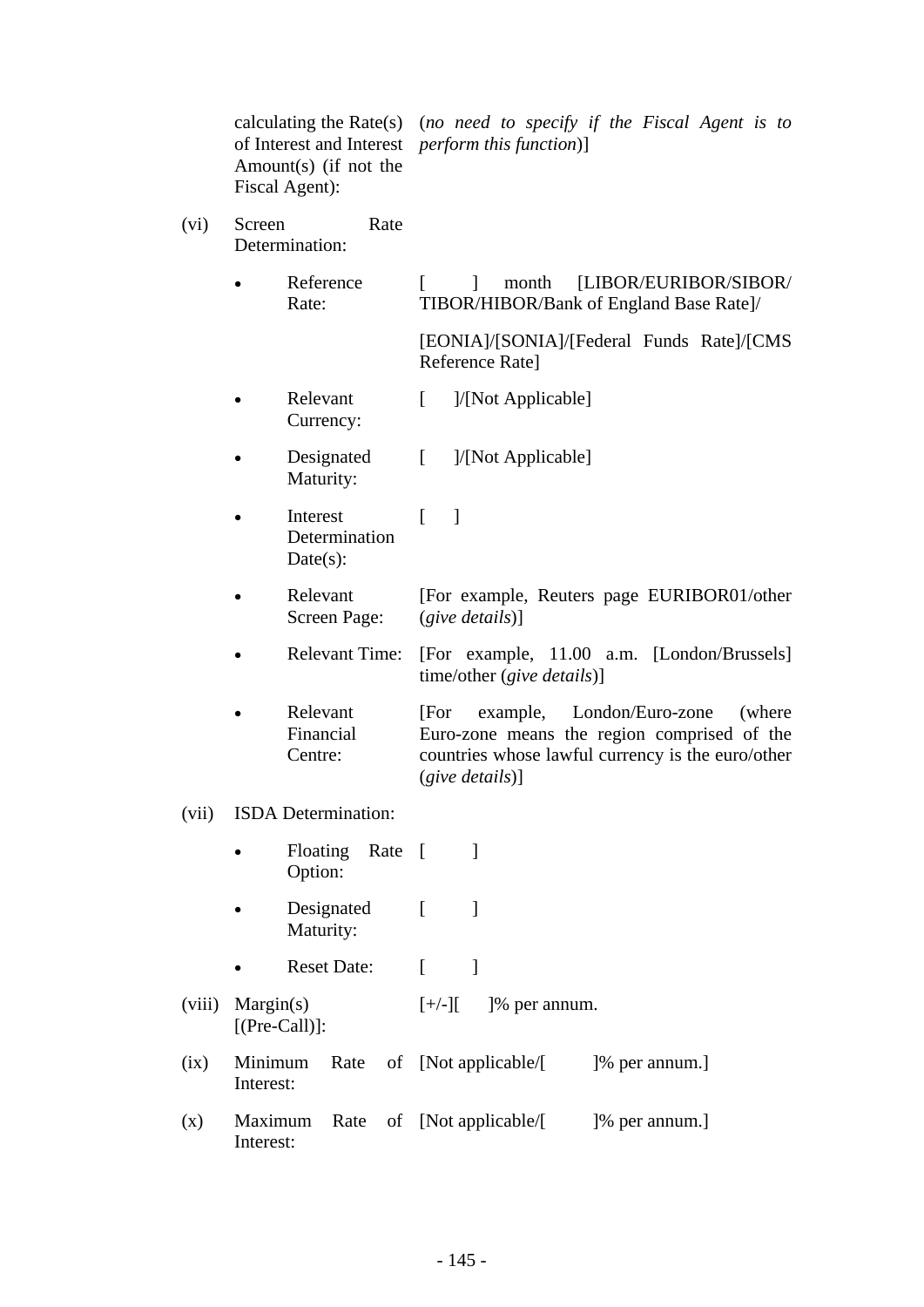|     | $(x_i)$                   | Day Count Fraction:                          | [Actual/Actual]                                                                              |  |  |
|-----|---------------------------|----------------------------------------------|----------------------------------------------------------------------------------------------|--|--|
|     |                           |                                              | [Actual/Actual (ISDA)]                                                                       |  |  |
|     |                           |                                              | [Actual/Actual (ICMA)]                                                                       |  |  |
|     |                           |                                              | [Actual/365 (Fixed)]                                                                         |  |  |
|     |                           |                                              | [Actual/360]                                                                                 |  |  |
|     |                           |                                              | [30/360]                                                                                     |  |  |
|     |                           |                                              | [360/360]                                                                                    |  |  |
|     |                           |                                              | [Bond Basis]                                                                                 |  |  |
|     |                           |                                              | [30E/360]                                                                                    |  |  |
|     |                           |                                              | [Eurobond Basis]                                                                             |  |  |
| 16. | Zero<br><b>Provisions</b> | Coupon<br><b>Note</b>                        | [Applicable/Not Applicable]                                                                  |  |  |
|     | Notes)                    | Condition 10 (Zero Coupon                    | $(If \tnot \t applied be, \tdelete \tthe$<br>remaining<br>sub-paragraphs of this paragraph.) |  |  |
|     | (i)                       | Accrual Yield:                               | $\Gamma$<br>]% per annum.                                                                    |  |  |
|     | (ii)                      | Reference Price:                             | $\Gamma$<br>1% of Aggregate Nominal Amount                                                   |  |  |
|     | (iii)                     | Day Count Fraction                           | [Actual/Actual]                                                                              |  |  |
|     |                           | for the purpose<br>of<br>Condition 11.12(b): | [Actual/Actual (ISDA)]                                                                       |  |  |
|     |                           |                                              | [Actual/Actual (ICMA)]                                                                       |  |  |
|     |                           |                                              | [Actual/365 (Fixed)]                                                                         |  |  |
|     |                           |                                              | [Actual/360]                                                                                 |  |  |
|     |                           |                                              | [30/360]                                                                                     |  |  |
|     |                           |                                              | [360/360]                                                                                    |  |  |
|     |                           |                                              | [Bond Basis]                                                                                 |  |  |
|     |                           |                                              | [30E/360]                                                                                    |  |  |
|     |                           |                                              | [Eurobond Basis]                                                                             |  |  |

# **PROVISIONS RELATING TO OPTIONAL REDEMPTION DATE (CALL)**

Condition 8 (*Initial and Post-Call Interest Provisions*)

17. **Fixed Rate Note Provisions** [Applicable/Not Applicable]

(*If not applicable, delete the remaining*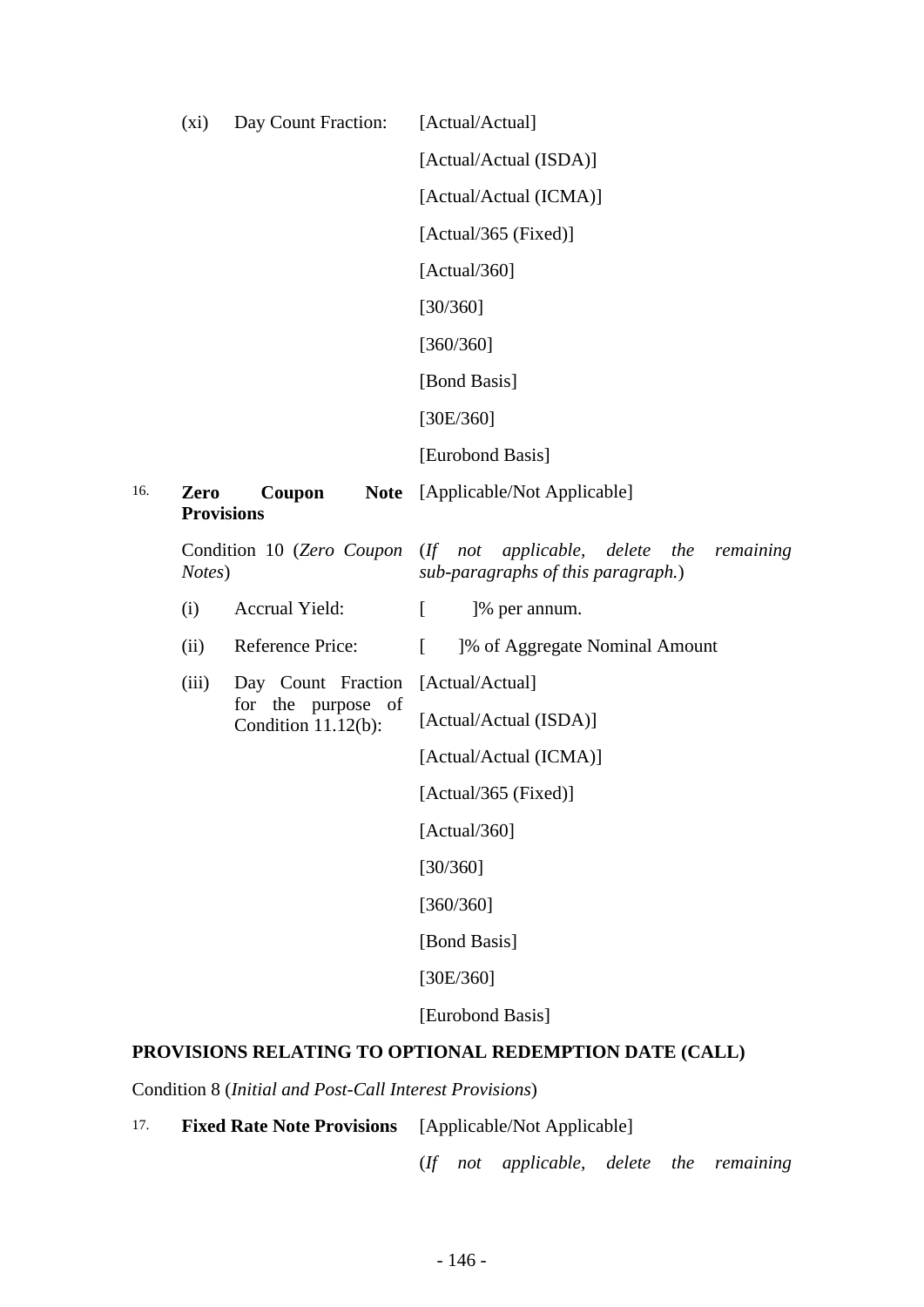#### *sub-paragraphs of this paragraph.*)

- (i) Rate(s) of Interest (Post-Call): [ ]% per annum [payable [annually/ semi-annually/quarterly/monthly] in arrear]
- (ii) Interest Payment II Date(s) applicable: l in each year beginning on [ ] up to and including the date of redemption of the Notes, if the Issuer does not redeem the Notes on the Optional Redemption Date (Call) pursuant to Condition 11.3 (*Redemption at the option of the Issuer*)]

 [There will be a short first coupon] / [There will be a long first coupon] / [There will be a short last coupon] / [There will be a long last coupon]

- (iii) Fixed Coupon Amount $[(s)]$ : [ ] per Calculation Amount
- (iv) Broken Amount(s): [ ] per Calculation Amount;

[ ] per Calculation Amount payable on the Interest Payment Date(s) falling [in/on] [

 [*Insert particulars of any initial or final broken amounts which do not correspond with the Fixed Coupon Amount(s)*]

(v) Day Count Fraction: [Actual/Actual]

[Actual/Actual (ISDA)]

[Actual/Actual (ICMA)]

[Actual/365 (Fixed)]

[Actual/360]

[30/360]

[360/360]

[Bond Basis]

[30E/360]

[Eurobond Basis]

18. **Floating Rate Provisions** Note [Applicable/Not Applicable]

> (*If not applicable, delete the remaining sub-paragraphs of this paragraph.*)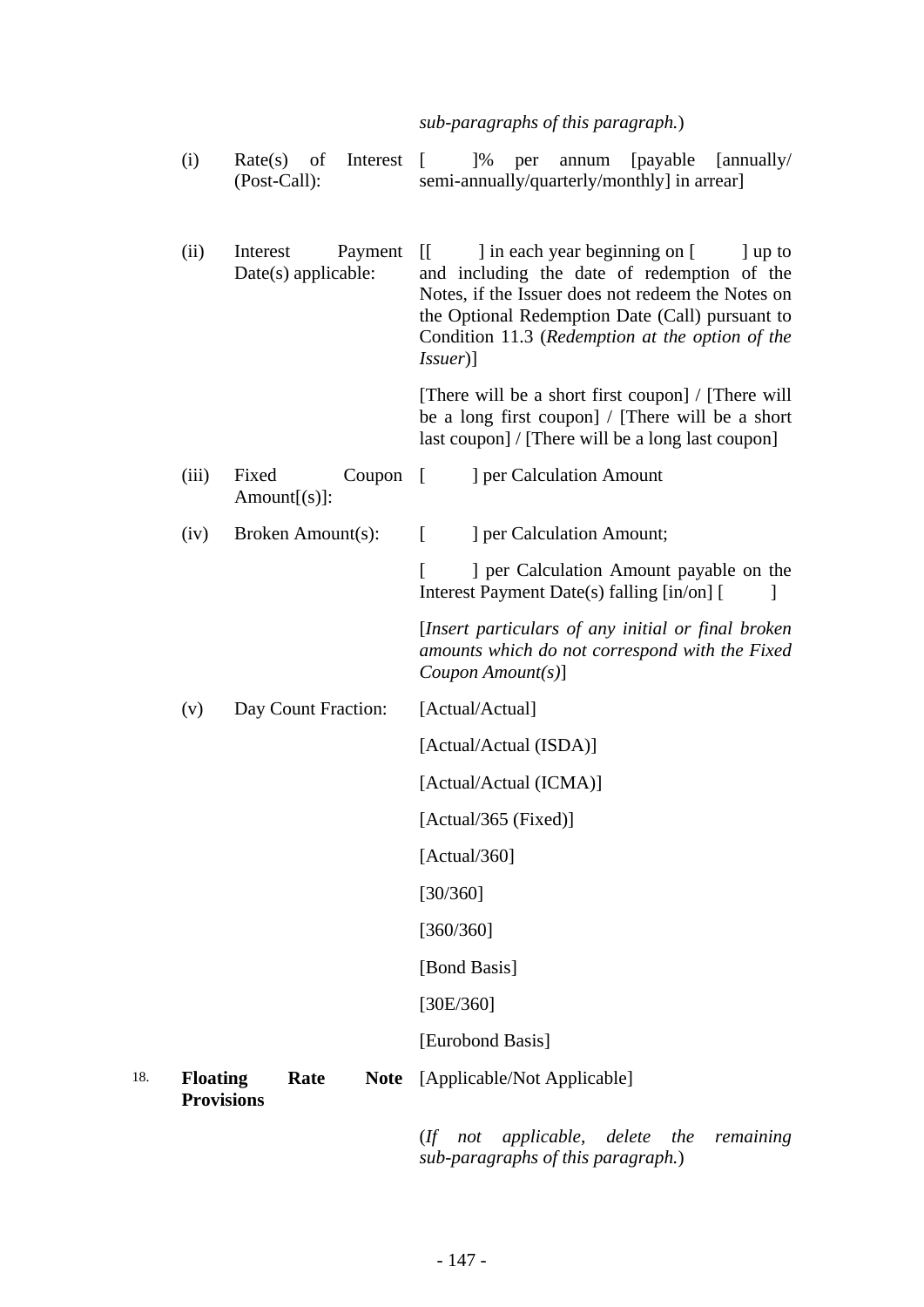| (i)   |                          | Margin (Post-Call):                   | $[+/$ ] $[$                                 | 1\% per annum                                                                                                                                                                                                                                                                               |                                          |                    |
|-------|--------------------------|---------------------------------------|---------------------------------------------|---------------------------------------------------------------------------------------------------------------------------------------------------------------------------------------------------------------------------------------------------------------------------------------------|------------------------------------------|--------------------|
| (ii)  | Interest                 | Payment<br>Date(s) applicable:        |                                             |                                                                                                                                                                                                                                                                                             |                                          |                    |
|       |                          | Optional<br>Redemption<br>Date (Call) | $\lceil$<br>$\mathbf{I}$                    |                                                                                                                                                                                                                                                                                             |                                          |                    |
|       |                          | Optional<br>Redemption<br>Dates:      | $\mathbb{I}$                                | I in each year beginning on the Optional<br>Redemption Date (Call) up to and including the<br>date of redemption of the Notes, if the Issuer<br>does not redeem the Notes on the Optional<br>Redemption Date (Call) pursuant to Condition<br>11.3 (Redemption at the option of the Issuer)] |                                          |                    |
|       |                          |                                       |                                             | [There will be a short first coupon] / [There will]<br>be a long first coupon] / [There will be a short<br>last coupon] / [There will be a long last coupon]                                                                                                                                |                                          |                    |
| (iii) | <b>Business</b>          | Day<br>Convention:                    | Day<br>Convention]                          | [Floating Rate Convention/Following Business]<br>Day Convention/Modified Following Business<br>Convention/Preceding                                                                                                                                                                         | <b>Business</b>                          | Day                |
|       |                          |                                       |                                             | [Specified Period: [                                                                                                                                                                                                                                                                        | $\mathcal{L}$                            |                    |
| (iv)  | Additional<br>Centre(s): | <b>Business</b>                       |                                             | [Applicable]/[Not Applicable]                                                                                                                                                                                                                                                               |                                          |                    |
| (v)   | Manner                   | of<br>determination:                  | [Screen]<br>Determination]                  | Rate                                                                                                                                                                                                                                                                                        |                                          | Determination/ISDA |
| (vi)  | Screen<br>Rate           |                                       |                                             | [Applicable]/[Not Applicable]                                                                                                                                                                                                                                                               |                                          |                    |
|       |                          | Determination:                        |                                             | (If not applicable, delete the remaining<br>sub-paragraphs of this paragraph.)                                                                                                                                                                                                              |                                          |                    |
|       |                          | Reference<br>Rate:                    | П<br>J.<br>HIBOR]]/[Bank<br>Reference Rate] | month<br>of<br>[EONIA]/[SONIA]/[Federal Funds Rate]/[CMS                                                                                                                                                                                                                                    | [LIBOR/EURIBOR/SIBOR/<br>England<br>Base | Rate               |
|       |                          | <b>Relevant Time:</b>                 | $\Gamma$                                    | ]/Not Applicable]                                                                                                                                                                                                                                                                           |                                          |                    |
|       |                          | Relevant<br>Financial<br>Centre:      | L                                           | [ <i>Not Applicable</i> ]                                                                                                                                                                                                                                                                   |                                          |                    |
|       |                          | Relevant<br>Currency:                 | $\lceil$                                    | [ <i>N</i> ot Applicable]                                                                                                                                                                                                                                                                   |                                          |                    |
|       |                          | Interest<br>Determination             | $\Gamma$                                    | [ <i>N</i> ot Applicable]                                                                                                                                                                                                                                                                   |                                          |                    |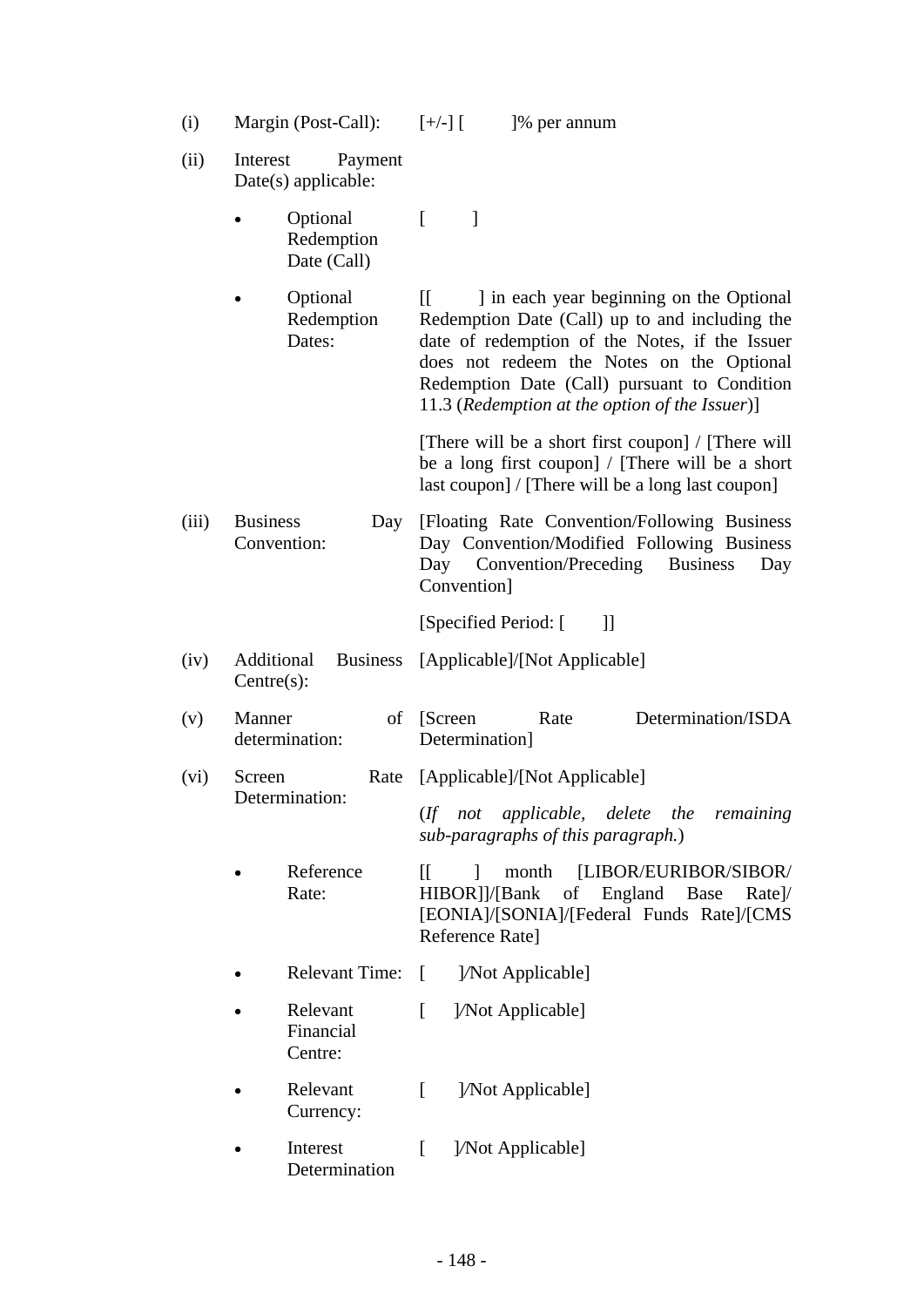Date(s):

| Relevant     | [ <i>Not Applicable</i> ] |
|--------------|---------------------------|
| Screen Page: |                           |

(vii) ISDA Determination: [Applicable]/[Not Applicable] (*If not applicable, delete the remaining* 

*sub-paragraphs of this paragraph.*)

- Floating Rate Option:
- Designated Maturity:
- Reset Date:
- (viii) Party responsible for [ calculation:
- (ix) Day Count Fraction: [Actual/Actual]

[Actual/Actual (ISDA)]

[Actual/Actual (ICMA)]

[Actual/365 (Fixed)]

[Actual/360]

[30/360]

[360/360]

[Bond Basis]

[30E/360]

[Eurobond Basis]

# **PROVISIONS RELATING TO INTEREST DEFERRAL (SUBORDINATED NOTES ONLY)**

Condition 6 (*Deferral or Cancellation of Interest*)

| 19. | (1) | Interest:                                                                                                  | Optional Deferral of [Applicable/Not Applicable]                                             |
|-----|-----|------------------------------------------------------------------------------------------------------------|----------------------------------------------------------------------------------------------|
|     |     | Condition<br><i>(Deferral)</i><br>or<br>of<br>Cancellation<br>Interest - Optional<br>Deferral of Interest) | 6.1 $[If applicable:]$<br>[Optional Deferral Option A applies: Look Back<br>Period $[A/B]]/$ |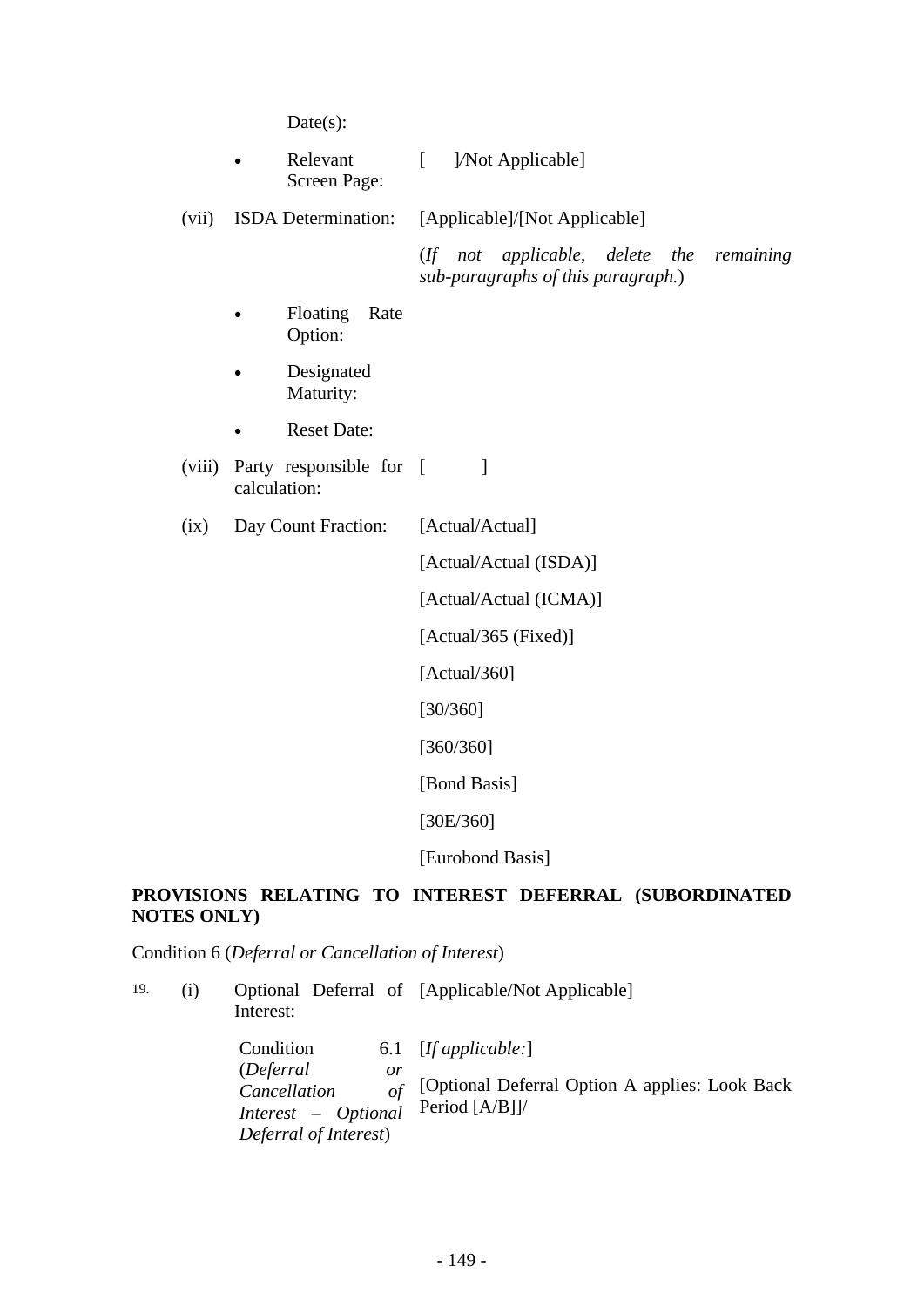[Optional Deferral Option B applies: Look Back Period [A/B]]/

[Optional Deferral Option C applies]

(ii) Mandatory of Interest Deferral [Applicable/Not Applicable]

|       | Condition                                                                                               | 6.2 $[If applicable:]$                                                                                                                        |
|-------|---------------------------------------------------------------------------------------------------------|-----------------------------------------------------------------------------------------------------------------------------------------------|
|       | (Deferral<br>or<br>of<br>Cancellation<br>Interest – Mandatory<br>Deferral of Interest)                  | [Mandatory Deferral Option A/Mandatory<br>Deferral Option B/Mandatory Deferral Option C<br>applies]                                           |
|       |                                                                                                         | [If Mandatory Deferral Option A or Mandatory<br>Deferral Option B<br><i>applies:</i><br>Condition<br>$6.2[(c)]/[(d)]$ applies/does not apply] |
|       |                                                                                                         | [If Mandatory Deferral Option C applies:<br>Mandatory Deferral Event sub-(B) definition<br>[Applicable/Not Applicable]]                       |
| (iii) | of Interest:                                                                                            | Optional Cancellation [Applicable/Not Applicable]                                                                                             |
|       | Condition                                                                                               | 6.4 $[If applicable:]$                                                                                                                        |
|       | (Deferral<br>or<br>Cancellation<br>$\sigma f$<br>Interest - Optional<br>Cancellation<br>of<br>Interest) | [Optional Cancellation Option A applies: Look<br>Back Period [A/B]]/                                                                          |
|       |                                                                                                         | [Optional Cancellation Option B applies: Look<br>Back Period [A/B]]/                                                                          |
|       |                                                                                                         | [Optional Cancellation Option C applies]                                                                                                      |
| (iv)  | Mandatory                                                                                               | [Applicable/Not Applicable]                                                                                                                   |
|       | Cancellation<br>of<br>Interest:                                                                         | [If applicable.]                                                                                                                              |
|       | Condition<br>6.5<br>(Deferral<br>or<br>Cancellation<br>of                                               | [Mandatory Cancellation Option A/Mandatory<br>Cancellation Option B/Mandatory Cancellation<br>Option C applies]                               |
|       | Interest – Optional<br>$\sigma f$<br>Cancellation<br><i>Interest</i> )                                  | [if Mandatory Cancellation Option A or<br>Mandatory Cancellation Option B applies:<br>Condition 6.2[(c)]/[(d)] applies/does not apply]        |
|       |                                                                                                         | [if Mandatory Cancellation Option C applies:<br>Mandatory Cancellation Event sub-(B) definition<br>[Applicable/Not Applicable]]               |
| (v)   | Optional Payment of<br>Cancelled<br>Interest<br>( <i>Condition</i> $6.6(c)$ -                           | [Applicable/Not Applicable]                                                                                                                   |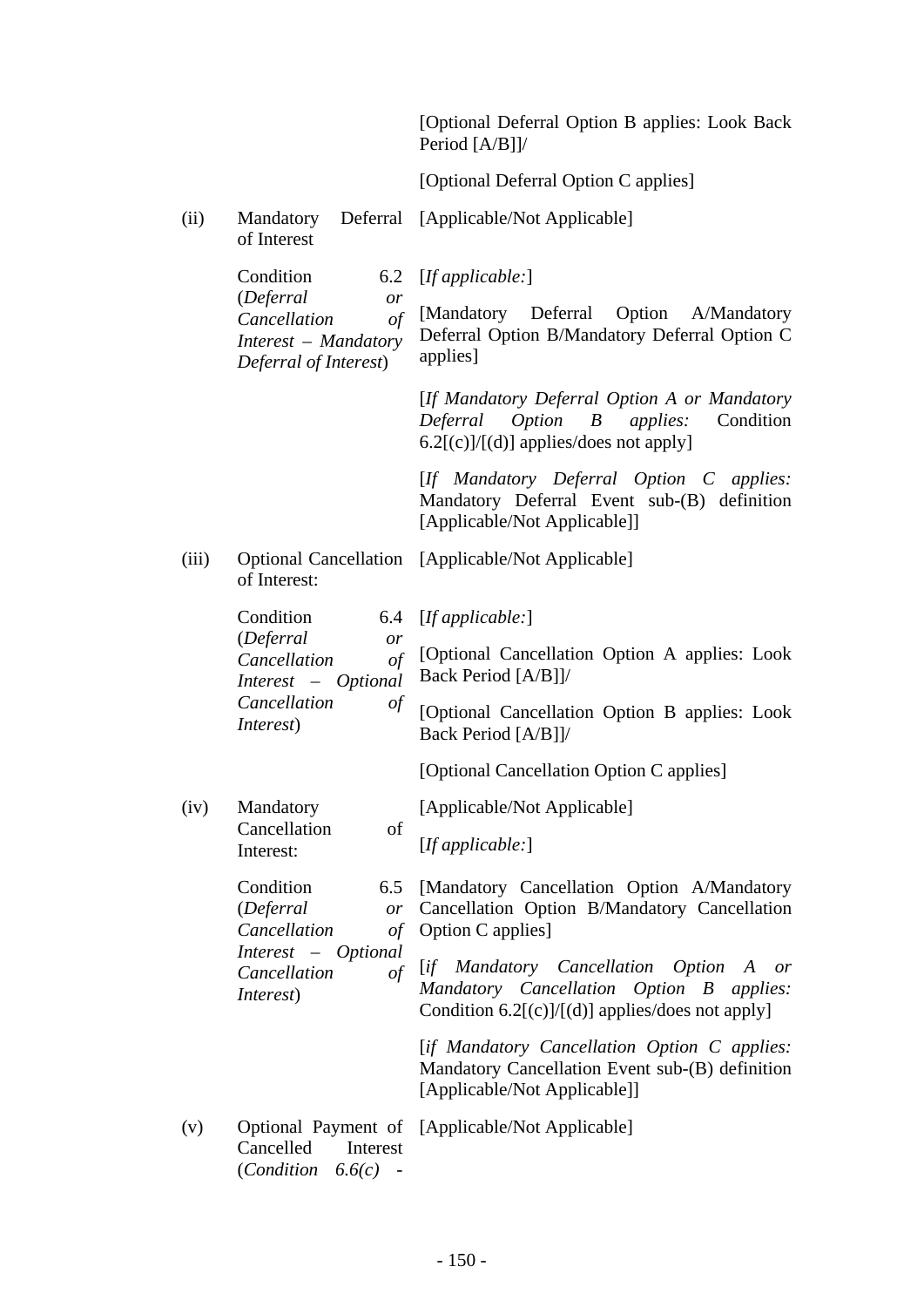*Cancellation of Interest - Arrears of Interest*)

# **PROVISIONS RELATING TO ALTERNATIVE COUPON SATISFACTION MECHANISM (SUBORDINATED NOTES ONLY)**

| 20. | (i)   | ACSM:                                                                                                                                                                                                                                       | [Applicable/Not Applicable]                          |
|-----|-------|---------------------------------------------------------------------------------------------------------------------------------------------------------------------------------------------------------------------------------------------|------------------------------------------------------|
|     |       | Condition<br>6.8<br>(Deferral<br>or                                                                                                                                                                                                         | [If applicable.]                                     |
|     |       | $\int$<br>Cancellation<br>Interest - Alternative<br>Coupon Satisfaction<br>Mechanism)                                                                                                                                                       | ACSM Eligible Shares Limit [apply/does not<br>apply] |
|     | (ii)  | No r<br>Junior Securities<br>of<br>Assicurazioni<br>Generali:                                                                                                                                                                               | repurchase of [Applicable/Not Applicable]            |
|     |       | Condition<br>6.8.2<br>(Deferral<br><sub>or</sub><br>Cancellation<br>$\sigma f$<br>Interest - Alternative<br>Coupon Satisfaction<br>Mechanism<br>No<br>repurchase of Junior<br><b>Securities</b><br>$\sigma f$<br>Assicurazioni<br>Generali) |                                                      |
|     | (iii) | Capital restriction:<br>Condition<br>6.8.3<br>(Deferral<br>or<br>Cancellation<br>$\sigma f$<br>Interest - Alternative<br>Coupon Satisfaction<br>$Mechanism - Capital$<br>Restriction)                                                       | [Applicable/Not Applicable]                          |
|     |       | PROVISIONS RELATING TO LOSS ABSORPTION                                                                                                                                                                                                      |                                                      |
| 21. |       | Loss Absorption provisions                                                                                                                                                                                                                  | [Applicable/Not Applicable]                          |
|     |       | $\cdots$                                                                                                                                                                                                                                    |                                                      |

Condition 7A (*Loss Absorption*)

# **PROVISIONS RELATING TO REDEMPTION**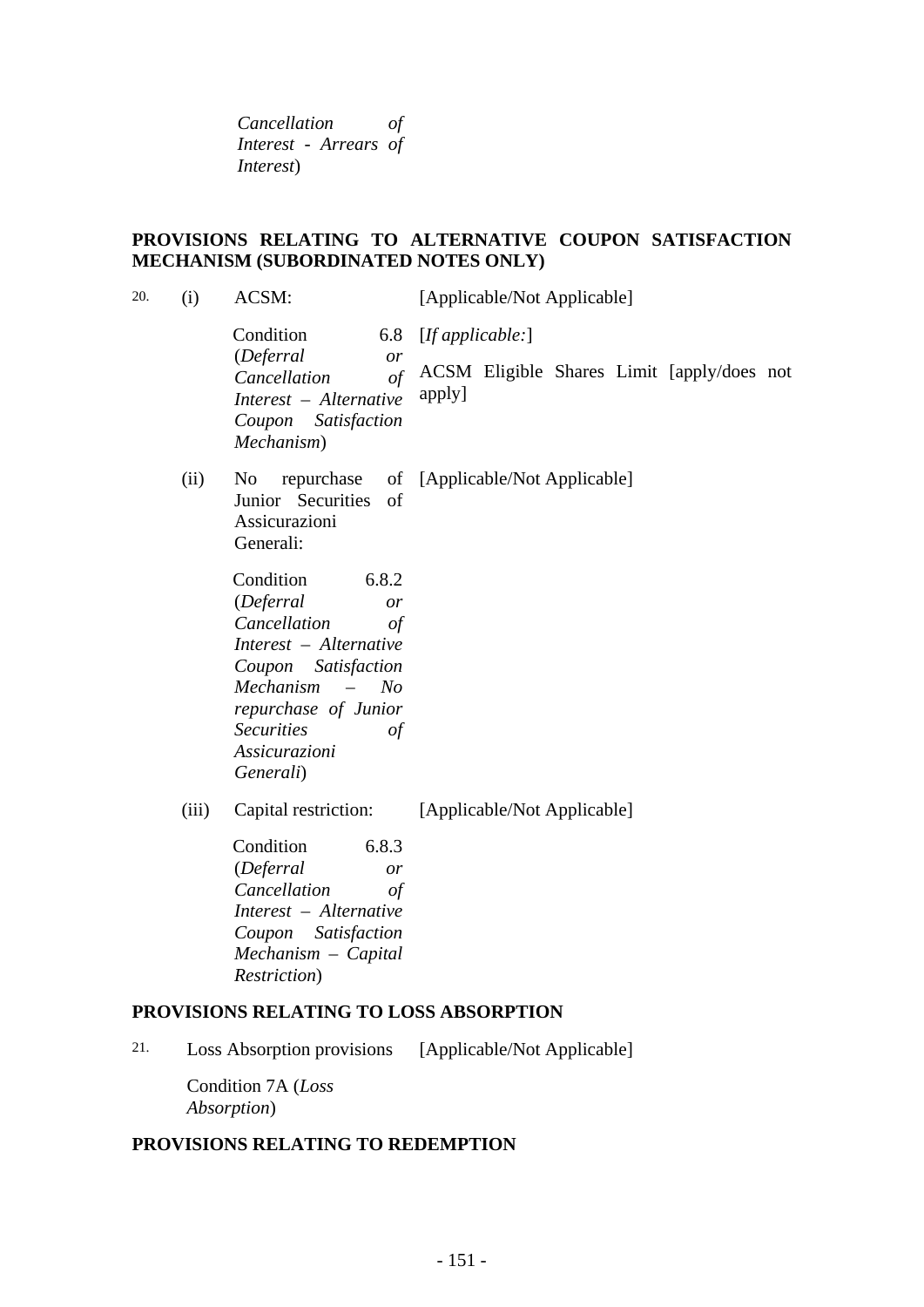22. **Call Option** [Applicable/Not Applicable]

Condition 11.3 (*Redemption and Purchase – Redemption at the option of the Issuer*) (*If not applicable, delete the remaining sub-paragraphs of this paragraph.*) (i) Optional Redemption [ ] Date (Call): (ii) Optional Redemption [[ Dates: [[ ] in each year beginning on the Optional Redemption Date (Call)]. (iii) Optional Redemption [ Amount(s) (Call): [ ] per Calculation Amount. (iv) Redemption in part: [Applicable/Not Applicable] (v) If redeemable in part: (a) Minimum Redemption Amount:  $\lceil$   $\rceil$ (b) Maximum Redemption Amount:  $[$   $]$ 23. **Put Option (Senior Notes**  [Applicable/Not Applicable] **only)** Condition 11.4 (*Redemption*  (*If not applicable, delete the remaining and Purchase – Redemption sub-paragraphs of this paragraph.*) *at the option of Noteholders*) (i) Optional Redemption [ ] Date(s) (Put): (ii) Optional Redemption [ Amount(s) (Put): [ ] per Calculation Amount 24. **Optional Redemption due**  [Applicable/Not Applicable] **to a Regulatory Event:** Condition 11.5 (*Redemption*  [*If applicable:*] [Regulatory Event Option A *and Purchase – Optional*  /Regulatory Event Option B applies] *Redemption due to a Regulatory Event*) [Condition 11.5(d) applies/does not apply] 25. **Optional Redemption due**  [Applicable/Not Applicable] **to a Rating Event:** Condition 11.6 (*Redemption*  [*If applicable:*] [Rating Event Option A/Rating *and Purchase – Optional*  Event Option B applies]*Redemption due to a Rating*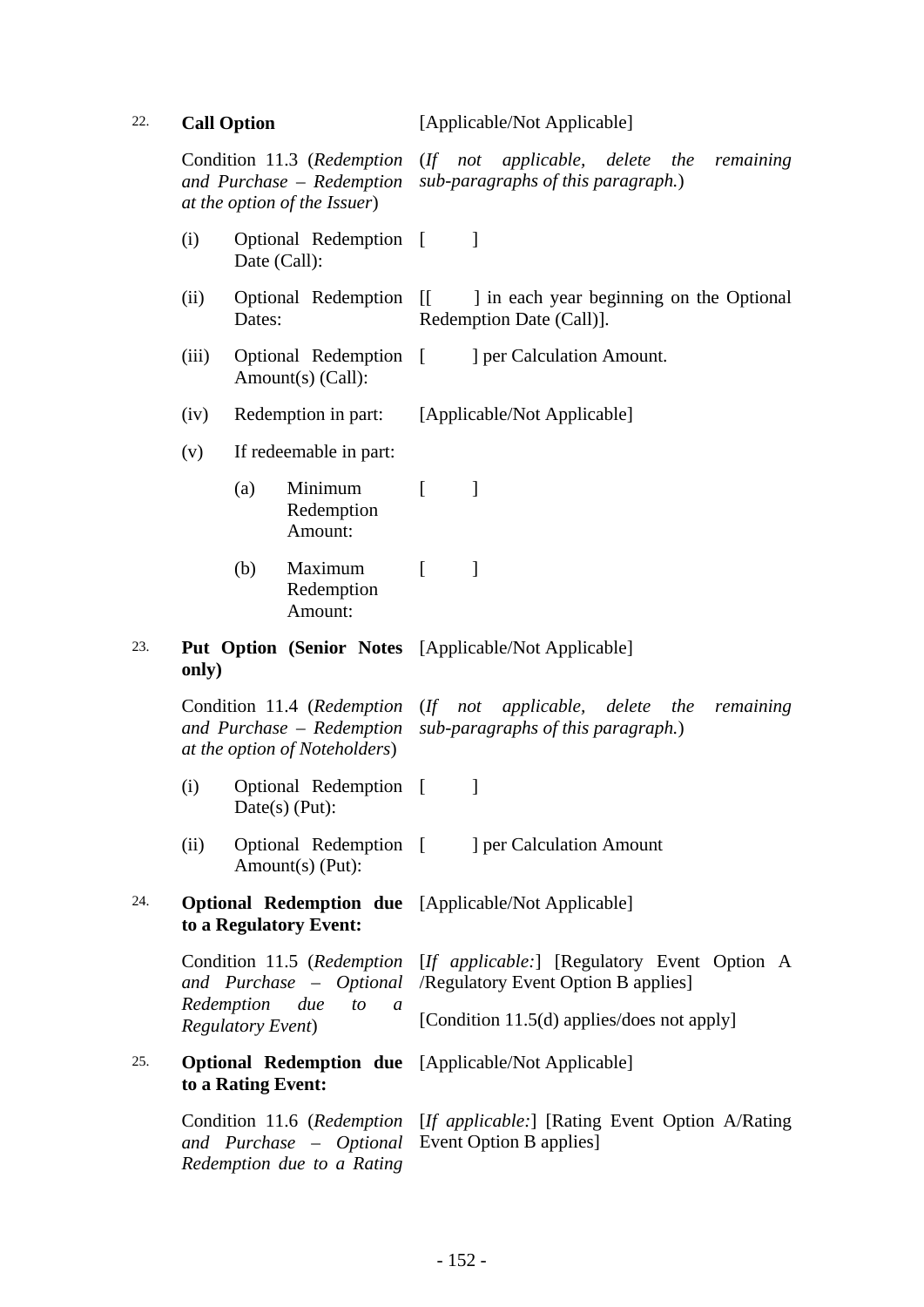*Event*)

#### 26. **Optional Redemption due**  [Applicable/Not Applicable] **to an Accounting Event:**

*and Purchase – Optional Redemption due to an Accounting Event*)

Condition 11.7 (*Redemption*  [*If applicable:*] [Accounting Event Option A /Accounting Event Option B applies]

# 27. **Mandatory suspension of**  [Applicable/Not Applicable] **redemption**

Condition 11.11 (*Redemption and Purchase – Mandatory suspension of redemption of Subordinated Notes following Redemption Suspension Event*)

#### 28. **Final Redemption Amount**  $\begin{bmatrix} \cdot & \cdot \\ \cdot & \cdot \end{bmatrix}$  per Calculation Amount.

Condition 2(a) (*Interpretation – Definitions – Final Redemption Amount*)

(*where Notes are Instalment Notes, cross refer to paragraph 34 (Details relating to Instalment Notes) including detail of Instalment Amounts and Instalment Amount Payment Dates and indicate whether Condition 7.2 is applicable. Note that the first instalment amount cannot be payable prior to 18 months from Issue Date.*)

#### 29. **Early Redemption Amount**

(i) Early Redemption Amount(s) payable on redemption for taxation reasons (Early Redemption Amount (Tax)):

> Condition 11.2 (*Redemption Purchase – reasons*)

(ii) Early Redemption

*If the Issuer's Call Option is applicable:* (a) if the Tax Event occurs on or after the Optional Redemption Date (Call), principal amount outstanding of the Notes; or (b) if the Tax Event occurs before the Optional Redemption Date (Call), [principal amount outstanding of the Notes] / [Make Whole Amount] / [other amount]

*Redemption for tax*  [Make Whole Amount] / [other amount] *If the Issuer's Call Option is not applicable*: [principal amount outstanding of the Notes] /

Amount (Regulatory): Condition 11.5 (*Redemption and Purchase – Optional Redemption due to a If the Issuer's Call Option is applicable*: (a) if the Regulatory Event occurs on or after the Optional Redemption Date (Call), principal amount outstanding of the Notes; or (b) if the Regulatory Event occurs before the Optional Redemption Date (Call), [principal amount outstanding of the Notes] / [Make Whole Amount] / [other amount]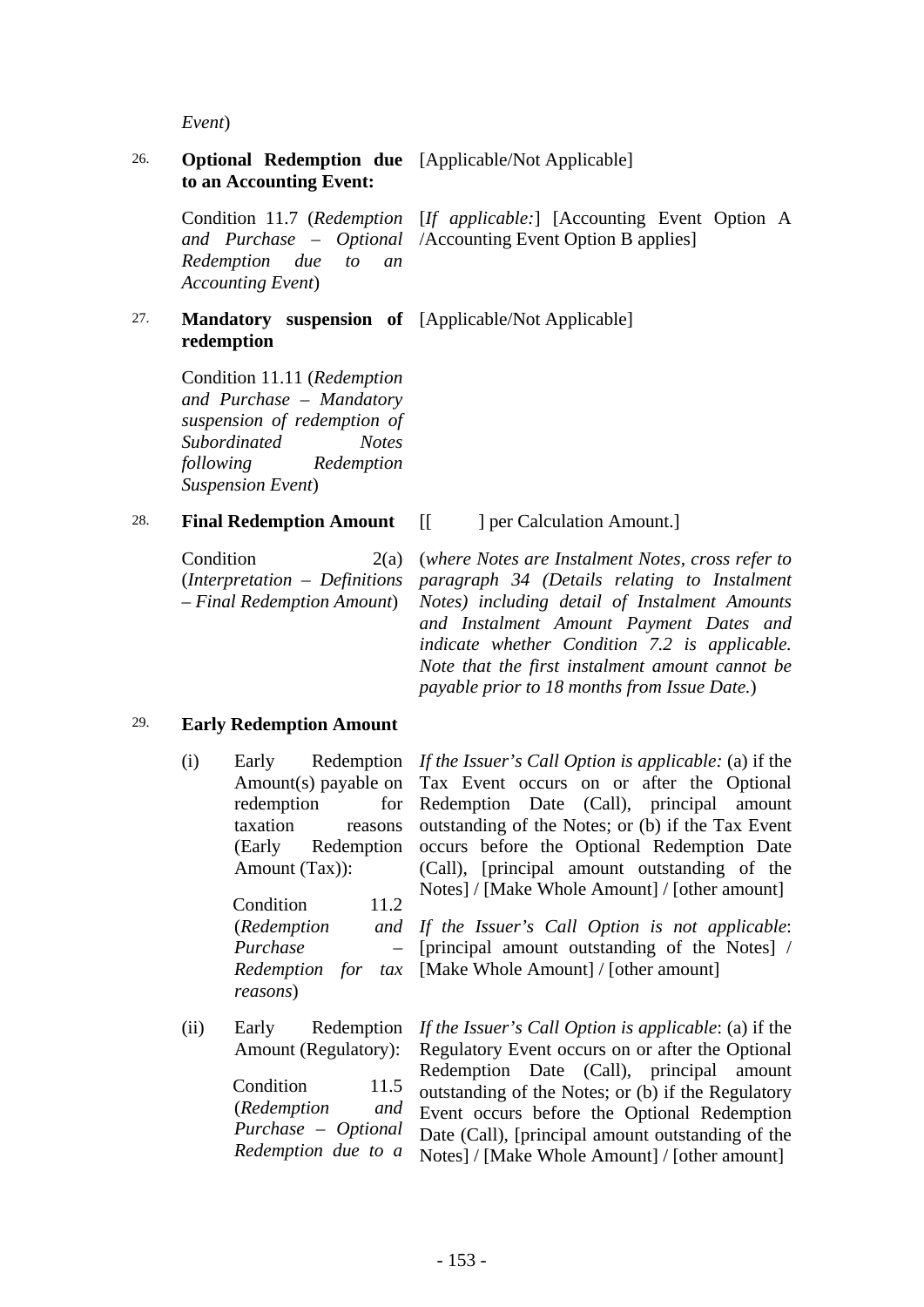*If the Issuer's Call Option is not applicable*: [principal amount outstanding of the Notes] / [Make Whole Amount] / [other amount]

(iii) Early Redemption Amount (Rating Event): Condition 11.6 (*Redemption and Purchase – Optional Redemption due to a Rating Event*) *If the Issuer's Call Option is applicable*: (a) if the Rating Event occurs on or after the Optional Redemption Date (Call), principal amount outstanding of the Notes; or (b) if the Rating Event occurs before the Optional Redemption Date (Call), [principal amount outstanding of the Notes] / [Make Whole Amount] / [other amount] *If the Issuer's Call Option is not applicable*:

> [principal amount outstanding of the Notes] / [Make Whole Amount] / [other amount]

(iv) Early Redemption Amount (Accounting Event): Condition 11.5 (*Redemption and Purchase – Optional Redemption due to an Accounting Event*) *If the Issuer's Call Option is applicable*: (a) if the Accounting Event occurs on or after the Optional Redemption Date (Call), principal amount outstanding of the Notes; or (b) if the Accounting Event occurs before the Optional Redemption Date (Call), [principal amount outstanding of the Notes] / [Make Whole Amount] / [other amount]

*If the Issuer's Call Option is not applicable*: [principal amount outstanding of the Notes] / [Make Whole Amount] / [other amount]

- (v) Make Whole Amount: [Applicable/Not Applicable]
	- Redemption Margin: [[ ]/Not Applicable]
	- Reference Bond: [[ ]/Not Applicable]
	- Quotation Time: [[ ]/Not Applicable]

#### **GENERAL PROVISIONS APPLICABLE TO THE NOTES**

| 30. | Form of Notes:<br>Condition 3<br>(Form,<br>denomination and title) | [Temporary Global Note exchangeable for a<br>Permanent Global Note which is exchangeable<br>for Definitive Notes on [ ] days' notice/at<br>any time/in the limited circumstances specified in<br>the Permanent Global Note.] |  |  |  |  |
|-----|--------------------------------------------------------------------|------------------------------------------------------------------------------------------------------------------------------------------------------------------------------------------------------------------------------|--|--|--|--|
|     |                                                                    | Temporary Global Note exchangeable for<br>Definitive Notes on [ ] days' notice.]                                                                                                                                             |  |  |  |  |
|     |                                                                    | [Permanent Global Note exchangeable for<br>Definitive Notes on [ ] days' notice/at any                                                                                                                                       |  |  |  |  |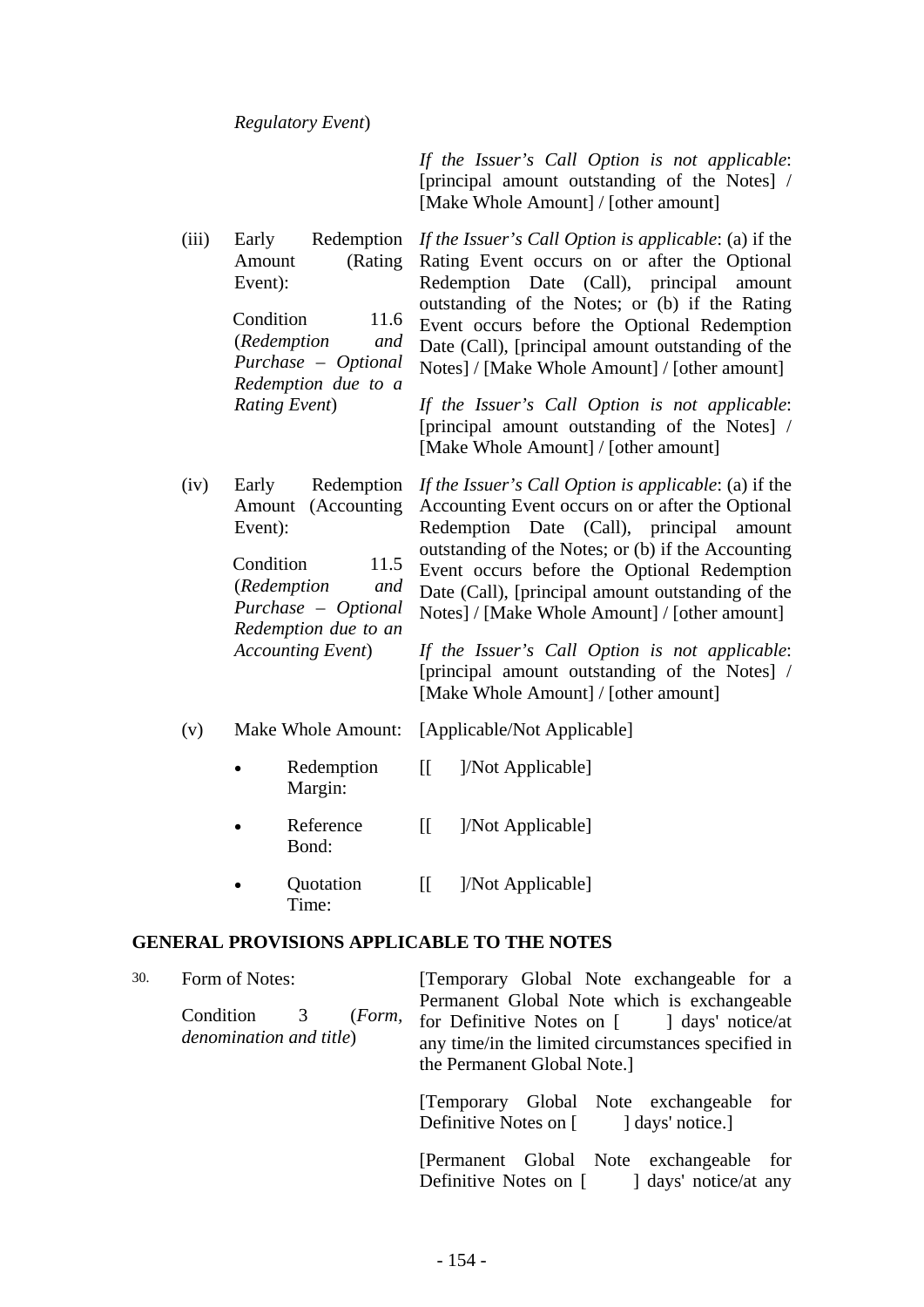time/in the limited circumstances specified in the Permanent Global Note.]

 [*In relation to any Notes issued with a denomination of €100,000 (or equivalent) and integral multiples of €1,000 (or equivalent), the Permanent Global Note representing such Notes shall only be exchangeable to Definitive Notes in the limited circumstances of (1) closure of the ICSDs; and (2) default of the Issuer*.]

31. New Global Note: [Applicable/Not Applicable]

32. Additional Centre(s) or other special *paragraph relates to the place of payment.*] provisions relating to Payment Business Days: [Not Applicable/*give details*. *Note that this* 

Condition 2(a) (*Interpretation – Definitions - Additional Financial Centre(s)*)

- Receipts to be attached to Definitive Notes (and dates on which such Talons mature):
- instalment, date on which each payment is to be made):

Condition 11.9 (*Redemption and Purchase – Redemption by Instalments*)

- 35. Regulatory/Tax/Rating/Acco unting Event Modification Provisions:
- 36. Regulatory/Tax/Rating/Acco unting Event Exchange Provisions:

33. Talons for future Coupons or [Yes, as the Notes have more than 27 coupon payments. Talons may be required if, on exchange into definitive form, more than 28 coupon payments are still to be made]/[No]

(*If yes:)* [Dates on which Talons mature: [ ]]

34. Details relating to Instalment [Not Applicable/*give details of Instalment*  Notes: (amount of each *Amount due on each Instalment Amount Payment Date*]

> (*First Instalment Amount cannot be payable prior to 18 months from issue Date*)

> [Condition 7.2 (*Conditions for Redemption*) applies.]

> Condition 18.4(a)(A) (*Modification and/or Exchange following a Regulatory Event, Tax Event, Rating Event or Accounting Event*) is [not applicable]/ [applicable in relation to [Regulatory Event/Tax Event/Rating Event/Accounting Event<sub>11</sub>

Condition 18.4(a)(B) (*Modification and/or Exchange following a Regulatory Event, Tax Event, Rating Event or Accounting Event*) is [not applicable]/ [applicable in relation to [Regulatory Event/Tax Event/Rating Event/Accounting Event]]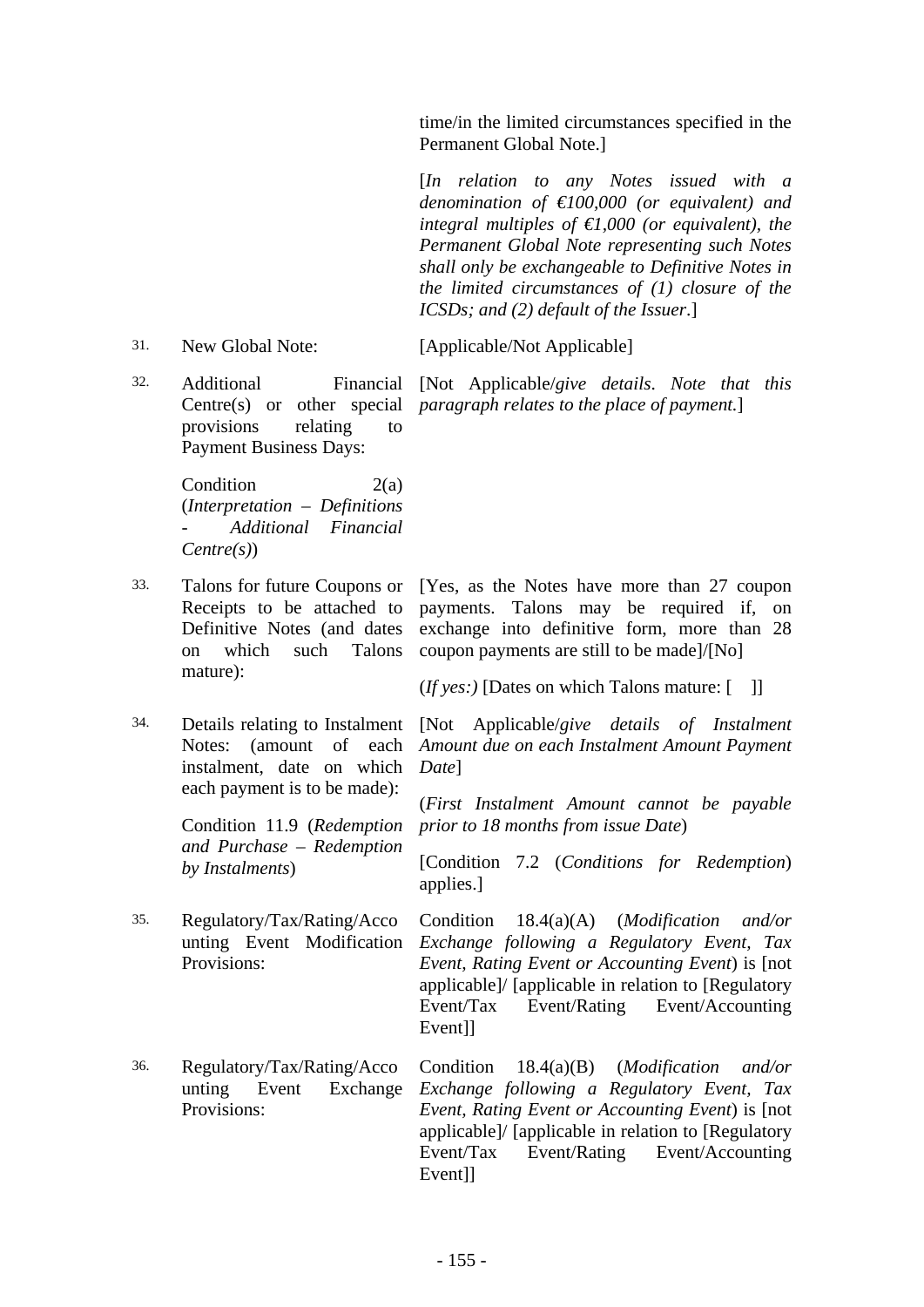# [**THIRD PARTY INFORMATION**

[ ] has been extracted from [ ]. The Issuer confirms that such information has been accurately reproduced and that, so far as it is aware, and is able to ascertain from information published by [ ], no facts have been omitted which would render the reproduced information inaccurate or misleading.]

Signed on behalf of the Issuer:

By: ............................................................... *Duly authorised* 

[Signed on behalf of the Guarantor:

By: ............................................................... *Duly authorised*]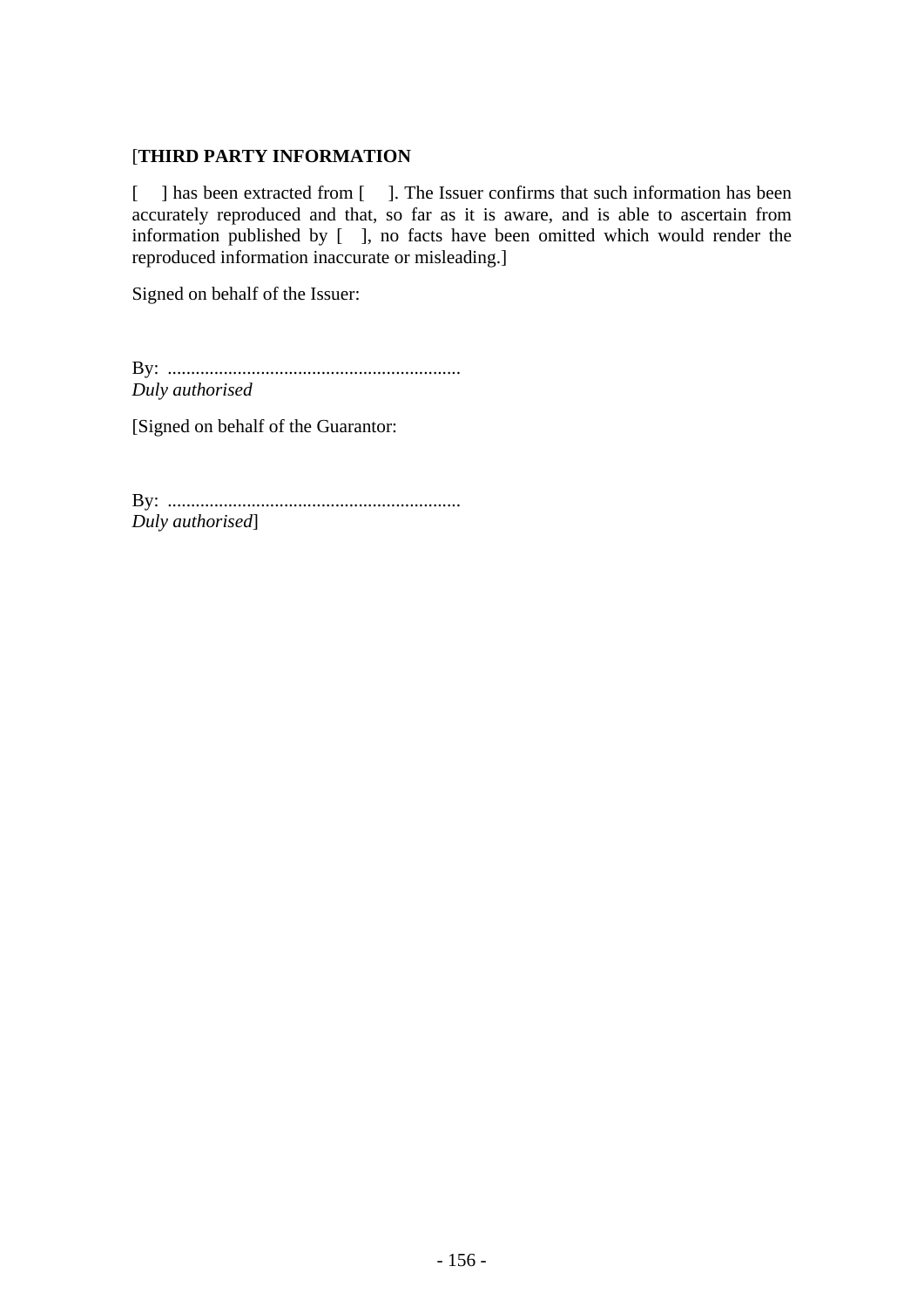#### **PART B – OTHER INFORMATION**

#### 1. **LISTING AND ADMISSION TO TRADING**

- (i) Listing: [Official List of the Luxembourg Stock Exchange/other (*specify*)/None]
- (ii) Admission to trading: [Application has been made for the Notes to be admitted to trading on [the regulated market of the Luxembourg Stock Exchange] with effect from [  $\qquad$  ].] and on [*specify*] with effect from [ ].] / [Not Applicable.] (*where documenting a fungible issue need to indicate that original securities are already admitted to trading.*)
- (iii) Estimate of total [ expenses of admission to trading:  $\|$   $\|$   $\|$

#### 2. **RATINGS**

Ratings: [The Notes to be issued have been rated:

| $[S \& P: \quad [$ |              |
|--------------------|--------------|
| [Moody's: [        | $\Box$       |
| [DBRS:             | $\mathbf{H}$ |
| $[[Other]:$ $[$    | Ш            |

#### *Option 1 - CRA established in the EEA and registered under the CRA Regulation*

 [*Insert legal name of particular credit rating agency entity providing rating*] is established in the EEA and registered under Regulation (EU) No 1060/2009, as amended (the "**CRA Regulation**").

# *Option 2 - CRA established in the EEA, not registered under the CRA Regulation but has applied for registration*

 [*Insert legal name of particular credit rating agency entity providing rating*] is established in the EEA and has applied for registration under Regulation (EU) No 1060/2009, as amended (the "**CRA Regulation**"), although notification of the corresponding registration decision has not yet been provided by the [relevant competent authority]/[European Securities and Markets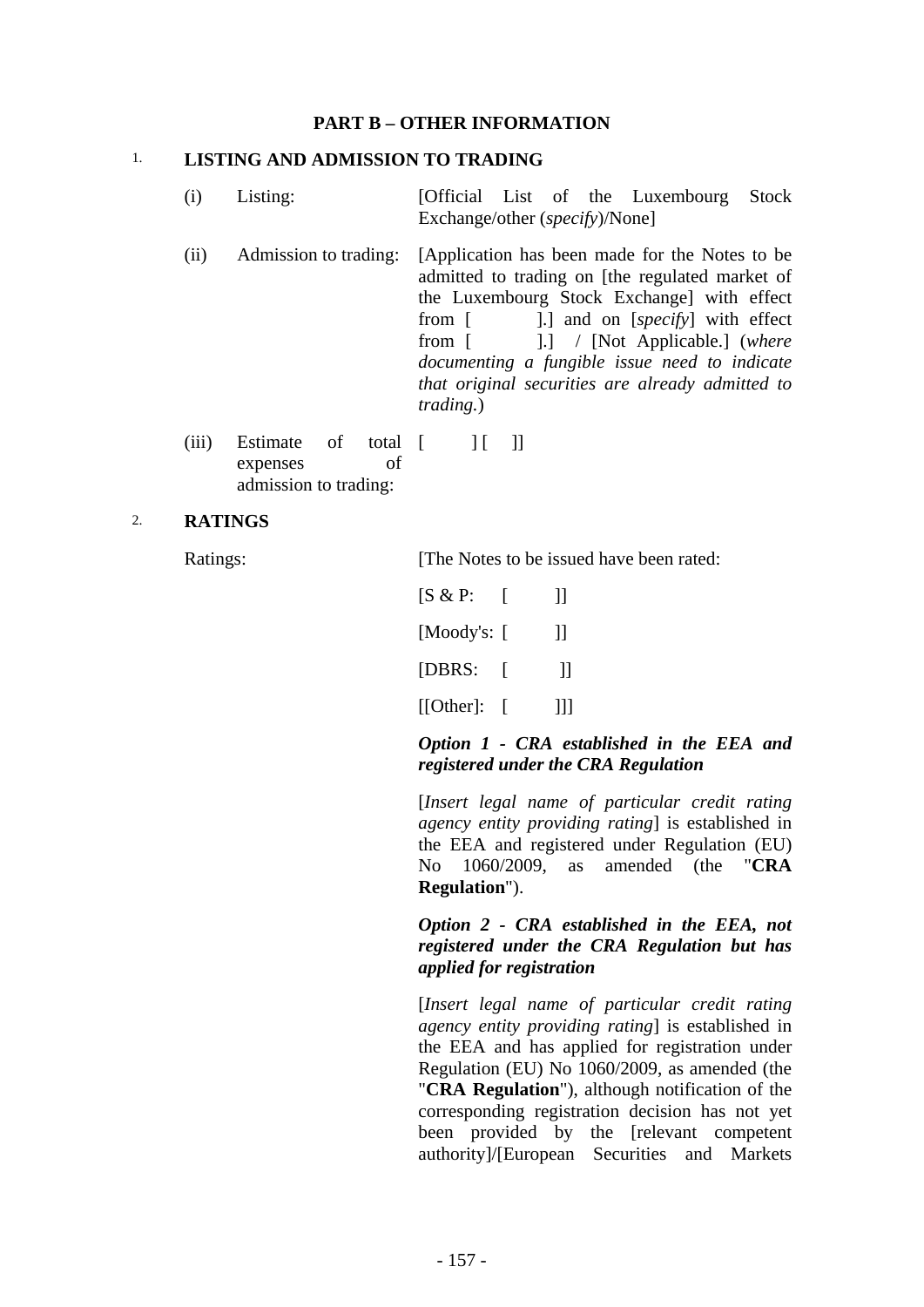Authority].

#### *Option 3 - CRA established in the EEA, not registered under the CRA Regulation and not applied for registration*

 [*Insert legal name of particular credit rating agency entity providing rating*] is established in the EEA and is neither registered nor has it applied for registration under Regulation (EU) No 1060/2009, as amended (the "**CRA Regulation**").

# *Option 4 - CRA not established in the EEA but relevant rating is endorsed by a CRA which is established and registered under the CRA Regulation*

 [*Insert legal name of particular credit rating agency entity providing rating*] is not established in the EEA but the rating it has given to the Notes is endorsed by [*insert legal name of credit rating agency*], which is established in the EEA and registered under Regulation (EU) No 1060/2009, as amended (the "**CRA Regulation**").

# *Option 5 - CRA is not established in the EEA and relevant rating is not endorsed under the CRA Regulation but CRA is certified under the CRA Regulation*

 [*Insert legal name of particular credit rating agency entity providing rating*] is not established in the EEA but is certified under Regulation (EU) No 1060/2009, as amended (the "**CRA Regulation**").

# *Option 6 - CRA neither established in the EEA nor certified under the CRA Regulation and relevant rating is not endorsed under the CRA Regulation*

 [*Insert legal name of particular credit rating agency entity providing rating*] is not established in the EEA and is not certified under Regulation (EU) No 1060/2009, as amended (the "**CRA Regulation**") and the rating it has given to the Notes is not endorsed by a credit rating agency established in the EEA and registered under the CRA Regulation.

 [In general, European regulated investors are restricted from using a rating for regulatory purposes if such rating is not issued by a credit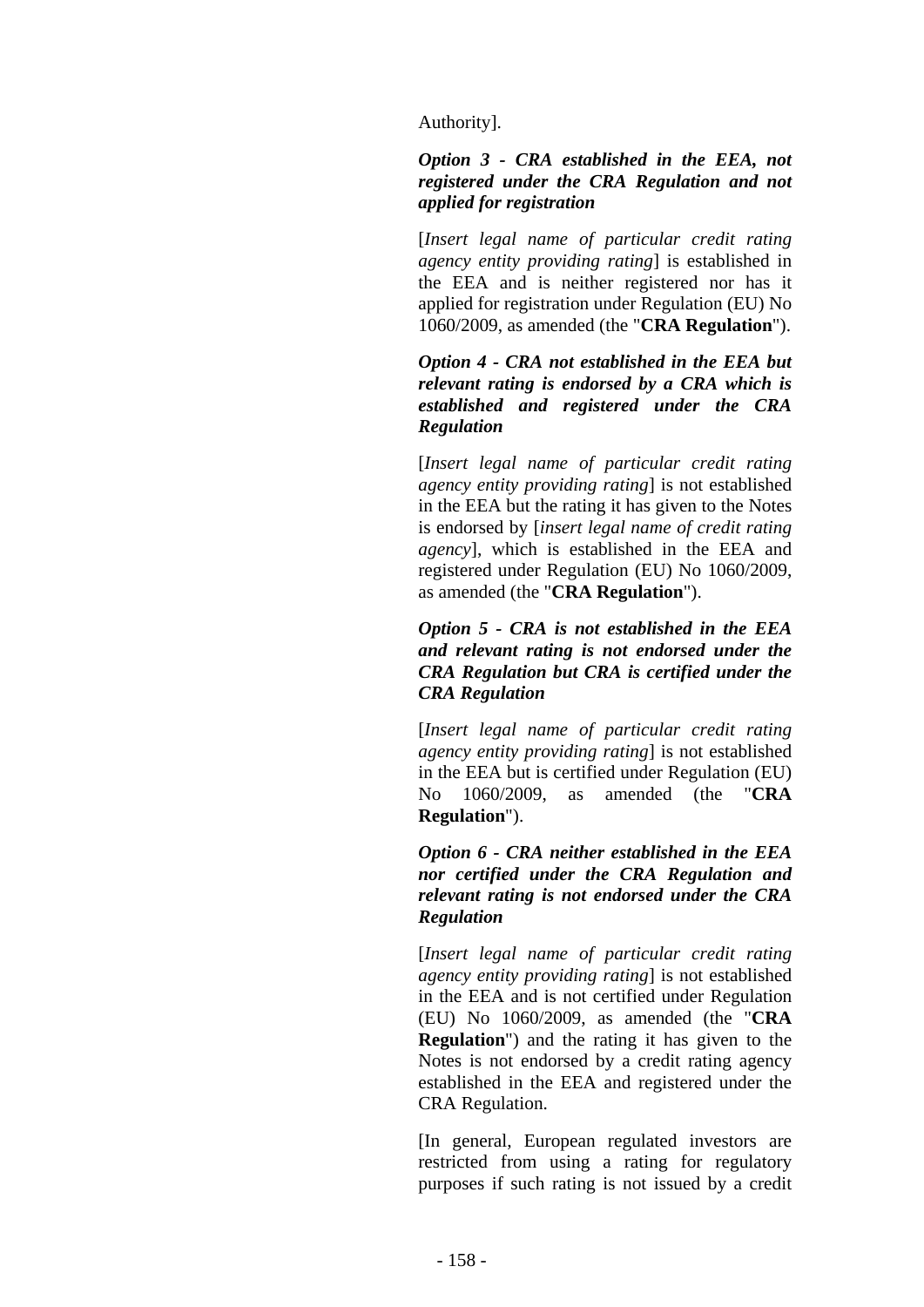rating agency established in the EEA and registered under the CRA Regulation unless (1) the rating is provided by a credit rating agency operating in the EEA before 7 June 2010 which has submitted an application for registration in accordance with the CRA Regulation and such registration has not been refused, or (2) the rating is provided by a credit rating agency not established in the EEA but is endorsed by a credit rating agency established in the EEA and registered under the CRA Regulation or (3) the rating is provided by a credit rating agency not established in the EEA which is certified under the CRA Regulation.]

 [*Need to include a brief explanation of the meaning of the ratings if this has previously been published by the rating provider.*]

 (*The above disclosure should reflect the rating allocated to Notes of the type being issued under the Programme generally or, where the issue has been specifically rated, that rating.*)

# 3. **ADDITIONAL INTERESTS OF NATURAL AND LEGAL PERSONS INVOLVED IN THE ISSUE**

[Need to include a description of any additional interest, including conflicting ones, that is material to the issue/offer, in addition to those described in the Base Prospectus, detailing the persons involved and the nature of the interest. May be satisfied by the inclusion of the statement in the form shown below.

[Save for any fees payable to the [[Joint Lead]Managers/Dealers], so far as the Issuer is aware, no person involved in the offer of the Notes has an interest material to the offer. [*Amend as appropriate if there are other interests*]]]

#### 4. **YIELD** (Fixed Rate Notes only)

[Indication of yield: [ ]

/ [Not Applicable]

#### 5. **HISTORIC INTEREST RATES** (Floating Rate Notes only)

[Details of historic [*LIBOR/EURIBOR/other as specified in the Conditions*] rates can be obtained from [Reuters].] / [Not Applicable]

#### 6. **OPERATIONAL INFORMATION**

(i) ISIN:  $\lceil \cdot \rceil$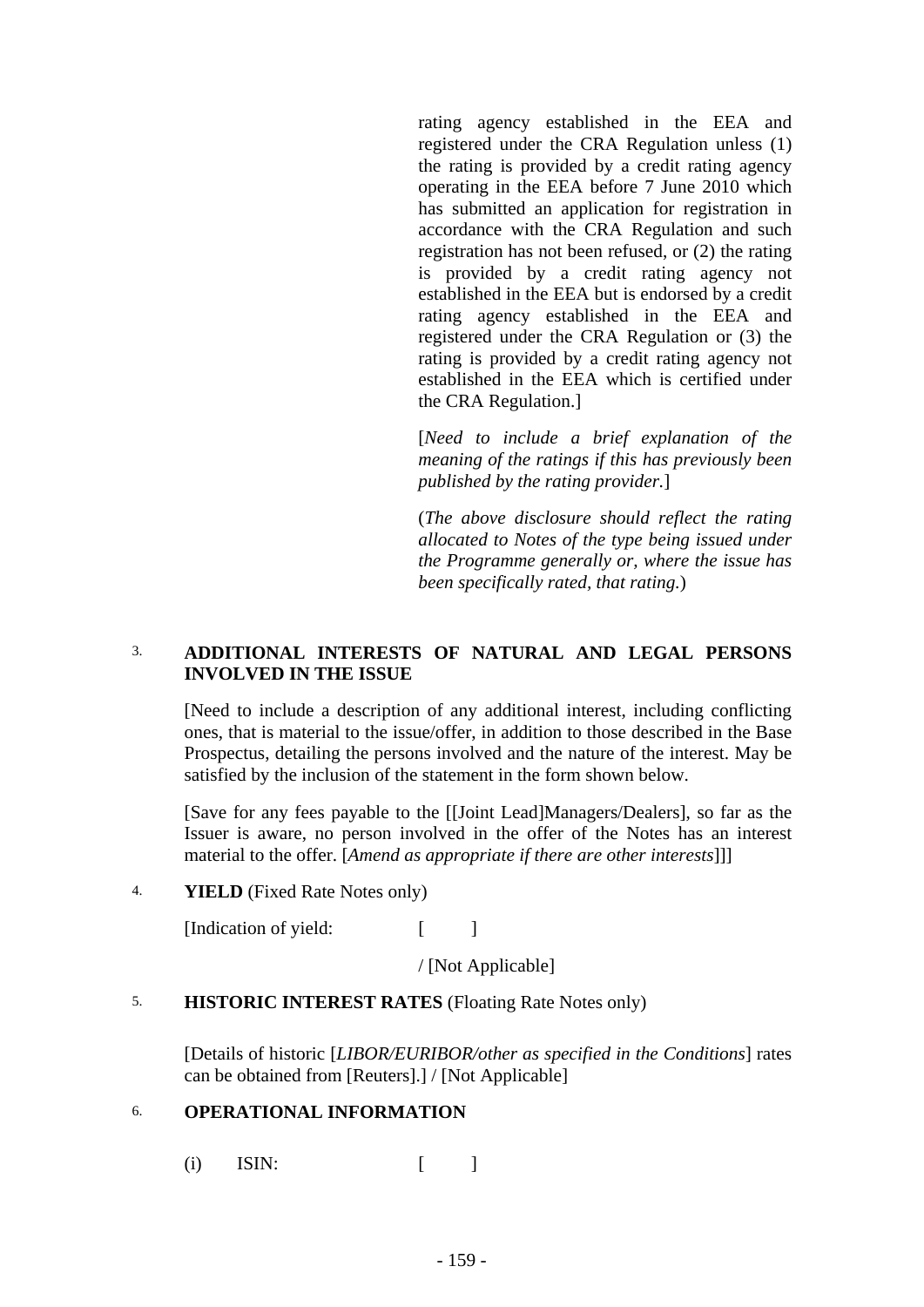(ii) Common Code: [ ]

(iii) New Global Note [Not Applicable/Yes/No] intended to be held in a manner which would allow Eurosystem eligibility

| [Note that the designation "Yes" simply means         |
|-------------------------------------------------------|
| that the Notes are intended upon issue to be          |
| deposited with Euroclear or Clearstream as            |
| common safekeeper and does not necessarily            |
| mean that the Notes will be recognised as eligible    |
| collateral for Eurosystem monetary policy and         |
| intra-day credit operations by the Eurosystem,        |
| either upon issue or at any or all times during       |
| their life. Such recognition will depend upon         |
| satisfaction of the Eurosystem eligibility criteria.] |

 [*Include this text if "Yes" selected in which case the Notes must be issued in NGN form*]

(iv) Any clearing system(s) other than Euroclear Bank S.A./N.V. and Clearstream Banking, société anonyme, Luxembourg and the relevant identification number(s): [Not Applicable/*give name*(s) and number (s)]

(v) Delivery: Delivery [against/free of] payment.

(vi) Names and addresses [ ] of additional Paying Agent(s) (if any):

7. US Selling Restrictions: Reg. S Compliance Category:

 [TEFRA C] / [TEFRA D] / [TEFRA not applicable]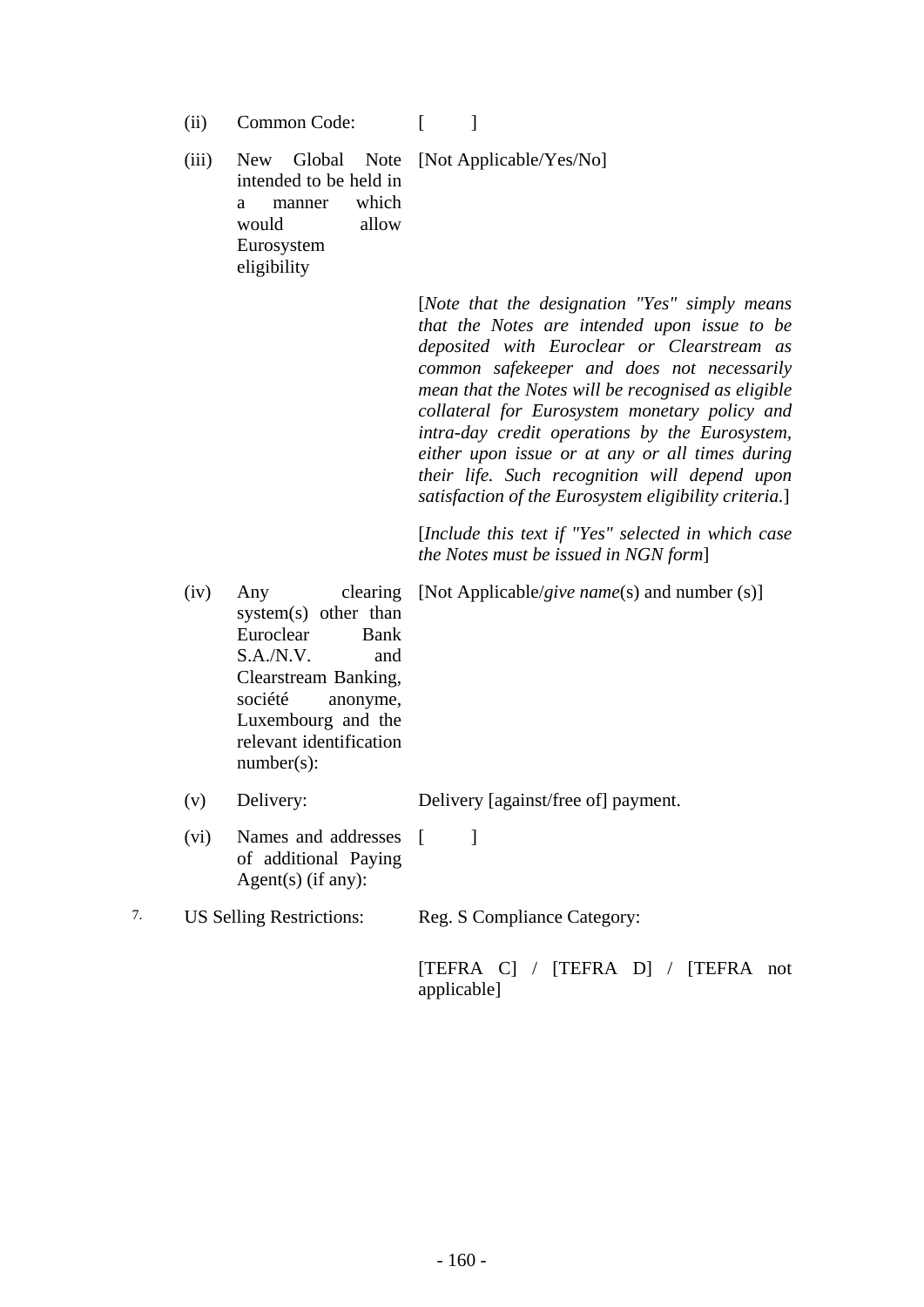# **OVERVIEW OF PROVISIONS RELATING TO THE NOTES WHILE IN GLOBAL FORM**

#### **Clearing System Accountholders**

Each Global Note will be in bearer form. Consequently, in relation to any Tranche of Notes represented by a Global Note, references in the Terms and Conditions of the Notes to "Noteholder" are references to the bearer of the relevant Global Note which, for so long as the Global Note is held by a depositary or a common depositary, in the case of a CGN, or a common safekeeper, in the case of a NGN for Euroclear and/or Clearstream, Luxembourg and/or any other relevant clearing system, will be that depositary or common depositary or, as the case may be, common safekeeper.

Each of the persons shown in the records of Euroclear and/or Clearstream, Luxembourg and/or any other relevant clearing system as being entitled to an interest in a Global Note (each an "**Accountholder**") must look solely to Euroclear and/or Clearstream, Luxembourg and/or such other relevant clearing system (as the case may be) for such Accountholder's share of each payment made by the Issuer or the Guarantor to the bearer of such Global Note and in relation to all other rights arising under the Global Note. The extent to which, and the manner in which, Accountholders may exercise any rights arising under the Global Note will be determined by the respective rules and procedures of Euroclear and Clearstream, Luxembourg and any other relevant clearing system from time to time. For so long as the relevant Notes are represented by the Global Note, Accountholders shall have no claim directly against the Issuer or the Guarantor in respect of payments due under the Notes and such obligations of the Issuer and the Guarantor will be discharged by payment to the bearer of the Global Note.

#### **Exchange of Temporary Global Notes**

Whenever any interest in a Temporary Global Note is to be exchanged for an interest in a Permanent Global Note, the Issuer shall procure:

- (a) in the case of first exchange, the prompt delivery (free of charge to the bearer) of such Permanent Global Note, duly authenticated and, in the case of an NGN, effectuated, to the bearer of the Temporary Global Note; or
- (b) in the case of any subsequent exchange, an increase in the principal amount of such Permanent Global Note in accordance with its terms,

in each case in an aggregate principal amount equal to the aggregate of the principal amounts specified in the certificates issued by Euroclear and/or Clearstream, Luxembourg and/or any other relevant clearing system and received by the Fiscal Agent against presentation and (in the case of final exchange) surrender of the Temporary Global Note to or to the order of the Fiscal Agent within 7 days of the bearer requesting such exchange.

Whenever a Temporary Global Note is to be exchanged for Definitive Notes, the Issuer shall procure the prompt delivery (free of charge to the bearer) of such Definitive Notes, duly authenticated and with Coupons and Talons attached (if so specified in the relevant Final Terms), in an aggregate principal amount equal to the principal amount of the Temporary Global Note to the bearer of the Temporary Global Note against the surrender of the Temporary Global Note to or to the order of the Fiscal Agent within 30 days of the bearer requesting such exchange.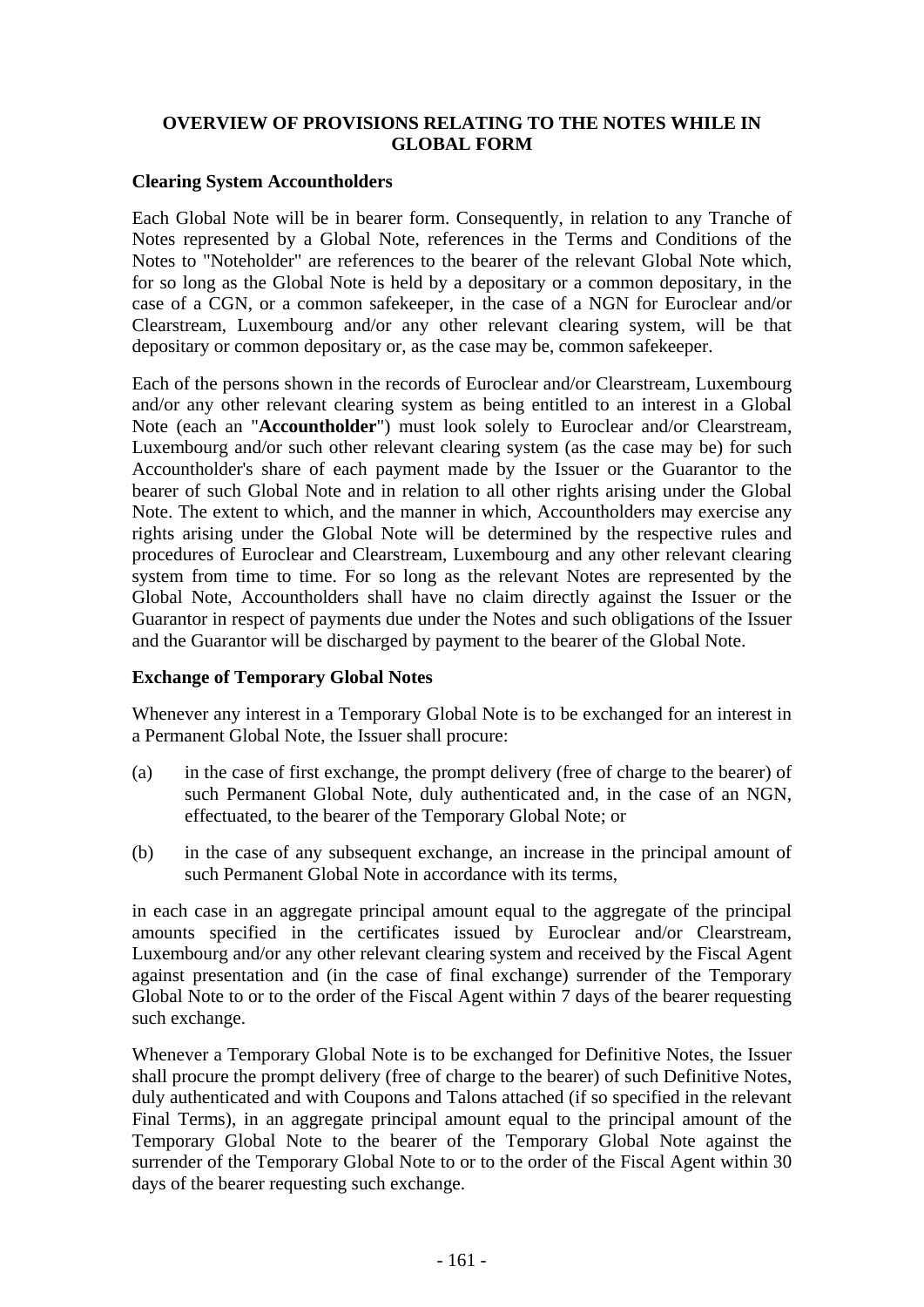- (a) a Permanent Global Note has not been delivered or the principal amount thereof increased by 5.00 p.m. (London time) on the seventh day after the bearer of a Temporary Global Note has requested exchange of an interest in the Temporary Global Note for an interest in a Permanent Global Note; or
- (b) Definitive Notes have not been delivered by 5.00 p.m. (London time) on the thirtieth day after the bearer of a Temporary Global Note has requested exchange of the Temporary Global Note for Definitive Notes; or
- (c) a Temporary Global Note (or any part thereof) has become due and payable in accordance with the Terms and Conditions of the Notes, as applicable, or the date for final redemption of a Temporary Global Note has occurred and, in either case, payment in full of the amount of principal falling due with all accrued interest thereon has not been made to the bearer of the Temporary Global Note in accordance with the terms of the Temporary Global Note on the due date for payment,

then the Temporary Global Note (including the obligation to deliver a Permanent Global Note or increase the principal amount thereof or deliver Definitive Notes, as the case may be) will become void at 5.00 p.m. (London time) on such seventh day (in the case of (a) above) or at 5.00 p.m. (London time) on such thirtieth day (in the case of (b) above) or at 5.00 p.m. (London time) on such due date (in the case of (c) above) and the bearer of the Temporary Global Note will have no further rights thereunder (but without prejudice to the rights which the bearer of the Temporary Global Note or others may have under a deed of covenant dated 8 April 2014 (the "**Deed of Covenant**") executed by the relevant Issuer). Under the Deed of Covenant, persons shown in the records of Euroclear and/or Clearstream, Luxembourg and/or any other relevant clearing system as being entitled to an interest in a Temporary Global Note will acquire directly against the Issuer all those rights to which they would have been entitled if, immediately before the Temporary Global Note became void, they had been the holders of Definitive Notes in an aggregate principal amount equal to the principal amount of Notes they were shown as holding in the records of Euroclear and/or Clearstream, Luxembourg and/or any other relevant clearing system.

# **Exchange of Permanent Global Notes**

Whenever a Permanent Global Note is to be exchanged for Definitive Notes, the Issuer shall procure the prompt delivery (free of charge to the bearer) of such Definitive Notes, duly authenticated and with Coupons and Talons attached (if so specified in the relevant Final Terms), in an aggregate principal amount equal to the principal amount of the Permanent Global Note to the bearer of the Permanent Global Note against the surrender of the Permanent Global Note at the Specified Office of the Fiscal Agent within 30 days of the bearer requesting such exchange.

If:

(a) Definitive Notes have not been delivered by 5.00 p.m. (London time) on the thirtieth day after the bearer of a Permanent Global Note has duly requested exchange of the Permanent Global Note for Definitive Notes; or

If: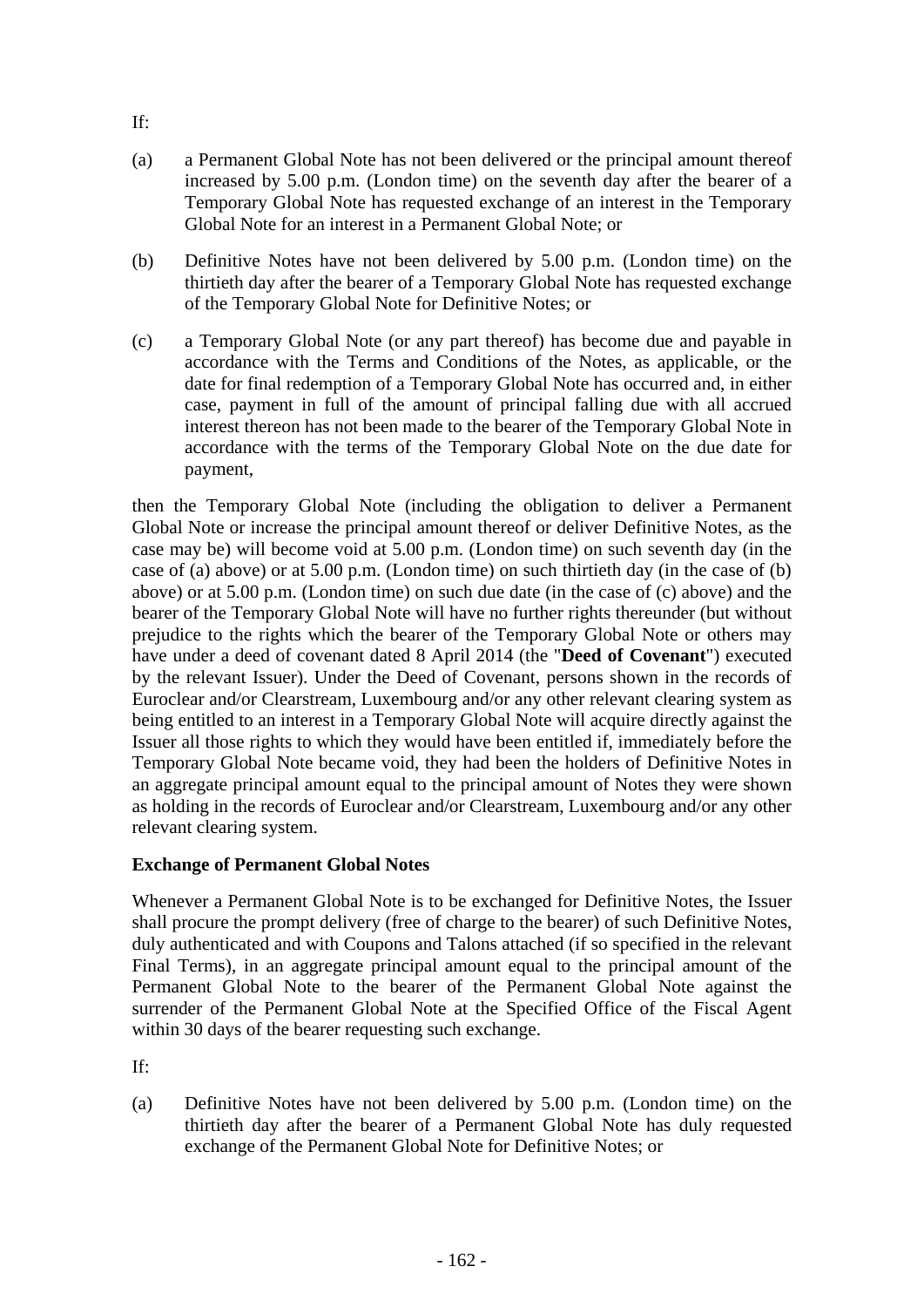(b) a Permanent Global Note (or any part of it) has become due and payable in accordance with the Terms and Conditions of the Notes, as applicable, or the date for final redemption of the Notes has occurred and, in either case, payment in full of the amount of principal falling due with all accrued interest thereon has not been made to the bearer of the Permanent Global Note in accordance with the terms of the Permanent Global Note on the due date for payment,

then the Permanent Global Note (including the obligation to deliver Definitive Notes) will become void at 5.00 p.m. (London time) on such thirtieth day (in the case of (a) above) or at 5.00 p.m. (London time) on such due date (in the case of (b) above) and the bearer of the Permanent Global Note will have no further rights thereunder (but without prejudice to the rights which the bearer of the Permanent Global Note or others may have under the Deed of Covenant. Under the Deed of Covenant, persons shown in the records of Euroclear and/or Clearstream, Luxembourg and/or any other relevant clearing system as being entitled to an interest in a Permanent Global Note will acquire directly against the Issuer all those rights to which they would have been entitled if, immediately before the Permanent Global Note became void, they had been the holders of Definitive Notes in an aggregate principal amount equal to the principal amount of Notes they were shown as holding in the records of Euroclear and/or Clearstream, Luxembourg and/or any other relevant clearing system.

# **Conditions applicable to Global Notes**

Each Global Note will contain provisions which modify the Terms and Conditions of the Notes as they apply to the Global Note. The following is a summary of certain of those provisions:

*Payments*: All payments in respect of the Global Note will be made against presentation and (in the case of payment of principal in full with all interest accrued thereon) surrender of the Global Note to or to the order of any Paying Agent and will be effective to satisfy and discharge the corresponding liabilities of the Issuer in respect of the Notes. On each occasion on which a payment of principal or interest is made in respect of the Global Note, the Issuer shall procure that in respect of a CGN the payment is noted in a schedule thereto and in respect of an NGN the payment is entered *pro rata* in the records of Euroclear and Clearstream, Luxembourg.

*Exercise of put option*: In order to exercise the option contained in Condition 11.4 (*Redemption at the option of Noteholders*) the bearer of the Permanent Global Note must, within the period specified in the Conditions for the deposit of the relevant Note and put notice, instruct the Fiscal Agent through the ICSDs.

*Partial exercise of call option*: In connection with an exercise of the option contained in Condition 11.3 (*Redemption at the option of the Issuer*) in relation to some only of the Notes, the Permanent Global Note may be redeemed in part in the principal amount specified by the Issuer in accordance with the Conditions and the Notes to be redeemed will not be selected as provided in the Conditions but in accordance with the rules and procedures of Euroclear and Clearstream, Luxembourg (to be reflected in the records of Euroclear and Clearstream, Luxembourg as either a pool factor or a reduction in principal amount, at their discretion).

*Notices*: Notwithstanding Condition 20 (*Notices*), while all the Notes are represented by a Permanent Global Note and/or a Temporary Global Note) and the Permanent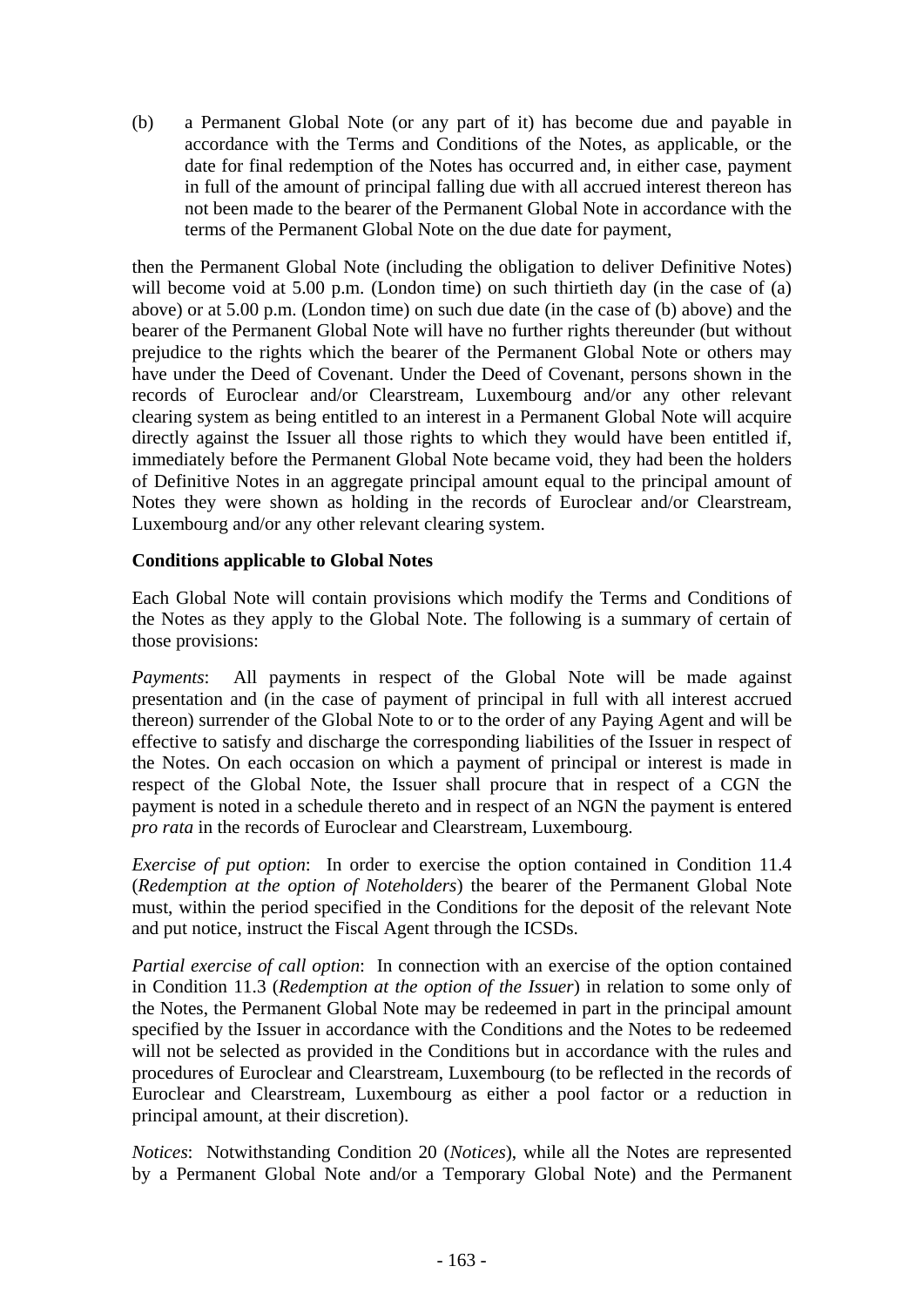Global Note is (or the Permanent Global Note and/or the Temporary Global Note are) deposited with a depositary or a common depositary for Euroclear and/or Clearstream, Luxembourg and/or any other relevant clearing system or a common safekeeper, notices to Noteholders may be given by delivery of the relevant notice to Euroclear and/or Clearstream, Luxembourg and/or any other relevant clearing system and, in any case, such notices shall be deemed to have been given to the Noteholders in accordance with Condition 20 (*Notices*) on the date of delivery to Euroclear and/or Clearstream, Luxembourg and/or any other relevant clearing system, except that, for so long as such Notes are admitted to trading on the Luxembourg Stock Exchange and it is a requirement of applicable law or regulations, such notices shall be published on the website of the Luxembourg Stock Exchange (*www.bourse.lu*).

*Payment Business Day*: Notwithstanding the definition of "**Payment Business Day**" in Condition 2(a) (*Definitions*), while all the Notes are represented by a Permanent Global Note (or by a Permanent Global Note and/or a Temporary Global Note) and the Permanent Global Note is (or the Permanent Global Note and/or the Temporary Global Note are) deposited with a depositary or a common depositary for Euroclear and/or Clearstream, Luxembourg and/or any other relevant clearing system, "Payment Business Day" means:

- (a) if the currency of payment is euro, any day which is a TARGET Settlement Day and a day on which dealings in foreign currencies may be carried on in each (if any) additional Financial Centre; or
- (b) if the currency of payment is not euro, any day which is a day on which dealings in foreign currencies may be carried on in the Principal Financial Centre of the currency of payment and in each (if any) Additional Financial Centre.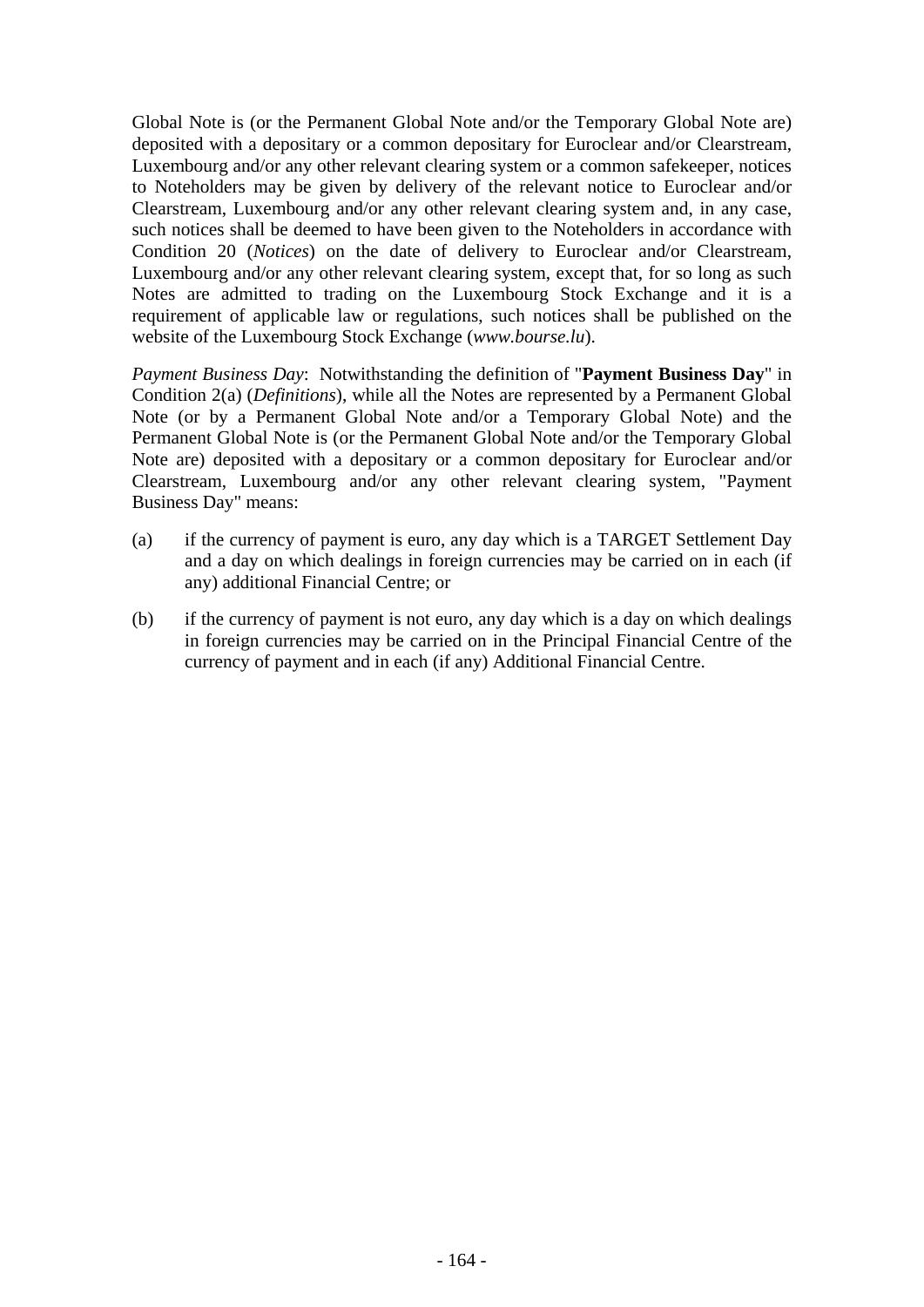# **DESCRIPTION OF ASSICURAZIONI GENERALI S.p.A.**

# **General**

Established in Trieste in 1831 as a company limited by shares (*Società per Azioni*) with a duration of 300 years, Assicurazioni Generali S.p.A. ("**Assicurazioni Generali**") and its consolidated subsidiaries (together the "**Generali Group**" or the "**Group**") is the largest insurance group in Italy and the third largest in Europe in terms of total gross premiums written. The Generali Group operates in more than 60 countries worldwide through branch offices and subsidiaries. The registered address of Assicurazioni Generali is Piazza Duca degli Abruzzi 2, 34132 Trieste, Italy and the telephone number is (0039) 040 671111. Assicurazioni Generali is registered at the Companies' Registry of the Chamber of Commerce of Trieste, Italy, under registration No. 00079760328.

The corporate purpose of Assicurazioni Generali, as provided by Articles 4.1 and 4.2 of its by-laws, is to: (i) engage in and carry out the business of insurance, reinsurance and capitalisation of every kind and to operate and manage any forms of supplementary pensions, including through the creation of open funds, in Italy and abroad, or the undertaking of any other activities reserved or admitted by the law to insurance companies; and (ii) in general engage in and perform any activity and carry out any transaction that is related to, connected with or conducive to the attainment of the corporate purpose, also through the participation in Italian or foreign companies and bodies.

Assicurazioni Generali has a dual function within the Generali Group, acting as an insurer in its own right, operating through branch offices in Italy and other countries, and also acting as the parent company of the Generali Group (the "**Parent Company**"). As Parent Company of the Group, in the performance of its management and coordination activities, Assicurazioni Generali adopts all the necessary measures with the Group companies to implement the provisions given by IVASS to ensure the stable and efficient management of the Group pursuant to article 87, paragraph 3, of the Italian private insurance code.

Since 15 April 1994, Assicurazioni Generali shares have been listed on the *Mercato Telematico Azionario*, the electronic stock market of the Italian Stock Exchange. As at 31 December 2013, Assicurazioni Generali had a market capitalisation of approximately Euro 26.6 billion.

#### **Generali Group**

At 31 December 2013, the Generali Group fully consolidated 433 companies, a decrease compared to 451 at 31 December 2012.

The Generali Group undertakes a wide range of direct life and non-life insurance business, assumed reinsurance business and activities in fund and asset management and related areas.

At a board meeting held on 14 December 2012, the Board of Directors of Assicurazioni Generali approved a new structure for its insurance businesses in Italy (the "**Italian Reorganisation**") as well as a three-year investment plan of approximately Euro 300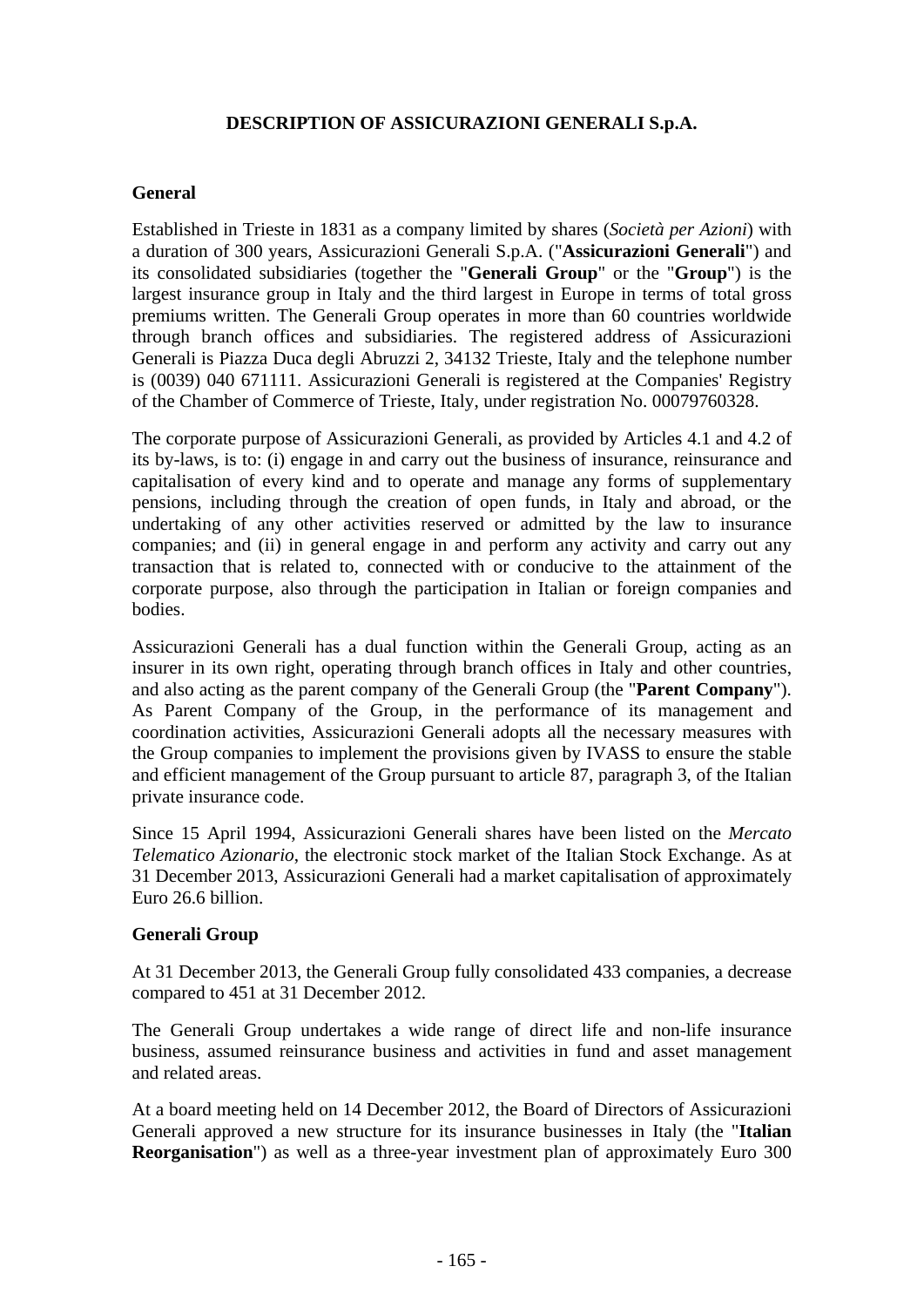million to strengthen the Generali brand and sales networks, and to simplify its business model.

The Italian Reorganisation involves a new Italian organisational structure based on a multi-channel model to reduce current fragmentation by consolidating businesses and brands with similar customers, product ranges and distribution models. The 10 existing brands – Generali, Ina, Assitalia, Alleanza, Toro, Genertel, Genertel Life, Augusta, Lloyd Italico and Fata – will be integrated through the Italian Reorganisation into three companies by 2015, which will manage their respective brands, business areas and distribution channels. Each brand will have a clear proposition and distinct market positioning.

The first phase of the Italian Reorganisation has been completed. Under this first phase, the "Direzione per l'Italia" business unit of Assicurazioni Generali - including the Italian insurance activities and the Parent Company's participations in the Italian insurance companies (AlleanzaToro S.p.A., Fata Assicurazioni Danni S.p.A., Genertel S.p.A., Genertellife S.p.A.) as well as in Banca Generali S.p.A., Generali Properties S.p.A. and Genagricola S.p.A. - was transferred to Ina Assitalia S.p.A. (a wholly owned subsidiary of Assicurazioni Generali, which then changed its name to Generali Italia S.p.A., "**Generali Italia**") in July 2013.

The second phase of the Italian Reorganisation has also been completed with the contribution in kind, with effect as of 31 December 2013, by Alleanza Toro S.p.A. of the business represented by its distribution network of employed underwriters (including the networks operating under the brands "Toro", "Lloyd Italico" and "Augusta") to Alleanza Assicurazioni S.p.A. ("**Alleanza Assicurazioni**", a newco wholly owned by Generali Italia).

The final phase of the Italian Reorganisation involves the incorporation of Genertel S.p.A. and Genertel Life S.p.A. into a newco, to be named Genertel S.p.A. ("**Genertel**") that will be wholly owned by Generali Italia.

See further the paragraph below headed "*- Strategy and business developments*".

**Following completion of the Italian Reorganisation, Assicurazioni Generali will become a combined holding and regulated reinsurance company, while the primary insurance business activities in Italy will be operated through Generali Italia, Alleanza Assicurazioni and Genertel. The reinsurance business carried out by Assicurazioni Generali will be mainly linked to intra group reinsurance business.** 

#### **Financial Overview**

The financial information in respect of Assicurazioni Generali in this Base Prospectus is presented in accordance with IFRS. The audited consolidated financial statements of Assicurazioni Generali as at and for the years ended 31 December 2013 and 2012 have been prepared in accordance with IFRS.

As at 31 December 2013, before the elimination of intragroup transactions between segments, gross earned premiums of the Generali Group amounted to Euro 62.73 billion (as at 31 December 2012: Euro 62.85 billion), of which Euro 41.39 billion (as at 31 December 2012: Euro 41.29 billion) was attributable to its life insurance business and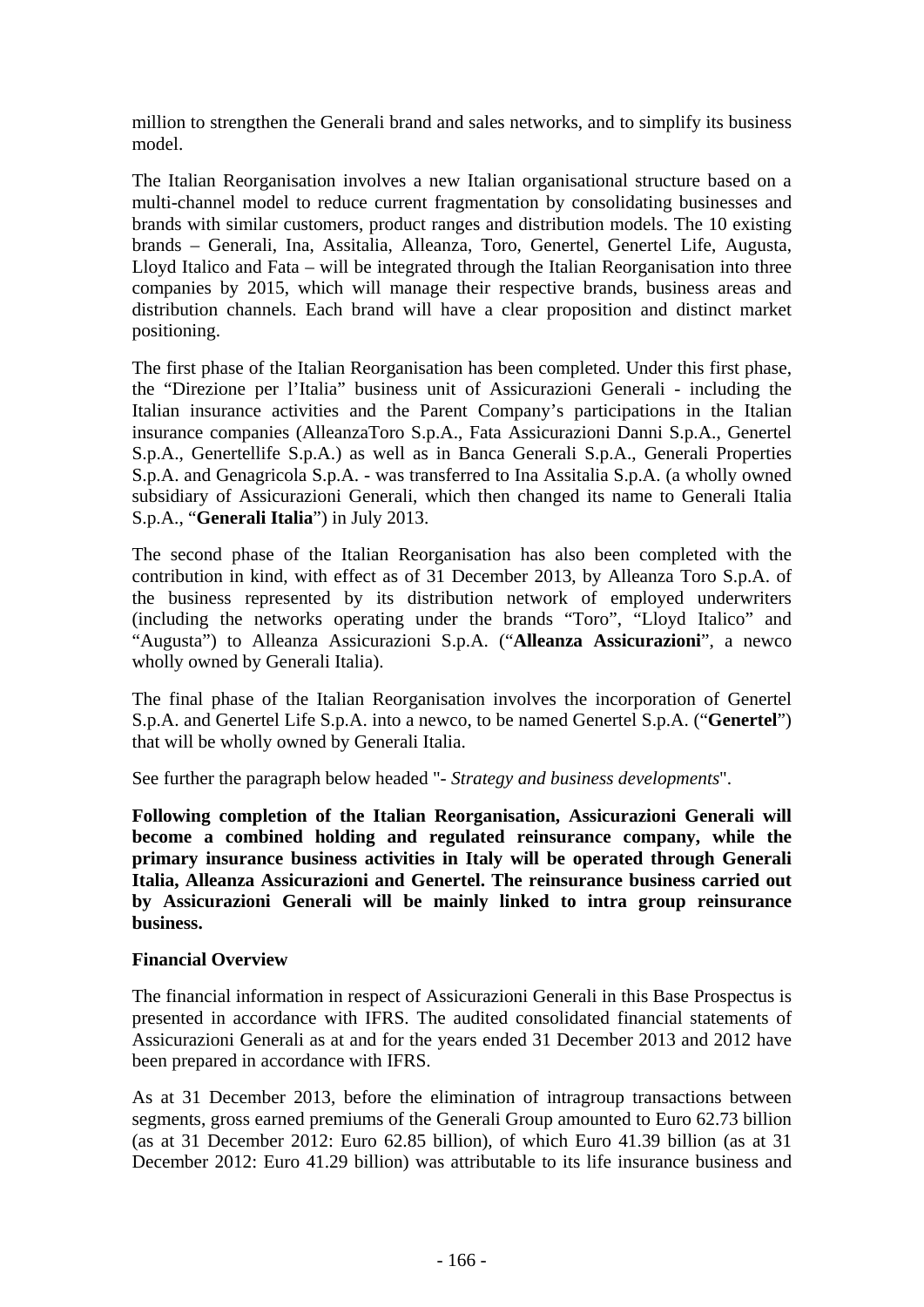Euro 21.34 billion (as at 31 December 2012: Euro 21.56 billion) to its non-life insurance business.

The consolidated net profit, that includes the result of discontinued operation, of the Generali Group for the full year 2013 was Euro 2.14 billion (as at 31 December 2012: Euro 0.37 billion).

Total investments of the Generali Group as at 31 December 2013 amounted to Euro 384.65 billion (as at 31 December 2012: Euro 374.07 billion).

Net insurance provision, net of consolidated adjustments of the Generali Group as at 31 December 2013 amounted to Euro 340.88 billion (as at 31 December 2012: Euro 330.74 billion).

# **Selected Financial Information**

The section "*Overview Financial Information of Assicurazioni Generali S.p.A.*", included elsewhere in this Base Prospectus, contains consolidated balance sheet and income statement information in summary form, extracted from the audited consolidated financial statements of Assicurazioni Generali as at and for the years ended 31 December 2013 and 2012. Certain numerical figures contained in this Base Prospectus, including financial information and certain operating data, have been subject to rounding adjustments. Accordingly, in certain instances, the sum of the numbers in a column or a row in tables may not conform exactly to the total figure given for that column or row or the sum of certain numbers presented as a percentage may not conform exactly to the total percentage given.

The following table sets out certain selected consolidated financial information of Assicurazioni Generali as at and for the years ended 31 December 2013 and 2012.

| As at and for the years<br>ended 31 December |          |
|----------------------------------------------|----------|
| 2013                                         | 2012     |
| <b>IFRS</b>                                  |          |
| (Audited)                                    |          |
| (billions of Euro)                           |          |
| 62.73                                        | 62.85    |
| 85.04                                        | 86.02    |
| $-82.72$                                     | $-84.55$ |
| 384.65                                       | 374.07   |
| 340.88                                       | 330.74   |
| 19.78                                        | 19.01    |
| 1.92                                         | 0.09     |
| 68.5%                                        | 68.7%    |
| 95.6%                                        | 95.8%    |

#### **Strategy and business developments**

As part of its strategy aimed at achieving a streamlined geographical footprint through the strengthening of its position in key, high-growth potential markets, in January 2014 the Generali Group signed an agreement to purchase 25% of Generali PPF Holding B.V. ("**Generali PPF Holding**"), representing the first tranche of the acquisition of the entire company from the PPF Group. Accordingly, the Group now holds 76% of Generali PPF Holding. At the same time, Generali PPF Holding transferred to the PPF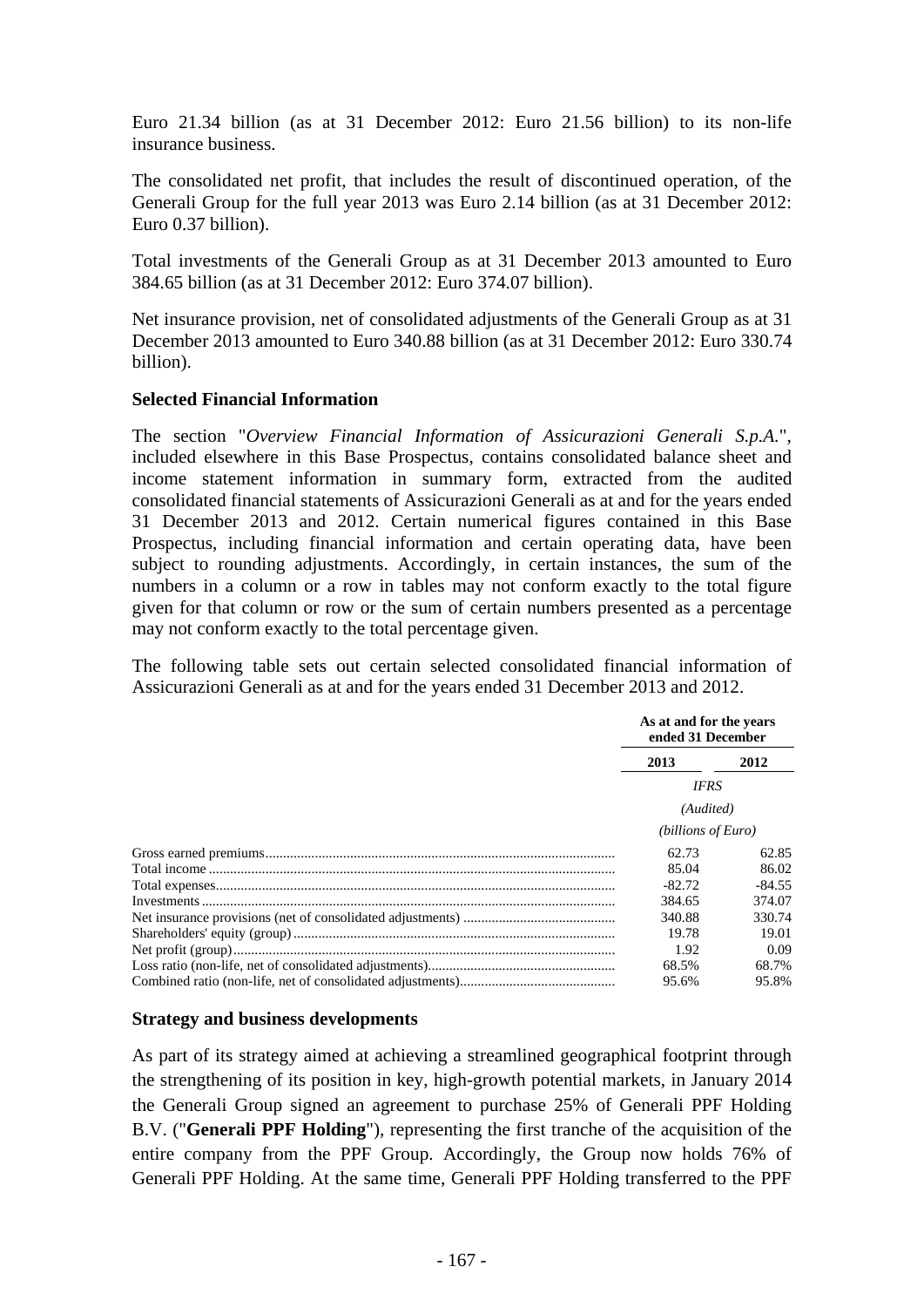Group the insurance operations in Russia and other countries of the Commonwealth of Independent States. The Group will have the possibility to acquire the second tranche, equal to the remaining 24% of Generali PPF Holding in 2014.

In line with the Group strategy to have complete control of core activities, in November 2013 Assicurazioni Generali completed the acquisition of the minority shareholding held by the KuoK group in Generali Asia, the holding company that controls the insurance operations of the Group in the Philippines, Thailand and Indonesia, for a value of Euro 40 million. Generali Asia operates in Indonesia in the life segment with a multichannel distribution system. In the Philippines it is active in the life segment, mainly via bancassurance channels. In Thailand, Generali Asia operates in both the life and property&casualty segments via direct distribution channels and brokers. As a confirmation of the great potential of these markets total premiums from these three markets has grown by 44% in 2013 with respect to the prior year.

With the aim of optimizing the Group's presence in mature markets, in July 2013 the Generali Group concluded an agreement for the purchase of 3% of Generali Deutschland Holding, Germany's second-largest insurance group, in which a 93% stake was held at the time. Following this transaction, the Group initiated a squeeze-out procedure for the outstanding 4% stake, at a price of approximately Euro 228 million, in order to take full equity control of the company. Considering the synergies achieved by the transaction and the following delisting, the Group will obtain a return on investment in line with the strategic plan. In support of the transaction, Assicurazioni Generali completed the placement of 15.5 million own shares, corresponding to approximately 1% of its share capital. On 4 December 2013, the shareholders meeting of Generali Deutschland Holding approved the squeeze-out procedure requested by Assicurazioni Generali.

In line with the organisational restructuring of the Group, with effect from 1 November 2013, the Generali Group completed its territorial simplification into seven geographical areas, which will permit greater coordination between local markets and the Head Office. The structure will consist of the business units for the three major markets — Italy, France and Germany — and four regional organisations: CEE (Central Eastern European countries belonging to the EU), EMEA (Austria, Belgium, Greece, Guernsey, Ireland, the Netherlands, Portugal, Spain, Switzerland, Tunisia, Turkey and Dubai), Asia and LatAm (Argentina, Brazil, Columbia, Ecuador, Guatemala and Panama).

The restructuring of the business in Italy continued during the year, in a market affected by the current national economic situation and currently subject to a process of concentration and consolidation by many local insurance companies. In July 2013, Assicurazioni Generali's business unit named "Direzione per l'Italia" was transferred to Ina Assitalia. This business unit includes the Italian insurance activities and the main Italian companies, such as AlleanzaToro, Genertel, Genertellife, Banca Generali, Generali Properties and Genagricola. Subsequently, Ina Assitalia assumed the name of Generali Italia S.p.A. At the end of 2103, Alleanza Toro was incorporated into Generali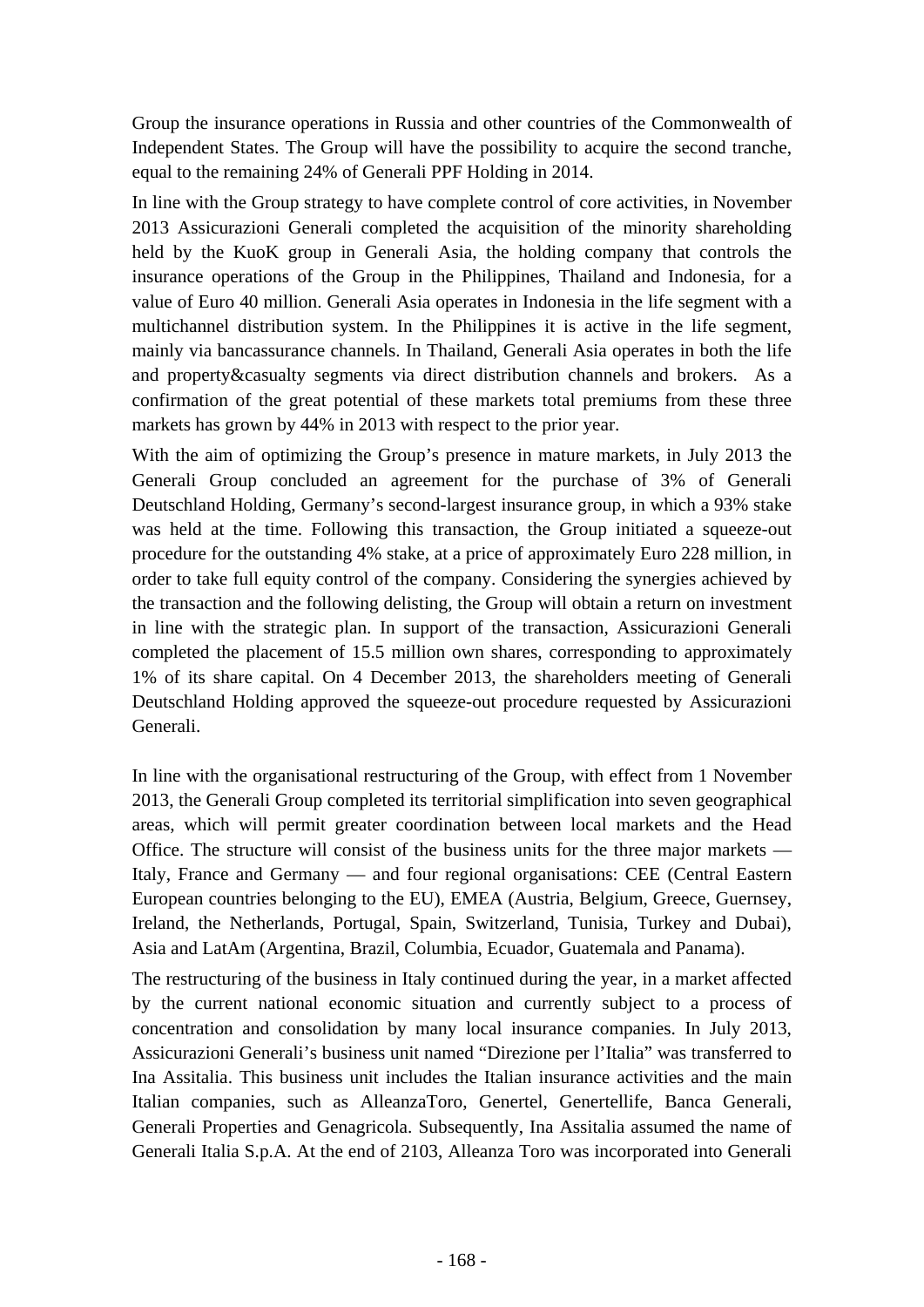Italia S.p.A.. With respect to this operation, Alleanza Toro conferred to Alleanza Assicurazioni a line of business named "Ramo Alleanza".

During 2013, the process of centralising the purchase of contractual reinsurance cover for all operating entities within the Parent Company was completed. In addition to maximizing capital allocation, such centralization allowed an ulterior efficiency with regards to the terms and conditions of the reinsurance programs and the better management and control of counterparty risks. As part of the organisational restructuring and capital optimization process, the centralization of the Group's treasury function is currently underway in order to strengthen the financial analysis which is fundamental for the Group.

With respect to the organisational restructuring of the Group, in November 2013, Assicurazioni Generali concluded an agreement with Allianz to acquire full control of Citylife, an investment property located in Milan, for a total value of approximately Euro 109 million. The agreement also provided for the sale of the Isozaki Tower and part of the residential component for Euro 367 million. The agreement is subject to suspension clauses.

In April 2013, in accordance with its strategy of optimizing its capital solidity, the Group successfully concluded the placement of 12% of Banca Generali, thereby improving the Group's Solvency I ratio.

As part of the process of increasing capital efficiency by optimizing the debt structure, in May 2013, Assicurazioni Generali contracted revolving credit facilities for a total amount of Euro 2 billion, which may be used by the Group within a period of 2 to 3 years. The transaction will have an impact on the Group's financial debt only if the facility is drawn upon and allows Generali to improve its financial flexibility in order to manage future liquidity needs.

In line with its objective of strengthening its capital position, in September 2013 the Group entered into an agreement amending the shareholders' agreement governing Telco S.p.A. that permits, among other, the possible future sale in addition to establishing the conditions for the redemption of the bond issued by Telco S.p.A. and held by the Group.

With reference to the measures aimed at divesting non-core and non-strategic operations, in October 2013 the Group completed the sale of its life reinsurance operations in the United States (for a value of approximately Euro 680 million) and a 49% stake in the Group's Mexican companies, after authorizations were obtained from the competent authorities. These transactions are consistent with the strategy of enhancing the Group's capital strength and yielded improvements in its Solvency I ratio.

In the same context and with respect to the objective of optimizing the Private Equity investments portfolio, in October 2013 the Generali Group sold its participation in Agorà Investimenti S.p.A., a holding company which has indirect control of Save S.p.A.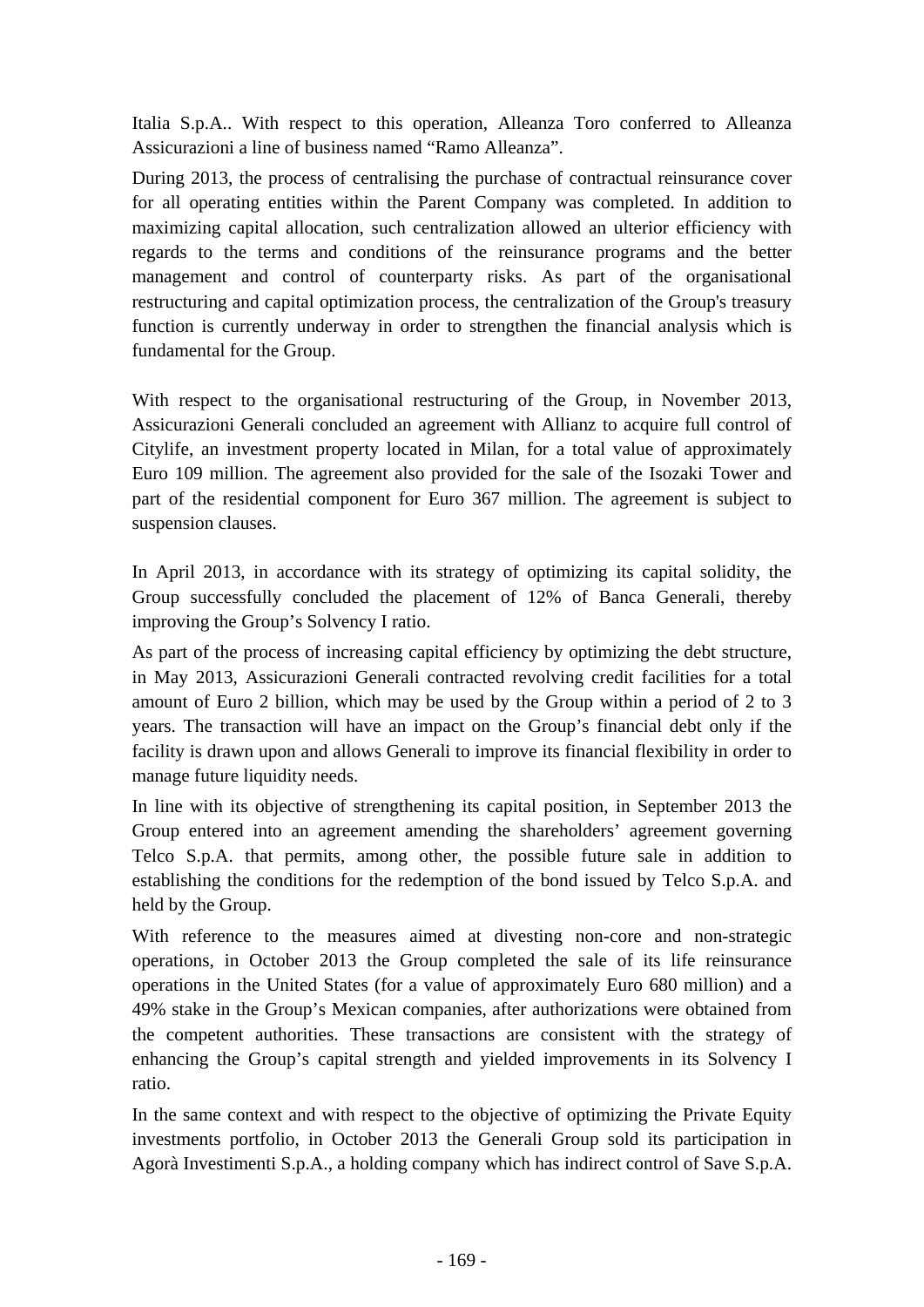for Euro 60 million. In November 2013, the Group concluded the agreement for the sale of 100% of Fata Assicurazioni Danni S.p.A for Euro 179 million. The transaction allowed the Group to further strengthen its liquidity profile and capital structure with an improvement in its Solvency I ratio. The finalization of the sale is subject to the necessary regulatory approvals.

In line with its objective of increasing its Property&Casualty business, in April 2013 the Group established the Global Corporate & Commercial Unit, a platform that will be charged with integrating and developing the property&casualty business and the insurance services aimed at medium-sized and large enterprises at an international level.

As part of the enhancement of the Group's governance, the Group Management Committee has been expanded and strengthened with the appointment of four new members:

- **―** in February Nikhil Srinivasan joined as Group Chief Investment Officer;
- **―** in April Carsten Schildknecht was nominated Group Chief Operating Officer; and
- **―** in October Philippe Donnet as Country Manager Italy and Eric Lombard as Country Manager France.

# **Generali Group Insurance Business**

The Generali Group's gross earned premiums, prior to reinsurance and after consolidated adjustments, amounted to Euro 62.73 billion for the year ended 31 December 2013 (for the year ended 31 December 2012, Euro 62.85 billion).

# *Life*

Life gross earned premiums of the Generali Group amounted to Euro 41.39 billion in 2013, an increase of 0.2 per cent., compared to Euro 41.29 billion in 2012.

The following table sets out certain selected figures for the Generali Group's life operations for the years ended 31 December 2013 and 2012.

| For the years ended<br>31 December |          |
|------------------------------------|----------|
| 2013                               | 2012     |
| <b>IFRS</b>                        |          |
| (Audited)                          |          |
| (billions of Euro)                 |          |
| 41.39                              | 41.29    |
| 40.97                              | 40.95    |
| 4.81                               | 5.96     |
| 59.72                              | 61.18    |
| $-49.70$                           | $-47.96$ |
| $-57.70$                           | -59.64   |
| 2.02                               | 1.55     |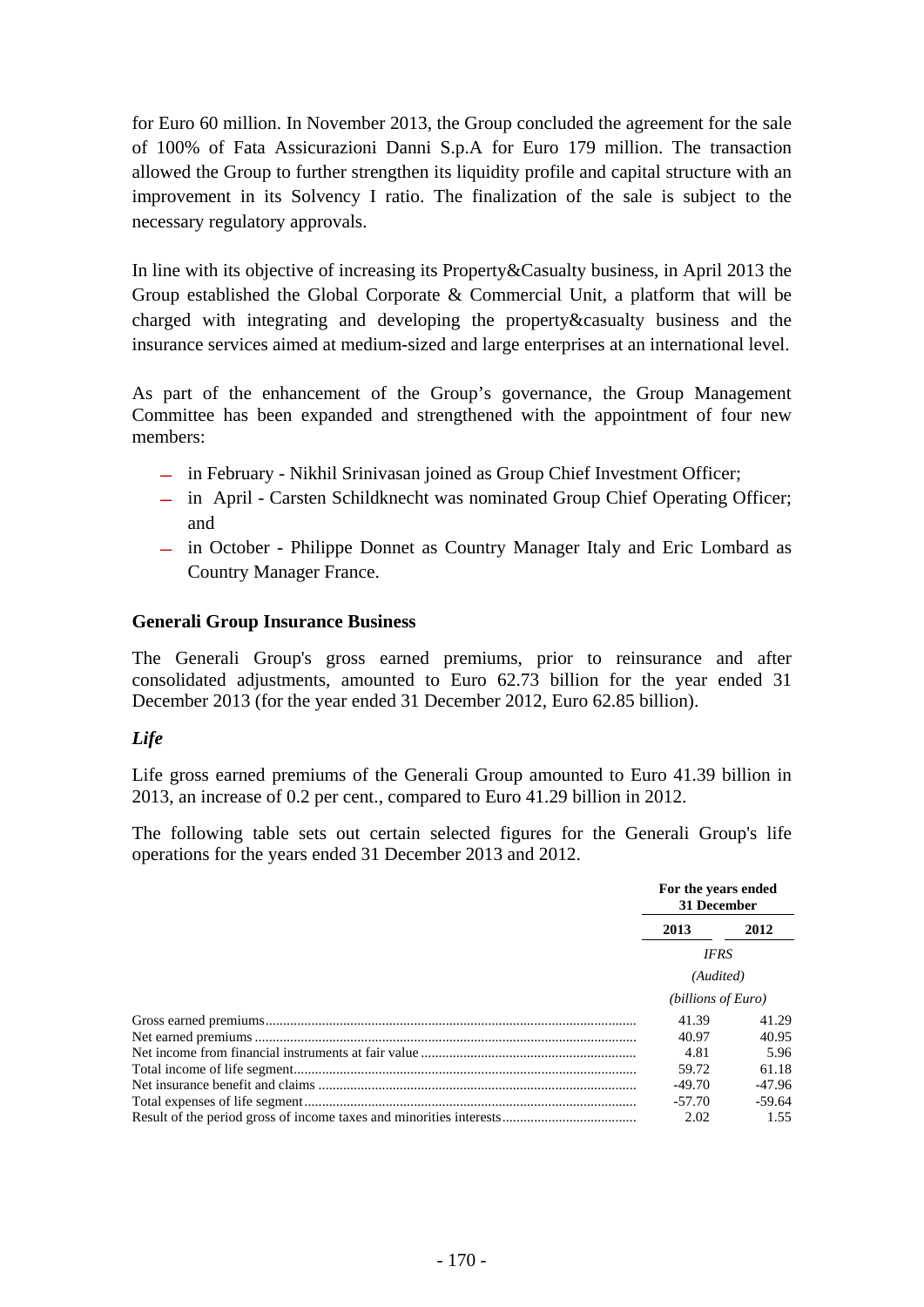# **Life Geographic Distribution**

The following table sets out the gross direct premiums written for the Generali Group's life operations of some selected geographical areas in which the Generali Group is present, for the years ended 31 December 2013 and 2012.

|                               | For the years ended 31 December |                                            |                               |                                            |
|-------------------------------|---------------------------------|--------------------------------------------|-------------------------------|--------------------------------------------|
|                               |                                 | 2013<br>2012                               |                               |                                            |
|                               | <b>IFRS</b>                     |                                            |                               |                                            |
|                               |                                 |                                            | (Audited)                     |                                            |
|                               | <i>(millions)</i><br>of Euro)   | $\%$<br>change<br>from<br>previous<br>year | <i>(millions)</i><br>of Euro) | $\%$<br>change<br>from<br>previous<br>year |
| Gross direct premiums written |                                 |                                            |                               |                                            |
|                               | 13,312                          | 8.0                                        | 12.324                        | 0.3                                        |
|                               | 7.266                           | $-21.2$                                    | 9.221                         | 4.8                                        |
|                               | 14.989                          | 4.7                                        | 14.309                        | 5.7                                        |
|                               | 1.568                           | $-4.5$                                     | 1.642                         | 0.0                                        |
|                               | 1.005                           | $-15.0$                                    | 1.183                         | 12.5                                       |
|                               | 1.137                           | 0.9 <sup>°</sup>                           | 1.127                         | $-4.3$                                     |
| Switzerland                   | 1.062                           | $-8.2$                                     | 1.157                         | 5.0                                        |

#### *Non-Life*

Non-life gross earned premiums of the Generali Group amounted to Euro 21.34 billion for the year ended 31 December 2013, representing a decrease of 1 per cent. compared to Euro 21.56 billion for the same period in 2012.

The following table sets out certain selected figures for the Generali Group's non-life operations for the years ended 31 December 2013 and 2012.

|                                   | For the years ended 31<br><b>December</b> |          |
|-----------------------------------|-------------------------------------------|----------|
|                                   | 2013                                      | 2012     |
|                                   | <b>IFRS</b>                               |          |
|                                   | (Audited)                                 |          |
|                                   | (billions of Euro)                        |          |
|                                   | 21.34                                     | 21.56    |
|                                   | 19.83                                     | 19.78    |
|                                   | $-0.13$                                   | 0.11     |
|                                   | 23.46                                     | 23.18    |
| Net Insurance benefits and claims | $-13.60$                                  | $-13.60$ |
|                                   | $-22.11$                                  | $-22.49$ |
|                                   | 1.35                                      | 0.69     |

# **Non-Life Geographic Distribution**

The following table sets out the gross direct premiums written, as well as the amount of motor premiums within such gross amount, for the Generali Group's non-life operations of some selected geographical areas in which the Generali Group is present, for the years ended 31 December 2013 and 2012.

> For the years ended 31 December 2013 2012 **IFRS** (Audited)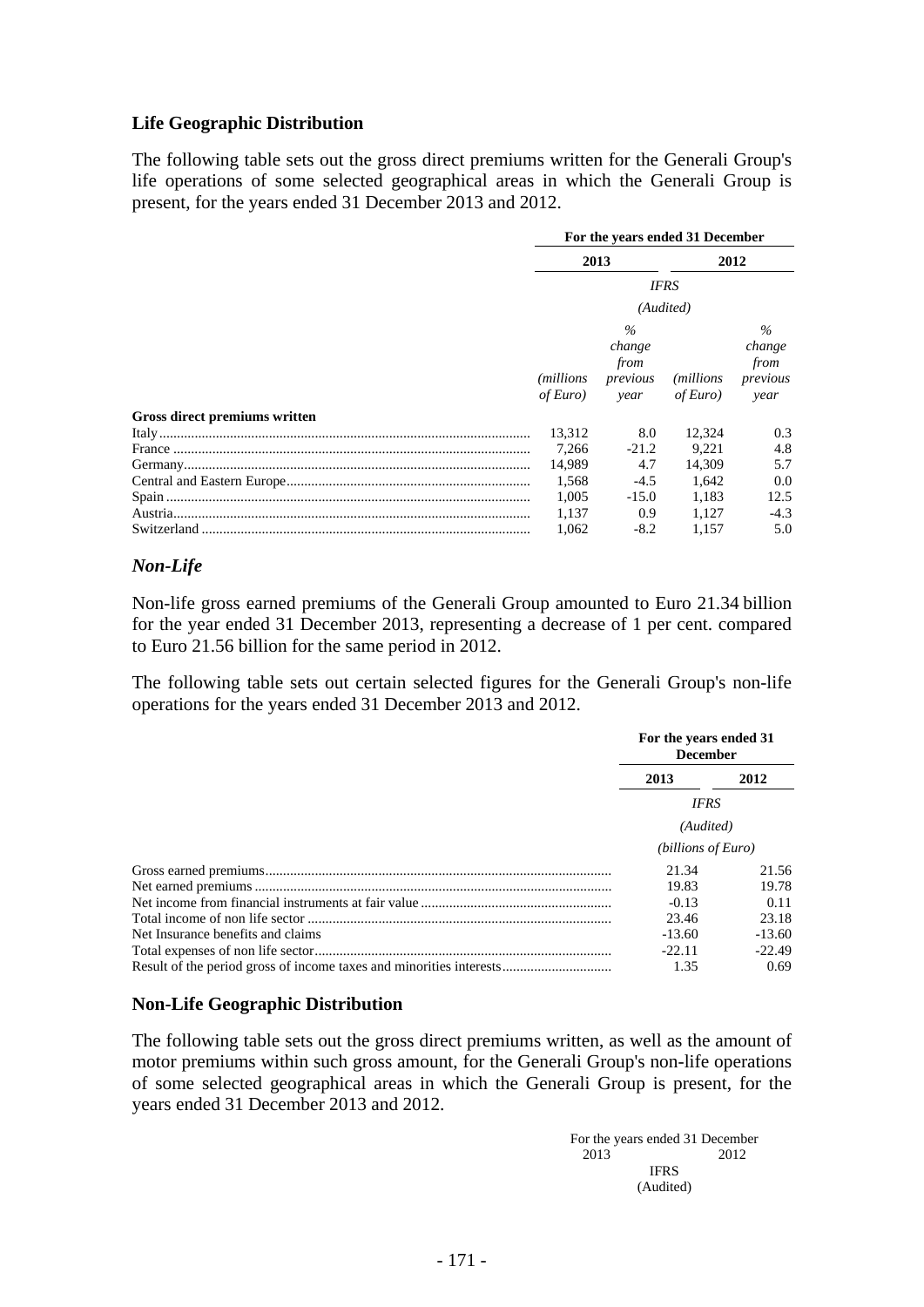|                               |                    | $\%$     |                   | $\%$     |
|-------------------------------|--------------------|----------|-------------------|----------|
|                               |                    | change   |                   | change   |
|                               |                    | from     |                   | from     |
|                               | <i>(millions</i> ) | previous | <i>(millions)</i> | previous |
|                               | of Euro)           | year     | of Euro)          | year     |
| Gross direct premiums written |                    |          |                   |          |
| Italy                         | 6,218              | $-8.1$   | 6,764             | $-2.2$   |
| of which motor premiums       | 2,612              | $-11.0$  | 2,936             | $-3.7$   |
| France                        | 2,654              | $-4.8$   | 2,788             | $-11.4$  |
| of which motor premiums       | 990                | $-8.1$   | 1,077             | $-3.2$   |
| Germany                       | 3,430              | 4.8      | 3,272             | 7.0      |
| of which motor premiums       | 1,304              | 10.0     | 1,185             | 8.4      |
| Central and Eastern Europe    | 1,884              | $-0.6$   | 1,895             | 5.1      |
| of which motor premiums       | 931                | $-0.5$   | 936               | $-8.9$   |
| Spain                         | 1,262              | $-6.3$   | 1,347             | 0.6      |
| of which motor premiums       | 356                | $-7.6$   | 385               | 4.7      |
| Austria                       | 1,383              | 2.2      | 1,353             | 2.1      |
| of which motor premiums       | 541                | 1.4      | 534               | 1.5      |
| Switzerland                   | 682                | $-0.6$   | 686               | 4.5      |
| of which motor premiums       | 317                | $-4.3$   | 331               | 5.0      |

 $\overline{\phantom{a}}$   $\overline{\phantom{a}}$   $\overline{\phantom{a}}$   $\overline{\phantom{a}}$   $\overline{\phantom{a}}$   $\overline{\phantom{a}}$   $\overline{\phantom{a}}$   $\overline{\phantom{a}}$   $\overline{\phantom{a}}$   $\overline{\phantom{a}}$   $\overline{\phantom{a}}$   $\overline{\phantom{a}}$   $\overline{\phantom{a}}$   $\overline{\phantom{a}}$   $\overline{\phantom{a}}$   $\overline{\phantom{a}}$   $\overline{\phantom{a}}$   $\overline{\phantom{a}}$   $\overline{\$ \* the life segment takes into account the Accident/Health business with the proper criteria of the segment.

#### **Non-Life Combined ratio**

The following table sets out the combined ratio, the loss ratio and the expense ratio of some selected geographical areas in which the Generali Group is present with its nonlife operations, for the years ended 31 December 2013 and 2012.

|  | Combined ratio $(*)$<br>For the years ended<br>31 December |       | Loss ratio<br>For the years ended<br>31 December |      | <b>Expense ratio</b><br>For the years ended<br>31 December |      |
|--|------------------------------------------------------------|-------|--------------------------------------------------|------|------------------------------------------------------------|------|
|  |                                                            |       |                                                  |      |                                                            |      |
|  | 2013                                                       | 2012  | 2013                                             | 2012 | 2013                                                       | 2012 |
|  | 92.4                                                       | 95.7  | 70.7                                             | 74.6 | 21.7                                                       | 21.2 |
|  | 105.5                                                      | 101.4 | 77.9                                             | 74.0 | 27.7                                                       | 27.4 |
|  | 95.7                                                       | 94.5  | 67.2                                             | 65.6 | 28.5                                                       | 28.9 |
|  | 88.8                                                       | 88.5  | 56.7                                             | 57.3 | 32.1                                                       | 31.2 |
|  | 94.3                                                       | 94.5  | 65.9                                             | 66.3 | 28.4                                                       | 28.2 |
|  | 94.6                                                       | 94.8  | 67.7                                             | 67.7 | 26.9                                                       | 27.1 |
|  | 94.4                                                       | 95.1  | 69.3                                             | 69.5 | 25.1                                                       | 25.6 |

(\*) CAT claims impacted on the Group combined ratio for 2.3 pps, of which 0.5 pps in Italy, 2.8 pps in France, 4.1 pps in Germany and 4.1 pps in European Eastern Countries (at 31 December 2012 CAT claims impacted on the Group combined ratio for 1.4 pps, of which 2.8 pps in Italy, 1.0 pps in France and 0.8 pps in Germany).

#### **Asset and Financial Management**

Asset management accounts for most of the Generali Group's financial activity and focuses mainly on the management of the Generali Group companies' financial instruments.

At 31 December 2013, Total asset under management amounted to Euro 508,386 million (on a like for like basis up for 5.4 per cent. compared to 31 December 2012). Third parties assets under management amounted to Euro 104,346 million (up 3.8 per cent. on a like for like basis).

In the Financial Segment intermediation margin increased from Euro 1,387 million to Euro 1,480 million (up 6.7 per cent.) at the end of 2013.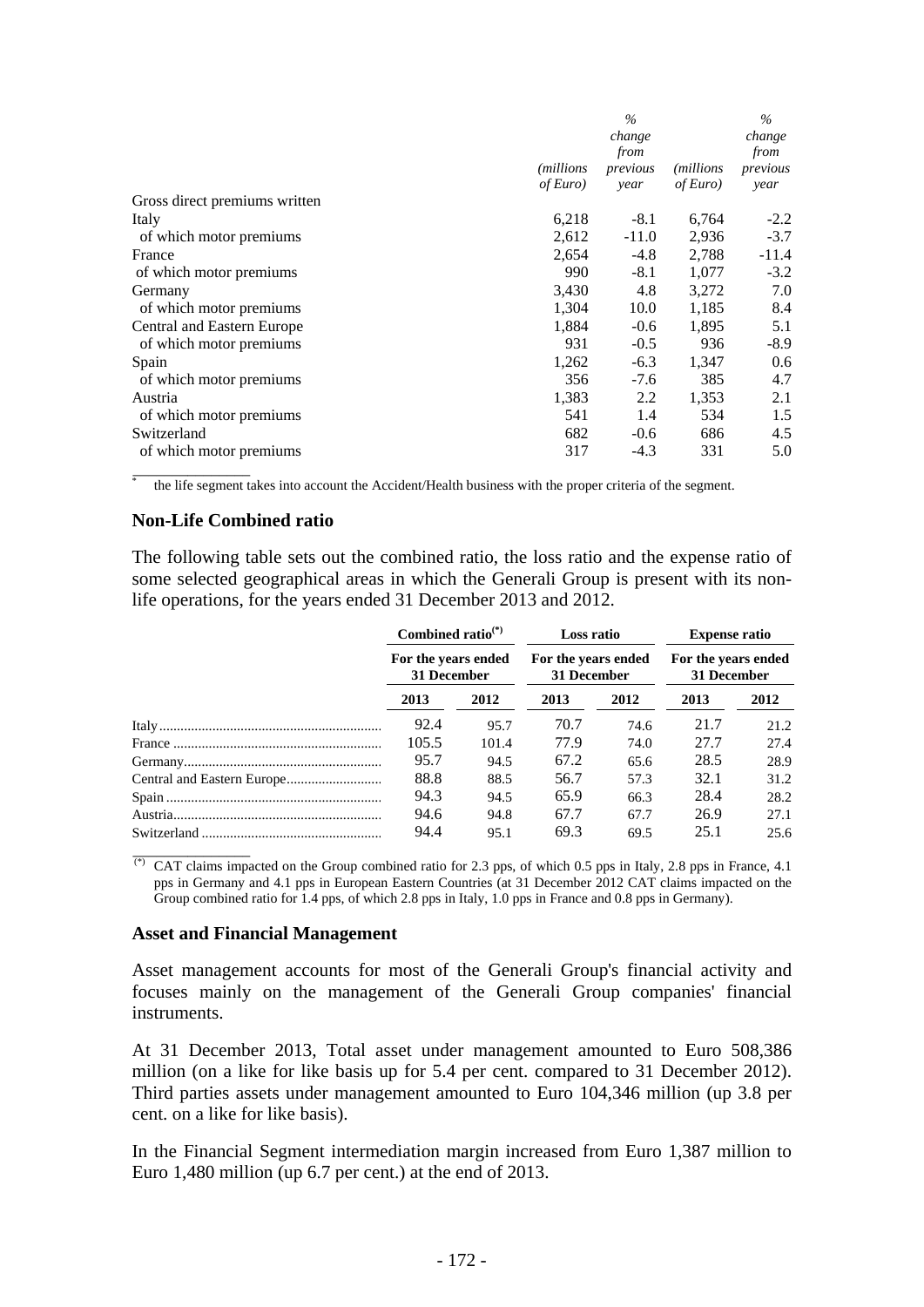# *Financial segment investments breakdown*

The following table sets forth the Generali Group's financial segment investment breakdown as at 31 December 2013 and 2012.

|                                                       | As at 31 December          |                |                            |                |
|-------------------------------------------------------|----------------------------|----------------|----------------------------|----------------|
|                                                       | 2013                       |                |                            | 2012           |
|                                                       | <b>Total book</b><br>value | Impact $(\% )$ | <b>Total book</b><br>value | Impact $(\% )$ |
|                                                       |                            |                | (millions of Euro)         |                |
|                                                       | 748                        | 2.4            | 564                        | 1.8            |
|                                                       | 15,464                     | 49.4           | 15,585                     | 50.3           |
|                                                       | 2,653                      | 8.5            | 3.002                      | 9.7            |
|                                                       | 7,836                      | 25.0           | 7.519                      | 24.3           |
|                                                       | 4,171                      | 13.3           | 4.065                      | 13.1           |
| Financial assets at fair value through profit or loss | 804                        | 2.6            | 999                        | 3.2            |
|                                                       | 18                         | 0.1            | 24                         | 0.1            |
|                                                       | 8,637                      | 27.6           | 9,644                      | 31.2           |
| Cash and cash                                         | 6.452                      | 20.6           | 5,125                      | 16.6           |
|                                                       | 31,320                     | 100.0          | 30,941                     | 100.0          |

#### **Regulatory**

Italian insurance companies are subject to a comprehensive regulatory scheme determined by law and supplemented by guidelines issued by the Interministerial Committee for Economic Planning ("**CIPE**") and administered primarily by the *Ministero delle Attività Produttive* (the "**Ministry of Industry and Commerce**") and the *Istituto per la Vigilanza sulle Assicurazioni* ("**IVASS**", formerly *Istituto per la Vigilanza sulle Assicurazioni Private e di Interesse Collettivo* ("**ISVAP**")). The most important insurance laws are consolidated into the Code of Private Insurance (*Codice delle Assicurazioni Private*) (Legislative Decree No. 209/2005). The provisions of the Code of Insurance *inter alia*: (i) regulates access to insurance activities; (ii) requires the maintenance of certain solvency margins, in part through a guarantee fund; (iii) determines the form of financial statements for insurance companies; and (iv) regulates the activities of insurance intermediaries. In addition, the Italian Civil Code contains certain provisions applicable to insurance contracts. Provisions concerning solvency margin are set out in the Code of Private Insurance together with ISVAP Regulation no. 19 of 14 March 2008 (Regulation concerning the solvency margin of insurance undertakings as referred to in Title III, Chapter IV and in article 233 of the Code of Private Insurance).

Under the regulatory scheme currently in force, with the exception of certain powers specifically reserved for the Ministry of Industry and Commerce, all control and supervisory power in respect of the insurance industry is exercised autonomously by IVASS. IVASS's role includes: (i) monitoring technical, financial and asset and liability management and monitoring solvency ratios; (ii) the review of financial statements; (iii) supervision of the activities of insurance brokers and agencies; (iv) authorisation to conduct insurance activities; (v) proposing disciplinary measures, including revocation of authorisations; (vi) approving restructuring plans; (vii) advising the Ministry of Industry and Commerce with respect to admission to the forced liquidation procedure for financially troubled entities; and (viii) communicating and collaborating with other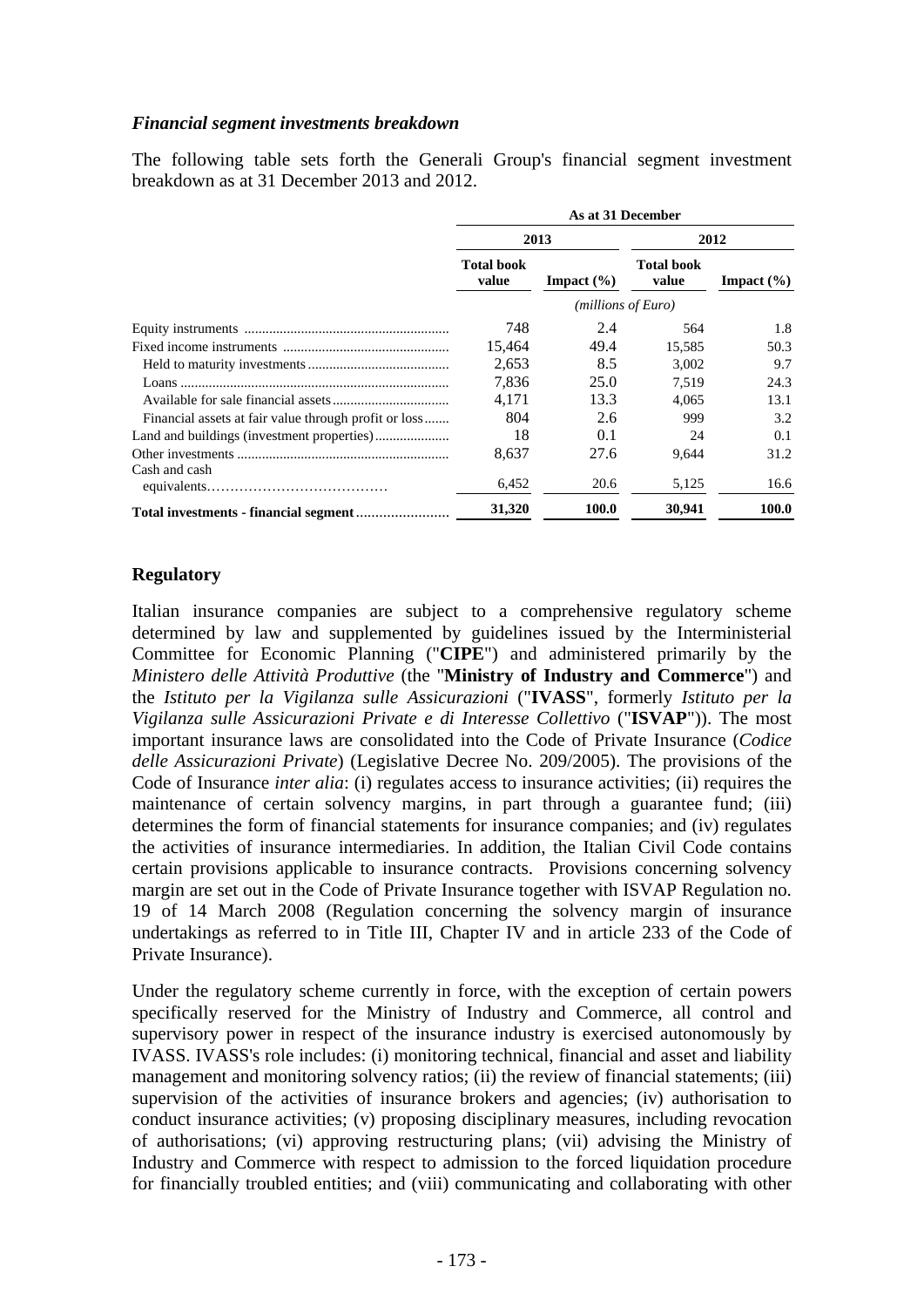EU insurance regulatory bodies. IVASS has the power to request information from insurance companies, conduct audits of their activities and question their legal representatives, managing directors and statutory auditors and to convene shareholders', directors' and statutory auditors' meetings in order to propose measures necessary to conform the management of the insurance company to the requirements of the law.

The acquisition by insurance companies of controlling interests or interests which exceed certain limits in companies other than insurance companies, are subject to IVASS authorisation. IVASS has the power to order a reduction in such holdings if they do not satisfy conditions prescribed by law and IVASS also has the power to apply sanctions. In certain cases, IVASS may also recommend that the Ministry of Industry and Commerce revoke certain authorisations to conduct insurance activities.

# **Corporate Governance Rules**

To the best of Assicurazioni Generali's knowledge and belief, it is in compliance with all applicable corporate governance laws and regulations of Italy.

# **Board of Directors**

The Board of Directors of Assicurazioni Generali in office at the date of this Base Prospectus was appointed at an Ordinary General Meeting of Assicurazioni Generali held on 30 April 2013 (save for Jean-René Fourtou who was co opted by the Board of Directors on 6 December 2013 following the resignation of Vicent Bolloré) for a term expiring on approval of the financial statements for the year ending 31 December 2015. The Board of Directors of Assicurazioni Generali as at the date of this Base Prospectus is constituted as follows:

| <b>Principal Occupation</b> | <b>Name</b>                   | <b>Principal activities performed by</b><br>the Directors outside the<br><b>Assicurazioni Generali Group</b>                                                                                                                                                                                     |
|-----------------------------|-------------------------------|--------------------------------------------------------------------------------------------------------------------------------------------------------------------------------------------------------------------------------------------------------------------------------------------------|
| Chairman                    | Gabriele Galateri di Genola   | Member of the Board of Directors of<br>Telecom Italia (Chairman from 2007<br>2011) and a non-executive<br>to<br>member of the Board of Directors of<br>Italmobiliare S.p.A., Azimut-Benetti<br>SpA, SAIPEM SpA, Lavazza SpA,<br>Giorgio Cini<br>the<br>charitable<br>foundation, and Edenred S.A |
| Vice-Chairman               | Francesco Gaetano Caltagirone | Chairman of Caltagirone S.p.A.,<br>Caltagirone Editore S.p.A., Il<br>Messaggero S.p.A., Il Gazzettino<br>S.p.A. and Eurostazioni S.p.A.,.                                                                                                                                                        |
| Vice-Chairman               | Clemente Rebecchini           | Central manager in charge of the<br>Principal Investing Department of<br>Mediobanca - Banca di Credito<br>Finanziario S.p.A.; member of the<br>Board of Directors of Atlantia<br>S.p.A., Italmobiliare S.p.A. and<br>Chairman of the Board of Directors<br>of Telco S.p.A.                       |
| Group CEO                   | Mario Greco                   |                                                                                                                                                                                                                                                                                                  |
| <b>Directors</b>            | Ornella Barra                 | Chief Executive Wholesale<br>and<br>Brands in Alliance Boots, Head of<br>Boots International and Chairman of                                                                                                                                                                                     |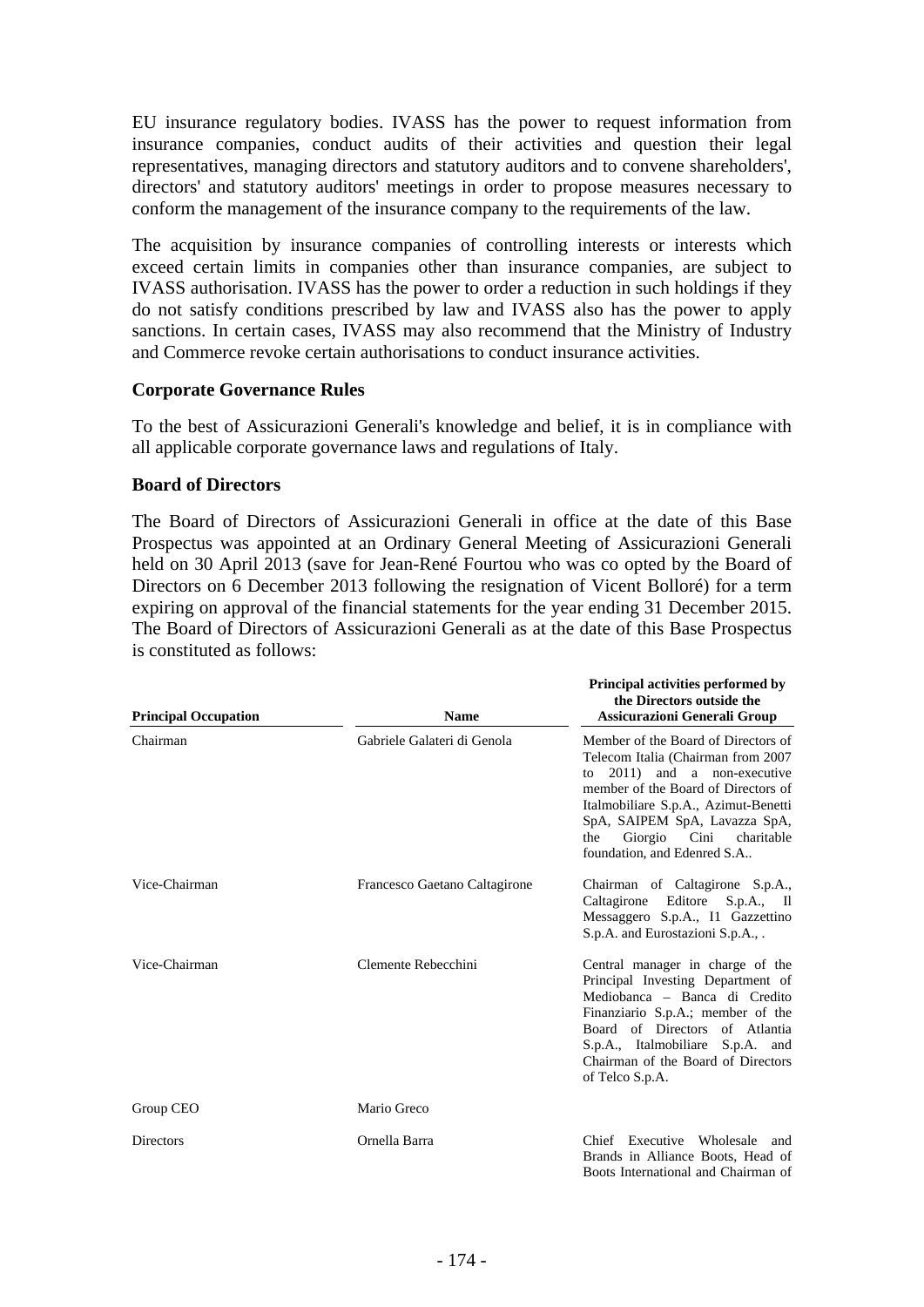| <b>Principal Occupation</b> | <b>Name</b>                      | Principal activities performed by<br>the Directors outside the<br><b>Assicurazioni Generali Group</b>                                                                                                                                                                                                                                                                          |
|-----------------------------|----------------------------------|--------------------------------------------------------------------------------------------------------------------------------------------------------------------------------------------------------------------------------------------------------------------------------------------------------------------------------------------------------------------------------|
|                             |                                  | the Corporate Social Responsibility<br>Committee in Alliance Boots;<br>Special Professor of the University<br>Nottingham's<br>of<br>School<br>οf<br>Pharmacy, Deputy Chairman of the<br>Italian Pharmaceutical Distributors<br>Association (ADF)<br>and Board<br>of<br>the<br>member<br>International<br>of<br>Federation<br>Pharmaceutical<br>Wholesalers (IFPW) in New York. |
|                             | Alberta Figari                   | Partner at Clifford Chance (law<br>firm), member of the supervisory<br>board of Nice S.p.A. and Landi<br>Renzo S.p.A.                                                                                                                                                                                                                                                          |
|                             | Lorenzo Pellicioli               | Managing Director of De Agostini<br>S.p.A., Chairman of Lottomatica<br>S.p.A., Chairman of DeA Capital<br>S.p.A., Chairman of Zodiak Media<br>S.p.A member of the Board of De<br>Agostini Editore and Atlas; Vice<br>Chairman of the Supervisory Board<br>of Général de Santé and member of<br>the Board of Directors of B&D<br>Holding di Marco Drago & C.<br>S.A.P.A         |
|                             | Sabrina Pucci                    | Professor<br>of<br><b>Business</b><br>Full<br>Economics at the Department of<br>Economics<br>οf<br>Roma<br>Tre<br>University;<br>member<br>of<br>the<br>Insurance Accounting Working<br>Group at EFRAG                                                                                                                                                                         |
|                             | Paola Sapienza                   | Full Professor of Finance at the<br>Kellogg School of Management<br>Northwestern<br>University;<br>at<br>Research Associate<br>at the<br>National Bureau of Economic<br>Research and Director of the<br><b>American Finance Association</b>                                                                                                                                    |
|                             | Paolo Scaroni                    | Managing Director of ENI S.p.A.,<br>non-executive Vice Chairman of the<br>Board<br>of the London<br>Stock<br>Exchange and member of the<br>Board of Directors of Veolia<br>Environnement                                                                                                                                                                                       |
|                             | Jean-René Fourtou <sup>(1)</sup> | Chairman of the Supervisory Board<br>of Vivendi and Joint Chairman of the<br>France-Morocco<br>Economic<br>Development Group. He is also a<br>Director of Maroc Télécom and<br>Sanofi-Aventis.                                                                                                                                                                                 |

\_\_\_\_\_\_\_\_\_\_\_\_\_\_\_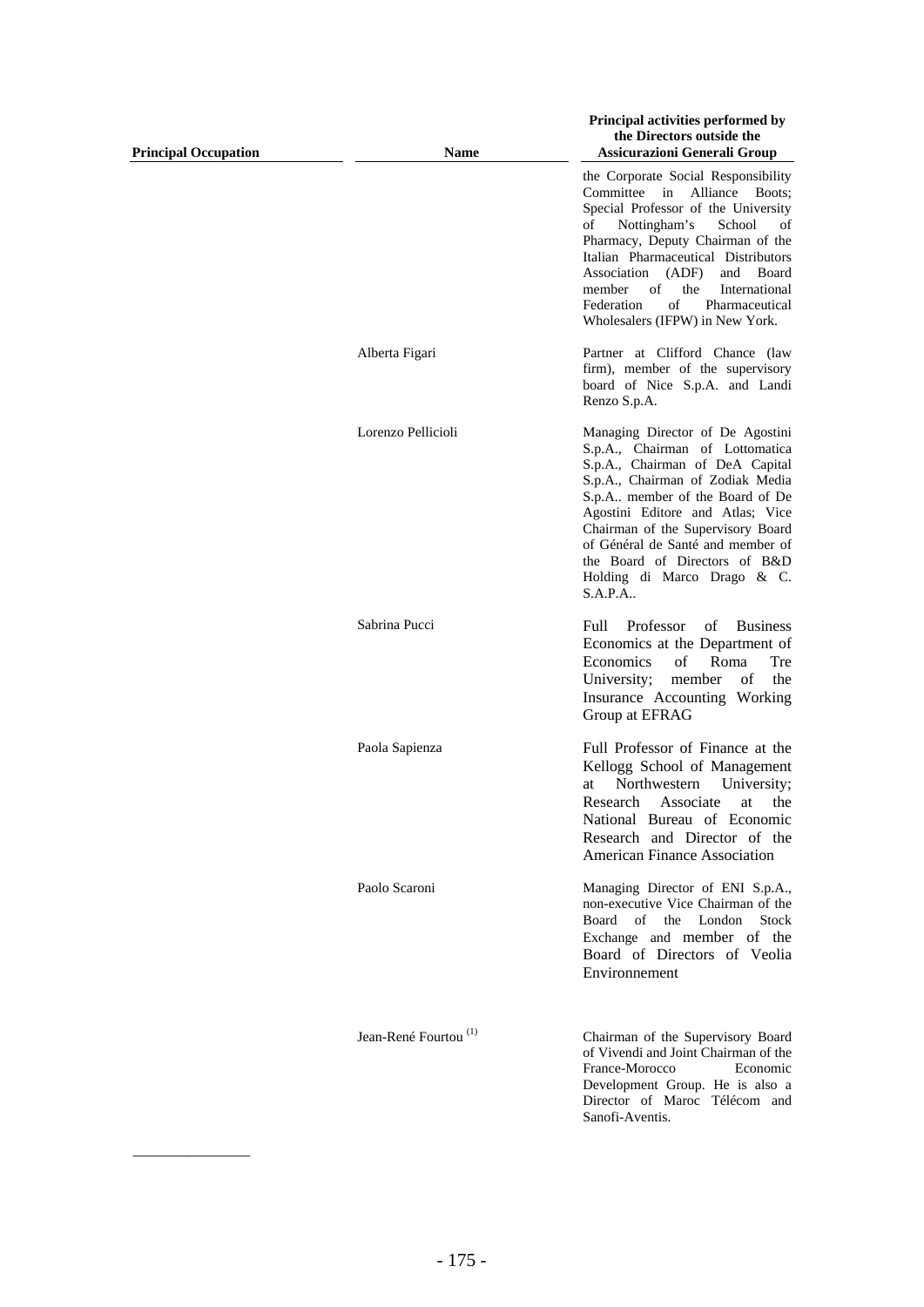(1) The shareholders' meeting convened for 30 April 2014 will confirm the office of Mr. Fourtou (co-opted by the Board of Directors on 6 December 2013) pursuant to article 2386 of the Italian Civil Code.

The business address of each of the Directors is Piazza Duca degli Abruzzi, 2, 34132 Trieste, Italy.

Paolo Scaroni, an independent member of the Board of Directors, has received a first instance conviction from a regional Italian Court on 31 March 2013 relating to inadequate environmental standards at Enel, a company of which he was chief executive between 2002 and 2005. Mr. Scaroni has announced publicly that he is appealing the decision as unfounded. Under Italian law the decision is suspended and conditional pending appeal.

Assicurazioni Generali is currently evaluating the situation. Decisions (if any) to be taken in relation to Mr. Scaroni's office as member of the Board of the Directors will be promptly disclosed by Assicurazioni Generali by press release available on its website www.generali.com.

# **Conflicts of Interest of members of the Board of Directors**

The Directors of Assicurazioni Generali may, from time to time, hold directorships or other significant interests with companies outside the Generali Group which may have business relationships with the Generali Group. Assicurazioni Generali has in place procedures aimed at identifying and managing any conflicts or potential conflicts of interests, to ensure where possible that no actual or potential conflicts of interest will arise.

There are no conflicts of interest between any of the Directors' duties to Assicurazioni Generali and their private interests or other duties, other than that Clemente Rebecchini is a manager of Mediobanca – Banca di Credito Finanziario S.p.A., who is a dealer to the EMTN Programme.

# **Board of Statutory Auditors**

Pursuant to Italian law, Assicurazioni Generali maintains a Board of Statutory Auditors (*Collegio Sindacale*) composed of at least three independent experts in accounting matters.

The Board of Statutory Auditors consists of three permanent and two alternate auditors, who may be re-elected. Once elected, auditors shall forfeit their assignment should situations of incompatibility arise, as envisaged by the law, and should they hold the office of permanent auditor in more than five Italian firms listed on the Italian regulated markets. At least one third of permanent and alternate auditors are chosen from among candidates complying with the professional and competence requirements established for the office of chairman of the Board of Statutory Auditors.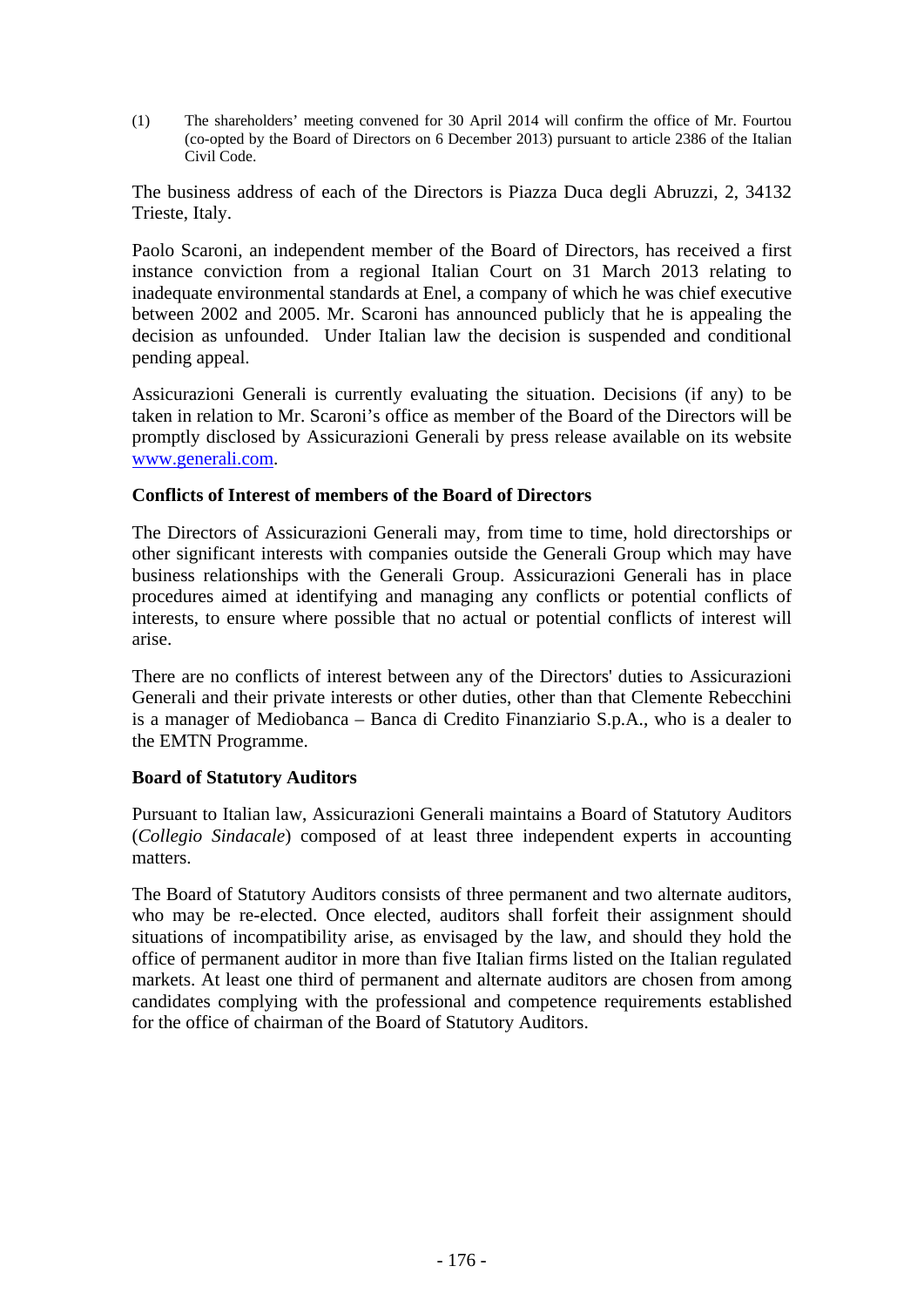The Board of Statutory Auditors in office at the date of this Base Prospectus was appointed at an Ordinary General Meeting of Assicurazioni Generali held on 30 April 2011 for a term expiring on approval of the financial statements for the year ending 31 December 2013. The Board of Statutory Auditors is currently made up of the following members:

| <b>Name</b> | Office held |
|-------------|-------------|
|             |             |
|             |             |
|             |             |
|             |             |
|             |             |

The business address of the Statutory Auditors is Piazza Duca degli Abruzzi 2, 34132 Trieste, Italy.

The Ordinary General Meeting of Assicurazioni Generali will convene on 30 April 2014 to approve the 2013 financial statements and to appoint the new Board of Statutory Auditors who are to be elected pursuant to the list of candidates submitted by shareholders in accordance with the provisions set out in article 37 of the by-laws of Assicurazioni Generali.

#### **Conflicts of Interest of members of the Board of Statutory Auditors**

There are no conflicts of interest between any of the Statutory Auditors' duties to Assicurazioni Generali and their private interests or other duties other than that Giuseppe Alessio-Verni is a Statutory Auditor of Banca Generali S.p.A., who act as Arranger to the EMTN Programme.

#### **Independent Auditors**

At the Ordinary General Meeting of Assicurazioni Generali held on 30 April 2011, Reconta Ernst & Young S.p.A. was appointed to audit annual non-consolidated and consolidated financial statements of Assicurazioni Generali for the 2012 – 2020 financial years.

Reconta Ernst & Young S.p.A is registered on the special register of auditing firms held by CONSOB.

#### **Employees**

As at 31 December 2013 the Generali Group's consolidated companies had 77,185 employees compared to 79,454 at 31 December 2012.

#### **Assicurazioni Generali shares and shareholders**

As at the end of 2013, the share capital of Assicurazioni Generali totalled Euro 1,556,873,283.00 divided into an equal number of ordinary shares with a nominal value of Euro 1 each. Assicurazioni Generali has not issued any participation certificates (*Partizipationsscheine*) or profit sharing certificates (*Genussscheine*).

As at 31 December 2013, the principal shareholders of Assicurazioni Generali were Mediobanca - Banca di Credito Finanziario S.p.A. (one of the Dealers of the Programme, holding, directly and indirectly, 13.266 per cent.), Cassa Depositi e delle Prestiti (holding, indirectly 4.482 per cent.), Delfin S.à. r.l. (Leonardo Del Vecchio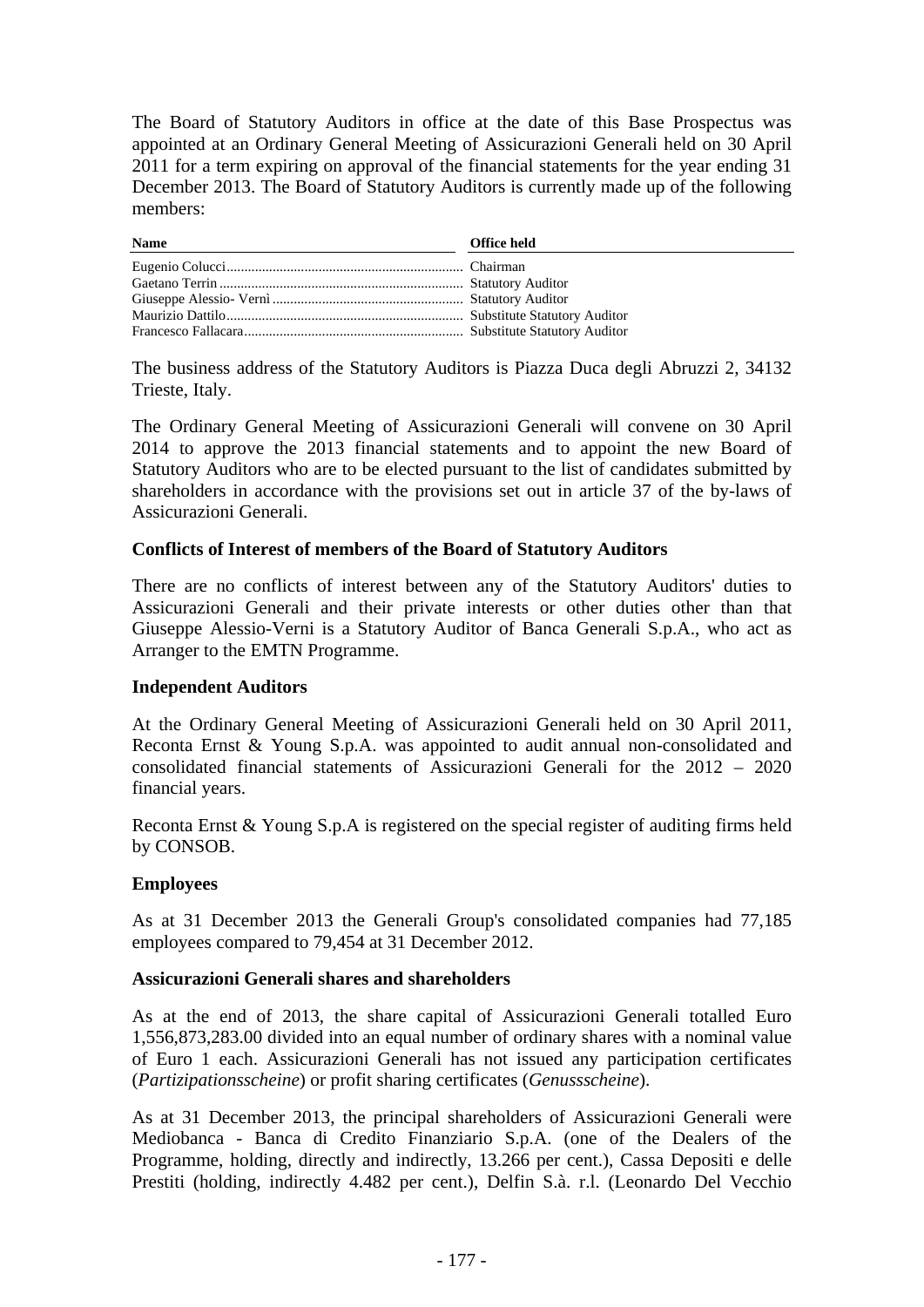Group (holding, indirectly 3.006 per cent.)), Gruppo De Agostini B&D Holding (holding, directly and indirectly, 2.434 per cent.), Gruppo Caltagirone (holding, directly and indirectly, 2.001 per cent.), Effeti S.p.A., (holding, directly 2.232 per cent) and Effeti S.p.A. (holding, directly and indirectly, 2.151 per cent.).

#### **Cash Dividend**

Dividend per share of Assicurazioni Generali amounted to (i) Euro 0.45 in 2013, (ii) Euro 0.20 in 2012, (iii) Euro 0.20 in 2011 and iv) Euro 0.45 in 2010. The payment of a dividend for each share of Euro 0.45, for the 2013 financial year is being submitted for approval by the shareholders at the Annual General Meeting of Assicurazioni Generali that is convened for 30 April 2014.

#### **Shareholders' funds**

In 2013 Assicurazioni Generali's shareholders' funds amounted to Euro 19.78 billion (compared to Euro 19.01 billion in 2012). Minority shareholders' interest in capital and reserves totalled Euro 1.63 billion for 2013, compared to Euro 2.71 billion in 2012.

Changes to Assicurazioni Generali's interest in shareholders' funds are reported in the notes to the consolidated financial statements for the year ended 31 December 2013. See "*Information incorporated by reference*".

# **Litigation pending**

Within the scope of their ordinary business activities, the companies of the Generali Group are involved in litigation, arbitration or administrative proceedings in Italy and abroad both as plaintiffs or petitioners, and as defendants or respondents. With regard to Assicurazioni Generali, see further the paragraph headed "*Litigation*" in the Management Report on the non-consolidated financial statements as at and for the years ended 31 December 2013 and 2012, incorporated by reference in this Base Prospectus. Since it is not feasible to predict or determine the ultimate outcome of these proceedings, a provision has been made in the consolidated financial statements as at and for the years ended 31 December 2013 and 2012 to cover the related potential liabilities. Based on the information currently available and taking into consideration the aforementioned provision, Assicurazioni Generali does not foresee that the outcome of these pending or threatened proceedings are likely, individually or in the aggregate, to have a material effect on the results of operations or financial position of Assicurazioni Generali or on the Generali Group as a whole.

#### **Recent developments**

# *Board of approval of 2013 financial statements*

On 12 March 2014, the Board of Directors of Assicurazioni Generali approved the consolidated and non-consolidated financial statements of Assicurazioni Generali as at and for the year ended 31 December 2013, which financial statements are incorporated by reference into this Base Prospectus.

Pursuant to the Italian Civil Code, the non-consolidated financial statements as at and for the year ended 31 December 2013 of Assicurazioni Generali are subject to shareholder approval and a shareholder meeting has been called to approve such financial statements for 30 April 2014. In the event the shareholders do not approve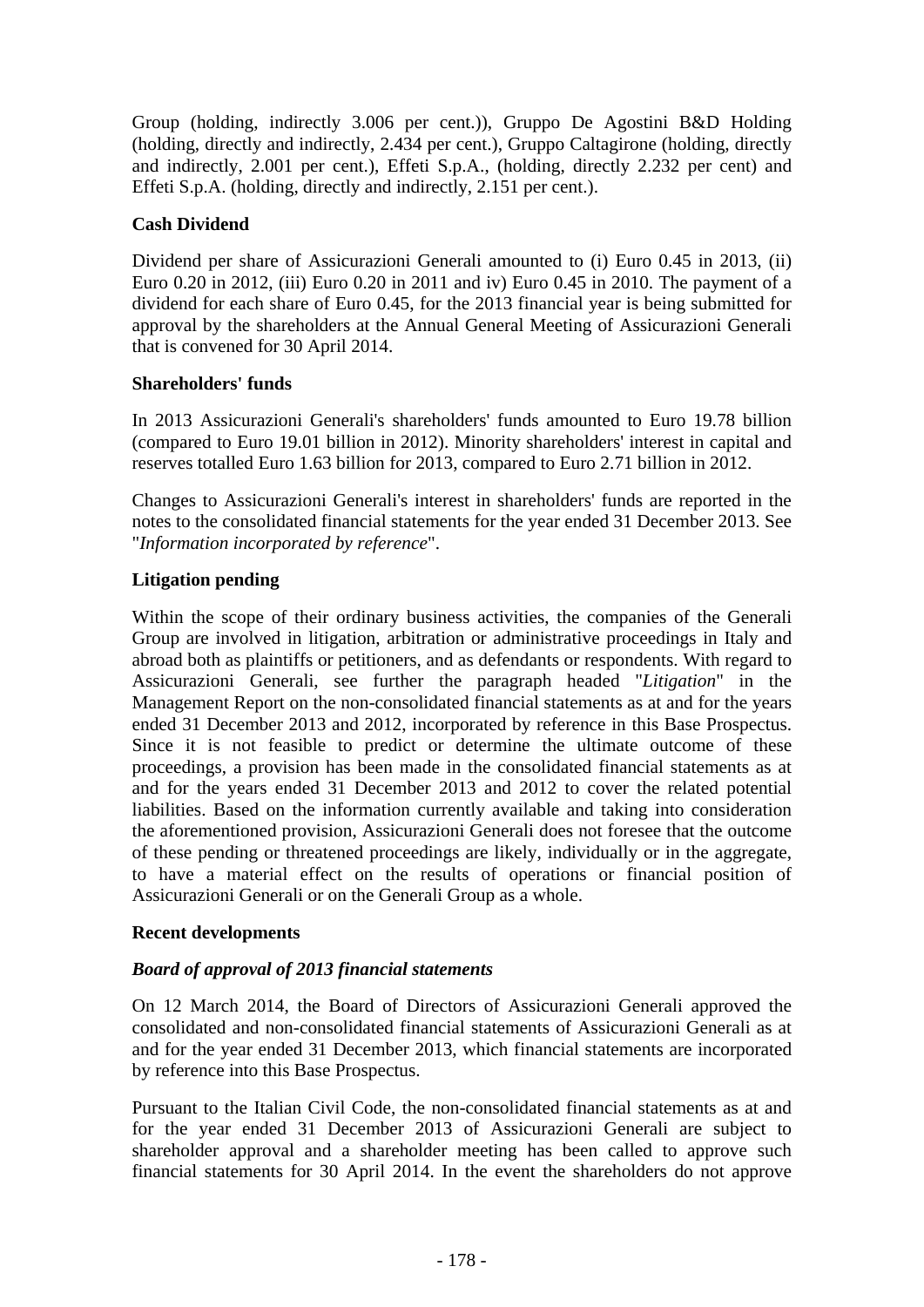such financial statements, this may have an impact on the 2013 financial information included and incorporated by reference in this Base Prospectus and Assicurazioni Generali will file revised versions of such non-consolidated financial statements incorporated by reference as soon as practicable.

#### *Shareholders' meeting of Assicurazioni Generali*

The following extract is taken from a press release of Assicurazioni Generali dated 31 March 2014:

\* \* \*

The Board of Directors has called both the ordinary and the extraordinary Shareholders' Meetings on April 28-29-30, 2014.

The ordinary Meeting will resolve on:

- The approval of the Consolidated Annual Report as of December 31, 2013, the net result allocation and the dividend distribution;
- The appointment of the Board of Statutory Auditors and its Chairman and the definition of the Auditors' annual remuneration;
- The appointment of a member of the Board of Directors;
- The approval of the Remuneration Report;
- The approval of the new 2014 Long Term Incentive Plan to the benefit of the Group CEO and the Company or Group managers. The Plan has the purpose of strengthening the link between the variable component of remuneration which relates to medium-long term goals and the creation of value for shareholders, with regard to Group sustainability and achieved goals;
- The authorization to purchase and dispose a maximum of 7 million treasury shares in accordance to the Long Term Incentive Plan. The authorization is requested for a period of 18 months from the date of the adoption of the Meeting resolution. The minimum price of the shares shall not be lower than its nominal value  $(\epsilon)$ , while the maximum price shall not be more than 5% higher than the reference price of the stock on the day before each single purchase transaction. Purchases of treasury shares will be made in compliance with article 144-bis, paragraph 1, letters b) and c) of the Issuers' Regulations, according to the operating procedures defined by the markets' organizational and management regulations, in order to ensure an equal treatment among shareholders.

The extraordinary Meeting will resolve on the proposal to delegate to the Board of Directors a free and divisible capital increase in accordance to the new Long Term Incentive Plan to a maximum of  $\epsilon$  million, for a period of 5 years from the date of the Meeting. Please note that up to this date the Company and its subsidiaries currently own 593,582 Generali shares, equal to 0.038% of the Company's share capital.

\* \* \*

The full text of the proposed deliberations and the reports of the Board of Directors relating to the items on the agenda of the meeting and all related documents will be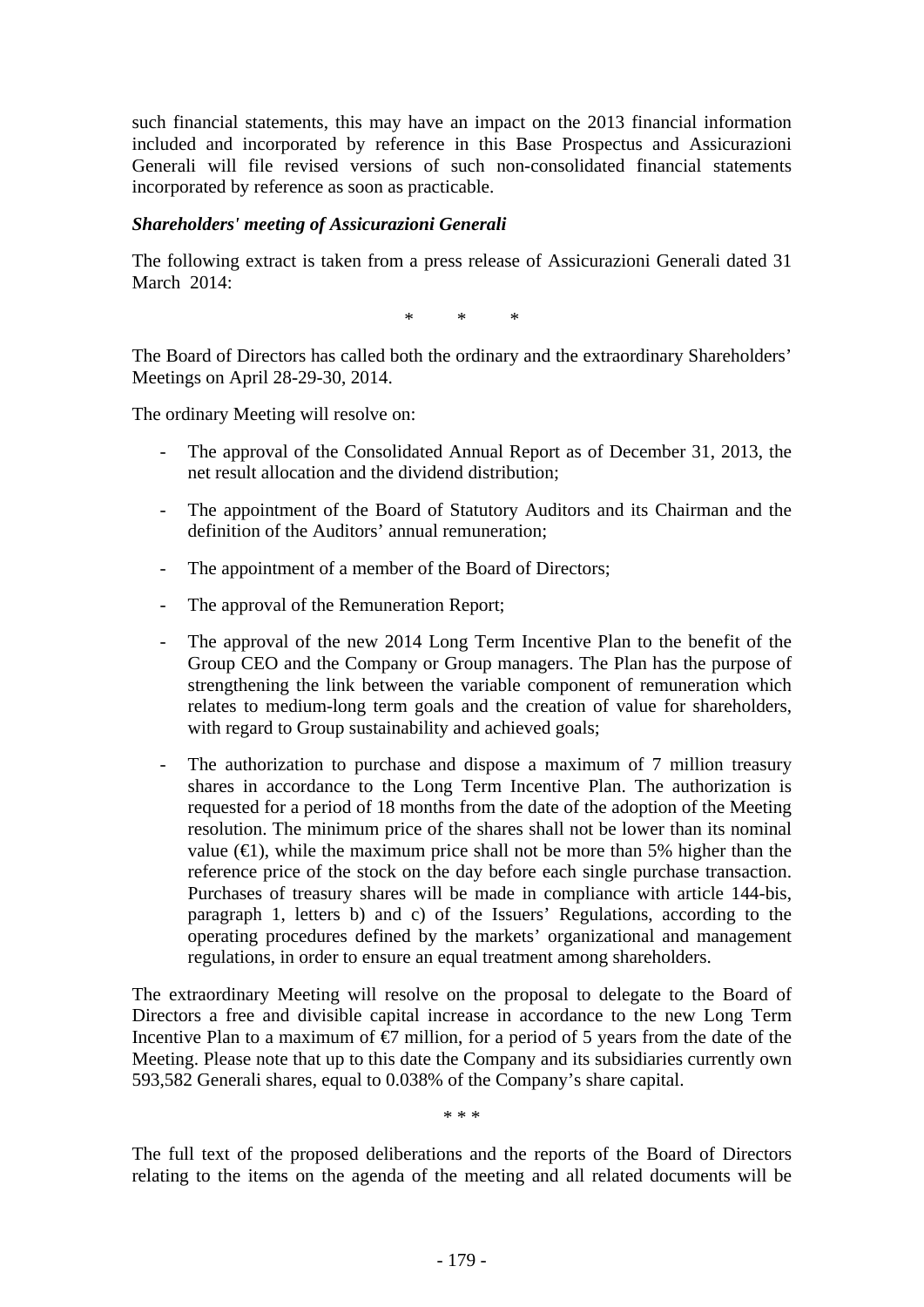made available, as legally required, at the company head office, on the company website (www.generali.com) and on the website of Borsa Italiana S.p.A. (www.borsaitaliana.it).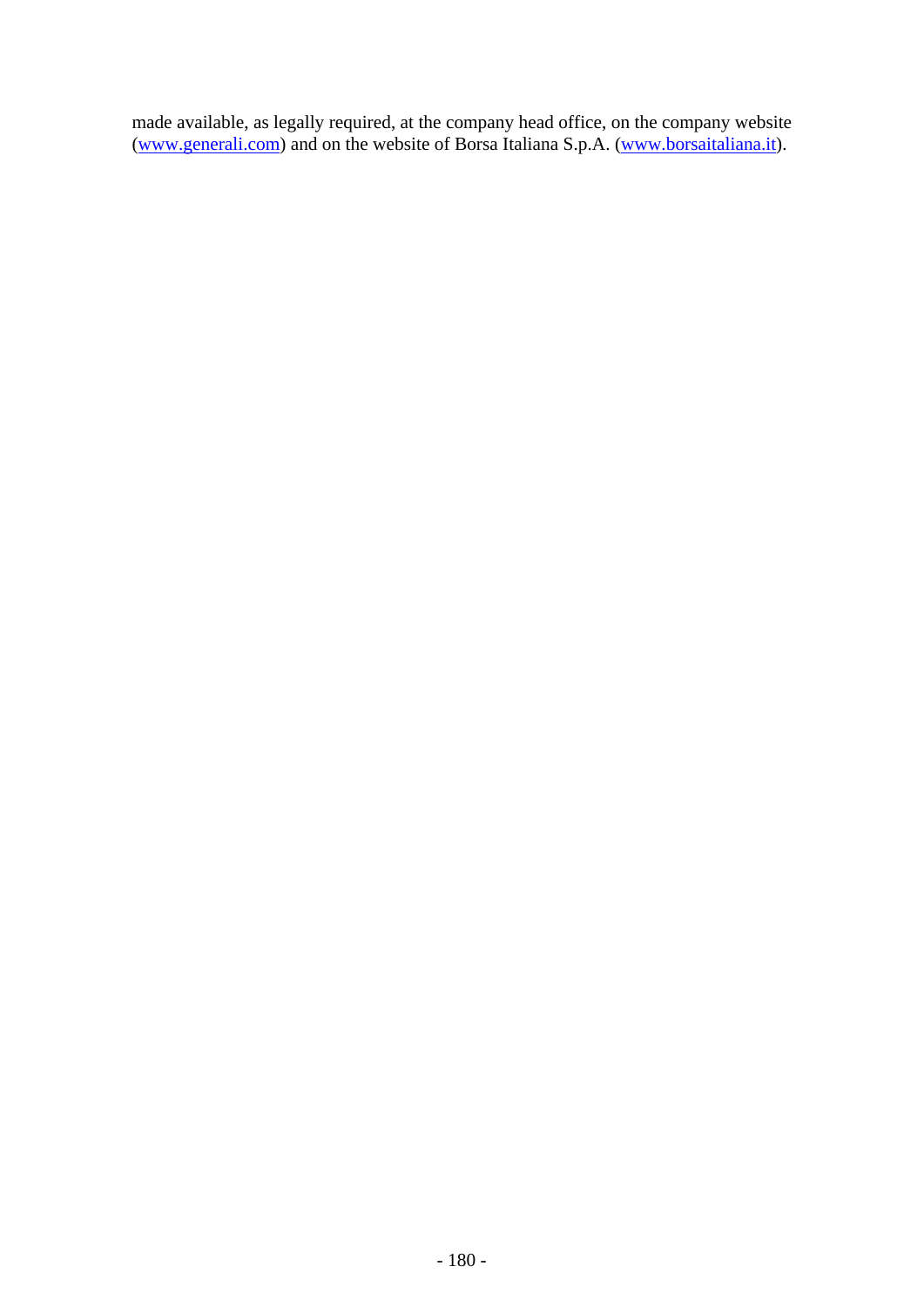#### **CAPITALISATION OF ASSICURAZIONI GENERALI S.P.A.**

The following table sets out the capitalisation on a consolidated basis of Assicurazioni Generali as at 31 December 2013 and 2012. This information has been extracted from and should be read in conjunction with, and is qualified in its entirety by reference to, the audited consolidated financial statements of Assicurazioni Generali as at and for the year ended 31 December 2013 and 2012 which are incorporated by reference herein.

There has been no material change in the consolidated capitalisation of Assicurazioni Generali since 31 December 2013.

|                                                                              | As at 31 December                                                                |         |  |
|------------------------------------------------------------------------------|----------------------------------------------------------------------------------|---------|--|
|                                                                              | 2013                                                                             | 2012    |  |
|                                                                              | (Data from audited)<br>consolidated statements)<br>IFRS (in millions of<br>Euro) |         |  |
| <b>Liabilities</b>                                                           |                                                                                  |         |  |
|                                                                              | 345,752                                                                          | 336,369 |  |
|                                                                              | 82.499                                                                           | 83.916  |  |
|                                                                              | 428.251                                                                          | 420.285 |  |
| <b>Shareholders' equity</b>                                                  |                                                                                  |         |  |
| Share capital (authorised and paid-up, ordinary shares, Euro 1.00 par value) | 1.557                                                                            | 1.557   |  |
| Reserves                                                                     | 12,573                                                                           | 11,578  |  |
|                                                                              | 7.275                                                                            | 8.591   |  |
|                                                                              | 21,405                                                                           | 21,726  |  |
| <b>Total capitalisation</b>                                                  | 449,656                                                                          | 442.011 |  |

 $(1)$  Includes minority interest equal to Euro 2,713 million at December 2012.

 $\overline{\phantom{a}}$   $\overline{\phantom{a}}$   $\overline{\phantom{a}}$   $\overline{\phantom{a}}$   $\overline{\phantom{a}}$   $\overline{\phantom{a}}$   $\overline{\phantom{a}}$   $\overline{\phantom{a}}$   $\overline{\phantom{a}}$   $\overline{\phantom{a}}$   $\overline{\phantom{a}}$   $\overline{\phantom{a}}$   $\overline{\phantom{a}}$   $\overline{\phantom{a}}$   $\overline{\phantom{a}}$   $\overline{\phantom{a}}$   $\overline{\phantom{a}}$   $\overline{\phantom{a}}$   $\overline{\$ 

 $^{(2)}$  Includes minority interest equal to Euro 1,627 million at December 2013.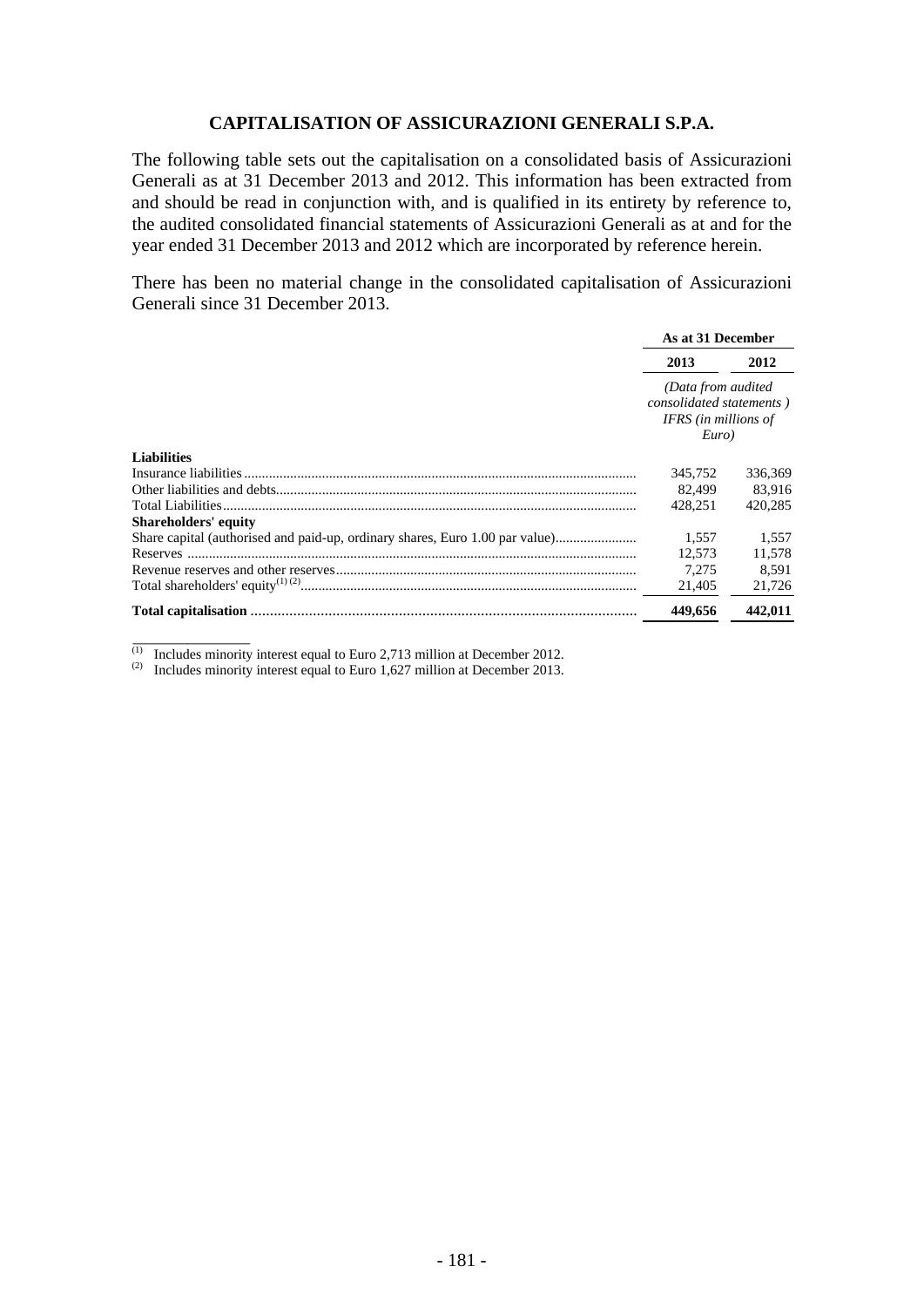#### **OVERVIEW FINANCIAL INFORMATION OF ASSICURAZIONI GENERALI S.p.A.**

Set out below is overview financial information of Assicurazioni Generali which is derived from the audited consolidated financial statements of Assicurazioni Generali as at and for the years ended 31 December 2013 (presented in accordance with IFRS) and 31 December 2012 (presented in accordance with IFRS). The audited consolidated financial statements of Assicurazioni Generali as at and for the years ended 31 December 2012 and 2013 have been audited by Reconta Ernst & Young S.p.A. Such financial statements, together with the audit reports of Reconta Ernst & Young S.p.A. and the accompanying notes, are incorporated by reference into this Base Prospectus. The financial information below should be read in conjunction with, and is qualified in its entirety by reference to, such financial statements, reports and the notes thereto. See also "*Information incorporated by reference*".

Pursuant to the Italian Civil Code, the non-consolidated financial statements as at and for the year ended 31 December 2013 of Assicurazioni Generali are subject to shareholder approval and a shareholder meeting has been called to approve such financial statements for 30 April 2014. In the event the shareholders do not approve such financial statements, this may have an impact on the 2013 financial information included and incorporated by reference in this Base Prospectus and Assicurazioni Generali will file revised versions of such non-consolidated financial statements incorporated by reference as soon as practicable.

|                                                                                   | As at 31 December   |         |
|-----------------------------------------------------------------------------------|---------------------|---------|
|                                                                                   | 2013                | 2012    |
|                                                                                   | <b>Audited IFRS</b> |         |
|                                                                                   | (millions of Euro)  |         |
|                                                                                   | 9,352               | 9,902   |
|                                                                                   | 7,163               | 7,222   |
|                                                                                   | 2,189               | 2,681   |
|                                                                                   | 4.786               | 5,018   |
|                                                                                   | 2,879               | 3,002   |
|                                                                                   | 1,907               | 2,016   |
| AMOUNTS CEDED TO REINSURERS FROM INSURANCE                                        |                     |         |
|                                                                                   | 4,875               | 5,624   |
|                                                                                   | 384,645             | 374,074 |
|                                                                                   | 12,828              | 12,899  |
| Investments in subsidiaries, associated companies and joint ventures              | 1,407               | 1,692   |
|                                                                                   | 4,115               | 7,538   |
|                                                                                   | 63,371              | 71,063  |
|                                                                                   | 230,031             | 212,459 |
|                                                                                   | 72,893              | 68,423  |
| of which financial assets where the investment risk is borne by the policyholders |                     |         |
|                                                                                   | 59,116              | 53,842  |
|                                                                                   | 10,915              | 11,143  |
|                                                                                   | 7,584               | 8,230   |
|                                                                                   | 1,082               | 976     |
|                                                                                   | 2,249               | 1,938   |
|                                                                                   | 15,651              | 14,603  |
| Non-current assets or disposal groups classified as held for sale                 | 653                 | 15      |
|                                                                                   | 1,957               | 2,323   |
|                                                                                   | 2,807               | 2,624   |
|                                                                                   | 2,866               | 2,686   |
|                                                                                   | 7,368               | 6,956   |

#### **Annual Consolidated Balance Sheets of Assicurazioni Generali S.p.A.**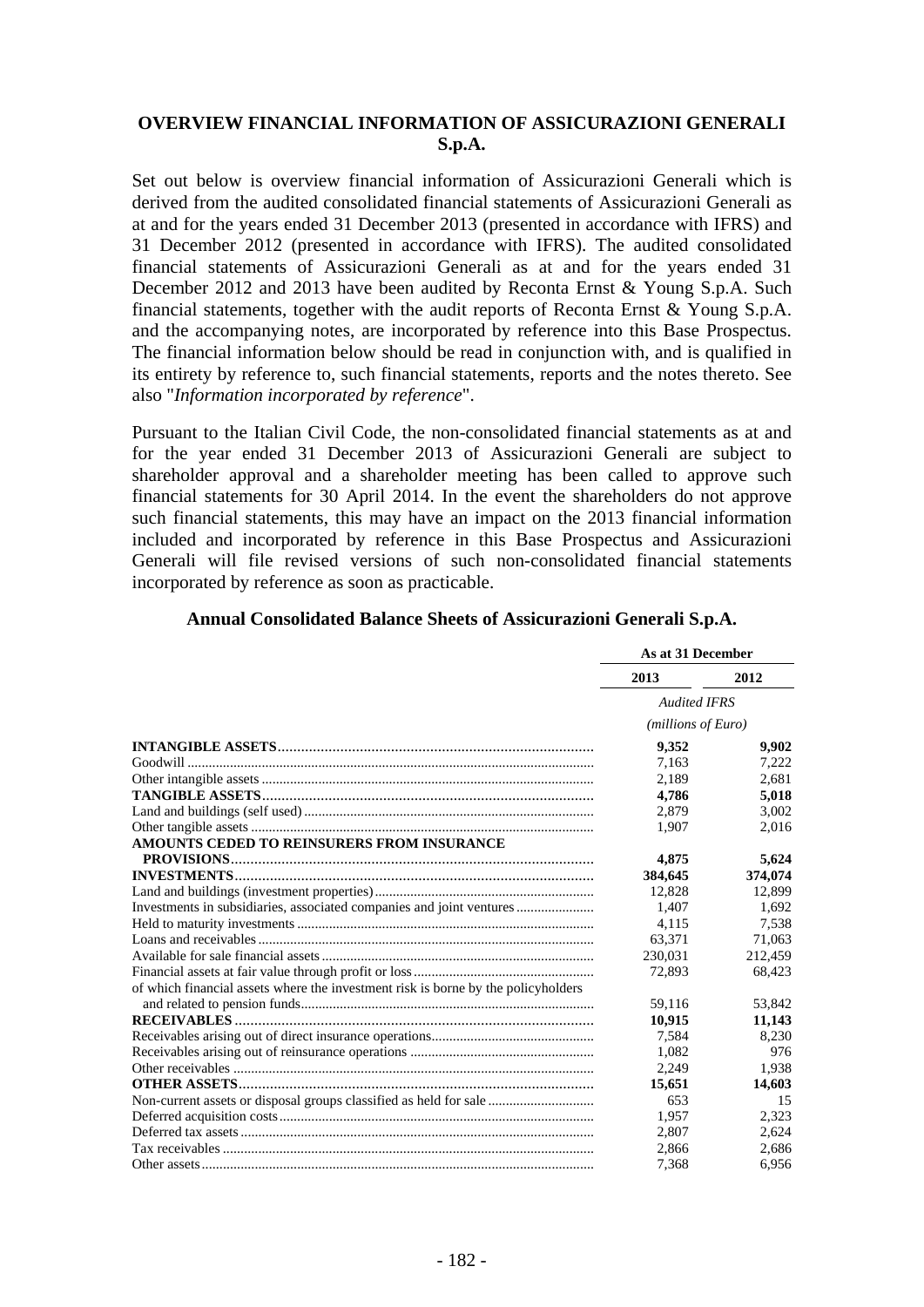| As at 31 December           |         |  |
|-----------------------------|---------|--|
| 2013                        | 2012    |  |
| <b>Audited IFRS</b>         |         |  |
| ( <i>millions of Euro</i> ) |         |  |
| 19.431                      | 21,647  |  |
| 449,656                     | 442.011 |  |

# **Annual Consolidated Balance Sheets of Assicurazioni Generali S.p.A. (cont.)**

|                                                                                  | As at 31 December   |          |
|----------------------------------------------------------------------------------|---------------------|----------|
|                                                                                  | 2013                | 2012     |
|                                                                                  | <b>Audited IFRS</b> |          |
|                                                                                  | (millions of Euro)  |          |
|                                                                                  | 21,405              | 21,726   |
|                                                                                  | 19,778              | 19,013   |
|                                                                                  | 1,557               | 1,557    |
|                                                                                  | $\Omega$            | $\Omega$ |
|                                                                                  | 7,098               | 7,098    |
|                                                                                  | 7,275               | 8.591    |
|                                                                                  | $-11$               | $-403$   |
|                                                                                  | 298                 | 596      |
| Reserve for unrealized gains and losses on available for sale financial assets   | 2,513               | 2,482    |
|                                                                                  | $-867$              | $-1.002$ |
|                                                                                  | 1,915               | 94       |
|                                                                                  | 1,627               | 2,713    |
|                                                                                  | 1,434               | 2,308    |
|                                                                                  | $-34$               | 128      |
|                                                                                  | 227                 | 278      |
|                                                                                  | 1,768               | 1.471    |
|                                                                                  | 345,752             | 336,369  |
| of which insurance provisions for policies where the investment risk is borne by |                     |          |
|                                                                                  | 45,809              | 41,068   |
|                                                                                  | 62,016              | 63,907   |
|                                                                                  | 16,084              | 15,553   |
| of which financial liabilities where the investment risk is borne by the         |                     |          |
|                                                                                  | 13,227              | 12,602   |
|                                                                                  | 45,932              | 48,354   |
|                                                                                  | 7,612               | 7,833    |
|                                                                                  | 8,129               | 8,033    |
|                                                                                  | 3,190               | 3,314    |
|                                                                                  | 572                 | 646      |
|                                                                                  | 4,367               | 4,073    |
|                                                                                  | 10,586              | 10,504   |
| Liabilities directly associated with non-current assets and disposal groups      |                     |          |
|                                                                                  | 648                 | $\theta$ |
|                                                                                  | 2,338               | 2,996    |
|                                                                                  | 1,607               | 1,639    |
|                                                                                  | 5.993               | 5,869    |
| TOTAL SHAREHOLDERS' EQUITY AND LIABILITIES                                       | 449,656             | 442,011  |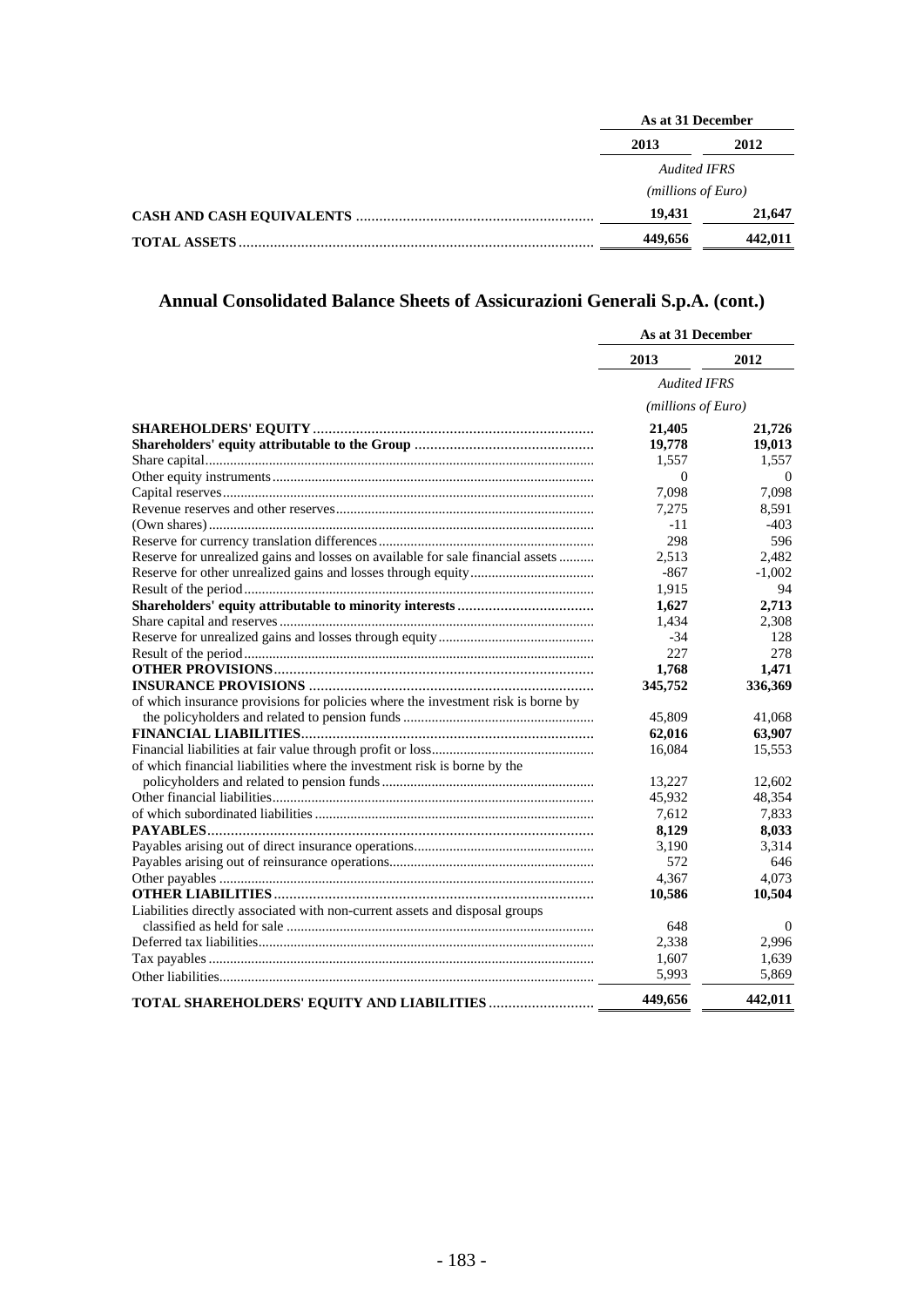# **Annual Consolidated Profit and Loss Accounts of Assicurazioni Generali S.p.A.**

|                                                                              | For the years ended 31<br><b>December</b> |           |
|------------------------------------------------------------------------------|-------------------------------------------|-----------|
|                                                                              | 2013                                      | 2012      |
|                                                                              | <b>Audited IFRS</b>                       |           |
|                                                                              | $(in$ millions of Euro)                   |           |
|                                                                              | 60,796                                    | 60,734    |
|                                                                              | 62,726                                    | 62,848    |
|                                                                              | $-1,930$                                  | $-2,114$  |
| Fee and commission income and income from financial service activities       | 1,359                                     | 1,299     |
|                                                                              | 4,763                                     | 6,143     |
| of which net income from financial instruments where the investment risk is  |                                           |           |
|                                                                              | 4,103                                     | 4,565     |
| Income from subsidiaries, associated companies and joint ventures            | 180                                       | 126       |
| Income from other financial instruments and land and buildings (investment   |                                           |           |
|                                                                              | 15,613                                    | 15,604    |
|                                                                              | 10,024                                    | 9,971     |
|                                                                              | 1,891                                     | 1,899     |
|                                                                              | 3,486                                     | 3,511     |
|                                                                              | 212                                       | 223       |
|                                                                              | 2,332                                     | 2.113     |
|                                                                              | 85,043                                    | 86,018    |
|                                                                              | $-63,295$                                 | $-61,567$ |
|                                                                              | $-64,433$                                 | $-62,919$ |
|                                                                              | 1,137                                     | 1,352     |
| Fee and commission expenses and expenses from financial service activities   | $-544$                                    | $-534$    |
|                                                                              | $-296$                                    | $-423$    |
| Expenses from other financial instruments and land and buildings (investment |                                           |           |
|                                                                              | $-3,299$                                  | $-7,486$  |
|                                                                              | $-1,377$                                  | $-1,318$  |
|                                                                              | $-445$                                    | -438      |
|                                                                              | $-514$                                    | $-2,529$  |
|                                                                              | $-964$                                    | $-3,200$  |
|                                                                              | $-11,036$                                 | $-11,218$ |
|                                                                              | $-7,976$                                  | -8,034    |
|                                                                              | -74                                       | $-114$    |
|                                                                              | $-2,986$                                  | $-3,070$  |
|                                                                              | $-4,249$                                  | $-3,322$  |
|                                                                              | $-82,720$                                 | $-84,550$ |
|                                                                              | 2,323                                     | 1,468     |
|                                                                              | $-742$                                    | -1,154    |
|                                                                              | 1,582                                     | 314       |
|                                                                              | 560                                       | 58        |
|                                                                              | 2,142                                     | 371       |
|                                                                              | 1,915                                     | 94        |
|                                                                              | 227                                       | 278       |
| <b>EARNINGS PER SHARE:</b>                                                   |                                           |           |
|                                                                              | 1.24                                      | 0.06      |
|                                                                              | 0.89                                      | 0.04      |
|                                                                              | 1.24                                      | 0.06      |
|                                                                              | 0.89                                      | 0.04      |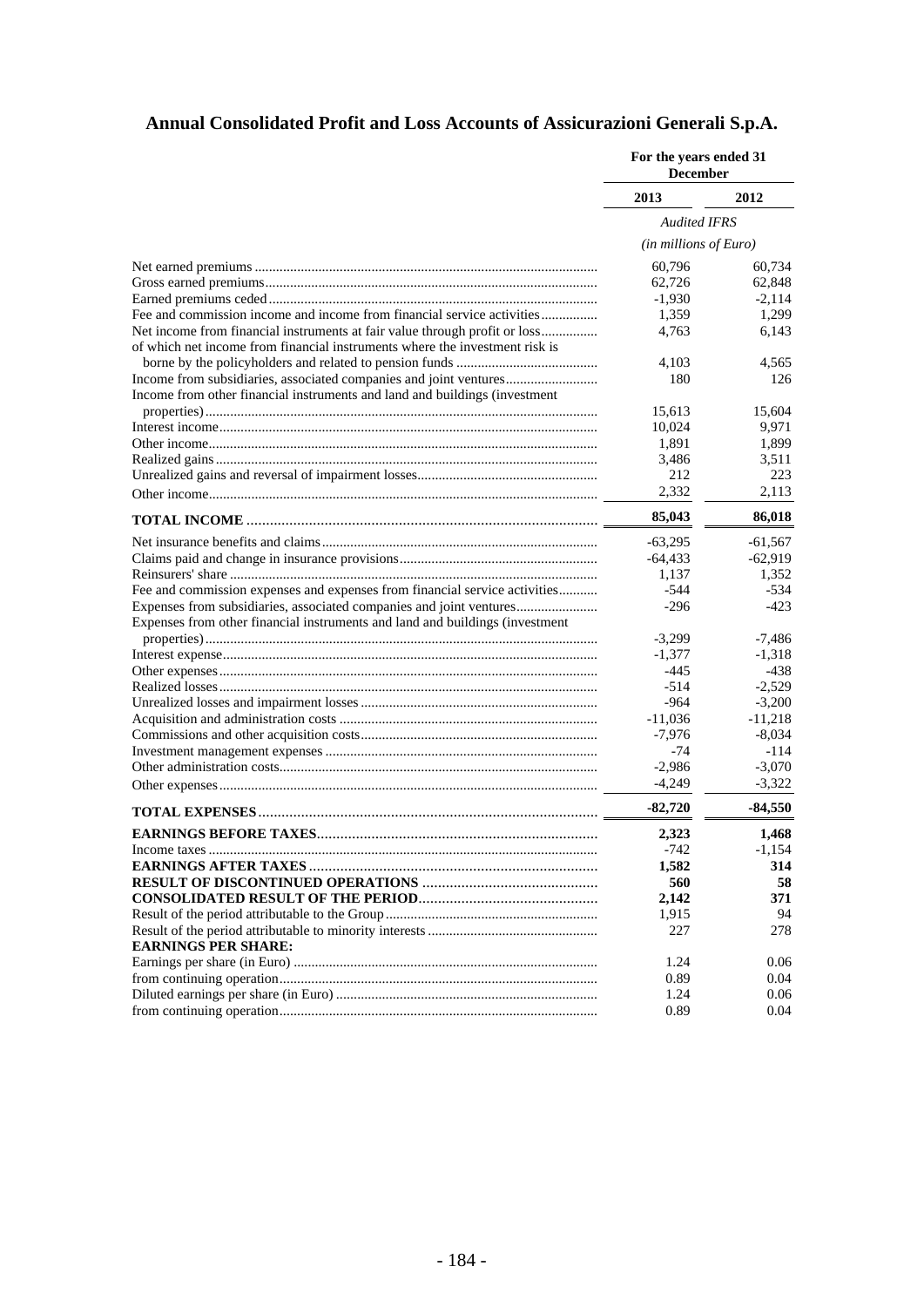#### **DESCRIPTION OF GENERALI FINANCE B.V.**

#### **Incorporation and domicile**

Generali Finance B.V. ("**Generali Finance**") is a finance company of the Generali Group. Generali Finance is a directly and indirectly wholly owned subsidiary of Assicurazioni Generali and as such, is subject to the coordination and control of Assicurazioni Generali as parent company. For a description of the Generali Group, please refer to "*Description of Assicurazioni Generali S.p.A. – Generali Group*". Generali Finance was incorporated as a private limited liability company ("*besloten vennootschap*") under the laws of The Netherlands on 24 April 1990. Generali Finance has its registered office at Diemerhof 32, in (1112 XN) Diemen, The Netherlands, telephone number + 31 20 660 1650 and corporate seat ("*statutaire zetel*") in Amsterdam and is registered under number 33219814 with the Trade Register of the Chamber of Commerce of Amsterdam.

#### **Share Capital and Shareholdings**

The authorised share capital of Generali Finance as at 31 December 2013 is Euro 500,000,000 consisting of 5,000,000 shares of a nominal value of Euro 100 each. The issued and paid up share capital of Generali Finance is Euro 100,000,000 consisting of 1,000,000 ordinary shares of nominal value of Euro 100 each. Generali Finance has not issued any participation certificates (*Partizipationsscheine*) or profit sharing certificates (*Genussscheine*).

Generali Finance is a directly and indirectly wholly owned subsidiary of Assicurazioni Generali.

Generali Finance's interests in the Generali Group as at 31 December 2013 comprise the following:

| Name, registered office | Share in equity<br>$\frac{0}{0}$ | Share in capital<br>$(x \in 1,000)$ |
|-------------------------|----------------------------------|-------------------------------------|
|                         | 0.282                            | 700                                 |
|                         | 0.051                            | 800                                 |
|                         | -75                              | 6.141                               |
|                         | 0.610                            | 332                                 |
| Total                   |                                  | 7.973                               |

For information on the Generali Group see "*Description of Assicurazioni Generali S.p.A.*"

#### **Selected Financial Information**

The section "*Overview Financial Information of Generali Finance B.V.*", included elsewhere in this Base Prospectus, contains non-consolidated balance sheet and income statement information in summary form, extracted from the audited non-consolidated financial statements of Generali Finance as at and for the years ended 31 December 2013 and 2012.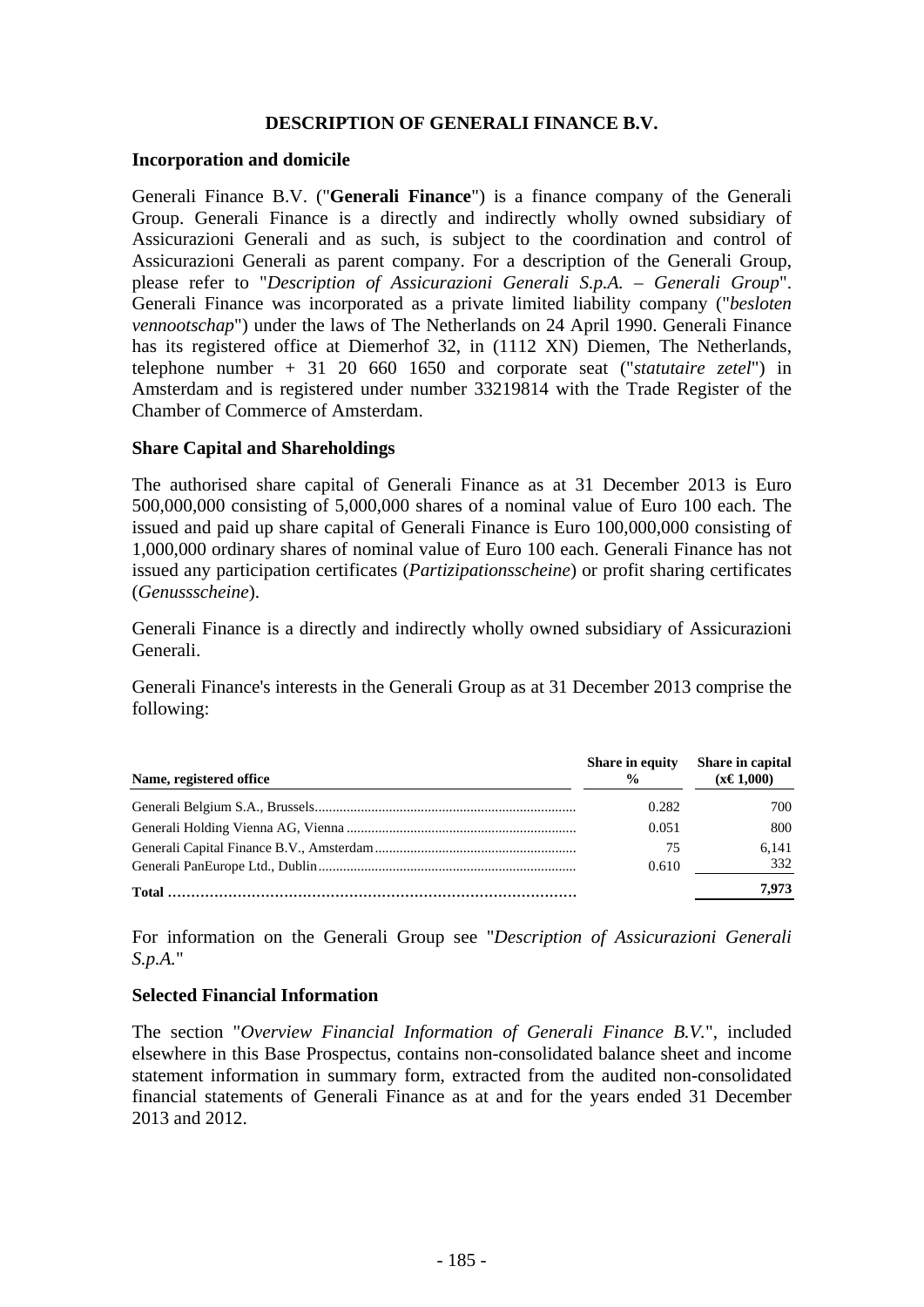The following table sets out certain selected non-consolidated financial information of Generali Finance as at and for the years ended 31 December 2013 and 2012.

|  | As at and for the years<br>ended 31 December |                    |
|--|----------------------------------------------|--------------------|
|  | 2013<br>2012<br>Dutch GAAP<br>(Audited)      |                    |
|  |                                              |                    |
|  |                                              |                    |
|  |                                              | (millions of Euro) |
|  | 308.5                                        | 311.8              |
|  | $-294.1$                                     | $-296.2$           |
|  | 11.1                                         | 11.8               |
|  | 8.0                                          | 8.0                |
|  | 6.071.5                                      | 6.082.6            |
|  | 6.092.6                                      | 6.096.2            |
|  | 247.9                                        | 236.8              |
|  | 5.844.7                                      | 5.859.4            |

#### **Business**

The main activities and corporate objects and purpose of Generali Finance, in accordance with Article 2(a) and (b) of its articles of association, are holding and managing shareholdings and borrowing or lending monies including public and private lending. Generali Finance operates in The Netherlands.

#### **Investments in group companies**

In order to allow Generali Finance to pursue its business objectives in compliance with applicable law, during 2006 Generali Finance purchased certain shareholdings in other Generali Group entities. In December 2006, Generali Finance purchased a 0.282 per cent, stake in Generali Belgium S.A. and a 0.051 per cent, stake in Generali Holding Vienna A.G. (both insurance companies in the Generali Group) for an aggregate consideration of Euro 1.5 million. In addition, on 22 December 2006 Generali Finance purchased a 75 per cent, stake in Generali Capital Finance B.V. (a newly incorporated entity) for a consideration of Euro 7.5 million. In December 2007 Generali Finance purchased a 51 per cent stake in Generali PanEurope Ltd., a Dublin insurance company within the Generali Group, for an aggregate consideration of Euro 10.9 million, with a further cash contribution of Euro 1.0 million in May 2008. As a result of dilution of ownership of shares the participation held in PanEurope Ltd. amounted to 0.61 per cent as at 31 December 2012.

#### **Generali Finance's activities during 2013**

Generali Finance receives interest payments from other Generali Group companies, and uses these amounts to pay interest to the holders of its securities. All securities issued by Generali Finance are listed on the Luxembourg Stock Exchange.

For the year ended 31 December 2013, interest from loans to Generali Group companies amounted to Euro 308.4 million (compared to Euro 311.7 million for the same period in 2012) whereas total interest paid and due amounted to Euro 291.0 million (compared to Euro 293.1 million for the same period in 2012). The slight decrease in interest income and interest expense is influenced by the rate of exchange of the Sterling, as certain Generali Group companies pay interest to Generali Finance, which in turn pays interest to holders of its securities, in Sterling and Generali Finance prepares its financial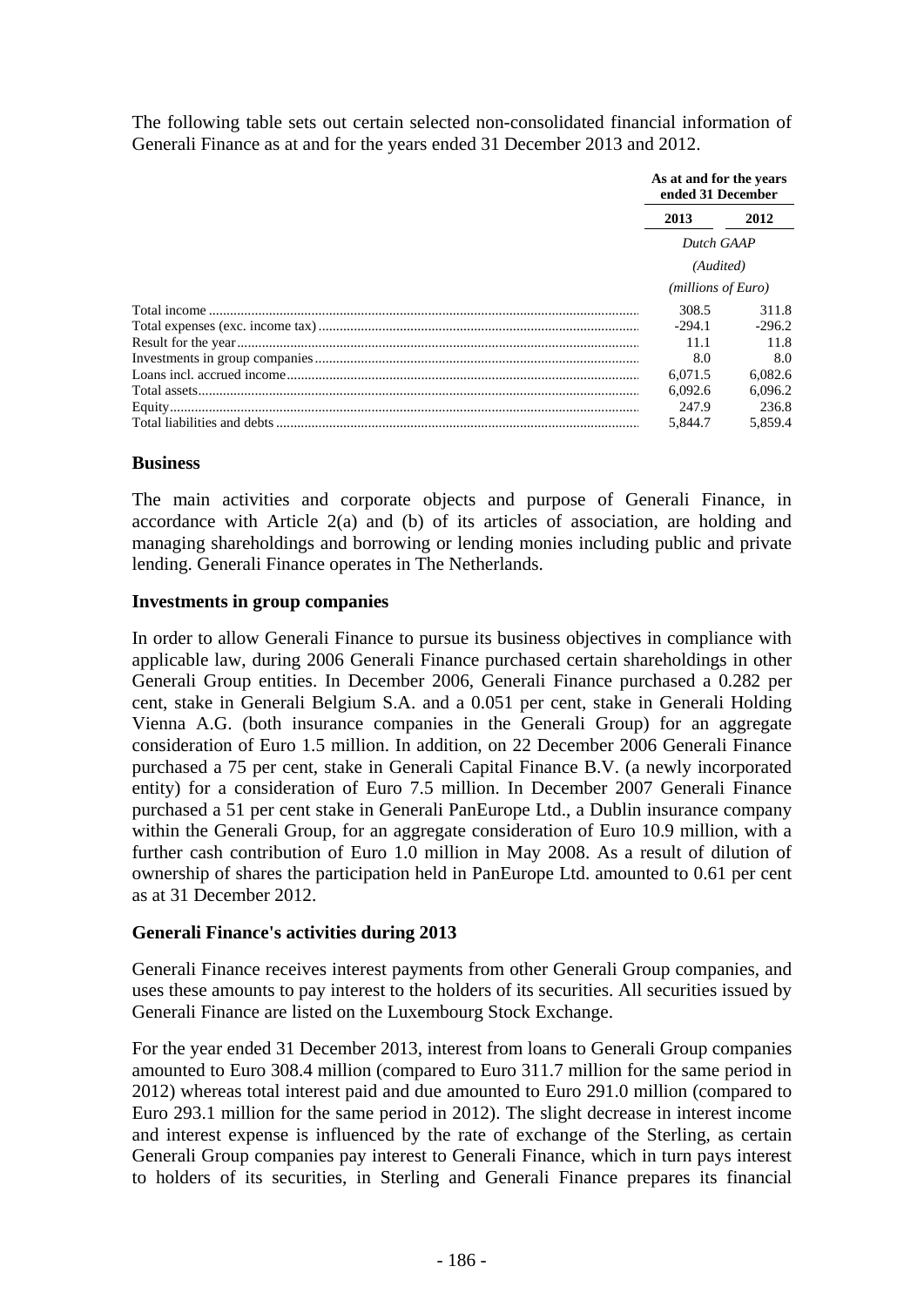statements in Euro. Interest paid and due mainly relates to securities issued by Generali Finance. For the year ended 31 December 2013, Generali Finance received dividends from investments in Generali Group companies in an amount of Euro 69,474 (compared to Euro 41,940 for the year ended 31 December 2012).

For the year ended 31 December 2013, total operating and other expenses amounted to Euro 3.1 million, compared to Euro 3.0 million in 2012.

In 2007, Generali Finance obtained from the Dutch tax authorities an Advanced Pricing Agreement (APA) for hybrid notes and an Advanced Tax Ruling (ATR) for securities, in each case issued by Generali Finance. During 2013 the APA was renewed. As a consequence of the APA and ATR, Generali Finance agreed to pay to Assicurazioni Generali as guarantor of the outstanding securities an annual fee of 0.05 per cent. on the outstanding principal amounts. For the year ended 31 December 2013, guarantee fees amounted to Euro 2.7 million, which is similar to 2012. As Generali Finance did not issue any securities in 2013, the costs of issue, listing and rating like the same period in 2012, amounted to nil.

As at 31 December 2013, total assets amounted to Euro 6,092.6 million compared to Euro 6,096.2 million as at 31 December 2012 and consisted of Euro 6,071.5 million of loans to other Generali Group companies including accrued income (compared to Euro 6,082.6 million in 2012). These amounts are influenced by the rate of exchange of the Sterling, as certain assets are in Sterling and Generali Finance prepares its financial statements in Euro. Total liabilities, amongst other comprising securities issued by Generali Finance, amounted to Euro 5,844.7 million (compared to Euro 5,859.4 million in 2012).

As at 31 December 2013, paid up and called share capital amounted to Euro 100 million (which showed no change compared to the previous year) and reserves, including the profit of the year, amounted to Euro 147.9 million (compared to Euro 136.8 million in 2012).

During 2013 no dividends were distributed.

For the year ended 31 December 2013 Generali Finance recorded a profit of Euro 11.1 million (compared to a profit of Euro 11.8 million in 2012).

#### **Distributable Reserves**

On 27 March 2014, Generali Finance's Board of Directors approved its financial statements as at and for the year ended 31 December 2013. As at 31 December 2013, Generali Finance had a general reserve of Euro 91.2 million and a share premium reserve of Euro 45.6 million, whereas the profit for the year 2013 amounted to Euro 11.1 million. The reserves including the profit for the year are freely distributable.

The following table sets out the dividend per share paid by Generali Finance for the years ended 2009, 2010, 2011, 2012 and 2013.

| 2013 | 2012 | 2011   | 2010 | 2009 |
|------|------|--------|------|------|
|      |      | (Euro) |      |      |
|      | 14.0 | 15 O   | 15 O | 75   |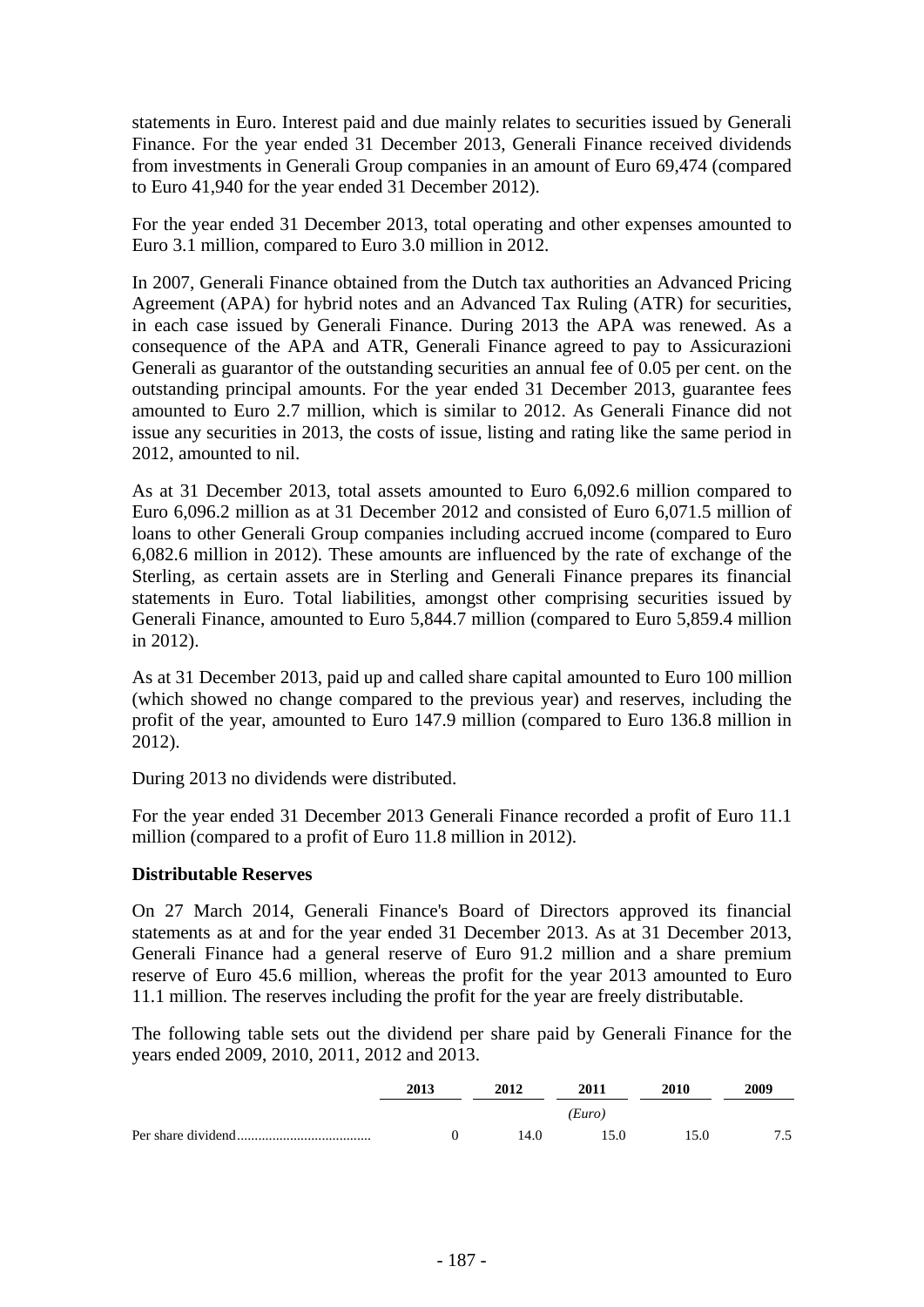## **Corporate Governance Rules**

To the best of Generali Finance's knowledge and belief, it is in compliance with all applicable corporate governance laws and regulations of The Netherlands.

#### **Board of Directors**

The Board of Directors of Generali Finance as at the date of this Base Prospectus is constituted as follows:

| <b>Name</b>                        | <b>Position</b> | <b>Place and</b><br>date of birth | Principal activities performed by the Directors<br>outside Generali Finance                                                                                                                                                                                                                                                                                                                                                                                                                           |
|------------------------------------|-----------------|-----------------------------------|-------------------------------------------------------------------------------------------------------------------------------------------------------------------------------------------------------------------------------------------------------------------------------------------------------------------------------------------------------------------------------------------------------------------------------------------------------------------------------------------------------|
| Fransiscus W. H. M. Heus  Director |                 | The Hague,<br>31-08-1944          | Member of the Board of Supervisory<br>Directors of:<br>Generali Belgium SA;<br>Participatie Maatschappij Graafschap Holland N.V.;<br>Participatie Maatschappij Transhol B.V.;<br>B.V.<br>Algemene<br>Holding<br>en<br>Financieringsmaatschappij<br>and Generali Turkey Holding B.V.<br>Managing Director of:<br>Generali Asia N.V.<br>Generali Capital Finance B.V.<br>Redoze Holding N.V. and<br>Saxon Land B.V.                                                                                     |
|                                    |                 | Amsterdam,<br>15-05-1952          | Managing Director of:<br>Participatie Maatschappij Graafschap Holland N.V.;<br>Participatie Maatschappij Transhol B.V.;<br>Redoze Holding N.V.;<br>Generali Capital Finance B.V.;<br>Generali Asia N.V.;<br>CP Strategic Investments N.V.;<br>Iberian Structured Investments B.V.;<br>CZI Holding N.V.;<br>Saxon Land B.V.; and<br>Generali Turkey Holding B.V                                                                                                                                        |
|                                    |                 | Schiedam,<br>08-09-1954           | Managing Director of:<br>Participatie Maatschappij Graafschap Holland N.V.;<br>Participatie Maatschappij Transhol B.V.;<br>Redoze Holding N.V.;<br>Generali Capital Finance B.V.;<br>Genirland Ltd.;<br>CP Strategic Investments N.V.;<br>Iberian Structured Investments B.V.;<br>CZI Holding N.V.;<br>Saxon Land B.V.;<br>Generali Horizon B.V.;<br>Generali Turkey Holding B.V.;<br>B.V.<br>Algemene<br>Holding<br>en<br>Financieringsmaatschappij;<br>Lion River I N.V.; and<br>Lion River II N.V. |
|                                    |                 | Shijak,<br>02-10-1979             | Head of Debt Management of Assicurazioni<br>Generali S.p.A<br>Director of Citylife S.p.A                                                                                                                                                                                                                                                                                                                                                                                                              |

The business address of each of the directors is Diemerhof 32, 1112 XN, Diemen, The **Netherlands**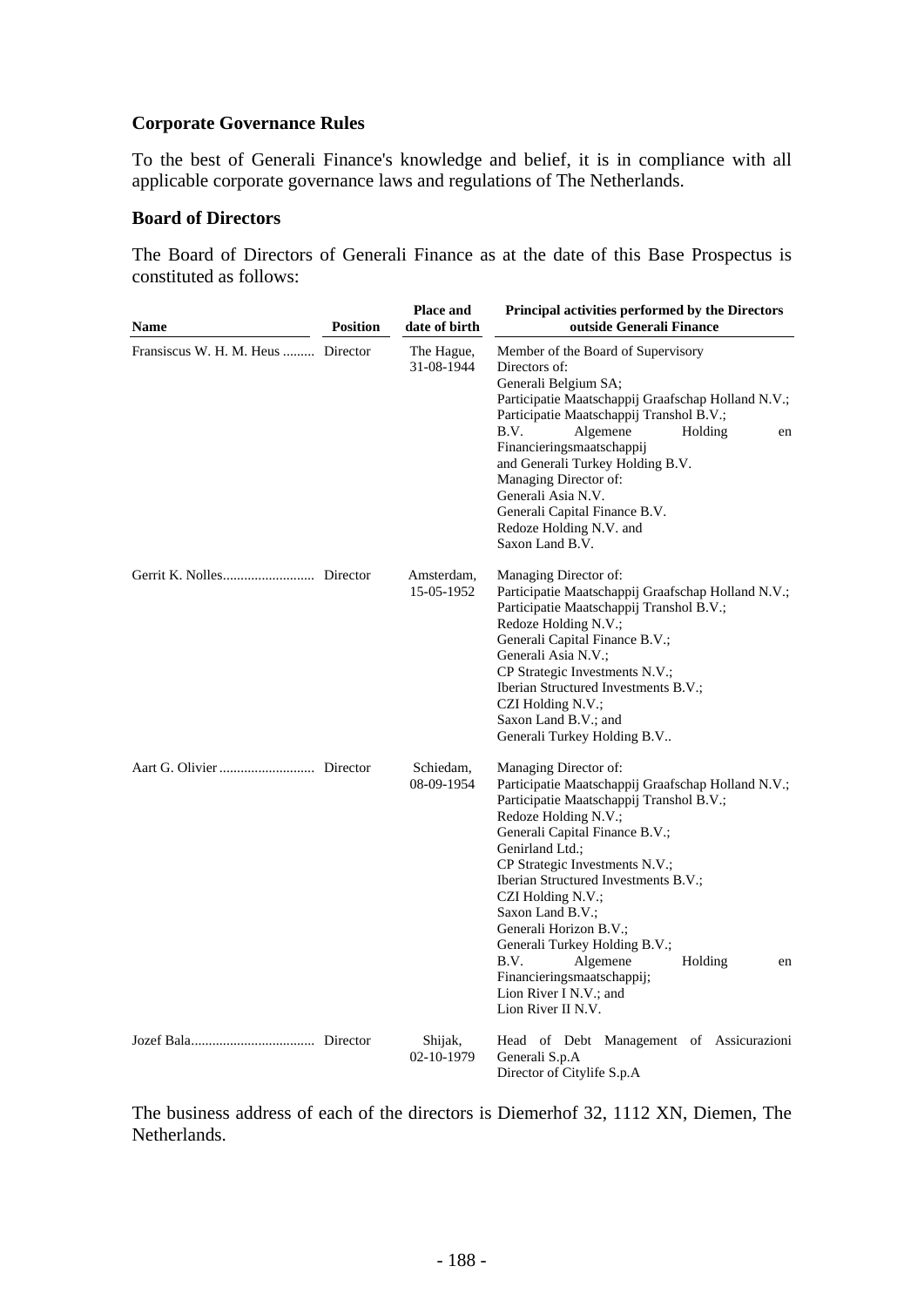There are no conflicts of interests between any of the Directors' duties to Generali Finance and their private interests or other duties.

#### **Employees**

As at the date of this Base Prospectus, Generali Finance has no employees.

#### **Independent auditors**

The independent auditors of Generali Finance are Ernst & Young Accountants LLP who have been appointed to audit the non-consolidated financial statements of Generali Finance. Ernst & Young Accountants LLP are registered with The Netherlands Authority for Financial Markets ("**AFM**").

#### **Litigation pending**

As at the date of this Base Prospectus, Generali Finance is not involved in, nor is it aware of, any pending or threatened litigation, arbitration or administrative proceedings that are likely, individually or in the aggregate, to have a material effect on the results of operations or financial position of Generali Finance.

#### **Operations**

Generali Finance has all material consents, permits, authorisations and licences required for carrying out its business in the sectors in which it operates and has observed them in all material respects.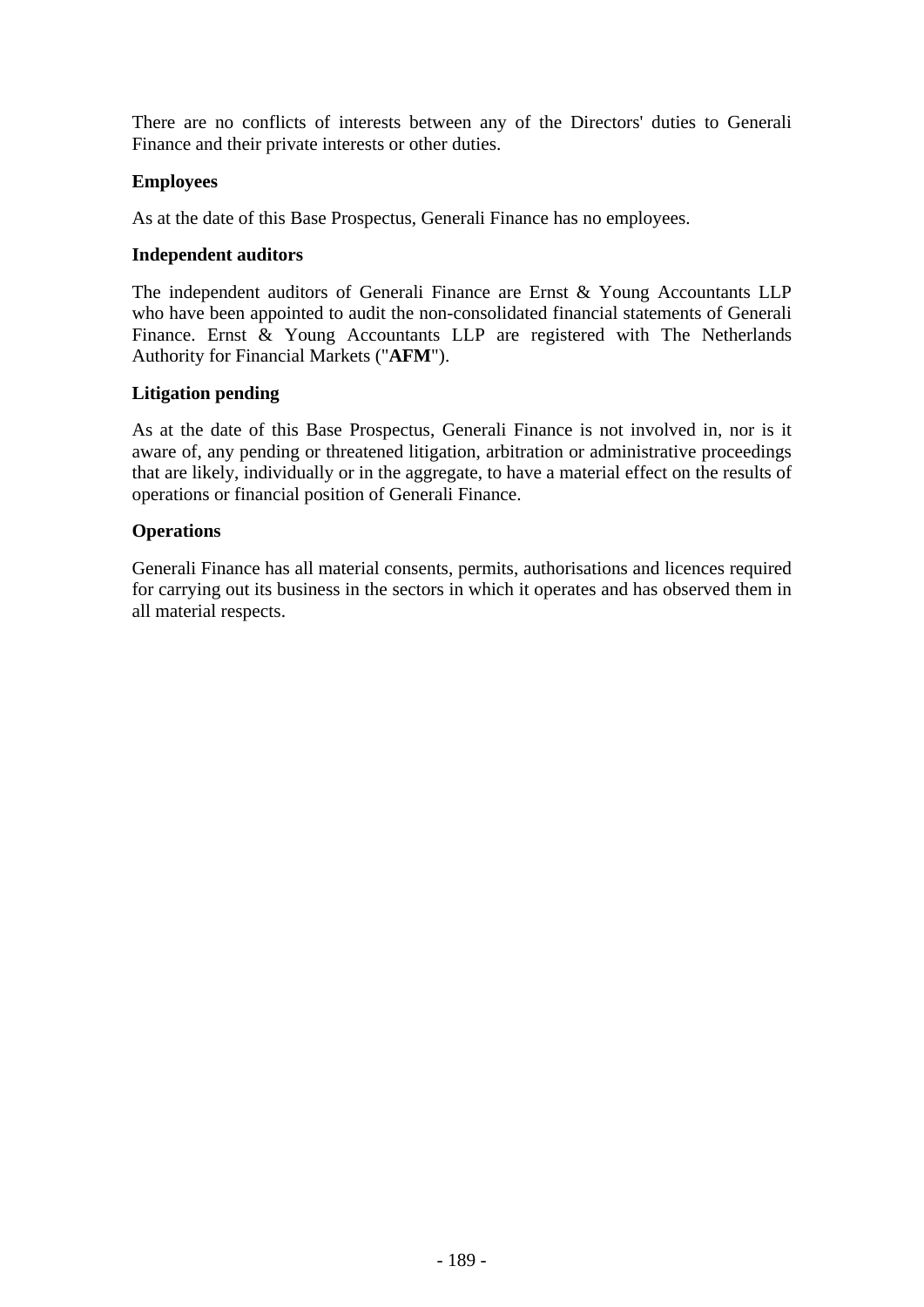#### **CAPITALISATION OF GENERALI FINANCE B.V.**

The following table sets out the capitalisation on a non-consolidated basis of Generali Finance as at 31 December 2013. This information has been extracted from and should be read in conjunction with, and is qualified in its entirety by reference to, the audited non-consolidated financial statements of Generali Finance for the year ended 31 December 2013. There has been no material change in the capitalisation of Generali Finance since 31 December 2013.

|                       | As at<br>31 December 2013                       |
|-----------------------|-------------------------------------------------|
|                       | (Data from audited)<br>financial<br>statements) |
|                       | Dutch GAAP                                      |
|                       | ( <i>millions of Euro</i> )                     |
| Long term liabilities | 1,693.2                                         |
|                       | N.A.                                            |
|                       | 4,151.5                                         |
|                       | 5,844.7                                         |
| Shareholders' equity  |                                                 |
|                       | 100.0                                           |
|                       | 45.7                                            |
|                       | 91.2                                            |
| Profit for the year   | 11.1                                            |
|                       | 247.9                                           |
|                       | 6.092.6                                         |

(1) Share premium reserve. See also "*Description of Generali Finance B.V. — Distributable Reserves*".

 $\frac{1}{2}$  ,  $\frac{1}{2}$  ,  $\frac{1}{2}$  ,  $\frac{1}{2}$  ,  $\frac{1}{2}$  ,  $\frac{1}{2}$  ,  $\frac{1}{2}$  ,  $\frac{1}{2}$  ,  $\frac{1}{2}$  ,  $\frac{1}{2}$  ,  $\frac{1}{2}$  ,  $\frac{1}{2}$  ,  $\frac{1}{2}$  ,  $\frac{1}{2}$  ,  $\frac{1}{2}$  ,  $\frac{1}{2}$  ,  $\frac{1}{2}$  ,  $\frac{1}{2}$  ,  $\frac{1$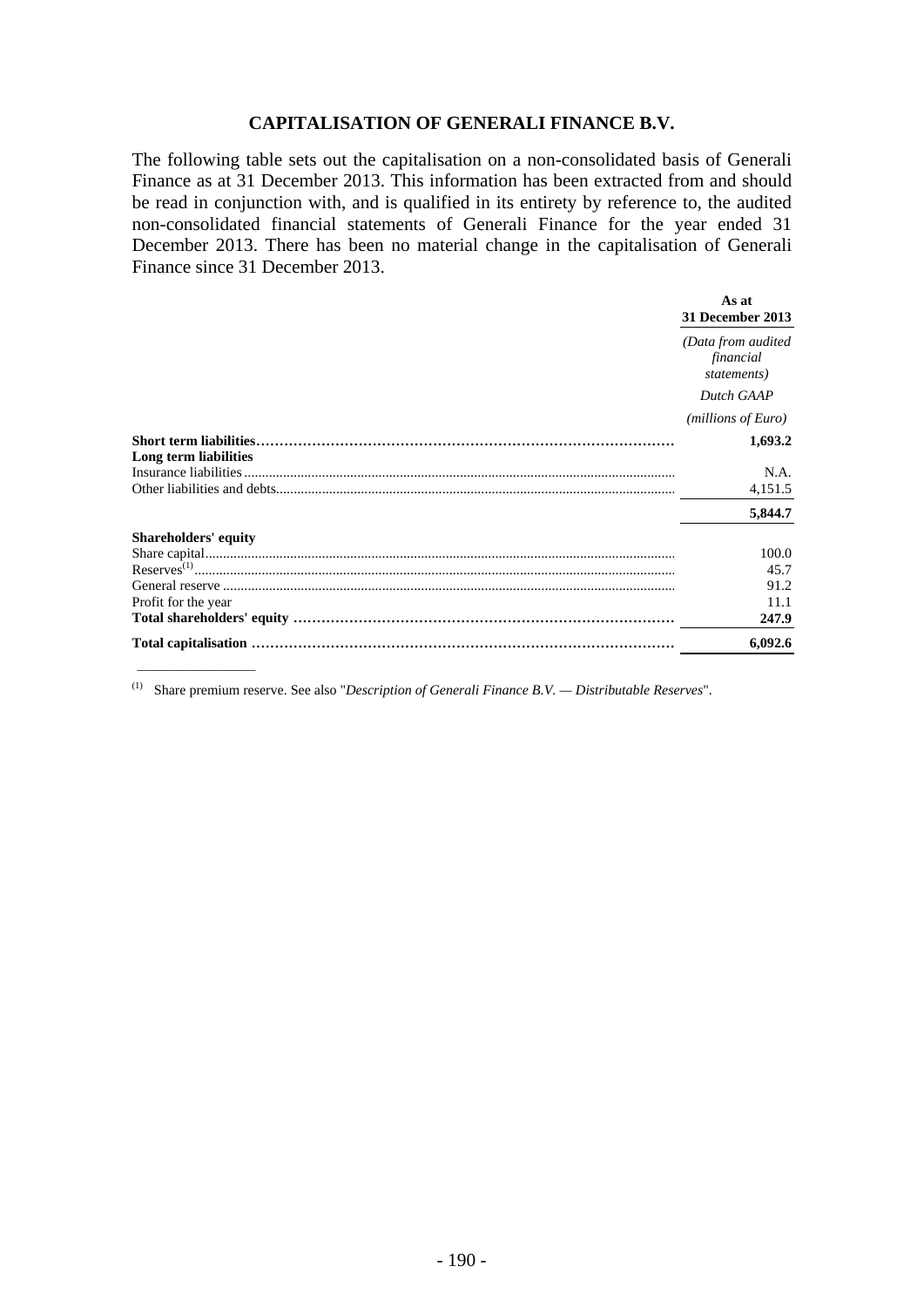#### **OVERVIEW FINANCIAL INFORMATION OF GENERALI FINANCE B.V.**

Set out below is overview financial information on Generali Finance which is derived from the audited non-consolidated financial statements of Generali Finance as at and for the years ended 31 December 2013 and 2012, in each case presented in accordance with Dutch GAAP. The 2013 non-consolidated financial statements have been audited by Ernst & Young Accountants LLP. The 2013 and 2012 non-consolidated financial statements are incorporated by reference into this Base Prospectus.

The financial information below should be read in conjunction with, and is qualified in its entirety by reference to, such financial statements and any notes thereto. See also "*Information incorporated by reference*".

In addition, set out below are the unaudited cash flow statements of Generali Finance.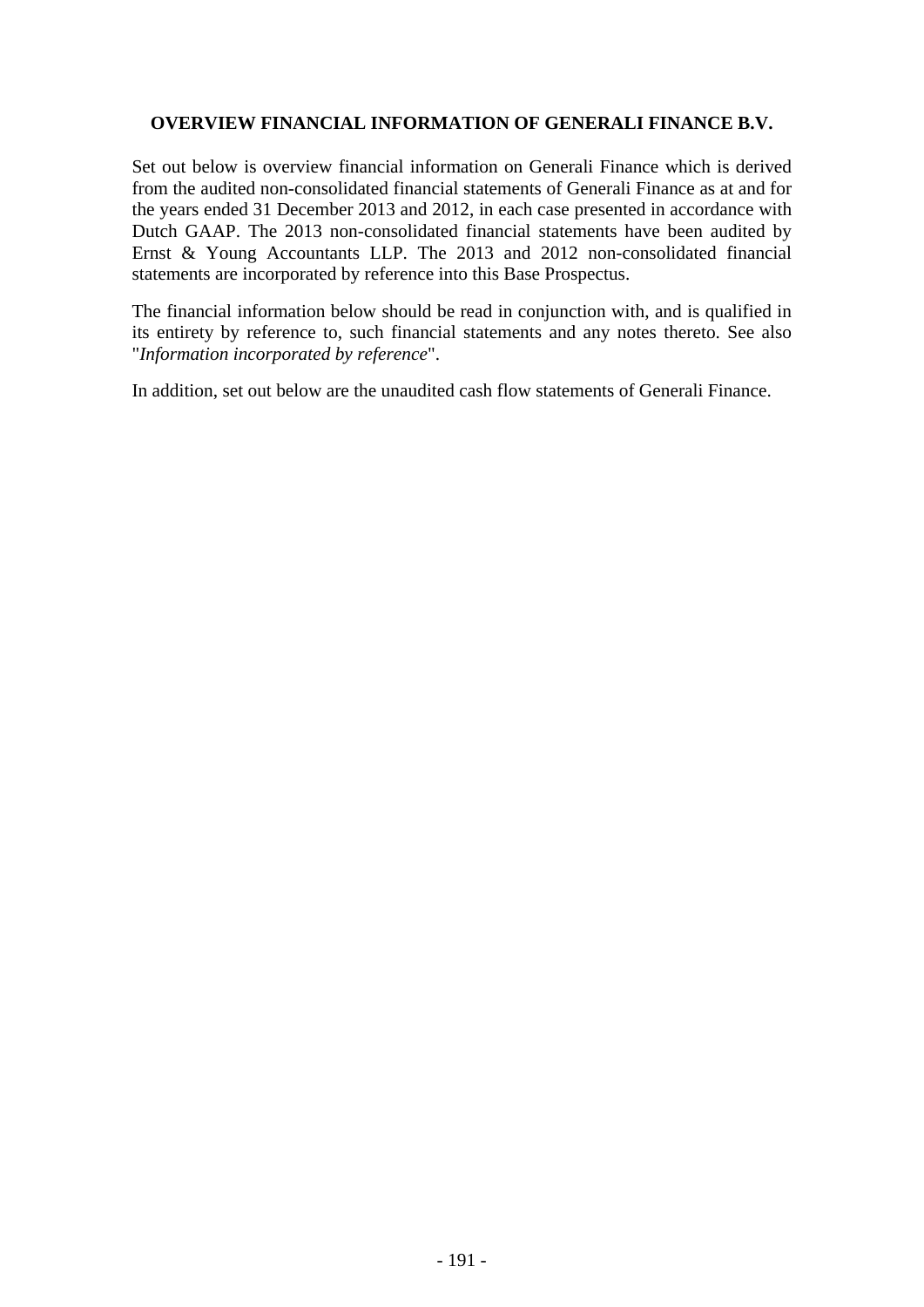# **Annual Non-Consolidated Balance Sheets of Generali Finance B.V.**

|                                      | As at 31 December |                    |         |         |
|--------------------------------------|-------------------|--------------------|---------|---------|
|                                      | 2013              |                    | 2012    |         |
|                                      |                   | (Audited)          |         |         |
|                                      |                   | Dutch GAAP         |         |         |
|                                      |                   | (millions of Euro) |         |         |
| <b>ASSETS</b>                        |                   |                    |         |         |
| <b>Fixed assets</b>                  |                   |                    |         |         |
| Financial fixed assets               |                   |                    |         |         |
|                                      | 7.9               |                    | 7.9     |         |
|                                      | 4,353.4           |                    | 5,870.0 |         |
|                                      |                   | 4,361.3            |         | 5,877,9 |
| <b>Current assets</b>                |                   |                    |         |         |
| Receivables                          |                   |                    |         |         |
|                                      | 1,523.5           |                    | 20.0    |         |
|                                      | 194.6             |                    | 192.6   |         |
|                                      |                   |                    | 0.0     |         |
|                                      | 0.3               |                    | 0.1     |         |
|                                      |                   | 1,718.4            |         | 212.7   |
|                                      |                   | 12.9               |         | 5.6     |
|                                      |                   | 6,092.6            |         | 6,096.2 |
| SHAREHOLDERS' EQUITY AND LIABILITIES |                   |                    |         |         |
| <b>Capital and reserves</b>          |                   |                    |         |         |
|                                      | 100.0             |                    | 100.0   |         |
|                                      | 45.6              |                    | 45.6    |         |
|                                      | 102.3             |                    | 91.2    |         |
|                                      |                   | 247.9              |         | 236.8   |
| <b>Non-current liabilities</b>       |                   |                    |         |         |
|                                      | 3,856.5           |                    | 5,369.6 |         |
|                                      | 295.0             |                    | 295.0   |         |
|                                      |                   | 4,151.5            |         | 5.664.6 |
| <b>Current liabilities</b>           |                   |                    |         |         |
| Short-term                           |                   |                    |         |         |
|                                      | 1,499.5           |                    |         |         |
|                                      | 7.7               |                    | 7.7     |         |
|                                      | 185.9             |                    | 186.6   |         |
|                                      | 0.1               |                    | 0.5     |         |
|                                      |                   | 1,693.2            |         | 194.8   |
|                                      |                   | 6,092.6            |         | 6,096.2 |
|                                      |                   |                    |         |         |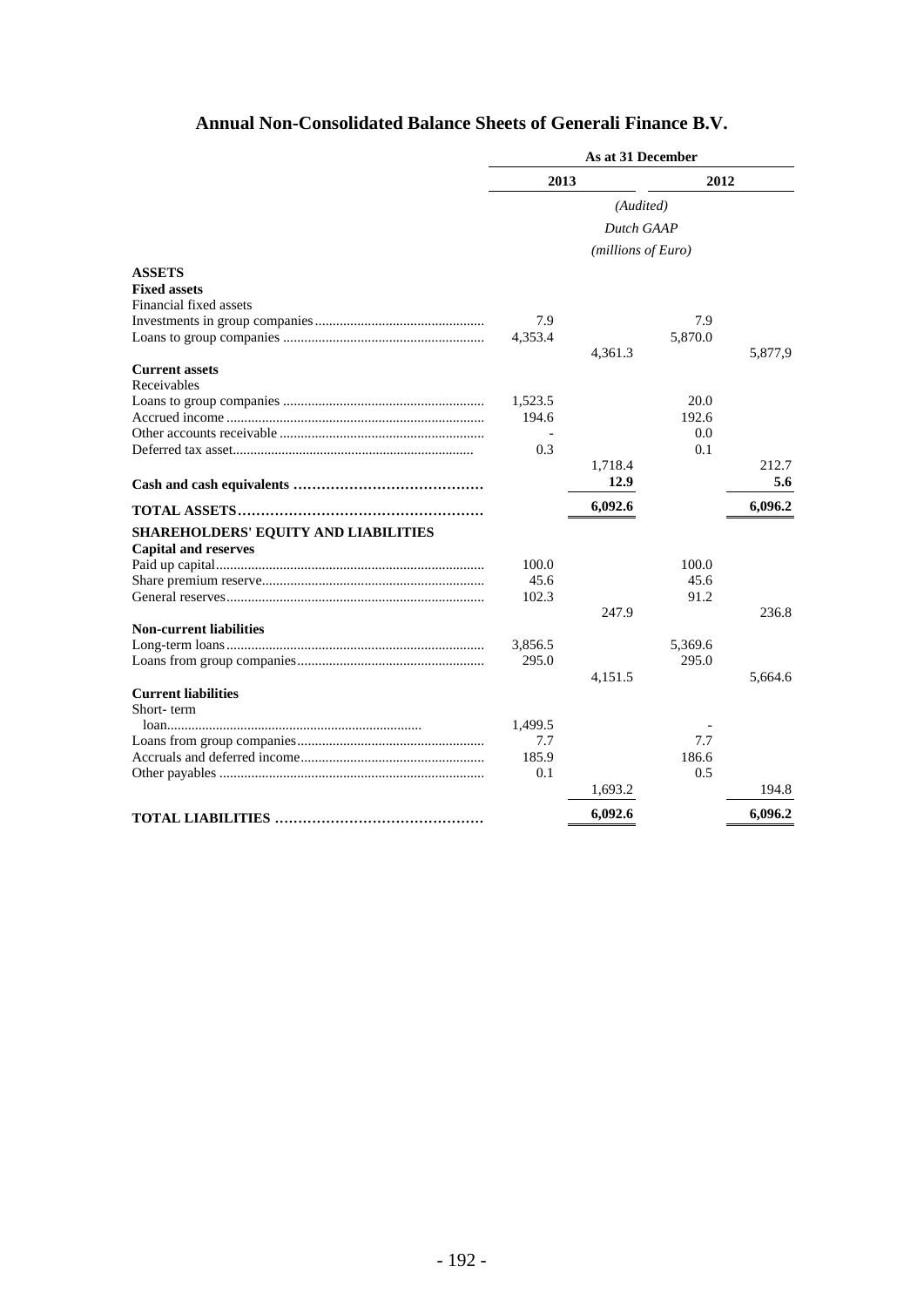# **Annual Non-Consolidated Profit and Loss Accounts of Generali Finance B.V.**

|                                       | For the year ended 31 December |       |       |       |
|---------------------------------------|--------------------------------|-------|-------|-------|
|                                       | 2013                           |       | 2012  |       |
|                                       | (Audited)<br>Dutch GAAP        |       |       |       |
|                                       |                                |       |       |       |
|                                       | (millions of Euro)             |       |       |       |
| <b>Income</b>                         |                                |       |       |       |
| Interest income from:                 |                                |       |       |       |
|                                       | 308.4                          |       | 311.7 |       |
|                                       | 0.0                            |       | 0.0   |       |
|                                       |                                | 308.4 |       | 311.7 |
| Interest expenses on:                 |                                |       |       |       |
|                                       |                                | 213.6 |       | 285.3 |
| Short-term loan                       |                                | 72.5  |       | 0.0   |
| Loans from group                      |                                | 5.0   |       | 7.8   |
|                                       |                                |       |       |       |
|                                       |                                | 17.3  |       |       |
|                                       |                                |       |       | 18.6  |
| Other income                          |                                |       |       |       |
|                                       | 0.1                            |       | 0.0   |       |
|                                       | 0.0                            |       | 0.0   |       |
|                                       | 0.0                            |       | 0.1   |       |
|                                       |                                | 0.1   |       | 0.1   |
|                                       |                                | 17.4  |       | 18.7  |
| <b>Operational and other expenses</b> |                                |       |       |       |
|                                       | 2.7                            |       | 2.7   |       |
|                                       | 0.0                            |       | 0.0   |       |
|                                       | 0.1                            |       | 0.1   |       |
|                                       | 0.3                            |       | 0.2   |       |
|                                       |                                | 3.1   |       | 3.0   |
|                                       |                                | 14.3  |       | 15.7  |
|                                       |                                | 3.2   |       | 3.9   |
|                                       |                                |       |       |       |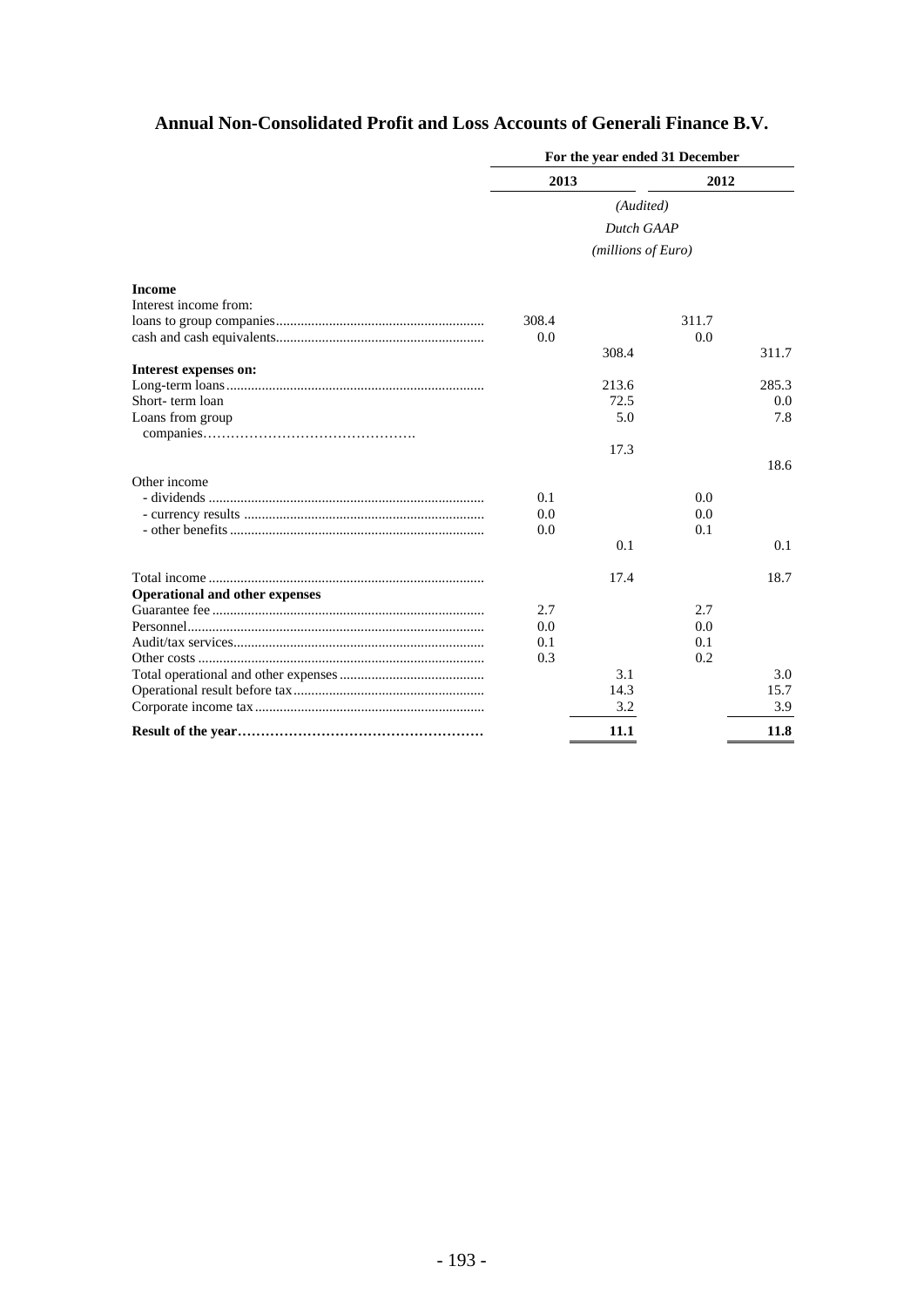#### **Unaudited Annual Non-Consolidated Cash Flow Statements of Generali Finance B.V.**

|  | For the years ended<br>31 December |          |  |
|--|------------------------------------|----------|--|
|  | 2013                               | 2012     |  |
|  | (Unaudited)<br>(millions of Euro)  |          |  |
|  |                                    |          |  |
|  | 297.2                              | 308.6    |  |
|  | $-283.1$                           | $-289.4$ |  |
|  | $-3.1$                             | $-3.0$   |  |
|  | $-3.7$                             | $-3.5$   |  |
|  | 0.0                                | $-14.0$  |  |
|  | 0.0                                | 0.1      |  |
|  | 7.3                                | $-1.2$   |  |
|  | 7.3                                | $-1.2$   |  |

At the request of Generali Finance, the independent auditor of Generali Finance has compared the amounts included in the table above not derived from the audited nonconsolidated financial statements with the corresponding amounts in the schedules and analyses prepared by Generali Finance from its accounting records and found them to be in agreement after giving effect to rounding if applicable.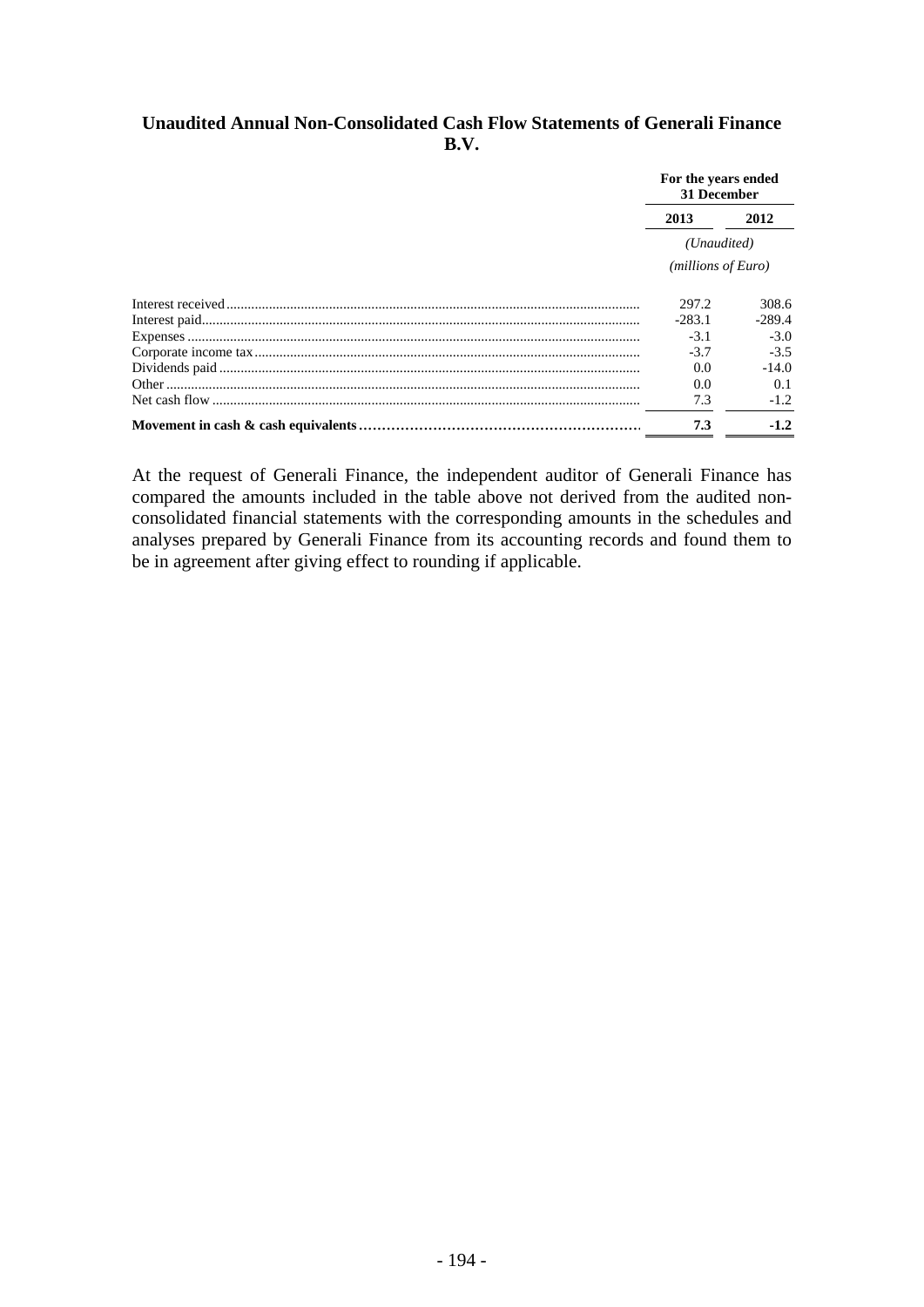#### **TAXATION**

*The following is a general summary of certain tax consequences in Italy, The Netherlands and the Grand Duchy of Luxembourg of acquiring, holding and disposing of Notes. It does not purport to be a complete analysis of all tax considerations that may be relevant to the decision to purchase, own or dispose of Notes and does not purport to deal with the tax consequences applicable to all categories of prospective beneficial owners of Notes, some of which may be subject to special rules. This summary is based upon tax laws and/or practice in force as at the date of this Base Prospectus, which are subject to any changes in law and/or practice occurring after such date, which could be made on a retroactive basis. The Issuers will not update this summary to reflect changes in law and, if any such change occurs, the information in this summary could be superseded.* 

*Prospective purchasers of Notes should consult their tax advisers as to the overall tax consequences of acquiring, holding and disposing of Notes and receiving payments of interest, principal and/or other amounts under the Notes, including in particular the effect of any state, regional or local tax laws. Prospective purchasers of Notes should not apply any of the information below to other areas including (but not limited to) the legality of transactions involving the Notes.* 

#### **ITALY**

#### *Interest*

Interest received outside the conduct of a business activity is deemed to be received for Italian tax purposes at each interest payment date (in the amount actually paid) and also when it is implicitly included in the selling price of the Notes.

Interest received by Italian resident companies, commercial partnerships or individual entrepreneurs within the context of a business enterprise is taxable on an accrual basis.

#### *Interest and other proceeds – Notes that qualify as "obbligazioni o titoli similari alle obbligazioni"*

Pursuant to Legislative Decree No. 239 of 1 April 1996 (''**Decree No. 239'**'), as amended and restated, and pursuant to Article 44, paragraph 2(c) of Decree No. 917 of 22 December 1986 ("**Decree No. 917**"), in general, interest and other proceeds (including the difference between the redemption amount and the issue price) ("**Interest**") in respect of notes that qualify as "bonds" or "debentures similar to bonds" ("*obbligazioni*" or "*titoli similari alle obbligazioni*") for Italian tax purposes and are issued by Italian banks or listed companies (i.e., the so called "*Grandi Emittenti*") may be subject to an Italian substitute tax (*imposta sostitutiva*) depending on the legal status of the beneficial owner of such Interest and other proceeds. For these purposes, notes qualify as "bonds" or "debentures similar to bonds" if they incorporate an unconditional obligation to pay, at maturity, an amount not less than their nominal value and that do not give any right to directly or indirectly participate in the management of the relevant issuer or of the business in relation to which they are issued, are included in the category of "bonds and debentures similar to bonds" referred to in Decree No. 239, subject to the above regime. The Italian tax authorities have clarified (Revenue Agency Circular No. 4/E of 18 January 2006) that bonds may have a maturity which is not scheduled at a specific date, but it is linked to the maturity of the issuing company or to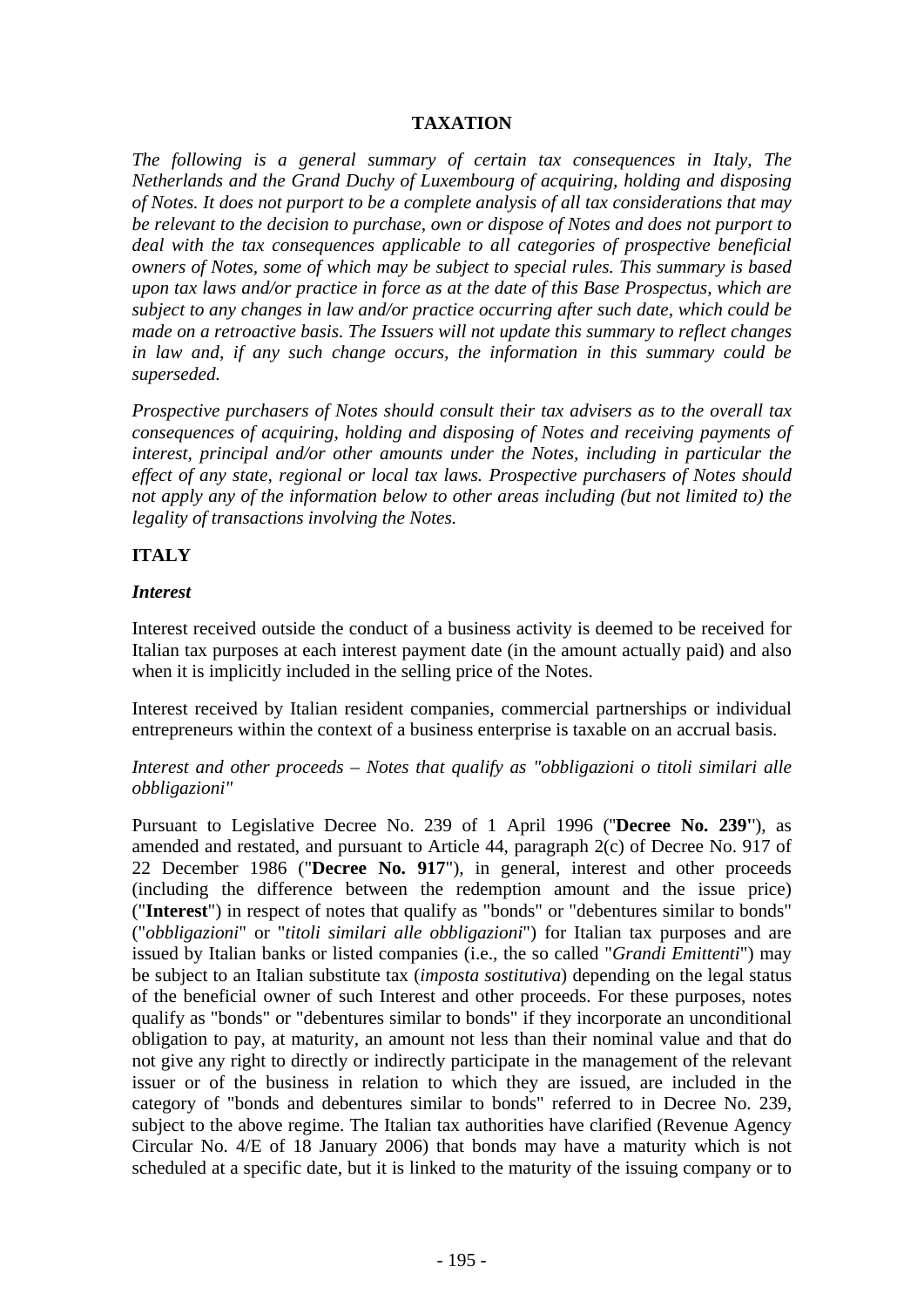the liquidation thereof, if the company has been set-up with an undetermined maturity pursuant to Article 2328 (2), No. 13, of the Italian Civil Code.

#### **Interest on the Notes issued by Assicurazioni Generali**

The tax regime described below applies also to securities other than shares and similar securities issued by Assicurazioni Generali to comply with Italian and/or EU capital adequacy requirements.

Interest on the Notes received by Italian resident companies, commercial partnerships or individual entrepreneurs within the context of a business enterprise is included in the taxable base for the purposes of corporate income tax (*imposta sul reddito delle società*, "**IRES**", generally at 27.5 per cent.) or individual income tax (*imposta sul reddito delle persone fisiche*, "**IRPEF**", at progressive rates), as applicable and – under certain circumstances – of the regional tax on productive activities (*imposta regionale sulle attività produttive*, "**IRAP**").

Interest on the Notes is subject to a 20 substitute tax ("*imposta sostitutiva*") if the recipient is included among the following categories of Italian residents: individuals, non-commercial partnerships, non-profit organisations, the Italian State and public entities or entities that are exempt from IRES.

The 20 per cent. *imposta sostitutiva* does not apply where the Notes are held in a discretionary investment portfolio managed by an Italian authorised financial intermediary and the beneficial owner thereof, where possible, has opted to be taxed at a flat rate of 20 per cent. on the year-end increase in value of the investment portfolio accrued, even if not realised (which increase in value includes any Interest accrued on the Notes), pursuant to the so-called portfolio management tax regime ("*regime del risparmio gestito*") provided for by Article 7 of Legislative Decree 21 November 1997, No. 461 ("**Decree 461/1997**").

If the holder of the Notes are individuals or non-profit organisations engaged in an entrepreneurial activity and the Notes are connected to such entrepreneurial activity, the 20 per cent. *imposta sostitutiva* applies on a provisional basis and may be deducted from the taxation on income due.

Interest accrued on the Notes held by Italian open-ended or closed-ended investment funds ("investment funds"), *società di investimento a capitale variabile* ("**SICAV**") is not subject to such *imposta sostitutiva* but is included in the aggregate income of the investment funds, SICAV. A withholding tax of 20 per cent. will be levied on proceeds distributed by the investment funds or the SICAV or received by certain categories of unitholders upon redemption or disposal of the units.

Interest accrued on the Notes held by pension funds is not subject to such *imposta sostitutiva* but is included in the aggregate income of the pension funds which is subject to a substitute tax at the rate of 11 per cent.

Under the current regime provided by Law Decree No. 351 of 25 September 2001 converted into law with amendments by Law No. 410 of 23 November 2001 ("**Decree 351**"), Interest on the Notes held by Italian resident real estate investment funds established pursuant to Article 37 of Legislative Decree No. 58 of 24 February 1998, as amended and supplemented, and Article 14-bis of Law No. 86 of 25 January 1994 are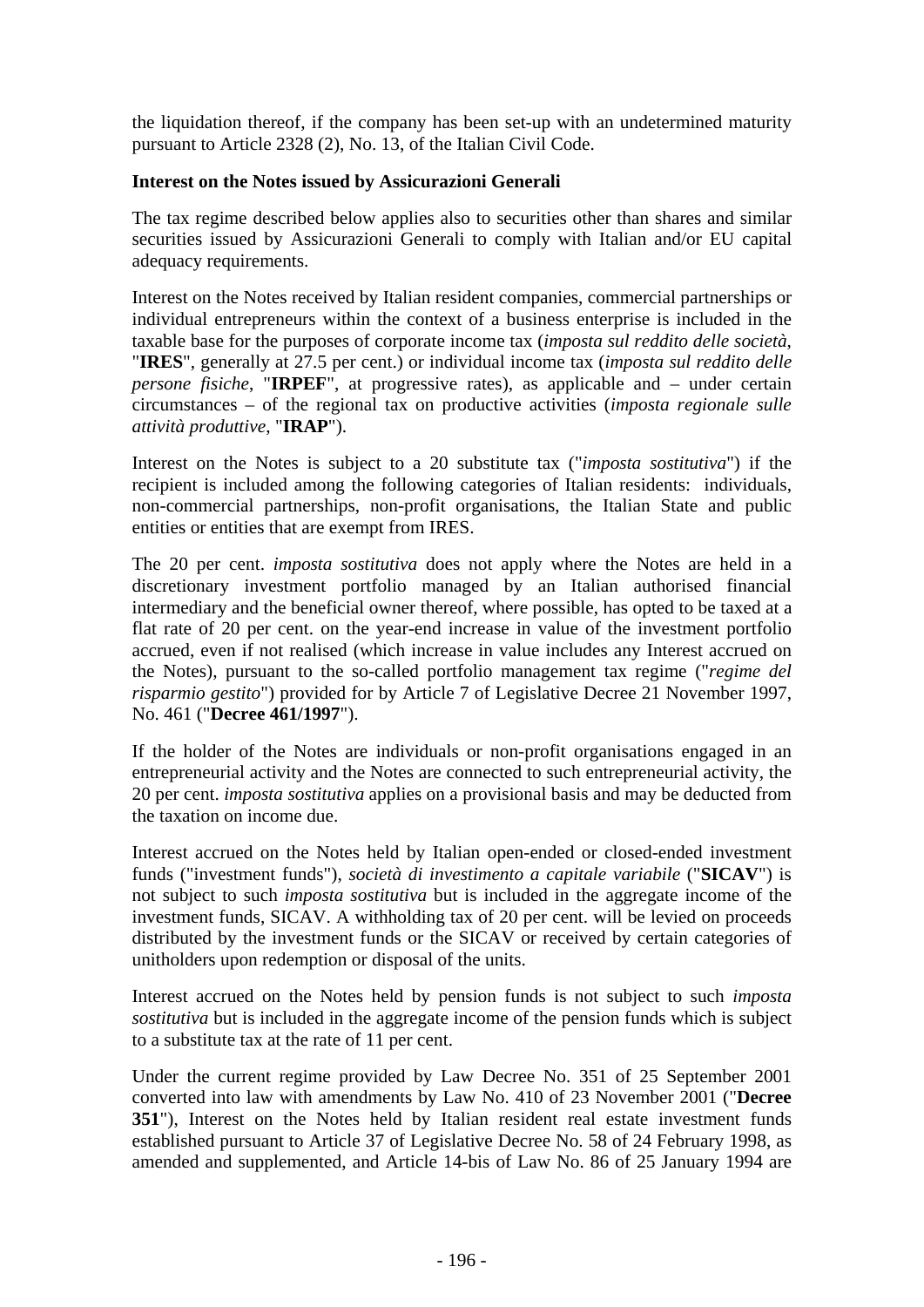subject neither to *imposta sostitutiva* nor to any other income tax in the hands of a real estate investment fund.

Pursuant to Decree No. 239, imposta sostitutiva is levied by banks, SIMs, fiduciary companies, SGRs, stockbrokers, and other entities identified by a Decree of the Ministry of Finance (the "**Intermediaries**").The Intermediaries must (i) be resident in Italy or be a permanent establishment in Italy of a non-Italian resident intermediary and (ii) intervene, in any way, in the collection of Interest or in the transfer of the Notes. Where the Notes are not deposited with an Intermediary, the imposta sostitutiva is applied and withheld by any entity paying Interest to the Noteholder.

Non-resident holders are not subject to such 20 per cent. *imposta sostitutiva* according to Article 6, paragraph 1, Decree No. 239, provided that:

- (a) they are either (i) resident for tax purposes in a State which allows an adequate exchange of information with Italy as listed in the Italian Ministerial Decree dated 4 September 1996, as amended from time to time, or as from the tax year in which the decree pursuant to article 168-bis of Decree No. 917 is effective, in the list of States allowing an adequate exchange of information with the Italian tax authorities as per the decree issued to implement Article 168-bis, paragraph 1 of Decree No. 917 or, in the case of institutional investors not subject to tax, they are established in such a State, or (ii) supranational entities set up in accordance with an international treaty executed by Italy, or (iii) central banks or other authorities engaged in the management of the official reserves (of a foreign State):
- (b) the Notes are deposited directly or indirectly (i) with a bank or a SIM resident in Italy, (ii) with the Italian permanent establishment of a non-resident bank or brokerage company which is electronically connected with the Italian Ministry of Finance or (iii) with a non-resident entity or company which has an account with a centralised clearance system (such as Euroclear or Clearstream, Luxembourg) which has a direct relationship with the Italian Ministry of Economy and Finance;
- (c) the banks or brokers mentioned in (b) above receive a self-declaration from the beneficial owner, which states that the beneficial owner is a resident of a State that allows an adequate exchange of information with Italy. The declaration, which must be in conformity with the form approved with ministerial decree 12 December 2001, is valid until it is revoked or withdrawn;
- (d) the banks or brokers mentioned above receive all necessary information to identify the non-resident beneficial owner of the deposited Notes, and all the necessary information in order to determine the amount of Interest that such beneficial owner is entitled to receive.

Non-resident holders are subject to the 20 per cent. *imposta sostitutiva* on Interest if any of the above conditions (a), (b), (c) or (d) is not satisfied.

Holders who are subject to the substitute tax might, nevertheless, be eligible for a total or partial relief under an applicable tax treaty between the Republic of Italy and the country of residence of the relevant holder.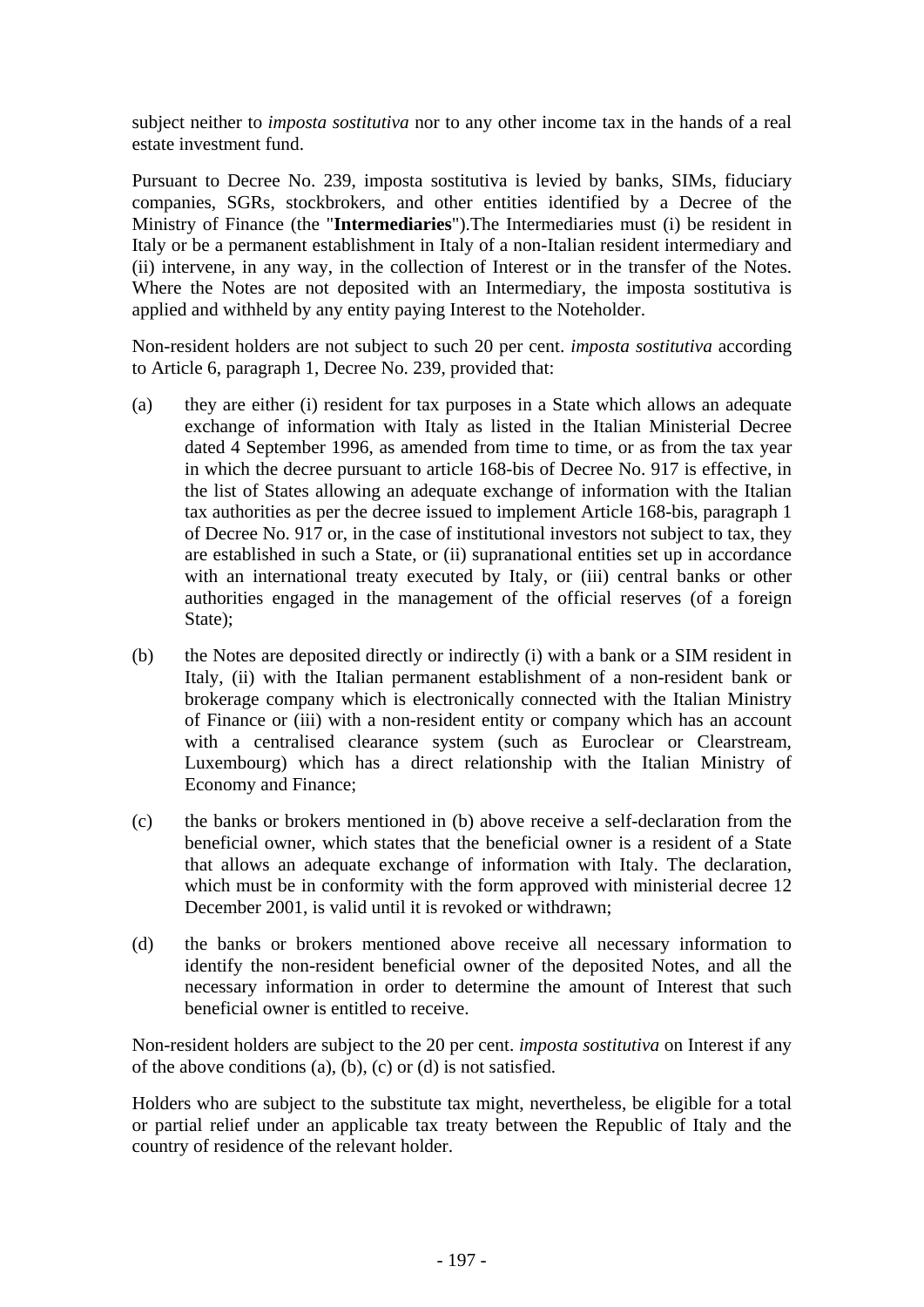#### **Interest received by Italian residents on the Notes issued by Generali Finance**

Interest on the Notes issued by Generali Finance received by Italian resident companies, commercial partnerships or individual entrepreneurs within the context of a business enterprise is included in the taxable base for the purposes of IRES or IRPEF, as applicable, and – under certain circumstances – IRAP, and at the rates and in the circumstances discussed in "*Interest on the Notes issued by Assicurazioni Generali*" above.

Interest on the Notes issued by Generali Finance is subject to a 20 per cent. *imposta sostitutiva* if it is received by recipients who are included among the following categories of Italian residents: individuals, non-commercial partnerships, non-profit organisations, the Italian State and public entities or entities that are exempt from IRES.

The 20 per cent. *imposta sostitutiva* does not apply where the Notes issued by Generali Finance are held in a discretionary investment portfolio managed by an Italian authorised financial intermediary and the beneficial owner thereof, where possible, has opted to be taxed at a flat rate of 20 on the year-end increase in value of the investment portfolio accrued, even if not realised (which increase in value includes any Interest accrued on the Notes issued by Generali Finance), pursuant to the so-called portfolio management tax regime ("*regime del risparmio gestito*") provided for by Article 7 of Decree 461/1997.

Interest accrued on the Notes held by Italian open-ended or closed-ended investment funds ("investment funds"), *società di investimento a capitale variabile* ("**SICAV**") is not subject to such *imposta sostitutiva* but is included in the aggregate income of the investment funds, SICAV. A withholding tax of 20 per cent. will be levied on proceeds distributed by the investment funds or the SICAV or received by certain categories of unitholders upon redemption or disposal of the units.

Interest accrued on the Notes held by pension funds is not subject to such *imposta sostitutiva* but is included in the aggregate income of the pension funds which is subject to a substitute tax at the rate of 11 per cent.

Where a holder is an Italian resident real estate investment fund, to which the provisions of Decree No. 351 apply, Interest accrued on the Notes will be subject neither to *imposta sostitutiva* nor to any other income tax in the hands of the real estate investment fund.

The *imposta sostitutiva* is a final tax and no additional tax is due by the recipient of the Interest, unless the Interest is received within the context of a business enterprise.

No *imposta sostitutiva* is due with respect to Interest paid to Italian resident companies, commercial partnerships or Italian permanent establishments of non-resident companies.

If the holder of the Notes issued is engaged in an entrepreneurial activity and the Notes are connected to such entrepreneurial activity and the Notes are deposited with an Italian authorised intermediary (or permanent establishment in Italy of a foreign intermediary), the *imposta sostitutiva* applies as a provisional tax and may be deducted from the taxation on income due.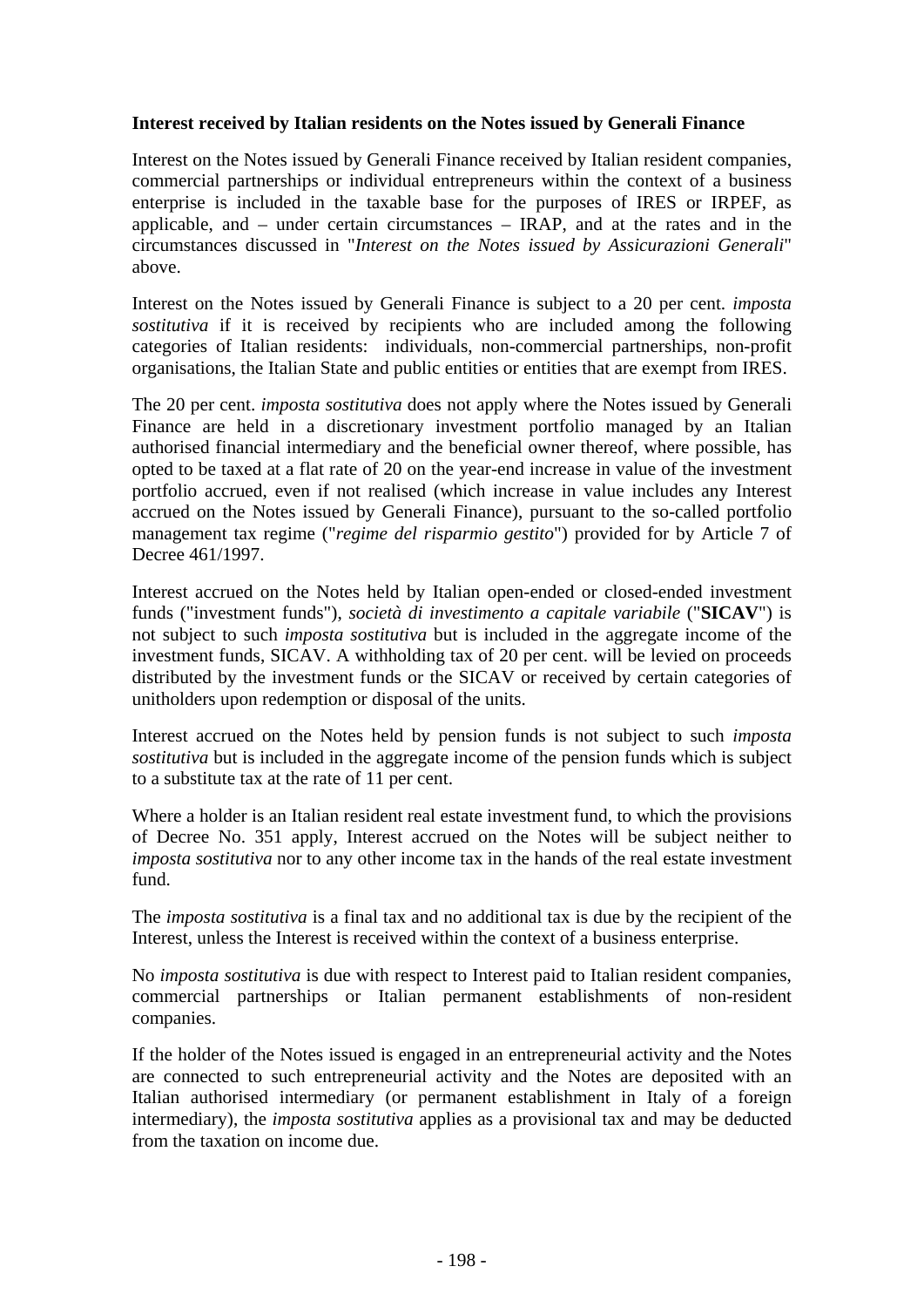If Notes beneficially owned by non-Italian residents are deposited with an Italian bank or other resident intermediary (or permanent establishment in Italy of foreign Intermediary) or are sold through an Italian bank or other resident intermediary (or permanent establishment in Italy of foreign intermediary) or in any case an Italian resident intermediary (or permanent establishment in Italy of foreign intermediary) intervenes in the payment of Interest on such Notes, to ensure payment of Interest without application of Italian taxation a non-Italian resident holder may be required to produce to the Italian bank or other intermediary a self-assessment (*autocertificazione*) stating that he or she is not resident in Italy for tax purposes.

Interest on the Notes received by non-Italian resident beneficial owners are not subject to taxation in Italy.

#### **Atypical securities**

Interest payments relating to Notes that are not deemed to fall within the category of bonds (*obbligazioni*) or debentures similar to bonds (*titoli similari alle obbligazioni*) may be subject to a withholding tax, levied at the rate of 20 per cent. For this purpose, debentures similar to bonds are securities that incorporate an unconditional obligation to pay, at maturity, an amount not lower than their nominal value, other than securities other than shares and similar securities issued by Assicurazioni Generali to comply with Italian and/or EU capital adequacy requirements (which are subject to the tax regime provided for bonds or debentures similar to bonds).

In the case of Notes issued by an Italian-resident issuer, where the Noteholder is (i) an Italian individual engaged in an entrepreneurial activity to which the Notes are connected, (ii) an Italian company or a similar Italian commercial entity, (iii) a permanent establishment in Italy of a foreign entity to which the Notes are connected, (iv) an Italian commercial partnership or (v) an Italian commercial private or public institution, such withholding tax is a provisional withholding tax. In all other cases, the withholding tax is a final withholding tax. For non-Italian resident Noteholders, the 20 per cent. withholding tax rate may be reduced by any applicable tax treaty.

If the Notes are issued by a non-Italian resident Issuer, the 20 per cent. withholding tax mentioned above does not apply to Interest payments made to a non-Italian resident Noteholder and to an Italian resident Noteholder which is (i) a company or similar commercial entity (including the Italian permanent establishment of foreign entities), (ii) a commercial partnership or (iii) a commercial private or public institution.

#### **Fungible issues**

Pursuant to Article 11, paragraph 2 of Decree 239, where the relevant Issuer issues a new Tranche forming part of a single series with a previous Tranche, for the purposes of calculating the amount of Interest subject to *imposta sostitutiva*, the issue price of the new Tranche will be deemed to be the same amount as the issue price of the original Tranche. This rule applies where (a) the new Tranche is issued within 12 months from the issue date of the previous Tranche and (b) the difference between the issue price of the new Tranche and that of the original Tranche does not exceed 1 per cent. multiplied by the number of years of maturity of the Notes.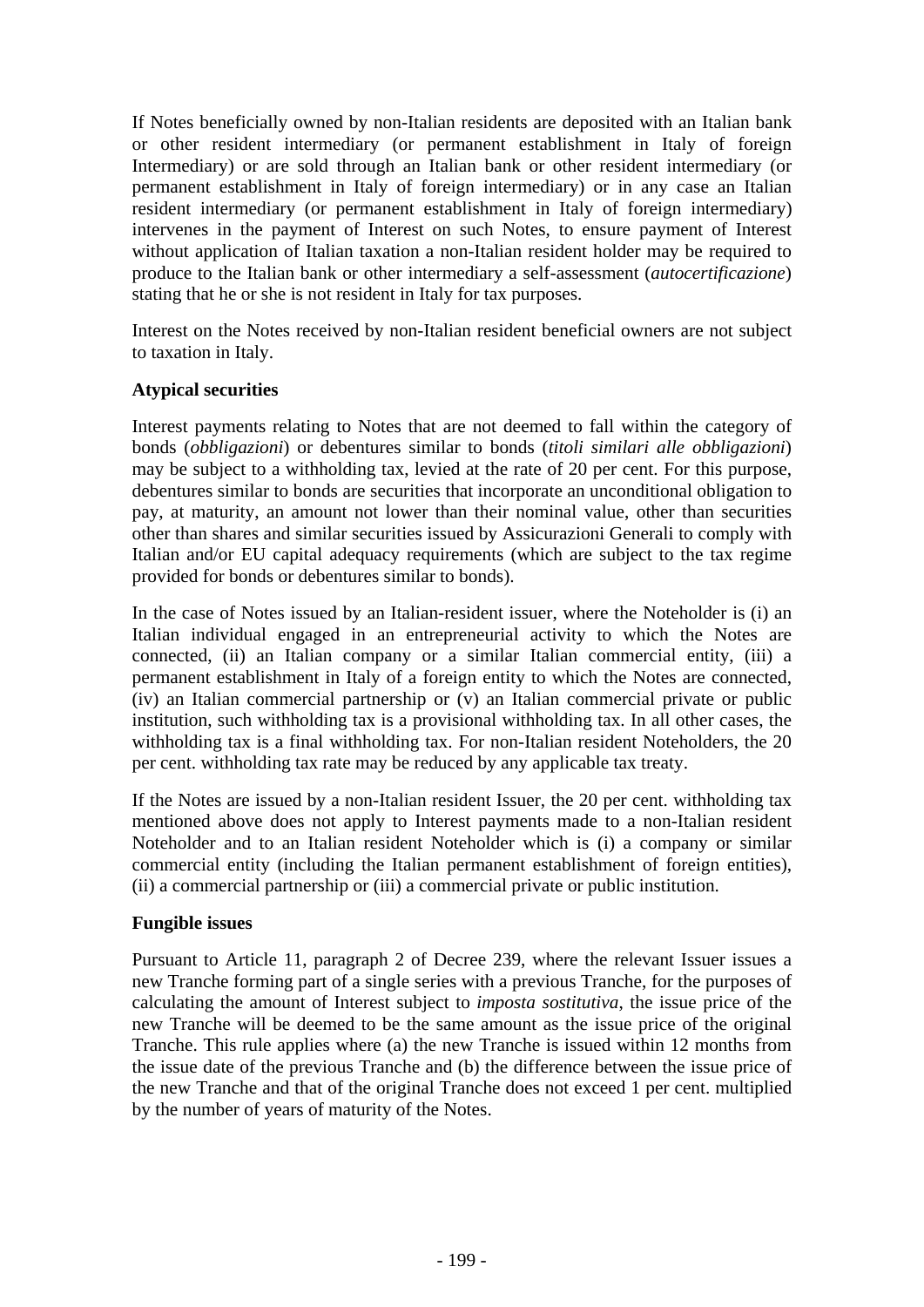# **Capital gains**

Any gain obtained from the sale or redemption of the Notes would be treated as part of the taxable income (and, in certain circumstances, depending on the "status" of the Noteholder, also as part of the net value of the production for IRAP purposes) if realised by an Italian company or a similar commercial entity (including the Italian permanent establishment of foreign entities to which the Notes are connected) or Italian resident individuals engaged in an entrepreneurial activity to which the Notes are connected.

A 20 per cent. *imposta sostitutiva* is applicable on capital gains realised on the disposal of Notes by Noteholders included among the following categories of Italian residents: individuals holding the Notes not in connection with an entrepreneurial activity, non-commercial partnerships, non-profit organisations, the Italian State and public entities or entities that are exempt from IRES.

In respect of the application of such substitute tax, taxpayers may opt for one of the three regimes described below.

Under the tax declaration regime (*regime della dichiarazione*), which is the default regime for Italian resident individuals not engaged in an entrepreneurial activity to which the Notes are connected, the *imposta sostitutiva* on capital gains will be chargeable, on a cumulative basis, on all capital gains, net of any incurred capital loss, realised by the Italian resident individual holding the Notes not in connection with an entrepreneurial activity pursuant to all sales or redemptions of the Notes carried out during any given tax year. Italian resident individuals holding the Notes not in connection with an entrepreneurial activity must indicate the overall capital gains realised in any tax year, net of any relevant incurred capital loss, in the annual tax return and pay *imposta sostitutiva* on such gains together with any balance income tax due for such year. Capital losses in excess of capital gains may be carried forward against capital gains realised in any of the four succeeding tax years.

As an alternative to the tax declaration regime, Italian resident individual Noteholders holding the Notes not in connection with an entrepreneurial activity may elect to pay the *imposta sostitutiva* separately on capital gains realised on each sale or redemption of the Notes (*regime del risparmio amministrato*). Such separate taxation of capital gains is allowed subject to (i) the Notes being deposited with Italian banks, SIMs or certain authorised financial intermediaries and (ii) an express election for the *regime del risparmio amministrato* being timely made in writing by the relevant Noteholder. The depository is responsible for accounting for *imposta sostitutiva* in respect of capital gains realised on each sale or redemption of the Notes (as well as in respect of capital gains realised upon the revocation of its mandate), net of any incurred capital loss, and is required to pay the relevant amount to the Italian tax authorities on behalf of the taxpayer, deducting a corresponding amount from the proceeds to be credited to the Noteholder or using funds provided by the Noteholder for this purpose. Under the *regime del risparmio amministrato*, where a sale or redemption of the Notes results in a capital loss, such loss may be deducted from capital gains subsequently realised, within the same securities management, in the same tax year or in the following tax years up to the fourth. Under the *regime del risparmio amministrato*, the Noteholder is not required to declare the capital gains in the annual tax return.

Any capital gains realised by Italian resident individuals holding the Notes not in connection with an entrepreneurial activity who have entrusted the management of their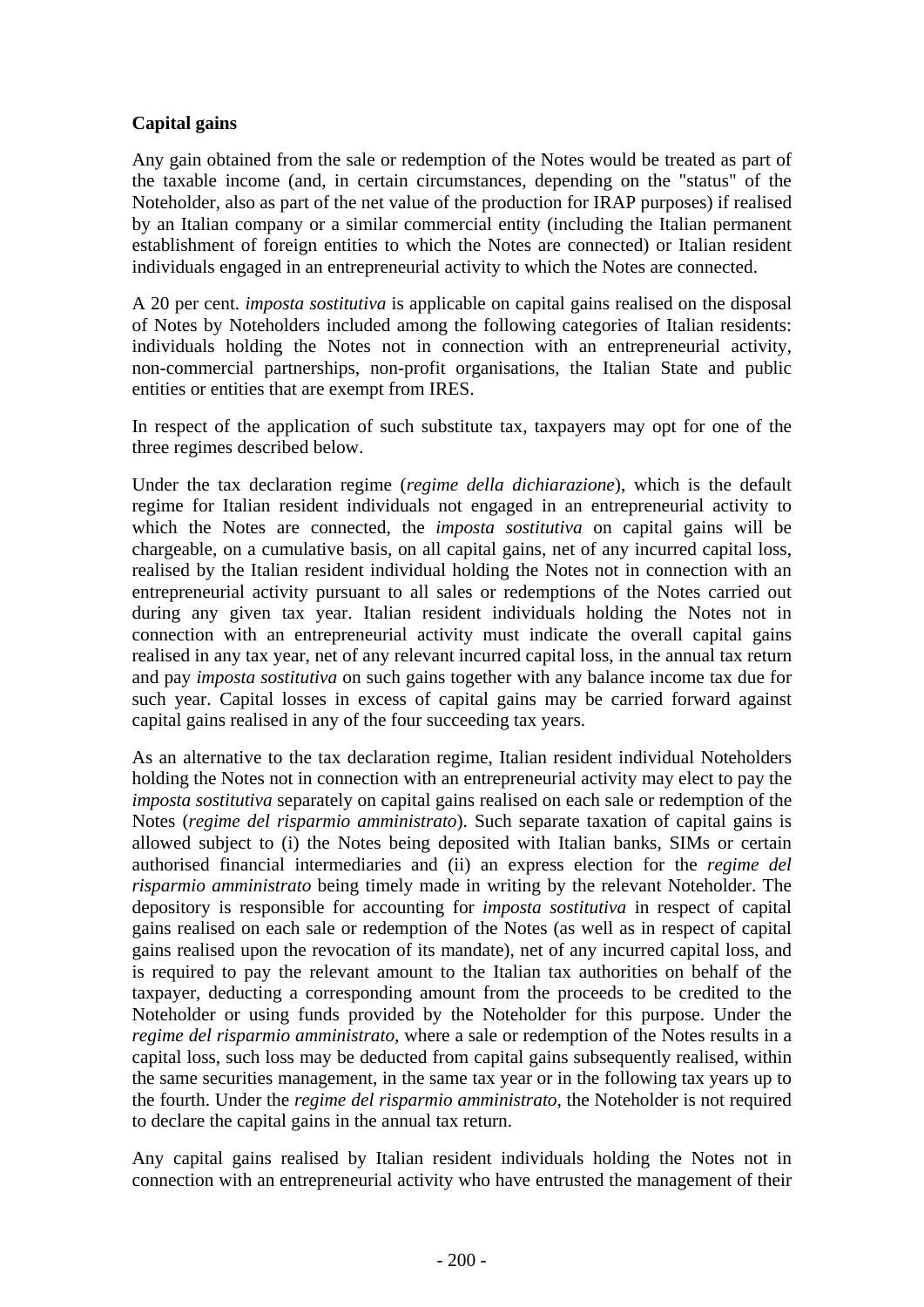financial assets, including the Notes, to an authorised intermediary and have opted for the *regime del risparmio gestito* will be included in the computation of the annual increase in value of the managed assets accrued, even if not realised, at year end, subject to a 20 per cent. substitute tax, to be paid by the managing authorised intermediary. Under the *regime del risparmio gestito*, any depreciation of the managed assets accrued at year end may be carried forward against increase in value of the managed assets accrued in any of the four succeeding tax years. Under the *regime del risparmio gestito*, the Noteholder is not required to declare the capital gains realised in the annual tax return.

Capital gains accrued on the Notes held by Italian investment funds and SICAVs are included in the annual accrued increase of the net asset value of such investment funds and SICAVs. A withholding tax of 20 per cent. will be levied on proceeds distributed by the investment funds or the SICAV or received by certain categories of unitholders upon redemption or disposal of the units.

Capital gains on the Notes held by real estate investment funds to which the provisions of Decree No. 351, as subsequently amended, apply, will be subject neither to substitute tax nor to any other income tax at the level of the real estate fund.

Capital gains realised by non-residents not having a permanent establishment in Italy to which the Notes are connected from the sale of the Notes issued by Assicurazioni Generali are in principle subject to a 20 per cent. tax. However, such gains are exempt from tax in Italy if:

- (a) the Notes are listed on a regulated market;
- (b) the Notes are not listed on a regulated market but the Noteholder is entitled to the exemption from the 20 per cent. substitute tax on Interest pursuant to Article 6, paragraph 1, of Decree No. 239 as described in "*Interest on the Notes issued by Assicurazioni Generali*"; or
- (c) the Noteholder may benefit from a double tax treaty with Italy providing that capital gains realised upon the sale or redemption of the Notes are to be taxed only in the country of tax residence of the recipient.

Gains realised by non-residents from the sale or redemption of Notes issued by Generali Finance (whether or not traded on regulated markets) are not subject to Italian taxation, provided that the Notes are held outside Italy.

#### **Payments under the Guarantee**

There is no authority directly regarding the Italian tax regime of payments on the Notes made by an Italian resident guarantor. Accordingly, there can be no assurance that the Italian revenue authorities will not assert an alternative treatment of such payments than that set forth herein or that the Italian court would not sustain such an alternative treatment.

With respect to payments made to certain Italian resident Noteholders by Assicurazioni Generali as a Guarantor under the Deed of Guarantee in respect of the Notes, in accordance with one interpretation of Italian tax law, any such payments may be subject to Italian withholding tax at the rate of 20 per cent. levied as a provisional tax, pursuant to Presidential Decree No. 600 of 29 September 1973, as amended. Double taxation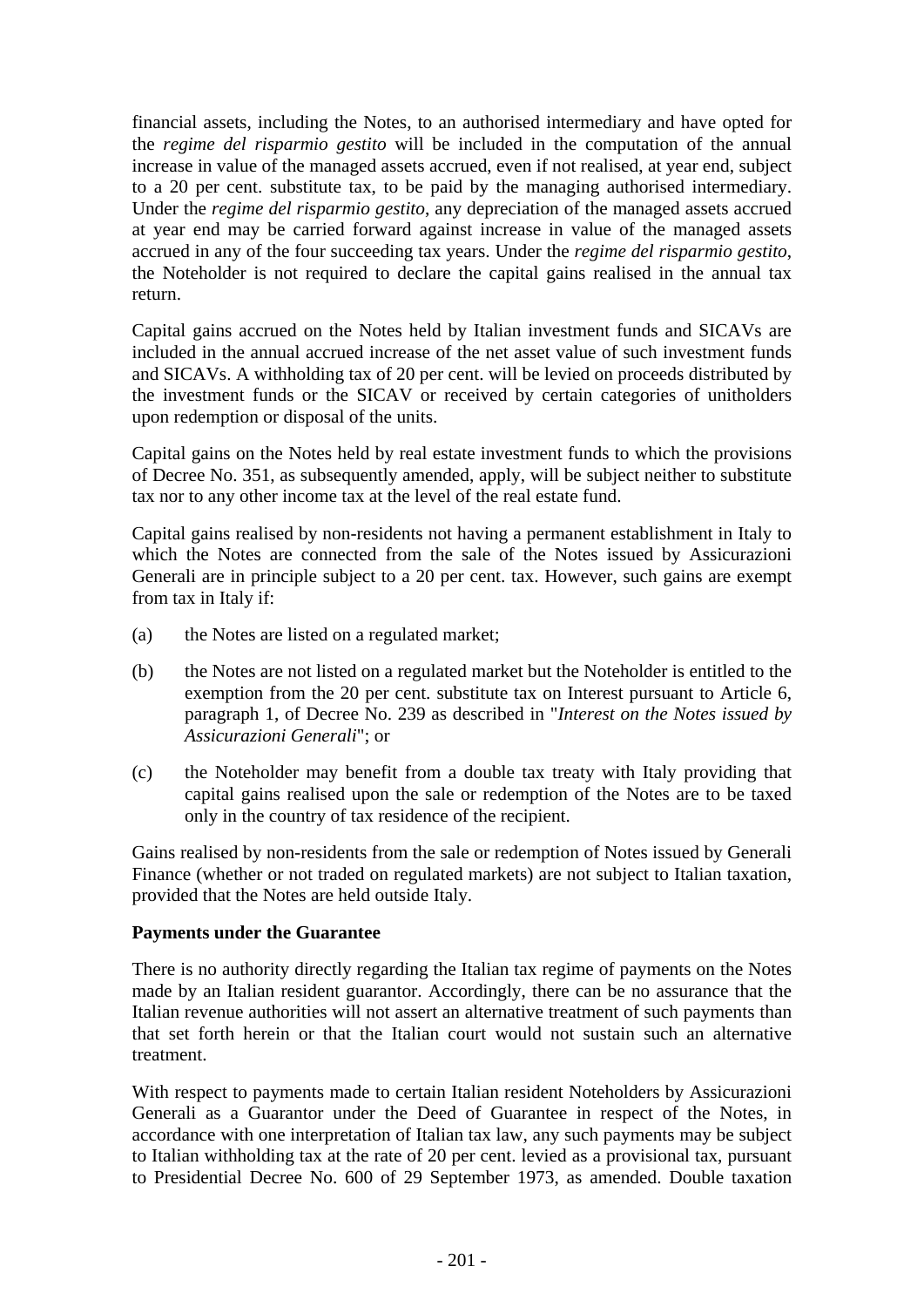conventions entered into by Italy may apply allowing for a lower (or in certain cases nil) rate of withholding tax.

In accordance with another interpretation, any such payment made by the Guarantor should be treated, in certain circumstances, as a payment by the relevant issuer and made subject to the tax treatment described under "*Interest received by Italian residents on the Notes issued by Generali Finance*" above.

#### **Transfer Tax**

Pursuant to Article 11 of the Tariff (Part I) attached to Presidential Decree No. 131 of 26 April 1986 and Article 2 if the same Tariff (Part II), any acts, agreements and deeds regulating the transfer of Notes may be subject, in certain cases, to Italian registration tax consisting of a one-off payment of Euro 200.00.

#### **Stamp duty**

The Decree Law No. 201 of 6 December 2011 ("**Decree No. 201**"), converted into law with amendments by Law No. 214 of 22 December 2011, has replaced the paragraphs 2-bis and 2-ter and related Notes (3-bis and 3-ter) of Article 13, Tariff annexed to stamp duty Law approved with Presidential Decree No 642 of 26 October 1972.

Pursuant to Decree No. 201, statements sent to customers and related to all the financial products and instruments, including those not deposited, are subject to a tax of 0.1% for the year 2012, 0.15% for the year 2013 and 0.20% from the year 2014. The maximum amount due is set at Euro 14,000 (Euro 4,500 for the year 2013) for Noteholders other than individuals.

The tax is applied to each statement, on the total market value, or in its absence, on the face or repayment value of securities and financial products. The statement is considered to be sent at least once a year, even for instruments for which is not mandatory nor the deposit nor the release or the drafting of the statement. In case of reporting periods of less than 12 months, the stamp duty is payable pro-rata.

#### **Wealth tax on securities deposited abroad**

Pursuant to Article 19, paragraphs 18-23, of Decree No. 201, Italian resident individuals holding the Notes outside the Italian territory are required to pay an additional tax at a rate of 0.20% (0.15% for year 2013).

This tax is calculated on the fair market value of the Notes or, in the case the fair market value cannot be determined, on their nominal values or redemption values, or in the case the face or redemption values cannot be determined, on the purchase value of any financial asset (including banking bonds, *obbligazioni* and capital adequacy financial instruments) held abroad by Italian resident individuals. A tax credit is granted for any foreign property tax levied abroad on such financial assets.

#### **Inheritance and Gift Tax**

Pursuant to Decree No. 262 of 3 October 2006, as converted with amendments by Law No. 286 of 24 November 2006, inheritance and gift taxes have been re-introduced in Italy, with effect as of 3 October 2006.

Inheritance and gift taxes apply according to the following rates and exclusions: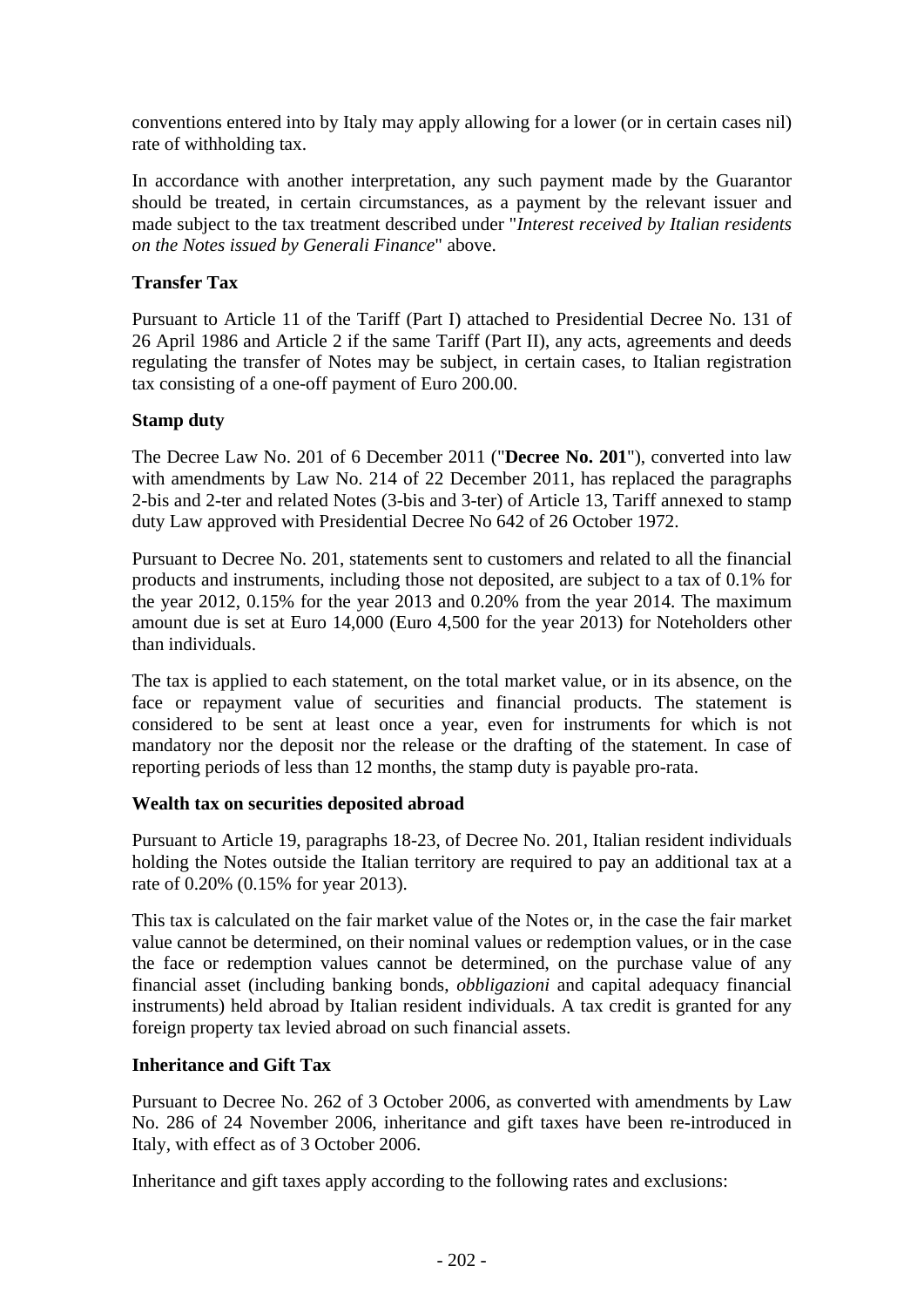- (a) if assets (including money) pass to a spouse or civil partner, as well as to any linear descendent, tax is levied at a rate of 4 per cent. The tax applies to the value of the assets (net of liabilities) left to each heir/beneficiary which exceeded Euro 1,000,000;
- (b) assets (including money) pass to a relative within the fourth degree or to a linear relative-in-law, as well as to a collateral relative within the third degree, tax is levied at a rate of 6 per cent. The tax applies to the value of the assets (net of liabilities) exceeding Euro 100,000, if assets are left to a brother or sister;
- (c) 8 per cent. in all other cases.

If the transfer is made in favour of persons with severe disabilities, the tax applies on the value exceeding Euro 1,500,000.

Moreover, an anti-avoidance rule is provided for by Law No. 383/2001 for any gift of assets (such as the Notes) which, if sold for consideration, would give rise to capital gains to the "*imposta sostitutiva*" provided for by Italian Decree No. 461/1997. In particular, if the donee sells the Notes for consideration within 5 years from the receipt thereof as a gift, the donee is required to pay the relevant "*imposta sostitutiva*" on capital gains as if the gift was not made.

#### **Tax monitoring obligations**

Pursuant to Italian Legislative Decree No. 167 of 28 June 1990, as recently amended by Law No. 97 of 6 August 2013, Italian resident individuals, non-profit entities and certain partnerships (in particular, società semplici or similar partnerships in accordance with Article 5 of Decree No. 917) are required to report in their yearly income tax declaration, for tax monitoring purposes:

- (i) the amount of Notes issued by Assicurazioni Generali held abroad during each tax year; and
- (ii) the amount of Notes issued by Generali Finance held during each tax year.

Furthermore, the above reporting requirement is not required to comply with respect to Notes deposited for management with qualified Italian financial intermediaries and with respect to contracts entered into through their intervention, upon condition that the items of income derived from the Notes have been subject to tax by the same intermediaries.

The implementing provisions of Law No. 97/2013 have been adopted by Measure of the Director of Italian Revenue Agency No. 2013/151663 of 18 December 2013 and the explanations of the Italian Tax Authorities have been provided in Circular n. 38/E of 23 December 2013.

#### **THE NETHERLANDS**

*The following summary of certain Dutch taxation matters is based on the laws and practice in force as of the date of this Base Prospectus and is subject to any changes in law and the interpretation and application thereof, which changes could be made with retroactive effect. The following summary is included for general information only and*  does not purport to be a comprehensive description of all the tax considerations that *may be relevant to a decision to acquire, hold or dispose of a Note, and does not*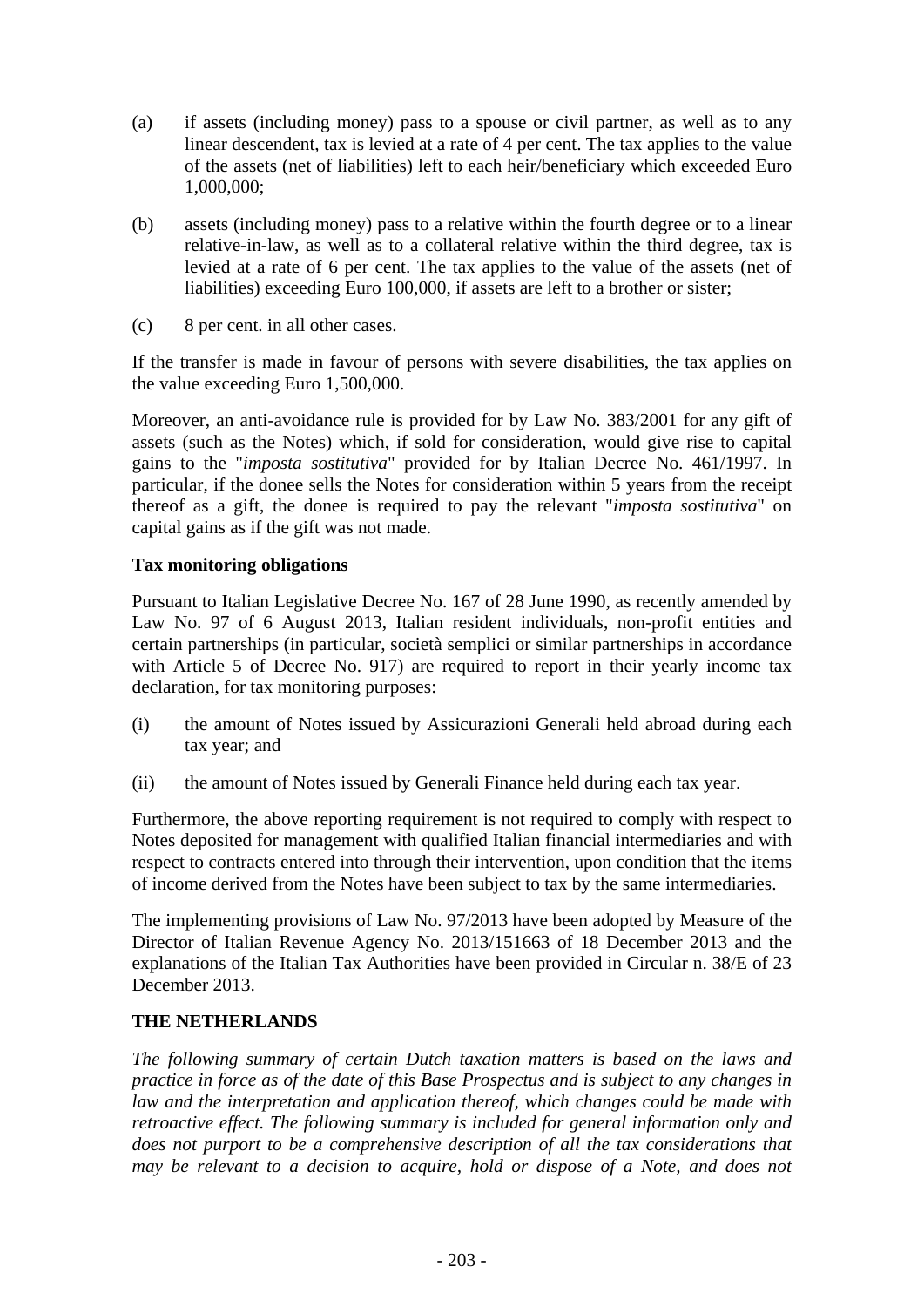*purport to deal with the tax consequences applicable to all categories of investors, some of which may be subject to special rules. For the purpose of this summary it is assumed that the Notes will not be redeemable in exchange for, convertible into, linked to or subordinated to shares or other equity instruments issued or to be issued by the Issuer or by any Dutch tax resident entity that is affiliated to the Issuer. For the purpose of this summary, the term "entity" means a corporation as well as any other person that is taxable as a corporation for Dutch corporate tax purposes. Where this summary refers*  to "The Netherlands" or "Dutch" it refers only to the European part of the Kingdom of *the Netherlands. Where this summary refers to a holder of a Note, an individual holding a Note or an entity holding a Note, such reference is restricted to an individual or entity holding legal title to as well as an economic interest in such Note or otherwise being regarded as owning a Note for Dutch tax purposes. It is noted that for purposes of Dutch income, corporate, gift and inheritance tax, assets legally owned by a third party such as a trustee, foundation or similar entity, may be treated as assets owned by the (deemed) settlor, grantor or similar originator or the beneficiaries in proportion to their interest in such arrangement.* 

## **TAX TREATMENT OF NOTES ISSUED BY GENERALI FINANCE**

#### **Withholding Tax**

All payments by the Issuer of interest and principal under the Notes or Coupons can be made free of withholding or deduction for any taxes of whatsoever nature imposed, levied, withheld or assessed by The Netherlands or any political subdivision or taxing authority thereof or therein, unless the Notes qualify as debt that effectively functions as equity for tax purposes as referred to in Article 10, paragraph 1, sub d of the Dutch Corporate Income Tax Act (*Wet op de vennootschapsbelasting* 1969). According to Supreme Court case law, the Notes may effectively function as equity if (a) the Notes are subordinated to all non-subordinated creditors of the Issuer, (b) the Notes do not have a fixed maturity or have a maturity of more than 50 years, and (c) payments under the Notes are entirely or almost entirely dependent on the Issuer's profits.

#### **Taxes on Income and Capital Gains**

A holder of a Note who derives income from a Note or who realises a gain on the disposal or redemption of a Note will not be subject to Dutch taxation on such income or capital gains unless:

- (a) the Noteholder is, or is deemed to be, resident in The Netherlands or, where the Noteholder or Couponholder is an individual, the Noteholder has elected to be treated as a resident of The Netherlands; or
- (b) such income or gain is attributable to an enterprise or part thereof which is either effectively managed in The Netherlands or carried on through a permanent establishment (*vaste inrichting*) or a permanent representative (*vaste vertegenwoordiger*) in The Netherlands and the holder derives profits from such enterprise other than by way of securities; or
- (c) the Noteholder is an entity (i.e. a corporation or any other person that is taxable as a corporation for Dutch corporate tax purposes) and the Noteholder has a substantial interest (*aanmerkelijk belang*) or a deemed substantial interest in the Issuer and such interest does not form part of the assets of an enterprise; or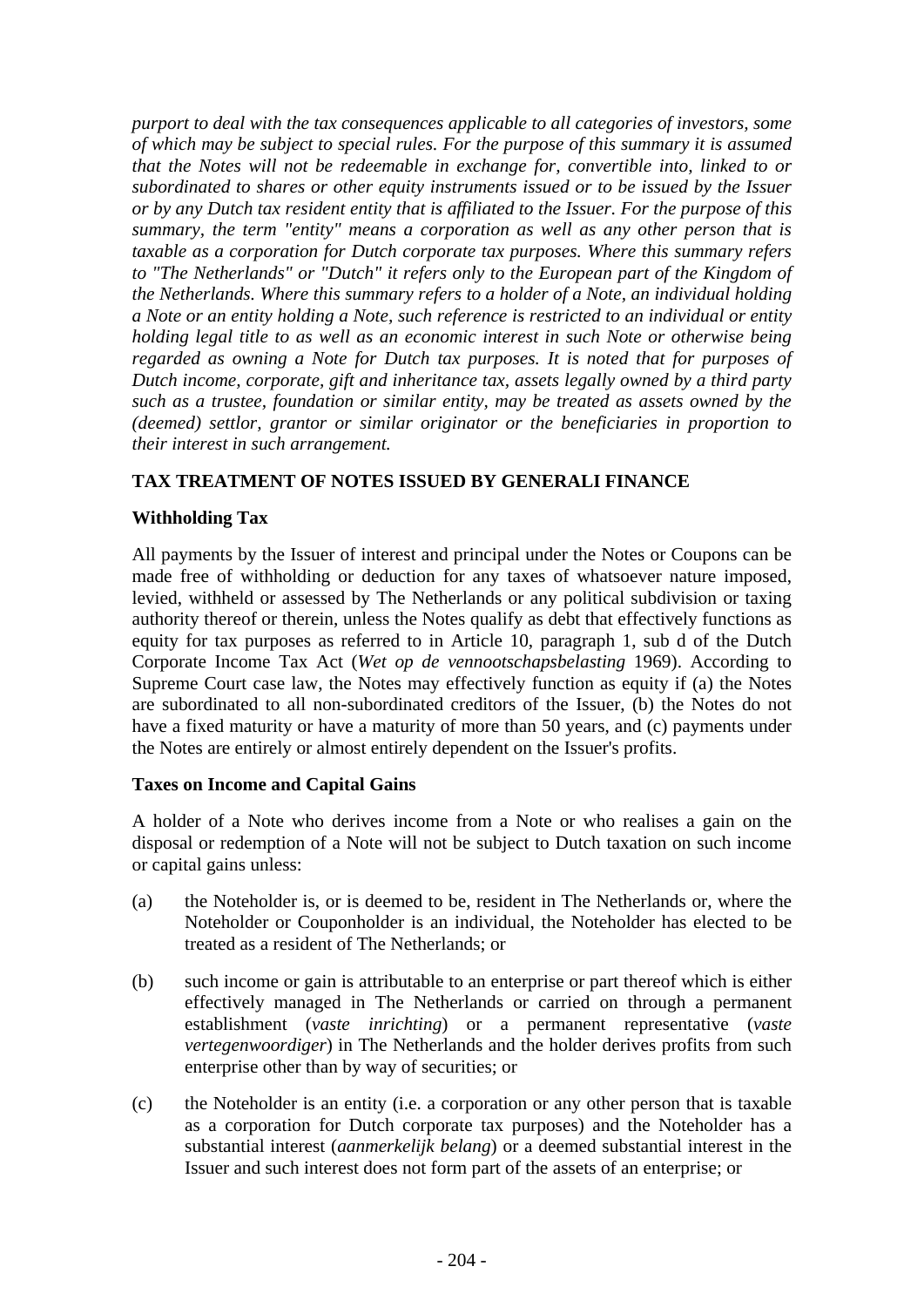(d) the Noteholder is an individual and the Noteholder either has a substantial interest in the Issuer or such income or gain otherwise qualifies as income from miscellaneous activities (*belastbaar resultaat uit overige werkzaamheden*) in The Netherlands as defined in the Dutch Income Tax Act 2001 (*Wet inkomstenbelasting* 2001).

An individual holding a Note has a substantial interest in the Issuer if (a) such individual, either alone or together with his partner, directly or indirectly has, or is deemed to have, or (b) certain relatives of such individual or his partner directly or indirectly have, or is deemed to have, (I) the ownership of, a right to acquire the ownership of, or certain rights over, shares representing 5 per cent. or more of either the total issued and outstanding capital of the Issuer or the issued and outstanding capital of any class of shares of the Issuer, or (II) the ownership of, or certain rights over, profit participating certificates (*winstbewijzen*) that relate to 5 per cent. or more of either the annual profit or the liquidation proceeds of the Issuer.

An entity holding a Note has a substantial interest in the Issuer if such entity directly or indirectly has (I) the ownership of, a right to acquire the ownership of, or certain rights over, shares representing 5 per cent. or more of either the total issued and outstanding capital of the Issuer or the issued and outstanding capital of any class of shares of the Issuer, or (II) the ownership of, or certain rights over, profit participating certificates (*winstbewijzen*) that relate to 5 per cent. or more of either the annual profit or the liquidation proceeds of the Issuer. An entity holding a Note has a deemed substantial interest in the Issuer if such entity has disposed of or is deemed to have disposed of all or part of a substantial interest on a non-recognition basis.

# **Gift, Estate or Inheritance Taxes**

Dutch gift, estate or inheritance taxes will not be levied on the occasion of the transfer of a Note by way of gift by, or on the death of, a Noteholder, unless:

- (a) the Noteholder is or is deemed to be resident in The Netherlands for the purpose of the relevant provisions; or
- (b) the transfer is construed as an inheritance or as a gift made by, or on behalf of, a person who, at the time of the gift or death, is or is deemed to be resident in The Netherlands for the purpose of the relevant provisions.

#### **Value Added Tax**

There is no Dutch value added tax payable by a holder of a Note in respect of payments in consideration for the issue of the Notes or in respect of the payment of interest or principal under the Notes, or the transfer of the Notes.

#### **Other Taxes and Duties**

There is no Dutch registration tax, stamp duty or any other similar tax or duty payable in The Netherlands by a holder of a Note in respect of or in connection with the execution, delivery and/or enforcement by legal proceedings (including any foreign judgement in the courts of The Netherlands) of the Notes or the performance of the Issuer's obligations under the Notes.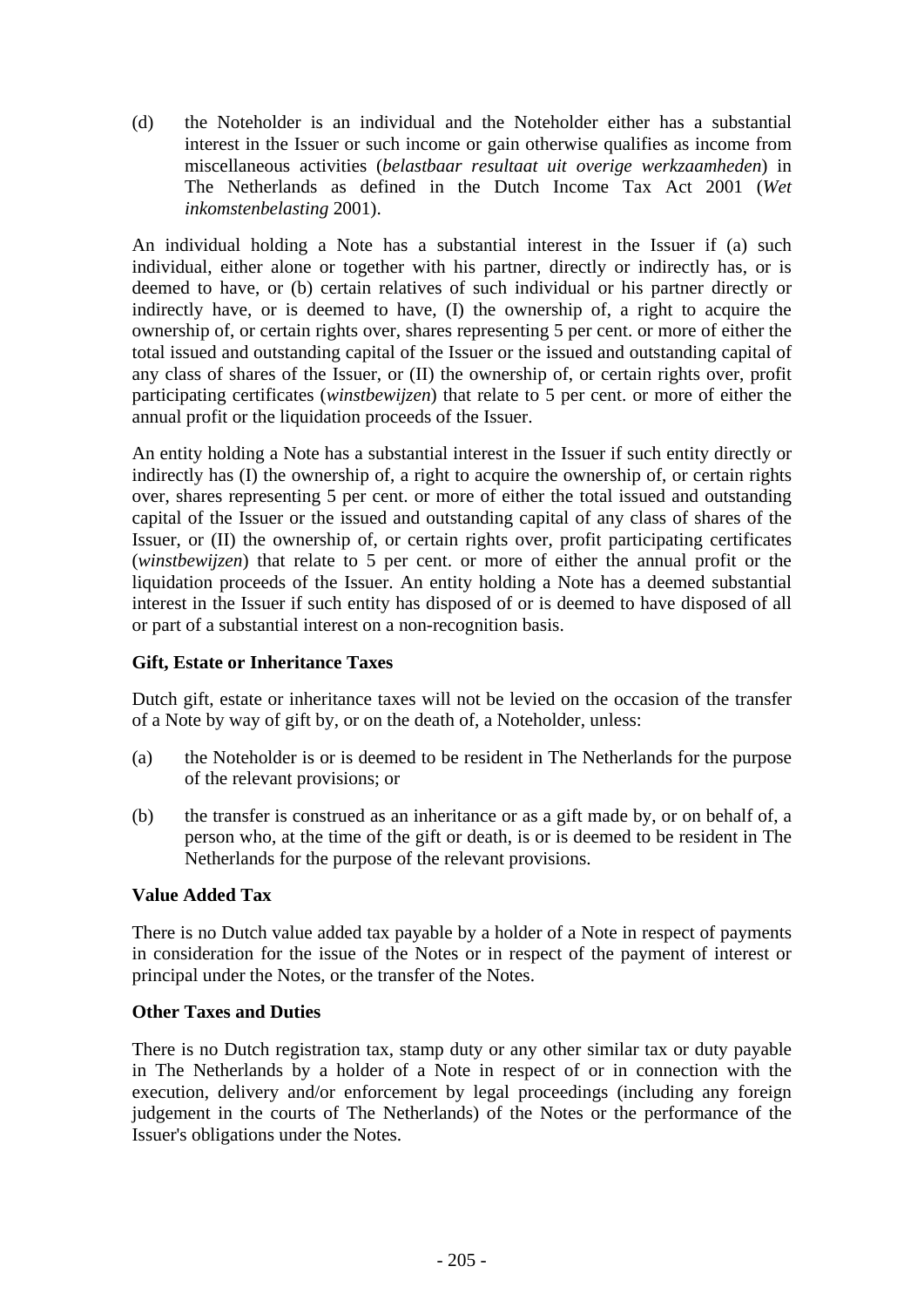## **Residence**

A holder of a Note will not be, or deemed to be, resident in The Netherlands for Dutch tax purposes by reason only of the holding of a Note or the execution, performance, delivery and/or enforcement of the Notes.

#### **EU SAVINGS TAX DIRECTIVE**

Under EC Council Directive 2003/48/EC on the taxation of savings income (the "**EU Savings Tax Directive"), Member States are required to provide to the tax authorities** of another Member State details of payments of interest (or similar income) paid by a person within its jurisdiction to an individual resident in that other Member State or to certain limited types of entity known as "**residual entities**" as defined in article 4.2 of the EU Savings Tax Directive established in that other Member State. However, for a transitional period, Luxembourg and Austria are instead required (unless during that period they elect otherwise) to operate a withholding system in relation to such payments, deducting tax at a rate of 35 per cent. The transitional period is to terminate at the end of the first full fiscal year following agreement by certain non-EU countries to the exchange of information relating to such payments. Luxembourg has announced that it will no longer apply the withholding tax system as from 1 January 2015 and will provide details of payments of interest (or similar income) as from this date.

A number of non EU countries and territories (including Switzerland) have adopted similar measures (a withholding system in the case of Switzerland) in relation to payments made by a person within its jurisdiction to, or collected by such a person for, an individual resident or certain limited types of entity established in a Member State. In addition, the Member States have entered into provision of information or transitional withholding arrangements with certain of those dependent or associated territories in relation to payments made by a person in a Member State to, or collected by such a person for, an individual resident or certain limited types of entity established in one of those territories.

The European Council formally adopted a Council Directive amending the Directive on 24 March 2014 (the "**Amending Directive**"). The Amending Directive broadens the scope of the requirements described above. Member States have until 1 January 2016 to adopt the national legislation necessary to comply with the Amending Directive. The changes made under the Amending Directive include extending the scope of the Directive to payments made to, or collected for, certain other entities and legal arrangements. They also broaden the definition of "interest payment" to cover income that is equivalent to interest.

Investors who are in any doubt as to their position should consult their professional advisers.

#### **Implementation in Italy of the EU Savings Tax Directive**

Italy has implemented the EU Savings Tax Directive through Legislative Decree No. 84 of 18 April 2005 (Decree No. 84). Under Decree No. 84, subject to a number of important conditions being met, with respect to interest paid starting from 1 July 2005 (including the case of interest accrued on the Notes at the time of their disposal) to individuals which qualify as beneficial owners of the interest payment and are resident for tax purposes in another EU Member State or in a dependent or associated territory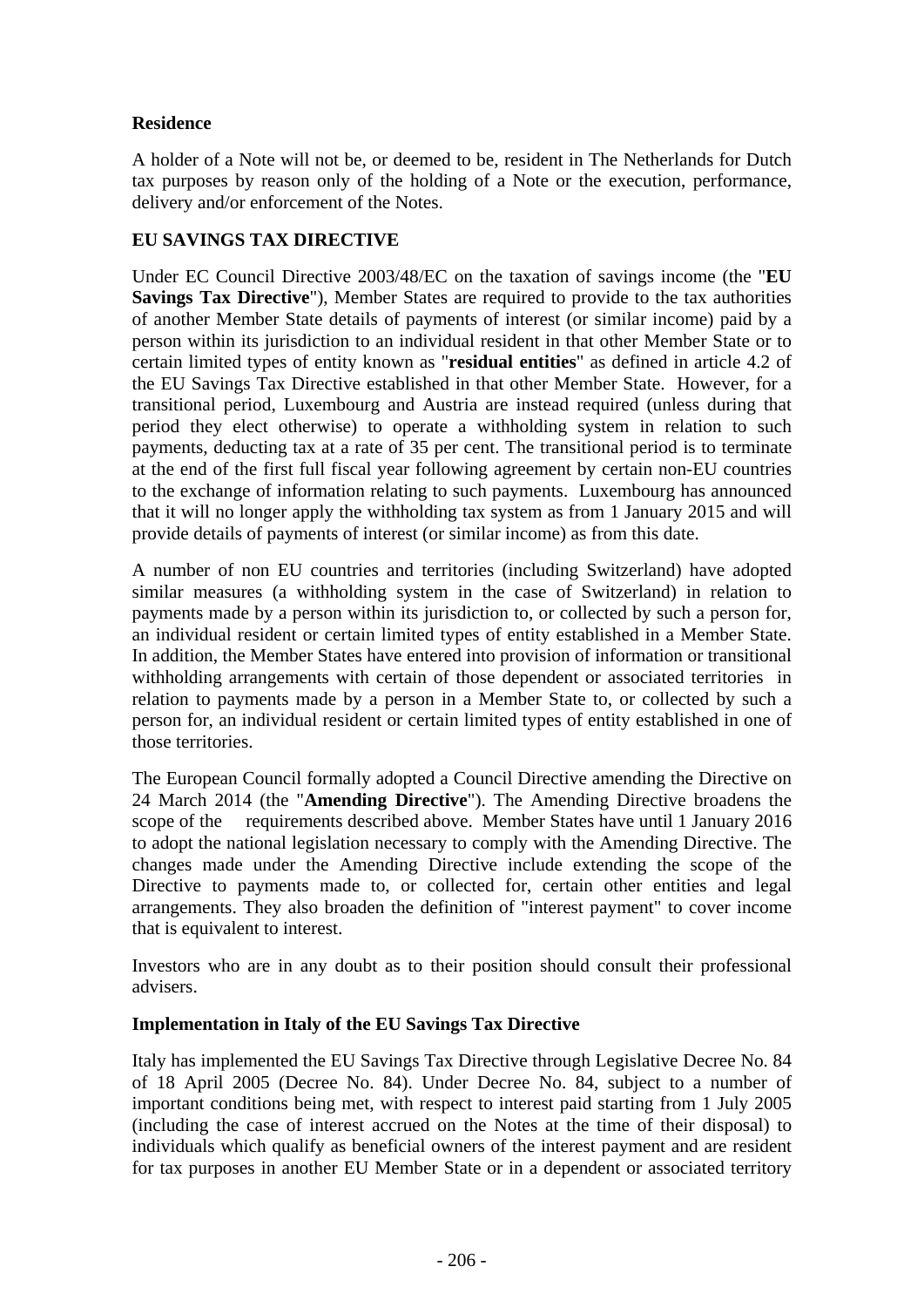under the relevant international agreement (currently, Jersey, Guernsey, Isle of Man, Netherlands Antilles, British Virgin Islands, Turks and Caicos, Cayman Islands, Montserrat, Anguilla and Aruba), Italian paying agents (i.e. banks, SIMs, fiduciary companies, SGRs resident for tax purposes in Italy, permanent establishments in Italy of non-resident persons and any other economic operator resident for tax purposes in Italy paying interest for professional or commercial reasons) shall report to the Italian tax authorities details of the relevant payments and personal information on the individual beneficial owner. Such information is transmitted by the Italian tax authorities to the competent foreign tax authorities of the State of residence of the beneficial owner. In certain circumstances, the same reporting requirements must be complied with also in respect of interest paid to an entity established in another EU Member State, other than legal persons (with the exception of certain Finnish and Swedish entities), whose profits are taxed under general arrangements for business taxation and, in certain circumstance, UCITS recognised in accordance with Directive 85/611/EEC.

Either payments of interest on the Notes or the realisation of the accrued interest through the sale of the Notes would constitute "payments of interest" under Article 6 of the Directive and, as far as Italy is concerned, Article 2 of Decree No. 84. Accordingly, such payment of interest arising out of the Notes would fall within the scope of the Directive being the Notes issued after 1 March 2001.

Noteholders who are individuals and receive Interest on the Notes should note that additional amounts which, at present, may become due as described in Condition 13 (*Taxation*) of the Terms and Conditions of the Notes above should not be due in respect of withholding tax imposed under or pursuant to the EU Savings Tax Directive, or any law implementing or complying with, or introduced in order to conform to the EU Savings Tax Directive.

#### **Implementation in Luxembourg of the EU Savings Tax Directive**

The EU Savings Tax Directive was implemented in Luxembourg by the laws of 21 June 2005.

#### **Implementation in The Netherlands of the EU Savings Tax Directive**

The EU Savings Tax Directive was implemented in The Netherlands by Act (no. 29 979) of 26 May 2005 (*Staatsblad 2005, 292*) and Decree of 28 June 2005 (*Staatsblad 2005, 332*).

#### **THE PROPOSED FINANCIAL TRANSACTIONS TAX ("FTT")**

The European Commission has published a proposal for a directive for a common FTT in Belgium, Germany, Estonia, Greece, Spain, France, Italy, Austria, Portugal, Slovenia and Slovakia (the "**participating Member States**").

The proposed FTT has very broad scope and could, if introduced in its current form, apply to certain dealings in Notes (including secondary market transactions) in certain circumstances. The issuance and subscription of Notes should, however, be exempt.

Under current proposals the FTT could apply in certain circumstances to persons both within and outside of the participating Member States. Generally, it would apply to certain dealings in Notes where at least one party is a financial institution, and at least one party is established in a participating Member State. A financial institution may be,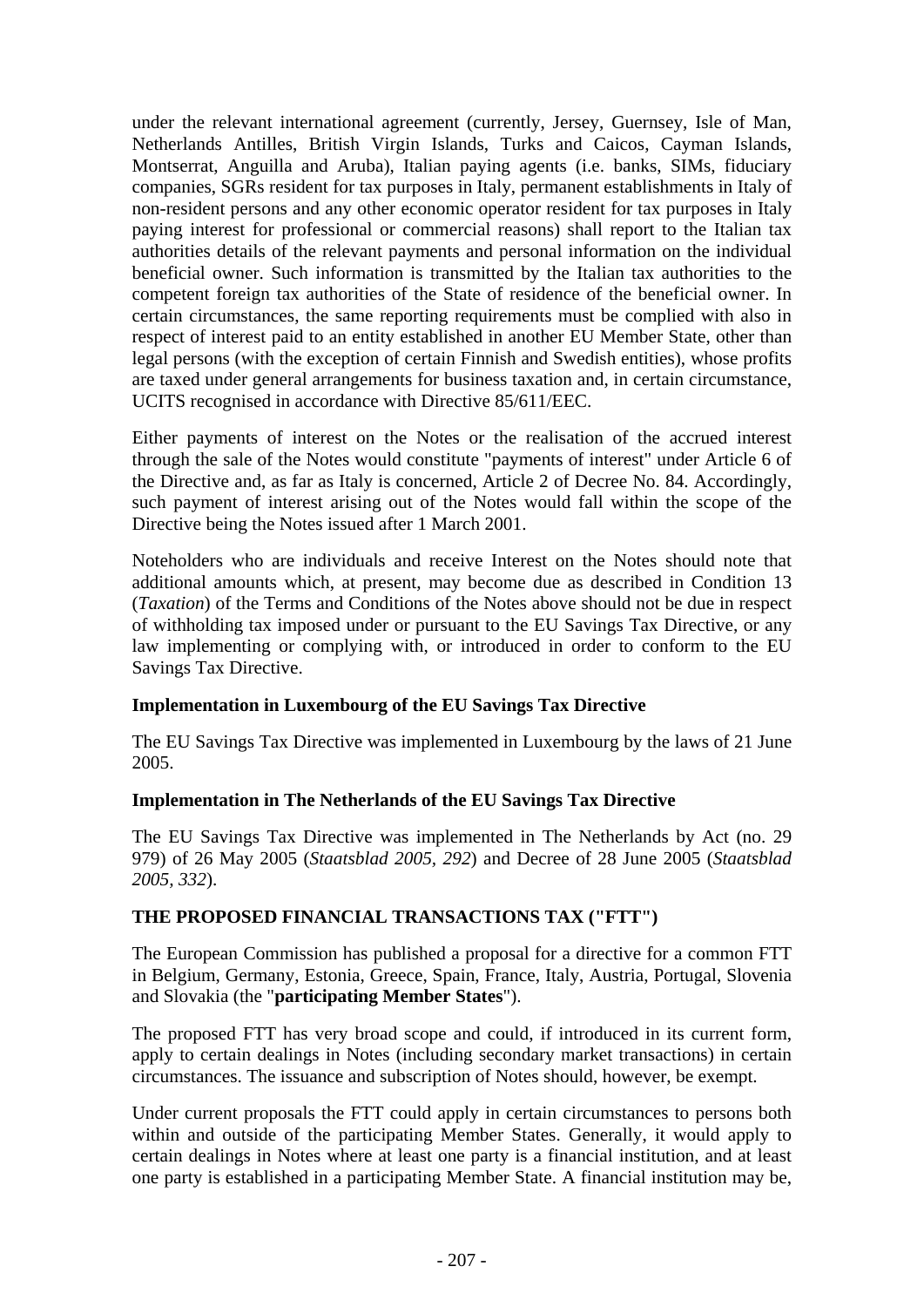or be deemed to be, "**established**" in a participating Member State in a broad range of circumstances, including (a) by transacting with a person established in a participating Member State or (b) where the financial instrument which is subject to the dealings is issued in a participating Member State.

The FTT proposal remains subject to negotiation between the participating Member States and is the subject of legal challenge. It may therefore be altered prior to any implementation, the timing of which remains unclear. Additional EU Member States may decide to participate. Prospective holders of Notes are advised to seek their own professional advice in relation to the FTT.

## **FOREIGN ACCOUNT TAX COMPLIANCE ACT**

Sections 1471 through 1474 of the U.S. Internal Revenue Code of 1986 ("**FATCA**") impose a new reporting regime and potentially a 30 per cent. withholding tax with respect to certain payments to (i) any non U.S. financial institution (a "**foreign financial institution**", or "**FFI**" (as defined by FATCA)) that does not become a "Participating FFI" by entering into an agreement with the U.S. Internal Revenue Service ("**IRS**") to provide the IRS with certain information in respect of its account holders and investors or is not otherwise exempt from or in deemed compliance with FATCA and (ii) any investor (unless otherwise exempt from FATCA) that does not provide information sufficient to determine whether the investor is a U.S. person or should otherwise be treated as holding a "**United States Account**" of the Issuer (a "**Recalcitrant Holder**"). The Issuer does not expect to be classified as an FFI that is subject to withholding under FATCA.

The new withholding regime will be phased in beginning 1 January 2014 for payments from sources within the United States and will apply to "**foreign passthru payments**" (a term not yet defined) no earlier than 1 January 2017. This withholding would potentially apply to payments in respect of (i) any Notes characterised as debt (or which are not otherwise characterized as equity and have a fixed term) for U.S. federal tax purposes that are issued on or after the "**grandfathering date**", which is the date that is six months after the date on which final U.S. Treasury regulations defining the term foreign passthru payment are filed with the Federal Register, or which are materially modified on or after the grandfathering date and (ii) any Notes characterised as equity or which do not have a fixed term for U.S. federal tax purposes, whenever issued. If Notes are issued before the grandfathering date, and additional Notes of the same series are issued on or after that date, the additional Notes may not be treated as grandfathered, which may have negative consequences for the existing Notes, including a negative impact on market price.

The United States and a number of other jurisdictions have announced their intention to negotiate intergovernmental agreements to facilitate the implementation of FATCA (each, an "**IGA**"). Pursuant to FATCA and the "**Model 1**" and "**Model 2**" IGAs released by the United States, an FFI in an IGA signatory country could be treated as a "**Reporting FI**" not subject to withholding under FATCA on any payments it receives. Further, an FFI in a Model 1 IGA jurisdiction would not be required to withhold under FATCA or an IGA (or any law implementing an IGA) (any such withholding being "**FATCA Withholding**") from payments it makes (unless it has agreed to do so under the U.S. "**qualified intermediary**," "**withholding foreign partnership**," or "**withholding foreign trust**" regimes). The Model 2 IGA leaves open the possibility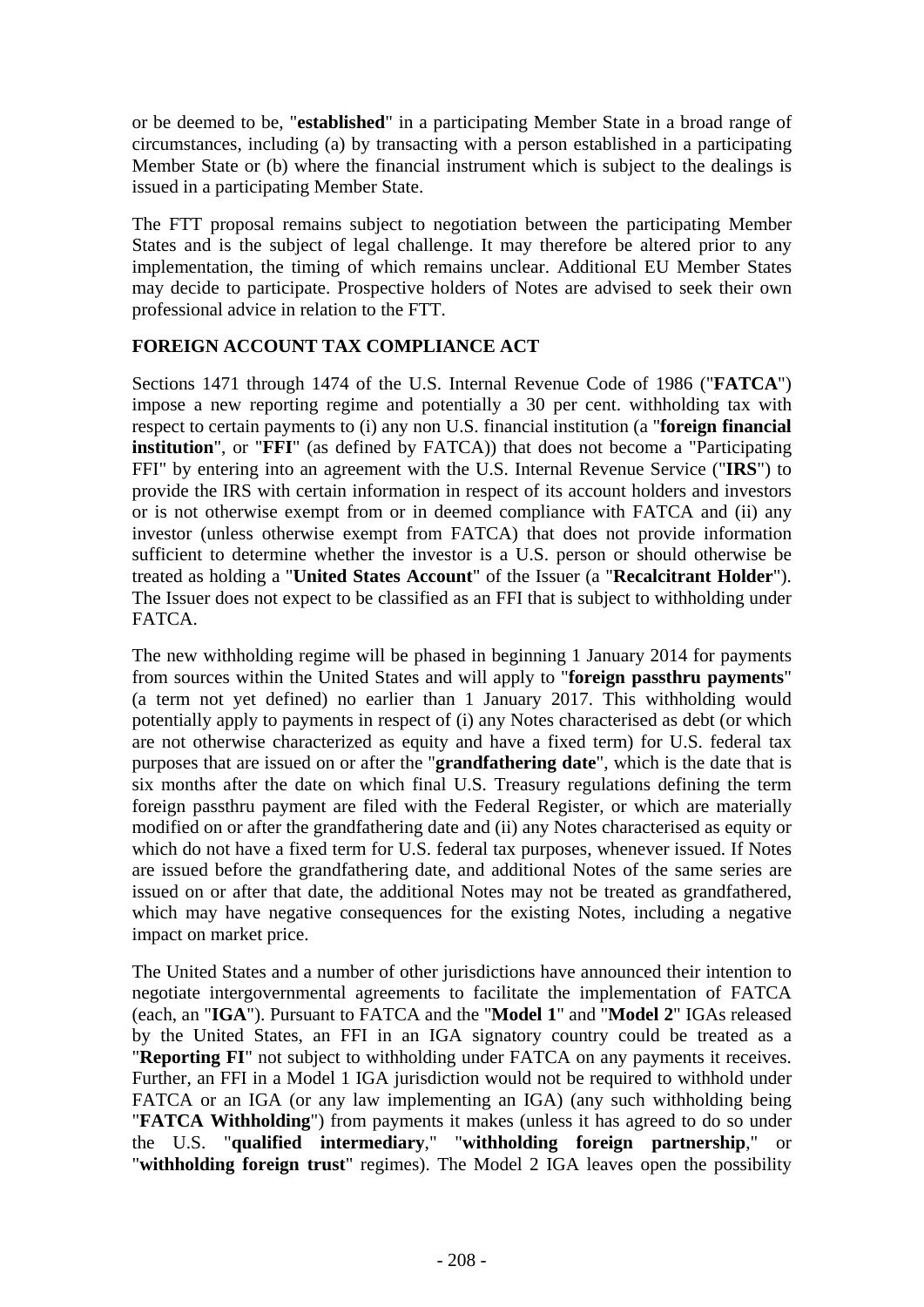that a Reporting FI might in the future be required to withhold as a Participating FFI on foreign passthru payments and payments that it makes to Recalcitrant Holders. Under each Model IGA, a Reporting FI would still be required to report certain information in respect of its account holders and investors to its home government or to the IRS. The United States and Italy have initiated an agreement (the "**US Italy IGA**") based largely on the Model 1 IGA. The United States and the Netherlands entered into an agreement on 18 December 2013 (the "**US Netherlands IGA**") based largely on the Model 1 IGA.

While not expected, if either Issuer or, as the case may be, the Guarantor, is treated as an FFI that is subject to withholding under FATCA, the relevant Issuer or, as the case may be, the Guarantor, would expect to be treated as a Reporting FI pursuant to the US Italy IGA or the US Netherlands IGA, respectively, and does not anticipate being obliged to deduct any FATCA Withholding on payments it makes. There can be no assurance, however, that either Issuer or, as the case may be, the Guarantor, will be treated as a Reporting FI, or that it would in the future not be required to deduct FATCA Withholding from payments it makes. Accordingly, each Issuer or, as the case may be, the Guarantor, and financial institutions through which payments on the Notes are made may be required to withhold FATCA Withholding if (i) any FFI through or to which payment on such Notes is made is not a Participating FFI, a Reporting FI, or otherwise exempt from or in deemed compliance with FATCA or (ii) an investor is a Recalcitrant Holder.

If an amount in respect of FATCA Withholding were to be deducted or withheld from interest, principal or other payments made in respect of the Notes, neither the Issuers or, as the case may be, the Guarantor, nor any paying agent nor any other person would, pursuant to the conditions of the Notes, be required to pay additional amounts as a result of the deduction or withholding. As a result, investors may receive less interest or principal than expected.

Whilst the Notes are in global form and held within the clearing systems, it is expected that FATCA will not affect the amount of any payments made under, or in respect of, the Notes by the relevant Issuer or, as the case may be, the Guarantor, any paying agent, the depositary, common depositary or common safekeeper, given that each of the entities in the payment chain beginning with the relevant Issuer or, as the case may be, the Guarantor, and ending with the clearing systems is a major financial institution whose business is dependent on compliance with FATCA and that any alternative approach introduced under an IGA will be unlikely to affect the Notes. The documentation expressly contemplates the possibility that the Notes may go into definitive form and therefore that they may be taken out of the clearing systems. If this were to happen, then a non FATCA compliant holder could be subject to FATCA Withholding. However, definitive notes will only be printed in remote circumstances.

FATCA is particularly complex and its application is uncertain at this time. The above description is based in part on regulations, official guidance and model IGAs, all of which are subject to change or may be implemented in a materially different form.

TO ENSURE COMPLIANCE WITH IRS CIRCULAR 230, EACH TAXPAYER IS HEREBY NOTIFIED THAT: (A) ANY TAX DISCUSSION HEREIN IS NOT INTENDED OR WRITTEN TO BE USED, AND CANNOT BE USED BY THE TAXPAYER FOR THE PURPOSE OF AVOIDING U.S. FEDERAL INCOME TAX PENALTIES THAT MAY BE IMPOSED ON THE TAXPAYER; (B) ANY SUCH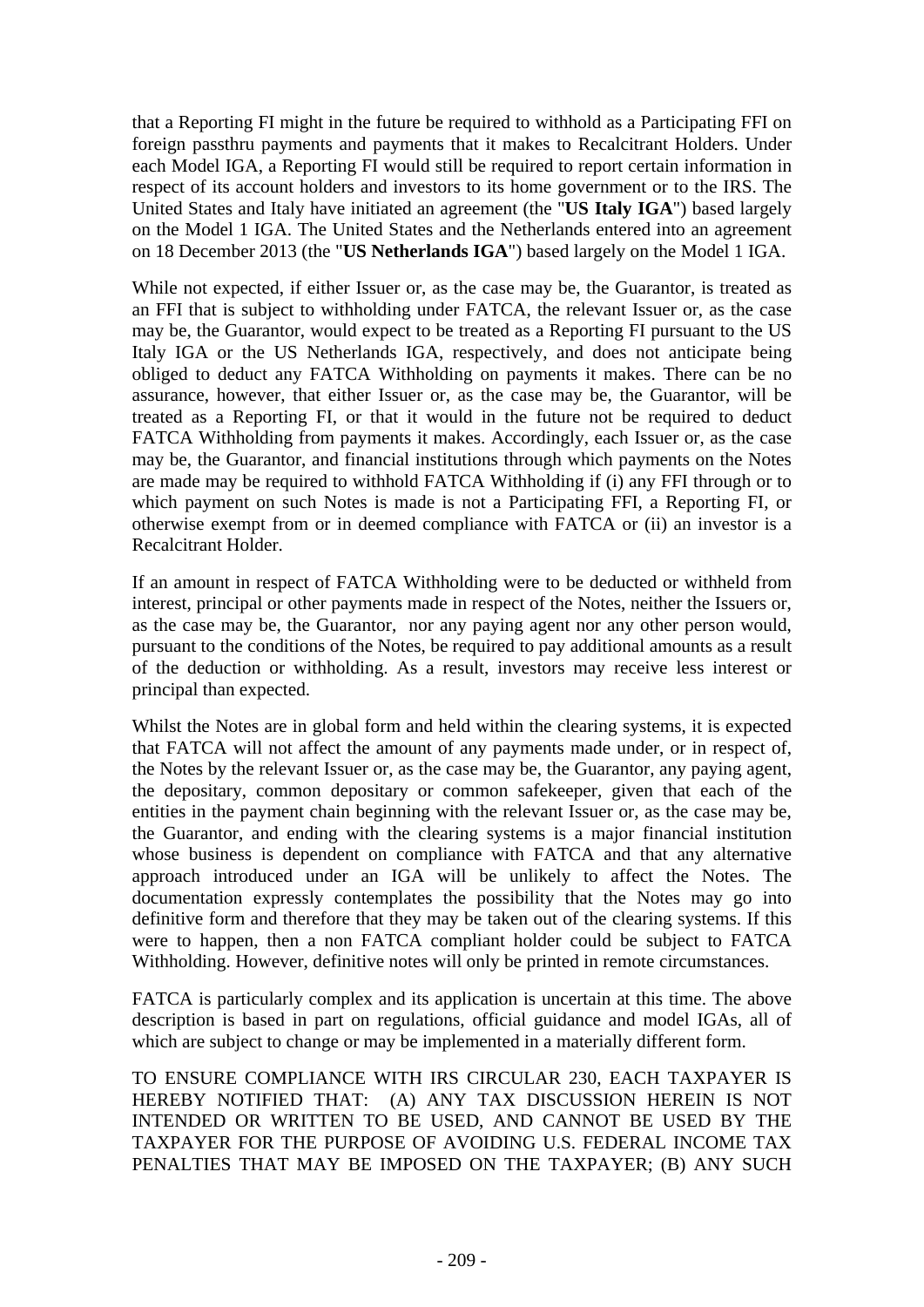TAX DISCUSSION WAS WRITTEN TO SUPPORT THE PROMOTION OR MARKETING OF THE TRANSACTIONS OR MATTERS ADDRESSED HEREIN; AND (C) THE TAXPAYER SHOULD SEEK ADVICE BASED ON THE TAXPAYER'S PARTICULAR CIRCUMSTANCES FROM AN INDEPENDENT TAX ADVISER.

# **LUXEMBOURG**

*The following is a general description of certain Luxembourg tax considerations relating to the Notes. It specifically contains information on taxes on the income from the Notes withheld at source and provides an indication as to whether the Issuer assumes responsibility for the withholding of taxes at the source. It does not purport to be a complete analysis of all tax considerations relating to the Notes, whether in Luxembourg or elsewhere. Prospective purchasers of the Notes should consult their own tax advisers as to which countries' tax laws could be relevant to acquiring, holding and disposing of the Notes payments of interest, principal and/or other amounts under the Notes and the consequences of such actions under the tax laws of Luxembourg. This summary is based upon the law as in effect on the date of this Prospectus. The information contained within this section is limited to withholding taxation issues, and prospective investors should not apply any information set out below to other areas, including (but not limited to) the legality of transactions involving the Notes.*

All payments of interest and principal by the relevant Issuer in the context of the holding, disposal, redemption or repurchase of the Notes can be made free and clear of any withholding or deduction for or on account of any taxes of whatsoever nature imposed, levied, withheld, or assessed by Luxembourg or any political subdivision or taxing authority thereof or therein, in accordance with the applicable Luxembourg law, subject however to:

(a) the application of the Luxembourg laws of 21 June 2005, as amended, implementing the EU Savings Directive (Council Directive 2003/48/EC) (see, paragraph "*EU Savings Tax Directive*" above) and agreements concluded with certain dependant or associated territories (the "**Territories**"), which provide that payments of interest or similar income made or ascribed by a paying agent established in Luxembourg to or for the immediate benefit of an individual beneficial owner or a residual entity, in the meaning of article 4.2 of the EU Savings Directive, which are resident of, or established in, an EU member state (other than Luxembourg) or one of the Territories (that request reciprocity) will be subject to a withholding tax unless the relevant recipient has adequately instructed the relevant paying agent to provide details of the relevant payments of interest or similar income to the fiscal authorities of his/her/its country of residence or establishment, or, in the case of an individual beneficial owner, has provided a tax exemption certificate issued by the fiscal authorities of his/her country of residence in the required format for EU Savings Directive purposes to the relevant paying agent. Where withholding tax is applied, it will be levied at a rate of 35 per cent. as from 1 July 2011. The Luxembourg government officially announced on 10 April 2013 that Luxembourg will give up the withholding tax system as from 1 January 2015 and apply the automatic exchange of information system under the EU Savings Directive; and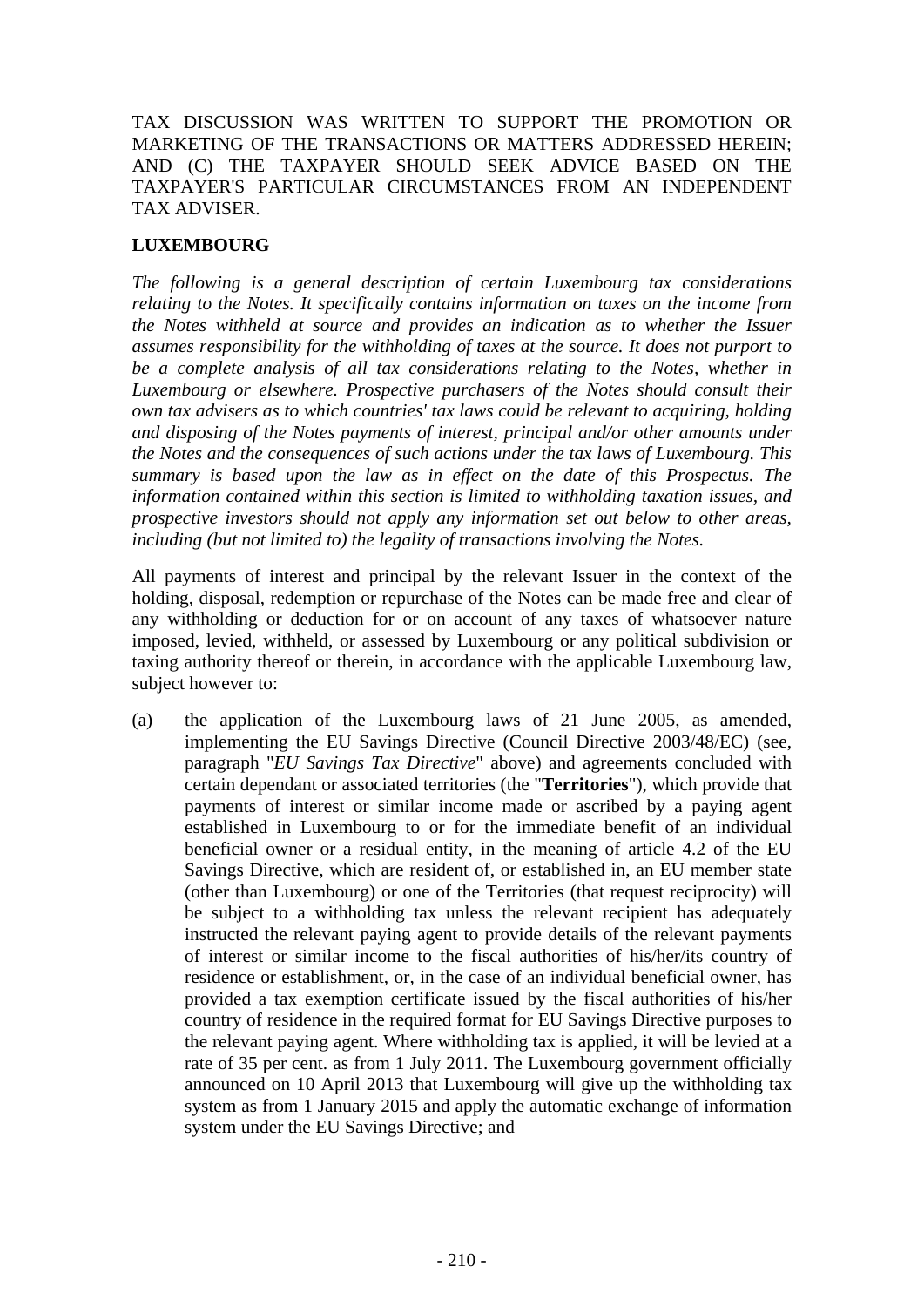(b) the application as regards Luxembourg resident individuals of the Luxembourg law of 23 December 2005 which has introduced a 10 per cent. withholding tax on savings income paid by a Luxembourg paying agent (within the meaning of the EU Savings Tax Directive) (i.e. with certain exemptions, savings income within the meaning of the Luxembourg laws of 21 June 2005, as amended, implementing the EU Savings Directive). Such withholding tax will be in full discharge of income tax if the beneficial owner is an individual acting in the course of the management of his/her private wealth. In addition, pursuant to the Luxembourg law of 17 July 2008, Luxembourg resident individuals can opt to self-declare and pay a 10 per cent. tax (which is final when the Luxembourg resident individuals are acting in the context of the management of their private wealth) on interest payments made after 31 December 2007 by certain paying agents not established in Luxembourg (defined in the same way as in the EU Savings Tax Directive), i.e. paying agents located in an EU member state other than Luxembourg, a member state of the European Economic Area or in a State which has concluded an international agreement directly related to the EU Savings Directive.

Responsibility for the withholding of tax in application of the above-mentioned Luxembourg laws of 21 June 2005, as amended, and 23 December 2005, as amended, is assumed by the Luxembourg paying agent within the meaning of these laws.

#### **Taxes on Income and Capital Gains**

Noteholders who derive income from Notes or who realize a gain on the disposal or redemption thereof will not be subject to Luxembourg taxation on income or capital gains (subject to the application of the laws of 21 June 2005, as amended, and the law of 23 December 2005, as amended, which has introduced a 10 per cent. final withholding tax on savings income as regards Luxembourg resident individuals) unless:

- (a) such Noteholders are, or are deemed to be, resident in Luxembourg for Luxembourg tax purposes (or for the purposes of the relevant provisions);
- (b) such income or gain is attributable to an enterprise or part thereof which is carried on through a permanent establishment or a permanent representative in Luxembourg or a fixed base of business in Luxembourg.

#### **Net Wealth Tax**

Luxembourg net wealth tax will not be levied on Noteholders unless:

- (a) Noteholders are, or are deemed to be, residents in Luxembourg for the purpose of the relevant provisions;
- (b) Notes are attributable to an enterprise or part thereof which is carried on through a permanent establishment or a permanent representative or a fixed base of business in Luxembourg;

#### **Value Added Tax**

There is no Luxembourg value added tax payable by a holder of a Note in respect of payments in consideration for the issue of the Notes or in respect of the payment of interest or principal under the Notes, or the transfer of the Notes.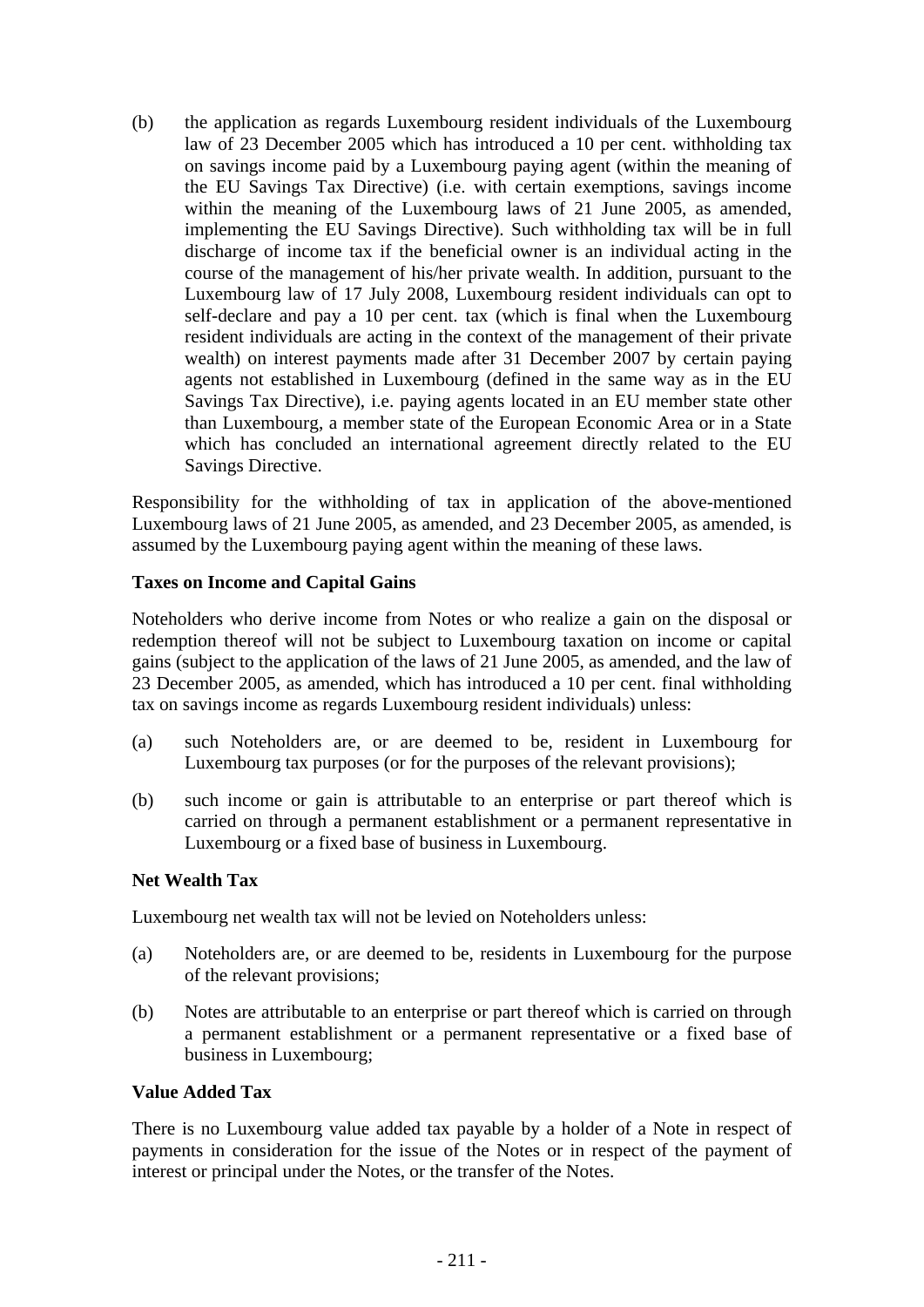#### **Other Taxes and Duties**

There is no Luxembourg registration tax, capital tax, stamp duty or any similar tax or duty payable in Luxembourg in respect of or in connection with the issue, execution, delivery and enforcement by legal proceedings (including any foreign judgment in the courts of Luxembourg) of the Notes or the performance of the relevant Issuer obligations under the Notes, except that in the case of a voluntary registration or in case of courts proceedings in a Luxembourg court or the representation of the documents in relation to the Notes to an "autorité constituée", such court or such "autorité constituée" may require registration thereof, in which case the documents will be subject to registration duties depending on the nature of the documents. In case it is expected that the documents in relation to the Notes will be presented to a Luxembourg court or to an "*autorité constituée*", investors are recommended to seek appropriate advice at that time.

#### **Residence**

A Noteholder will not become resident, or deemed to be resident, in Luxembourg by reason of the only holding of Notes or the execution, performance, delivery and/or enforcement of that or any other Notes.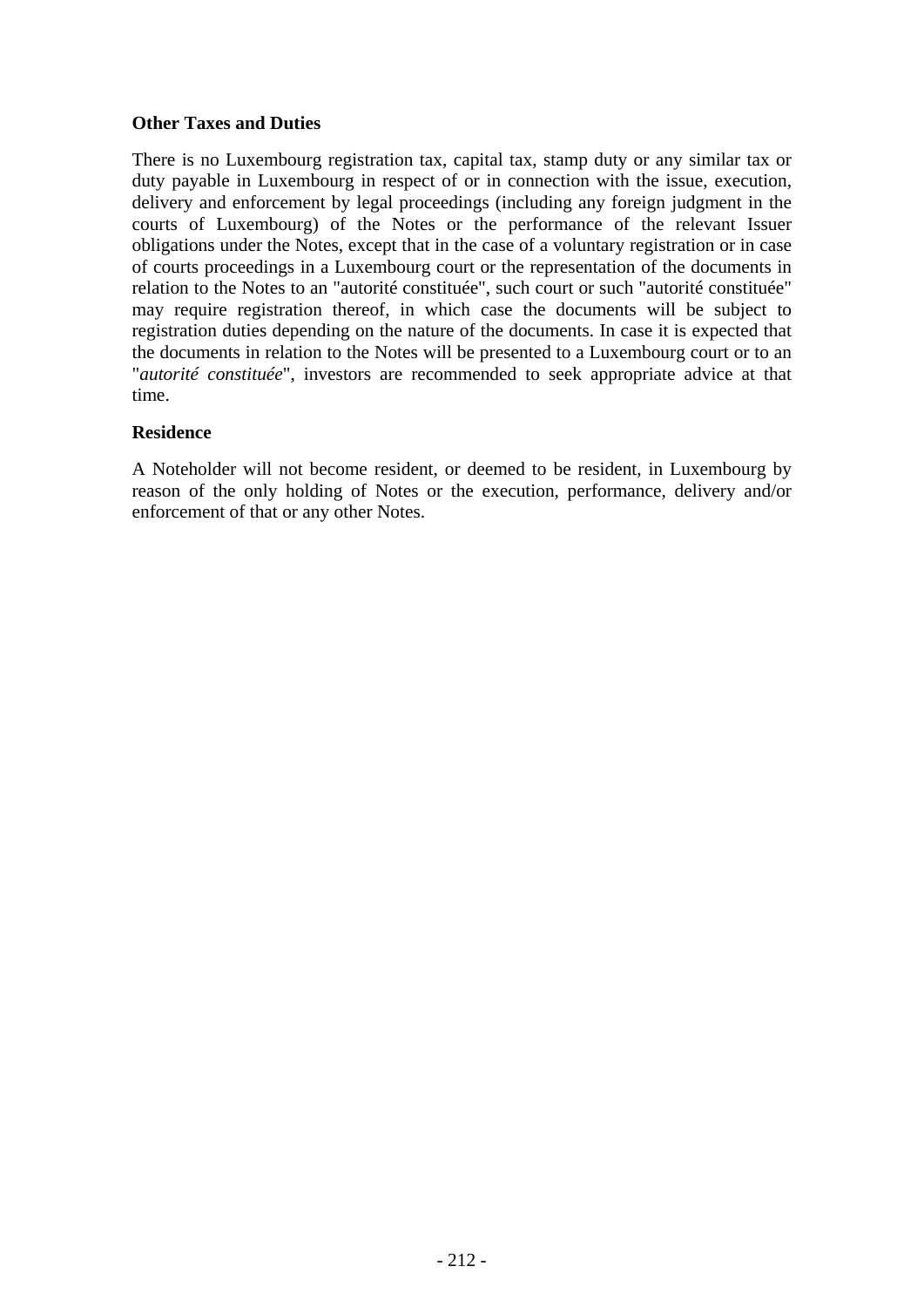#### **SUBSCRIPTION AND SALE**

Notes may be sold from time to time by any Issuer to any one or more of Banca IMI S.p.A., Banca Generali S.p.A., Barclays Bank PLC, BNP Paribas, Citigroup Global Markets Limited, Crédit Agricole Corporate and Investment Bank, Credit Suisse Securities (Europe) Limited, Commerzbank Aktiengesellschaft, Deutsche Bank AG, London Branch, Goldman Sachs International, HSBC Bank plc, J.P. Morgan Securities plc, Mediobanca – Banca di Credito Finanziario S.p.A., Merrill Lynch International, Mizuho International plc, Morgan Stanley & Co. International plc, Nomura International plc, The Royal Bank of Scotland plc, UBS Limited, Société Générale, UniCredit Bank AG or any other Dealer appointed from time to time by the Issuers and the Guarantor (the "**Dealers**"). The arrangements under which Notes may from time to time be agreed to be sold by the relevant Issuer to, and purchased by, the Dealers or any of them are set out in a Dealer Agreement dated 8 April 2014 (the "**Dealer Agreement**") and made between the Issuers, the Guarantor and the Dealers. The Dealer Agreement makes provision for the resignation or termination of appointment of existing Dealers and for the appointment of additional or other Dealers either generally in respect of the Programme or in relation to a particular Tranche of Notes.

**United States of America**: Regulation S Category 2; TEFRA D, unless TEFRA C is specified in the relevant Final Terms; not Rule 144A eligible.

The Notes have not been and will not be registered under the Securities Act and may not be offered or sold within the United States or to, or for the account or benefit of, U.S. persons except in certain transactions exempt from the registration requirements of the Securities Act. Terms used in this paragraph have the meanings given to them by Regulation S under the Securities Act.

The Notes are subject to U.S. tax law requirements and may not be offered, sold or delivered within the United States or its possessions or to a United States person, except in certain transactions permitted by U.S. tax regulations. Terms used in this paragraph have the meanings given to them by the United States Internal Revenue Code and regulations thereunder.

Each Dealer has agreed that, except as permitted by the Dealer Agreement, it will not offer, sell or deliver Notes, (i) as part of their distribution at any time or (ii) otherwise until 40 days after the completion of the distribution of the Notes comprising the relevant Tranche, as certified to the Fiscal Agent or the relevant Issuer by such Dealer (or, in the case of a sale of a Tranche of Notes to or through more than one Dealer, by each of such Dealers as to the Notes of such Tranche purchased by or through it, in which case the Fiscal Agent or the relevant Issuer shall notify each such Dealer when all such Dealers have so certified) within the United States or to, or for the account or benefit of, U.S. persons, and such Dealer will have sent to each dealer to which it sells Notes during the distribution compliance period relating thereto a confirmation or other notice setting forth the restrictions on offers and sales of the Notes within the United States or to, or for the account or benefit of, U.S. persons.

In addition, until 40 days after the commencement of the offering of Notes comprising any Tranche, any offer or sale of Notes within the United States by any dealer (whether or not participating in the offering) may violate the registration requirements of the Securities Act.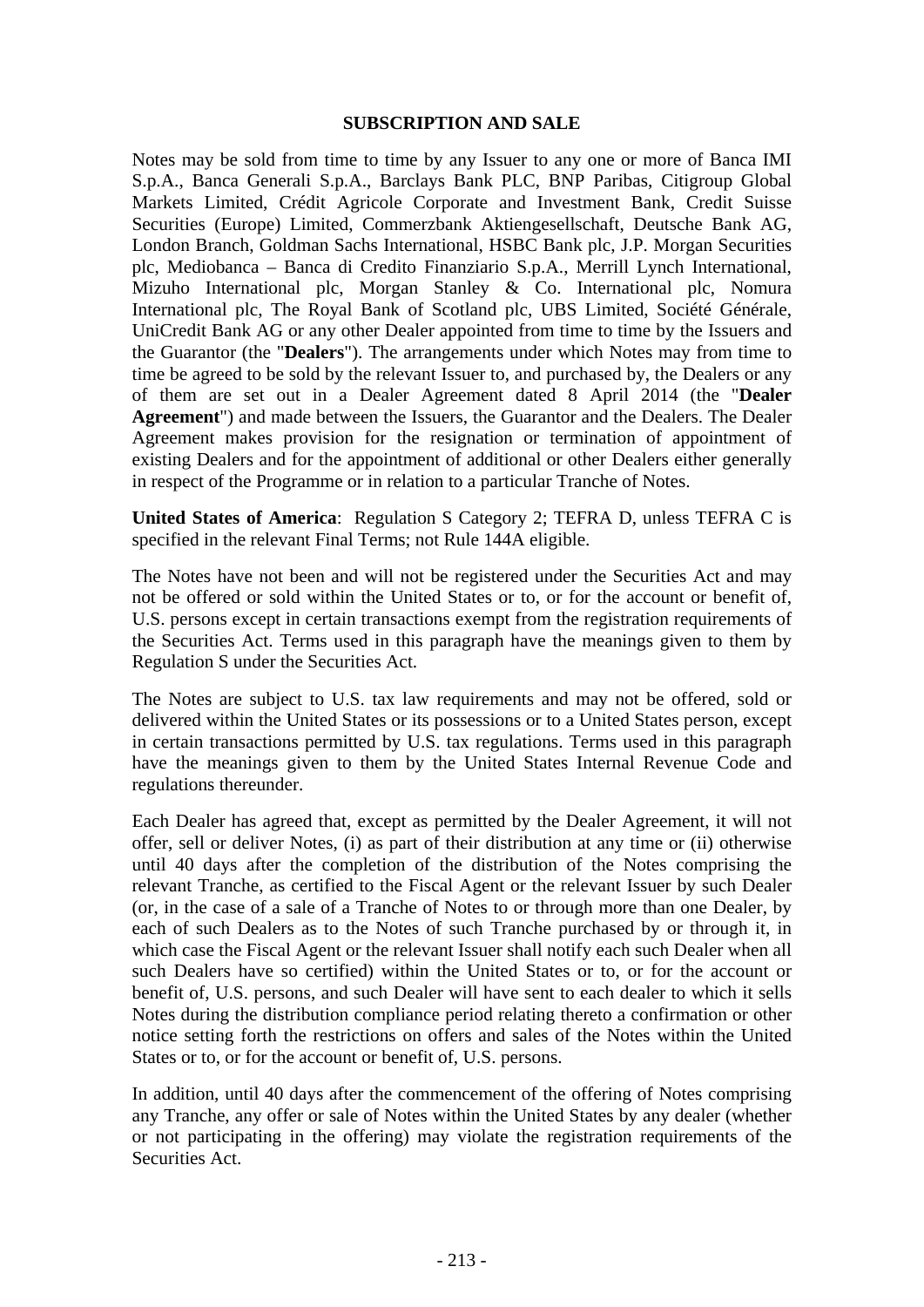Each Series of Notes may also be subject to such further US Selling Restrictions as the relevant Issuer and the relevant Dealer may agree and as indicated in the relevant Final Terms.

# **Public Offer Selling Restriction Under the Prospectus Directive**

In relation to each Member State of the European Economic Area which has implemented the Prospectus Directive (each, a "**Relevant Member State**"), each Dealer has represented and agreed, and each further Dealer appointed under the Programme will be required to represent and agree, that with effect from and including the date on which the Prospectus Directive is implemented in that Relevant Member State (the "**Relevant Implementation Date**") it has not made and will not make an offer of Notes which are the subject of the offering contemplated by the Base Prospectus as completed by the Final Terms in relation thereto (or are the subject of the offering contemplated by a Drawdown Prospectus, as the case may be) to the public in that Relevant Member State except that it may, with effect from and including the Relevant Implementation Date, make an offer of such Notes to the public in that Relevant Member State:

- (a) *Qualified investors*: at any time to any legal entity which is a qualified investor as defined in the Prospectus Directive;
- (b) *Fewer than 100 offerees*: at any time to fewer than 100 or, if the Relevant Member State has implemented the relevant provision of the 2010 PD Amending Directive, 150, natural or legal persons (other than qualified investors as defined in the Prospectus Directive), subject to obtaining the prior consent of the relevant Dealer or Dealers nominated by the Issuer for any such offer; or
- (c) *Other exempt offers*: at any time in any other circumstances falling within Article 3(2) of the Prospectus Directive,

provided that no such offer of Notes referred to above shall require the Issuer or any Dealer to publish a prospectus pursuant to Article 3 of the Prospectus Directive, or supplement a prospectus pursuant to Article 16 of the Prospectus Directive.

For the purposes of this provision, the expression an "**offer of Notes to the public**" in relation to any Notes in any Relevant Member State means the communication in any form and by any means of sufficient information on the terms of the offer and the Notes to be offered so as to enable an investor to decide to purchase or subscribe the Notes, as the same may be varied in that Member State by any measure implementing the Prospectus Directive in that Member State, the expression "**Prospectus Directive**" means Directive 2003/71/EC (and amendments thereto, including the 2010 PD Amending Directive, to the extent implemented in the Relevant Member State), and includes any relevant implementing measure in the Relevant Member State and the expression "**2010 PD Amending Directive**" means Directive 2010/73/EU and includes any relevant implementing measure in each Relevant Member State.

### **Selling Restrictions Addressing Additional United Kingdom Securities Laws**

Each Dealer has represented, warranted and agreed that:

(a) *No deposit taking*: in relation to any Notes having a maturity of less than one year: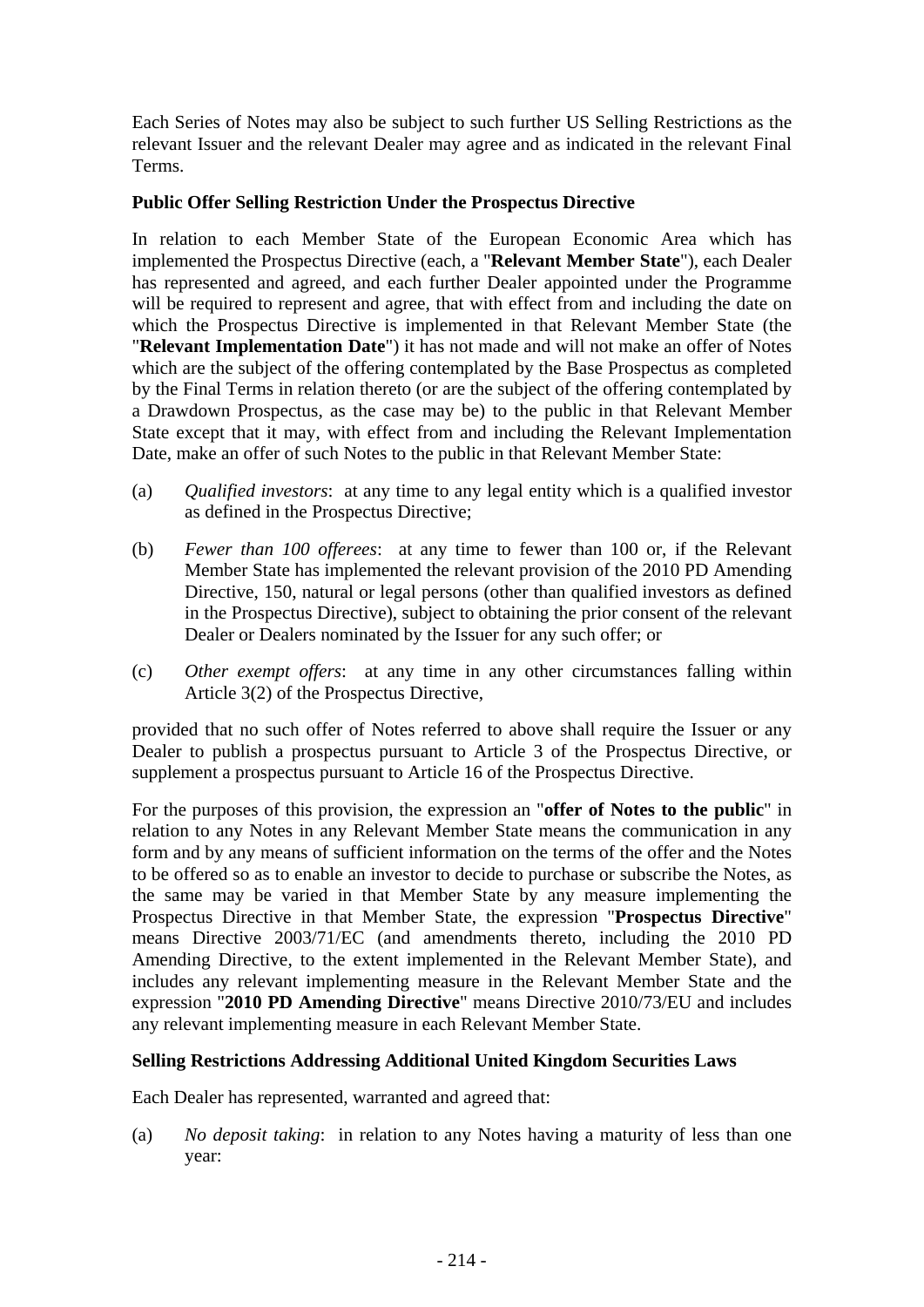- (i) it is a person whose ordinary activities involve it in acquiring, holding, managing or disposing of investments (as principal or agent) for the purposes of its business; and
- (ii) it has not offered or sold and will not offer or sell any Notes other than to persons:
	- (A) whose ordinary activities involve them in acquiring, holding, managing or disposing of investments (as principal or agent) for the purposes of their businesses; or
	- (B) who it is reasonable to expect will acquire, hold, manage or dispose of investments (as principal or agent) for the purposes of their businesses,

where the issue of the Notes would otherwise constitute a contravention of Section 19 of the FSMA by the relevant Issuer;

- (b) *Financial promotion*: it has only communicated or caused to be communicated and will only communicate or cause to be communicated any invitation or inducement to engage in investment activity (within the meaning of Section 21 of the FSMA) received by it in connection with the issue or sale of any Notes in circumstances in which Section 21 (1) of the FSMA does not apply to the relevant Issuer or where applicable the Guarantor; and
- (c) *General compliance*: it has complied and will comply with all applicable provisions of the FSMA with respect to anything done by it in relation to any Notes in, from or otherwise involving the United Kingdom.

# **Republic of Italy**

The offering of the Notes has not been registered with the Commissione Nazionale per le Società e la Borsa ("**CONSOB**") pursuant to Italian securities legislation. Each Dealer has represented and agreed that any offer, sale or delivery of the Notes or distribution of copies of this Base Prospectus or any other document relating to the Notes in the Republic of Italy will be effected in accordance with all Italian securities, tax and exchange control and other applicable laws and regulation.

Accordingly, each of the Dealers has represented and agreed that it will not offer, sell or deliver any Notes or distribute copies of the Base Prospectus and any other document relating to the Notes in the Republic of Italy except:

- (a) to "qualified investors", as referred to in Article 100 of Legislative Decree No. 58 of 24 February 1998, as amended ("**Decree No. 58**") and in Articles 34-*ter* of CONSOB Regulation No. 11971 of 14 May 1999, as amended ("**Regulation No. 11971**"); and
- (b) that it may offer, sell or deliver Notes or distribute copies of any prospectus relating to such Notes in a solicitation to the public in the period commencing on the date of publication of such prospectus, provided that such prospectus has been approved in another Relevant Member State and notified to CONSOB, all in accordance with Directive 2003/71/EC of 4 November 2003 (the "**Prospectus Directive**") and the 2010 PD Amending Directive, as implemented in Italy under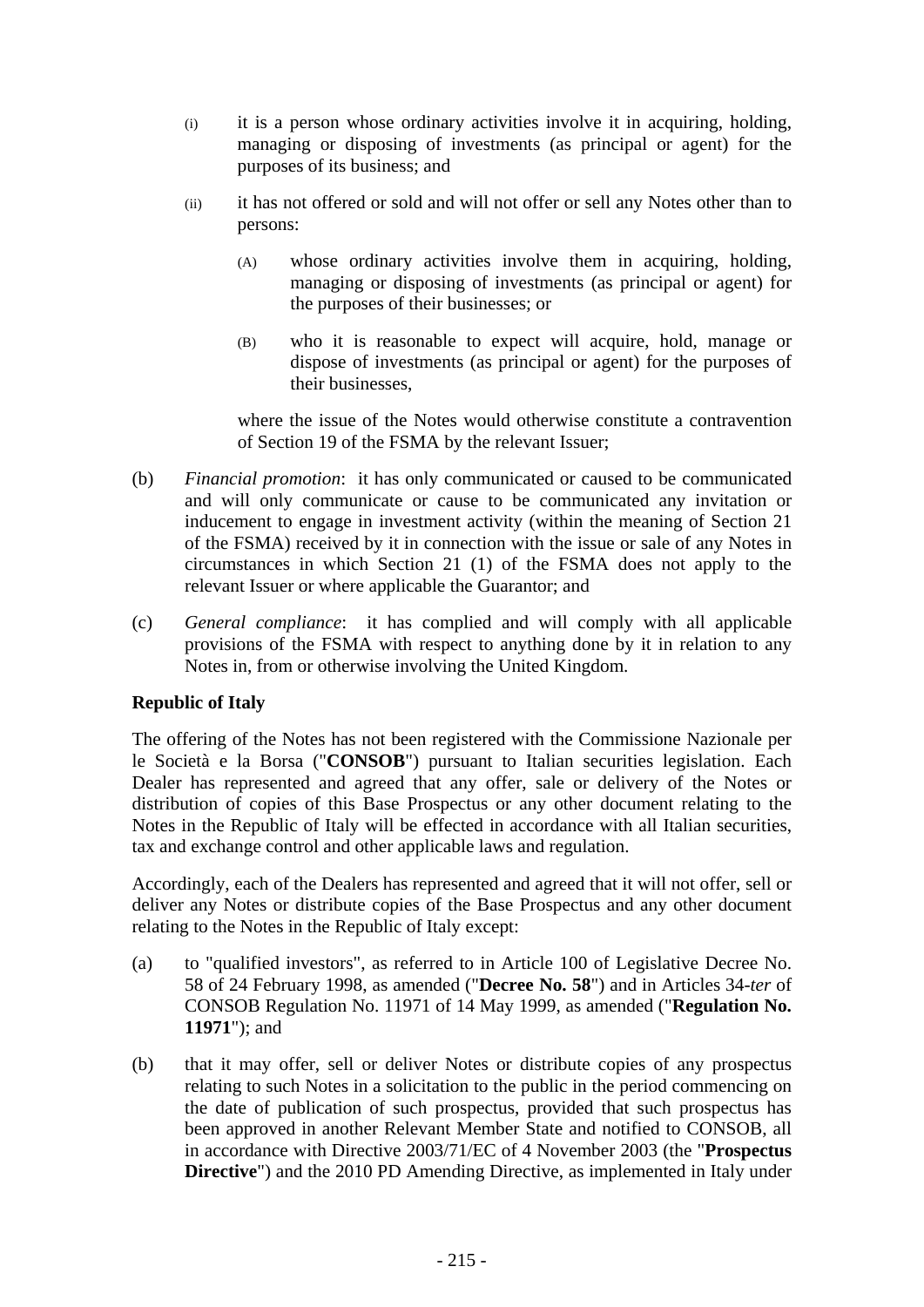Decree 58 and Regulation No. 11971, and ending on the date which is 12 months after the date of approval of such prospectus.

Any such offer, sale or delivery of the Notes or distribution of copies of this Base Prospectus or any other document relating to the Notes in the Republic of Italy must be:

- (a) made by investment firms, banks or financial intermediaries permitted to conduct such activities in the Republic of Italy in accordance with Legislative Decree No. 385 of 1 September 1993 as amended, Decree No. 58, CONSOB Regulation No. 16190 of 29 October 2007, as amended and any other applicable laws and regulations; and
- (b) in compliance with any other applicable notification requirement or limitation which may be imposed by CONSOB or the Bank of Italy.

# **The Netherlands/Global**

Zero Coupon Notes (as defined below) in definitive form of any Issuer may only be transferred and accepted, directly or indirectly, within, from or into The Netherlands through the mediation of either the relevant Issuer or a member firm of Euronext Amsterdam N.V. in full compliance with the Dutch Savings Certificates Act (*Wet inzake spaarbewijzen*) of 21 May 1985 (as amended) and its implementing regulations. No such mediation is required: (a) in respect of the transfer and acceptance of rights representing an interest in a Zero Coupon Note in global form, or (b) in respect of the initial issue of Zero Coupon Notes in definitive form to the first holders thereof, or (c) in respect of the transfer and acceptance of Zero Coupon Notes in definitive form between individuals not acting in the conduct of a business or profession, or (d) in respect of the transfer and acceptance of such Zero Coupon Notes within, from or into The Netherlands if all Zero Coupon Notes (either in definitive form or as rights representing an interest in a Zero Coupon Note in global form) of any particular Series are issued outside The Netherlands and are not distributed into The Netherlands in the course of initial distribution or immediately thereafter. In the event that the Savings Certificates Act applies, certain identification requirements in relation to the issue and transfer of, and payments on, Zero Coupon Notes have to be complied with and, in addition thereto, if such Zero Coupon Notes in definitive form do not qualify as commercial paper traded between professional borrowers and lenders within the meaning of the agreement of 2 February 1987, attached to the Royal Decree of 11 March 1987, (*Staatscourant* 129) (as amended), each transfer and acceptance should be recorded in a transaction Note, including the name and address of each party to the transaction, the nature of the transaction and the details and serial numbers of such Notes. For the purposes of this paragraph, "**Zero Coupon Notes**" means Notes that are in bearer form and that constitute a claim for a fixed sum against the relevant Issuer and on which interest does not become due during their tenor or on which no interest is due whatsoever.

# **Japan**

The Notes have not been and will not be registered under the Financial Instruments and Exchange Act of Japan (Law No. 25 of 1948, as amended, the "**FIEA**") and, accordingly, each Dealer has represented and agreed that it will not offer or sell any Notes, directly or indirectly, in Japan or to, or for the benefit of, any Resident of Japan or to others for re-offering or resale, directly or indirectly, in Japan or to any Resident of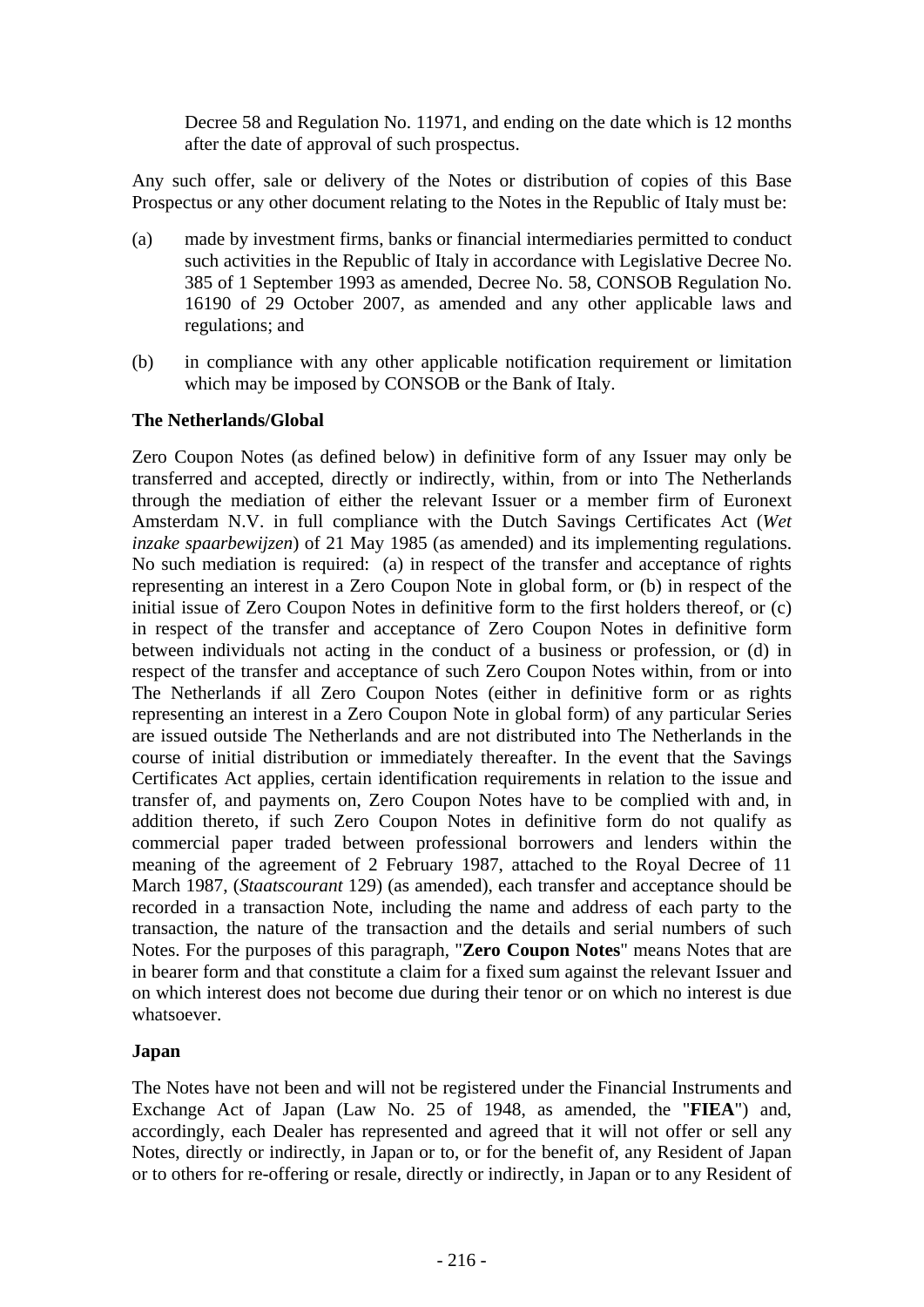Japan except pursuant to an exemption from the registration requirements of, and otherwise in compliance with the FIEA and other relevant laws and regulations of Japan. As used in this paragraph, "**Resident of Japan**" shall mean any resident of Japan including any corporation or other entity organised under the laws of Japan.

# **Hong Kong**

Each Dealer has represented, warranted and agreed that:

- (a) it has not offered or sold and will not offer or sell in Hong Kong, by means of any document, any Notes, except for Notes which are a "structured product" as defined in the Securities and Futures Ordinance (Cap. 571) of Hong Kong (the "**SFO**") other than (i) to "professional investors" as defined in the SFO and any rules made under the SFO; or (ii) in other circumstances which do not result in the document being a "Prospectus" as defined in the Companies (Winding Up and Miscellaneous Provisions) Ordinance (Cap. 32) of Hong Kong (the "**Companies Ordinance**") or which do not constitute an offer to the public within the meaning of the Companies Ordinance; and
- (b) it has not issued or had in its possession for the purposes of issue, and will not issue or have in its possession for the purposes of issue, whether in Hong Kong or elsewhere, any advertisement, invitation or document relating to the Notes, which is directed at, or the contents of which are likely to be accessed or read by, the public of Hong Kong (except if permitted to do so under the securities laws of Hong Kong) other than with respect to Notes which are or are intended to be disposed of only to persons outside Hong Kong or only to "professional investors" as defined in the SFO and any rules made under the SFO.

### **Taiwan**

Each Dealer has represented and warranted that the offer of the Notes has not been and will not be registered with the Financial Supervisory Commission of Taiwan pursuant to relevant securities laws and regulations and the Notes may not be sold, issued or offered within Taiwan through a public offering or in a circumstance which constitutes an offer within the meaning of the Securities and Exchange Act of Taiwan requiring registration or approval of the Financial Supervisory Commission of Taiwan. Each Dealer has represented and warranted that no person or entity in Taiwan has been authorised to offer, sell, give advice regarding or otherwise intermediate the offering and sale of the Notes in Taiwan.

### **People's Republic of China**

Each Dealer has represented, warranted and agreed that the Notes are not being offered or sold and may not be offered or sold, directly or indirectly, in China (for such purposes, not including the Hong Kong and Macau Special Administrative Regions or Taiwan), except as permitted by the securities laws of China.

# **General**

Each Dealer has represented, warranted and agreed that it has complied and will comply with all applicable laws and regulations in each country or jurisdiction in or from which it purchases, offers, sells or delivers Notes or possesses, distributes or publishes this Base Prospectus or any Final Terms or any related offering material, in all case at its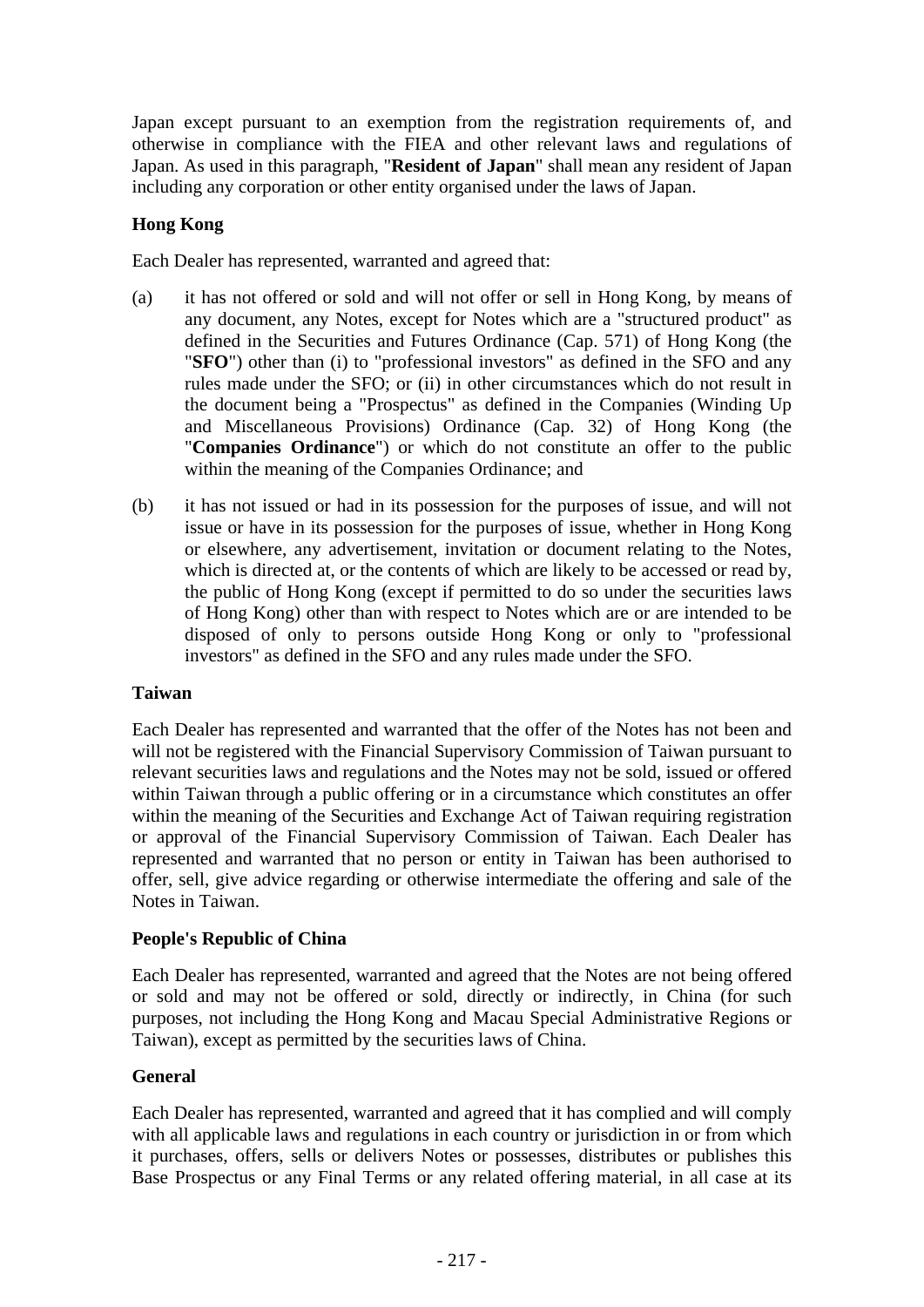own expenses. Other persons into whose hands this Base Prospectus or any Final Terms comes are required by the Issuers, the Guarantor and the Dealers to comply with all applicable laws and regulations in each country or jurisdiction in or from which they purchase, offer, sell or deliver Notes or have in their possession or distribute such offering material, in all cases at their own expense.

The Dealer Agreement provides that the Dealers shall not be bound by any of the restrictions relating to any specific jurisdiction (set out above) to the extent that such restrictions shall, as a result of change(s), or change(s) in official interpretation, after the date hereof of applicable laws and regulations, no longer be applicable but without prejudice to the obligations of the Dealers described in the paragraph headed "General" above.

Selling restrictions may be supplemented or modified with the agreement of the relevant Issuer. Any such supplement or modification may be set out in a supplement to this Base Prospectus.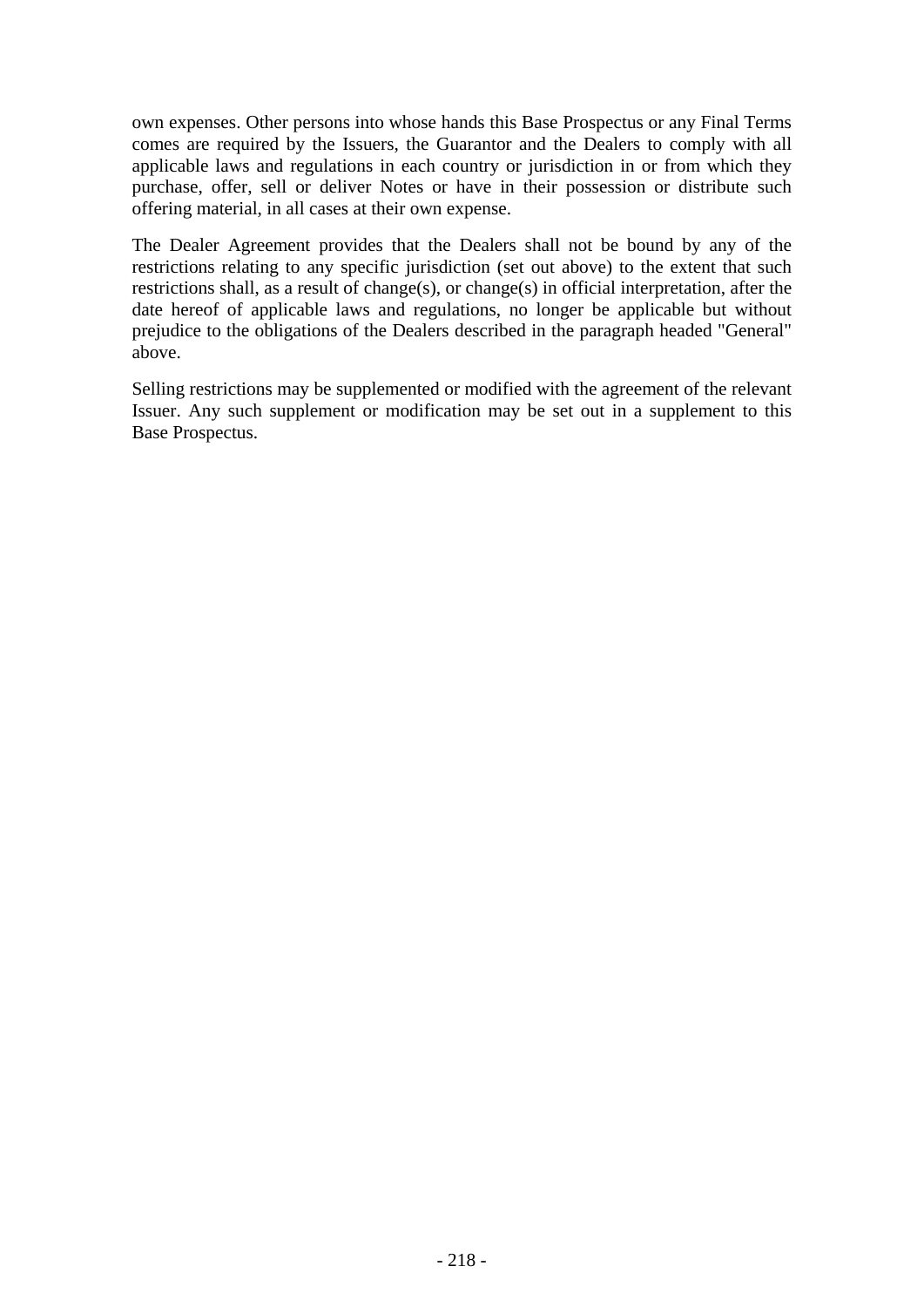# **GENERAL INFORMATION**

### **Approval, Listing and Admission to Trading**

Application has been made to the CSSF to approve this Base Prospectus as a base prospectus for the purposes of the Prospectus Directive and the relevant implementing measures in Luxembourg. Application has also been made for Notes issued under the Programme to be listed on the official list of the Luxembourg Stock Exchange and admitted to trading on the Regulated Market of the Luxembourg Stock Exchange.

### **Authorisations**

The establishment of the Programme was authorised by resolutions of the Boards of Directors of the Issuers as follows: Assicurazioni Generali on 11 November 2004 and Generali Finance on 18 November 2004. The update of the Programme was authorised by resolutions of the Boards of Directors of the Issuers as follows: Assicurazioni Generali on 18 December 2008, 5 November 2009, 24 February 2012, 26 June 2012 and 22 February 2013; and Generali Finance on 11 April 2013 and 28 March 2014. Each of the Issuers and the Guarantor, if applicable, has obtained or will obtain from time to time all necessary consents, approvals and authorizations in connection with the issue and performance of the Notes and, if applicable, the giving of the Guarantee relating to them. The issuance of any Subordinated Notes to be issued by Assicurazioni Generali and the granting by Assicurazioni Generali of any Guarantee pursuant to a Deed of Guarantee are subject to the prior submission to and authorisation by IVASS, or such other approval (if any) as may be required by then prevailing applicable rules.

# **Clearing of the Notes**

The Notes have been accepted for clearance through Euroclear and Clearstream, Luxembourg. The appropriate common code and the International Securities Identification Number in relation to the Notes of each Series will be specified in the Final Terms relating thereto. The relevant Final Terms shall specify any other clearing system as shall have accepted the relevant Notes for clearance together with any further appropriate information.

The address of Euroclear is 1 Boulevard du Roi, Albert I, B-1210 Brussels, Belgium and the address of Clearstream is 42 Avenue J.F. Kennedy, L-1855 Luxembourg. The address of any alternative clearing system will be specified in the relevant Final Terms.

### **Use of proceeds**

The net proceeds of the issue of each Tranche of Notes will be applied by each Issuer to meet part of its general financing requirements and to support corporate strategy.

# **Litigation**

Save as otherwise described in "*Description of Assicurazioni Generali S.p.A. – Litigation pending*" and disclosed in the paragraph headed "*Litigation*" in the Management Report on the non-consolidated financial statements of Assicurazioni Generali as at and for the year ended 31 December 2013 and 2012 incorporated by reference in this Base Prospectus, there are no governmental, legal or arbitration proceedings against or affecting the Issuers or the Guarantor or any of their Subsidiaries, nor are any of the Issuers or the Guarantor aware of any such pending or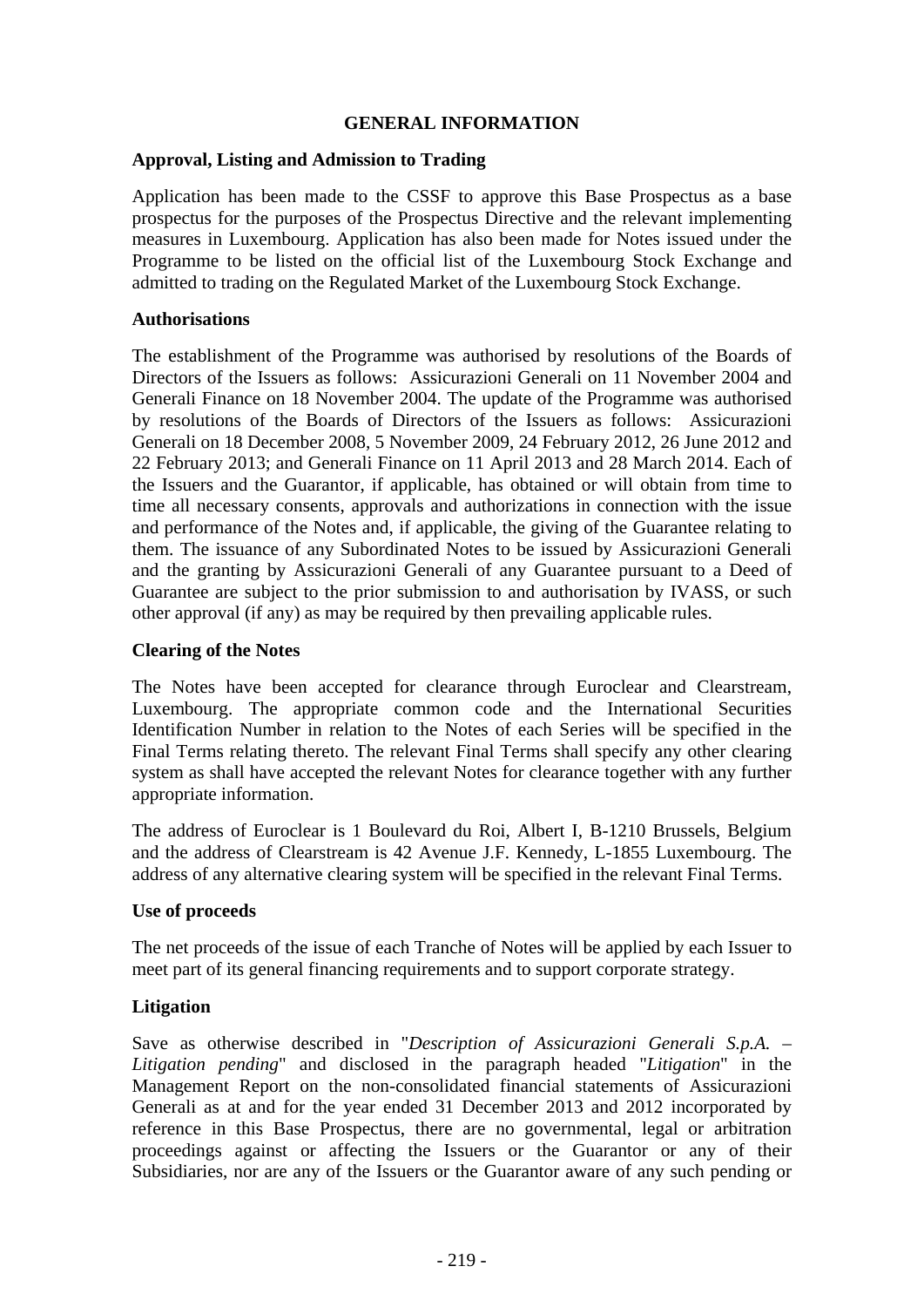threatened proceedings of such kind during the 12 months before the date of this Base Prospectus, which may have, or have had in the recent past, significant effects on any of the Issuers, the Guarantor or the Generali Group's financial position or profitability or which are or might be material in the context of the Programme or the issue of the Notes or the giving of the Guarantee of the Notes thereunder.

# **No significant change**

Save as otherwise disclosed in the paragraphs headed "*Significant events after 31 December 2013*" and "*Outlook for Generali Group*" in the Management Report on the consolidated financial statements of Assicurazioni Generali as at and for the year ended 31 December 2013, incorporated by reference in this Base Prospectus, since 31 December 2013 (being the last day of the financial period in respect of which the most recent audited annual financial statements of the Issuer and of the Guarantor have been published, there has been no significant change to the financial or trading position of the Issuer and, if applicable, its Subsidiaries as a whole, or, as the case may be, of the Guarantor and its Subsidiaries as a whole.

# **Material adverse change**

Save as otherwise disclosed in the paragraphs headed "*Significant events after 31 December 2013*" and "*Outlook for Generali Group*" in the Management Report on the consolidated financial statements of Assicurazioni Generali as at and for the year ended 31 December 2013, incorporated by reference in this Base Prospectus, there has been no material adverse change in the prospects of each of the Issuers or the Guarantor since 31 December 2013.

# **Material contracts**

There are no material contracts that are not entered into in the ordinary course of each of the Issuer's business, which could result in any Generali Group member being under an obligation or entitlement that is material to each of the Issuer's ability to meet its obligation to security holders in respect of the securities being issued.

# **Conditions for determining price**

The price and amount of Notes to be issued under the Programme will be determined by the relevant Issuer and the relevant Dealer at the time of issue in accordance with prevailing market conditions.

# **Change in control**

There are no arrangements known to the Issuers the operation of which may result in a change of control of the Issuers other than as described herein.

# **Documents available for inspection**

For so long as the Programme remains in effect or any Notes shall be outstanding, copies and, where appropriate, English translations of the following documents may be inspected during normal business hours at the specified office of the Fiscal Agent, namely:

(a) the Agency Agreement;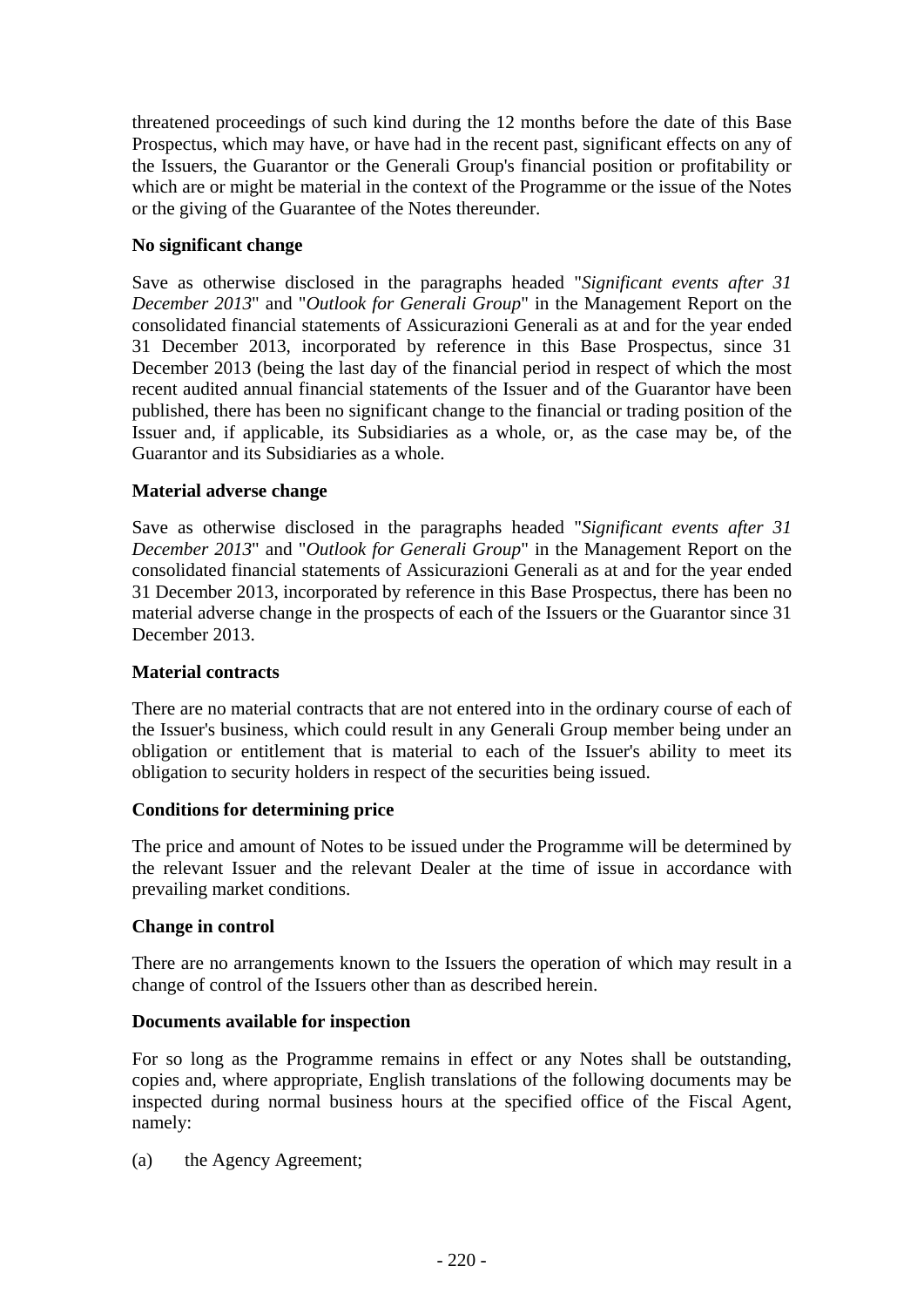- (b) the Deeds of Covenant;
- (c) the Dealer Agreement;
- (d) the by-laws of each of Assicurazioni Generali and Generali Finance;
- (e) the Programme Manual (which contains the forms of the Notes in global and definitive form);
- (f) a copy of the Deed of Guarantee entered into by the Guarantor in respect of Notes stated in the relevant Final Terms to have the benefit of the Deed of Guarantee, that are listed on the Luxembourg Stock Exchange; and
- (g) any Final Terms relating to Notes which are admitted to listing, trading and/or quotation by any listing authority, stock exchange and/or quotation system (but in the case of any Notes which are not admitted to listing, trading and/or quotation by any listing authority, stock exchange and/or quotation system, copies of the relevant Final Terms will only be available for inspection by the relevant Noteholders).

# **Documents available**

For so long as the Programme remains in effect or any Notes are outstanding, copies and, where appropriate, English translations of the following documents may be obtained during normal business hours at the specified office of the Fiscal Agent, namely:

- (a) a copy of this Base Prospectus (including any supplement to this Base Prospectus);
- (b) the most recent publicly available annual consolidated financial statements of Assicurazioni Generali beginning with such financial statements as of and for the years ended 31 December 2012 and 31 December 2013 (together with English translations);
- (c) the most recent publicly available annual non-consolidated financial statements of Generali Finance beginning with such financial statements as of and for the years ended 31 December 2012 and 31 December 2013;
- (d) the most recent publicly available consolidated semi-annual financial statements of Assicurazioni Generali (together with English translations);
- (e) the most recent publicly available non-consolidated semi-annual financial statements (if any) of Generali Finance; and
- (f) the most recent publicly available unaudited consolidated quarterly financial statements (if any) of Assicurazioni Generali (together with English translations).

In compliance with the requirements of the Luxembourg Stock Exchange, this Base Prospectus will and, in the case of Notes listed on the Official List and admitted to trading on the regulated market of the Luxembourg Stock Exchange, the relevant Final Terms will also, be published on the website of the Luxembourg Stock Exchange (www.bourse.lu).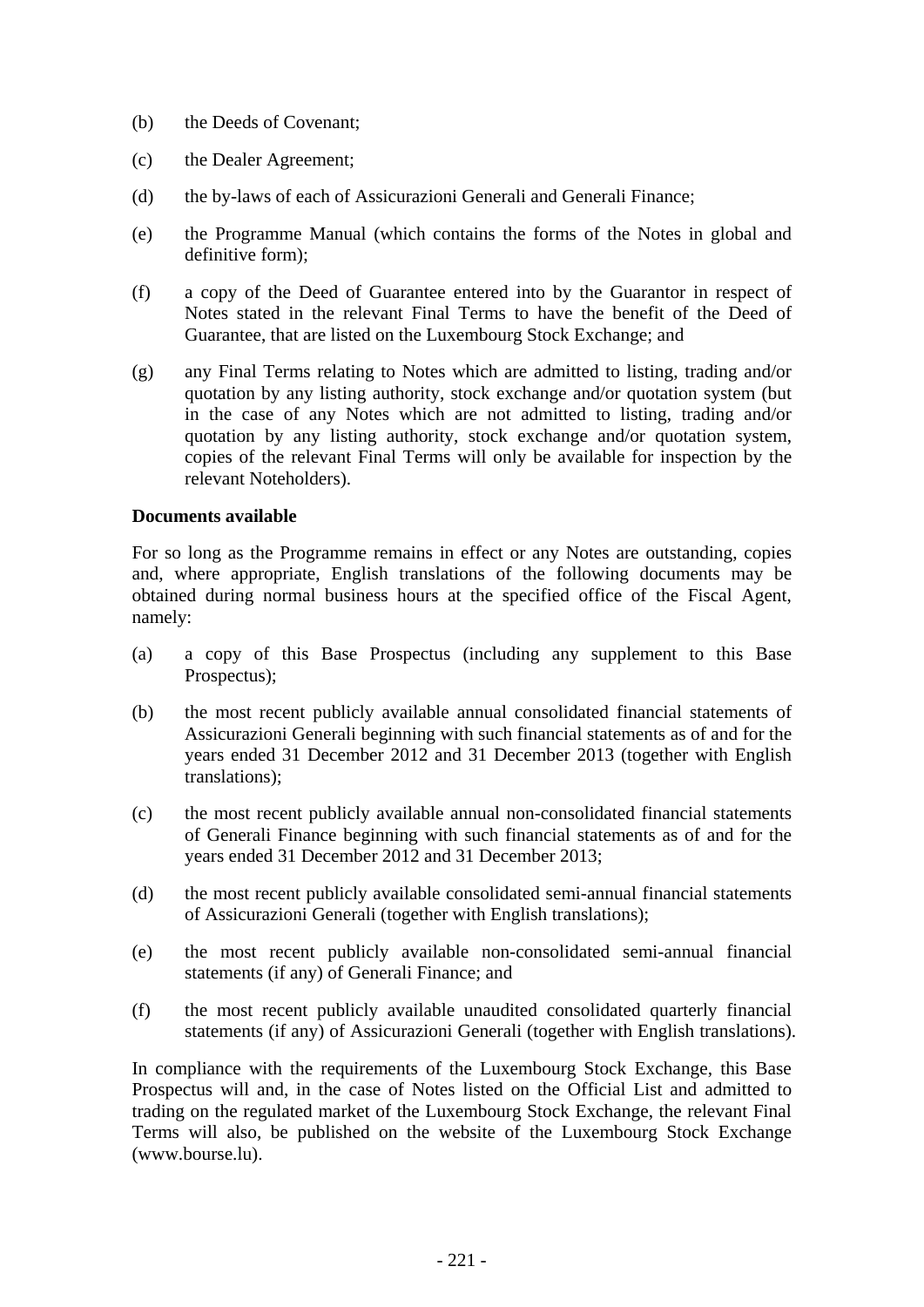# **Auditors**

The auditors of Assicurazioni Generali are Reconta Ernst & Young S.p.A., who are registered on the special register of accounting firms held by CONSOB. The auditors of Generali Finance are Ernst & Young Accountants LLP, registered with The Netherlands Authority for Financial Markets ("**AFM**").

# **Passporting**

The Issuers may, on or after the date of this Base Prospectus, make applications for one or more further certificates of approval under Article 18 of the Prospectus Directive as implemented in Luxembourg by article 19 of the Luxembourg Prospectus Law to be issued by the CSSF to the competent authority in any Member State.

# **Rating Agencies**

Each of AM Best Europe-Rating Services Ltd., Fitch Ratings Limited, Moody's Investors Service Ltd and Standard & Poor's Credit Market Services Europe Ltd is established in the EEA and registered under the CRA Regulation, and is included in the list of registered credit rating agencies published on the website of the European Securities and Markets Authority at *http://www.esma.europa.eu/page/List-registered-and-certified-CRAs*.

# **Interests of Natural and Legal Persons**

Certain of the Dealers and their affiliates (including their parent companies) have engaged, and may in the future engage, in investment banking and/or commercial banking transactions with, and may perform services for, or provided financing to, Assicurazioni Generali, Generali Finance and their affiliates in the ordinary course of business. In addition, in the ordinary course of their business activities, the Dealers and their affiliates (including their parent companies) may make or hold a broad array of investments and actively trade debt and equity securities (or related derivative securities) and financial instruments (including bank loans) for their own account and for the accounts of their customers. Such investments and securities activities may involve securities and/or instruments of any of Assicurazioni Generali, Generali Finance or any of their respective affiliates. Certain of the Dealers or their affiliates that have a lending relationship with the Issuers routinely hedge their credit exposure to the Issuers consistent with their customary risk management policies. Typically, such Dealers and their affiliates would hedge such exposure by entering into transactions which consist of either the purchase of credit default swaps or the creation of short positions in securities, including potentially the Notes issued under the Programme. Any such short positions could adversely affect future trading prices of Notes issued under the Programme. The Dealers and their affiliates may also make investment recommendations and/or publish or express independent research views in respect of such securities or financial instruments and may hold, or recommend to clients that they acquire, long and/or short positions in such securities and instruments.

Mediobanca – Banca di Credito Finanziario S.p.A. has designated one or more members of the Board of Directors of Assicurazioni Generali. Assicurazioni Generali has a significant equity stake in Intesa Sanpaolo S.p.A., the parent company of Banca IMI S.p.A. Banca Generali S.p.A. is a company of the Assicurazioni Generali Group. A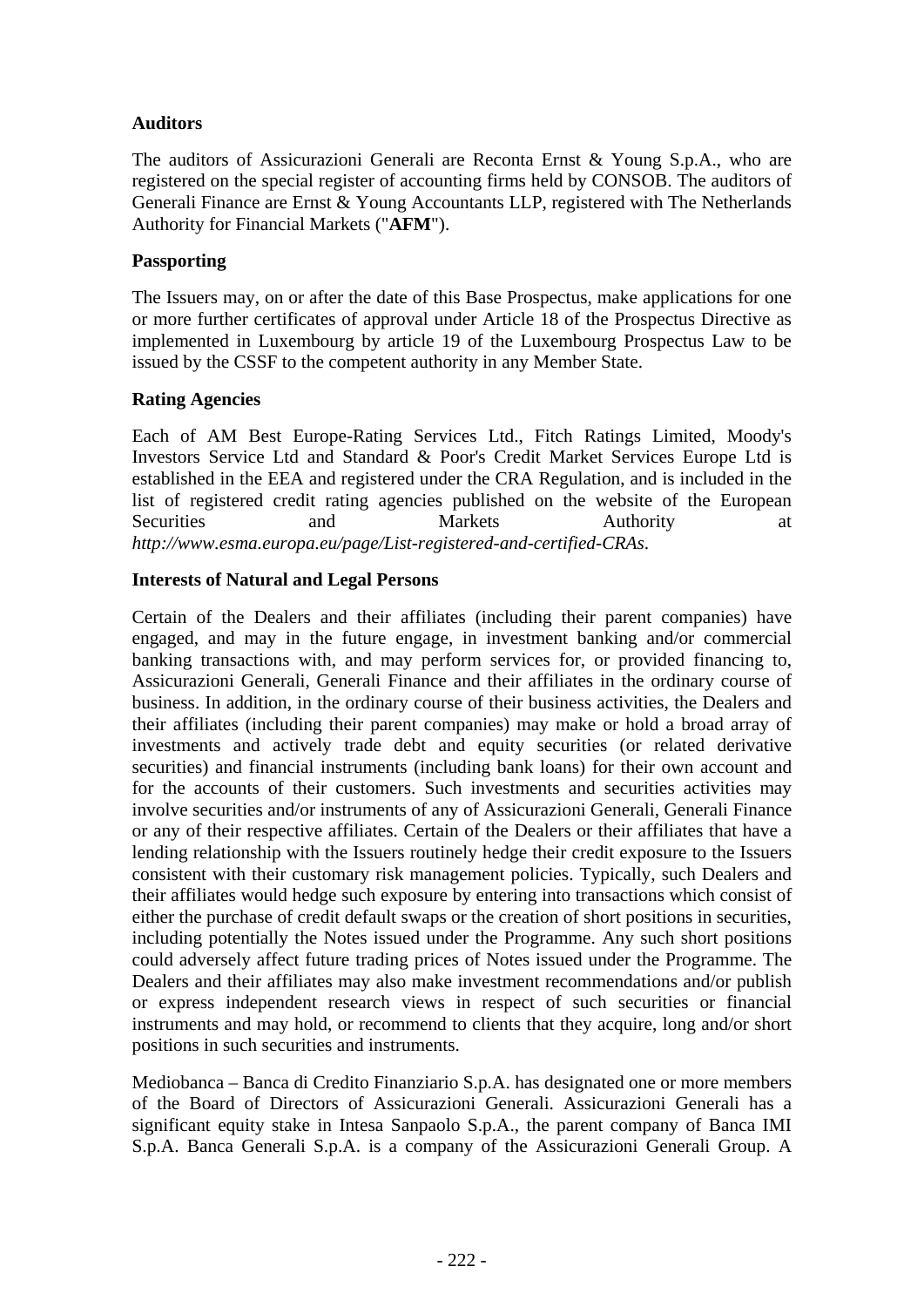company part of the Intesa Sanpaolo banking group has issued financial instruments linked to the shares of Assicurazioni Generali S.p.A.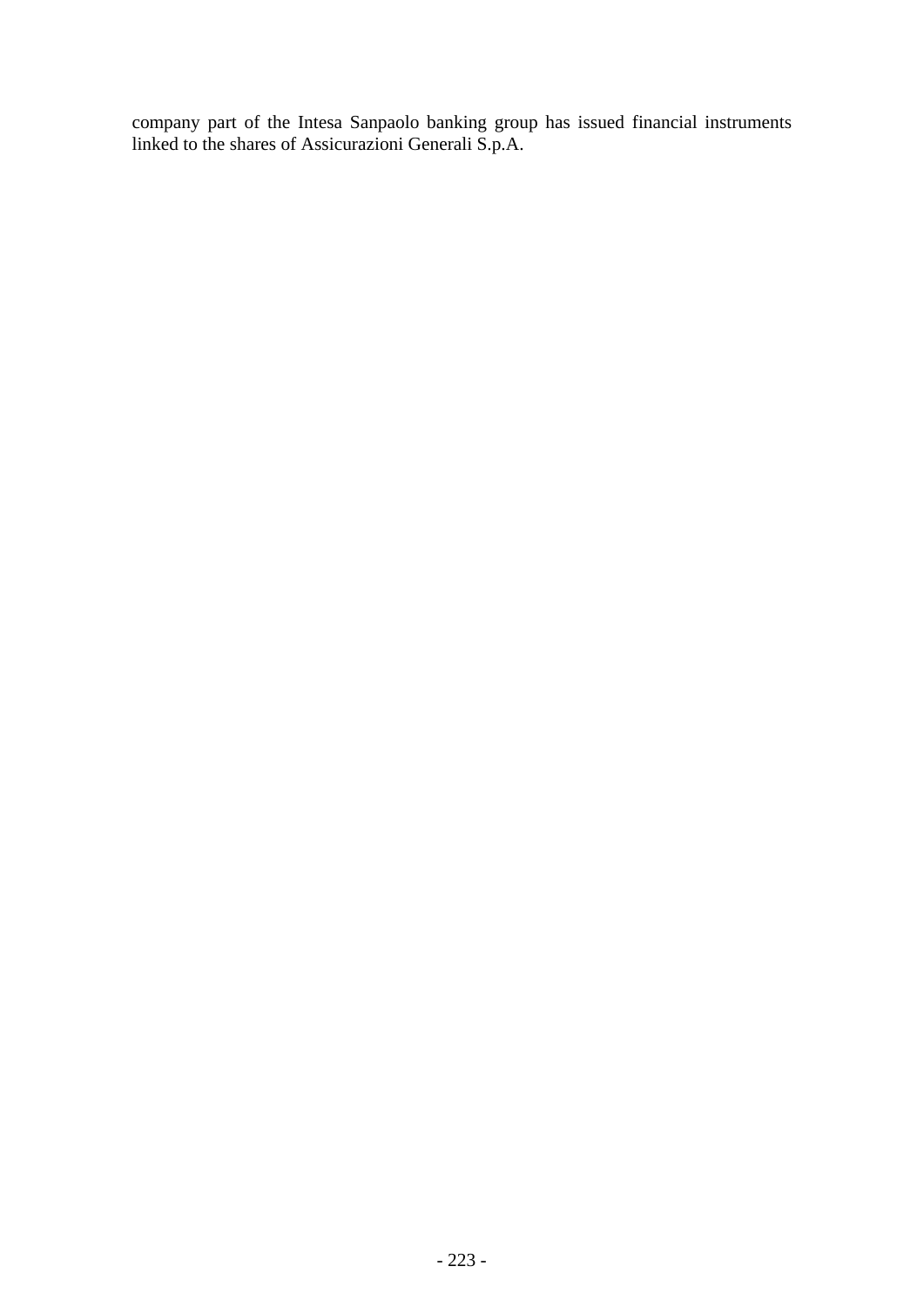#### **REGISTERED OFFICE OF ASSICURAZIONI GENERALI S.p.A.**

Piazza Duca degli Abruzzi 2 34123 Trieste Italy

# **REGISTERED OFFICE OF GENERALI FINANCE B.V.**

Diemerhof 32 1112 XN Diemen The Netherlands

#### **DEALERS**

#### **Banca Generali S.p.A. Banca IMI S.p.A.**

Via Machiavelli, 4 Largo Mattioli, 3 34132 Trieste 20121 Milan Italy **Italy** Italy

#### **Barclays Bank PLC BNP PARIBAS**

5 The North Colonnade 10 Harewood Avenue London E14 4BB United Kingdom United Kingdom

#### **Citigroup Global Markets Limited Crédit Agricole**

London E14 5LB France United Kingdom

#### **Credit Suisse Securities (Europe)**

**Limited**

# **Deutsche Bank AG, London Branch Goldman Sachs International**<br>Winchester House **Goldman Peterborough Court**

1 Great Winchester Street 133 Fleet Street London EC2N 2DB London EC4A 2BB United Kingdom United Kingdom

London E14 5HQ Canary Wharf United Kingdom London E14 5JP

# **Mediobanca –Banca di Credito Merrill Lynch International**

Canary Wharf London NW1 6AA

Citigroup Centre **Corporate and Investment Bank** Canada Square 9 Quai du Président Paul Doumer<br>
Canary Wharf 92920 Paris La Défense - Cedex 92920 Paris La Défense –Cedex

#### **Commerzbank Aktiengesellschaft**

One Cabot Square Kaiserstrasse 16 (Kaiserplatz) London E14 4OJ 60311 Frankfurt am Main United Kingdom Federal Republic of Germany

Peterborough Court

#### **HSBC Bank plc J.P. Morgan Securities plc** 8 Canada Square 25 Bank Street

United Kingdom

**Finanziario S.p.A.** 2 King Edward Street Piazzetta E. Cuccia 1 London EC1A 1HQ 20121 Milan United Kingdom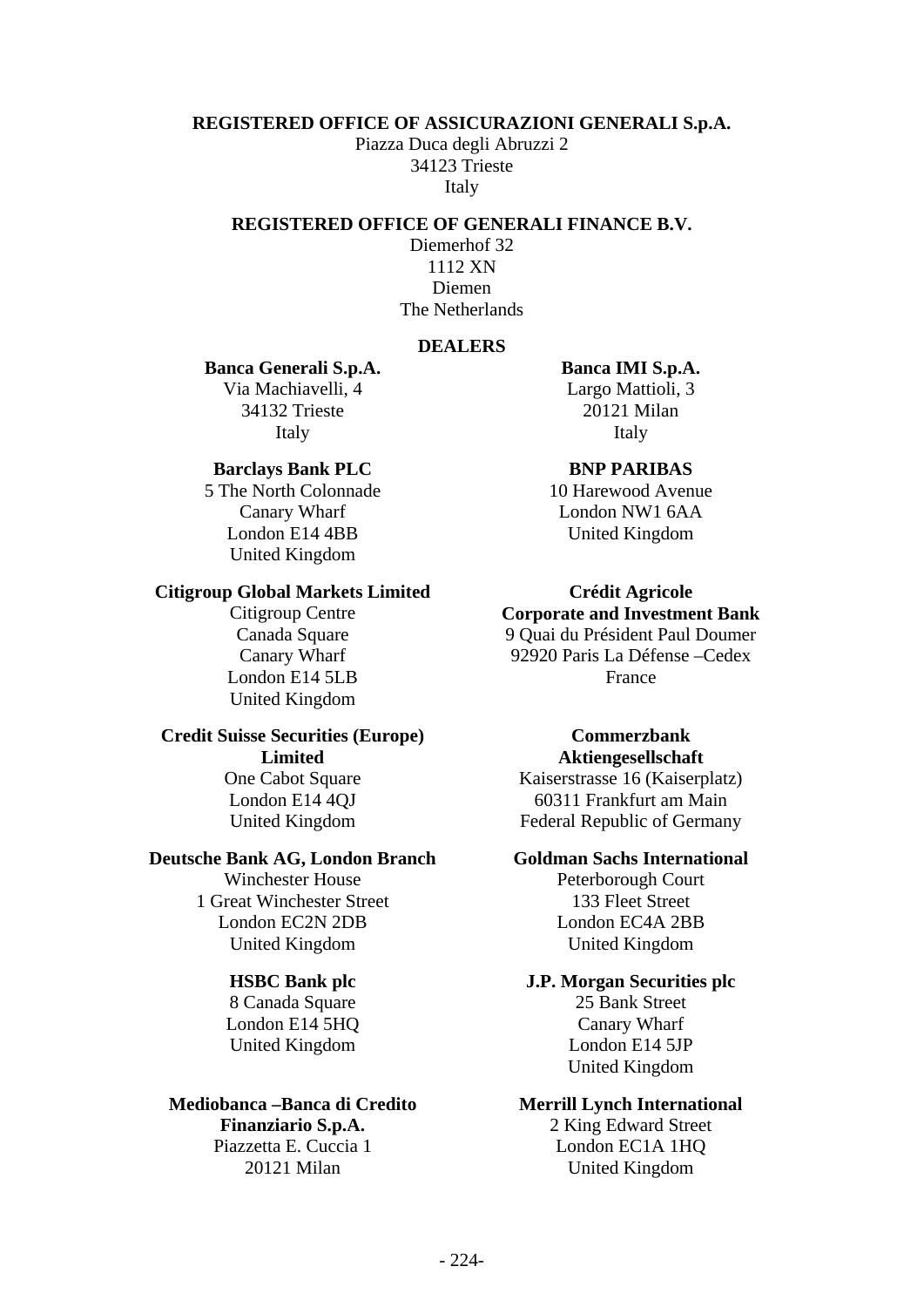#### Italy

# **Mizuho International plc**

Bracken House One Friday Street London EC4M 9JA United Kingdom

#### **Société Générale UBS Limited**

29 boulevard Haussmann 1 Finsbury Avenue

# **Morgan Stanley & Co. International plc**

25 Cabot Square Canary Wharf London E14 4QA United Kingdom **Nomura International plc The Royal Bank of Scotland plc** 1 Angel Lane 135 Bishopsgate London EC4R 3AB London EC2M 3UR United Kingdom United Kingdom

75009 Paris London EC2M 2PP France United Kingdom

#### **UniCredit Bank AG**

Arabellastrasse 12 81925 Munich Germany

### **FISCAL AGENT**

#### **BNP Paribas Securities Services, Luxembourg Branch** 33, rue Gasperich, L-5826 Hespérange

Luxembourg

## **PAYING AGENT**

**BNP Paribas Securities Services, London Branch** 55 Moorgate London EC2R 6PA United Kingdom

#### **LEGAL ADVISERS**

*To the Issuers and the Guarantor as to Italian Law:* **Riolo Calderaro Crisostomo Studio Legale** Via Boschetti 1 20121 Milan Italy

*To the Dealers as to English and Italian* 

**Clifford Chance Studio Legale Associato**

*Law:*

*To the Dealers as to Dutch Law:*

#### **Clifford Chance LLP**

Piazzetta M. Bossi 3 Droogbak l a 20121 Milan 1013 GE Amsterdam Italy The Netherlands

**AUDITORS TO ASSICURAZIONI GENERALI S.p.A. Reconta Ernst & Young S.p.A.** Via Della Chiusa, 2

20123 Milan